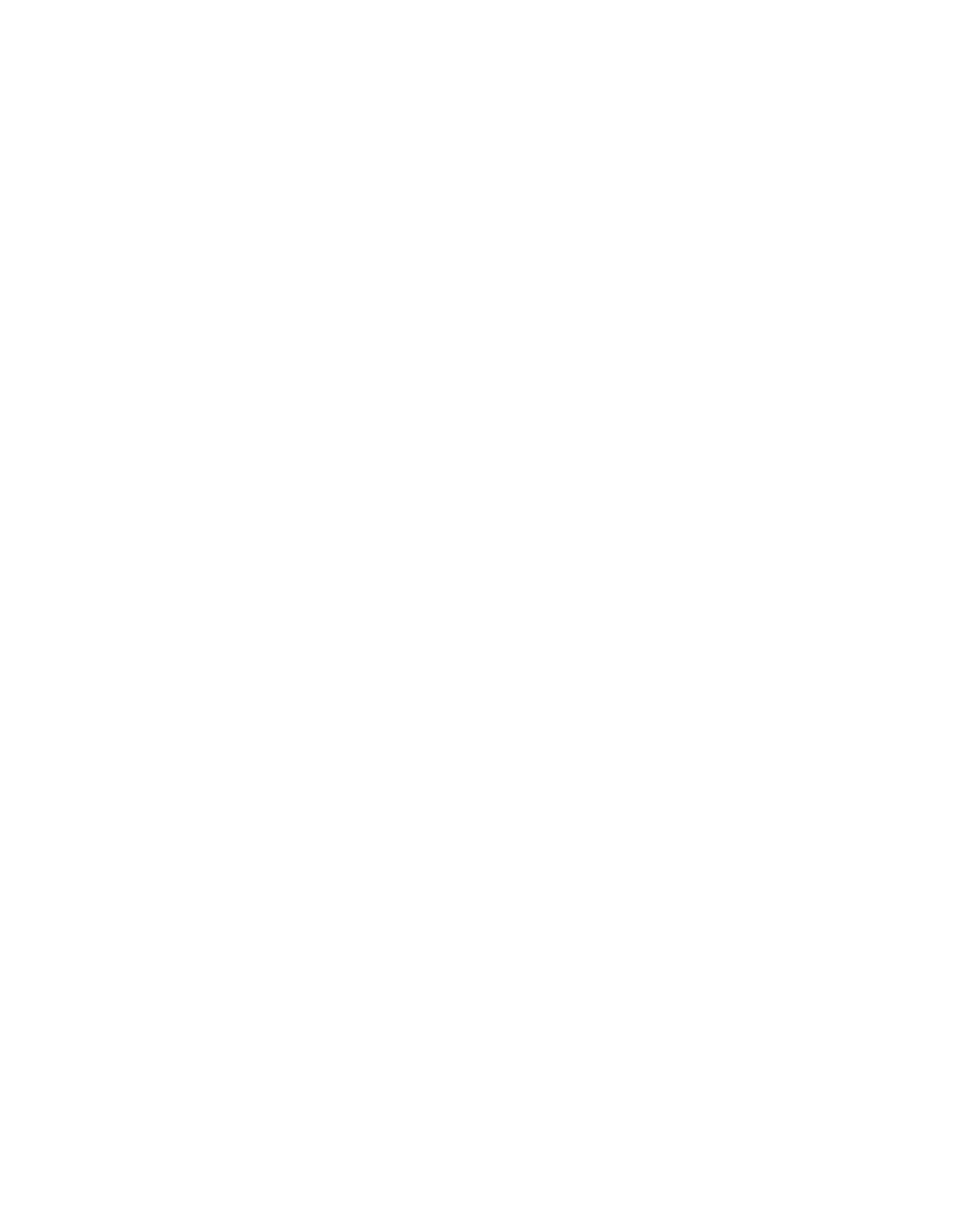#### **Statewide**

# **Horatio Alger Kentucky Scholarship**

*Eligibility:* Must be enrolled full time as a high school senior in Kentucky, plan to enter a college in the U.S. no later than the fall following graduation, demonstrate a strong commitment to pursuing and completing a bachelor's degree at an accredited nonprofit public or private institution in the U.S., demonstrate financial need, be involved in cocurricular and community service activities, demonstrate integrity and perseverance in overcoming adversity, maintain at least a 2.0 GPA and be a U.S. citizen and resident of Kentucky.

*Award:* \$10,000

*Deadline:* October 25

*Contact:* Counselor or [https://scholars.](https://scholars.horatioalger.org/about-our-scholarship-programs/state-scholarships) [horatioalger.org/about-our-scholarship](https://scholars.horatioalger.org/about-our-scholarship-programs/state-scholarships)[programs/state-scholarships](https://scholars.horatioalger.org/about-our-scholarship-programs/state-scholarships) *\_\_\_\_\_\_\_\_\_\_\_\_\_\_\_\_\_\_\_\_\_\_\_\_\_\_\_\_\_\_\_\_\_\_\_\_\_\_\_\_\_\_\_\_*

#### **All 'A' Classic Scholarship**

*Eligibility:* Must be a U.S. citizen or be in the process of obtaining citizenship; be a Kentucky resident; be a graduating senior at a Kentucky high school that is a member of the All 'A' Classic; plan to attend a college or university in Kentucky in the upcoming year; be a full-time student; be drug free; and submit a completed application, signed release form, 2 letters of recommendation, transcript, a recent picture and a short essay about the applicant. An in-person interview is required.

*\_\_\_\_\_\_\_\_\_\_\_\_\_\_\_\_\_\_\_\_\_\_\_\_\_\_\_\_\_\_\_\_\_\_\_\_\_\_\_\_\_\_\_\_*

*Award:* \$1,000 *Number:* Varies *Deadline:* October 11 *Contact:* Counselor

#### **American Advertising Federation Louisville**

*Eligibility:* In addition to any criteria under a specific scholarship, must be in an associate's degree or technical certification program with at least 30 credit hours completed or be a junior or senior in a 4-year degree program with at least 60 credit hours completed at the time of application; have at least a 3.0 GPA (most recent transcript required); be a resident of Kentucky or of Clark, Floyd or Harrison County, Indiana; and be pursuing a college major, degree or certificate relating to advertising or marketing communications (including communications, mass communications, journalism, advertising, public relations, marketing, business communications, graphic arts, computer design, multimedia, and English) with the intent of pursuing a career in the field.

*Award:* \$2,500 *Number:* 2 *Deadline:* April 1 *Contact:* Allison Deely, [scholarships@](mailto:scholarships%40aaflouisville.org?subject=) [aaflouisville.org](mailto:scholarships%40aaflouisville.org?subject=), [www.aaflouisville.org/](http://www.aaflouisville.org/scholarship) [scholarship](http://www.aaflouisville.org/scholarship)

# **Bud Ballard Scholarship**

# \*\*\*\*\*\*\*\*\*\*

# **Diversity Scholarship**

*Eligibility:* Must be a U.S. citizen of African, Hispanic, Native American, Asian, Middle Eastern or Pacific Island descent. *\_\_\_\_\_\_\_\_\_\_\_\_\_\_\_\_\_\_\_\_\_\_\_\_\_\_\_\_\_\_\_\_\_\_\_\_\_\_\_\_\_\_\_\_*

#### **American Welding**

**Society Foundation Inc.**

*Contact:* AWS Foundation, Inc., 8669 Doral Boulevard, Doral, FL 33166; 800.443.9353; [www.aws.org/foundation/page/scholarships](http://www.aws.org/foundation/page/scholarships)

#### **Howard E. and Wilma J. Adkins Memorial Scholarship**

*Eligibility:* Must be at least 18 years old, have at least a high school diploma; be a full-time college junior or senior; be pursuing at least a 4-year bachelor's degree in welding engineering or welding engineering technology; have maintained at least a 3.2 GPA in engineering, scientific and technical subjects; have at least a 2.8 overall GPA; be a U.S. citizen; and plan to attend an academic institution in the United States. Preference given to a welding engineering student residing or attending school in Kentucky or Wisconsin.

*Award:* \$2,500; renewable for up to 2 years *Deadline:* March 1 \*\*\*\*\*\*\*\*\*\*

# **BAE Systems Scholarship**

*Eligibility:* Must be a U.S. citizen who resides in the Louisville area; major in welding; be pursuing an associate's degree, bachelor's degree or certificate; have at least a 2.5 GPA; and be enrolled full time.

*Deadline:* January through November \*\*\*\*\*\*\*\*\*\*

#### **Sky Cylinder Testing Scholarship**

*Eligibility:* Must be a resident of Kentucky or Indiana, be enrolled in Ivy Tech Community College Evansville and be studying welding. *Deadline:* March 1

\*\*\*\*\*\*\*\*\*\*

#### **Carlisle Smith Tri-State Section Scholarship**

*Eligibility:* Must reside in Ballard, Butler, Caldwell, Calloway, Carlisle, Crittenden, Daviess, Fulton, Graves, Hancock, Henderson, Hickman, Hopkins, Livingston, Lyon, Marshall, McCracken, McLean, Muhlenberg, Ohio, Union or Webster County in Kentucky or in specified counties of southern Illinois and southern Indiana. *Deadline:* March 1

# **APSC Foundation for Education & Research Inc.: American Pharmacy Services Corporation Scholarship/Loans**

*Eligibility:* Must have successfully completed the requirement of a pre-pharmacy curriculum and be accepted to an accredited pharmacy school. Based on academic record, personal characteristics, management potential and recommendations. Scholarship is only awarded to a student in a state where an APSC member pharmacy is located.

*\_\_\_\_\_\_\_\_\_\_\_\_\_\_\_\_\_\_\_\_\_\_\_\_\_\_\_\_\_\_\_\_\_\_\_\_\_\_\_\_\_\_\_\_*

*Award:* Up to \$2,000 each semester or up to \$1,000 per session; minimum GPA equal to a "C" must be maintained for continued participation in the program. Loan proceeds payable on a per-semester basis.

# *Number:* Varies

*Deadline:* July 15 for fall semester; November 15 for spring semester

*Contact:* Scholarship Coordinator, APSC Foundation for Education & Research Inc., 102 Enterprise Drive, Frankfort, KY 40601; 502.695.8899; [www.apscnet.com](http://www.apscnet.com)

*\_\_\_\_\_\_\_\_\_\_\_\_\_\_\_\_\_\_\_\_\_\_\_\_\_\_\_\_\_\_\_\_\_\_\_\_\_\_\_\_\_\_\_\_*

#### **Asphalt Institute Foundation: Bill and Shireen Kirk Scholarship**

*Eligibility:* Must reside in Florida, Georgia, Kentucky, Maryland, New Jersey, New York, North Carolina, Pennsylvania, South Carolina, Tennessee, Virginia or West Virginia; be a full-time student unless a written exception is approved; be a junior or senior enrolled in a bachelor's degree program or be a candidate for a master's or doctorate degree in the year the scholarship award is granted; be majoring in business, chemistry, civil engineering, construction management, marketing or sales; have financial need; and submit a transcript and status report each semester.

*Award:* Varies; tuition, fees and courserelated expenses

# *Number:* Varies

*Deadline:* February 15

*Contact:* Susie Tanner, Asphalt Institute Foundation Program and Development Manager, [stanner@asphaltfoundation.org,](mailto:stanner%40asphaltfoundation.org?subject=) [www.asphaltfoundation.org](http://www.asphaltfoundation.org)

*\_\_\_\_\_\_\_\_\_\_\_\_\_\_\_\_\_\_\_\_\_\_\_\_\_\_\_\_\_\_\_\_\_\_\_\_\_\_\_\_\_\_\_\_*

# **Association for Iron and Steel Technology: Ohio Valley Member Chapter Scholarship**

*Eligibility:* Must be a dependent of an Ohio Valley Member Chapter member; be enrolled or accepted to an accredited college or university; major in a field approved by the committee; start school in the fall of the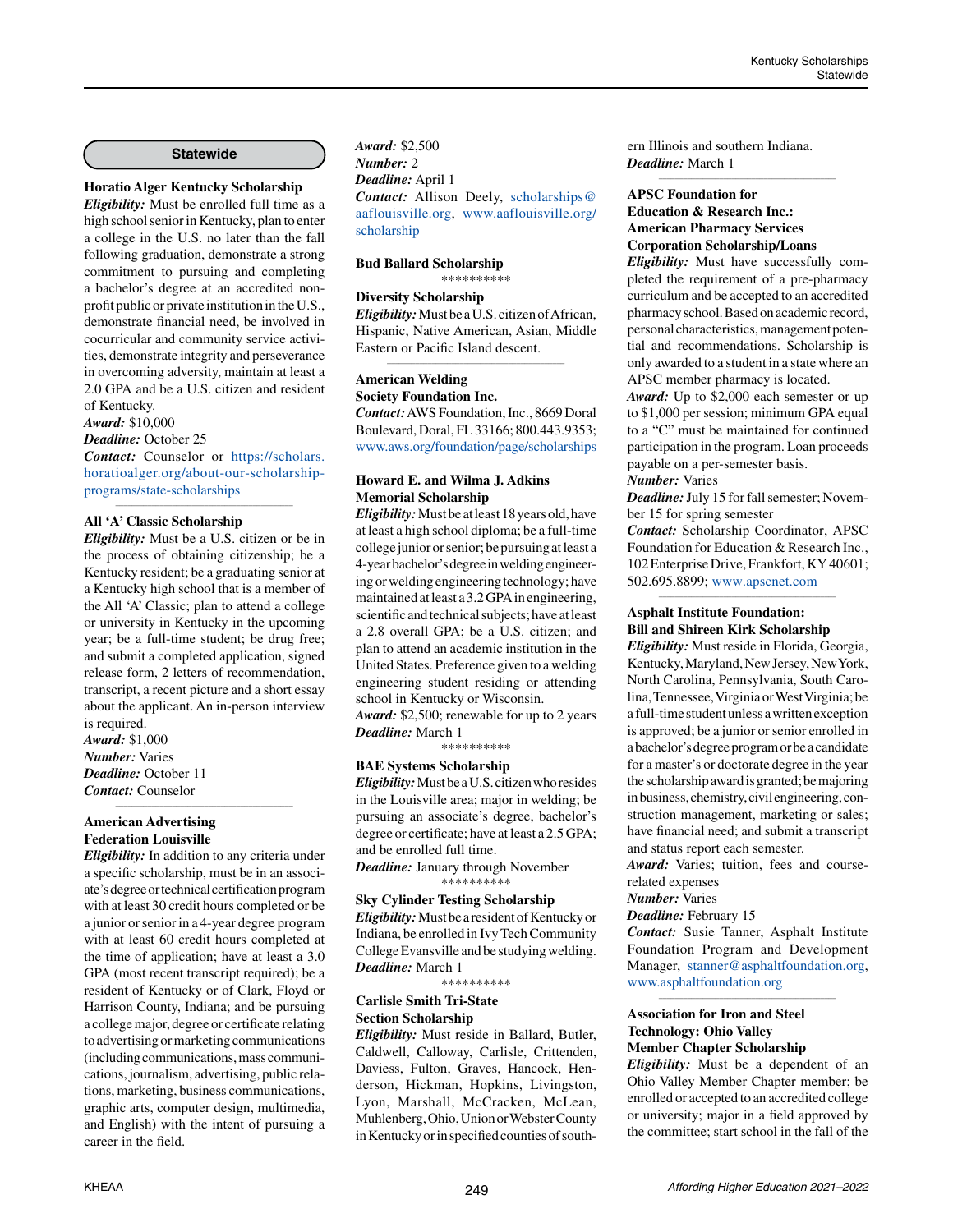year the scholarship is awarded; and submit ACT/SAT scores, transcript and a 1 to 2 page essay on a given topic. Must also submit résumé with work experience, extracurricular activities and leadership positions and a recommendation or evaluation from a counselor, teacher or professor.

*Award:* \$2,000; renewable for up to 4 years *Number:* 1 or 2

*Deadline:* April 30

*Contact:* Mark E. Shircliff, American Roller Bearing Company, 1350 Fourth Street Drive North West, Hickory, NC 28601; 412.952.2007; [mshircliff@amroll.com](mailto:mshircliff%40amroll.com?subject=)

### *\_\_\_\_\_\_\_\_\_\_\_\_\_\_\_\_\_\_\_\_\_\_\_\_\_\_\_\_\_\_\_\_\_\_\_\_\_\_\_\_\_\_\_\_* **Association of the United States Army, Fort Campbell Chapter Scholarship**

*Eligibility:* Must be the child of a member of the Association of the United States Army, Fort Campbell Chapter and submit an application, résumé, essay, 2 letters of recommendation and transcript.

# *Deadline:* TBD

*Contact:* Lee Ann Nelson, Association of the United States Army, Fort Campbell Chapter, 270.605.1234 *\_\_\_\_\_\_\_\_\_\_\_\_\_\_\_\_\_\_\_\_\_\_\_\_\_\_\_\_\_\_\_\_\_\_\_\_\_\_\_\_\_\_\_\_*

# **Blue Grass Community Foundation**

*Contact:* Unless otherwise noted, Kristen Tidwell, Blue Grass Community Foundation, 499 East High Street, Suite 112, Lexington, KY 40507; 859.225.3343; [kristen@bgcf.org](mailto:kristen%40bgcf.org?subject=); [www.bgcf.org](http://www.bgcf.org)

# **Thomas B. Bright Jr. Memorial Scholarship**

*Eligibility:* Must be an employee or relative of an employee of a company belonging to the Kentucky Propane Gas Association. *Award:* \$1,500 *Deadline:* March 1

\*\*\*\*\*\*\*\*\*\*

#### **Diversity in Welding Scholarship**

*Eligibility:* Must be female or a minority student, be accepted into the Kentucky Welding Institute in Flemingsburg and demonstrate financial need. *Award:* Varies

\*\*\*\*\*\*\*\*\*\*

# **Perry L. Greer Memorial Mining Technology Scholarship**

*Eligibility:* Must plan to enter a mining technology curriculum. *Award:* \$500

*Contact:* Hazard Community and Technical College \*\*\*\*\*\*\*\*\*\*

# **Stephen L. Keller Scholarship**

*Eligibility:* Must be a business major, be attending an accredited degree-granting 4-year Kentucky college, be enrolled full time in business administration or related area of study, be a resident of eastern Kentucky and demonstrate financial need. *Deadline:* March 1

\*\*\*\*\*\*\*\*\*\*

# **Licking Valley Center Scholarship**

*Eligibility:* Must attend the Licking Valley Center of Maysville Community and Technical College.

*Award:* Varies

*Contact:* Cara Clark, Maysville Community and Technical College, 606.759.7141, ext. 66176

\*\*\*\*\*\*\*\*\*\*

#### **MacLellan Education Scholarship**

*Eligibility:* Must be the child or stepchild of an active employee of MacLellan Services or a wholly owned subsidiary; plan to major in business, engineering, industrial sciences, information systems, HVAC, electronics or a related field; and attend an accredited college, university or technical school in the U.S. Renewable for up to 5 years of undergraduate study with a 2.5 GPA.

*Deadline:* March 1 \*\*\*\*\*\*\*\*\*\*

#### **Margaret Hall Alumnae Scholarship**

*Eligibility:* Must be a relative of a Margaret Hall School alumna. *Award:* Varies, \$500 to \$1,000 *Deadline:* March 1 \*\*\*\*\*\*\*\*\*\*

#### **Lewis E. Owens Scholarship,** see page 221. \*\*\*\*\*\*\*\*\*\*

**Loren Richards Elder Care Scholarship**

*Eligibility:* Must be a third-year student in nursing, medicine, science, nutrition, physical therapy or other field of study that will prepare student for a career with a direct impact on the elderly population. *Award:* \$2,000; renewable for a second year contingent upon maintaining full-time status and having at least a 2.5 GPA *Deadline:* March 1

\*\*\*\*\*\*\*\*\*\*

#### **Edith Schwab Memorial Scholarship**

*Eligibility:* Must be a graduate student with an excellent academic record, have financial need and desire to follow a career in public service in Kentucky.

*Award:* Varies

*Deadline:* March 1 \*\*\*\*\*\*\*\*\*\*

#### **Lewis Sexton Scholarship**

*Eligibility:* Must be a child or legal ward of a UAW 862 member or retiree, plan to attend college in Kentucky and have at least a 3.5 cumulative high school GPA. *Award:* \$5,000 *Deadline:* March 1

\*\*\*\*\*\*\*\*\*\*

#### **Jennifer Leigh Soper Scholarship**

*Eligibility:* Must be a college-bound student and have been diagnosed with cystic fibrosis. *Award:* Varies *Deadline:* March 1

\*\*\*\*\*\*\*\*\*\*

#### **Burrier Warren Scholarship**

*Eligibility:* Must attend the Licking Valley Center of Maysville Community and Technical College.

# *Award:* Varies

*Contact:* Cara Clark, Maysville Community and Technical College, 606.759.7141, ext. 66176*\_\_\_\_\_\_\_\_\_\_\_\_\_\_\_\_\_\_\_\_\_\_\_\_\_\_\_\_\_\_\_\_\_\_\_\_\_\_\_\_\_\_\_\_*

#### **Central Kentucky Community Foundation**

*Eligibility:* Must be a graduating senior who plans to attend Elizabethtown Community and Technical College or be a returning ECTC student, have a 2.5 cumulative GPA and submit a copy of acceptance letter and applicant's full Student Aid Report. *Award:* Unless otherwise noted, \$500

#### *Deadline:* March 1

*Contact:* Central Kentucky Community Foundation, 200 Jim Owen Drive, Elizabethtown, KY 42701; 270.737.8393; [scholarships@ckcf4people.org](mailto:scholarships%40ckcf4people.org?subject=); [www.ckcf-](http://www.ckcf4people.org)[4people.org](http://www.ckcf4people.org)

#### **Dr. and Mrs. E. H. Durnil Scholarship**  \*\*\*\*\*\*\*\*\*\*

**Dr. Larry and Mary Lou Hall Scholarship** \*\*\*\*\*\*\*\*\*\*

**Mr. and Mrs. Lewis H. Hall Scholarship** \*\*\*\*\*\*\*\*\*\*

**Rae of Sunshine Kentucky Scholarship** *Eligibility:* Must be enrolled in an accredited mental health program; be a graduate or undergraduate student; be within 2 years of expected graduation date; have a 3.0 cumulative GPA; demonstrate leadership, kindness and passion for helping others; and submit a letter of recommendation from an individual

who can attest to the applicant's academic performance, professionalism, work ethic and values. In addition, the applicant must submit an

essay discussing the applicant's professional goals, how the scholarship would help the applicant achieve those goals, why mental health is important and what Taylor Rae Nolan's story means to the applicant. *Award:* \$2,000

\*\*\*\*\*\*\*\*\*\*

**J. T. Wiglesworth Automotive Scholarship** *Eligibility:* Must be a graduating senior, be currently enrolled in the automotive technol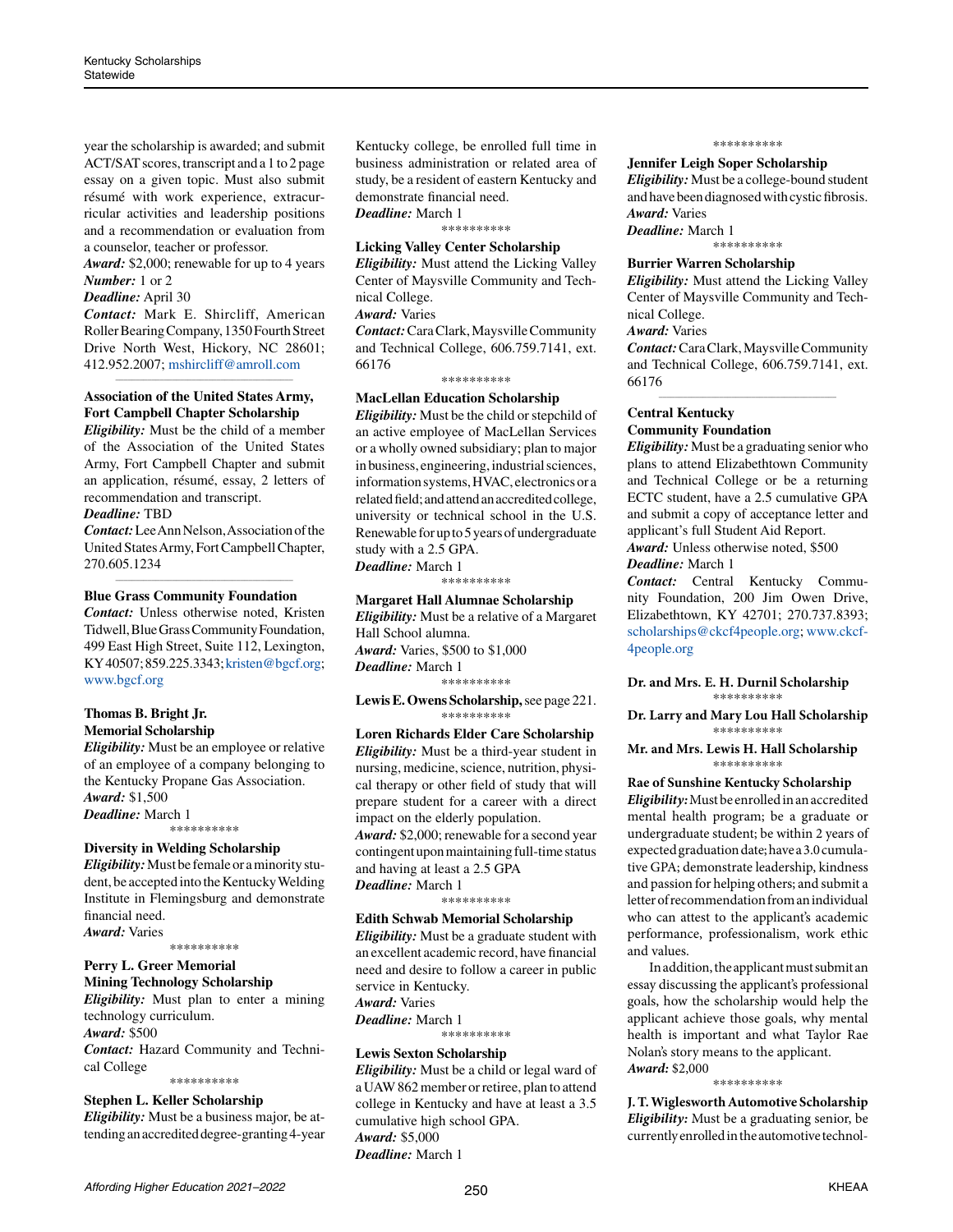ogy program at the Hardin County Early College and Career Center, plan to attend a 2-year technical or trade school and have a 2.5 cumulative GPA. *Award:* \$1,000

#### *\_\_\_\_\_\_\_\_\_\_\_\_\_\_\_\_\_\_\_\_\_\_\_\_\_\_\_\_\_\_\_\_\_\_\_\_\_\_\_\_\_\_\_\_* **Commonwealth Credit Union Scholarship**

*Eligibility:* Must be a member of Commonwealth Credit Union as of March 15 of the award year and be a graduating high school senior. Application available January 4. *Contact:* The Scholarship Committee, Commonwealth Credit Union, P.O. Box 978, Frankfort, KY 40602; 502.564.4775; or 800.228.6420; scholarships[@cwcu.org](mailto:scholarships%40cwcu.org?subject=); [www.ccuky.org](http://www.ccuky.org)

#### **Community Foundation of Louisville**

*Contact:* Unless otherwise noted, Naomi Davis, Community Foundation of Louisville, 325 West Main Street, Suite 1110, Louisville, KY 40202; [naomid@cflouisville.org;](mailto:naomid%40cflouisville.org?subject=) [www.](http://www.cflouisville.org) [cflouisville.org](http://www.cflouisville.org)

*\_\_\_\_\_\_\_\_\_\_\_\_\_\_\_\_\_\_\_\_\_\_\_\_\_\_\_\_\_\_\_\_\_\_\_\_\_\_\_\_\_\_\_\_*

#### **Alden Scholarship**

*Eligibility:* Must be a resident of Kentucky, attend a college or university in Kentucky, major in business administration and have a 3.0 cumulative GPA. Preference given to a student attending the University of Kentucky or University of Louisville. *Deadline:* March 18

\*\*\*\*\*\*\*\*\*\*\*\*\*\*\*\*\*

### **Doris Owen Bickel Charitable Endowment Fund**

*Eligibility:* Must be enrolled in the University of Louisville's School of Music; major in classical music; and demonstrate talent, accomplishment, and financial need. Renewable

*Contact:* <http://louisville.edu/music> \*\*\*\*\*\*\*\*\*\*

#### **Mary Belle Bloch Scholarship**

*Eligibility:* Must be female, be enrolled in the Louisville Collegiate School, have a 3.0 cumulative GPA and plan to study science in college. Financial need considered. Nonrenewable.

*Deadline:* March 18 \*\*\*\*\*\*\*\*\*\*

# **BrightSpring Brighter Futures Scholarship**

*Eligibility:* Must be enrolled in an accredited nonprofit postsecondary institution, have at least a 3.0 GPA and demonstrate financial need.

*Deadline:* March 18

#### \*\*\*\*\*\*\*\*\*\*

# **MG Benjamin J. Butler: Century Division Scholarship**

*Eligibility:* Must be an active or former member of, be a direct lineal descendant or be adopted by, or be acknowledged by the Defense Enrollment Eligibility Reporting System as a dependent of a member of the U.S. Army, 100th Infantry Division or any of its successor designations; be pursuing a 4-year degree at an accredited college or university; be a Junior ROTC member, be a National Honor Society member; be a high school graduate; have at least a 2.5 GPA; be involved in extracurricular, community and/or military activities; and submit ACT and/or SAT score, high school or college transcripts, honors and awards received, 2 signed letters of recommendation from non-family members, and a signed, typed essay of 250 words on the subject of how this scholarship will help applicant achieve his/her goals. Renewable.

*Award:* At least \$1,000

*Number:* Varies

*Deadline:* June 15

*Contact:* The Association of the Century, Inc., Attention Century Division Scholarship Committee, P.O. Box 34393, Louisville, KY 40232

# \*\*\*\*\*\*\*\*\*\*

**Lloyd and Nancy Clark Scholarship** *Eligibility:* Must be female and be enrolled in the University of Louisville School of Dentistry. Nonrenewable. *Contact:* University of Louisville, School of Dentistry, <http://louisville.edu/dentistry>

\*\*\*\*\*\*\*\*\*\* **Thaddeus Colson and**

# **Isabelle Saalwaechter Fitzpatrick Memorial Scholarship**

*Eligibility:* Must be a resident of Kentucky; be female; major in an environmentally related program; be a full-time college sophomore, junior or senior; be enrolled in a 4-year public university in Kentucky; have a 3.0 cumulative GPA; be in good academic standing; and display a commitment to the environment. Nonrenewable. *Deadline:* March 18

\*\*\*\*\*\*\*\*\*\*

#### **Denise Fleck Memorial Scholarship**

*Eligibility:* Must be a resident of Kentucky, be a graduating senior from a Kentucky high school, be actively involved with a tobacco prevention program, have a 2.5 cumulative GPA and be in good academic standing. Nonrenewable. *Deadline:* March 18

\*\*\*\*\*\*\*\*\*\*

# **Jenny Caldwell Ford and Marguerite Geneva Ford Scholarship**

*Eligibility:* Must be enrolled in the University of Kentucky College of Medicine. *Contact:* University of Kentucky, College of Medicine, [med.uky.edu](http://med.uky.edu) \*\*\*\*\*\*\*\*\*\*

**George and Georgella Geile Scholarship** *Eligibility:* Must be enrolled at Spalding University as a full-time student, be a citizen of a country other than the U.S. and demonstrate financial need. Renewable. *Deadline:* March 18

\*\*\*\*\*\*\*\*\*\*

**Clair L. Hicks Food Science Scholarship** *Eligibility:* Must be enrolled as a entering undergraduate or be in an advanced degree program; major in food science, chemistry, engineering, microbiology, food industry or food business; and have a 2.0 cumulative GPA. Renewable.

*Deadline:* March 18 \*\*\*\*\*\*\*\*\*\*

### **Dorothy P. King Charitable Endowment for Dance**

*Eligibility:* Must major in dance, be enrolled in the Youth Performing Arts School and be attending a summer dance or dance conservatory program.

*Contact:* Kevin T. Fowler, Counselor, Youth Performing Arts School, [kevin.fowler@jef](mailto:kevin.fowler%40jefferson.kyschools.us?subject=)[ferson.kyschools.us](mailto:kevin.fowler%40jefferson.kyschools.us?subject=)

\*\*\*\*\*\*\*\*\*\*

# **William "Sam" and Lera Miller Western Kentucky Scholarship**

*Eligibility:* Must be a nontraditional student, plan to attend Western Kentucky University and demonstrate a strong work ethic and financial need. Preference given to a student with an aptitude for music. Renewable. *Deadline:* March 18

\*\*\*\*\*\*\*\*\*\*

#### **National Council of Jewish Women Scholarship**

*Eligibility:* Must be a resident of Kentucky, be of the Jewish faith, have completed at least 1 semester at a college or university, have at least a 2.5 cumulative GPA and demonstrate financial need. Renewable. *Deadline:* March 18

\*\*\*\*\*\*\*\*\*\*

#### **Lisa M. Quesenberry Scholarship**

*Eligibility:* Must be a graduate student and have overcome significant personal hurdles. Preference given to a female student who is majoring in psychology at Vanderbilt University. Nonrenewable. *Deadline:* March 18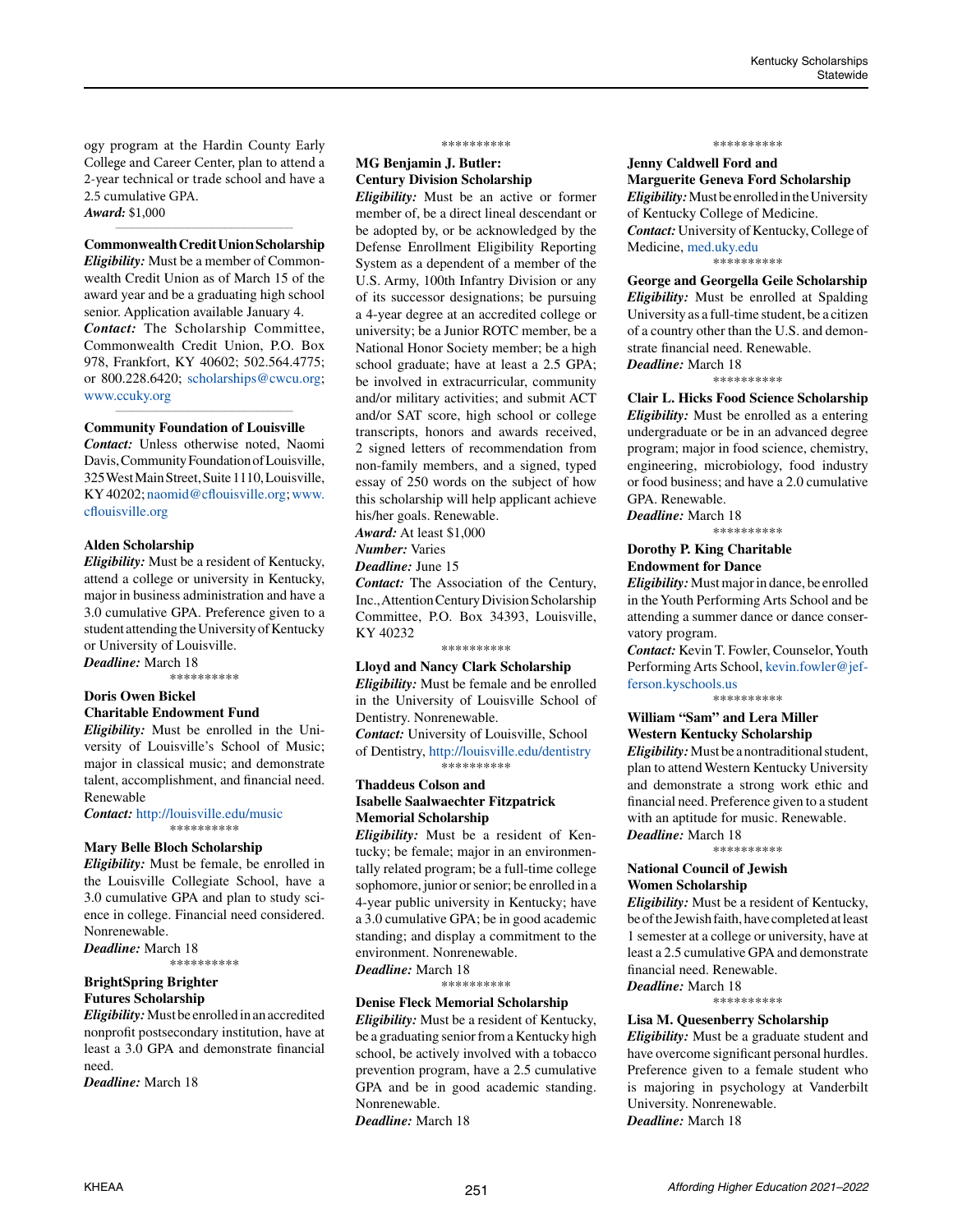#### \*\*\*\*\*\*\*\*\*\*

# **Republic Bank Foundation Scholarship**

*Eligibility:* Must be a dependent of an employee of Republic Bank & Trust Company

and have a 3.0 GPA. Renewable.

*Deadline:* March 18

\*\*\*\*\*\*\*\*\*\*

# **Restaurant Supply Chain Solutions Scholarship**

*Eligibility:* Must have a parent or guardian who is a current employee of Restaurant Supply Chain Solutions. Renewable. *Contact:* Restaurant Supply Chain Solutions, [www.rscs.com](http://www.rscs.com)

\*\*\*\*\*\*\*\*\*\*

#### **Ron and Cynthia Rigby Scholarship**

*Eligibility:* Must be a resident of Kentucky or live in a rural area, be enrolled as an undergraduate student at the University of Rochester and demonstrate financial need. Renewable.

*Contact:* University of Rochester, Financial Air and Scholarships Department, [enroll](http://enrollment.rochester.edu/financial-aid)[ment.rochester.edu/financial-aid](http://enrollment.rochester.edu/financial-aid)

\*\*\*\*\*\*\*\*\*\*

#### **Harry Isaac Shrader Scholarship**

*Eligibility:* Must be of the Jewish faith; be enrolled full time in an accredited college, university, junior college or community college; be seeking an undergraduate degree; and demonstrate financial need. Renewable. *Deadline:* March 18

\*\*\*\*\*\*\*\*\*\*

#### **Brice Simpson Memorial Scholarship**

*Eligibility:* Must be a graduating senior and be an outstanding member of a Junior Marine Corps ROTC program. Renewable. *Deadline:* March 18

\*\*\*\*\*\*\*\*\*\*

#### **Marian Kincaid Warns and Carl A. Warns Jr. Scholarship**

*Eligibility:* Must be enrolled in the Brandeis School of Law at the University of Louisville, have completed 1 year of full-time coursework, have a 3.0 cumulative GPA in employment and labor law courses and demonstrate financial need. Preference given to a student pursuing a career in employment or labor law or one who has a physical disability. Nonrenewable.

*Deadline:* March 18 \*\*\*\*\*\*\*\*\*\*

# **Dr. Hugh Williams Traveling Scholarship**

*Eligibility:* Must be a surgical resident at the University of Louisville.

*Contact:* University of Louisville, Department of Surgery, [www.louisvillesurgery.com](http://www.louisvillesurgery.com)

#### \*\*\*\*\*\*\*\*\*\*

#### **Women's Second Chance College Scholarship**

*Eligibility:* Must be a resident of Kentucky or Clark, Crawford, Floyd, Harrison, Scott or Washington County, Indiana; be a female; be 25–40 years old; have a high school diploma or GED; be committed to completing a college degree within a certain time; and be enrolled full or part time in an accredited college, university or community college. Renewable.

*Deadline:* March 18

\*\*\*\*\*\*\*\*\*\*

#### **Zoeller Company Scholarship** *Eligibility:* Must be 17–24 years old and

have a parent or guardian employed by the Zoeller Company or any of its subsidiaries. *Contact:* Zoeller Company, [www.zoeller.](http://www.zoeller.com/en-na) [com/en-na](http://www.zoeller.com/en-na)

*\_\_\_\_\_\_\_\_\_\_\_\_\_\_\_\_\_\_\_\_\_\_\_\_\_\_\_\_\_\_\_\_\_\_\_\_\_\_\_\_\_\_\_\_*

#### **Ephraim McDowell Health**

*Eligibility:* In addition to any criteria under a specific scholarship, must be accepted to an in-state college or university and plan to study any health care program recognized by Ephraim McDowell Health.

#### *Award:* \$500

*Deadline:* March 15

*Contact:* Ephraim McDowell Health, 217 South Third Street, Danville, KY 40422; [hr@](mailto:hr%40emhealth.org?subject=) [emhealth.org](mailto:hr%40emhealth.org?subject=); [www.emhealth.org/careers/](http://www.emhealth.org/careers/education-assistance-program) [education-assistance-program](http://www.emhealth.org/careers/education-assistance-program)

# **Fort Logan Hospital**

**Auxiliary Teen Scholarship** *Eligibility:* Must be a high school senior and have participated in the Teen Volunteer Program at Ephraim McDowell Fort Logan Hospital.

#### \*\*\*\*\*\*\*\*\*\*

# **James B. Haggin Hospital Auxiliary Team member Scholarship**

*Eligibility:* Must be an associate at Ephraim McDowell James B. Haggin Hospital. \*\*\*\*\*\*\*\*\*\*

# **Ephraim McDowell Regional Medical**

**Center Auxiliary Teen Scholarship** *Eligibility:* Must be a high school senior and have participated in the Teen Volunteer Program at Ephraim McDowell Regional Medical Center.

*\_\_\_\_\_\_\_\_\_\_\_\_\_\_\_\_\_\_\_\_\_\_\_\_\_\_\_\_\_\_\_\_\_\_\_\_\_\_\_\_\_\_\_\_*

#### **Foundation for the Tri-State Community Inc.**

#### **Kentucky Migrant Scholarship**

*Eligibility:* Must be a graduating senior of an accredited Kentucky high school or have received a GED during the current school year; be or have been enrolled in a migrant education program in Kentucky during a portion of grades 9–12; apply to an institution of higher learning and provide documentation of such acceptance (copy of acceptance letter or email); have at least a 2.5 cumulative GPA and at least a 17 ACT or other comparable score on postsecondary entrance exam; and submit 3 letters of recommendation, 1 from a high school teacher, principal or counselor, 1 from a community source, and 1 from an additional source.

#### *Award:* Varies

*Contact:* Michael Hay, 347 High Street #1, Richmond, KY 40475 *\_\_\_\_\_\_\_\_\_\_\_\_\_\_\_\_\_\_\_\_\_\_\_\_\_\_\_\_\_\_\_\_\_\_\_\_\_\_\_\_\_\_\_\_*

# **Funeral Directors Association of Kentucky Scholarship**

*Eligibility:*Must be a high school graduate or hold a GED, have been a Kentucky resident for at least the last 2 immediately preceding years, agree to fulfill obligations of the scholarship and have completed 3 semesters of mortuary college.

*Obligation:* Must agree to return to Kentucky and work for at least 2 years following licensure as a funeral director/embalmer, agree to repay the award if this requirement is not met and agree to repay any and all awards in the event withdrawal from school occurs for any reason.

*Award:* \$5,000 per year; applicant will receive financial assistance from the Scholarship Committee at the beginning of the third quarter (semester) of school.

### *Number:* 2

*Contact:* Kim House, Funeral Directors Association of Kentucky, P.O. Box 4779, Frankfort, KY 40604; 800.866.3211 *\_\_\_\_\_\_\_\_\_\_\_\_\_\_\_\_\_\_\_\_\_\_\_\_\_\_\_\_\_\_\_\_\_\_\_\_\_\_\_\_\_\_\_\_*

#### **Hamilton Relay Scholarship**

*Eligibility:* Must be deaf, hard of hearing, deaf-blind or have difficulty speaking; be a resident of Kentucky or other specified state; be a graduating high school senior; and submit an application, 1-page essay, letter of recommendation from high school staff or employer and signed talent release form. *Award:* \$500

#### *Number:* 1 per state

*Deadline:* January 31

*Contact:* Hamilton Relay Scholarship Committee, 1006 12th Street, Aurora, NE 68818 *\_\_\_\_\_\_\_\_\_\_\_\_\_\_\_\_\_\_\_\_\_\_\_\_\_\_\_\_\_\_\_\_\_\_\_\_\_\_\_\_\_\_\_\_*

#### **Horse Farm Workers' Educational Assistance Fund**

*Eligibility:* Must have a parent who has been employed by a central Kentucky thoroughbred farm for at least 3 years and plan to pursue a postsecondary degree. Based on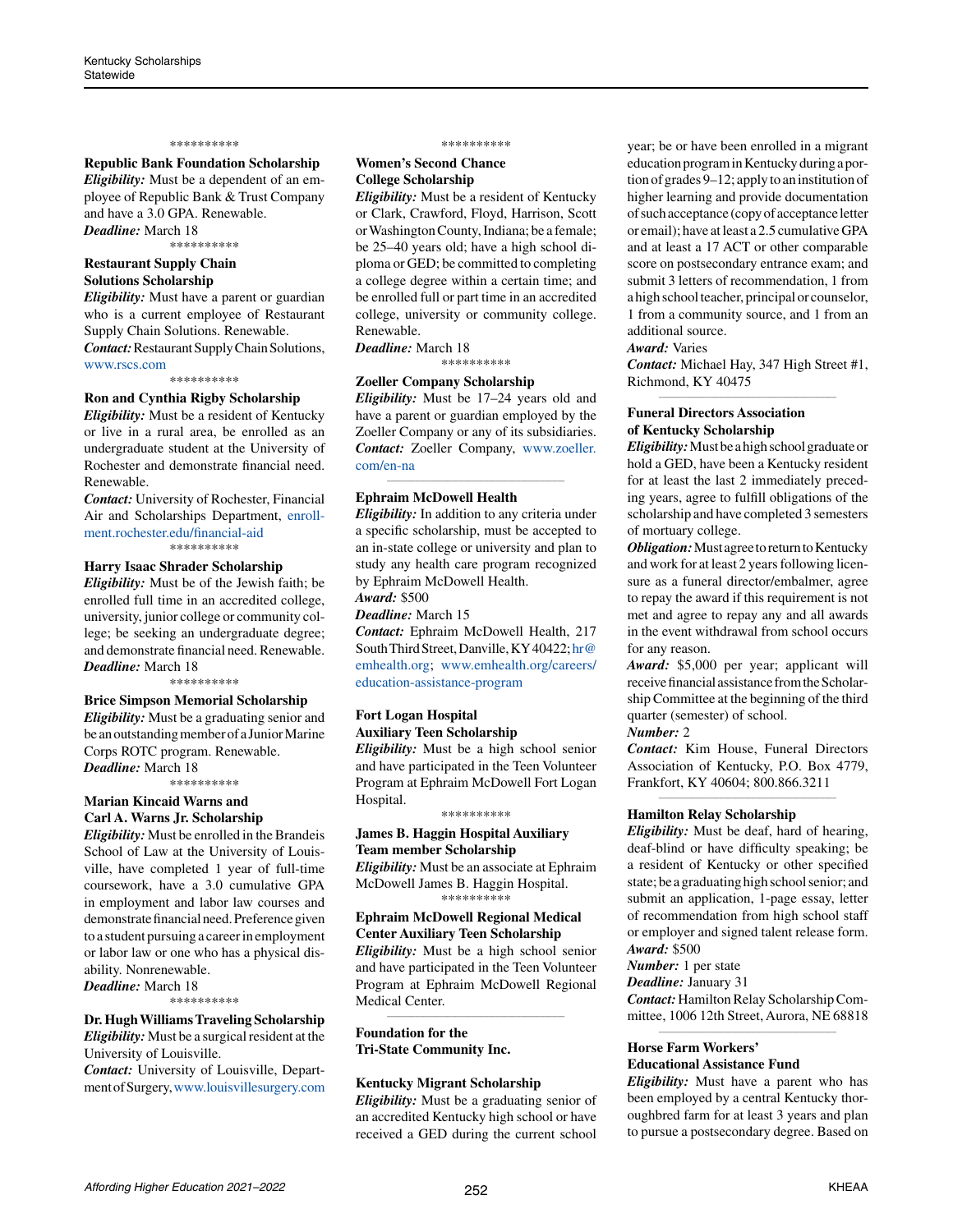need, merit and a personal interview. *Award:* Varies; renewable with reapplication *Deadline:* July 1

*Contact:* Muffy Stuart, 859.269.1719, [mstu](mailto:mstuart727%40msn.com?subject=)[art727@msn.com](mailto:mstuart727%40msn.com?subject=) *\_\_\_\_\_\_\_\_\_\_\_\_\_\_\_\_\_\_\_\_\_\_\_\_\_\_\_\_\_\_\_\_\_\_\_\_\_\_\_\_\_\_\_\_*

# **Kentucky Association of Career and Technical Education/Special Needs**

**Personnel: Stratton/Tipton Scholarship**  *Eligibility:* Must be a graduating high school senior or nontraditional college student; meet special needs criteria; have at least a 2.5 cumulative GPA or a 2.5 GPA from the previous semester of coursework at a Kentucky college or university; be a Kentucky resident and attend a Kentucky high school or Kentucky college or university; plan to pursue a certificate, diploma, associate's degree or bachelor's degree in a career and technical education field from any Kentucky college or university; and have completed all admission requirements to the program for which student is applying. Must submit an official transcript with counselor's verification (high school senior) or an official transcript with the registrar's verification (currently enrolled nontraditional college student), 1 letter of reference, and a 1-page, typed, doublespaced summary of occupational objective, chosen field of study in career and technical education and extracurricular activities and community service. If possible, the recipient should attend the summer conference to receive the award.

#### *Award:* \$500

*Number:* 2; 1 to a graduating high school senior and 1 to a nontraditional or college student

#### *Deadline:* April 30

*Contact:* Dr. Vanessa Baker Ruda, Postsecondary Transitions Specialist, Center for College and Career Readiness, Jessamine Career and Technology Center, 881 Wilmore Road, Nicholasville, KY 40356; 859.881.8324; [vanessa.ruda@jessamine.kyschools.us](mailto:vanessa.ruda%40jessamine.kyschools.us?subject=)

*\_\_\_\_\_\_\_\_\_\_\_\_\_\_\_\_\_\_\_\_\_\_\_\_\_\_\_\_\_\_\_\_\_\_\_\_\_\_\_\_\_\_\_\_*

# **Kentucky Association of Counties: Presidential Scholarship**

*Eligibility:*Must be a graduating high school senior and plan to attend a Kentucky college, university or accredited 2-year vocational school chosen by the association's current president.

*Award:* \$2,000; renewable up to 4 years *Number:* 1

# *Deadline:* Early April

*Contact:*Susan Riddell, [susan.riddell@kaco.](mailto:susan.riddell%40kaco.org?subject=) [org,](mailto:susan.riddell%40kaco.org?subject=) 502.223.7667

# **Kentucky Association of Electric Cooperatives: Kentucky Women in Rural Electrification Scholarship** *Eligibility:* Must be a junior or senior at a

*\_\_\_\_\_\_\_\_\_\_\_\_\_\_\_\_\_\_\_\_\_\_\_\_\_\_\_\_\_\_\_\_\_\_\_\_\_\_\_\_\_\_\_\_*

Kentucky college or university whose family is served by a Kentucky rural electric cooperative. *Award:* \$1,000 *Number:* Up to 3 *Deadline:* June 14 *Contact:* Mary Beth Dennis, Kentucky Electric Cooperatives, P.O. Box 32170, Louisville, KY 40232; 502.815.6302; or

#### *\_\_\_\_\_\_\_\_\_\_\_\_\_\_\_\_\_\_\_\_\_\_\_\_\_\_\_\_\_\_\_\_\_\_\_\_\_\_\_\_\_\_\_\_* **Kentucky Association of Fairs and Horse Shows Scholarship**

student's local cooperative

*Eligibility:* Must have participated in any approved agricultural class; have been an active volunteer the current year at applicant's local county fair; be recommended by applicant's local fair; be a high school senior or a firstyear postsecondary school student; be under age 21 as of October 1 of the application year; be a resident of the county of the nominating fair; and submit an application, a 1-page letter of recommendation from the local fair board and an essay of up to 500 words on the topic "Describe how your personal life skills have been enhanced by your involvement in your local fair activities." The recipient should attend the annual business meeting in January to receive the scholarship.

*Award:* \$1,500; nonrenewable

*Number:* 3

*Deadline:* October 1

*Contact:* LuAnn Asbury, 2853 Asbury Road, Augusta, KY 41002; fax 606.728.2116; [luasbury@hotmail.com;](mailto:luasbury%40hotmail.com?subject=) [www.kafs.net](http://www.kafs.net) *\_\_\_\_\_\_\_\_\_\_\_\_\_\_\_\_\_\_\_\_\_\_\_\_\_\_\_\_\_\_\_\_\_\_\_\_\_\_\_\_\_\_\_\_*

#### **Kentucky Association of Family and Consumer Sciences (KAFCS) Scholarship**

*Eligibility:* Must be a junior, senior or graduate student; attend a Kentucky college or university; have at least a 3.0 GPA; be a member of the pre-professional/graduate student section of KAFCS; be an active member of AAFCS/KAFCS or other family and consumer sciences student organization; demonstrate leadership ability and commendable personal qualities; and be enrolled in any family and consumer sciences major. *Award:* \$500; may be renewable

#### *Number:* 2

*Deadline:* Early February

*Contact:* Faculty contacts at Kentucky colleges and universities or Sally Mineer, 117 Erikson Hall, University of Kentucky, Lexington, KY 40506; [smineer@uky.edu](mailto:smineer%40uky.edu?subject=)

#### **Kentucky Association of Family, Career, and Community Leaders of America** *Number:* 1

*\_\_\_\_\_\_\_\_\_\_\_\_\_\_\_\_\_\_\_\_\_\_\_\_\_\_\_\_\_\_\_\_\_\_\_\_\_\_\_\_\_\_\_\_*

#### *Deadline:* February 15

*Contact:* State Adviser, Kentucky Association of Family, Career, and Community Leaders of America, 300 Building, 300 Sower Boulevard, 5th floor, Frankfort, KY 40601; 502.564.3472, ext. 4223; [recca.carver@](mailto:recca.carver%40education.ky.gov?subject=) [education.ky.gov](mailto:recca.carver%40education.ky.gov?subject=); [www.ky-fccla.org](http://www.ky-fccla.org)

#### **Ginny Ellington Scholarship**

*Eligibility:* Must plan to pursue a degree in family and consumer sciences education at a Kentucky college or university, be an active Kentucky FCCLA member who has made outstanding contributions to FCCLA, be a member of the FCCLA Alumni and Associates Association, demonstrate financial need, have at least a 2.7 high school GPA and maintain a 2.5 college GPA for the 4 years in college, demonstrate desirable qualities of leadership and dependability, have participated in STAR events and demonstrate leadership in school and community. *Award:* \$1,100 per year for 4 years; awarded

every 5 years

# \*\*\*\*\*\*\*\*\*\*

#### **Vaughn Williamson Scholarship**

*Eligibility:* Must plan to pursue a degree in family and consumer sciences at a Kentucky college or university, be an active Kentucky FCCLA member who has made outstanding contributions to FCCLA, have at least a 3.0 high school GPA, possess desirable personal qualities and demonstrate leadership in school and community.

# **Kentucky Association of Government Communicators Scholarship**

*\_\_\_\_\_\_\_\_\_\_\_\_\_\_\_\_\_\_\_\_\_\_\_\_\_\_\_\_\_\_\_\_\_\_\_\_\_\_\_\_\_\_\_\_*

*Eligibility:* Must be a senior at a public high school the year the award is made, plan to study communications or journalism at any postsecondary school and apply online at [www.kagc.net/scholarship](http://www.kagc.net/scholarship).

*Award:* \$500; nonrenewable

# *Number:* 1

*Deadline:* March

*Contact:* [KAGCscholarship@gmail.com](mailto:KAGCscholarship%40gmail.com?subject=) with "Question" in the subject line *\_\_\_\_\_\_\_\_\_\_\_\_\_\_\_\_\_\_\_\_\_\_\_\_\_\_\_\_\_\_\_\_\_\_\_\_\_\_\_\_\_\_\_\_*

# **Kentucky Association of Pep Organization Sponsors: Stella S. Gilb Scholarship**

*Eligibility:* Must be a high school senior cheerleader; have been on a cheer team for 2 years; have a coach who is a current member of KAPOS; have at least a 25 ACT score or 1150 SAT score; be in the top 15% of applicant's class; show outstanding aca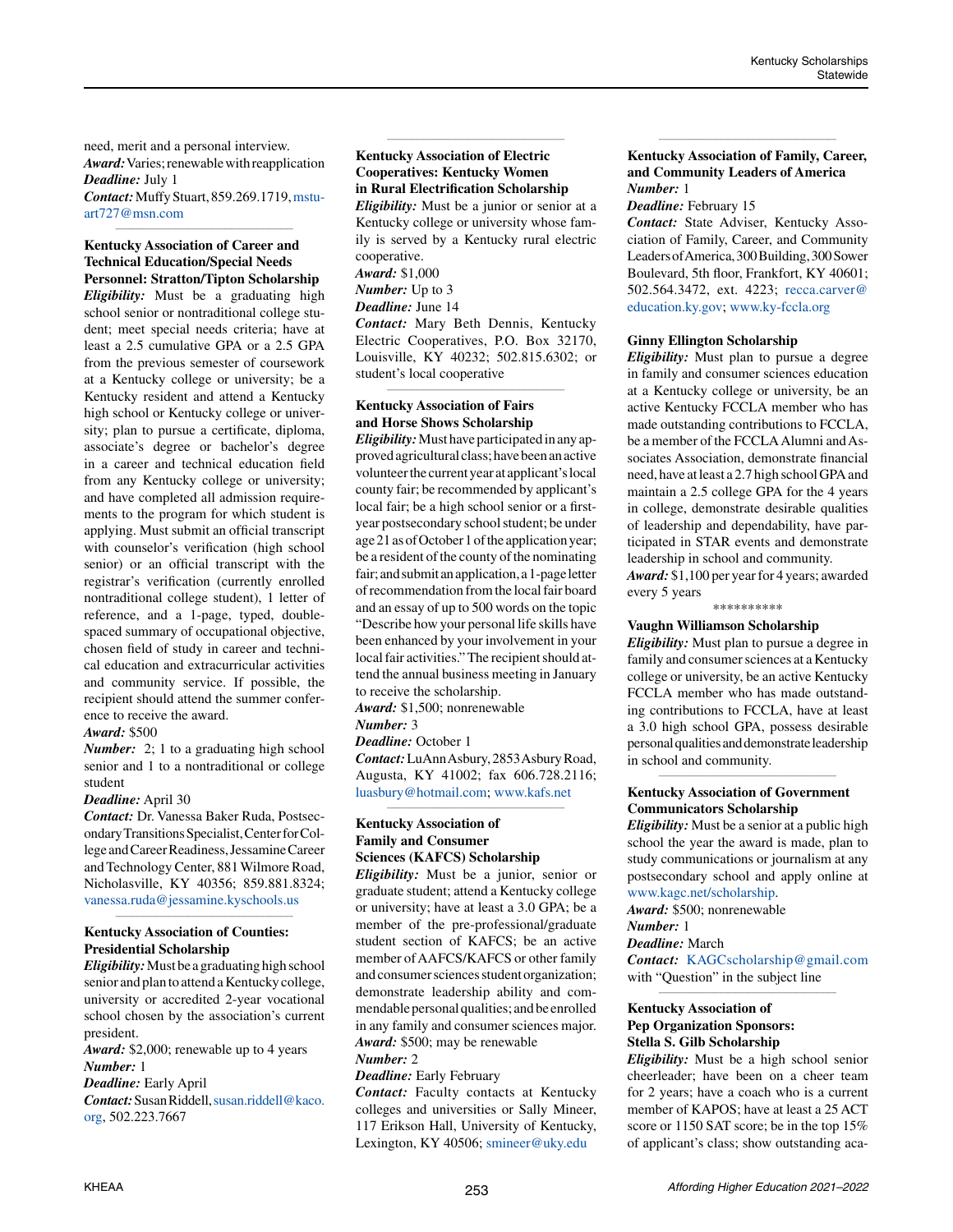demic ability and leadership; and submit an application at [www.kapos.org/scholarship](http://www.kapos.org/scholarship-applications/state-scholarships)[applications/state-scholarships,](http://www.kapos.org/scholarship-applications/state-scholarships) a photo of the applicant in cheerleading uniform, 2 letters of recommendation (1 from cheerleading coach and 1 from principal), and a 200-word essay titled "Life Lessons I Have Learned from Cheering."

*Award:* \$1,000; nonrenewable *Number:* Varies *Deadline:* March 15 *Contact:* [info@kapos.org](mailto:info%40kapos.org?subject=)

# **Kentucky Association of Professional Educators (KAPE)**

*Eligibility:* In addition to any criteria under a specific scholarship, must be a current KAPE member in good standing (applicant may join KAPE to apply).

*\_\_\_\_\_\_\_\_\_\_\_\_\_\_\_\_\_\_\_\_\_\_\_\_\_\_\_\_\_\_\_\_\_\_\_\_\_\_\_\_\_\_\_\_*

*Deadline:* March 15

*Contact:* Kentucky Association of Professional Educators, Joann Durham, Scholarship Coordinator, 310 West 7th Street, London, KY 40741; 888.438.7179; 606.309.5652; [jodurham@twc.com;](mailto:jodurham%40twc.com?subject=) [https://kentuckyteach](https://kentuckyteachers.org/KAPE-Scholarships)[ers.org/KAPE-Scholarships](https://kentuckyteachers.org/KAPE-Scholarships)

# **Continuing Professional Development Scholarship: In Memory of Mildred McMurtry**

*Eligibility:* Must submit proof of enrollment in a graduate level education course, 1 letter of recommendation from a professor or administrator from applicant's district and a 1-page narrative describing estimated cost of and the name of the course. *Award:* \$500

# *Number:* 3

\*\*\*\*\*\*\*\*\*\*

# **Family Member Scholarship**

*Eligibility:* Must be a graduating high school senior; be recommended by a KAPE family member; have at least a 3.5 GPA and at least a 23 ACT; submit high school transcript, 2 letters of recommendation from a high school teacher or administrator who is not related to the applicant and an essay of at least 300 words titled "In five years, I will be ..." *Award:* \$500

# *Number:* 2

#### \*\*\*\*\*\*\*\*\*\*

**Star Student/Teacher Mentor Scholarship** *Eligibility:* Must have at least a 3.5 GPA; have at least a 23 ACT; and submit a copy of student's high school transcript, 2 letters of recommendation (1 from nominating KAPE member and 1 from a high school teacher or administrator) and an essay of at least 300 words titled "In five years, I will be ..."

*Award:* \$500 student, \$250 nominating KAPE teacher *Number:* 2

\*\*\*\*\*\*\*\*\*\*

# **Student Teacher Scholarship in Memory of Jane Chittenden**

*Eligibility:* Must be a KAPE student member; be enrolled in student teaching; have at least a 3.5 GPA; and submit a current transcript, a student teaching assignment, an essay of at least 300 words titled "My Philosophy of Teaching" and 2 letters of recommendation (1 from supervising teacher and 1 by a professor from a college of education).

*Award:* \$500 *Number:* 2; 1 spring and 1 fall *Deadline:* March 15 (spring) and October 15 (fall)

*\_\_\_\_\_\_\_\_\_\_\_\_\_\_\_\_\_\_\_\_\_\_\_\_\_\_\_\_\_\_\_\_\_\_\_\_\_\_\_\_\_\_\_\_*

# **Kentucky Association of Professional Surveyors**

*Eligibility:* Preference given to a land surveying student, a Kentucky resident and a KAPS member or family member. Need and financial ability considered. *Number:* Unless otherwise noted, 1 *Deadline:* November 19

*Contact:* Financial Aid office of colleges and universities or John A. St. Clair, 138 Willow Wood Drive, Mount Washington, KY 40047; 502.538.6616; [jjsaint@windstream.net;](mailto:jjsaint%40windstream.net?subject=) or visit [www.kaps1.com/about/scholarships](http://www.kaps1.com/about/scholarships)

# **Kentucky Association of**

**Professional Surveyors Scholarship** *Award:* \$1,000 to \$2,000 *Number:* 3; 1 at \$2,000; 2 at \$1,000 to \$1,500 \*\*\*\*\*\*\*\*\*\*

**Raymond Leigh Memorial Scholarship** *Award:* \$3,000 *Number:* 1

*\_\_\_\_\_\_\_\_\_\_\_\_\_\_\_\_\_\_\_\_\_\_\_\_\_\_\_\_\_\_\_\_\_\_\_\_\_\_\_\_\_\_\_\_*

# **Kentucky Association of Pupil Transportation Education Scholarship**

*Eligibility:* Must be a Kentucky public school student; attend a certified college, university or technical school; have a parent or guardian actively employed in the public school pupil transportation field; have at least a 3.0 GPA; demonstrate outstanding leadership skills and abilities in cocurricular and community service activities; demonstrate maturity, loyalty, responsibility, integrity, trustworthiness and a concern for the well-being of all citizens; render unselfish service and assistance to others, to the school and to the community; and submit a typewritten essay of up to 500 words titled "Why I have applied for this scholarship and how this scholarship will be used."

*Award:* \$1,000 *Number:* 4 *Deadline:* May 1 *Contact:* Local transportation office or [www.](http://www.thekapt.com) [thekapt.com](http://www.thekapt.com) *\_\_\_\_\_\_\_\_\_\_\_\_\_\_\_\_\_\_\_\_\_\_\_\_\_\_\_\_\_\_\_\_\_\_\_\_\_\_\_\_\_\_\_\_*

# **Kentucky Association of School Business Officials Scholarship**

*Eligibility:* Must be a student at a Kentucky high school; be a graduating senior; plan to major in business or education; and submit 2 letters of recommendation, 1 from applicant's school and 1 from community or church. These letters must be emailed directly to [scholarships.kasbo@kasbo.com](mailto:scholarships.kasbo%40kasbo.com?subject=) from the author. The student's name and high school should be in the subject line.

*Award:* \$2,500 *Number:* 3

# *Deadline:* December 16 *Contact:* Counselor or [scholarships.kasbo@](mailto:scholarships.kasbo%40KASBO.com?subject=) [KASBO.com](mailto:scholarships.kasbo%40KASBO.com?subject=)

*\_\_\_\_\_\_\_\_\_\_\_\_\_\_\_\_\_\_\_\_\_\_\_\_\_\_\_\_\_\_\_\_\_\_\_\_\_\_\_\_\_\_\_\_*

# **Kentucky Association of School Resource Officers Scholarship**

*Eligibility:* Must be a graduating high school senior and be nominated by the school resource officer in the community. The school resource officer must be a current KYASRO member. Based on student's contribution to safety or crime prevention in student's school. *Award:* \$500

*Number:* 2

*Deadline:* April 16

*Contact:* KYASRO, Eastern Kentucky University, 521 Lancaster Avenue, Stratton 111, Richmond, KY 40475; 877.805.4277; [lee](mailto:leeann.morrison%40eku.edu?subject=)[ann.morrison@eku.edu](mailto:leeann.morrison%40eku.edu?subject=); [www.kyasro.com](http://www.kyasro.com)

**\_\_\_\_\_\_\_\_\_\_\_\_\_\_\_\_\_\_\_\_\_\_\_\_\_\_\_\_\_\_\_\_\_\_\_\_\_\_\_\_\_\_\_\_**

# **Kentucky Bluegrass Chapter of the Soil and Water Conservation Society Scholarship**

*Eligibility:* Must be an agriculture or natural resources student currently enrolled full time in a college or university in Kentucky. *Award:* \$1,000

*Number:* Up to 2

*Deadline:* Mid-November

*Contact:* Danny Hughes, Kentucky Bluegrass Chapter of the Soil and Water Conservation Society, 901c Tennessee Road, Albany, KY 42602; 606.278.6661; [dannyhughes12@](mailto:dannyhughes12%40yahoo.com?subject=) [yahoo.com](mailto:dannyhughes12%40yahoo.com?subject=)

*\_\_\_\_\_\_\_\_\_\_\_\_\_\_\_\_\_\_\_\_\_\_\_\_\_\_\_\_\_\_\_\_\_\_\_\_\_\_\_\_\_\_\_\_*

# **Kentucky Broadcasters Association: Harry Barfield Memorial KBA Scholarship**

*Eligibility:* Must be a Kentucky resident; be a full-time undergraduate student with at least a 3.0 GPA; and be a documented, full-fledged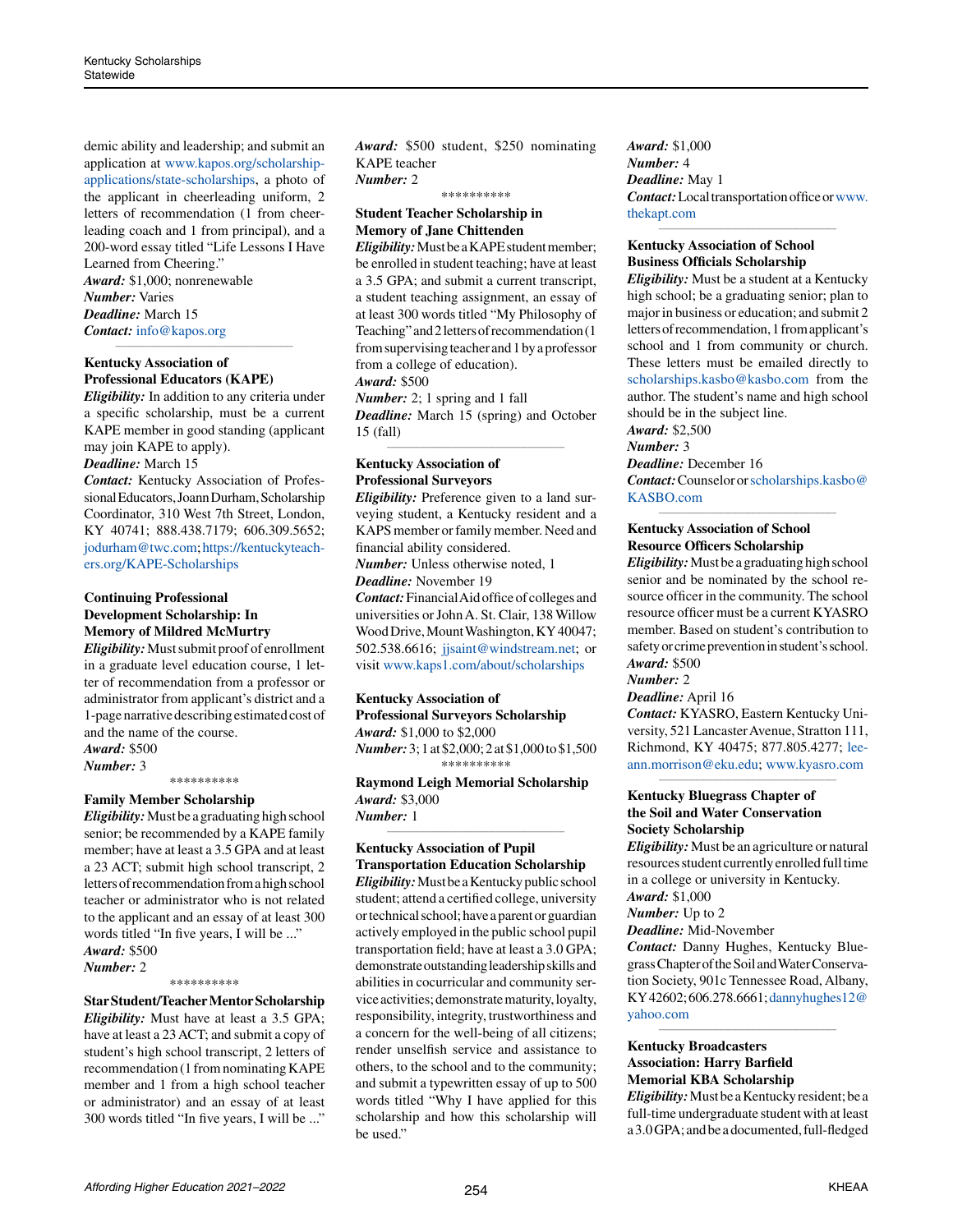major in broadcasting/communications at a college or university in Kentucky. Preference given to a rising junior.

*Award:* \$2,500 each year; renewable for senior year if criteria are met

*Number:* 4 each year

# *Deadline:* May 1

*Contact:* Amber Rhodes, Director of Member Services, Kentucky Broadcasters Association, 101 Enterprise Drive, Frankfort, KY 40601; 502.848.0426; [www.kba.org](http://www.kba.org)

#### *\_\_\_\_\_\_\_\_\_\_\_\_\_\_\_\_\_\_\_\_\_\_\_\_\_\_\_\_\_\_\_\_\_\_\_\_\_\_\_\_\_\_\_\_* **Kentucky Business Society Scholarship**

*Eligibility:* Must be attending a Kentucky college or university, be majoring in a business-related program and be enrolled in at least 6 hours. Based on cumulative GPA, written statement and letter of recommendation from a faculty member. Preference given to a Kentucky Business Society member. *Award:* \$250 and \$500

*Number:* 3; 2, \$250 and 1, \$500

*Deadline:* March 15

*Contact:* Missy Bishop, Kentucky Business Society, 1755 US HWY 68, Maysville, KY 41056; 606.759.7141 ext. 66201; [missy.](mailto:missy.bishop%40kctcs.edu?subject=) [bishop@kctcs.edu](mailto:missy.bishop%40kctcs.edu?subject=)

**\_\_\_\_\_\_\_\_\_\_\_\_\_\_\_\_\_\_\_\_\_\_\_\_\_\_\_\_\_\_\_\_\_\_\_\_\_\_\_\_\_\_\_\_**

### **Kentucky Concrete Association: William T. Robertson High School Essay Award**

*Eligibility:* Must be a Kentucky resident, be a graduating high school senior and submit an essay.

*Award:* \$2,000 *Deadline:* November 12 *Contact:* Brett Ruffing, 502.695.1535, [www.kyconcrete.org](http://www.kyconcrete.org)

*\_\_\_\_\_\_\_\_\_\_\_\_\_\_\_\_\_\_\_\_\_\_\_\_\_\_\_\_\_\_\_\_\_\_\_\_\_\_\_\_\_\_\_\_*

# **Kentucky Corn Growers Association** *Deadline:* March 5

*Contact:* Scholarship Coordinator, Kentucky Corn Growers Association, P.O. Box 90, Eastwood, KY 40018; [laura@kycorn.org](mailto:laura%40kycorn.org?subject=); [www.kycorn.org](http://www.kycorn.org)

#### **James Barton Memorial Scholarship**

*Eligibility:* Must be a current undergraduate or graduate student, have at least a 2.5 GPA and have at least an 18 ACT if required by the college. *Award:* \$2,000 *Number:* 1

# \*\*\*\*\*\*\*\*\*\*

# **Kentucky Corn Growers Association Scholarship**

*Eligibility:* Must be a high school senior or current college student and be pursuing a degree in agriculture or a related field from an accredited college, university or trade school. Student or parent/guardian must be a Kentucky Corn Grower Association member. Based on academic performance, citizenship, leadership and the role student wants to play in the future of agriculture. *Award:* \$1,000, high school senior; \$2,000, current college student

*\_\_\_\_\_\_\_\_\_\_\_\_\_\_\_\_\_\_\_\_\_\_\_\_\_\_\_\_\_\_\_\_\_\_\_\_\_\_\_\_\_\_\_\_*

*Number:* 3; 2, \$1,000; 1, \$2,000

# **Kentucky Council on Crime and Delinquency Inc. Scholarship**

*Eligibility:* Must be a member of the Kentucky Council on Crime and Delinquency or a member's immediate family. Priority given to an eligible party without other means of assistance (i.e., scholarships, tuition assistance). Also based on GPA.

*Award:* Varies; failure to complete the semester satisfactorily will result in the recipient's being required to repay KCCD the full amount awarded. Satisfactory completion means an overall GPA of 2.0 for each semester. A copy of the transcript for the time period the recipient has received this award must be forwarded to KCCD no later than 30 days following the semester. *Number:* Varies

*Deadline:* July 30 and November 30 *Contact:* Immediate past president, [www.](http://www.kccd.wildapricot.org/Scholarship) [kccd.wildapricot.org/Scholarship](http://www.kccd.wildapricot.org/Scholarship)

*\_\_\_\_\_\_\_\_\_\_\_\_\_\_\_\_\_\_\_\_\_\_\_\_\_\_\_\_\_\_\_\_\_\_\_\_\_\_\_\_\_\_\_\_*

#### **Kentucky Counseling Association: Summer Scholarship Program**

*Eligibility:* Must attend Asbury University, Eastern Kentucky University, Lindsey Wilson College, Murray State University, University of the Cumberlands, Western Kentucky University or Xavier University (Cincinnati); submit documentation of acceptance by the participating university into a mental health counselor or school counselor program and a letter of recommendation; and plan to become a school or mental health counselor. Preference given to a beginning master's student who has earned less than 15 hours. Application available online February 15 at [www.kyca.org.](http://www.kyca.org)

*Award:* Tuition for 1 summer class, \$200 textbook/materials grant

*Number:* 1 per institution

#### *Deadline:* April 1

*Contact:* Dawn Hinton, Kentucky Counseling Association Executive Director, [dawn.](mailto:dawn.hinton.kca%40gmail.com?subject=) [hinton.kca@gmail.com,](mailto:dawn.hinton.kca%40gmail.com?subject=) 859.653.7963 *\_\_\_\_\_\_\_\_\_\_\_\_\_\_\_\_\_\_\_\_\_\_\_\_\_\_\_\_\_\_\_\_\_\_\_\_\_\_\_\_\_\_\_\_*

# **Kentucky Environmental Health Association: Judy Inman True Scholarship**

*Eligibility:* Must be a college student and be studying in an environmental health field.

# *Award:* \$2,000 *Number:* 1 *Deadline:* October 31 *Contact:* Brittany Wells, Northern Kentucky Health Department, 8001 Veterans Memorial Drive, Florence, KY 41042; [kyehascholar](mailto:kyehascholarship%40gmail.com?subject=)[ship@gmail.com](mailto:kyehascholarship%40gmail.com?subject=)

*\_\_\_\_\_\_\_\_\_\_\_\_\_\_\_\_\_\_\_\_\_\_\_\_\_\_\_\_\_\_\_\_\_\_\_\_\_\_\_\_\_\_\_\_*

# **Kentucky High School Athletic Directors Association Scholarship**

*Eligibility:* Must be a high school senior; have been a team member on 2 sports team for at least 2 years each; have earned a varsity letter in 2 sports; and submit an essay, a completed application signed by principal or athletic administrator/director and a letter of recommendation from a high school athletic administrator/director who is a National Interscholastic Athletic Administrators Association member and a member of the Kentucky Athletic Administrator's Association.

In addition, the applicant must have achieved 1 of the following: have at least a B+ average, be ranked in the top 25% of class, or have a 24 ACT score or an 1100 SAT score in math and reading.

#### *Award:* \$500

*Number:* 2; 1 to a male, 1 to a female *Deadline:* February 26

*Contact:* Hugh McReynolds, CMAA, Kentucky High School Athletic Directors Association, 1647 Quality Road, Lewisburg, KY 42256; [hugh.mcreynolds@outlook.com](mailto:hugh.mcreynolds%40outlook.com?subject=) *\_\_\_\_\_\_\_\_\_\_\_\_\_\_\_\_\_\_\_\_\_\_\_\_\_\_\_\_\_\_\_\_\_\_\_\_\_\_\_\_\_\_\_\_*

# **Kentucky High School Coaches Association Scholarship**

*Eligibility:* Must be a graduating senior, be the child of a member of the Kentucky High School Coaches Association, have at least a 3.0 GPA in the 17 high school core classes through the first semester of the senior year and at least a 22 ACT or equivalent SAT composite score and plan to major in education. Must submit an application and 5 copies of each of the following: high school transcript, first semester of senior year report card, list of extracurricular activities, copy of ACT/ SAT scores, a letter of recommendation from high school principal or counselor, a letter of recommendation from a teacher and a 200-word typewritten essay on why student wants to enter the field of education at [www.khsca.net.](http://www.khsca.net) A student who receives a full academic or athletic scholarship as a college freshman is not eligible.

*Award:* \$1,000

*Number:* 10; 5 male, 5 female *Deadline:* March 1 *Contact:* High school coach, [www.khsca.](http://www.khsca.net)

[net](http://www.khsca.net) or counselor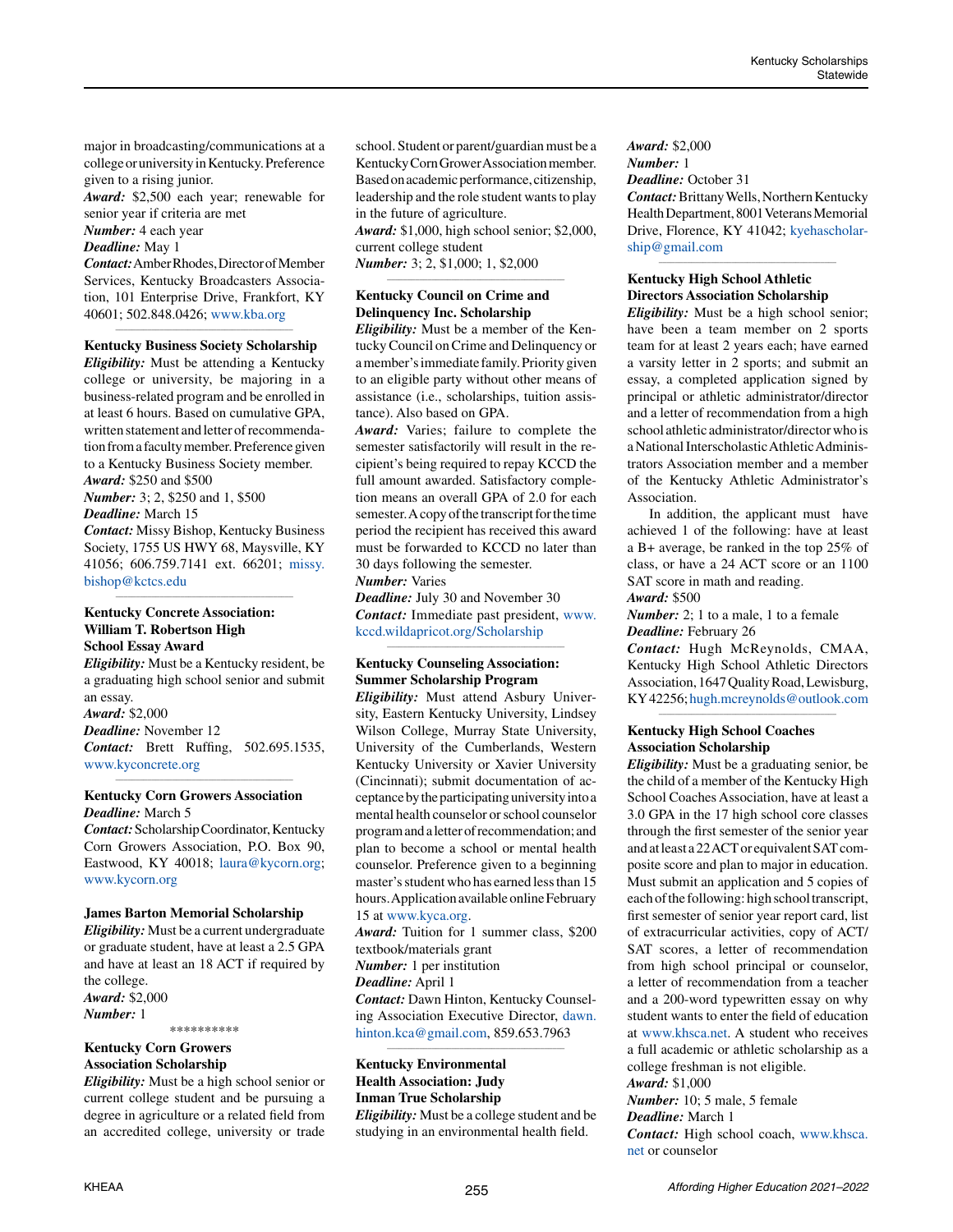### **Kentucky Housing Association**

*Contact:* Kentucky Housing Association, c/o Bobbie Jarrett, Henderson Housing Authority, 111 South Adams Street, Henderson, KY 42420; [bjarrett@henderson.org;](mailto:bjarrett%40henderson.org?subject=) [www.](http://www.kyhousingassn.com) [kyhousingassn.com](http://www.kyhousingassn.com)

*\_\_\_\_\_\_\_\_\_\_\_\_\_\_\_\_\_\_\_\_\_\_\_\_\_\_\_\_\_\_\_\_\_\_\_\_\_\_\_\_\_\_\_\_*

*Deadline:* April 30

# **John Crabb Memorial Scholarship**

*Eligibility:* Must be a resident of a low-rent public housing program managed by a public housing authority or Section 8 Program, be a high school senior, meet income requirements as defined by HUD for housing and be sponsored by an active member of the Kentucky Housing Association.

*Award:* \$20,000; 4-year scholarship given every 4 years (2016, 2020, 2024, etc.) *Number:* 1

\*\*\*\*\*\*\*\*\*\*

# **Kentucky Housing**

**Association Scholarship**

*Eligibility:* Must be a resident of a low-rent public housing program managed by a public housing authority or Section 8 Program; be a high school senior, have graduated from high school, have received a GED from an accredited educational agency or be attending college; meet income requirements as defined by HUD for housing; and be sponsored by an active member of the Kentucky Housing Association.

*Award:* 1, \$2,500 for 1 year; 3, \$750 per year for 4 years

*Number:* 4 *\_\_\_\_\_\_\_\_\_\_\_\_\_\_\_\_\_\_\_\_\_\_\_\_\_\_\_\_\_\_\_\_\_\_\_\_\_\_\_\_\_\_\_\_*

# **Kentucky Jump\$tart Coalition: Student of the Year Award**

*Eligibility:* Must be a Kentucky resident; be a graduating high school senior; submit a completed application, high school transcript, budget spreadsheet and 3 letters of recommendation; and show that the applicant understands the importance of financial literacy and tries to motivate others to learn about personal finance. Download application at<http://bit.ly/KYJumpstartSOY>. *Award:* \$500; nonrenewable

*Number:* 1

# *Deadline:* April 15

*Contact:* Jodi Adams, Kentucky Jump\$tart Coalition, 300 Sower Boulevard, Fifth Floor - OCTE, Frankfort, KY 40601; 502.548.7167; [jodi.adams@education.ky.gov](mailto:jodi.adams%40education.ky.gov?subject=)

*\_\_\_\_\_\_\_\_\_\_\_\_\_\_\_\_\_\_\_\_\_\_\_\_\_\_\_\_\_\_\_\_\_\_\_\_\_\_\_\_\_\_\_\_*

### **Kentucky Junior Chamber International Senate**

# **Foundation Scholarship**

*Eligibility:* Must be a U.S. citizen; be a Kentucky resident; be a graduating high school senior; plan to enroll full time at a postsecondary college, university or vocational school; and submit a transcript, a completed application packet, 3 reference letters, a college acceptance letter, a walletsized photo on a blank sheet of paper and a personal statement of 300 to 500 words. *Award:* \$1,000 *Number:* Varies *Deadline:* January 22 *Contact:* [www.usjcisenate.org](http://www.usjcisenate.org) *\_\_\_\_\_\_\_\_\_\_\_\_\_\_\_\_\_\_\_\_\_\_\_\_\_\_\_\_\_\_\_\_\_\_\_\_\_\_\_\_\_\_\_\_*

# **Kentucky Law Enforcement Memorial Foundation Scholarship**

*Eligibility:* Must be a current, retired or disabled Kentucky sworn police officer or telecommunicator or a survivor or dependent of the same and be accepted into an accredited college or university or a recognized vocational or trade school before the scholarship funds are awarded. A dependent family member, including surviving spouse, of an officer or telecommunicator killed in the line of duty will be given highest priority. *Award:* \$2,000 to \$5,000

*Number:* Up to 25

#### *Deadline:* March 31

*Contact:* Scholarship Coordinator, Kentucky Law Enforcement Memorial Foundation, Eastern Kentucky University, Funderburk Building, 521 Lancaster Avenue, Richmond, KY 40475; 859.622.8081

*\_\_\_\_\_\_\_\_\_\_\_\_\_\_\_\_\_\_\_\_\_\_\_\_\_\_\_\_\_\_\_\_\_\_\_\_\_\_\_\_\_\_\_\_*

### **Kentucky Manufactured Housing Institute**

*Award:* \$1,000

*Deadline:* April 6

*Contact:* Logan Hanes, Kentucky Manufactured Housing Institute, 2170 U.S. Highway 127 South, Frankfort, KY 40602; 502.223.0490; [lhanes@kmhi.org](mailto:lhanes%40kmhi.org?subject=)

# **Manufactured Home Resident Scholarship**

*Eligibility:* Must live in a modular or manufactured home and be a graduating senior, a GED recipient or a currently enrolled student in college, technical school or trade school. *Number:* 2

\*\*\*\*\*\*\*\*\*\*

# **Trade and Apprenticeship Scholarship** *Eligibility:* Must be enrolled or planning to enroll in a technical center, trade school or apprenticeship program in construction. *Number:* 5

*\_\_\_\_\_\_\_\_\_\_\_\_\_\_\_\_\_\_\_\_\_\_\_\_\_\_\_\_\_\_\_\_\_\_\_\_\_\_\_\_\_\_\_\_*

**Kentucky Music Educators Association: Jim and Carolyn Fern Music Education Scholarship** *Eligibility:* Must have a declared music education major, be enrolled at a Kentucky college or university, be a junior admitted to the teacher education program at the school, have at least 2 semesters of school remaining, have a GPA meeting minimum requirements for scholarship consideration at the school and be a U.S. citizen.

*Award:* \$1,000 *Number:* 1

# *Deadline:* June 1

*Contact:* Kentucky Music Educators Association, P.O. Box 1058, Richmond, KY 40476; [www.kmea.org](http://www.kmea.org) *\_\_\_\_\_\_\_\_\_\_\_\_\_\_\_\_\_\_\_\_\_\_\_\_\_\_\_\_\_\_\_\_\_\_\_\_\_\_\_\_\_\_\_\_*

# **Kentucky National Guard Leader Development Foundation Scholarship**

*Eligibility:* Must be the dependent child of an active, retired or deceased Kentucky National Guard member and submit high school or applicable college transcript, a 250-word essay on a given subject, a recent photo and 3 character references from public, educational and/or religious leaders who are not family members. Based on financial need, academic scholarship, personal character and leadership qualities. *Award:* Varies

*Number:* 6; subject to change

*Contact:* Kentucky National Guard Leader Development Foundation, 1117 Louisville Road, Frankfort, KY 40601; 502.564.7500; or 800.251.2333

*\_\_\_\_\_\_\_\_\_\_\_\_\_\_\_\_\_\_\_\_\_\_\_\_\_\_\_\_\_\_\_\_\_\_\_\_\_\_\_\_\_\_\_\_*

# **Kentucky Nursery and Landscape Association: Charles E. Wilson Scholarship**

*Eligibility:* Must be a legal resident of Kentucky and be enrolled in a recognized horticulture or related program at any college, university or community college in Kentucky. Application available online.

*Award:* \$1,000

#### *Number:* 1 *Deadline:* May 31

*Contact:* Michael Mueller, Kentucky Nursery and Landscape Association, P.O. Box 5006, Frankfort, KY 40602; 502.330.8300; [info@knla.org;](mailto:info%40knla.org?subject=) [www.knla.org](http://www.knla.org)

*\_\_\_\_\_\_\_\_\_\_\_\_\_\_\_\_\_\_\_\_\_\_\_\_\_\_\_\_\_\_\_\_\_\_\_\_\_\_\_\_\_\_\_\_*

### **Kentucky Pork Council Women Scholarship**

*Eligibility:* Must be a paid member of the Kentucky Pork Producers and have a 3.0 high school GPA and 2.0 GPA for all college work. *Award:* \$500 per year; up to 3 years *Number:* As many as possible *Deadline:* March 1 *Contact:* Bonnie Jolly, 1110 Hawkins Drive, Elizabethtown, KY 42701; [kypork@bbtel.](mailto:kypork%40bbtel.com?subject=) [com](mailto:kypork%40bbtel.com?subject=)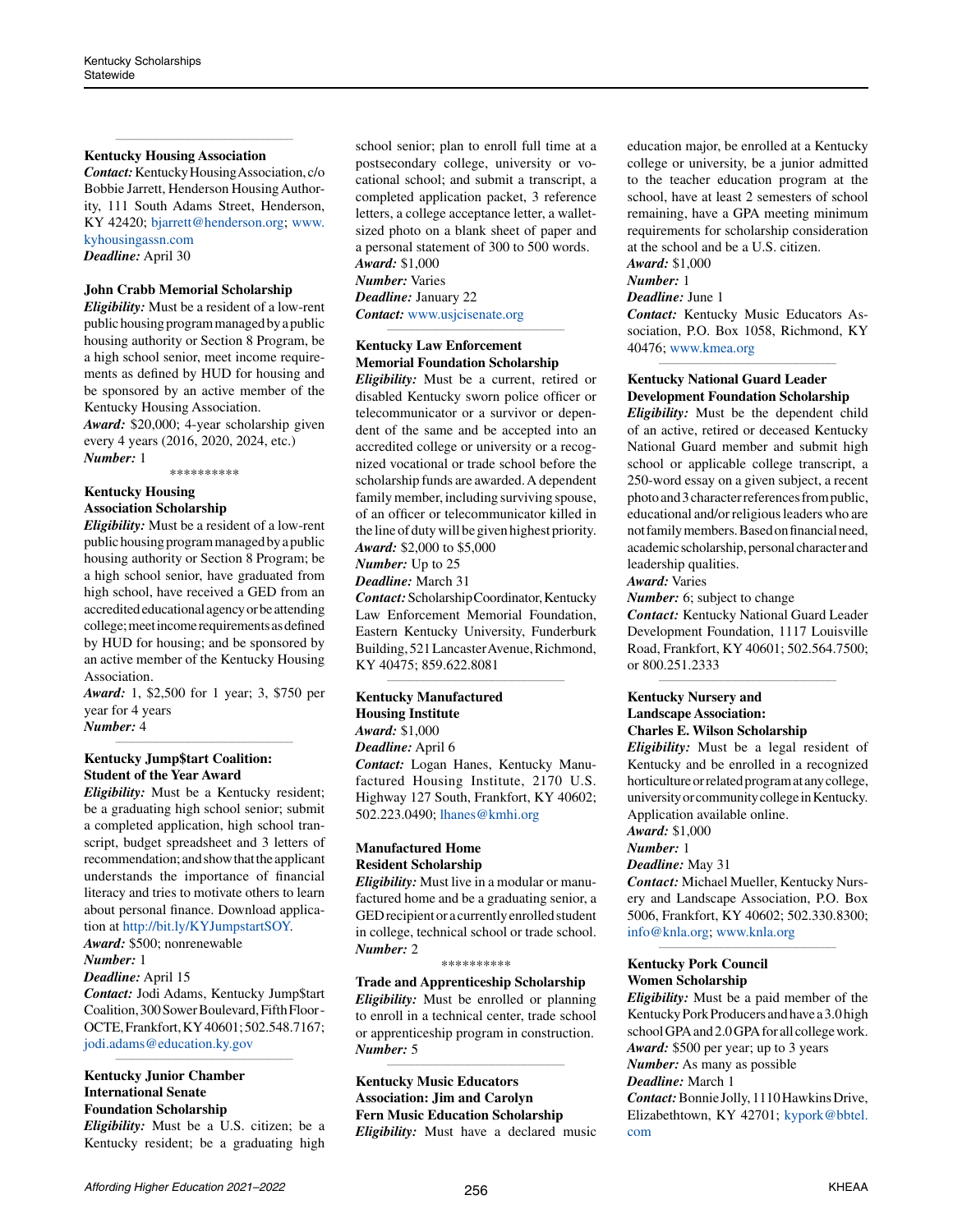# **Kentucky Poultry Federation Scholarship**

*Eligibility:* Must be the child or grandchild of an employee of a Kentucky poultry company, the child or grandchild of a grower who is a member of the KPF or the child or grandchild of an allied member of the KPF; be a resident of Kentucky; be a graduating high school senior or a student currently attending a college, university or technical training program; submit an application, 2 essays, signature page, electronic or scanned transcript, 2 letters of recommendation from individuals who know the applicant and applicant's abilities and potential, and proof of registration from a college, university, or technical training program. Application available at [www.ky](http://www.kypoultry.org)[poultry.org.](http://www.kypoultry.org) The recipient must attend the annual Kentucky Poultry Festival Hall of Fame Banquet.

*\_\_\_\_\_\_\_\_\_\_\_\_\_\_\_\_\_\_\_\_\_\_\_\_\_\_\_\_\_\_\_\_\_\_\_\_\_\_\_\_\_\_\_\_*

*Award:* \$2,000; renewable

#### *Number:* 4

*Deadline:* June 30

*Contact:* Counselor or Kentucky Poultry Federation, [jguffey@kypoultry.org](mailto:jguffey%40kypoultry.org?subject=) *\_\_\_\_\_\_\_\_\_\_\_\_\_\_\_\_\_\_\_\_\_\_\_\_\_\_\_\_\_\_\_\_\_\_\_\_\_\_\_\_\_\_\_\_*

# **Kentucky Press Association: Kentucky Journalism Foundation Internship**

*Eligibility:* Must have an interest in a newspaper career and have completed the freshman year of college.

*Award:* \$4,000; 10 weeks during the summer at \$400 per week

*Number:* 15

# *Deadline:* January 31

*Contact:* Application available at [www.ky](http://www.kypress.com)[press.com](http://www.kypress.com) or David T. Thompson, Kentucky Press Association, 101 Consumer Lane, Frankfort, KY 40601

*\_\_\_\_\_\_\_\_\_\_\_\_\_\_\_\_\_\_\_\_\_\_\_\_\_\_\_\_\_\_\_\_\_\_\_\_\_\_\_\_\_\_\_\_*

#### **Kentucky PTA**

*Deadline:* February 15 *Contact:* Kentucky PTA, 148 Consumer Lane, Frankfort, KY 40601; 502.226.6607; kentuckypt[a@bellsouth.net;](mailto:kentuckypta%40bellsouth.net?subject=) [www.kypta.org](http://www.kypta.org)

#### **\$500 Student Scholarship**

*Eligibility:* Must be a Kentucky high school graduating senior, attend a high school with a PTA/PTSA, plan to attend an accredited Kentucky college or university and plan to pursue a degree in education. Consideration given to financial need, academic achievement, personal remarks, career plans and involvement in school and community service. *Award:* \$500

*Number:* 1 to 5

#### \*\*\*\*\*\*\*\*\*\*

**Parent-Member Scholarship**

*Eligibility:* Must be a member of a PTA/ PTSA in Kentucky, plan to attend an accredited Kentucky public college or university and be pursuing an undergraduate degree in education or a health field. Consideration given to financial need, number of dependents, career plans, involvement in PTA/ PTSA work and letters of recommendation. *Award:* \$500 *Number:* Varies

\*\*\*\*\*\*\*\*\*\*

#### **Harold Steele Student Scholarship**

*Eligibility:* Must be a Kentucky high school graduating senior, attend a high school with a PTA/PTSA, plan to attend an accredited Kentucky college or university and plan to pursue a degree in education. Consideration given to financial need, academic achievement, personal remarks, career plans and involvement in school and community service. *Award:* \$500 the first year of study; \$500 the second year of study. Awarded in even years only. *Number:* 1

\*\*\*\*\*\*\*\*\*\*

#### **Teacher-Member Scholarship**

*Eligibility:* Must be a member of a PTA/ PTSA in Kentucky, be a teacher working toward a master's degree and/or Rank I and teach at a Kentucky school. *Award:* \$500

*Number:* Varies *\_\_\_\_\_\_\_\_\_\_\_\_\_\_\_\_\_\_\_\_\_\_\_\_\_\_\_\_\_\_\_\_\_\_\_\_\_\_\_\_\_\_\_\_*

#### **Kentucky Retired Teachers Association: N. O. Kimbler Memorial Scholarship**

*Eligibility:* Must be a Kentucky resident and an undergraduate student enrolled in one of Kentucky's community colleges. The school selects the recipient by identifying a student who shows promise of becoming an excellent educator.

*Award:* \$1,650 per year

*Number:* 16; 1 at each community college *Contact:* Kentucky Retired Teachers Association, 7505 Bardstown Road, Louisville, KY 40291; [info@krta.org;](mailto:info%40krta.org?subject=) [www.krta.org](http://www.krta.org)

*\_\_\_\_\_\_\_\_\_\_\_\_\_\_\_\_\_\_\_\_\_\_\_\_\_\_\_\_\_\_\_\_\_\_\_\_\_\_\_\_\_\_\_\_*

#### **Kentucky Safety and Health Network Inc. Scholarship**

*Eligibility:* Must be enrolled full time and major in a discipline of occupational safety and health, industrial hygiene or a related field; and be a resident of Kentucky, a nonresident attending a Kentucky university or a resident of Kentucky enrolled in an online program administered by a Kentucky university. An undergraduate student must have completed at least 60 semester hours, be carrying at least 12 semester hours and have at least a 3.0 GPA. A graduate student must be carrying or have completed at least 9 semester hours, be carrying at least 9 semester hours and have at least a 3.5 GPA for all graduate work and a 3.0 GPA for all undergraduate work.

*Award:* Up to \$4,200

# *Number:* Varies

# *Deadline:* March 1

*Contact:* Kentucky Safety and Health Network Inc., P.O. Box 4087, Frankfort, KY 40602; 502.564.3070; [www.kshn.net](http://www.kshn.net) *\_\_\_\_\_\_\_\_\_\_\_\_\_\_\_\_\_\_\_\_\_\_\_\_\_\_\_\_\_\_\_\_\_\_\_\_\_\_\_\_\_\_\_\_*

# **Kentucky Sheriffs' Association: Robert E. (Bobby) Thomas Memorial Scholarship**

*Eligibility:* Must submit a 200- to 300-word essay stating career goals and why student is deserving of the scholarship. A graduating high school senior must submit a true copy of his/her transcript. If student is currently enrolled in a college or university, a true copy of cumulative records will be used.

# *Award:* 5, \$1,000 or 10, \$500

*Number:* Up to 10, depending on the number of qualified applicants

#### *Deadline:* August 18

*Contact:* Sheriff John Ward, Hardin County Sheriff, 150 North Provident, Suite 101, Elizabethtown, KY 42701; [www.kentuck](http://www.kentuckysheriffs.org)[ysheriffs.org](http://www.kentuckysheriffs.org)

*\_\_\_\_\_\_\_\_\_\_\_\_\_\_\_\_\_\_\_\_\_\_\_\_\_\_\_\_\_\_\_\_\_\_\_\_\_\_\_\_\_\_\_\_*

# **Kentucky Small Grain Growers Association: Don Halcomb Memorial Scholarship for Community Leadership through Agriculture**

*Eligibility:* Must be a Kentucky resident; be pursuing a degree in agriculture or a related field at an accredited college, university or trade school in any state; plan to leave the world in a better place for people the applicant may never meet; and submit an application, 2 letters of recommendation, a current transcript and a comprehensive essay. *Award:* \$1,000

*Number:* 2; 1 to a high school senior entering college, 1 to a currently enrolled graduate or undergraduate

#### *Deadline:* March 5

*Contact:* Scholarship Coordinator, Kentucky Small Grain Growers Association, P.O. Box 90, Eastwood, KY 40018; 800.326.0906; [laura@kycorn.org](mailto:laura%40kycorn.org?subject=)

*\_\_\_\_\_\_\_\_\_\_\_\_\_\_\_\_\_\_\_\_\_\_\_\_\_\_\_\_\_\_\_\_\_\_\_\_\_\_\_\_\_\_\_\_*

# **Kentucky Society Daughters of the American Revolution Scholarship**

*Eligibility:* Must have at least a 3.0 GPA and submit an application, a transcript, a 500-word composition indicating student's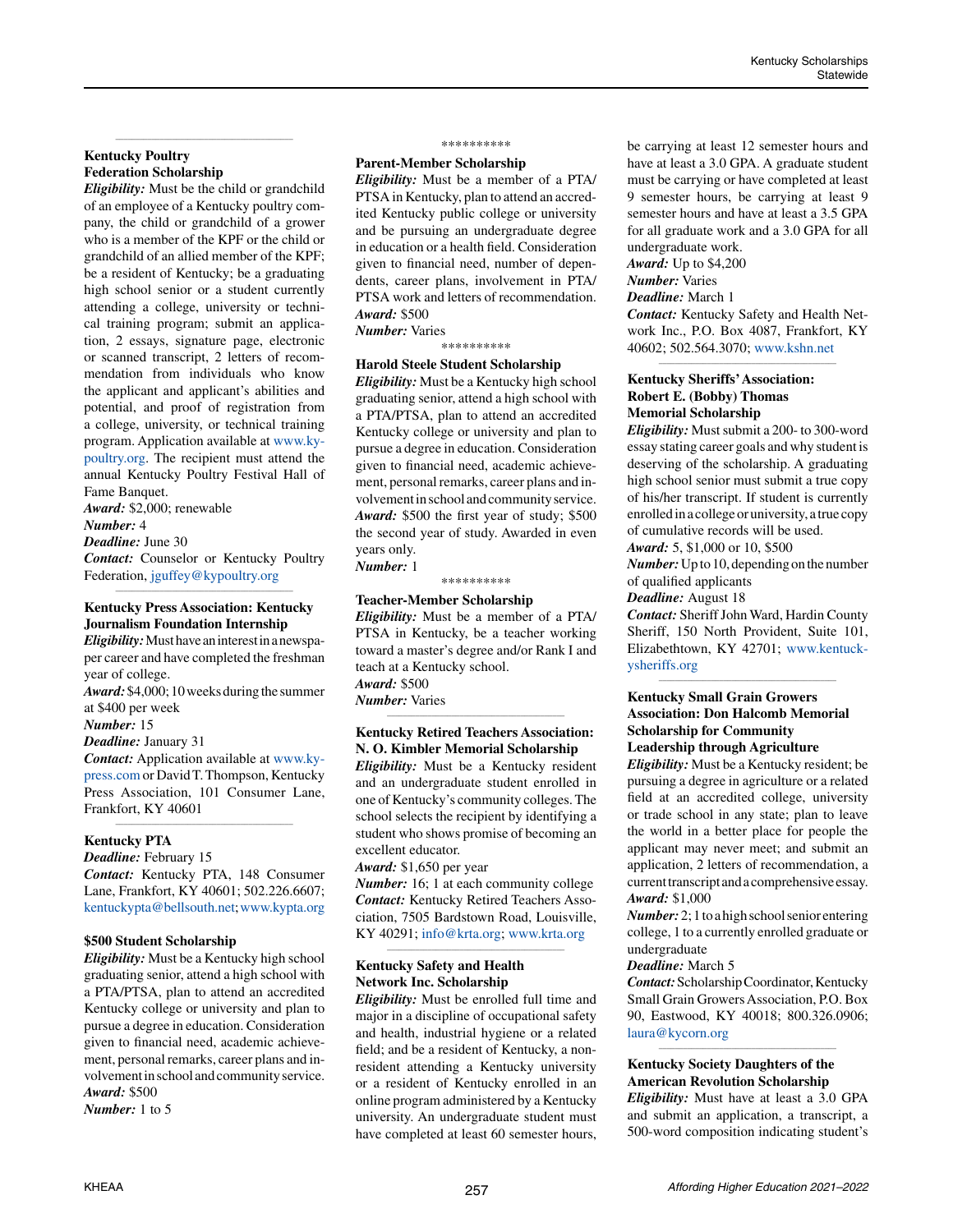career objectives and major goal in life, a letter signed by the sponsoring DAR chapter regent and background information about the student's curriculum, school and civic activities, hobbies and interests.

*Award:* \$1,000 *Number:* 1 *Deadline:* January 1 *Contact:* Counselor

### **Kentucky Society of Certified Public Accountants: Educational Foundation of the Kentucky Society of CPAs** *Deadline:* February 22

*\_\_\_\_\_\_\_\_\_\_\_\_\_\_\_\_\_\_\_\_\_\_\_\_\_\_\_\_\_\_\_\_\_\_\_\_\_\_\_\_\_\_\_\_*

*Contact:* Samantha Soutar, Kentucky Society of CPAs, 1735 Alliant Avenue, Louisville, KY 40299; 502.266.5272; or 800.292.1754; [ssoutar@kycpa.org](mailto:ssoutar%40kycpa.org?subject=); [www.kycpa.org](http://www.kycpa.org)

### **Brown-Forman Accounting Scholarship and Paid Summer Internship for African American Students**

*Eligibility:* Must be African American; be enrolled in a Kentucky-based college or university or be a Kentucky resident enrolled in a college or university in Illinois, Indiana, Missouri, Ohio, Tennessee, Virginia or West Virginia; be at least a sophomore at the time of application; be a U.S. citizen; have a 2.75 overall GPA; have completed or be enrolled in Intermediate Accounting; plan to sit for the CPA exam; and intend to work/live in Kentucky upon graduation. Applicants may apply for both the scholarship and paid summer internship.

*Award:* Up to \$2,500

*Number:* Varies (internship candidates must be available to work in Louisville during the summer)

\*\*\*\*\*\*\*\*\*\*

# **John Brown Scholarship**

*Eligibility:* Must be an accounting major at the University of Louisville or Bellarmine University.

*Award:* \$500 to \$2,000 *Number:* Varies \*\*\*\*\*\*\*\*\*\*

# **Educational Foundation of the Kentucky Society of CPAs Accounting Scholarship** *Eligibility:* Must be enrolled in a Kentuckybased college or university or be a Kentucky resident enrolled in a college or university in Illinois, Indiana, Missouri, Ohio, Tennessee, Virginia or West Virginia; be a student member of KyCPA; be at least a sophomore at the time of application; be a U.S. citizen;

have a 2.75 overall GPA; have completed or be enrolled in Intermediate Accounting; plan to sit for the CPA exam and intend to work/ live in Kentucky upon graduation.

*Award:* \$500 to \$2,500 *Number:* Varies

# **Kentucky Speech-Language-Hearing Association**

*\_\_\_\_\_\_\_\_\_\_\_\_\_\_\_\_\_\_\_\_\_\_\_\_\_\_\_\_\_\_\_\_\_\_\_\_\_\_\_\_\_\_\_\_*

*Eligibility:* Must be a member of KSHA, be a graduate student majoring in audiology or speech-language pathology at a Kentucky university accredited by the Council on Academic Accreditation of the American Speech-Language-Hearing Association and demonstrate need and academic excellence. Must submit a transcript to validate GPA and program enrollment; a current résumé demonstrating academic achievement, employment history and relevant activities at the graduate and/or undergraduate level; a typewritten 250- to 500-word essay that includes an explanation of financial need, description of professional philosophy and future plans and goals as a speech language pathologist or audiologist; and 2 letters of recommendation from program faculty written on the school's letterhead. *Award:* Up to \$2,000

*Contact:* Download an application form at [www.ksha.info](http://www.ksha.info)

\*\*\*\*\*\*\*\*\*\*

**Bev Stanley Award** *Number:* 1 *Deadline:* January 15

**Steckel Award** *Number:* 1 *Deadline:* January 15 \*\*\*\*\*\*\*\*\*\*

#### **Student Research Grant**

*Eligibility:* Must be a KSHA student member. A recipient must recognize the KSHA in any presentation or publication pertaining to the research being funded and write a comprehensive article for the KSHA newsletter when the research is completed. *Award:* Up to \$1,000 for help with cost of

research project *Deadline:* April 1

*Contact:* Students may download an application form at [www.ksha.info](http://www.ksha.info) *\_\_\_\_\_\_\_\_\_\_\_\_\_\_\_\_\_\_\_\_\_\_\_\_\_\_\_\_\_\_\_\_\_\_\_\_\_\_\_\_\_\_\_\_*

# **Kentucky State Police Professional Association Scholarship**

*Eligibility:* Must be a dependent child of a member of the Kentucky State Police Professional Association.

*Award:* \$1,000; awarded in 4 annual installments; may change depending on the number of applicants

*Number:* All eligible applicants

*Deadline:* April 30

*Contact:* Kentucky State Police Professional

Association, 633 Chamberlin Avenue, Frankfort, KY 40601 *\_\_\_\_\_\_\_\_\_\_\_\_\_\_\_\_\_\_\_\_\_\_\_\_\_\_\_\_\_\_\_\_\_\_\_\_\_\_\_\_\_\_\_\_*

# **Kentucky State Police Trooper Island Scholarship**

*Eligibility:* Must plan to attend a college or technical/vocational school. Preference given to a student who attended Trooper Island Camp.

*Award:* \$1,000

# *Number:* 4

*Deadline:* April 1

*Contact:* Counselor or Lucille Marshall, Kentucky State Police, 919 Versailles Road, Frankfort, KY 40601; 502.782.1793; [lucille.](mailto:lucille.marshall%40ky.gov?subject=) [marshall@ky.gov](mailto:lucille.marshall%40ky.gov?subject=); [www.kentuckystatepo](http://www.kentuckystatepolice.org)[lice.org](http://www.kentuckystatepolice.org)

*\_\_\_\_\_\_\_\_\_\_\_\_\_\_\_\_\_\_\_\_\_\_\_\_\_\_\_\_\_\_\_\_\_\_\_\_\_\_\_\_\_\_\_\_*

# **Kentucky TRIO Programs**

*Eligibility:* In addition to any criteria under a specific scholarship, must be admitted or currently enrolled in a college or university with plans to attend the following term; submit an essay with no more than 750 words on a given topic selected by the TRIO scholarship committee; list any leadership experience, school or community involvement, community service, honors and awards; submit 1 letter of recommendation from a non-family member; and be nominated by a paid member of KY TRIO in good standing. If student is nominated for multiple KY TRIO scholarships, each entry must have a different nominator.

*Award:* Unless otherwise noted, \$350

*Number:* 1

*Deadline:* March 26

*Contact:* Megan Horne, [megan.horne@](mailto:megan.horne%40kctcs.edu?subject=) [kctcs.edu](mailto:megan.horne%40kctcs.edu?subject=)

#### **Susan Adams Scholarship**

*Eligibility:* Must participate in 1 of the 7 federally funded TRIO programs (Educational Opportunity Center, Talent Search, Upward Bound Math/Science, Ronald E. McNair Postgraduate Program, Student Support Services, Upward Bound or Veterans Upward Bound); and submit a high school transcript and ACT/SAT scores.

\*\*\*\*\*\*\*\*\*\*

#### **Adult Learners Scholarship**

*Eligibility:* Must participate in the Ronald E. McNair Postgraduate Program, Student Support Services, Educational Opportunity Center or Veterans Upward Bound program). Must submit applicant's most current transcript (college student) and high school transcript or GED certificate.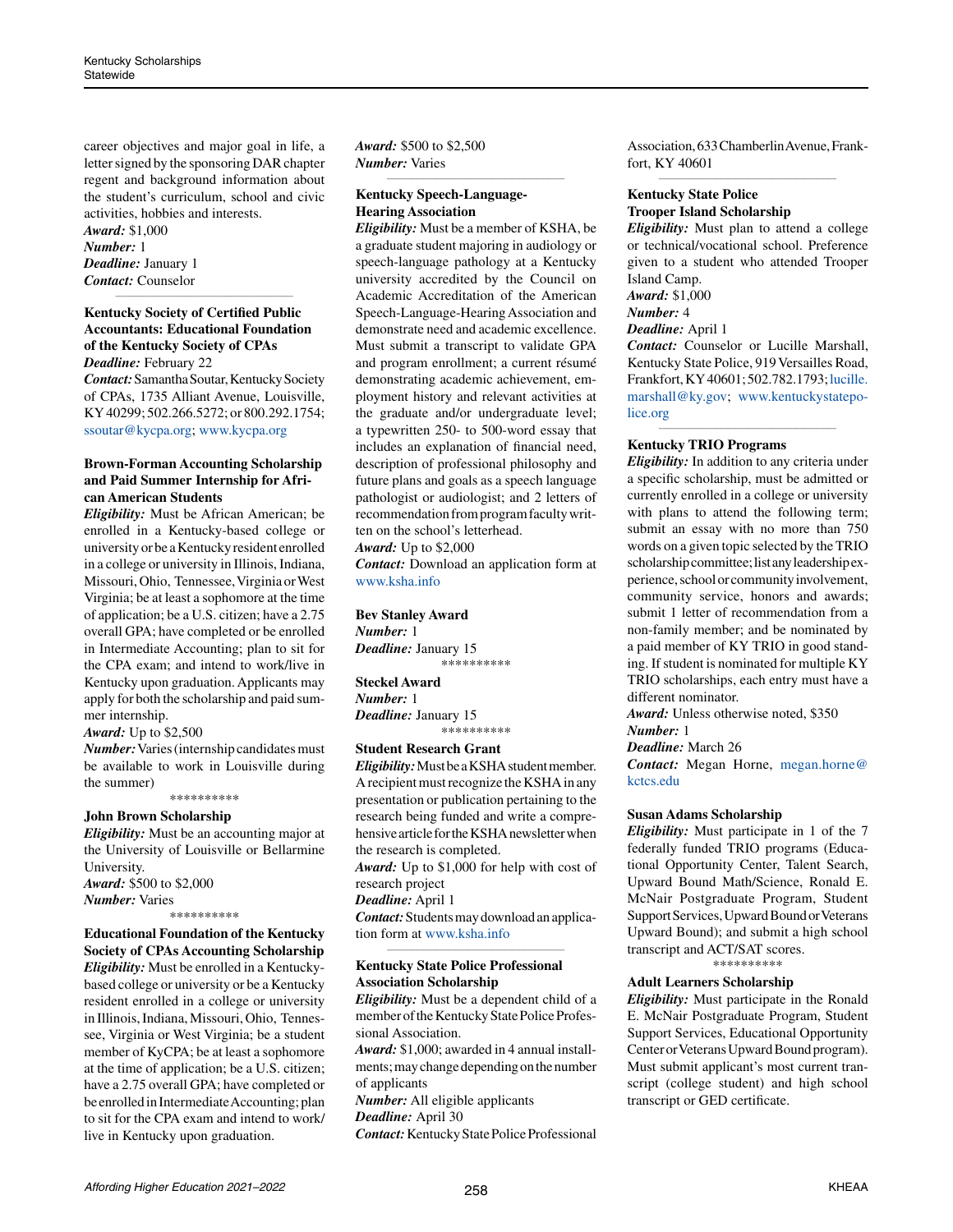#### \*\*\*\*\*\*\*\*\*\*

# **Dr. Richard "Richie" Hunley Scholarship**

*Eligibility:* Must participate in 1 of the federally funded TRIO programs (Talent Search, Upward Bound Math/Science, Ronald E. McNair Postgraduate Program, Upward Bound, Student Support Services, Educational Opportunity Center and Veterans Upward Bound); be a low-income and a first-generation student; be from a distressed Appalachian county in Kentucky; and submit a high school or college transcript and ACT/ SAT scores.

*Award:* \$500

\*\*\*\*\*\*\*\*\*\*

#### **Pre-College Scholarship**

*Eligibility:* Must participate in the Talent Search, Upward Bound or Upward Bound Math/Science program; and submit a high school transcript and ACT/SAT scores.

*\_\_\_\_\_\_\_\_\_\_\_\_\_\_\_\_\_\_\_\_\_\_\_\_\_\_\_\_\_\_\_\_\_\_\_\_\_\_\_\_\_\_\_\_*

# **Kentucky Women in Agriculture Scholarship**

*Eligibility:* Must be a female Kentucky resident; be a junior, senior or graduate student at a Kentucky college or university; have at least a 2.5 GPA; and submit an official college transcript, a statement of up to 500 words about career goals for working in agriculture and how this scholarship will support academic pursuits, and 2 letters of recommendation verifying why applicant fits the criteria.

*Award:* \$1,000

#### *Number:* 1

*Deadline:* June 30

*Contact:* Scholarship Coordinator, Kentucky Women in Agriculture Inc., P.O. Box 4409, Lexington, KY 40544; [info@kywomeninag.](mailto:info%40kywomeninag.com?subject=) [com](mailto:info%40kywomeninag.com?subject=); [www.kywomeninag.com](http://www.kywomeninag.com)

#### *\_\_\_\_\_\_\_\_\_\_\_\_\_\_\_\_\_\_\_\_\_\_\_\_\_\_\_\_\_\_\_\_\_\_\_\_\_\_\_\_\_\_\_\_* **Kids Chance of Kentucky Scholarship**

*Eligibility:* Must be a child who had a parent seriously, catastrophically or fatally injured in a Kentucky employment-related accident and who is a Kentucky resident between 16 and 25 years old. The financial impact of the parent's injury or death will be a major consideration.

*Award:* Up to \$2,500 per semester; renewable for 4 or more years provided progress is made toward a degree and student remains in good standing with the school

#### *Number:* Varies

*Deadline:* April 15, fall semester; October 30, spring semester

*Contact:* Counselor or Scholarship Committee, Kids Chance of Kentucky, P.O. Box 910234, Lexington, KY 40591; 859.219.0194; [gdavis5@windstream.net;](mailto:gdavis5%40windstream.net?subject=) [www.kidschanceky.org](http://www.kidschanceky.org) *\_\_\_\_\_\_\_\_\_\_\_\_\_\_\_\_\_\_\_\_\_\_\_\_\_\_\_\_\_\_\_\_\_\_\_\_\_\_\_\_\_\_\_\_*

# **Korean American Scholarship Foundation: Eastern Regional Chapter**

*Eligibility:* Must be a Korean or Korean-American student and be enrolled full time. Based on community service, extracurricular activities, scholastic achievement, recommendations, essay and financial need. May be awarded to a student not of Korean descent if funds are available. In that case, preference given to the descendant of a U.S. veteran of the Korean War.

*Award:* \$500 to \$5,000

#### *Deadline:* June 30

*Contact:* Korean American Scholarship Foundation, Eastern Regional Chapter, 8300 Greensboro Drive # L1-805, Tysons Corner, VA 22102; [erc.scholarship@kasf.](mailto:erc.scholarship%40kasf.org?subject=) [org](mailto:erc.scholarship%40kasf.org?subject=); [kasf.org](http://kasf.org)

*\_\_\_\_\_\_\_\_\_\_\_\_\_\_\_\_\_\_\_\_\_\_\_\_\_\_\_\_\_\_\_\_\_\_\_\_\_\_\_\_\_\_\_\_*

# **KYTESOL Scholarship**

*Eligibility:* Must be an ESL/LEP student with a native language other than English; have at least a 2.5 GPA; be a graduating senior at a Kentucky high school; be accepted by a 2- or 4-year college or university or postsecondary trade school in Kentucky; demonstrate financial need; and submit an application, personal essay (typed doublespaced), 2 letters of recommendation, high school transcript and letter of acceptance from the postsecondary institution the student plans to attend.

*Award:* \$1,500; 2 disbursements of \$750 each

*Number:* 1

*Deadline:* March 15

*Contact:* Angie Reimer, 115 South Miles Street, Elizabethtown, KY 42701; [re](mailto:reimer7675%40yahoo.com?subject=)[imer7675@yahoo.com](mailto:reimer7675%40yahoo.com?subject=); [kytesol@wildapri](mailto:kytesol%40wildapricot.org?subject=)[cot.org;](mailto:kytesol%40wildapricot.org?subject=) [www.kytesol.org](http://www.kytesol.org)

*\_\_\_\_\_\_\_\_\_\_\_\_\_\_\_\_\_\_\_\_\_\_\_\_\_\_\_\_\_\_\_\_\_\_\_\_\_\_\_\_\_\_\_\_*

# **Liberty Ranch Rehabilitation Center: Addiction and Mental Health Scholarship**

*Eligibility:* Must have been impacted by a mental health challenge or addiction, be a U.S. citizen and resident, be enrolled or accepted to a college or university, consent to being featured on company website and submit a 500-word essay on why the applicant deserves the scholarship and how the applicant plans to destigmatize mental health and addiction and/or serve the applicants community.

*Award:* \$1,000 *Deadline:* July 31

*Contact:* Larry Luttrell, Liberty Ranch Reha-

bilitation Center, 2735 North KY Hwy 501, Kings Mountain, KY 40442; [libertyranch](mailto:libertyranchscholarships%40gmail.com?subject=)[scholarships@gmail.com](mailto:libertyranchscholarships%40gmail.com?subject=); [larry.luttrell.lr@](mailto:larry.luttrell.lr%40gmail.com?subject=) [gmail.com](mailto:larry.luttrell.lr%40gmail.com?subject=); [www.thelibertyranch.com](http://www.thelibertyranch.com) *\_\_\_\_\_\_\_\_\_\_\_\_\_\_\_\_\_\_\_\_\_\_\_\_\_\_\_\_\_\_\_\_\_\_\_\_\_\_\_\_\_\_\_\_*

**Bruce and Margaret Lincoln Scholarship** *Eligibility:* Must be a resident of Kentucky or Southern Indiana; plan to enroll in a postsecondary or graduate program; submit a completed application and questionnaire at [pflaglouisville.org/scholarship-require](http://pflaglouisville.org/scholarship-requirements/)[ments/](http://pflaglouisville.org/scholarship-requirements/), high school/GED or postsecondary transcript provided by school, and 2 signed letters of recommendation from references; and attend the Bruce and Margaret Lincoln Scholarship Banquet.

*Deadline:* End of February

*Contact:* PFLAG Louisville Scholarship Committee, P.O. Box 5002, Louisville, KY 40255

#### *\_\_\_\_\_\_\_\_\_\_\_\_\_\_\_\_\_\_\_\_\_\_\_\_\_\_\_\_\_\_\_\_\_\_\_\_\_\_\_\_\_\_\_\_* **Norton Healthcare Scholars Program**

*Eligibility:* Must be accepted into a health care major at a regionally accredited school or university in conjunction with workforce needs of Norton Healthcare.

*Award:* Up to \$24,000 toward degree; varies by program. Taxable loan forgiveness program and work commitment after graduation *Number:* Varies

*Deadline:* Year round

*Contact:* Norton Healthcare, Workforce Development, Norton Learning Center, 9500 Ormsby Station Road, Suite 100 Louisville, KY 40222; 502.446.5856; [workforcede](mailto:workforcedevelopment%40nortonhealthcare.org?subject=)[velopment@nortonhealthcare.org;](mailto:workforcedevelopment%40nortonhealthcare.org?subject=) [https://](https://nortonhealthcare.com/careers/students-in-healthcare/tuition-assistance) [nortonhealthcare.com/careers/students-in](https://nortonhealthcare.com/careers/students-in-healthcare/tuition-assistance)[healthcare/tuition-assistance](https://nortonhealthcare.com/careers/students-in-healthcare/tuition-assistance)

#### **Presbyterian Church (USA)**

*Contact:* 800.728.7228, ext. 5224, [finaid@](mailto:finaid%40pcusa.org?subject=) [pcusa.org](mailto:finaid%40pcusa.org?subject=)

*\_\_\_\_\_\_\_\_\_\_\_\_\_\_\_\_\_\_\_\_\_\_\_\_\_\_\_\_\_\_\_\_\_\_\_\_\_\_\_\_\_\_\_\_*

# **Grants**

# **Presbyterian Study Grant**

*Eligibility:* Must be an inquirer or candidate in a MDiv program and a Presbyterian Church (USA) member in MACE programs, plan to prepare for a church occupation, be enrolled full time at an Association of Theological Schools seminary and demonstrate financial need.

*Award:* Up to \$6,000 per academic year; renewable

*Number:* Up to 125 *Deadline:* May 15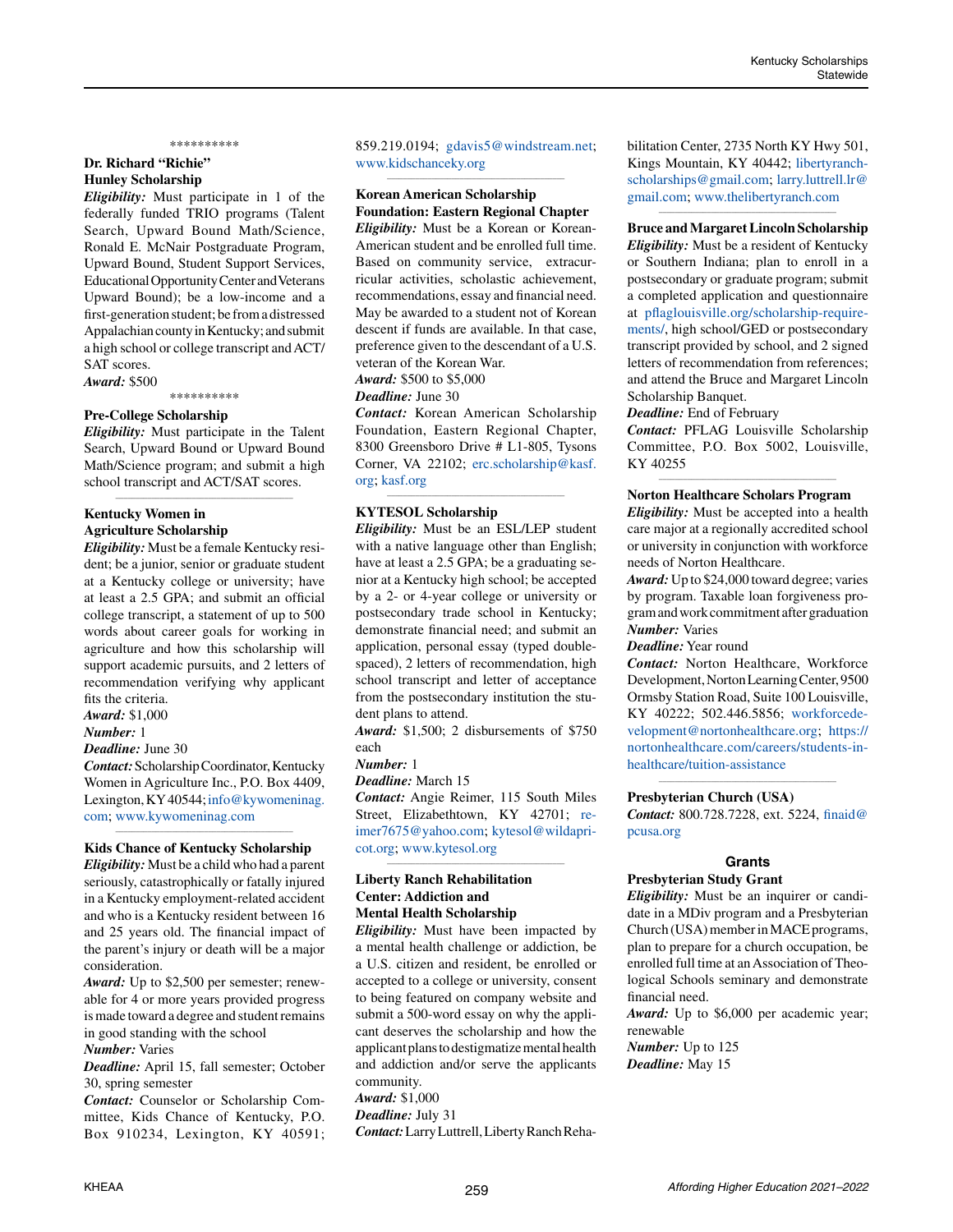#### **Scholarships**

#### **Presbyterian Scholarship for Undergraduates**

*Eligibility:* Must be a Presbyterian Church (U.S.A.) member attending full time and seeking a first bachelor's degree.

*Award:* Up to \$4,000. A new immigrant or a person of color may receive a supplemental award of up to \$2,000. A Native American may receive additional funds up to the remaining need, depending on the availability of funding.

*Deadline:* May 15 **\*\*\*\*\*\*\*\*\*\***

#### **Samuel Robinson Award**

*Eligibility:* Must be a junior or senior enrolled full time in a college or university related to the Presbyterian Church (USA), be a member of the Presbyterian Church (USA), submit a 2,000-word essay on an assigned topic and recite to the chaplain or designated person on campus the answers to the Westminster Shorter Catechism. *Award:* Up to \$5,000 *Deadline:* Rolling

#### **The Race for Education**

*Deadline:* May 1 *Contact:* [http://www.raceforeducation.org/](http://www.raceforeducation.org/programs/scholarships) [programs/scholarships](http://www.raceforeducation.org/programs/scholarships)

*\_\_\_\_\_\_\_\_\_\_\_\_\_\_\_\_\_\_\_\_\_\_\_\_\_\_\_\_\_\_\_\_\_\_\_\_\_\_\_\_\_\_\_\_*

#### **Locust Trace Scholarship**

*Eligibility:* Must be a Locust Trace Agri-Science Center graduating senior, be pursuing a degree in an agricultural-related field, be 24 years old or younger as of September 1, have at least a 2.85 GPA and have an annual household income of less than \$75,000 or be financially independent from parents.

#### *Award:* \$5,000

*Number:* 1 **\*\*\*\*\*\*\*\*\*\***

### **Race for Education KEEP Scholarship**

*Eligibility:* Must pursue a field of study in the equine, animal science or agricultural industry and/or be a member of an equine industry family; be no more than 24 years old as of September 1 of the award year; and be a resident of Kentucky or be attending a college or university in Kentucky. *Award:* Up to \$5,000 *Number:* Varies

**\*\*\*\*\*\*\*\*\*\***

# **Race for Education Keep Veterinary Scholarship**

*Eligibility:* Must be attending school in Kentucky, be accepted to or currently attending an accredited veterinary college or university, be in the first to third year of study and plan to enter equine veterinary medicine. *Award:* Up to \$5,000 *Number:* 1 **\*\*\*\*\*\*\*\*\*\***

# **Race for Education "Leg Up" Award**

*Eligibility:* Must be a Kentucky 4-H equine club member and be a graduating Kentucky high school senior. Individual clubs may have additional criteria. *Award:* \$250 to \$500 *Number:* Varies **\*\*\*\*\*\*\*\*\*\***

#### **Dr. Judy G. Willard Scholarship**

*Eligibility:* Must be in good standing, major in animal science with equine emphasis at Morehead State University, plan to pursue a career in the equine industry and have at least a 2.85 GPA.

*Award:* Up to \$750 *Number:* 1 *\_\_\_\_\_\_\_\_\_\_\_\_\_\_\_\_\_\_\_\_\_\_\_\_\_\_\_\_\_\_\_\_\_\_\_\_\_\_\_\_\_\_\_\_*

# **Society of Professional Journalists: Bluegrass Pro Chapter Scholarship**

*Eligibility:* Must demonstrate a strong commitment to becoming a professional print, broadcast or online journalist; be a Kentucky resident and/or attend a Kentucky college or university; and have completed 3 semesters of postsecondary education as a full-time student.

*Award:* \$1,000

*Number:* 1

*Deadline:* April 1

*Contact:* Liz Hansen, Society of Professional Journalists, Bluegrass Pro Chapter, 976 Stonewall Road, Lexington, KY 40504; 859.278.7157; [spjliz@gmail.com](mailto:spjliz%40gmail.com?subject=)

#### *\_\_\_\_\_\_\_\_\_\_\_\_\_\_\_\_\_\_\_\_\_\_\_\_\_\_\_\_\_\_\_\_\_\_\_\_\_\_\_\_\_\_\_\_* **Sons of the American Revolution: George and Stella Knight Essay Contest**

*Eligibility:* Must submit a 800- to 1,200-word essay that includes a title page, essay pages, bibliography page and applicant's biography page. The essay must be typed using 12 point Times New Roman font, double-spaced, on letter-sized paper with 1-inch margins, have no graphics and pages numbered starting with 1. Only the title page and applicant's biography page are allowed to have any personal identifying information.

*Award:* Local, \$100 to \$200; state, \$500; national, up to \$5,000

*Deadline:* January 15

*Contact:* Local chapter of Sons of the American Revolution or Dale Henley, 3513 Castlegate Wynd, Lexington, KY 40502; [dalehenley@windstream.net](mailto:dalehenley%40windstream.net?subject=); [https://](https://www.sar.org/wp-content/uploads/2020/01/George-S.-Stella-M.-Knight-Essay-Contest-Rules.pdf) [www.sar.org/wp-content/uploads/2020/01/](https://www.sar.org/wp-content/uploads/2020/01/George-S.-Stella-M.-Knight-Essay-Contest-Rules.pdf) [George-S.-Stella-M.-Knight-Essay-Contest-](https://www.sar.org/wp-content/uploads/2020/01/George-S.-Stella-M.-Knight-Essay-Contest-Rules.pdf)[Rules.pdf](https://www.sar.org/wp-content/uploads/2020/01/George-S.-Stella-M.-Knight-Essay-Contest-Rules.pdf)

# **Southeastern States Pupil Transportation Conference: Buster Bynum Education Scholarship**

*\_\_\_\_\_\_\_\_\_\_\_\_\_\_\_\_\_\_\_\_\_\_\_\_\_\_\_\_\_\_\_\_\_\_\_\_\_\_\_\_\_\_\_\_*

*Eligibility:* Must have a parent or guardian who has been in the public school pupil transportation field for the past 3 years; have a gross taxable family income of less than \$80,000 for each of the past 3 tax years; be a graduating high school senior at a public high school in Alabama, Arkansas, Florida, Georgia, Kentucky, Louisiana, Mississippi, North Carolina, Oklahoma, South Carolina, Tennessee, Texas, Virginia or West Virginia; have at least a 3.0 GPA; and plan to attend a postsecondary educational institution during the fall semester after graduation. Based on scholarship, leadership, citizenship, service and essay.

*Award:* \$2,000

*Number:* 1 in each eligible state *Deadline:* April 30

*Contact:* Counselor or Elisa Hanley, c/o Kentucky Department of Education, 300 Sower Blvd., 4th Floor, Frankfort, KY 40601

*\_\_\_\_\_\_\_\_\_\_\_\_\_\_\_\_\_\_\_\_\_\_\_\_\_\_\_\_\_\_\_\_\_\_\_\_\_\_\_\_\_\_\_\_*

# **Southern Automotive Women's Forum Scholarship**

*Eligibility:* Must be a female high school senior, high school graduate or GED graduate; be enrolled or enrolling in an accredited college or university in Kentucky or other specified state; have at least a 2.5 cumulative GPA and a 3.0 GPA in major; attend at least 6 hours per semester; be enrolled in at least 2 consecutive academic terms; be pursuing a degree in a science, technology, engineering, math or automotive field; and submit résumé, transcript, 2 letters of recommendation and essay. Preference given to a student interested in the automobile and mobility industry.

Award: Varies by number of applicants; generally from \$1,000 to \$5,000 each *Deadline:* March 12

*Contact:* Southern Automotive Women's Forum, 2744 Ellwood, Berkley, MI 48072; 833.865.7293; [scholarship@southernauto](mailto:scholarship%40southernautomotivewomen.org?subject=)[motivewomen.org](mailto:scholarship%40southernautomotivewomen.org?subject=); [www.southernautomo](http://www.southernautomotivewomen.org)[tivewomen.org](http://www.southernautomotivewomen.org)

*\_\_\_\_\_\_\_\_\_\_\_\_\_\_\_\_\_\_\_\_\_\_\_\_\_\_\_\_\_\_\_\_\_\_\_\_\_\_\_\_\_\_\_\_*

# **Southern Bowling Congress:**

**Curwen-Guidry-Blackburn Scholarship** *Eligibility:* Must reside in Alabama, Arkansas, Florida, Georgia, Kentucky, Louisiana, Mississippi, Tennessee or Texas; be a high school senior; be bowling in a USBC Certified Youth League; have bowled in a USBC Certified Youth League for 3 out of applicant's 4 years in high school; have bowled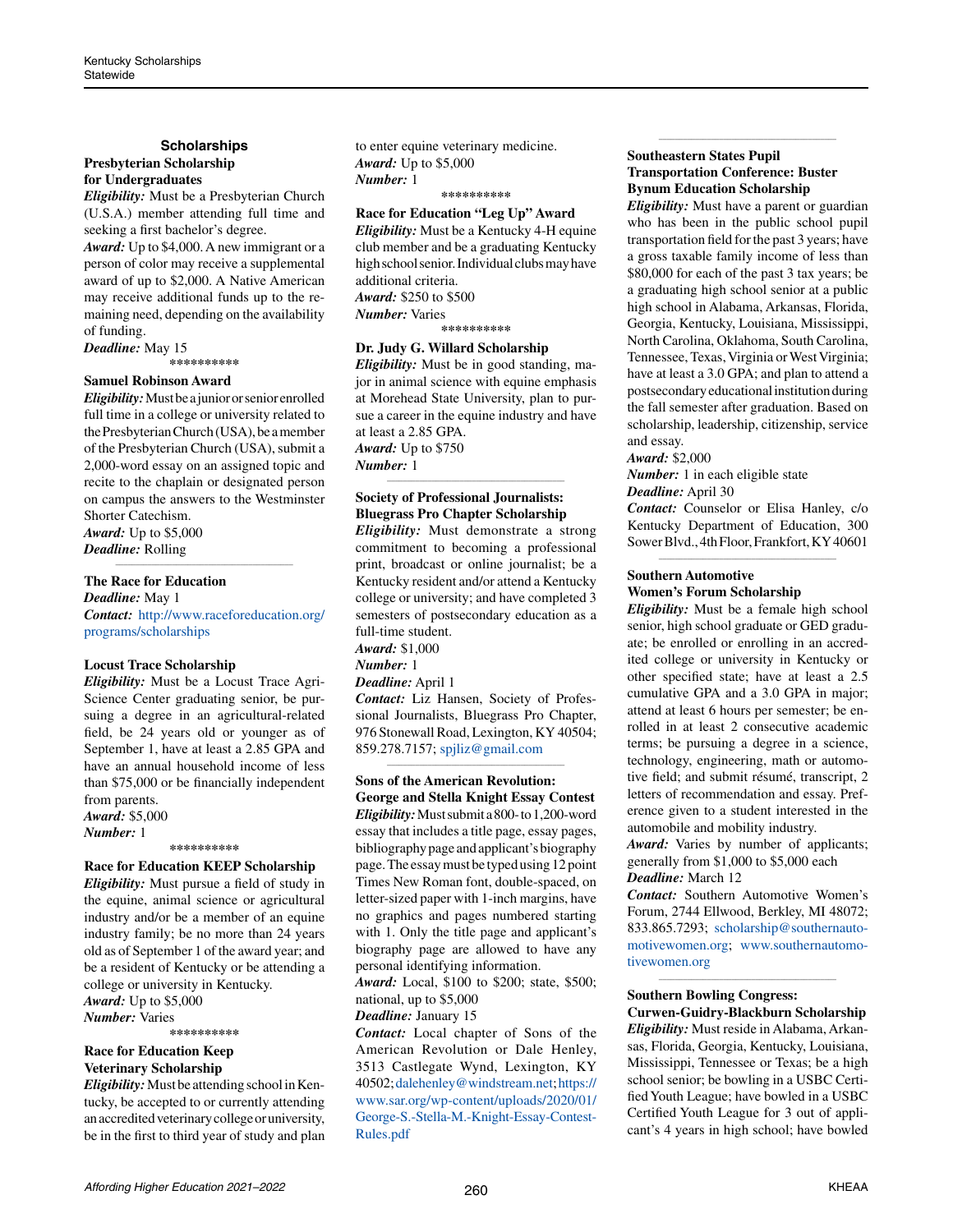75% of the league schedule; have at least a 20 ACT or equivalent SAT composite; have at least a 2.5 composite GPA; continue to bowl in the league until the completion of the schedule if selected to receive a scholarship; and submit an application, official transcript and personal letter of recommendation from applicant's high school principal or counselor.

*Award:* \$750; nonrenewable *Number:* Varies *Deadline:* March 15 *Contact:* David Clements, 9817 Miller Road, Sherwood, AR 72120; [dcle](mailto:dclements858%40sbcglobal.net?subject=)[ments858@sbcglobal.net](mailto:dclements858%40sbcglobal.net?subject=)

*\_\_\_\_\_\_\_\_\_\_\_\_\_\_\_\_\_\_\_\_\_\_\_\_\_\_\_\_\_\_\_\_\_\_\_\_\_\_\_\_\_\_\_\_*

# **Teachers' Retirement System of the State of Kentucky: Junita Losey Scholarship**

*Eligibility:* Must be a Kentucky public high school graduate, be a full-time junior or senior education major at a Kentucky public university and maintain a 2.8 GPA. *Award:* \$2,000

*Number:* 8, 1 at each university *Contact:* College of Education or Scholarship Department of the university

*\_\_\_\_\_\_\_\_\_\_\_\_\_\_\_\_\_\_\_\_\_\_\_\_\_\_\_\_\_\_\_\_\_\_\_\_\_\_\_\_\_\_\_\_*

#### **Jim Varney Scholarship**

*Eligibility:* Must be a high school senior; aspire to a career in acting and/or drama; plan to enroll full time in the University of California, Los Angeles, College of Letters and Science; and have at least a 3.75 GPA. Preference given to a student from Kentucky or Tennessee.

*Award:* Varies; nonresident fees for books, living expenses, room, board and tuition; renewable for up to 4 years with good academic standing

#### *Deadline:* March 12

*Contact:* Jim Varney Scholarship, UCLA Scholarship Resource Center, 233 Covel Commons, 330 De Neve Drive, Los Angeles, CA 90095-7247; 310.206.2875; [http://www.](http://www.scholarshipcenter.ucla.edu/about/contact/) [scholarshipcenter.ucla.edu/about/contact/](http://www.scholarshipcenter.ucla.edu/about/contact/)

*\_\_\_\_\_\_\_\_\_\_\_\_\_\_\_\_\_\_\_\_\_\_\_\_\_\_\_\_\_\_\_\_\_\_\_\_\_\_\_\_\_\_\_\_*

# **Woman's Association of Georgetown College Scholarship**

*Eligibility:* Must be an outstanding woman leader interested in attending or currently attending Georgetown College. Based on financial need as shown by the FAFSA, academic standing (3.0 GPA) and recommendations from a high school or college official. Must have a Georgetown College ID number to complete application.

*Award:* At least \$1,000; may be renewable with a 3.0 GPA

*Number:* At least 2

#### *Deadline:* March 15

*Contact:* [http://gogc.me/wagcapp,](http://gogc.me/wagcapp) [https://](https://georgetowncollege.edu/admissions) [georgetowncollege.edu/admissions](https://georgetowncollege.edu/admissions) or Scholarship Committee Chair, Woman's Association of Georgetown College, Georgetown College #306, 400 College Street, Georgetown, KY 40324

*\_\_\_\_\_\_\_\_\_\_\_\_\_\_\_\_\_\_\_\_\_\_\_\_\_\_\_\_\_\_\_\_\_\_\_\_\_\_\_\_\_\_\_\_*

# **Women Leading Kentucky** *Deadline:* April 1

*Contact:* Complete the online application at [http://womenleadingky.com/about](http://womenleadingky.com/about-scholarships-program/)[scholarships-program/](http://womenleadingky.com/about-scholarships-program/)

# **Women Leading Kentucky High School Senior Scholarship**

*Eligibility:* Must be a female Kentucky high school senior; be enrolling in the fall in a Kentucky college or university; demonstrate leadership in community and high school; have at least a 3.0 GPA; and submit an online application, a copy of transcript, a 400-word essay and a letter of recommendation. *Award:* \$1,500 *Number:* 1

\*\*\*\*\*\*\*\*\*\*

# **Women Leading Kentucky Undergraduate Scholarship**

*Eligibility:* Must be a female freshman, sophomore or junior enrolled full time at a Kentucky college or university in the current academic year; have at least a 3.0 GPA; demonstrate leadership abilities on campus and/or in community; and submit an online application, a copy of transcript and a 400-word essay.

*Award:* \$1,000 and \$1,500

*Number:* 6 to 8; 1 each in the following areas: culinary arts; engineering; finance and banking; journalism and English; nursing; sports; media; and arts and entertainment, plus 1 or 2 in other majors.

*\_\_\_\_\_\_\_\_\_\_\_\_\_\_\_\_\_\_\_\_\_\_\_\_\_\_\_\_\_\_\_\_\_\_\_\_\_\_\_\_\_\_\_\_*

# **Zeta Phi Beta Sorority Inc.: Beta Alpha Xi Zeta Chapter Collegiate Scholarship**

*Eligibility:* Must be a female; be a minority; be enrolled in a 4-year college or university; have at least a 2.7 GPA; and submit a résumé, application, proof of admission, 1 letter of recommendation, transcript with GPA and grade classification and a typed essay of no more than 1,500 words explaining why the applicant needs the scholarship. Preference given to a student from Kentucky.

# *Award:* \$500

*Deadline:* January 16

*Contact:* Zeta Phi Beta Sorority Inc., Beta Alpha Xi Zeta Chapter, Kendra Lewis, P.O. Box 197671, Louisville, KY 40256; [kend](mailto:kendralewis888%40gmail.com?subject=)[ralewis888@gmail.com](mailto:kendralewis888%40gmail.com?subject=)

### **Multicounty**

# **Abound Credit Union: Howard Roush Memorial Scholarship**

*Eligibility:* Must be a high school senior, have been an Abound Credit Union member in good standing for at least 6 months and have at least a 3.0 overall high school GPA. Must submit a list of extracurricular activities and community service; proof of enrollment in a college, vocational or technical institution; and a 3- to 5-minute video or an essay of about 500 words about what financial independence means to applicant.

#### *Award:* \$2,500 *Number:* 10

*Deadline:* March 31

*Contact:* Howard Roush Memorial Scholarship Program, Abound Credit Union, Hollie Sexton, P.O. Box 900, Radcliff, KY 40159-0900; 1.800.285.5669, ext. 6289; [hmsexton@aboundcu.com](mailto:hmsexton%40aboundcu.com?subject=); [www.aboundcu.](http://www.aboundcu.com/Learn/Who-We-Are/About-Abound/Roush-Scholarship) [com/Learn/Who-We-Are/About-Abound/](http://www.aboundcu.com/Learn/Who-We-Are/About-Abound/Roush-Scholarship) [Roush-Scholarship](http://www.aboundcu.com/Learn/Who-We-Are/About-Abound/Roush-Scholarship)

*\_\_\_\_\_\_\_\_\_\_\_\_\_\_\_\_\_\_\_\_\_\_\_\_\_\_\_\_\_\_\_\_\_\_\_\_\_\_\_\_\_\_\_\_*

# **Colt Thomas Adams Memorial Scholarship**

*Eligibility:* Must be a graduating senior at East Carter or Fleming County High School in Kentucky or Wayne High School in West Virginia; have good grades; good leadership skills; and submit an application, a transcript, a 500-word original, typed, single-sided, double-spaced essay, which discusses a project that you would like to do in the future to help others and explain the type of project that you would like to do and how you feel it would benefit others. Must also submit 2 letters of reference from a high school faculty member or community leader, which discusses the applicant's scholastic ability, character and/or leadership abilities. *Award:* \$500; nonrenewable

*Number:* 3

# *Deadline:* April 23

*Contact:* Counselor or Sheila Porter, Colt Adams Scholarship Committee, 61 Porter Road, Grayson, KY 41143 *\_\_\_\_\_\_\_\_\_\_\_\_\_\_\_\_\_\_\_\_\_\_\_\_\_\_\_\_\_\_\_\_\_\_\_\_\_\_\_\_\_\_\_\_*

# **Alpha Phi Alpha Fraternity Inc. Alpha Beta Lambda Chapter**

*Eligibility:* In addition to any criteria under a specific scholarship, must be a resident of Bourbon, Clark, Fayette, Franklin, Jessamine, Madison, Scott or Woodford County; be an African American male; have at least a 3.0 GPA; be an undergraduate student attending an accredited 4-year Kentucky college or university; and submit a transcript or current class schedule, a mini-proposal and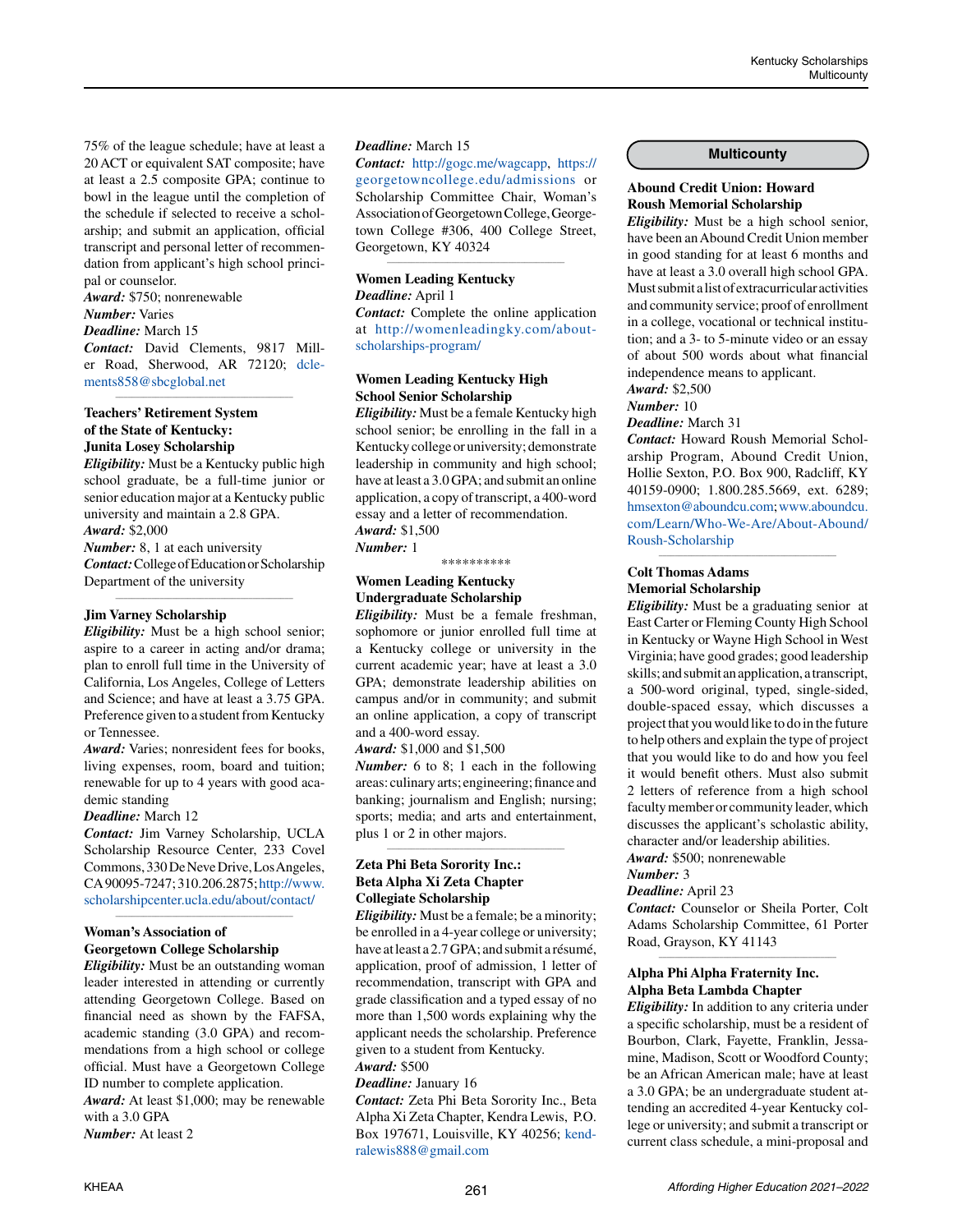a 500-word essay on a given topic. *Contact:* Alpha Phi Alpha Fraternity Inc., Alpha Beta Lambda Chapter Education Foundation, 859.539.5337[, ablchapter1906@gmail.](mailto:%20ablchapter1906%40gmail.com?subject=) [com](mailto:%20ablchapter1906%40gmail.com?subject=), [www.alphabetalambda.com](http://www.alphabetalambda.com)

# **Educational Enrichment Scholarship**

*Eligibility:* Must be enrolled in a study abroad, professional development conference or student leadership training, etc. Consideration given for merit and moral character.

*Award:* Up to \$1,500; nonrenewable *Number:* Varies

\*\*\*\*\*\*\*\*\*\*

#### **Gap Scholarship**

*Eligibility:* Based on need. Merit and moral character considered. *Award:* Up to \$1,500; nonrenewable *Number:* Varies

*\_\_\_\_\_\_\_\_\_\_\_\_\_\_\_\_\_\_\_\_\_\_\_\_\_\_\_\_\_\_\_\_\_\_\_\_\_\_\_\_\_\_\_\_*

**Altra Federal Credit Union: Altra Foundation Community Service Scholarship**

*Eligibility:* Must be a graduating high school senior, be a member of Altra Federal Credit Union, have at least a 2.8 cumulative GPA and plan to pursue a 2- to 4-year college education.

*Award:* \$1,000 *Number:* 1 *Deadline:* March 6 *Contact:* 608.787.7100, [info@altrafounda](mailto:info%40altrafoundation.org?subject=)[tion.org,](mailto:info%40altrafoundation.org?subject=) [https://www.altra.org/about-us/](https://www.altra.org/about-us/altra-foundation/scholarships) [altra-foundation/scholarships](https://www.altra.org/about-us/altra-foundation/scholarships)

#### *\_\_\_\_\_\_\_\_\_\_\_\_\_\_\_\_\_\_\_\_\_\_\_\_\_\_\_\_\_\_\_\_\_\_\_\_\_\_\_\_\_\_\_\_* **American Legion Post 217 Scholarship**

*Eligibility:* Must reside in Crittenden or Livingston County. Based on good moral standing, academic achievement, community service and relationship to military veterans. *Award:* \$250

*Number:* 2; 1 per county *Deadline:* March 1 *Contact:* Bruce D. Von Dwingelo, Adjutant, American Legion Post 217, P.O. Box 70, Burna, KY 42028; 270.988.3380

*\_\_\_\_\_\_\_\_\_\_\_\_\_\_\_\_\_\_\_\_\_\_\_\_\_\_\_\_\_\_\_\_\_\_\_\_\_\_\_\_\_\_\_\_*

# **Appalachian Regional Healthcare: ARH Scholars Award Scholarship**

*Eligibility:* Must be a resident of Bell, Floyd, Harlan, Knox, Leslie, Letcher, Morgan, Perry or Pike County in Kentucky or Raleigh or Summers County in West Virginia and plan to pursue a career in the healthcare industry. *Award:* \$5,000

*Number:* At least 20 (at least 10 each spring and fall)

*Deadline:* See [www.arhcareers.org/arh](http://www.arhcareers.org/arh-scholars)[scholars](http://www.arhcareers.org/arh-scholars)

*Contact:* Dylon Baker, Appalachian Regional Healthcare, 101 Airport Gardens Road, Hazard, KY 41701; 606.487.7764; [dbaker@](mailto:dbaker%40arh.org?subject=) [arh.org](mailto:dbaker%40arh.org?subject=); [www.arhcareers.org/arh-scholars](http://www.arhcareers.org/arh-scholars)

*\_\_\_\_\_\_\_\_\_\_\_\_\_\_\_\_\_\_\_\_\_\_\_\_\_\_\_\_\_\_\_\_\_\_\_\_\_\_\_\_\_\_\_\_*

# **Appalachian Wireless Scholarship**

*Eligibility:* Must live and attend high school in the Appalachian Wireless coverage area; have a parent or legal guardian who is a current Appalachian Wireless customer, has received service for at least 12 months and is in good payment standing; be a graduating high school senior; enroll full time in a 2- or 4-year college or university, business school or vocational-technical school or institute; and have a 2.5 GPA at the time of application. Must submit an official high school transcript, 3 typed letters of recommendation that describe the student's school or community involvement, personal characteristics or other factors supporting applicant's worthiness (2 from a school official/teacher and 1 from a member of the community or a non-relative) and a 1-page typed essay titled "The reasons why I should receive this scholarship and the role it plays in helping me achieve my goals." Applicant cannot be an employee or an immediate family member of an employee of Appalachian Wireless Inc., East Kentucky Network LLC or affiliates or an Appalachian Wireless authorized dealer. *Award:* \$1,000

*Number:* 8 *Deadline:* March 1 *Contact:* Counselor *\_\_\_\_\_\_\_\_\_\_\_\_\_\_\_\_\_\_\_\_\_\_\_\_\_\_\_\_\_\_\_\_\_\_\_\_\_\_\_\_\_\_\_\_*

#### **Ashland Credit Union Scholarship**

*Eligibility:* Must be a member of Ashland Credit Union or have a family member who is a member in good standing; be a graduating senior; have at least a 3.0 GPA; attend an accredited college, university or technical school; and be enrolled full time. Must submit a completed application; high school transcripts; a personal data sheet containing name, volunteer activities (including hours if possible), academic and community achievements and paid work/school activities; and a 1-page essay. See scholarship website for essay requirements. *Award:* \$1,000 *Number:* 10 *Deadline:* March 31 *Contact:* Scholarship Committee, Ashland

Credit Union, 1300 Central Avenue, Ashland, KY 41101; [help@ashlandcu.org](mailto:help%40ashlandcu.org?subject=); [www.](http://www.ashlandcu.org/scholarships) [ashlandcu.org/scholarships](http://www.ashlandcu.org/scholarships)

#### **Baptist Health Corbin**

*Contact:* Baptist Health Corbin, 1 Trillium Way, Corbin, KY 40701; 606.528.1212; [www.baptisthealth.com/corbin/Pages/pa](http://www.baptisthealth.com/corbin/Pages/patients-and-visitors/scholarships.aspx)[tients-and-visitors/scholarships.aspx](http://www.baptisthealth.com/corbin/Pages/patients-and-visitors/scholarships.aspx)

*\_\_\_\_\_\_\_\_\_\_\_\_\_\_\_\_\_\_\_\_\_\_\_\_\_\_\_\_\_\_\_\_\_\_\_\_\_\_\_\_\_\_\_\_*

#### **Medical Staff Academic Scholarship**

*Eligibility:* Must be accepted or currently enrolled in an accredited health care program; have been a resident of Knox, Laurel or Whitley County for at least 2 years immediately before entering postsecondary education; have at least a 3.4 GPA; and submit transcript, application, 2 letters of recommendation and a brief auto biography about applicant's goals as a health care professional. Application available April 1. *Award:* \$1,500

*Number:* 12

*Deadline:* June 30

*Contact:* Donna Nantz, 606.523.8694, [donna.sierra@bhsi.com](mailto:donna.sierra%40bhsi.com?subject=) \*\*\*\*\*\*\*\*\*\*

# **Dr. Tae-joon Seo Memorial Scholarship**

*Eligibility:* Must live in southern Kentucky; have financial need; be pursuing a career as a radiology technologist; be a high school senior accepted to an accredited technology school or be currently enrolled in a technology school; and submit an application, proof of admission to an accredited technology school, most recent transcript and 2 letters of recommendation from instructors who have taught the applicant within the past 3 years. *Award:* \$1,000; nonrenewable *Number:* 1

*Deadline:* April 1 *Contact:* Debbie Hardin, 606.682.3725, [Dhardin@BHSI.com](mailto:Dhardin%40BHSI.com?subject=)

\*\*\*\*\*\*\*\*\*\*

#### **Teen Volunteer Scholarship**

*Eligibility:* Must be a teen who has volunteered at Baptist Health Corbin for over 4 years and for over 500 hours. *Contact:* Debbie Hardin, 606.523.8768, [Dhardin@BHSI.com](mailto:Dhardin%40BHSI.com?subject=)

*\_\_\_\_\_\_\_\_\_\_\_\_\_\_\_\_\_\_\_\_\_\_\_\_\_\_\_\_\_\_\_\_\_\_\_\_\_\_\_\_\_\_\_\_*

#### **Henry R. Bell, MD, Scholarship**

*Eligibility:* Must be a Christian, Todd or Trigg County resident. Based on GPA and character.

*Award:* \$2,000 *Deadline:* TBD *Contact:* Counselor

**James F. Bertsch Memorial Scholarship** *Eligibility:* Must be planning to attend Thomas More University; be a graduating high school senior from Boone, Campbell,

*\_\_\_\_\_\_\_\_\_\_\_\_\_\_\_\_\_\_\_\_\_\_\_\_\_\_\_\_\_\_\_\_\_\_\_\_\_\_\_\_\_\_\_\_*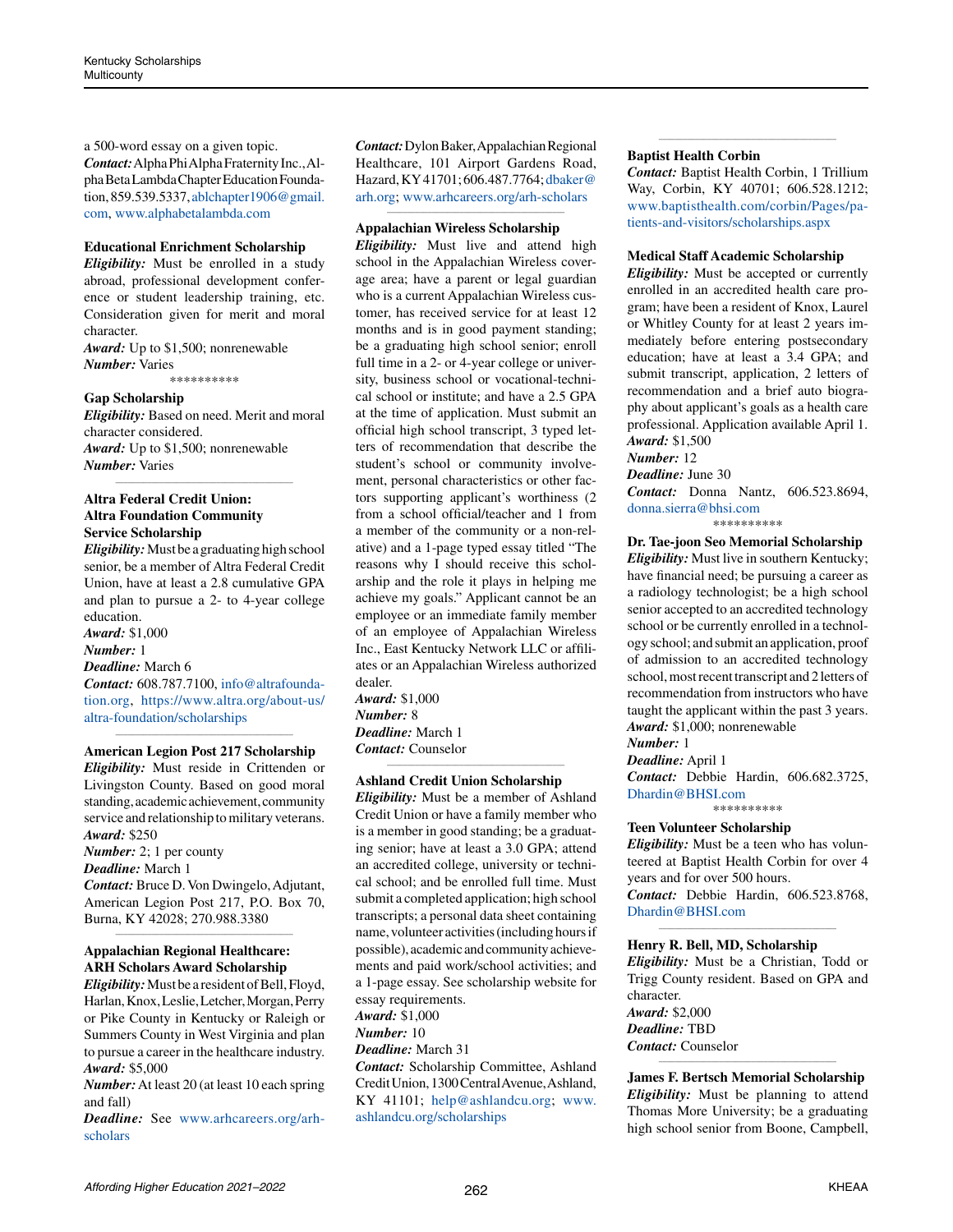Grant, Kenton or Pendleton County; have at least a 3.0 GPA; plan to submit the FAFSA; have participated in extracurricular school activities and volunteerism in applicant's community; demonstrate leadership qualities; and submit full name, address, phone number, high school name, how applicant plans to pay for college and a typed, doublespaced narrative of 500 words or less. Preference given to a student with interest and potential in math or physics. The narrative must be emailed to [bertschs@live.com](mailto:bertschs%40live.com?subject=). *Award:* \$4,000

#### *Number:* 1

*Contact:* Ronald M. Bertsch, The Bertsch Family Scholarship Committee, 859.431.2890, [bertschs@live.com](mailto:bertschs%40live.com?subject=) *\_\_\_\_\_\_\_\_\_\_\_\_\_\_\_\_\_\_\_\_\_\_\_\_\_\_\_\_\_\_\_\_\_\_\_\_\_\_\_\_\_\_\_\_*

# **Blue Grass Community Action Partnership Scholarship**

*Eligibility:* Based on need, academic record and merit of the application. Preference given to applicants who meet the income guidelines for the Community Service Block Grant. *Award:* \$750

*Number:* 1 for each county in service area (Anderson, Boyle, Franklin, Garrard, Jessamine, Lincoln, Mercer, Scott and Woodford counties)

*Deadline:* April 12

*Contact:* Counselor or community developer in service area *\_\_\_\_\_\_\_\_\_\_\_\_\_\_\_\_\_\_\_\_\_\_\_\_\_\_\_\_\_\_\_\_\_\_\_\_\_\_\_\_\_\_\_\_*

#### **Blue Grass Community Foundation**

*Contact:* Unless otherwise noted, Kristen Tidwell, Blue Grass Community Foundation, 499 East High Street, Suite 112, Lexington, KY 40507; 859.225.3343; [kristen@bgcf.org](mailto:kristen%40bgcf.org?subject=); [www.bgcf.org](http://www.bgcf.org)

#### **Emma Buckley Scholarship**

*Eligibility:* Must have a 3.0 GPA, demonstrate financial need and be a graduating high school senior from Fayette or Woodford County. *Award:* Varies *Number:* Varies

*Deadline:* March 1 \*\*\*\*\*\*\*\*\*\*

### **Richard E. and Lucile G. Coe Scholarship**

*Eligibility:* Must attend the Licking Valley Center of Maysville Community and Technical College and reside in Bourbon, Harrison, Nicholas or Robertson County.

#### *Award:* Varies

*Contact:* Cara Clark, Maysville Community and Technical College, 606.759.7141, ext. 66176

#### \*\*\*\*\*\*\*\*\*\*

**Gabbard-Hylton Scholarship for Eastern Kentucky University** *Eligibility:* Must be a deserving student from

Madison or Rockcastle County. *Award:* Varies

*Contact:* EKU Development Office, 606.622.2567

# \*\*\*\*\*\*\*\*\*\*

# **Jane Allen Newman Scholarship**

*Eligibility:* Must be a high school senior attending a Fayette, Harrison or Union County school; demonstrate financial need; and plan to attend a college or university. *Award:* \$2,500; renewable for up to 4 years if student maintains a 3.0 GPA and remains

a full-time student in good standing *Deadline:* March 1

\*\*\*\*\*\*\*\*\*\*

#### **Stewart Family Scholarship**

*Eligibility:* Must be a resident of Boyd, Carter, Greenup or Lawrence County, Kentucky, or Lawrence or Scioto County, Ohio, or live in 200 miles of Ashland; have at least a 2.5 GPA; and demonstrate financial need. *Award:* \$2,000

*Contact:* Stewart Family Scholarship, [jp](mailto:jpstewartfamilyscholarship%40gmail.com?subject=)[stewartfamilyscholarship@gmail.com](mailto:jpstewartfamilyscholarship%40gmail.com?subject=) \*\*\*\*\*\*\*\*\*\*

# **Tony Turner Memorial**

**Broadcast Scholarship**

*Eligibility:* Must be an aspiring broadcaster from KHSAA Region 13, 14 or 15. *Award:* \$1,000 *Contact:* Counselor or General Manager, WYMT-TV, 606.436.5757

*\_\_\_\_\_\_\_\_\_\_\_\_\_\_\_\_\_\_\_\_\_\_\_\_\_\_\_\_\_\_\_\_\_\_\_\_\_\_\_\_\_\_\_\_*

#### **Blue Grass Energy Academic Scholarship**

*Eligibility:* Must be a graduating high school senior; plan to attend an accredited college, university or technical school; be currently living with a parent or guardian who is a Blue Grass Energy member; register online at [bgenergy.com/scholarships](http://bgenergy.com/scholarships); and show proof of full-time enrollment. Family members of Blue Grass Energy employees, directors or people receiving benefits from Blue Grass Energy are not eligible. Winners selected by a random draw.

*Award:* \$1,500; nonrenewable

#### *Number:* 10 *Deadline:* June 2

*Contact:* Blue Grass Energy, 1201 Lexington Road, P.O. Box 990, Nicholasville, KY 40340-0990; 888.546.4243; [scholarships@](mailto:scholarships%40bgenergy.com?subject=) [bgenergy.com](mailto:scholarships%40bgenergy.com?subject=); [www.bgenergy.com](http://www.bgenergy.com)

# **Boyd County Medical Society Scholarship**

*Eligibility:* Must be a senior at Boyd County High School, Fairview High School, Paul G. Blazer High School or Russell High School; not be the child of a current member of the Boyd County Medical Society, King's Daughters Medical Center Board of Directors or King's Daughters Health Foundation Board of Directors; demonstrate financial need; have at least a 3.0 high school GPA and at least a 20 ACT or 900 SAT score; and submit 3 letters of recommendation.

*\_\_\_\_\_\_\_\_\_\_\_\_\_\_\_\_\_\_\_\_\_\_\_\_\_\_\_\_\_\_\_\_\_\_\_\_\_\_\_\_\_\_\_\_*

*Award:* \$1,500 for 1 year

*Number:* 4; 1 at each eligible school *Deadline:* March 30

*Contact:* King's Daughters Health Foundation, 2201 Lexington Avenue, Ashland, KY 41101; 606.408.0412; [https://www.](https://www.kingsdaughtershealth.com/about-us/health-foundation/college-scholarships) [kingsdaughtershealth.com/about-us/health](https://www.kingsdaughtershealth.com/about-us/health-foundation/college-scholarships)[foundation/college-scholarships](https://www.kingsdaughtershealth.com/about-us/health-foundation/college-scholarships)

*\_\_\_\_\_\_\_\_\_\_\_\_\_\_\_\_\_\_\_\_\_\_\_\_\_\_\_\_\_\_\_\_\_\_\_\_\_\_\_\_\_\_\_\_*

# **Capital Ovarian Cancer Organization: Jerri Heltzel Robinson Memorial Nursing Scholarship**

*Eligibility:* Must be a nursing student; be a resident of Anderson, Franklin, Owen, Scott, Shelby or Woodford County; be pursuing an ADN, APN or BSN degree; and have finished at least 1 semester of nursing coursework or be enrolled in a post-licensure program. Other criteria considered are GPA score; involvement in community and extracurricular activities; financial need; letters of recommendation; and applicant's statement about leadership, organizational skills, work ethic and compassion in working with patients and people. Download application at <https://capitalovca.com/scholarship>.

### *Award:* \$2,000

*Number:* 1

# *Deadline:* April 5

*Contact:* Capital Ovarian Cancer Organization, Scholarship Committee, P.O. Box 1762, Frankfort, KY 40601 *\_\_\_\_\_\_\_\_\_\_\_\_\_\_\_\_\_\_\_\_\_\_\_\_\_\_\_\_\_\_\_\_\_\_\_\_\_\_\_\_\_\_\_\_*

#### **James Ellis Carver II Scholarship**

*Eligibility:* Must be a Bracken, Carter, Fleming, Greenup, Lewis, Mason or Rowan County graduating high school senior; be pursuing a career as a commercial fisherman, gunsmith, heavy equipment/machinery operator, manufacturing worker, mechanic, welder, lineman or other blue-collar worker; submit high school transcript and acceptance letter from vocational or trade school; and answer the following questions: (1) Where do you see yourself in 5 years? (2) What occupation do you hope to have? (3) What is your most important educational goal?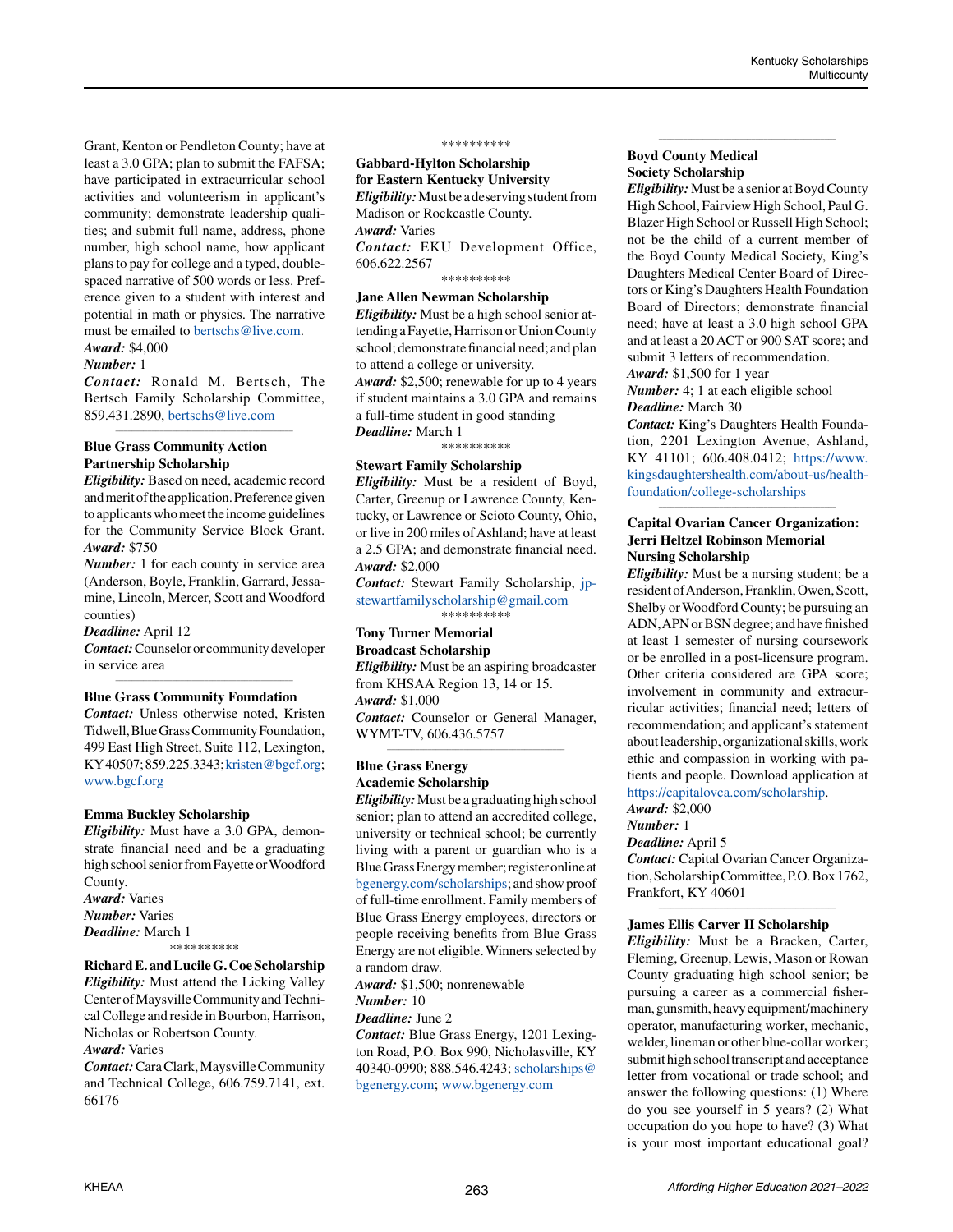(4) What goal professionally do you strive for? (5) What is your full work history? (6) What program or school do you plan on attending? (7) Why did you choose this program or school?

Written and/or video submissions must be sent to Rebecca Esham Zornes at [beck](mailto:beckylzornes%40yahoo.com?subject=)[ylzornes@yahoo.com.](mailto:beckylzornes%40yahoo.com?subject=) Video submission is preferred.

In addition, the applicant must schedule a phone interview with Ms. Zornes at 606.796.9377.

*Award:* \$1,000

*Number:* Varies

*Deadline:* March 22

*Contact:* Rebecca Esham Zornes, 182 Secluded Drive, Vanceburg, KY 41179; 606.796.9377; [beckylzornes@yahoo.com](mailto:beckylzornes%40yahoo.com?subject=) *\_\_\_\_\_\_\_\_\_\_\_\_\_\_\_\_\_\_\_\_\_\_\_\_\_\_\_\_\_\_\_\_\_\_\_\_\_\_\_\_\_\_\_\_*

# **Cave City Chamber of Commerce: Larry Mutter Memorial Scholarship**

*Eligibility:* Must be a graduating senior from Caverna High School; have a cumulative GPA between 2.5 and 3.5; and submit an essay of 200–225 words on a given topic and proof of acceptance to an accredited 2- or 4-year college, university or technical school. *Award:* \$500; \$250 per semester *Contact:* Counselor or Cave City Chamber of Commerce, P.O. Box 460, Cave City, KY 42127; [cavecitychamber@gmail.com](mailto:cavecitychamber%40gmail.com?subject=); [www.](http://www.cavecitychamber.com) [cavecitychamber.com](http://www.cavecitychamber.com)

# **The Cecilian Bank Scholarship**

*Eligibility:* Must attend Barren County, Breckinridge County, Caverna, Central Hardin, Elizabethtown, Fort Knox, Frederick Fraize, Glasgow, Grayson County, Hart County, John Hardin, Meade County, North Hardin or Ohio County High School; be a graduating senior; and submit a 300- to 500-word essay.

*\_\_\_\_\_\_\_\_\_\_\_\_\_\_\_\_\_\_\_\_\_\_\_\_\_\_\_\_\_\_\_\_\_\_\_\_\_\_\_\_\_\_\_\_*

*Award:* \$1,000 *Number:* 27 *Deadline:* April 9 *Contact:* Counselor

# **Central Kentucky Community Action Council Inc. Educational Scholarship**

*\_\_\_\_\_\_\_\_\_\_\_\_\_\_\_\_\_\_\_\_\_\_\_\_\_\_\_\_\_\_\_\_\_\_\_\_\_\_\_\_\_\_\_\_*

*Eligibility:* Must be a high school graduate or GED recipient; be a full-time student; be from a low-income family; and plan to major in agriculture, business, education or a medical field.

*Contact:* 332 Hood Avenue, Lebanon, KY 40033; 270.692.2136; [info@ckcac.org](mailto:info%40ckcac.org?subject=) *\_\_\_\_\_\_\_\_\_\_\_\_\_\_\_\_\_\_\_\_\_\_\_\_\_\_\_\_\_\_\_\_\_\_\_\_\_\_\_\_\_\_\_\_*

# **Central Kentucky Community Foundation**

*Eligibility:* In addition to any criteria under

a specific scholarship, must submit a copy of applicant's full Student Aid Report and college acceptance letter.

#### *Deadline:* March 1

*Contact:* Central Kentucky Community Foundation, 200 Jim Owen Drive, Elizabethtown, KY 42701; 270.737.8393; [scholarships@ckcf4people.org](mailto:scholarships%40ckcf4people.org?subject=); [www.ckcf-](http://www.ckcf4people.org)[4people.org](http://www.ckcf4people.org)

# **Elizabethtown Community and Technical College Returning Student Scholarship**

*Eligibility:* Must be a returning ECTC student and have a 2.5 cumulative GPA. *Number:* Multiple

\*\*\*\*\*\*\*\*\*\*

#### **Elizabethtown Community and Technical College Scholarship**

*Eligibility:* Must be a graduating high school senior, plan to attend ECTC and have a 2.5 cumulative GPA. *Number:* Multiple

\*\*\*\*\*\*\*\*\*\*

# **Gourmands International Culinary Scholarship**

*Eligibility:* Must be a culinary arts student at ECTC or a high school senior planning to enroll and submit an essay on why applicant should be selected for a college scholarship. If applicant is a current ECTC student, must submit a letter of recommendation from a professor in the culinary arts department. If student is not currently an ECTC student, must submit a letter of recommendation from a person who can speak to the applicant's interest and aptitude in culinary arts. *Award:* \$1,000

\*\*\*\*\*\*\*\*\*\*

#### **Heart of Kentucky Association of Realtors Scholarship**

*Eligibility:* Must be a graduate from an accredited high school in Hardin, LaRue or Meade County; plan to attend ECTC; have a 3.0 cumulative GPA; and submit 2 letters of recommendation, 1 from a non-family member who knows the applicant and 1 from a coach, teacher of sponsor able to speak on the applicant's potential to succeed. *Award:* \$1,000

\*\*\*\*\*\*\*\*\*\*

**James and Betty Holeman Scholarship**  *Eligibility:* Must be a graduating high school senior from a high school in the Lincoln Trail region, have a 2.5 cumulative GPA and plan to attend a 2- or 4-year academic or technical school. *Award:* \$2,000

#### \*\*\*\*\*\*\*\*\*\*

# **Kacy Lee Johnson Memorial Scholarship**

*Eligibility:* Must have a 2.75 cumulative GPA, be a graduate of a Kentucky high school and plan to attend the University of Louisville or pursue a career in the medical field.

# \*\*\*\*\*\*\*\*\*\*

**Dr. Linda Mayhew STEM Scholarship** *Eligibility:* Must be a graduating high school senior; plan to attend ECTC; have a 2.5 cumulative GPA; be pursuing a career in science, technology, engineering or mathematics; and submit an essay on why applicant has chosen a STEM-related field of study and has chosen to start his/her higher education at ECTC. *Award:* \$500

\*\*\*\*\*\*\*\*\*\*

#### **Dr. Jim Owen Scholarship**

*Eligibility:* Must be a graduating high school senior, plan to attend ECTC, have a 2.75 cumulative GPA and submit a list of all community service involvement in the last 4 years and an essay explaining how the applicant has helped his/her family or made his/her community a better place to live. *Award:* \$500

\*\*\*\*\*\*\*\*\*\*

# **Dr. Gary King Sharp Memorial Scholarship**

*Eligibility:* Must have a 2.5 cumulative GPA. Priority given to a student with a connection to Hospice or foster care. Preference also given to a student who is the first generation in the family to attend college.

*\_\_\_\_\_\_\_\_\_\_\_\_\_\_\_\_\_\_\_\_\_\_\_\_\_\_\_\_\_\_\_\_\_\_\_\_\_\_\_\_\_\_\_\_*

#### **Cincinnati Scholarship Foundation**

*Eligibility:* In addition to any criteria under a specific scholarship, must be a high school graduate who resides in the Greater Cincinnati area (defined as Hamilton, Warren, Clermont and Butler County in Ohio; Boone, Campbell and Kenton County in Kentucky; and Dearborn County in Indiana) and is beginning college in the fall after high school graduation. Based on financial need.

*Deadline:* Unless otherwise noted, April 30 *Contact:* Cincinnati Scholarship Foundation, 324 East 4th Street, 2nd floor, Cincinnati, OH 45202; 513.345.6701; [info@cin](mailto:info%40cincinnatischolarshipfoundation.org?subject=)[cinnatischolarshipfoundation.org;](mailto:info%40cincinnatischolarshipfoundation.org?subject=) [www.](http://www.cincinnatischolarshipfoundation.org) [cincinnatischolarshipfoundation.org](http://www.cincinnatischolarshipfoundation.org)

#### **Ach Family Scholarship** \*\*\*\*\*\*\*\*\*\*

**Ad Club of Cincinnati Scholarship**  *Eligibility:* Must attend a local college or university and major in advertising, mar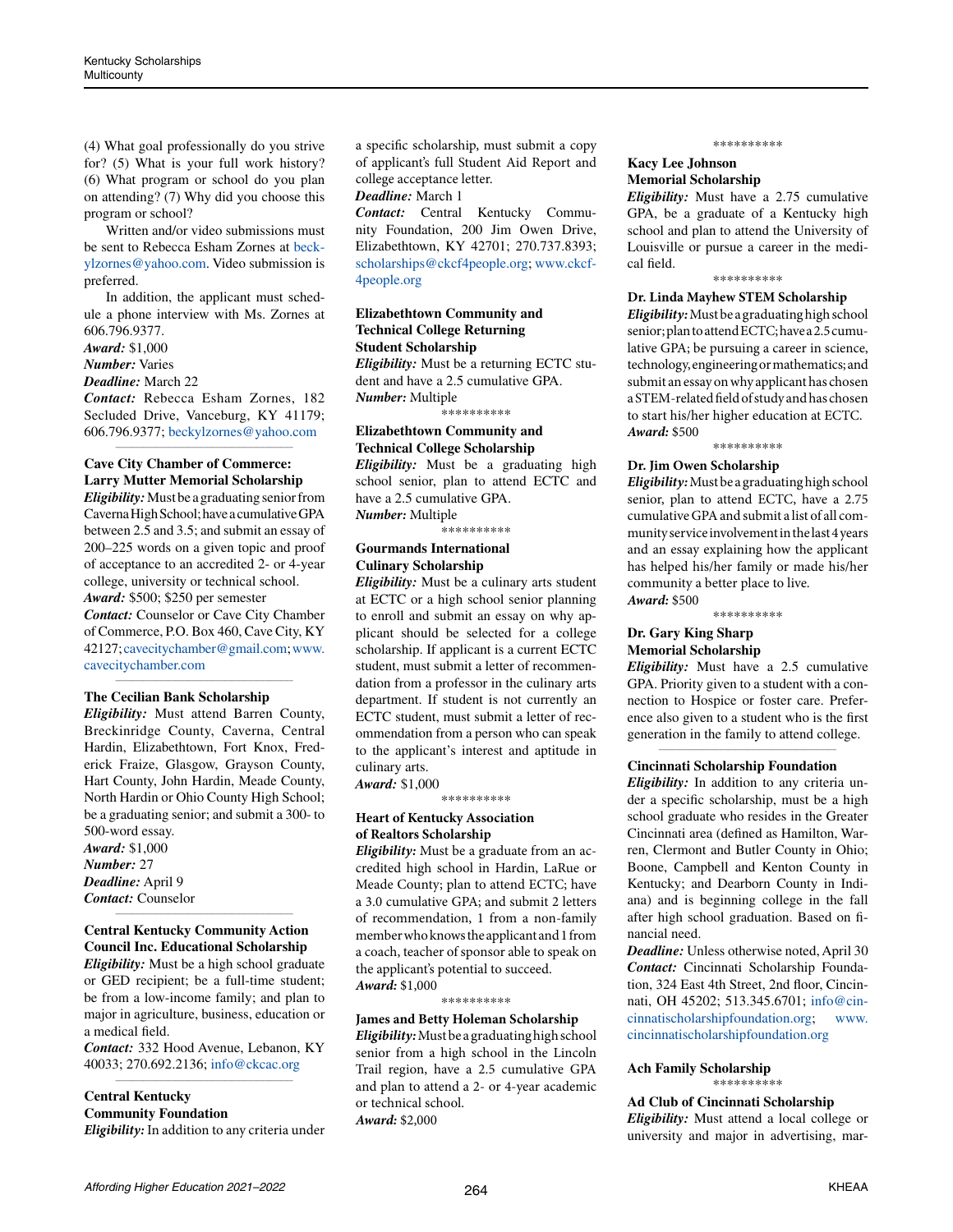keting, public relations, journalism or communication. \*\*\*\*\*\*\*\*\*\*

**Ameritas Life Insurance Scholarship** *Eligibility:* Must attend Miami University, Mount St. Joseph University, Northern Kentucky University, the University of

Cincinnati or Xavier University. \*\*\*\*\*\*\*\*\*\*

# **Michael Bany Memorial Scholarship**

*Eligibility:* Must have proven musical ability, demonstrate financial need and be pursuing a degree in a field of music. \*\*\*\*\*\*\*\*\*\*

**Barr Foundation Scholarship** \*\*\*\*\*\*\*\*\*\*

**Barrett Family Scholarship**  \*\*\*\*\*\*\*\*\*\*

**Walter and Marilyn Bartlett Scholarship** \*\*\*\*\*\*\*\*\*\*

#### **Johnny Bench Scholarship**

*Eligibility:* Must reside within the I-275 boundary; plan to attend the University of Cincinnati, Miami University, Mt. St. Joseph University, Northern Kentucky University, Thomas More University or Cincinnati State Community College; and have participated in athletics. \*\*\*\*\*\*\*\*\*\*

**Borden Inc. Scholarship** \*\*\*\*\*\*\*\*\*\*

# **M & E Brown Memorial Scholarship**

*Eligibility:* Must be a student studying in the ministry or whose parents are in the ministry. \*\*\*\*\*\*\*\*\*\*

#### **Carespring Hero Scholarship**

*Eligibility:* Must major in a nursing or therapy-related field and be an employee or dependent of an employee of Carespring or one of its affiliates.

\*\*\*\*\*\*\*\*\*\*

#### **Castellini Foundation Scholarship** \*\*\*\*\*\*\*\*\*\*

#### **CFT/ACPSOP Scholarship**

*Eligibility:* Must be a member or the child of a member of CFT/ACPSOP and demonstrate financial need. Priority given to minorities pursuing a degree in education. \*\*\*\*\*\*\*\*\*\*

#### **Cincinnati Bell Foundation Scholarship** \*\*\*\*\*\*\*\*\*\*

**Cincinnati Financial Corporation Scholarship** \*\*\*\*\*\*\*\*\*\*

**T. L. Conlan Scholarship** \*\*\*\*\*\*\*\*\*\*

**Crosset Family Foundation Scholarship**

#### \*\*\*\*\*\*\*\*\*\*

**Dater Foundation Scholarship**

*Eligibility:* Must be a student from Butler, Clermont, Hamilton or Warren County, Ohio; be attending college in Ohio, Indiana or Kentucky; and demonstrate financial need. Preference given to a student from Dater Junior or Senior High School. \*\*\*\*\*\*\*\*\*\*

**Dupps Company Sons &**

# **Daughters Scholarship**

*Eligibility:* Must be the child, stepchild or grandchild of someone who has been an employee of the Dupps Company for at least 1 year.

\*\*\*\*\*\*\*\*\*\*

**Thomas J. Emery Memorial Scholarship** \*\*\*\*\*\*\*\*\*\*

**Lyle and Rlene Everingham Family Scholarship**

\*\*\*\*\*\*\*\*\*\* **Lyle Everingham Scholarship** \*\*\*\*\*\*\*\*\*\*

**Farmer Family Scholarship** \*\*\*\*\*\*\*\*\*\*

**Fifth Third Bank Scholarship** \*\*\*\*\*\*\*\*\*\*

**Fletemeyer Family Scholarship**  *Eligibility:* Preference given to a student attending Purdue University. \*\*\*\*\*\*\*\*\*\*

**William A. Friedlander Scholarship** \*\*\*\*\*\*\*\*\*\*

**Courtis Fuller Journalism Scholarship** *Eligibility:* Must be pursuing a degree in journalism. \*\*\*\*\*\*\*\*\*\*

**Priscilla Gamble Scholarship** \*\*\*\*\*\*\*\*\*\*

**Gardner Foundation Scholarship** \*\*\*\*\*\*\*\*\*\*

**GE Aviation Scholarship** \*\*\*\*\*\*\*\*\*\*

**Goldman, Sachs and Company Scholarship** \*\*\*\*\*\*\*\*\*\*

**Christopher Todd Grant Memorial Scholarship** 

*Eligibility:* Must be a Boone, Campbell or Kenton County high school graduating senior; have played soccer in grade or high school; and demonstrate financial need. \*\*\*\*\*\*\*\*\*\*

**Richard Heekin Scholarship** \*\*\*\*\*\*\*\*\*\*

**Heidelberg Distributing Scholarship** \*\*\*\*\*\*\*\*\*\*

**Heinz Pet Products Scholarship** \*\*\*\*\*\*\*\*\*\*

**Dwight Hibbard Scholarship**

#### \*\*\*\*\*\*\*\*\*\*

**Florette B. Hoffheimer Scholarship** \*\*\*\*\*\*\*\*\*\*

**Roger and Joyce Howe Scholarship** \*\*\*\*\*\*\*\*\*\*

**S. C. Johnson, A Family Company Scholarship** \*\*\*\*\*\*\*\*\*\*

**Juilfs Foundation Scholarship** \*\*\*\*\*\*\*\*\*\*

**Raymond and Augusta Klink Scholarship**

\*\*\*\*\*\*\*\*\*\* **Bob and Linda Kohlhepp Scholarship** \*\*\*\*\*\*\*\*\*\*

**Kroger Cincinnati/Dayton Scholarship** \*\*\*\*\*\*\*\*\*\*

**Carl H. Lindner Family Scholarship**  \*\*\*\*\*\*\*\*\*\*

**Lowe Simpson Scholarship** \*\*\*\*\*\*\*\*\*\*

**Macy's Scholarship** \*\*\*\*\*\*\*\*\*\*

**Christopher Mayer Memorial Scholarship** *Eligibility:* Must have a deceased parent, solid academic credentials and financial need.

\*\*\*\*\*\*\*\*\*\*

# **McCall Educational Scholarship**

*Eligibility:* Must be African American and plan to attend a college in Hamilton County or Miami University.

\*\*\*\*\*\*\*\*\*\*

**Marquita and Cecil McLean Scholarship**  *Eligibility:* Must be African American. Preference given to a first-generation college student.

\*\*\*\*\*\*\*\*\*\*

**Midland Company Scholarship**  \*\*\*\*\*\*\*\*\*\*

**Milacron Geier Scholarship** \*\*\*\*\*\*\*\*\*\*

**Nethercott Family Scholarship** \*\*\*\*\*\*\*\*\*\*

**Ohio National Foundation Scholarship** \*\*\*\*\*\*\*\*\*\*

**James and Jane Pape Scholarship**  *Eligibility:* Must demonstrate academic achievement and financial need. \*\*\*\*\*\*\*\*\*\*

**Pepper Family Scholarship** \*\*\*\*\*\*\*\*\*\*

**Pichler Family Scholarship**  \*\*\*\*\*\*\*\*\*\*

**PNC Scholarship** \*\*\*\*\*\*\*\*\*\*

**Procter and Gamble Foundation Scholarship**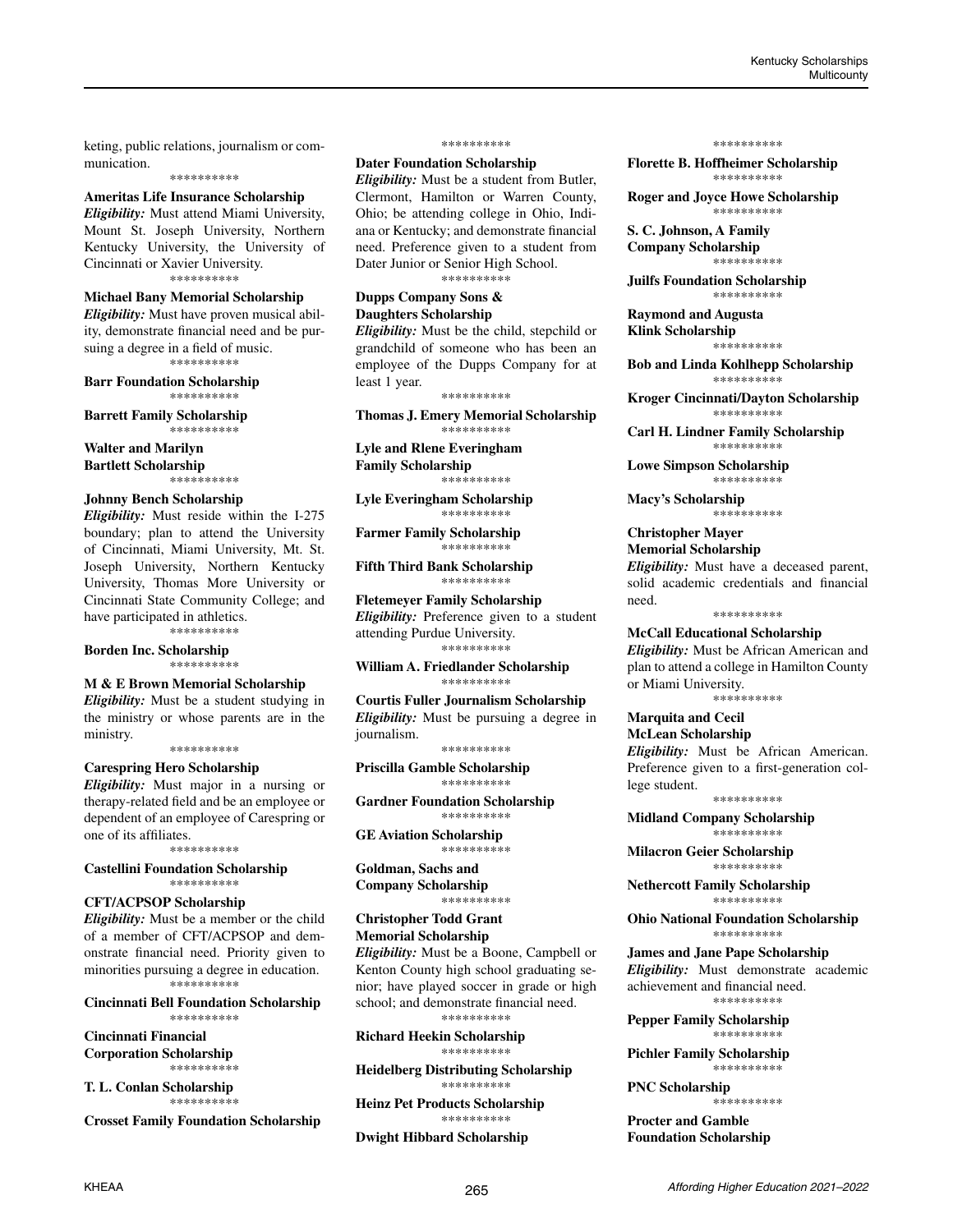#### \*\*\*\*\*\*\*\*\*\*

#### **Marvin Rammelsberg Scholarship**

*Eligibility:* Must be a graduate of the Cincinnati public schools and attend Morehead State University. \*\*\*\*\*\*\*\*\*\*

#### **Else and Adele Raschig Scholarship**

*Eligibility:* Must be pursuing a teaching career.

\*\*\*\*\*\*\*\*\*\*

**Robert H. Reakirt Scholarship** \*\*\*\*\*\*\*\*\*\*

#### **Remembering Wojo Scholarship**

*Eligibility:* Must be related to an active member of the Armed Forces or a veteran of the Armed Forces.

\*\*\*\*\*\*\*\*\*\*

#### **Helen Steiner Rice Scholarship** \*\*\*\*\*\*\*\*\*\*

#### **Mary Roberts Scholarship**

*Eligibility:* Must major in nursing. Preference given to a graduate of Bethesda School of Nursing returning to school for a bachelor's degree.

\*\*\*\*\*\*\*\*\*\*

# **Running Club of Greater Cincinnati Scholarship**

*Eligibility:* Must be an undergraduate student who has participated on his or her cross-country team and demonstrate financial need.

\*\*\*\*\*\*\*\*\*\*

**Charlotte R. Schmidlapp Scholarship** \*\*\*\*\*\*\*\*\*\*

**H. C. Schott Foundation Scholarship** \*\*\*\*\*\*\*\*\*\*

**Nelson Schwab Jr. Scholarship** \*\*\*\*\*\*\*\*\*\*

# **Judge Benjamin Schwartz**

**Memorial Scholarship** *Eligibility:* Must be or have been a resident of Hillcrest School and demonstrate financial need.

\*\*\*\*\*\*\*\*\*\*

**E. W. Scripps Foundation Scholarship** \*\*\*\*\*\*\*\*\*\*

**Doris Sells Scholarship**  \*\*\*\*\*\*\*\*\*\*

**Semple Foundation Scholarship** \*\*\*\*\*\*\*\*\*\*

**S. David Shor Scholarship** \*\*\*\*\*\*\*\*\*\*

**Joseph S. Stern Scholarship** \*\*\*\*\*\*\*\*\*\*

# **Martha W. Tanner**

**Memorial Scholarship**  *Eligibility:* Must be a student of Appalachian descent.

#### \*\*\*\*\*\*\*\*\*\*

# **Third Protestant Memorial Church Scholarship for Christian Theological Education**

*Eligibility:* Must plan to attend a college or university in Ohio, Kentucky or Indiana and major in a Christian theological education program.

#### \*\*\*\*\*\*\*\*\*\*

### **Third Protestant Memorial Church Scholarship for College Education**

*Eligibility:* Must plan to attend a college in the Greater Cincinnati area, have strong academic ability and demonstrate financial need.

\*\*\*\*\*\*\*\*\*\*

#### **TSAB Scholarship**

*Eligibility:* Must be a full- or part-time student and major in surveying at Cincinnati State Technical and Community College or Northern Kentucky University.

\*\*\*\*\*\*\*\*\*\*

**US Bank NA Scholarship** \*\*\*\*\*\*\*\*\*\*

### **Annie Wagner Memorial Scholarship** *Eligibility:* Must attend Xavier University, Northern Kentucky University or the College Conservatory of Music at the University of Cincinnati and major in a musicrelated field.

\*\*\*\*\*\*\*\*\*\*

#### **Amy Weiss Memorial Scholarship**

*Eligibility:* Must be a current or former Girl Scout, have at least a 3.0 GPA and be a high school graduate. \*\*\*\*\*\*\*\*\*\*

**Western-Southern** 

**Foundation Scholarship** \*\*\*\*\*\*\*\*\*\*

#### **Mary Fain Wilson Scholarship**

*Eligibility:* Must be a nontraditional student and demonstrate financial need. \*\*\*\*\*\*\*\*\*\*

# **L. and T. Woolfolk**

**Memorial Scholarship** *Eligibility:* Must be an African American student.

# \*\*\*\*\*\*\*\*\*\*

**Wynne Family Memorial Scholarship**  *Eligibility:* Must be attending the University of Cincinnati and major in liberal arts. \*\*\*\*\*\*\*\*\*\*

*\_\_\_\_\_\_\_\_\_\_\_\_\_\_\_\_\_\_\_\_\_\_\_\_\_\_\_\_\_\_\_\_\_\_\_\_\_\_\_\_\_\_\_\_* 

**Louis B. Zapoleon Memorial Scholarship**  *Eligibility:* Must attend college.

# **City of Erlanger Postsecondary Education Scholarship** *Eligibility:* Must be a U.S. citizen; be a

accredited high school or home school in northern Kentucky; have a 2.0 cumulative GPA; be drug free; not have been arrested and convicted on a drug, weapon or violence charge; and have actively participated in at least 2 community involvement activities over the past school year. Must submit an application, a 250- to 500-word essay addressing the topic of "Why I Need or Deserve This Scholarship," a letter of recommendation from a school administrator or teacher, a list of all community involvement activities, a letter of recommendation for 1 or more outstanding achievements in community service or a photocopy of such community achievement awards, and verification of acceptance in a 2- or 4-year college or technical school for the upcoming fall semester. Preference given to a student attending a college or technical school in Kentucky.

*Award:* \$2,500

*Number:* 1

*Deadline:* March 12

*Contact:* Kim Wolking, Erlanger City Building, 505 Commonwealth Avenue, Erlanger, KY 41018; [kim.wolking@cityofer](mailto:kim.wolking%40cityoferlanger.com?subject=)[langer.com](mailto:kim.wolking%40cityoferlanger.com?subject=)

*\_\_\_\_\_\_\_\_\_\_\_\_\_\_\_\_\_\_\_\_\_\_\_\_\_\_\_\_\_\_\_\_\_\_\_\_\_\_\_\_\_\_\_\_*

# **Clark Energy Cooperative: Clark Energy Citizen Scholar Scholarship**

*Eligibility:* Must have a parent or guardian who has a residential or business account with Clark Energy Cooperative, be a graduating high school senior, attend or plan to attend an accredited college or vocational school and have at least a 2.5 GPA. Based on 45% essay, 30% school and community involvement, and 25% GPA.

*Award:* \$1,000

*Number:* 16

# *Deadline:* March 25

*Contact:* Lois Hatton, Clark Energy Cooperative, 2640 Iron Works Road, P.O. Box 748, Winchester, KY 40392; [lhatton@clarken](mailto:lhatton%40clarkenergy.com?subject=)[ergy.com](mailto:lhatton%40clarkenergy.com?subject=); [www.clarkenergy.com](http://www.clarkenergy.com)

*\_\_\_\_\_\_\_\_\_\_\_\_\_\_\_\_\_\_\_\_\_\_\_\_\_\_\_\_\_\_\_\_\_\_\_\_\_\_\_\_\_\_\_\_*

### **Community and Economic Development Initiative of Kentucky: Appalachian Health Career Scholarship**

*Eligibility:* Must be a resident of an Appalachian county, be pursuing a career in health care and submit letters of recommendation. *Award:* Up to \$2,500 per semester; nonrenewable

#### *Deadline:* April 26

*Contact:* Sarah Frank Bowker, Communications Director, 419 C. E. Barnhart Building, Lexington, KY 40546-0276; 859.257.7272; [sarah.frank@uky.edu;](mailto:sarah.frank%40uky.edu?subject=) [https://cedik.ca.uky.](https://cedik.ca.uky.edu/app-health-scholarship) [edu/app-health-scholarship](https://cedik.ca.uky.edu/app-health-scholarship)

resident of Erlanger; be a graduate of an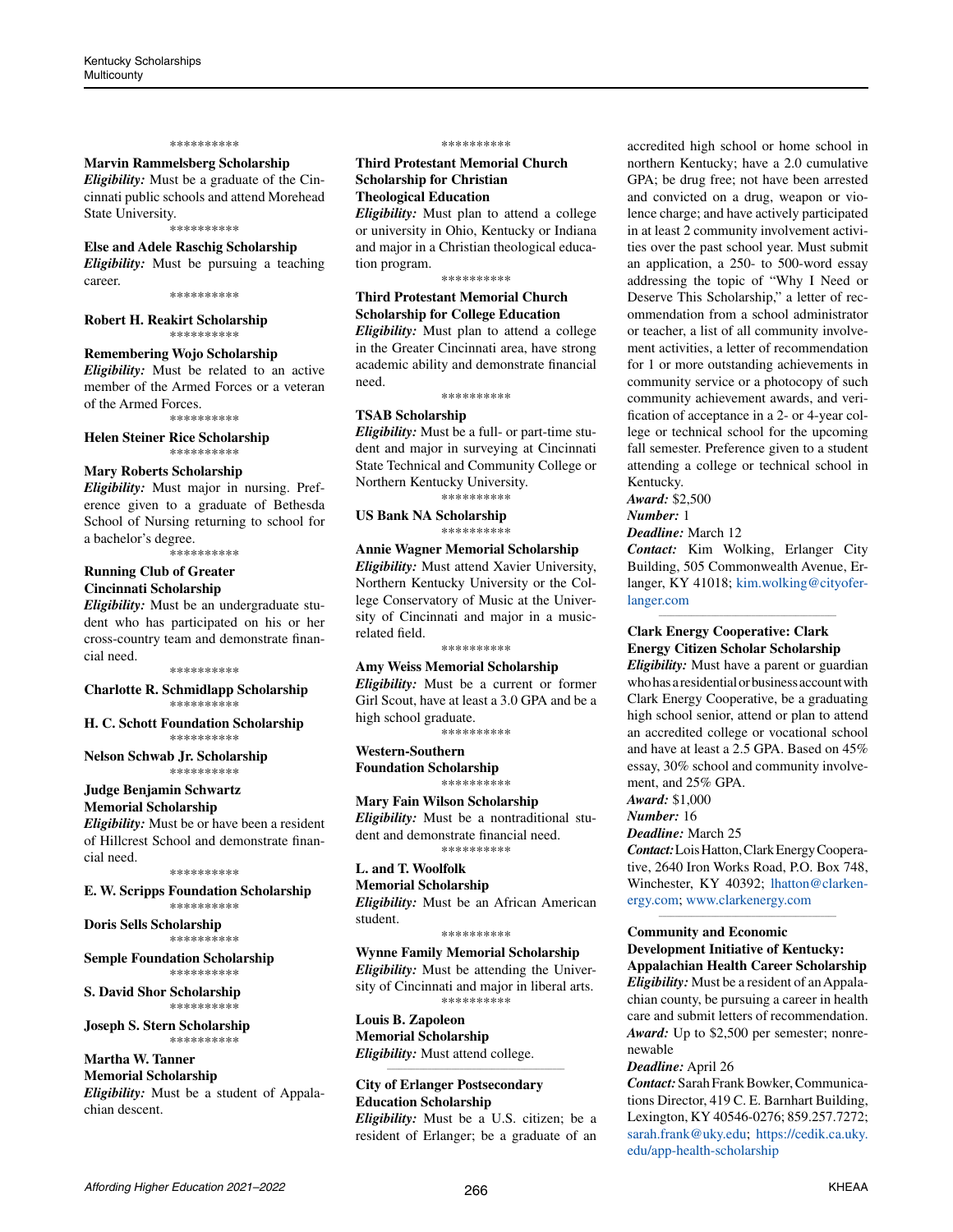#### *\_\_\_\_\_\_\_\_\_\_\_\_\_\_\_\_\_\_\_\_\_\_\_\_\_\_\_\_\_\_\_\_\_\_\_\_\_\_\_\_\_\_\_\_* **Community Foundation of Louisville**

*Contact:* Unless otherwise noted, Naomi Davis, Community Foundation of Louisville, 325 West Main Street, Suite 1110, Louisville, KY 40202; [naomid@cflouisville.org;](mailto:naomid%40cflouisville.org?subject=) [www.](http://www.cflouisville.org) [cflouisville.org](http://www.cflouisville.org)

#### **Dunaway Scholarship**

*Eligibility:* Must be a resident of Breckinridge, Butler, Edmonson, Grayson, Hancock or Ohio County; be a graduating high school senior; and demonstrate financial need. Renewable.

*Deadline:* March 18

\*\*\*\*\*\*\*\*\*\*

#### **Flat Branch Farms Agriculture Scholarship**

*Eligibility:* Must have been a resident of McLean or Hopkins County for at least 2 years, be a graduating high school senior from McLean County High School or Madisonville-North Hopkins High School, have a 2.75 cumulative GPA, be a member of FFA and pursue a degree in agriculture. Renewable.

*Deadline:* March 18

\*\*\*\*\*\*\*\*\*\*

**Louisville Artisans Guild Art Scholarship** *Eligibility:* Must be a resident of Bullitt, Jefferson, Oldham or Shelby County, Kentucky or Clark, Floyd or Harrison County, Indiana; major in art or an art-related field; be a graduating high school senior; have at least a 2.0 GPA; and submit 5 different art samples. Nonrenewable. *Award:* \$2,000

*Deadline:* February 15

\*\*\*\*\*\*\*\*\*\*

#### **H. L. Lyons III Memorial Scholarship**

*Eligibility:* Must be a resident of Bullitt, Jefferson, Oldham or Shelby County, Kentucky, or Clark or Floyd County, Indiana; have at least a high school diploma or GED; have a 3.0 cumulative GPA; be at least 18 years old; be enrolled in a postsecondary institution or an accredited vocational or technical program; have experience working in a technical trade, vocation or manufacturing job; and demonstrate an aptitude for a technical trade and/or vocation. Preference given to an applicant currently employed in the manufacturing field or whose parent is employed by a manufacturing company. Financial need considered. Renewable. *Deadline:* March 18

\*\*\*\*\*\*\*\*\*\*

**Edward E. and Beverley H. McDonald Scholarship** *Eligibility:* Must be a graduating senior from Bryan Station High School, Lafayette High School, Tates Creek High School or any high school in Jessamine County; be enrolled in a recognized college, university or junior college; have employment history for the last 2 years of high school; have a 2.0 cumulative GPA; and demonstrate financial need. Renewable.

*Deadline:* March 18

\*\*\*\*\*\*\*\*\*\*

# **Louis B. Payne Scholarship**

*Eligibility:* Must be a graduating high school senior; be a resident of Henry, Oldham or Shelby County; have a 3.0 cumulative GPA; be enrolled full time at an accredited institution of higher learning; and demonstrate financial need. Preference given to a student enrolled in agricultural studies. Nonrenewable.

*Deadline:* March 18 \*\*\*\*\*\*\*\*\*\*

#### **Paul and Sarah Puckett Scholarship**

*Eligibility:* Must be a home-schooled or traditional high school student from Bullitt or Hart County, Kentucky, or Clark, Floyd or Harrison County, Indiana, or a homeschooled student from Jefferson County, Kentucky; have a 3.0 cumulative GPA; have 24 ACT or 1050 SAT score; be involved in extracurricular, community or church activities; and not be receiving a state-sponsored scholarship. Renewable.

*Deadline:* March 18 \*\*\*\*\*\*\*\*\*\*

**Charles A. Reid Memorial Scholarship** *Eligibility:* Must be a resident of Kentucky; be a graduating high school senior from Daviess, Hancock, Henderson, McCracken, McLean, Warren or Webster County; be enrolled at Brescia University in the fall following graduation; and have a 3.0 cumulative GPA. Preference given to an applicant with financial need. Nonrenewable.

# *Deadline:* March 18

\*\*\*\*\*\*\*\*\*\*

#### **Rowland Family Scholarship**

*Eligibility:* Must be a resident of Anderson, Boyle, Garrard, Lincoln or Mercer County; be enrolled full time in an institution of higher learning or any course that will advance applicants educational or skill attainment beyond secondary school level; have a 2.5 cumulative GPA; and demonstrate financial need. Preference given to a former employee of or to the child of a former employee of Harrods Cleaners Inc. or RV Cablevision. Renewable.

*Deadline:* March 18

#### \*\*\*\*\*\*\*\*\*\*

# **James I. and Rodman Hayes Wimsatt Memorial Scholarship**

*Eligibility:* Must be a resident of Marion, Nelson or Washington County and attend Centre College. Renewable.

*Contact:* Centre College, Financial Aid Department, [www.centre.edu/aid](http://www.centre.edu/aid) *\_\_\_\_\_\_\_\_\_\_\_\_\_\_\_\_\_\_\_\_\_\_\_\_\_\_\_\_\_\_\_\_\_\_\_\_\_\_\_\_\_\_\_\_*

### **Cumberland Gap Region Tourism Association: Judy Barton Memorial Tourism Scholarship**

*Eligibility:* Must be a graduate of a public high school, private high school or home school in Bell, Harlan, Knox or Whitley County, Kentucky, Campbell, Claiborne, Grainger, Hancock or Union County, Tennessee, or Lee County, Virginia; and submit a cover sheet and a 500- to 1,000-word, typed, double-spaced essay on "What impact does tourism and tourism development have upon the economy in the Cumberland Gap Region?" See website for complete rules about the essay.

*Award:* \$500

# *Number:* 1

*Deadline:* May 1

*Contact:* Carl Nichols, Cumberland Gap Region Tourism Association Inc., 613 Main Street, Suite 1, New Tazewell, TN 37825; 423.259.8406; [CGRTA@yahoo.com;](mailto:CGRTA%40yahoo.com?subject=) [cum](http://cumberlandgapregion.com)[berlandgapregion.com](http://cumberlandgapregion.com)

*\_\_\_\_\_\_\_\_\_\_\_\_\_\_\_\_\_\_\_\_\_\_\_\_\_\_\_\_\_\_\_\_\_\_\_\_\_\_\_\_\_\_\_\_*

**Cumberland Valley Electric Scholarship** *Eligibility:* Must be a graduating senior from the Cumberland Valley Electric service area, be a Cumberland Valley Electric member and submit a high school transcript. Based on ACT score, cumulative GPA, financial need, extracurricular activities and community service activities. Home school students may apply through guidance counselor at local high school.

*Award:* \$1,000; \$500 per semester *Number:* 9; 1 per high school in the Cumberland Valley Electric service area *Deadline:* Winners will be selected by April 14

*\_\_\_\_\_\_\_\_\_\_\_\_\_\_\_\_\_\_\_\_\_\_\_\_\_\_\_\_\_\_\_\_\_\_\_\_\_\_\_\_\_\_\_\_*

*Contact:* Counselor

#### **John T. and Ada M. Diederich Educational Trust: Diederich Scholarship**

*Eligibility:* Must have been a resident of Boyd, Carter, Greenup, Lawrence or Martin County for the past 3 years; have a 2.25 to 3.55 GPA; have at least a 17 ACT score; and demonstrate outstanding character. *Award:* \$12,000

*Number:* Varies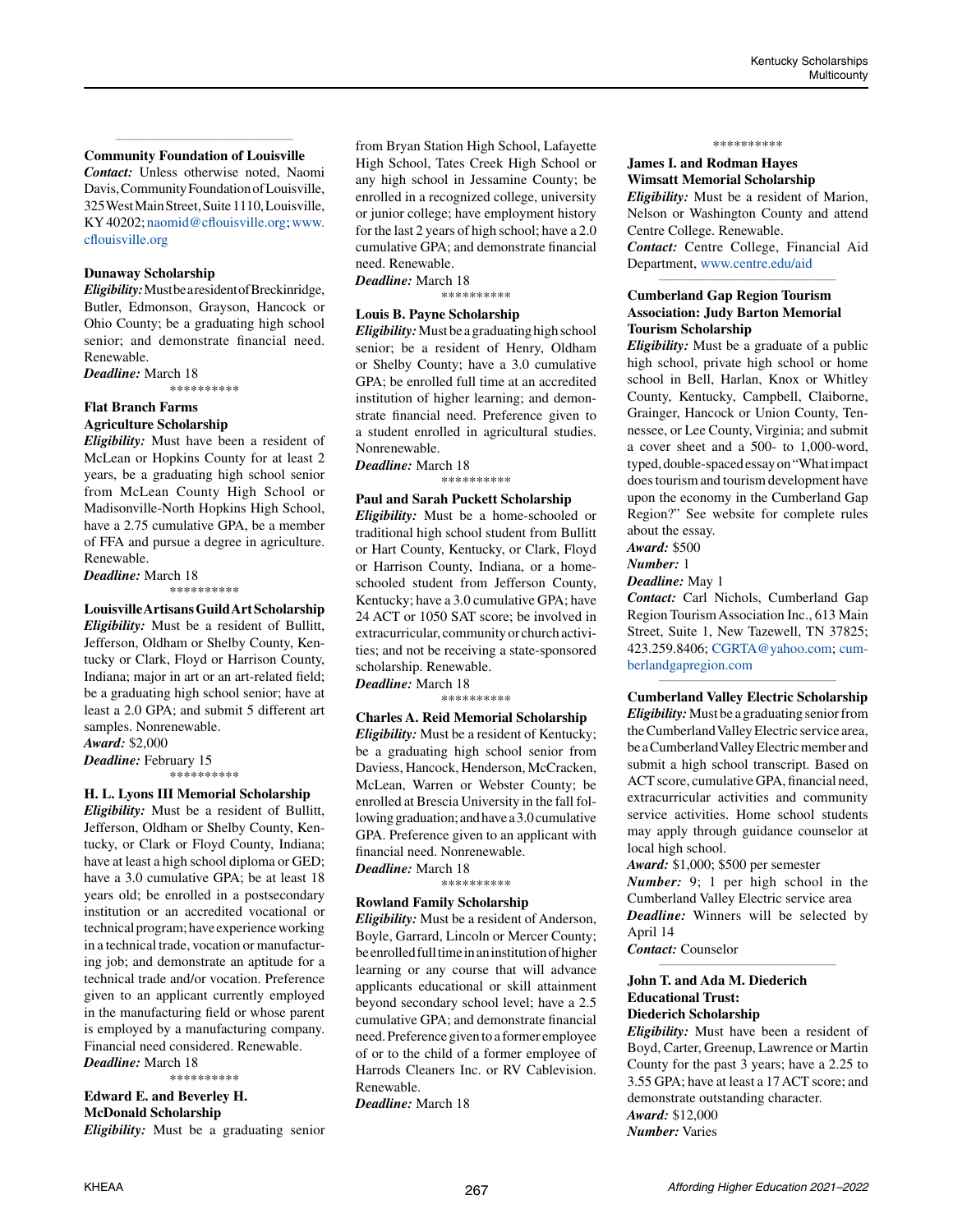*Deadline:* February 9 *Contact:* Counselor

# **Ephraim McDowell Health**

*Eligibility:* In addition to any criteria under a specific scholarship, must be a resident of Boyle, Casey, Garrard, Lincoln, Mercer or Washington County.

*\_\_\_\_\_\_\_\_\_\_\_\_\_\_\_\_\_\_\_\_\_\_\_\_\_\_\_\_\_\_\_\_\_\_\_\_\_\_\_\_\_\_\_\_*

# *Deadline:* March 15

*Contact:* Ephraim McDowell Health, 217 South Third Street, Danville, KY 40422; [hr@](mailto:hr%40emhealth.org?subject=) [emhealth.org;](mailto:hr%40emhealth.org?subject=) [www.emhealth.org/careers/](http://www.emhealth.org/careers/education-assistance-program) [education-assistance-program](http://www.emhealth.org/careers/education-assistance-program)

#### **Keith and Vicki A. Darnell Scholarship**

*Eligibility:* Must be a graduating high school senior, be accepted to an in-state college or university and plan to study any health care program recognized by Ephraim McDowell Health. Preference given a student pursuing a BSN degree.

*Award:* \$500 \*\*\*\*\*\*\*\*\*\*

#### **Health Care Scholarship**

*Eligibility:* Must be a high school senior or college student, be in the top 25% of class, have at least a 21 ACT or 1000 SAT score and be accepted at a regionally accredited college or university. College students must have completed undergraduate educational requirements and be accepted into a professional health career program recognized by Ephraim McDowell Health.

*Award:* \$1,000 for high school senior (renewable with at least a 2.5 GPA) or \$2,000 for college student (renewable with at least a 3.0 GPA)

*\_\_\_\_\_\_\_\_\_\_\_\_\_\_\_\_\_\_\_\_\_\_\_\_\_\_\_\_\_\_\_\_\_\_\_\_\_\_\_\_\_\_\_\_*

# **Farm Credit Mid-America: Farm Customer Credit Ag Scholarship**

*Eligibility:* Must be a member or the spouse, child or grandchild of a member of Farm Credit Mid-America; be an incoming freshman, sophomore, junior or senior in good standing for the year the scholarship is received; have at least a 3.0 cumulative GPA; and submit an essay on how recipient plans to use major in his/her chosen career. Based on grades, ACT/SAT scores, essay and involvement. Graduating high school seniors are eligible. Preference given to a student pursuing an ag-related degree. Apply online at [https://e-farmcredit.com/news/](https://e-farmcredit.com/news/farm-credit-mid-america-scholarships) [farm-credit-mid-america-scholarships](https://e-farmcredit.com/news/farm-credit-mid-america-scholarships).

# *Award:* \$1,500

# *Number:* 6

*Deadline:* December 31

*Contact:* Scholarship coordinator, Farm Credit Mid-America, P.O. Box 34390, Louisville, KY 40232; 502.420.3700; [maky\\_marketing@e](mailto:maky_marketing%40e-farmcredit.com?subject=)[farmcredit.com;](mailto:maky_marketing%40e-farmcredit.com?subject=) [e-farmcredit.com](http://e-farmcredit.com)

# **Farmers Rural Electric Cooperative Scholarship**

*Eligibility:* Must be a member of Farmers RECC or have a parent or guardian who is a member and receives electric service from Farmers RECC at his/her principal residence; be entering at least the freshman year of postsecondary education or be pursuing a master's degree; and provide proof of fulltime enrollment and student ID number at an accredited college, university, technical college or trade school. Student and parent or legal guardian must register at and attend the Farmers RECC Annual Meeting and register for the scholarship. Scholarships awarded in a random drawing at the meeting. Must be present to win.

*\_\_\_\_\_\_\_\_\_\_\_\_\_\_\_\_\_\_\_\_\_\_\_\_\_\_\_\_\_\_\_\_\_\_\_\_\_\_\_\_\_\_\_\_*

*Number:* 8

#### *Award:* \$1,000

*Contact:* Caralyne Pennington, Farmers Rural Electric Cooperative, P.O. Box 1298, Glasgow, KY 42142 *\_\_\_\_\_\_\_\_\_\_\_\_\_\_\_\_\_\_\_\_\_\_\_\_\_\_\_\_\_\_\_\_\_\_\_\_\_\_\_\_\_\_\_\_*

#### **Fleming-Mason Energy Annual Meeting Scholarship**

*Eligibility:* Must be a graduating high school senior in good standing and be the child of a member of Fleming-Mason Energy. *Award:* \$1,000 *Number:* 10

*Deadline:* March 31; applications available at [www.fme.coop](http://www.fme.coop)

*Contact:* Fleming-Mason Energy Cooperative Inc., 1449 Elizaville Road, P.O. Box 328, Flemingsburg, KY 41041 *\_\_\_\_\_\_\_\_\_\_\_\_\_\_\_\_\_\_\_\_\_\_\_\_\_\_\_\_\_\_\_\_\_\_\_\_\_\_\_\_\_\_\_\_*

#### **Fortera Credit Union Scholarship**

*Eligibility:* Must be the primary member of a Fortera Credit Union account in good standing; be a graduating high school senior; attend an accredited college, university, community college or technical school; be a full-time student; and have at least a 2.0 GPA. *Award:* \$2,000 *Number:* 10 *Deadline:* March 26 *Contact:* Counselor

#### **Foundation for the**

**Tri-State Community Inc.**

*Number:* Unless otherwise noted, 1 *Contact:* Person listed under scholarship program

*\_\_\_\_\_\_\_\_\_\_\_\_\_\_\_\_\_\_\_\_\_\_\_\_\_\_\_\_\_\_\_\_\_\_\_\_\_\_\_\_\_\_\_\_*

# **Representative Don Farley Memorial Scholarship**

*Eligibility:* Must be a 100th Legislative District resident, maintain at least a 3.0 GPA, demonstrate financial need and show a history of involvement in community and/ or religious service.

*Award:* Varies

*Contact:* Counselor, Paul G. Blazer High School, Boyd County High School, Fairview High School or Rose Hill Christian School. \*\*\*\*\*\*\*\*\*\*

#### **Oren and Patty Justice Scholarship**

*Eligibility:* Must be a student at a public or private high school in Boyd, Carter, Elliott, Greenup or Lawrence County and plan to attend Ashland Community and Technical College, Marshall University, Morehead State University, Ohio University (Southern or Athens branch), Rio Grande University, Shawnee State University or the University of Kentucky. Based on merit and financial need relative to tuition costs. Preference given to a student studying the sciences. An education major will not be considered.

*Award:* Varies *Contact:* Counselor

\*\*\*\*\*\*\*\*\*\*

#### **Billie B. Little Scholarship**

*Eligibility:* Must be a graduating senior from Boyd or Greenup County, have at least a 3.5 GPA, have at least a 28 ACT score and plan to major in the health care profession. *Award:* Varies *Contact:* Counselor

\*\*\*\*\*\*\*\*\*\*

# **Matthews Family Scholarship**

*Eligibility:* Must be a graduating senior of a public or private high school in Boyd or Greenup County, Kentucky; Cabell or Wayne County, West Virginia; or Lawrence County, Ohio. Based on application and subsequent acceptance and enrollment into a nursing program at a college or technical school, financial need, solid academic performance, involvement in school and volunteer activities, and quality of essay and letters of recommendation.

*Award:* Varies *Number:* Varies *Deadline:* March *Contact:* Counselor

\*\*\*\*\*\*\*\*\*\*

#### **Morning Has Broken Scholarship**

*Eligibility:* Must be a Boyd County High School, Paul G. Blazer High School or Russell High School senior; plan to pursue a business major; and attend an accredited college or university.

*Award:* Varies

*Contact:* Counselor

**Friends of Rough River Lake Scholarship** *Eligibility:* Must be a Breckinridge or Grayson County resident; have a high school diploma or GED; have at least a

*\_\_\_\_\_\_\_\_\_\_\_\_\_\_\_\_\_\_\_\_\_\_\_\_\_\_\_\_\_\_\_\_\_\_\_\_\_\_\_\_\_\_\_\_*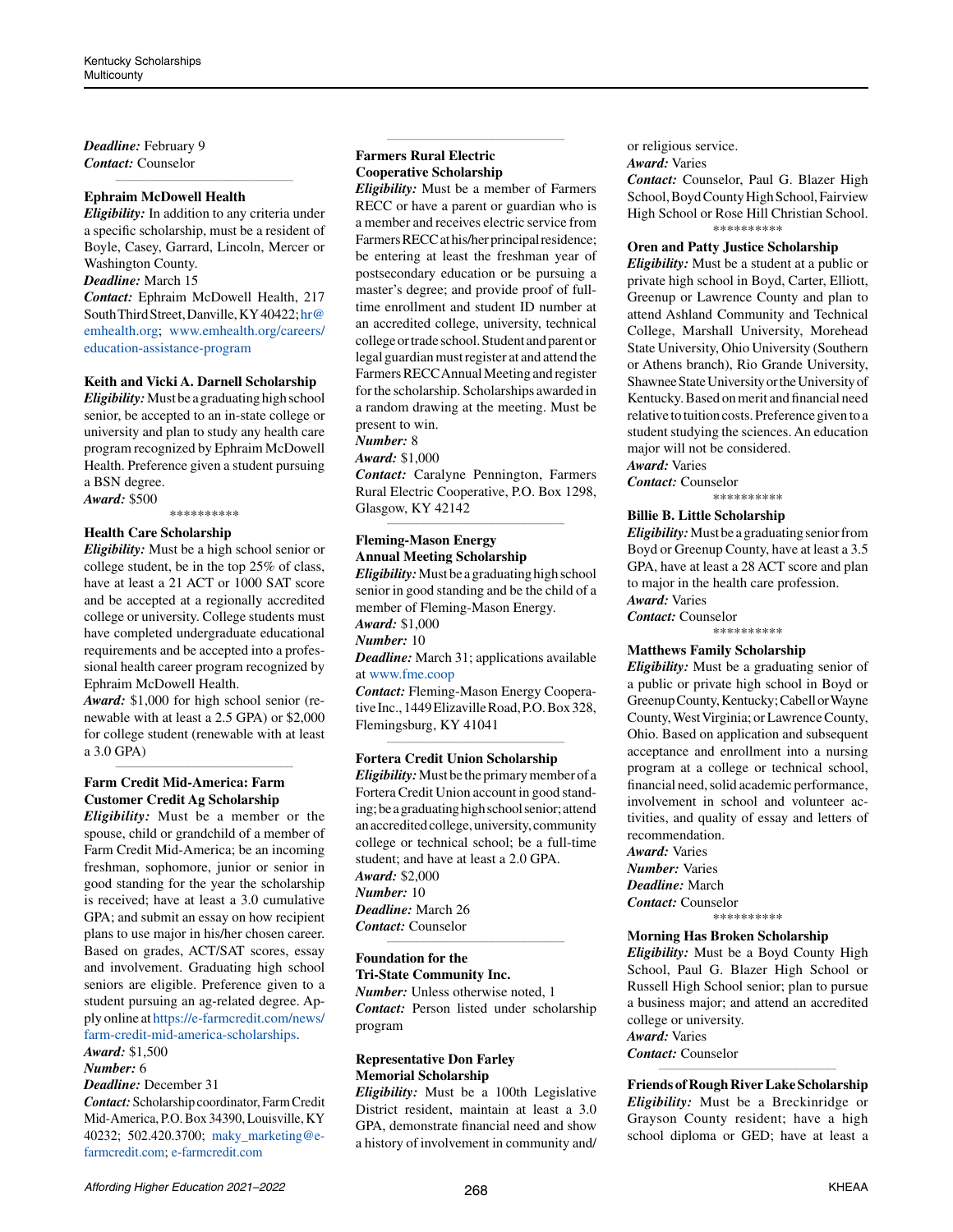2.5 cumulative GPA; be recommended by at least 1 voting member of the Friends of Rough River Lake Inc.; have at least 8 hours of volunteer service to Friends of Rough River Lake activities, Rough River State Park, Corps of Engineers program or other voluntary community service directly benefitting the Rough River Lake area; and have no criminal record.

*Award:* \$500 to \$1,000 *Deadline:* April 30 *Contact:* Counselor

# **Gibson Electric Membership Corporation Scholarship**

*Eligibility:* Must have a parent or guardian who is a member of Gibson Electric Membership Corporation; be a junior in Carlisle, Fulton, Graves or Hickman County or live in an area serviced by Gibson Electric; and submit a short story to the Electric Cooperative Creative Writing and Scholarship competition in the spring. Short stories must be received from 6 Kentucky students for scholarship to be awarded.

*\_\_\_\_\_\_\_\_\_\_\_\_\_\_\_\_\_\_\_\_\_\_\_\_\_\_\_\_\_\_\_\_\_\_\_\_\_\_\_\_\_\_\_\_*

*Award:* \$500; winner drawn from among eligible story submissions

*\_\_\_\_\_\_\_\_\_\_\_\_\_\_\_\_\_\_\_\_\_\_\_\_\_\_\_\_\_\_\_\_\_\_\_\_\_\_\_\_\_\_\_\_*

*Number:* 1 *Contact:* Counselor

# **Girl Scouts of Kentuckiana: Jean Cole Scholarship for Graduating Senior Girl Scouts**

*Eligibility:* Must be and have been for the previous year an active registered Girl Scout with Girl Scouts of Kentuckiana, meet the requirements for high school graduation during the current school year, have at least a 2.5 GPA and submit a complete application by deadline.

*Award:* Up to \$1,000

*Number:* Varies; based on merit and geographic area

*Deadline:* March 1

*Contact:* Girl Scouts of Kentuckiana, 2115 Lexington Road, Louisville, KY 40206; 888.771.5170; [www.gskentuckiana.org](http://www.gskentuckiana.org) *\_\_\_\_\_\_\_\_\_\_\_\_\_\_\_\_\_\_\_\_\_\_\_\_\_\_\_\_\_\_\_\_\_\_\_\_\_\_\_\_\_\_\_\_*

#### **Grayson RECC Scholarship**

*Eligibility:* Must be a graduating high school senior or a nontraditional student; be the child of a member or be a member of Grayson RECC whose primary residence is in Carter, Elliott, Greenup, Lawrence, Lewis or Rowan County; and fulfill the requirements of the scholarship program. *Award:* \$1,000 *Number:* 10

*Deadline:* Usually early to mid-February *Contact:* Kim Bush, Grayson RECC, 109 Bagby Park, Grayson, KY 41143; 606.474.2125; or 800.562.3532; [kim.bush@](mailto:kim.bush%40graysonrecc.com?subject=) [graysonrecc.com;](mailto:kim.bush%40graysonrecc.com?subject=) [www.graysonrecc.com](http://www.graysonrecc.com) *\_\_\_\_\_\_\_\_\_\_\_\_\_\_\_\_\_\_\_\_\_\_\_\_\_\_\_\_\_\_\_\_\_\_\_\_\_\_\_\_\_\_\_\_*

# **Greenville Machine: Josh Drake**

**Machine Tool Technology Scholarship** *Eligibility:* Must be a machine tool student and a Muhlenberg County graduating senior or a student of the Elkton Diecasting Technical and Community Center Inc. Based on academics and financial need. *Award:* \$600 *Number:* 1 *Deadline:* May 1 *Contact:* Counselor or Greenville Machine,

710 Opportunity Way, Greenville, KY 42345; 270.338.3441 *\_\_\_\_\_\_\_\_\_\_\_\_\_\_\_\_\_\_\_\_\_\_\_\_\_\_\_\_\_\_\_\_\_\_\_\_\_\_\_\_\_\_\_\_*

# **Hardin Memorial Hospital Auxiliary Scholarship**

*Eligibility:* Must major in a medical field. *Award:* \$1,000 *Number:* Up to 3

*Contact:* Kevin Hilton, Director of Volunteer Services, 270.706.1713, [khilton@hmh.net](mailto:khilton%40hmh.net?subject=) *\_\_\_\_\_\_\_\_\_\_\_\_\_\_\_\_\_\_\_\_\_\_\_\_\_\_\_\_\_\_\_\_\_\_\_\_\_\_\_\_\_\_\_\_*

# **Hayswood Foundation Inc.: Pat Moore Scholarship**

*Eligibility:* Must be a graduate of Fleming County High School, Mason County High School or St. Patrick High School; have participated in high school athletics; and be under age 25 at time of initial selection. Financial and academic criteria apply.

*Award:* \$1,000 per year; renewable for up to 3 additional years of undergraduate studies only

*Number:* 1 new recipient added per year, up to a total of 4 annual recipients

*Deadline:* Third week of April; contact organization for actual date

*Contact:* Counselor or Hayswood Foundation Inc., 1 West McDonald Parkway, Suite 3A, Maysville, KY 41056; 606.563.9333; [hfound@att.net;](mailto:hfound%40att.net?subject=) [www.hayswood.org](http://www.hayswood.org)

*\_\_\_\_\_\_\_\_\_\_\_\_\_\_\_\_\_\_\_\_\_\_\_\_\_\_\_\_\_\_\_\_\_\_\_\_\_\_\_\_\_\_\_\_*

# **Home Builders Association of Western Kentucky: Jack Marshall Memorial Scholarship**

*Eligibility:* Must be a resident of Ballard, Calloway, Carlisle, Crittenden, Graves, Hickman, Livingston, Lyon, Marshall, McCracken or Trigg County; plan to attend a college or trade school; and continue education in construction.

*Award:* \$1,500

*Deadline:* April 15

*Contact:* Home Builders Association of Western Kentucky, P.O. Box 9567, Paducah, KY 42002-9567; 270.442.9572; [info@](mailto:info%40hbawk.com?subject=) [hbawk.com](mailto:info%40hbawk.com?subject=)

#### **"I Am UNITE" Scholarship**

*Eligibility:* Must be a high school senior; attend a high school in a county Operation UNITE serves; be a UNITE Club member or have attended Camp UNITE; submit an application, essay, 2 letters of recommendation and copy of unofficial high school transcript; and have at least a 2.75 unweighted GPA or 3.75 weighted GPA.

*\_\_\_\_\_\_\_\_\_\_\_\_\_\_\_\_\_\_\_\_\_\_\_\_\_\_\_\_\_\_\_\_\_\_\_\_\_\_\_\_\_\_\_\_*

*Award:* \$1,500

#### *Number:* 20 *Deadline:* March

*Contact:* Operation UNITE, Shawna Ping, 606.677.6179, [sping@centertech.com](mailto:sping%40centertech.com?subject=) or Sandy Bates, 606.677.6179, [sbates@cen](mailto:sbates%40centertech.com?subject=)[tertech.com](mailto:sbates%40centertech.com?subject=)

*\_\_\_\_\_\_\_\_\_\_\_\_\_\_\_\_\_\_\_\_\_\_\_\_\_\_\_\_\_\_\_\_\_\_\_\_\_\_\_\_\_\_\_\_*

#### **Interstellar Research Group**

*Eligibility:* In addition to any criteria under a specific program must be a resident of the Southeast, including Kentucky; be a full-time student; be majoring in a STEM area; and submit an application, a 1-page explanation of career goals, biographical information and proof of acceptance or enrollment.

# *Award:* \$2,500

*Deadline:* May 15

*Contact:* Interstellar Research Group, P.O. Box 4171, Oak Ridge TN 37831-4171; [scholarship@irg.space;](mailto:scholarship%40irg.space?subject=)<https://irg.space>

# **Graduate Scholarship**

*Eligibility:* Must be accepted to or enrolled in an accredited program that awards graduate degrees, be a U.S. resident and submit a 2,500-word essay on the student's research and its application to achieving interstellar missions. The essay must be in Word (.docx) format.

# *Number:* 1

\*\*\*\*\*\*\*\*\*\*\*\*

# **Undergraduate Scholarship**

*Eligibility:* Must be a graduating high school senior or a current college undergraduate student; have been accepted to or be enrolled in an accredited 4-year college or university that awards bachelor's of science or arts degrees; be pursuing the student's first undergraduate degree; and submit an application, and a 1,000- to 2,000-word essay on a suggested topic. The essay must be in Word (.docx) format.

*Number:* 2 *\_\_\_\_\_\_\_\_\_\_\_\_\_\_\_\_\_\_\_\_\_\_\_\_\_\_\_\_\_\_\_\_\_\_\_\_\_\_\_\_\_\_\_\_*

#### **Inter-County Energy Scholarship**

*Eligibility:* Must be the child of a resident of the Inter-County Energy service area and be an active member of the cooperative; be a current senior in good standing from an Inter-County Energy directorial district in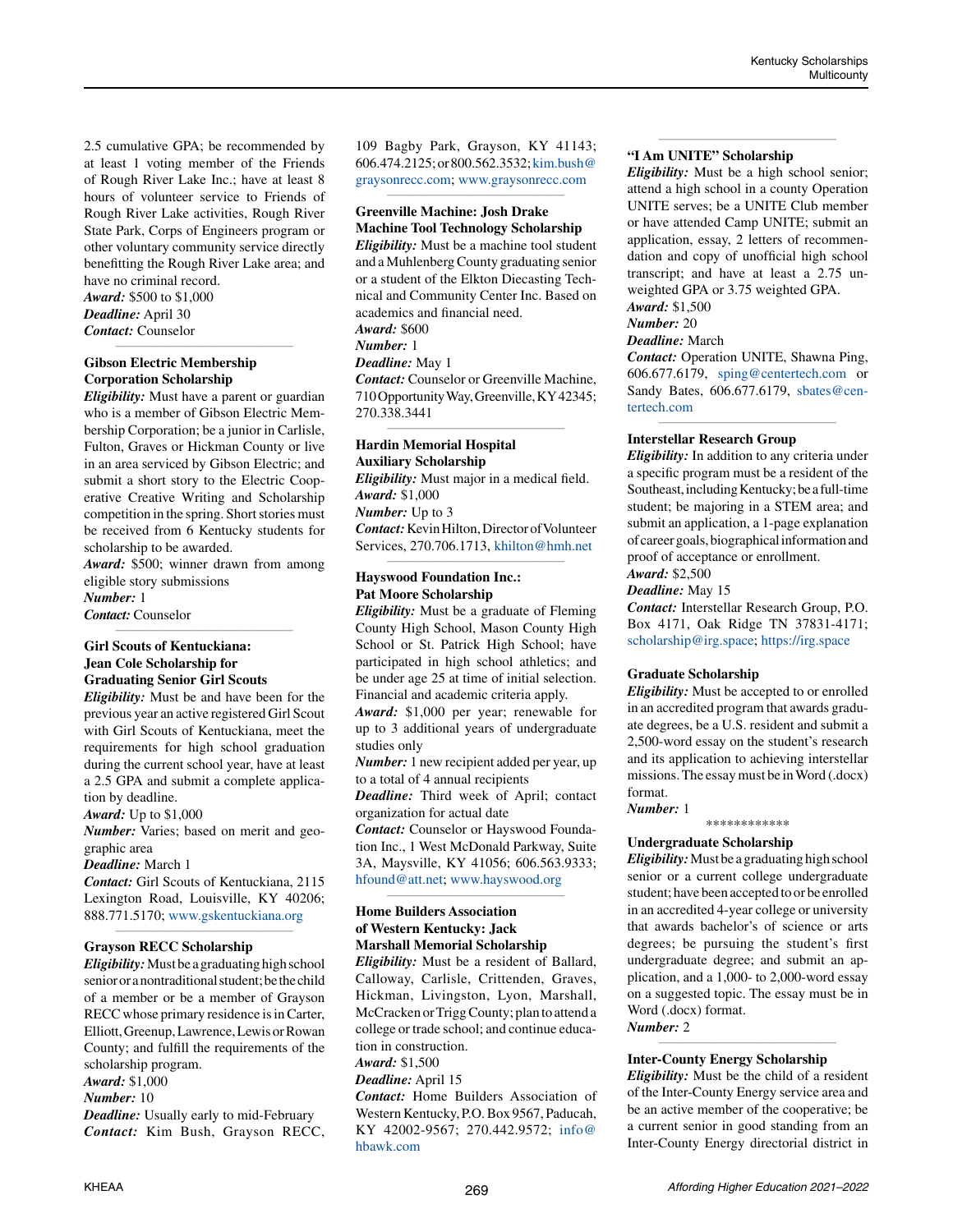Boyle, Casey, Garrard, Lincoln, Marion or Mercer County; plan to enroll in an accredited educational or training institution; and submit a brief autobiography. Based on GPA, extracurricular activities and teacher/ counselor written recommendation.

*Award:* \$1,000

*Number:* 6; 1 from each district *Deadline:* Varies

*Contact:* April Burgess, Member Services Advisor, Inter-County Energy, P.O. Box 87, Danville, KY 40423; 859.936.7822; or 888.266.7322; [april@intercountyenergy.net](mailto:april%40intercountyenergy.net?subject=); [www.intercountyenergy.net](http://www.intercountyenergy.net)

*\_\_\_\_\_\_\_\_\_\_\_\_\_\_\_\_\_\_\_\_\_\_\_\_\_\_\_\_\_\_\_\_\_\_\_\_\_\_\_\_\_\_\_\_*

# **Jackson Energy**

**Cooperative Scholarship**

*Eligibility:* Must be a high school senior and be no older than 21. Applicant, parent and/or legal guardian must be a cooperative member with primary residence or business served by the cooperative. Applicant must not be the spouse or child of an employee or director of Jackson Energy. Nor be a previous winner of the Jackson Energy Scholarship

Essay Contest. *Award:* \$2,000

#### *Number:* 8

*Deadline:* November 30

*Contact:* Katie Dotson, Jackson Energy, 115 Jackson Energy Lane, McKee, KY 40447; 800.262.7480; [scholarship@jacksonenergy.](mailto:scholarship%40jacksonenergy.com?subject=) [com](mailto:scholarship%40jacksonenergy.com?subject=); [www.jacksonenergy.com](http://www.jacksonenergy.com)

*\_\_\_\_\_\_\_\_\_\_\_\_\_\_\_\_\_\_\_\_\_\_\_\_\_\_\_\_\_\_\_\_\_\_\_\_\_\_\_\_\_\_\_\_*

# **Jackson Purchase Energy Corporation Scholarship**

*Eligibility:* Must be a graduating high school senior, be a resident of the Jackson Purchase Energy Corporation's service area, attend an accredited university or community college and have at least a 2.5 GPA and at least an 18 composite ACT score.

# *Award:* \$1,000

# *Number:* 6

*Contact:* Counselor or Vanessa Blagg, Human Resources Department, P.O. Box 4030, Paducah, KY 42002; 270.442.7321; or 800.633.4044; [vanessa.blagg@jpenergy.](mailto:vanessa.blagg%40jpenergy.com?subject=) [com](mailto:vanessa.blagg%40jpenergy.com?subject=)

*\_\_\_\_\_\_\_\_\_\_\_\_\_\_\_\_\_\_\_\_\_\_\_\_\_\_\_\_\_\_\_\_\_\_\_\_\_\_\_\_\_\_\_\_*

#### **Kenergy Corp. Scholarship**

*Eligibility:* Must be a high school senior, graduate, post-graduate or nontraditional student; have a primary residence served by Kenergy Corp. in Breckinridge, Caldwell, Crittenden, Daviess, Hancock, Henderson, Hopkins, Livingston, Lyon, McLean, Muhlenberg, Ohio, Union or Webster County; and plan to enroll full time at a college, university, technical college or proprietary trade school in the upcoming fall and/or spring semester.

*Award:* 3, \$1,000; 24, \$500

*Number:* 27 *Deadline:* June 30

*Contact:* Visit [www.kenergycorp.com](http://www.kenergycorp.com) for complete details and guidelines. Applicant can also contact school counselor; college financial aid administrator; or Jeanette Weedman, Kenergy Scholarships, P.O. Box 1389, Owensboro, KY 42302; 270.689.6157; [jweedman@kenergycorp.com](mailto:jweedman%40kenergycorp.com?subject=).

*\_\_\_\_\_\_\_\_\_\_\_\_\_\_\_\_\_\_\_\_\_\_\_\_\_\_\_\_\_\_\_\_\_\_\_\_\_\_\_\_\_\_\_\_*

# **Kentucky 2A State Championships Foundation Scholarship**

*Eligibility:* Must be a U.S. citizen or be in the process of obtaining citizenship; be a Kentucky resident; be an athlete; be a senior in good standing at a Kentucky high school that is a member of the Kentucky 2A State Championships; plan to attend a college, university or vocational or technical school in Kentucky in the upcoming year; be a full-time student; be drug free; and submit an application, release form, 2 letters of recommendation, transcript, recent picture and short essay about the applicant.

*Award:* \$250; nonrenewable

# *Number:* 10

*Deadline:* March 1

*Contact:* Counselor or Kent Akin, Hopkins County Central High School, 6625 Hopkinsville Road, Madisonville, KY 42431 *\_\_\_\_\_\_\_\_\_\_\_\_\_\_\_\_\_\_\_\_\_\_\_\_\_\_\_\_\_\_\_\_\_\_\_\_\_\_\_\_\_\_\_\_*

# **Kentucky American Water: Ripple Effect Scholarship**

*Eligibility:* Must be a graduating high school senior in Kentucky American Water's 14-county service area and pursue studies in an environmental or engineering field at any university, college or trade school. Based on GPA, participation in school activities, volunteer history and a 500-word community service essay about applicant's volunteer leadership experience that relates to environmental awareness, education or stewardship. Children of Kentucky American Water employees are not eligible. *Award:* \$500

# *Number:* Varies

*Contact:* See online application at [https://](https://amwater.com/kyaw/news-community/ripple-effect-scholarship-application) [amwater.com/kyaw/news-community/rip](https://amwater.com/kyaw/news-community/ripple-effect-scholarship-application)[ple-effect-scholarship-application](https://amwater.com/kyaw/news-community/ripple-effect-scholarship-application). For more information, contact Ellen Williams, External Affairs, Kentucky American Water, [ellen.](mailto:ellen.williams%40amwater.com?subject=) [williams@amwater.com](mailto:ellen.williams%40amwater.com?subject=), 859.268.6364

*\_\_\_\_\_\_\_\_\_\_\_\_\_\_\_\_\_\_\_\_\_\_\_\_\_\_\_\_\_\_\_\_\_\_\_\_\_\_\_\_\_\_\_\_*

**Kentucky Association of Pep Organization Sponsors**

#### **Richard Bedwell Memorial Scholarship**

*Eligibility:* Must attend a high school in Region 3 and submit high school transcript and 2 letters of recommendation (1 from applicant's cheerleading coach and 1 from principal.)

#### *Deadline:* October 28

*Contact:* Heather Cavitt, 2418 Mayfair Drive, Owensboro, KY 42301; 270.570.2281 \*\*\*\*\*\*\*\*\*\*

#### **Jeanette Elder Cheerleading Scholarship**

*Eligibility:* Must attend a high school in Region 15; and submit high school transcript, a 1-page essay on why applicant is deserving of scholarship, and 3 letters of recommendation (1 each from cheerleading coach, principle and a community leader.)

# *Deadline:* November 1

*Contact:* Jeannie Stone, 122 West Keyser Heights, Pikeville, KY 41501; [jeannie](mailto:jeanniestone%40upike.edu?subject=)[stone@upike.edu](mailto:jeanniestone%40upike.edu?subject=)

#### \*\*\*\*\*\*\*\*\*\*

#### **Jane W. Meyer Memorial Scholarship**

*Eligibility:* Must attend a high school in Region 8; demonstrate outstanding academic ability and leadership; be a senior cheerleader; applicant's coach must be a KAPOS member; take the ACT or SAT test; and submit application, class or percentile rank, 2 letters of recommendation (1 from coach and 1 from principal), a photograph of applicant in cheerleading uniform, and a 200-word essay titled "How has cheerleading helped me grow into the person I am today?"

# *Award:* Varies

*Number:* Varies

*Deadline:* November 8

*Contact:* Robin Hill, 710 Browns Lane, Frankfort, KY 40601 \*\*\*\*\*\*\*\*\*\*

# **Region 4 Cheer Scholarship**

*Eligibility:* Must attend a high school in Region 4; and submit transcript, a letter of recommendation from applicant's coach, teacher, guidance counselor or principal and a 1-page essay on, Why do you feel you deserve this scholarship? and How has cheerleading been an impact on your life? *Deadline:* March 15

*Contact:* Melanie Harston, 230 Walnut Creek Road, Scottsville, KY 42164 \*\*\*\*\*\*\*\*\*\*

# **Region 10 Outstanding Cheerleader Scholarship**

*Eligibility:* Must attend a high school in Region 10; be in good standing with applicant's squad; and submit 3 letters of recommendation, 1 each from principal, coach and person of applicant's choosing, showing that the applicant's character is above reproach.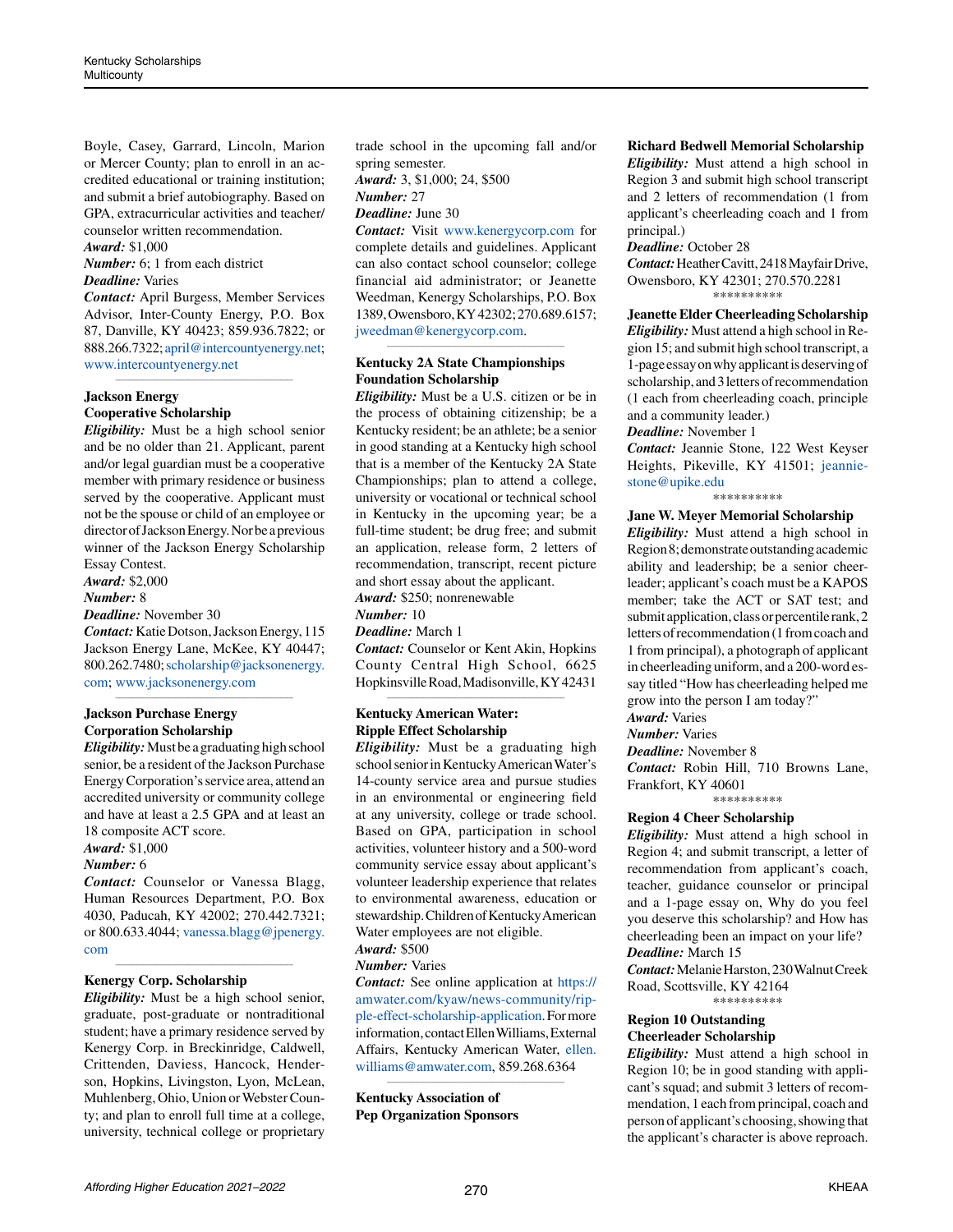*Award:* \$750; nonrenewable *Number:* 2 *Deadline:* February 7 *Contact:* Kim, Bugg, 141 Spring Lake Drive, Harrodsburg, KY 40330; [kimberly.bugg@](mailto:kimberly.bugg%40kapos.org?subject=) [kapos.org](mailto:kimberly.bugg%40kapos.org?subject=)

\*\*\*\*\*\*\*\*\*\*

### **Region 13 Academic Scholarship**

*Eligibility:* Must attend a high school in Region 13; be in good standing with KA-POS; planning to attend a Kentucky institute for higher learning; rank in the top 15% of applicant's graduating class; have at least a 20 ACT score and/or a 900 composite SAT score; and submit application, transcript, test results, photo, a 200-word essay titled "What lessons in life I've learned from cheerleading" and 2 letters of recommendation (1 from principal and 1 from a cheerleading sponsor). *Award:* Varies

*Number:* 1

*Deadline:* October 21

*Contact:* Jennifer Lambert, 215 Windermere Drive, Middlesboro, KY 40965; [jennifer.](mailto:jennifer.lambert%40kapos.org?subject=) [lambert@kapos.org](mailto:jennifer.lambert%40kapos.org?subject=)

\*\*\*\*\*\*\*\*\*\*

#### **Region 13 Outstanding Athlete Scholarship**

*Eligibility:* Must attend a high school in Region 13; and submit a video that includes the cheerleader introducing themselves, state all sports applicant is involved with, 1 sideline, 1 jump, 1 standing tumble pass and 1 running pass. Applicant must not be wearing any school attire in video. *Award:* Varies

*Deadline:* October 21

*Contact:* Jennifer Lambert, 215 Windermere Drive, Middlesboro, KY 40965; [jennifer.](mailto:jennifer.lambert%40kapos.org?subject=) [lambert@kapos.org](mailto:jennifer.lambert%40kapos.org?subject=)

\*\*\*\*\*\*\*\*\*\*

#### **Region 14 Betty Novak Scholarship**

*Eligibility:* Must attend a high school in Region 14; and submit high school transcript, a 1-page essay on why applicant is deserving of scholarship, and 3 letters of recommendation (1 each from cheerleading coach, principle and a community leader.) *Award:* Varies *Deadline:* October 15 *Contact:* Donna A. Perkins, 63 Tennessee

Avenue, Whitesburg, KY 41858 \*\*\*\*\*\*\*\*\*\*

#### **Region 15 Outstanding Cheerleading Scholarship**

*Eligibility:* Must attend a high school in Region 15; and submit a video that includes the cheerleader introducing themselves, 1 sideline, 1 jump, 1 standing tumbling pass and 1 running tumbling pass. Applicant must not be wearing any school attire in video. *Award:* \$500

*Deadline:* November 1

*Contact:* Jeannie Stone, 122 West Keyser Heights, Pikeville, KY 41501; [jeannie](mailto:jeanniestone%40upike.edu?subject=)[stone@upike.edu](mailto:jeanniestone%40upike.edu?subject=)

\*\*\*\*\*\*\*\*\*\*

# **Region 16 Cheerleading Scholarship**

*Eligibility:* Must attend a high school in Region 16; be a senior; have at least a 3.0 GPA; and submit transcript signed by a counselor, a 1-page typed essay on why the applicant deserves the scholarship, and 3 letters of recommendation (1 each from cheer coach, school official and community leader). *Award:* \$500

*Deadline:* October 15

*Contact:* Jeffrey Huffman, 150 Medina Hill, Olive Hill, KY 41164; [jeffrey.huffman@](mailto:jeffrey.huffman%40carter.kyschools.us?subject=) [carter.kyschools.us](mailto:jeffrey.huffman%40carter.kyschools.us?subject=)

\*\*\*\*\*\*\*\*\*\*

# **Region 16 Outstanding Cheerleading Scholarship**

*Eligibility:* Must attend a high school in Region 16; and submit a video that includes the cheerleader introducing themselves, 1 sideline, 1 jump, 1 standing tumbling pass and 1 running tumbling pass. Applicant must not be wearing any school attire in video. *Award:* \$500

*Deadline:* October 15

*Contact:* Jeffrey Huffman, 150 Medina Hill, Olive Hill, KY 41164; [jeffrey.huffman@](mailto:jeffrey.huffman%40carter.kyschools.us?subject=) [carter.kyschools.us](mailto:jeffrey.huffman%40carter.kyschools.us?subject=) *\_\_\_\_\_\_\_\_\_\_\_\_\_\_\_\_\_\_\_\_\_\_\_\_\_\_\_\_\_\_\_\_\_\_\_\_\_\_\_\_\_\_\_\_*

# **Kentucky Blood Center "The Power of Life" Blood Drive and Scholarship**

*Eligibility:* Must attend a high school that hosts at least 2 blood drives during the school year.

*Award:* Varies; based on the number of units of blood donated during the blood drives *Number:* Varies

*Deadline:* May 4

*Contact:* 800.775.2522, [www.kyblood](http://www.kybloodcenter.org)[center.org](http://www.kybloodcenter.org) *\_\_\_\_\_\_\_\_\_\_\_\_\_\_\_\_\_\_\_\_\_\_\_\_\_\_\_\_\_\_\_\_\_\_\_\_\_\_\_\_\_\_\_\_*

# **Kentucky Educational Development Corporation (KEDC) Scholarship**

*Eligibility:* Must be a graduating high school senior who attends a high school in a KEDC member district; plan to attend a 2- or 4-year college, technical or vocational school; maintain at least a 3.0 GPA; meet Council on Postsecondary Education benchmarks on English, math and reading; submit an essay; and demonstrate financial need. *Award:* \$2,500; nonrenewable *Number:* 1 *Deadline:* April 1 *Contact:* Counselor

# **King's Daughters Health Foundation: Edna and Mildred Monk Memorial Nursing Scholarship**

*\_\_\_\_\_\_\_\_\_\_\_\_\_\_\_\_\_\_\_\_\_\_\_\_\_\_\_\_\_\_\_\_\_\_\_\_\_\_\_\_\_\_\_\_*

*Eligibility:* Must be a high school senior; be a direct child dependent of a full-time King's Daughters team member in good standing at the time of application and award; enroll in a college or university in Kentucky, Ohio or West Virginia; have at least a 2.5 high school GPA and at least a 15 ACT or 700 SAT score; demonstrate financial need; and submit a typed letter of application, official copy of most recent transcript or GED certificate and 3 letters of recommendation.

*Award:* \$1,000

*Number:* 5

*Deadline:* March 30

*Contact:* King's Daughters Health Foundation, 2201 Lexington Avenue, Ashland, KY 41101; 606.408.0412; [www.kdhealthfoun](http://www.kdhealthfoundation.com)[dation.com](http://www.kdhealthfoundation.com)

*\_\_\_\_\_\_\_\_\_\_\_\_\_\_\_\_\_\_\_\_\_\_\_\_\_\_\_\_\_\_\_\_\_\_\_\_\_\_\_\_\_\_\_\_*

# **L&N Federal Credit Union: Frank H. Moore Scholarship**

*Eligibility:* Must be an L&N Federal Credit Union member or the son or daughter of a member; be enrolled or plan to enroll in the current year in undergraduate study leading to a bachelor's degree; maintain at least a 2.5 GPA; and submit an application, essay, personal data sheet, 2 letters of recommendation and transcript of grades.

# *Award:* \$2,500

*Number:* 2, 1 from the Southeast Kentucky region and 1 from the Louisville/Northern Kentucky region

*Deadline:* March 31

*Contact:* Scholarship Coordinator, L&N Federal Credit Union, 9265 Smyrna Parkway, Louisville, KY 40229; 502.368.5858; [academy@lnfcu.com;](mailto:academy%40lnfcu.com?subject=) [www.lnfcu.com](http://www.lnfcu.com)

#### *\_\_\_\_\_\_\_\_\_\_\_\_\_\_\_\_\_\_\_\_\_\_\_\_\_\_\_\_\_\_\_\_\_\_\_\_\_\_\_\_\_\_\_\_* **Licking Valley RECC Essay Scholarship**

*Eligibility:* Must be a high school senior at the time of application; be enrolled or plan to enroll in an accredited university, vocational or training school; reside or have the primary residence of parent or guardian in the Licking Valley RECC service area; complete an application form and write an essay on "The Advantages and Disadvantages of Electric Vehicles"; submit an official transcript, ACT or SAT scores and 2 letters of recommendation and comments from teachers. Based on school and community involvement, scholastic achievements, leadership activities, club membership activities, essay and financial need. *Award:* \$1,000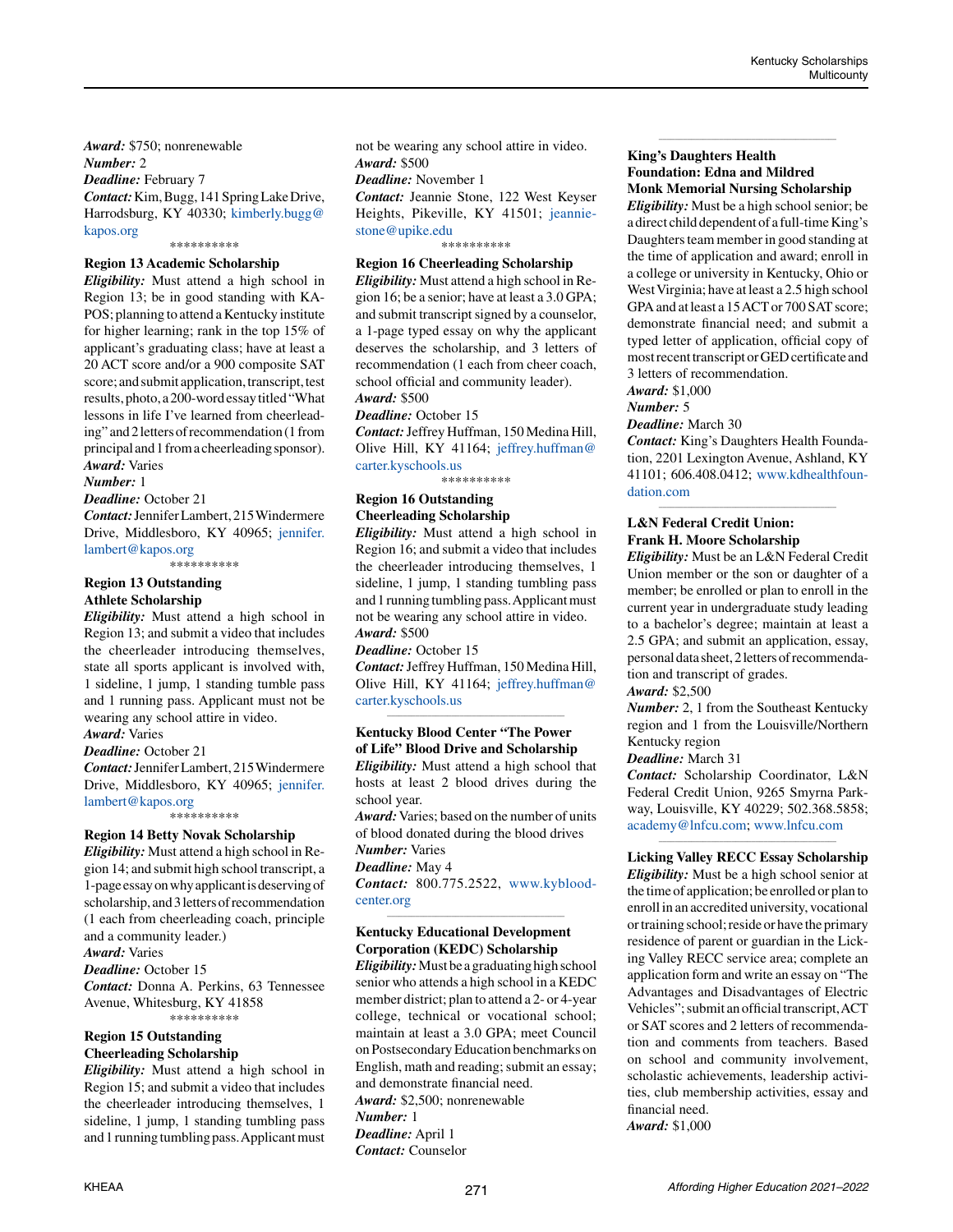*Number:* 10, 2 per service county *Deadline:* April 12 *Contact:* Suzanne Vance, Licking Valley RECC, P.O. Box 605, West Liberty, KY 41472; 606.743.3179

*\_\_\_\_\_\_\_\_\_\_\_\_\_\_\_\_\_\_\_\_\_\_\_\_\_\_\_\_\_\_\_\_\_\_\_\_\_\_\_\_\_\_\_\_*

### **Louisville Agricultural Club**

*Eligibility:* Must be a resident of Bullitt, Henry, Jefferson, Oldham, Shelby, Spencer or Trimble County in Kentucky or Clark, Floyd or Harrison County in Indiana; be a high school senior; plan to major in agriculture or an agricultural-related field at an agricultural college or university in Kentucky or Indiana; and submit high school transcript, ACT and SAT scores if taken, the grading scale for applicant's high school, student's second semester senior schedule, 2 letters of recommendation (1 from a school official and 1 from a non-relative), an essay of no more than 400 words on a given topic and the FAFSA confirmation page. Preference given to a student who shows scholastic achievement, financial need, leadership, extracurricular activities, character and citizenship.

*Award:* \$1,000 per year for up to 4 years *Number:* 1

#### *Deadline:* April 17

*Contact:* Counselor or Bryce Roberts, P.O. Box 368, Taylorsville, KY 40071; 502.477.2217; [broberts@uky.edu](mailto:broberts%40uky.edu?subject=); [louisvil](http://louisvilleagclub.com)[leagclub.com](http://louisvilleagclub.com)

#### **Corley Brown Memorial Scholarship** \*\*\*\*\*\*\*\*\*\*

**Kamin Family Scholarship** \*\*\*\*\*\*\*\*\*\*

#### **Charles Keen Memorial Scholarship**

*\_\_\_\_\_\_\_\_\_\_\_\_\_\_\_\_\_\_\_\_\_\_\_\_\_\_\_\_\_\_\_\_\_\_\_\_\_\_\_\_\_\_\_\_* **LTC Connect Educational Scholarship** *Eligibility:* Must be a graduating senior whose parent or guardian is a member of LTC Connect and have already been accepted at a college, university or technical school. *Award:* \$2,000; \$1,000 first semester, \$1,000 second semester with a 2.5 GPA

#### *Number:* 3

*Deadline:* Check website

*Contact:* Counselor; or Kristen Herndon, [kherndon@ltcconnect.com](mailto:kherndon%40ltcconnect.com?subject=); or LTC Connect, P.O. Box 97, Auburn, KY 42206; 270.542.4121; or 270.934.4121; [cservice@](mailto:cservice%40ltcconnect.com?subject=) [ltcconnect.com;](mailto:cservice%40ltcconnect.com?subject=) [www.ltcconnect.com](http://www.ltcconnect.com)

*\_\_\_\_\_\_\_\_\_\_\_\_\_\_\_\_\_\_\_\_\_\_\_\_\_\_\_\_\_\_\_\_\_\_\_\_\_\_\_\_\_\_\_\_*

#### **Daryl Lee Martin Scholarship**

*Eligibility:* Must be a graduate of a high school in Fayette, Jessamine, Scott or Woodford County and submit an application and 2 letters of recommendation. Based on academics, activities and work with young people. *Award:* \$500 *Number:* 1 *Deadline:* June 1 *Contact:* Counselor or Erin Andrews, YMCA of Central Kentucky, 381 West Loudon Avenue, Lexington, KY 40508; 859.367.7355; [www.ymcacky.org](http://www.ymcacky.org)

*\_\_\_\_\_\_\_\_\_\_\_\_\_\_\_\_\_\_\_\_\_\_\_\_\_\_\_\_\_\_\_\_\_\_\_\_\_\_\_\_\_\_\_\_*

#### **Mason-Bracken County Bar Association Scholarship**

*Eligibility:* Must be an Augusta High School, Bracken County High School, Mason County High School or St. Patrick High School graduating senior and submit an essay on the "Law Day" theme. *Award:* \$500 *Number:* 1 *Deadline:* Varies *Contact:* Counselor or Delores Baker, Mason-Bracken County Bar Association, 134 West Third Street, Maysville, KY 41056; 606.564.7969 *\_\_\_\_\_\_\_\_\_\_\_\_\_\_\_\_\_\_\_\_\_\_\_\_\_\_\_\_\_\_\_\_\_\_\_\_\_\_\_\_\_\_\_\_*

# **Mountain Telephone Scholarship**

*Eligibility:* Must be a U.S. citizen; be an incoming freshman; be a resident of Bath, Elliott, Menifee, Morgan or Wolfe County; have a parent or guardian who is a Mountain Telephone customer; be admitted to Morehead State University; have at least a 2.0 GPA; and complete the FAFSA. Based on character, leadership, work ethic, potential and financial need. Preference given to a student who has a 2.5 to 3.5 GPA, resides in the Mountain Telephone service area and is a graduate from a public, charter, private or home school in the service area. Children, stepchildren, grandchildren, parents and siblings of the board of trustees, their spouses, employees of Mountain Telephone and their spouses are not eligible.

In addition, the applicant must submit an online application; a list of hobbies and interests; information about employment in the past 3 years, including employment dates, employer's name, job duties and hours worked per week; and an essay describing the qualities and/or situations that make the applicant deserving of this award.

*Award:* \$3,000

# *Number:* 4

*Deadline:* April 15

*Contact:* Office of Financial Aid, 205 Enrollment Services Center, 121 East Second Street, Morehead, KY 40351; 606.783.2011; finaid@moreheadstate.edu; https://moreheadstate.awardspring.com

# **NaphCare Charitable Foundation Inc. Scholarship**

*Eligibility:* Must be a senior at Bath County High School or Menifee County High School and submit 3 reference letters, a transcript, a 1-page essay, and a completed application. *Deadline:* March 1

*\_\_\_\_\_\_\_\_\_\_\_\_\_\_\_\_\_\_\_\_\_\_\_\_\_\_\_\_\_\_\_\_\_\_\_\_\_\_\_\_\_\_\_\_*

*Contact:* Deanna Newton, NaphCare Charitable Foundation Inc., 2090 Columbiana Road, Suite 4000, Birmingham, AL 35216; 205.536.8556; fax 205.521.7096; [deanna.](mailto:deanna.newton%40naphcare.com?subject=) [newton@naphcare.com](mailto:deanna.newton%40naphcare.com?subject=)

*\_\_\_\_\_\_\_\_\_\_\_\_\_\_\_\_\_\_\_\_\_\_\_\_\_\_\_\_\_\_\_\_\_\_\_\_\_\_\_\_\_\_\_\_*

# **Nolin RECC**

*Deadline:* March 31

*Contact:* Sarah Fellows, Member Services Department, Nolin RECC, 411 Ring Road, Elizabethtown, KY 42701; 270.765.6153; [sfellows@nolinrecc.com](mailto:sfellows%40nolinrecc.com?subject=); [www.nolinrecc.](http://www.nolinrecc.com) [com](http://www.nolinrecc.com)

#### **Continuing Education Scholarship**

*Eligibility:* Must be enrolled full- or part-time or plan to enroll in an accredited college or vocational school, have financial need, reside in the Nolin RECC service area and be a member of the cooperative. *Award:* \$1,500

*Number:* 1

\*\*\*\*\*\*\*\*\*\*

# **High School Scholarship**

*Eligibility:* Must be a high school senior, plan to enroll full time in an accredited college or vocational school and be the child of a resident of the Nolin RECC service area who is a member of the cooperative. *Award:* \$1,500

*Number:* 6

\*\*\*\*\*\*\*\*\*\*

#### **Bob Wade Sr. Memorial Scholarship**

*Eligibility:* Must be a high school senior, plan to enroll full time in an accredited college or vocational school and be the child of a resident of the Nolin RECC service area who is a member of the cooperative.

*\_\_\_\_\_\_\_\_\_\_\_\_\_\_\_\_\_\_\_\_\_\_\_\_\_\_\_\_\_\_\_\_\_\_\_\_\_\_\_\_\_\_\_\_*

*Award:* \$2,500

*Number:* 1

#### **Northeast Kentucky**

#### **Community Action Agency Inc.**

*Eligibility:* Must be a resident of Boyd, Carter, Elliott, Greenup or Lawrence County; plan to enter college or an institution of higher learning; have at least a 2.5 GPA; and meet low-income guidelines.

*Award:* \$1,000

#### *Number:* 4

*Deadline:* March 31 *Contact:* Counselor or [csbg@nkcaa.net,](mailto:csbg@nkcaa.net) [www.nkcaa.net](http://www.nkcaa.net)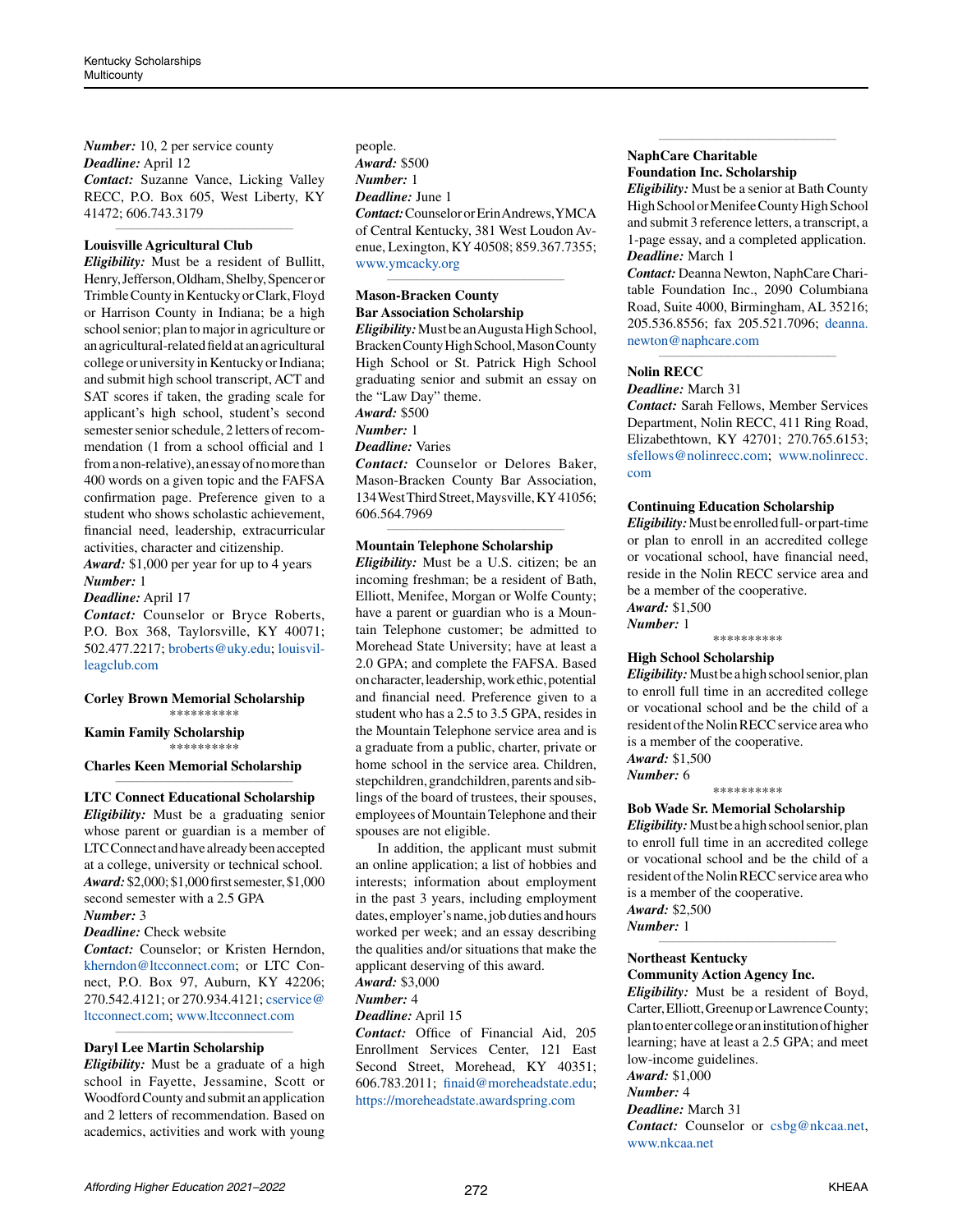**Lonnie M. Click Memorial Educational Award Scholarship** \*\*\*\*\*\*\*\*\*\*

# **Owen Fielding Memorial Educational Award Scholarship**

# *\_\_\_\_\_\_\_\_\_\_\_\_\_\_\_\_\_\_\_\_\_\_\_\_\_\_\_\_\_\_\_\_\_\_\_\_\_\_\_\_\_\_\_\_* **Owen Electric Cooperative Scholarship**

*Eligibility:* Must be a member or have a parent or guardian who is a member of the co-op; be entering the freshman, sophomore, junior or senior year of postsecondary education; provide proof of full-time enrollment at or acceptance to an accredited college, university, technical college or trade school; and permit Owen Electric to use recipient's name, county of residence and photographs in the co-op's publications, including the local insert of the *Kentucky Living* magazine.

A student who is under age 21 must be accompanied by a parent or guardian when registering for the scholarship. Students may register at any Owen Electric business office during regular business hours from June 1 through June 11 and from 4:30 to 6 p.m. on June 12 at the co-op's annual business meeting at the Owen Electric Arthur Service Center. If the student is under age 21 and is registering at the annual meeting, the parent or guardian must register for the annual meeting, then accompany the student to register for the scholarship drawing.

Students 21 or older who are members of the co-op do not have to be accompanied by a parent or guardian.

Prior winners of the scholarship are not eligible. Co-op employees, directors or members of their immediate families are not eligible.

*Number:* 14; 2 per district

*Contact:* Whitney Duvall, Owen Electric Cooperative Inc., 8205 Highway 127 North, P.O. Box 400, Owenton, KY 40359; 502.563.3481; [wduvall@owenelectric.com](mailto:wduvall%40owenelectric.com?subject=); [www.owenelectric.com](http://www.owenelectric.com)

*\_\_\_\_\_\_\_\_\_\_\_\_\_\_\_\_\_\_\_\_\_\_\_\_\_\_\_\_\_\_\_\_\_\_\_\_\_\_\_\_\_\_\_\_*

# **Pennyrile Rural Electric Cooperative Corporation Scholarship**

*Eligibility:* Must be a Pennyrile Electric member or reside with a parent or legal guardian who is a Pennyrile Electric member and whose primary resident is in the PRECC service area; be accepted by an accredited 2- or 4-year college, university or vocational/ technical school as a full-time student; have at least a 2.5 GPA; express an interest to return to a rural community following graduation; and submit a current transcript. *Award:* \$1,000

*Number:* 14; 3 per office district (Cadiz, Elkton, Hopkinsville, Russellville) and 2 nontraditional students *Deadline:* TBD *Contact:* Eston Glover, Pennyrile Rural Electric Cooperative Corporation, P.O. Box 2900, Hopkinsville, KY 42241

*\_\_\_\_\_\_\_\_\_\_\_\_\_\_\_\_\_\_\_\_\_\_\_\_\_\_\_\_\_\_\_\_\_\_\_\_\_\_\_\_\_\_\_\_*

# **People Helping People Inc.: Leon Tackett/John Jenkins Memorial Scholarship**

*Eligibility:* Must be a graduating senior at a high school in Boyd, Carter or Greenup County; have at least a 2.0 GPA; demonstrate financial need; and submit 2 letters of recommendation and a brief essay. *Award:* \$750

*Number:* 3; 1 for each county *Contact:* Scholarship Coordinator, People Helping People Inc., 1525 U.S. 60 Highway West, Ashland, KY 41102

*\_\_\_\_\_\_\_\_\_\_\_\_\_\_\_\_\_\_\_\_\_\_\_\_\_\_\_\_\_\_\_\_\_\_\_\_\_\_\_\_\_\_\_\_*

# **Peoples Rural Telephone Cooperative (PRTC) Scholarship**

*Eligibility:* Must live in the PRTC service area of Jackson or Owsley County; be a graduating high school senior; enroll full time in a college or university as a beginning freshman in the fall of the award year; provide 1 academic reference and 1 personal reference; and submit a high school transcript, a color photograph and an essay describing why a scholarship is needed and student's future plans. Application available online at [www.prtcnet.org.](http://www.prtcnet.org)

*Award:* \$2,000 *Number:* 4 per county *Deadline:* April 15

#### **Price-Daniels Scholarship**

*Eligibility:* Must be a resident of the Wayland area and submit an application and proof of enrollment in a postsecondary institution. *Award:* Varies *Number:* Varies

*\_\_\_\_\_\_\_\_\_\_\_\_\_\_\_\_\_\_\_\_\_\_\_\_\_\_\_\_\_\_\_\_\_\_\_\_\_\_\_\_\_\_\_\_*

*Deadline:* May 1 *Contact:* Counselor

# **Propeller Club of the United States: Port of Paducah Scholarship**

*\_\_\_\_\_\_\_\_\_\_\_\_\_\_\_\_\_\_\_\_\_\_\_\_\_\_\_\_\_\_\_\_\_\_\_\_\_\_\_\_\_\_\_\_*

*Eligibility:* Must be a family member of a club member or have a family member who is employed by a company that has active membership in the Propeller Club of the United States-Port of Paducah; attend an accredited community college or university in Kentucky; submit a signed transcript, a 1-page narrative stating reason for applying for scholarship and a list of extracurricular activities, honors and awards; and attend the annual Maritime Day Ceremony in May.

*Award:* \$1,500 *Number:* 2 *Deadline:* Postmarked by April 1 *Contact:* Lori Wasbutsky, Propeller Club, P.O. Box 243, Paducah, KY 42002; [lori.](mailto:lori.wasbutsky%40bargeacbl.com?subject=) [wasbutsky@bargeacbl.com;](mailto:lori.wasbutsky%40bargeacbl.com?subject=) 270.441.2955

*\_\_\_\_\_\_\_\_\_\_\_\_\_\_\_\_\_\_\_\_\_\_\_\_\_\_\_\_\_\_\_\_\_\_\_\_\_\_\_\_\_\_\_\_*

#### **Service One Credit Union**

*Eligibility:* Must be a member or immediate family of a member of Service One Credit Union. Persons can become a member of Service One if they live or work in South Central Kentucky.

*Contact:* Counselor or Service One Credit Union, P.O. Box 51770, Bowling Green, KY 42102; 270.599.0520; [www.socu.com](http://www.socu.com).

#### **Service One High School Senior Scholarship (SKYCTC)**

*Eligibility:* Must be a graduating high school senior, plan to attend Southcentral Kentucky Community and Technical College and have at least a 2.5 cumulative GPA.

*Award:* \$2,000 *Number:* Varies

*Deadline:* March 31

\*\*\*\*\*\*\*\*\*\*

# **Service One High School**

**Senior Scholarship (WKU)** *Eligibility:* Must be a graduating high school senior, plan to attend Western Kentucky University and have at least a 2.5 cumulative GPA. *Award:* \$2,000

*Number:* Varies

*Deadline:* March 31 \*\*\*\*\*\*\*\*\*\*

#### **Service One Returning**

**Student Scholarship (WKU)**

*Eligibility:* Must be a returning Western Kentucky University student and have at least a 3.0 cumulative GPA. *Award:* \$10,000 *Number:* Varies *Deadline:* May 31

*\_\_\_\_\_\_\_\_\_\_\_\_\_\_\_\_\_\_\_\_\_\_\_\_\_\_\_\_\_\_\_\_\_\_\_\_\_\_\_\_\_\_\_\_*

# **Shelby Energy Cooperative**

*Deadline:* April 5

*Contact:* Melanie Crossfield, Communications and Staff Assistant, Shelby Energy, 620 Old Finchville Road, Shelbyville, KY 40065; 502.633.4420; [www.shelbyenergy.](http://www.shelbyenergy.com/youthprograms) [com/youthprograms](http://www.shelbyenergy.com/youthprograms)

#### **Line Technician Scholarship**

*Eligibility:* Must be a graduating high school senior whose parent or guardian is a member in good standing of Shelby Energy and plan to enroll in an approved line technician train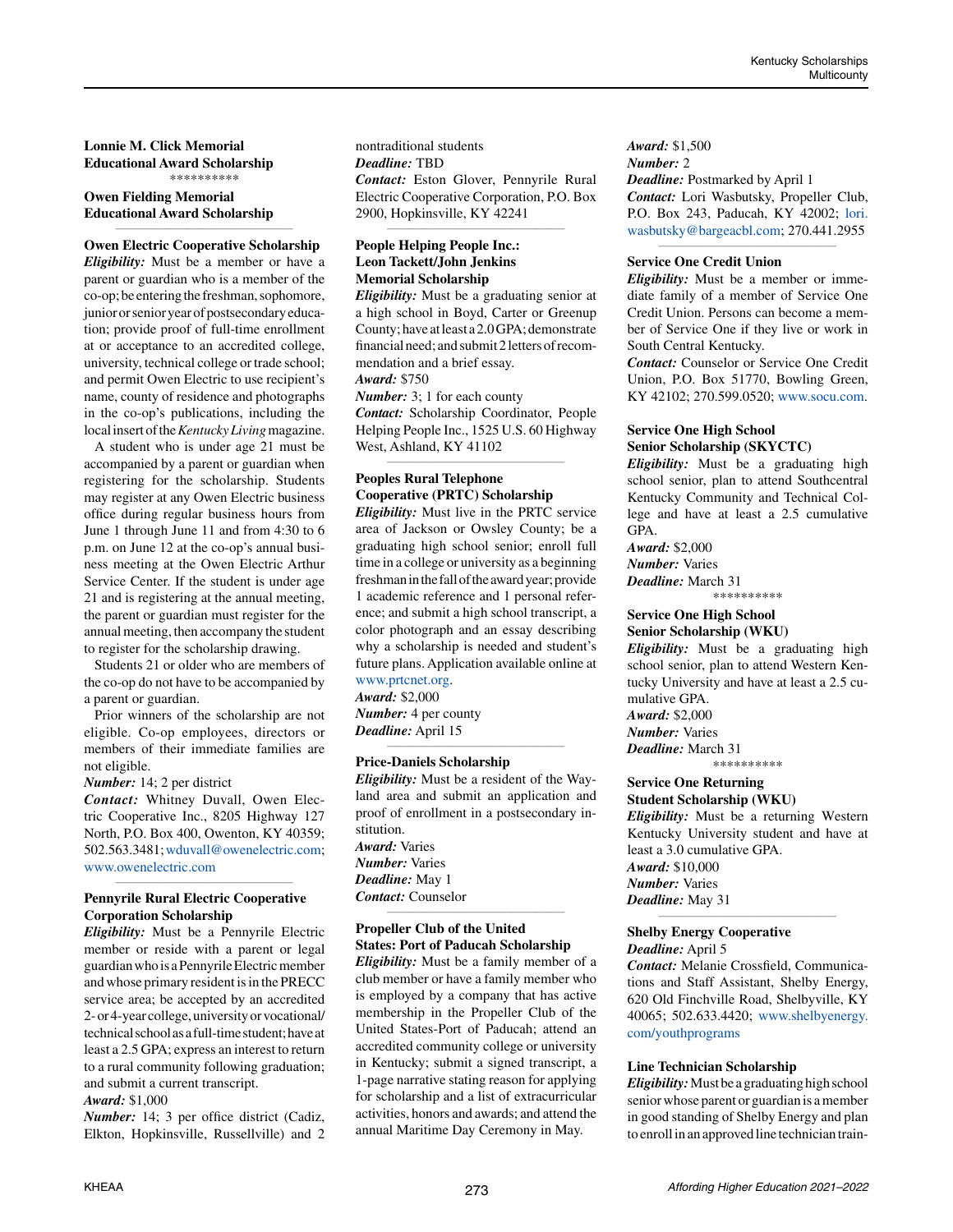ing program as a full-time student. Based on school involvement, community and personal achievements, 500-word essay, GPA, ACT/ SAT score and financial need. Immediate family members of a Shelby Energy Cooperative employee or director are not eligible. *Award:* \$1,000

*Number:* 2 \*\*\*\*\*\*\*\*\*\*

# **Shelby Energy Cooperative Scholarship**

*Eligibility:* Must be a graduating high school senior whose parent or guardian is a member in good standing of Shelby Energy; participate in the scholarship program; and anticipate enrollment in an accredited college, university or trade school. Based on a 500-word essay, GPA and ACT/SAT scores, community and school activities and financial need. Immediate family members of a Shelby Energy Cooperative employee or director are not eligible.

*Award:* \$1,000 for tuition and books *Number:* 6; 2 for each Shelby Energy district *\_\_\_\_\_\_\_\_\_\_\_\_\_\_\_\_\_\_\_\_\_\_\_\_\_\_\_\_\_\_\_\_\_\_\_\_\_\_\_\_\_\_\_\_*

### **Shelbyville Area National Association for the Advancement of Colored People (NAACP)** *Number:* Varies

*Deadline:* May

*Contact:* Janice Harris, President or Roland Dale, Education Chair, Shelbyville area NAACP, Branch #3110, P.O. Box 1272, Shelbyville, KY 40066-1272; 502.337.4509 (Harris) or 502.321.2769 (Dale); [sister](mailto:sisterjaniceharris@hotmail.com)[janiceharris@hotmail.com](mailto:sisterjaniceharris@hotmail.com); [rdale502@](mailto:rdale502%40att.net?subject=) [att.net](mailto:rdale502%40att.net?subject=)

#### **Eunice Marie Payne Reed Scholarship**

*Eligibility:* Must be a resident of Henry or Shelby County; be a graduating high school senior; have at least a 3.0 GPA; attend an accredited 2- or 4-year college, university or community/technical school; and submit a 300-word essay on a given topic, 2 letters of recommendation that contain knowledge of student's achievements (1 from a school official and 1 from a community support organization that the student is involved with) and a high school transcript with school seal in a sealed envelope.

*Award:* \$1,000 \*\*\*\*\*\*\*\*\*\*

# **University of Louisville Pan African Studies Scholarship**

*Eligibility:* Must be a Shelby County High School or Collins High School graduate; plan to attend the University of Louisville in applicant's sophomore, graduate school or doctoral year; and have a declared major, minor or concentration in Pan African Studies. *Award:* \$500

#### *\_\_\_\_\_\_\_\_\_\_\_\_\_\_\_\_\_\_\_\_\_\_\_\_\_\_\_\_\_\_\_\_\_\_\_\_\_\_\_\_\_\_\_\_* **Signet Federal Credit Union Scholarship**

*Eligibility:* Must be a graduating high school senior; be attending high school in Ballard, Calloway, Carlisle, Crittenden, Fulton, Graves, Hickman, Livingston, Lyon, Marshall or McCracken County; plan to attend an accredited 2- or 4-year college, university or technical school in the fall; have at least a 3.0 unweighted GPA; be a Signet Federal Credit Union member; and submit application, essay and high school transcript. Students who live in the service region may open a savings account at time of application submission. An employee or the child or grandchild of an employee or board member is not eligible.

#### *Award:* \$500

*Number:* 12; 1 per high school in service region

#### *Deadline:* March 15

*Contact:* Scholarship committee, Signet Federal Credit Union, P.O. Box 426, Paducah, KY 42002; [signet@signetfcu.com](mailto:signet%40signetfcu.com?subject=) *\_\_\_\_\_\_\_\_\_\_\_\_\_\_\_\_\_\_\_\_\_\_\_\_\_\_\_\_\_\_\_\_\_\_\_\_\_\_\_\_\_\_\_\_*

#### **South Kentucky RECC**

*Contact:* South Kentucky RECC, P.O. Box 910, Somerset, KY 42502

# **Sam J. Hord Memorial Scholarship**

*Eligibility:* Must be enrolled at Somerset Community College and be a member or the child of a member of South Kentucky RECC. Based on academic achievement and financial need.

*Award:* Tuition at Somerset Community College

*Number:* 1

\*\*\*\*\*\*\*\*\*\*

# **Senior Scholarship**

*Eligibility:* Must be a member of South Kentucky RECC and submit an essay. *Award:* \$1,000

#### *Number:* 12

*Deadline:* See counselor

*Contact:* Counselor at Adair County High School, Casey County High School, Clinton County High School, Lincoln County High School, McCreary Central High School, Pulaski County High School, Russell County High School, Somerset Christian School, Somerset High School, Southwestern High School or Wayne County High School. A student from a private school or home school should submit the essay to South Kentucky RECC.

# **St. Claire HealthCare**

*Deadline:* May 21

*Contact:* Joni Mraz, Coordinator of Development, St. Claire HealthCare, 606.783.6512,

*\_\_\_\_\_\_\_\_\_\_\_\_\_\_\_\_\_\_\_\_\_\_\_\_\_\_\_\_\_\_\_\_\_\_\_\_\_\_\_\_\_\_\_\_*

[StClaireFoundation@st-claire.org,](mailto:StClaireFoundation%40st-claire.org?subject=) or Tom Lewis, Executive Director, St. Claire Foundation, St. Claire HealthCare, 606.783.6511, [Thomas.lewis@st-claire.org,](mailto:Thomas.lewis%40st-claire.org?subject=) 222 Medical Circle, Morehead, KY 40351; [www.st-claire.](http://www.st-claire.org/give-back/scholarships) [org/give-back/scholarships](http://www.st-claire.org/give-back/scholarships)

# **Richard J. Bausch Family Scholarship**

*Eligibility:* Must be a pre-professional health sciences student in good standing, be enrolled in a community/technical college or university program and be a resident of an Appalachian county as defined by the federal government.

*Award:* \$1,000, depending on available funds *Number:* 1

\*\*\*\*\*\*\*\*\*\*

#### **St. Claire Regional Auxiliary Scholarship**

*Eligibility:* Must be a high school graduate or a graduating senior; be a full-time student; be enrolled in an accredited medically related program of study, including associate's or bachelor's programs; have at least a 3.0 GPA; and demonstrate leadership, community service, and financial need. Preference given to a student actively volunteering in SCH programs with at least 100 hours of service. *Award:* At least \$500

*Number:* 1

\*\*\*\*\*\*\*\*\*\*

### **Sister Mary Jeannette Wess, SND, Scholarship**

*Eligibility:* Must be working on a bachelor's or higher degree at an accredited college or university; be junior level or above by fall semester; be an undergraduate or graduate student in any field of study; demonstrate academic achievement, leadership, service and financial need; and have graduated from a high school in Bath, Carter, Elliott, Fleming, Lewis, Magoffin, Menifee, Montgomery, Morgan, Rowan or Wolfe County. *Award:* \$750 each year *Number:* 1 to 2

#### *\_\_\_\_\_\_\_\_\_\_\_\_\_\_\_\_\_\_\_\_\_\_\_\_\_\_\_\_\_\_\_\_\_\_\_\_\_\_\_\_\_\_\_\_* **Stewart Health Foundation Scholarship**

*Eligibility:* Must be a resident of Boyd, Carter, Greenup or Lawrence County, Kentucky, Lawrence County, Ohio, or Wayne County, West Virginia; be a high school senior; have at least a 2.5 high school GPA; be enrolled in at least 12 hours per semester; maintain at least a 2.5 college GPA; have at least a 15 ACT score and a 700 SAT score; be enrolled or plan to enroll in the health care field in Kentucky, Ohio or West Virginia; and submit 3 letters of recommendation, a letter stating financial need and transcripts.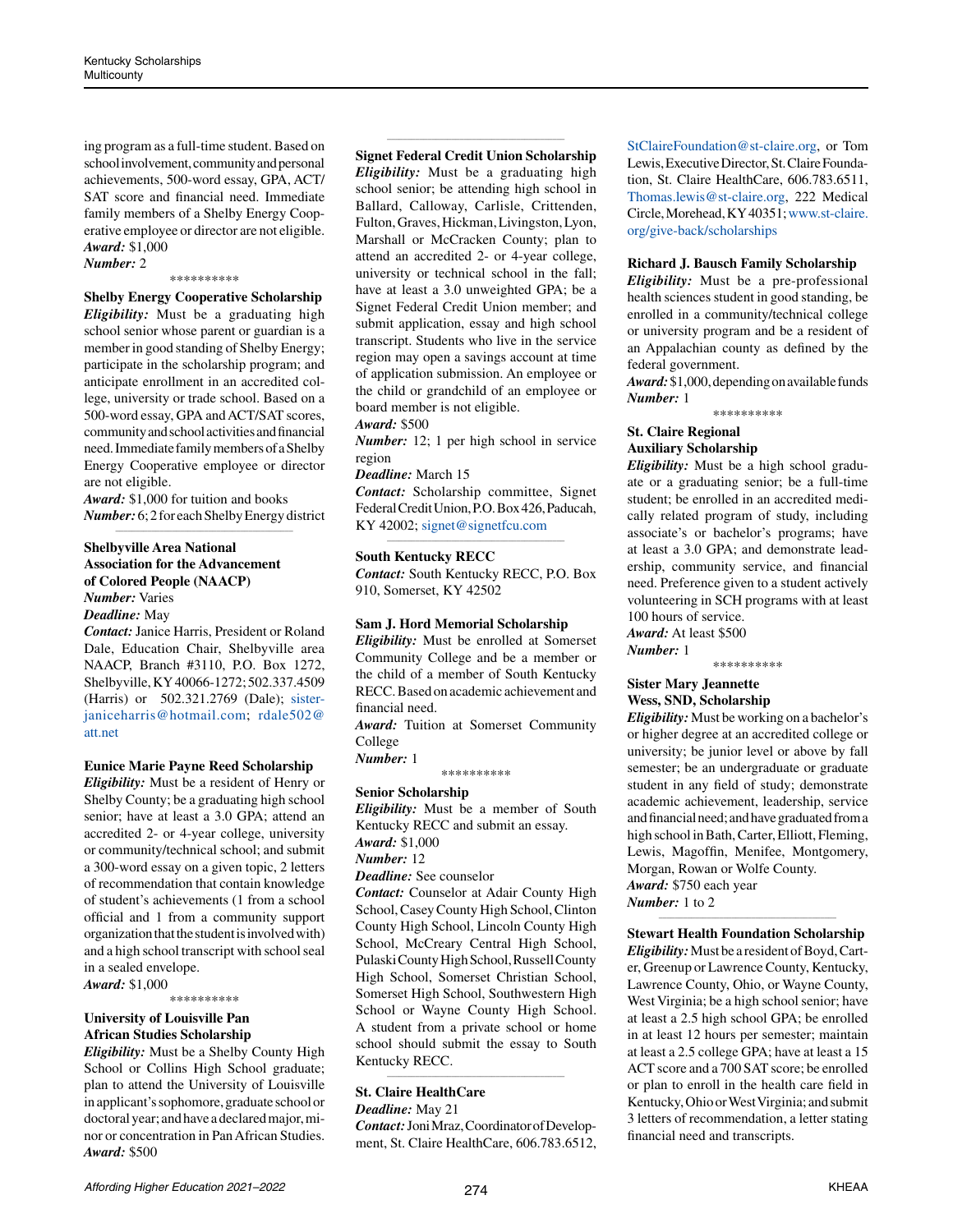*Award:* \$2,000; renewable up to 4 years *Number:* 1

*Deadline:* March 30

*Contact:* King's Daughters Health Foundation, 2201 Lexington Avenue, Ashland, KY 41101; 606.408.0412; [www.kdhealthfoun](http://www.kdhealthfoundation.com)[dation.com](http://www.kdhealthfoundation.com)

*\_\_\_\_\_\_\_\_\_\_\_\_\_\_\_\_\_\_\_\_\_\_\_\_\_\_\_\_\_\_\_\_\_\_\_\_\_\_\_\_\_\_\_\_*

#### **Trelleborg Automotive: Terrence A. and Irma L. Friedman/ Charles H. Skuza Scholarship**

*Eligibility:* Must be a graduating senior, meet requirements in leadership and service, exhibit clearly defined goals for college education and demonstrate financial need. Preference given to the child of a Trelleborg YSH Inc. Western Kentucky Division and Trelleborg Adhesive Plant employee or employee's spouse based on medical insurance eligibility guidelines.

*Award:* TBA

# **Warren Rural Electric Cooperative Corporation Educational Scholarship**

*\_\_\_\_\_\_\_\_\_\_\_\_\_\_\_\_\_\_\_\_\_\_\_\_\_\_\_\_\_\_\_\_\_\_\_\_\_\_\_\_\_\_\_\_*

*Eligibility:* Must be a graduating high school senior or a nontraditional student and be a member of Warren RECC or live in the Warren RECC service area with a parent or guardian who is a Warren RECC member. Based on application, financial need, GPA and other awarded scholarships.

*Award:* Varies

#### *Number:* Varies *Deadline:* May 15

*Contact:* Penney Baseheart, Warren Rural Electric Cooperative Corporation, 951 Fairview Avenue, Bowling Green, KY 42101; 270.467.2888; [pbaseheart@wrecc.com](mailto:pbaseheart%40wrecc.com?subject=)

*\_\_\_\_\_\_\_\_\_\_\_\_\_\_\_\_\_\_\_\_\_\_\_\_\_\_\_\_\_\_\_\_\_\_\_\_\_\_\_\_\_\_\_\_*

# **West Kentucky Rural Electric Cooperative Scholarship**

*Eligibility:* Must be a high school senior in good standing; have parents or guardians who are members of and receive electric service from West Kentucky Rural Electric Cooperative Corporation at their principal place of residence; complete an application; and have recommendations from a high school counselor and a teacher, coach or other responsible adult. Based on financial need and academic record.

# *Award:* \$1,000

*Number:* 8; 2 awards for each of the 4 districts West Kentucky Rural Electric Cooperative Corporation serves

# *Deadline:* Varies

*Contact:* Counselor or one of the West Kentucky Rural Electric Cooperative Corporation offices, P.O. Box 589, Mayfield, KY 42066; 270.247.1321; 877.495.7322; [www.wkrecc.com](http://www.wkrecc.com)

# **Westlake Chemical**

**Corporation Scholarship** *Eligibility:* Must be the child or legal depen-

dent of a full-time employee at the Westlake Chemical plant in Calvert City. *Number:* Varies *Contact:* Counselor

*\_\_\_\_\_\_\_\_\_\_\_\_\_\_\_\_\_\_\_\_\_\_\_\_\_\_\_\_\_\_\_\_\_\_\_\_\_\_\_\_\_\_\_\_*

*\_\_\_\_\_\_\_\_\_\_\_\_\_\_\_\_\_\_\_\_\_\_\_\_\_\_\_\_\_\_\_\_\_\_\_\_\_\_\_\_\_\_\_\_*

# **YMCA Black Achievers: YMCA of Central Kentucky Black Achievers Scholarship**

*Eligibility:* Must be a YMCA of Central Kentucky Black Achievers program participant, meet registration and attendance requirements, be a graduating senior and complete the scholarship application process. *Award:* Varies

# *Number:* Varies

*Deadline:* By November

*Contact:* Sharonda Steele, Director of Social Responsibility, YMCA of Central Kentucky, 381 West Loudon Avenue, Lexington, KY 40508; 859.397.7810; [www.ymcacky.org](http://www.ymcacky.org)

*\_\_\_\_\_\_\_\_\_\_\_\_\_\_\_\_\_\_\_\_\_\_\_\_\_\_\_\_\_\_\_\_\_\_\_\_\_\_\_\_\_\_\_\_*

# **John B. and Brownie Young Scholarship**

*Eligibility:* Must be a high school senior in Daviess or McLean County and be ranked in the top third of class. *Award:* Varies with need and availability of trust dollars *Number:* Varies *Deadline:* Usually March to April 1 *Contact:* Counselor

# **Adair County**

**Adair County 4-H Council Scholarship** *Eligibility:* Must be an Adair County graduating senior, be an active 4-H member and exhibit leadership qualities. *Award:* \$500 *Number:* 1 to 2 *Contact:* Tony Rose, Extension Agent for 4-H/Youth Development, P.O. Box 309, Columbia, KY 42728; 270.384.2317; [trose@](mailto:trose%40uky.edu?subject=) [uky.edu;](mailto:trose%40uky.edu?subject=)<http://adair.ca.uky.edu>

# **See Also**

**Eastern Kentucky University** Roxie Pearl Bullock Burdine Memorial Scholarship, page 34.

# **Murray State University**

Max B. and Mavis Hurt Scholarship, page 48. Frank Albert Stubblefield Memorial

 Scholarship, page 52. Howard C. Giles Economics Scholarship, page 54.

Murray-Calloway County Hospital Medical Staff Scholarship, page 65.

# **University of Kentucky**

South Central Kentucky UK Alumni Club Scholarship, page 79. J. C. Eaves Scholarship, page 88. Harry King and Nelle Kathryn Buttermore Scholarship, page 102. James C. Blair Adair County Scholarship, page 108. Williena Burdine Broyles Memorial Endowed Scholarship, page 112. **Western Kentucky University** Claude Lee and Beatrice Denton Cooley Scholarship, page 133. Perry L. Newby Jr. Agriculture Scholarship, page 154. WKU Glasgow Golf Tournament Scholarship, page 170. **Lindsey Wilson College** Adair County Teachers Scholarship, page 197. **Somerset Community College** Rose Bullock Nursing Scholarship, page 233. Roscoe Kelley Memorial Scholarship, page 234. Ruby Kelley Memorial Scholarship, page 234. Lake Cumberland Regional Hospital Scholarship, page 234. Toni Pendley/First Baptist Church Nursing Scholarship, page 234. Ralph Shearer Scholarship, page 234.

Community and Economic Development Initiative of Kentucky: Appalachian Health Career Scholarship, page 266. Farmers Rural Electric Cooperative

- Scholarship, page 268. Girl Scouts of Kentuckiana: Jean Cole Scholarship for Graduating
- Senior Girl Scouts, page 269. Kentucky 2A State Championships Foundation Scholarship, page 270.
- South Kentucky RECC Sam J. Hord Memorial Scholarship, page 274.

Senior Scholarship, page 274.

St. Claire HealthCare Richard J. Bausch Family Scholarship, page 274.

# **Allen County**

# **Allen County Farm Bureau**

*Eligibility:* In addition to any criteria under a specific scholarship, must be enrolled full time and maintain at least a 2.5 GPA. *Contact:* Amanda Carter, Allen County Farm Bureau, 360 Franklin Road, Scottsville, KY 42164; 270.237.4011; [Amanda.Carter@](mailto:Amanda.Carter%40kyfb.com?subject=) [kyfb.com](mailto:Amanda.Carter%40kyfb.com?subject=)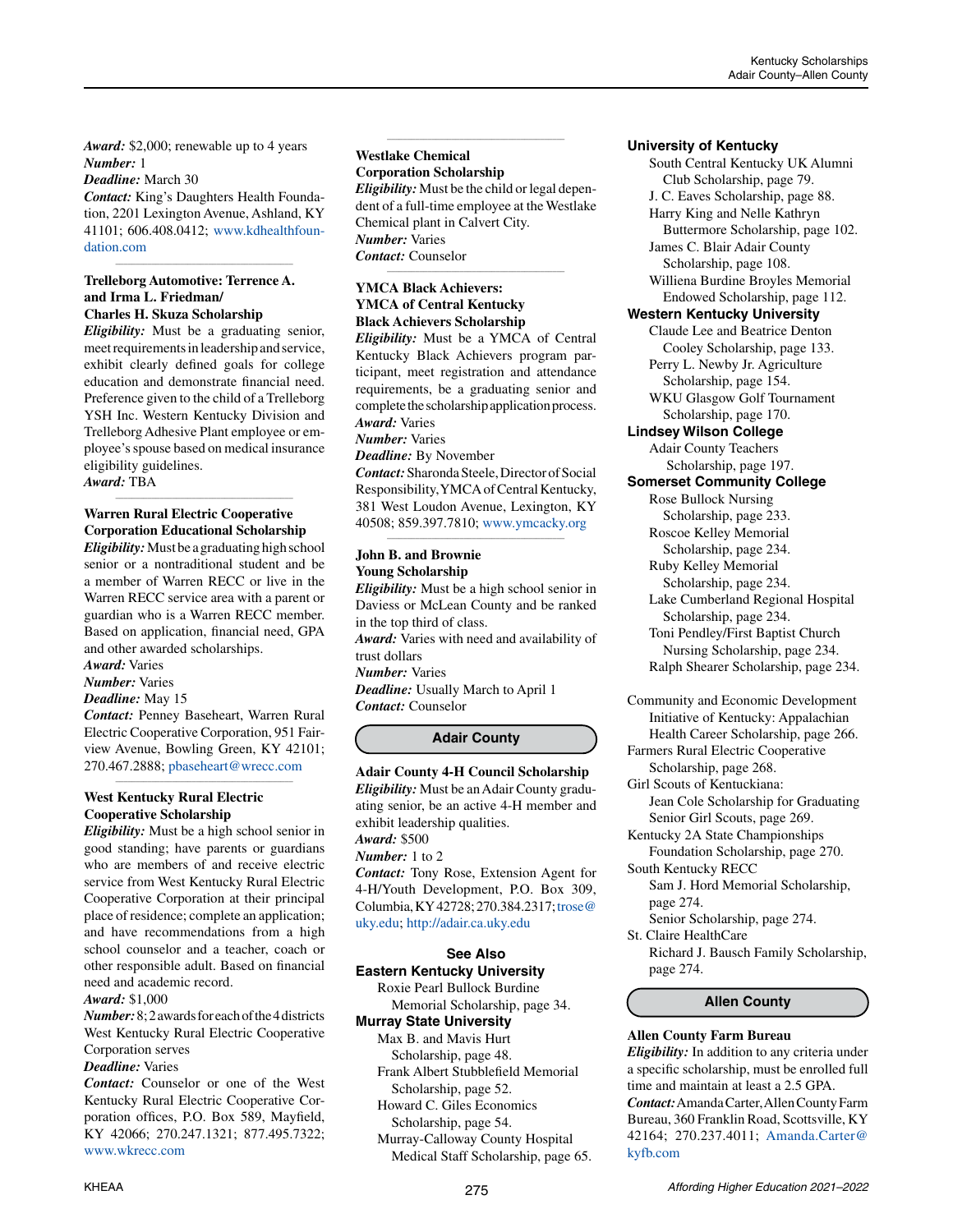# **Ralston Bewley Scholarship**

*Eligibility:* Must be the child of an Allen County Farm Bureau Member, be a graduating high school senior, plan to attend college in the fall, submit a transcript and be the first runner-up for the High School Scholarship. *Award:* \$500 *Number:* 1

*Deadline:* March 12 \*\*\*\*\*\*\*\*\*\*

# **High School Scholarship**

*Eligibility:* Must be the child of an Allen County Farm Bureau Member, be a graduating high school senior, plan to attend college in the fall and submit a transcript. *Award:* \$1,000 *Number:* 2 *Deadline:* March 12 \*\*\*\*\*\*\*\*\*\*

# **Undergraduate Scholarship**

*Eligibility:* Must be an Allen County Farm Bureau member or the child or spouse of an Allen County Farm Bureau member; have completed at least 12 hours at an accredited college, university or trade school; and submit transcript, application and letter of recommendation from a non-family member. Dual credit hours earned in high school do not count as college credit hours. *Award:* \$1,000 *Number:* 1 *Deadline:* September 8

**Gabbi Doolin Memorial Scholarship,**  see page 136.

*\_\_\_\_\_\_\_\_\_\_\_\_\_\_\_\_\_\_\_\_\_\_\_\_\_\_\_\_\_\_\_\_\_\_\_\_\_\_\_\_\_\_\_\_*

#### **See Also Murray State University**

Max B. and Mavis Hurt Scholarship, page 48. Frank Albert Stubblefield Memorial Scholarship, page 52. Howard C. Giles Economics Scholarship, page 54. Murray-Calloway County Hospital Medical Staff Scholarship, page 65. **Western Kentucky University** Big Brothers Big Sisters of South Central Kentucky Scholarship, page 127. John E. and Betty A. Capito Scholarship, page 130. Celsor Family Scholarship for Agriculture, page 131. Celsor Family Scholarship for Business, page 131. Leslie Crabtree Scholarship, page 133. Hubert Craddock Scholarship, page 133. Joyce Daugherty Scholarship, page 134. Alice Marie Woodward and John Crittenden Dorsey Scholarship, page 135. Fifth District VFW War Veterans Scholarship, page 138. Mary and Jack Fraim Scholarship, page 138. Osby Lee and Lillian K. Garrison Hire Scholarship, page 139. Patriot Samuel W. Garrison Memorial Scholarship, page 139. J. T. Gilbert, MD, Jane Gilbert and H. Lynn Gilbert, MD, Scholarship, page 140. Mr. and Mrs. Charles A. Goodman Sr. Scholarship, page 140. J. Lewie Harman Educational Scholarship, page 142. Harris Family Scholarship, page 142. Billie P. Hatcher Scholarship, page 142. Osby Lee Hire Heritage Scholarship, page 143. Bernadine and Forest Holland Scholarship, page 144. Dr. Phillip Holland Premedical Scholarship, page 144. Bobby Hunton Stuff the Bus Scholarship, page 145. Logan Aluminum Scholarship, page 149. Mammoth Cave KSPE Scholarship, page 150. Teresa Jackson Mayhew Memorial Award for Academic Achievement, page 151. Dr. R. K. and Pat McGuffey Scholarship in Agriculture, page 152. Dr. Daniel B. McIlvoy Nursing Memorial Scholarship, page 152. Medical Center at Scottsville Scholarship, page 152. Drs. Mody Minority Scholarship for the Glasgow Campus, page 153. J. French Moore Conservation Scholarship, page 153. Olde Stone Ladies Golf Association Scholarship, page 155. Pearson Family Scholarship, page 156. Bobby and Yvonne Reynolds Scholarship, page 158. Mr. and Mrs. Raymond Simmons Agriculture Scholarship, page 161. Dennis and Sharon Smith Endowed Civil Engineering Scholarship, page 162. Franklin Sousley Det. 1095 Marine Corps League Scholarship, page 162. Southern Kentucky Estate Planning

 Council Scholarship, page 163. Stuff the Bus Scholarship, page 164. Delbert and Willie Oliphant Terrell Scholarship, page 165.

Evelyn Thurman Third District Media Association Scholarship, page 166. Laura Goad Turner Charitable Foundation SKyTeach Scholarship, page 167. Laura Goad Turner Scholarship in Fine Arts for Allen County, page 167. Laura Goad Turner Scholarship in Nursing for Allen County, page 167. Laura Goad Turner Service First Scholarship, page 167. Brent Lee Wagoner Memorial Scholarship, page 168. Warren County Medical Society Scholarship, page 168. WKU Glasgow Golf Tournament Scholarship, page 170. **Southcentral Kentucky Community and Technical College** Tim Hendricks Memorial Skilled Trades Scholarship, page 236. Tonya Jones Minton Memorial Scholarship, page 236. Drs. Mody Nursing Scholarship, page 236. Laura Goad Turner Scholarship, page 237.

Girl Scouts of Kentuckiana: Jean Cole Scholarship for Graduating Senior Girl Scouts, page 269. Kentucky 2A State Championships Foundation Scholarship, page 270. Kentucky Association of Pep Organization Sponsors

Region 4 Cheer Scholarship, page 270.

# **Anderson County**

# **Anderson County Cattlemen's Association Scholarship**

*Eligibility:* Must be enrolled in the first, second or third year of college and be a resident of Anderson County. Preference given to an applicant majoring in agriculture or animal science.

*\_\_\_\_\_\_\_\_\_\_\_\_\_\_\_\_\_\_\_\_\_\_\_\_\_\_\_\_\_\_\_\_\_\_\_\_\_\_\_\_\_\_\_\_*

*Award:* \$2,000 *Number:* 2

# **Anderson County Farm Bureau: George Cotton Memorial Scholarship**

*Eligibility:* Must be a member of the Anderson County Farm Bureau or the child of a member; be enrolled in a college in the coming school year; submit test scores; and be a freshman, sophomore or junior. Preference given to a student majoring in agriculture. *Award:* \$1,500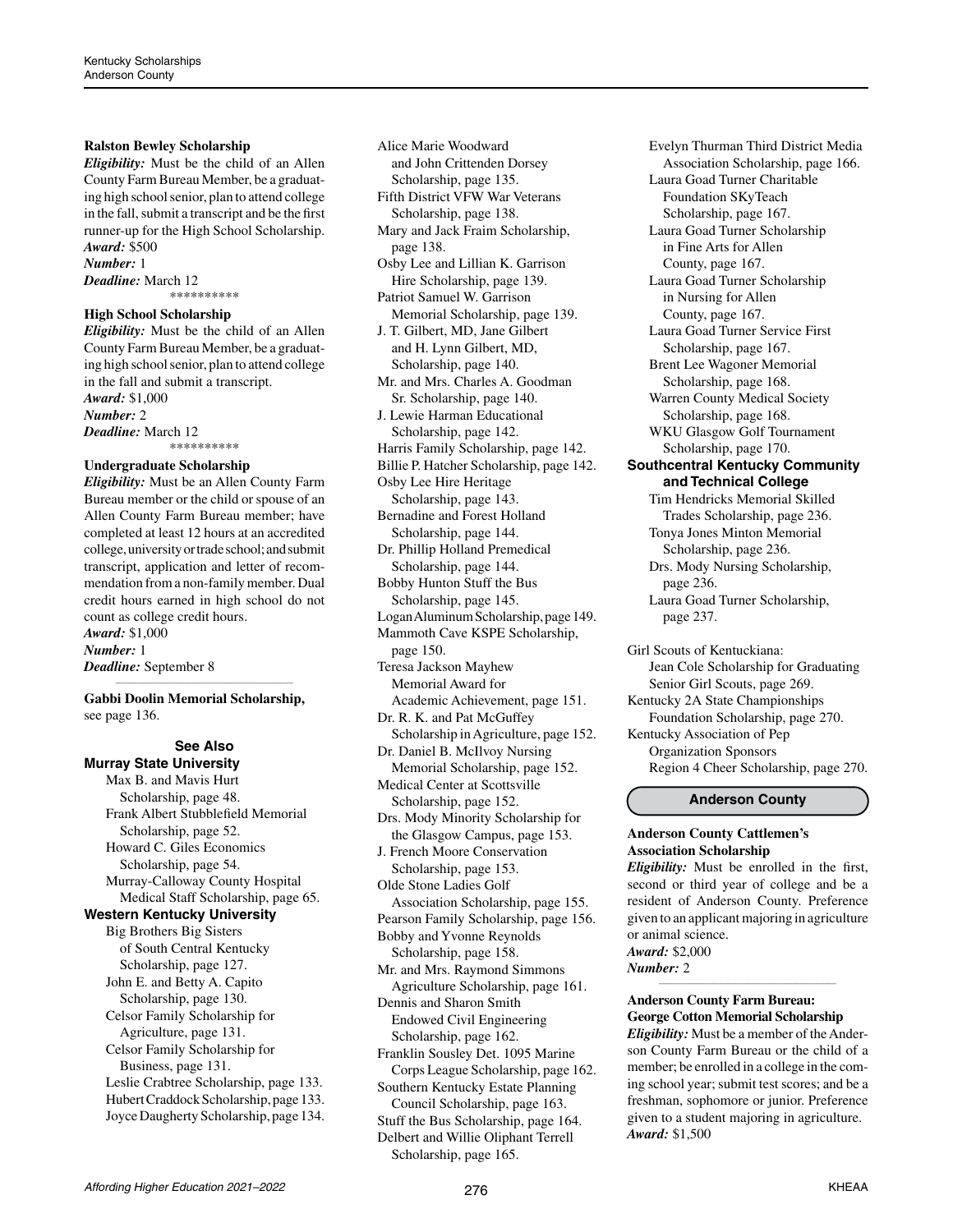*Number:* 2

*Deadline:* April 1 *Contact:* Jane Taylor, Anderson County Farm Bureau, P.O. Box 496, 1056 Bypass South, Lawrenceburg, KY 40342; 502.839.4186

*\_\_\_\_\_\_\_\_\_\_\_\_\_\_\_\_\_\_\_\_\_\_\_\_\_\_\_\_\_\_\_\_\_\_\_\_\_\_\_\_\_\_\_\_*

# **Anderson County Scholarship Fund**

*Eligibility:* Must be an Anderson County High School graduate. *Award:* \$3,000 *Number:* Varies *Deadline:* April 15 *Contact:* Cynthia Miracle, Counselor, Anderson County High School, 1 Bearcat Drive, Lawrenceburg, KY 40342; William L. Patrick, Attorney, 307 South Main Street, Lawrenceburg, KY 40342; [patrickattorney@](mailto:patrickattorney%40bellsouth.net?subject=) [bellsouth.net](mailto:patrickattorney%40bellsouth.net?subject=); or Thomas H. Smith, 146 South

**Edward Adams Memorial Scholarship** \*\*\*\*\*\*\*\*\*\*

Main Street, Lawrenceburg, KY 40342

**Paul D. Barnes II Memorial Scholarship** \*\*\*\*\*\*\*\*\*\*

**Aileen K. Boggess Memorial Scholarship** \*\*\*\*\*\*\*\*\*\*

**Martha Bruce Boggess Memorial Scholarship** \*\*\*\*\*\*\*\*\*\*

**Bertie Bond Memorial Scholarship \*\*\*\*\*\*\*\*\*\***

**Martha Bell Case Memorial Scholarship** \*\*\*\*\*\*\*\*\*\*

**Ann Dowling Memorial Scholarship** \*\*\*\*\*\*\*\*\*\*

**Rayma Frazier Memorial Scholarship** \*\*\*\*\*\*\*\*\*\*

**Marie Crawford Garmon Memorial Scholarship** \*\*\*\*\*\*\*\*\*\*

**Ada Gash Achievement Scholarship** \*\*\*\*\*\*\*\*\*\*

**Onita B. Jenkins Memorial Scholarship** \*\*\*\*\*\*\*\*\*\*

**Rhoda C. Kavanaugh Memorial Scholarship** \*\*\*\*\*\*\*\*\*\*

**Leathers Testamentary Scholarship** \*\*\*\*\*\*\*\*\*\*

**Paul McBrayer Memorial Scholarship** \*\*\*\*\*\*\*\*\*\*

**H. G. McRay Memorial Scholarship** \*\*\*\*\*\*\*\*\*\*

**H. S. Milton Memorial Scholarship** \*\*\*\*\*\*\*\*\*\*

**Walter Patrick Memorial Scholarship** \*\*\*\*\*\*\*\*\*\*

**Roy B. Robinson Memorial Scholarship**

#### \*\*\*\*\*\*\*\*\*\*

**Charles O. Ryan Memorial Scholarship** \*\*\*\*\*\*\*\*\*\*

**Ezra Sparrow Memorial Scholarship** \*\*\*\*\*\*\*\*\*\*

**Cora M. Sweeney Memorial Scholarship** \*\*\*\*\*\*\*\*\*\*

**United Methodist Church Memorial Scholarship \*\*\*\*\*\*\*\*\*\***

**Robert Cole Wash Memorial Scholarship**

# **See Also University of Kentucky**

Lewis-Milligan Scholarship, page 90. Thomas A. and Mary R. Lewis Scholarship, page 110.

Blue Grass Community Action Partnership Scholarship, page 263. *Contact:* Lisa Penn, Community Developer, 160 Township Square, Lawrenceburg, KY 40324; 502.839.7102; [lisa.penn@bgcap.org](mailto:lisa.penn%40bgcap.org?subject=)

Blue Grass Energy Academic Scholarship, page 263.

Capital Ovarian Cancer Organization: Jerri Heltzel Robinson Memorial Nursing Scholarship, page 263.

Community Foundation of Louisville: Rowland Family Scholarship, page 267.

Kentucky Association of Pep Organization Sponsors Jane W. Meyer Memorial Scholarship, page 270.

# **Ballard County**

**Murray State University** Ballance Family Scholarship, page 45. Ballard/McCracken County Alumni and Friends Scholarship, page 45. George E. Beiderwell Scholarship, page 45. Addie Beth and Dr. Carroll Hubbard Memorial Scholarship, page 48. Max B. and Mavis Hurt Scholarship, page 48. Dan C. and Sue Hutson Scholarship, page 48. Jackson Purchase AAUW Scholarship, page 48. Jackson Purchase Rifle and Pistol Club "Fred McCutchen" Scholarship, page 48. Bob and Karen Jackson Scholarship, page 48.

James M. Lassiter Scholarship, page 49. Nance Family Scholarship, page 50. Sula Travis Nickell Memorial Scholarship, page 50. Norris Family Scholarship–MSU, page 50. Jack Paxton Memorial Scholarship, page 50. Frank Albert Stubblefield Memorial Scholarship, page 52. Walter L. Wuster Scholarship, page 53. Bob D. Cornman Accounting Scholarship, page 53. Howard C. Giles Economics Scholarship, page 54. Robert P. McCann FBLA Memorial Scholarship, page 55. Richardson Family Fund for Excellence in Accounting Scholarship, page 55. Glenda Boone Memorial Scholarship, page 57. First District Retired Teachers Association Scholarship, page 58. Hugh and Lottie Hurt Scholarship, page 58. Louise Mandrell-Paducah Downtown Kiwanis Scholarship, page 59. John P. Paynter Instrumental Scholarship, page 62. Shaul-Myers Art Enrichment Scholarship, page 62. Murray-Calloway County Hospital Medical Staff Scholarship, page 65. Hal Perry Memorial Scholarship, page 65. Dr. William F. Smith Jr. Endowed Memorial Scholarship, page 66. Herman Kelly and Jo Harmon Ellis Memorial Scholarship, page 67. **University of Kentucky** Lars and Molly Blythe Endowed Scholarship, page 90. Jesse R. and Virginia K. Grisham Scholarship, page 93. **Western Kentucky University** Kerrie Fay Stewart Memorial Scholarship #2, page 164. **West Kentucky Community and Technical College** George E. Beiderwell Scholarship, page 238. Leadership Paducah Scholarship, page 238. Vel Lynn Pace Scholarship, page 239. Jim Smith Contracting Scholarship, page 239. American Welding Society Foundation

Inc.: Carlisle Smith Tri-State Section Scholarship, page 249.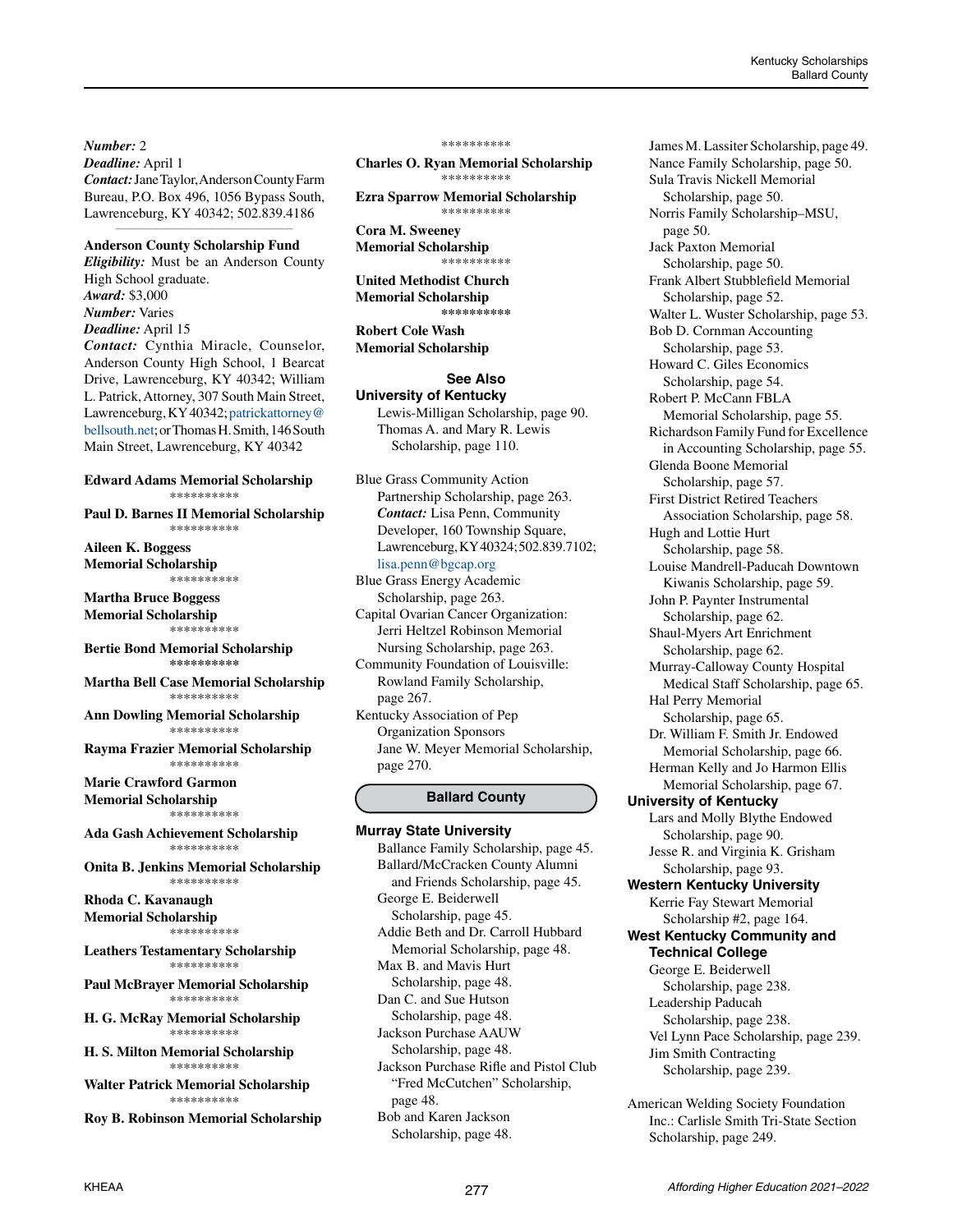Girl Scouts of Kentuckiana:

Jean Cole Scholarship for Graduating Senior Girl Scouts, page 269.

Home Builders Association of Western Kentucky: Jack Marshall Memorial Scholarship, page 269.

Jackson Purchase Energy

Corporation Scholarship, page 270. Signet Federal Credit Union Scholarship, page 274.

# **Barren County**

# **Glasgow High School**

*Eligibility:* In addition to any criteria under a specific scholarship, must be a Glasgow High School graduating senior and plan to pursue a postsecondary education.

# *Number:* 1

*Deadline:* April 1 *Contact:* Lori Siebold, Glasgow High School, 1601 Columbia Avenue, Glasgow, KY 42141; 270.651.8801

**Spenser Bradley Memorial Scholarship** *Eligibility:* Must be an athlete. *Award:* \$1,000 \*\*\*\*\*\*\*\*\*\*

**Miss Mary Davis Honors Scholarship** *Award:* \$5,000; renewable \*\*\*\*\*\*\*\*\*\*

**Bobby Driver Memorial Scholarship** *Eligibility:* Must be an education major. *Award:* \$2,000 \*\*\*\*\*\*\*\*\*\*

**Elliott Mathematics Scholarship**

*Eligibility:* Must have the highest cumulative mathematics average. *Award:* \$1,000 \*\*\*\*\*\*\*\*\*\*

#### **Terry Flatt Memorial Scholarship**

*Eligibility:* Must major in education. *Award:* \$1,000 \*\*\*\*\*\*\*\*\*\*

**Will Gardner Memorial Scholarship** *Award:*\$500

\*\*\*\*\*\*\*\*\*\*

**Glasgow Kiwanis "Bill Magers" Scholarship**  *Award:*\$1,000 \*\*\*\*\*\*\*\*\*\*

# **Glasgow Noon Rotary Scholarship**

*Eligibility:* Must plan to attend Western Kentucky University or Southcentral Kentucky Community and Technical College. *Award:* \$1,000 and \$500 \*\*\*\*\*\*\*\*\*\*

**Ruth Crenshaw Holloway Scholarship**  *Award:*\$750

#### \*\*\*\*\*\*\*\*\*\*

**Leaders of the Future Scholarship** *Eligibility:* Must be a Leaders of the Future program alumnus. *Award:*\$500

\*\*\*\*\*\*\*\*\*\*

#### **Local Marine Corps Memorial Scholarship**

*Award:* \$500

\*\*\*\*\*\*\*\*\*\*

# **Scotty Martin Memorial Scholarship**

*Eligibility:* Must be a Glasgow High School marching band member. *Award:*\$500 \*\*\*\*\*\*\*\*\*\*

**Miss Lee Smith Honors Scholarship** *Award:* \$5,000; renewable \*\*\*\*\*\*\*\*\*\*

# **Captain Todd Travis**

**Memorial Scholarship** *Eligibility:* Must plan to attend Western Kentucky University. *Award:* \$2,000 \*\*\*\*\*\*\*\*\*\*

**Whiteside Memorial Scholarship** *Eligibility:* Must demonstrate financial need. *Award:* \$2,000

# **See Also Western Kentucky University**

Beegie Adair Scholarship, page 124. Albany-Florence Scholarship, page 124. Kristen and Phillip Bale Scholarship, page 126. Barren County Family FFA Scholarship, page 126. Big Brothers Big Sisters of South Central Kentucky Scholarship, page 127. Ovaleta Boucher Scholarship, page 128. Worthy and Zenda Britt Scholarship, page 129. Walter D. and Gladys Bunnell Scholarship, page 130. John E. and Betty A. Capito Scholarship, page 130. Carl M. and Anna L. Clark Memorial Scholarship, page 132. Dennison Endowed Scholarship, page 135. Ken and Melissa Dennison SKyTeach Scholarship, page 135. Kelly and Alex Downing Scholarship, page 136. Gene C. Farley Scholarship, page 137. Fifth District VFW War Veterans Scholarship, page 138. Norris Fudge Opportunity Scholarship, page 139. Glenn R. and Joan B. Garrison Scholarship, page 139.

Joan Bailey Garrison Scholarship, page 139. Dr. Jerry Gibbs Scholarship, page 139. J. T. Gilbert, MD, Jane Gilbert and H. Lynn Gilbert, MD, Scholarship, page 140. Glasgow Kiwanis Club Scholarship, page 140. Clarence Glover Equity and Inclusion Scholarship, page 140. Clarence Glover Scholarship, page 140. Bruce Goodman Scholarship, page 140. Mr. and Mrs. Charles A. Goodman Sr. Scholarship, page 140. Amanda Ann Gunn Scholarship, page 141. Charles S. and Vera G. Guthrie Scholarship, page 141. Clyde T. Harlow Scholarship, page 142. Roy Hatcher Memorial Scholarship, page 142. Dr. Phillip Holland Premedical Scholarship, page 144. Mark Page Hoskins Memorial Scholarship, page 144. William Sylvester and Ruth Clinkinbeard Hughes Scholarship, page 144. Bobby Hunton Stuff the Bus Scholarship, page 145. Anne and Mike Hyde Scholarship, page 145. Logan Aluminum Scholarship, page 149. Mammoth Cave KSPE Scholarship, page 150. Dr. Daniel B. McIlvoy Nursing Memorial Scholarship, page 152. Drs. Mody Minority Scholarship for the Glasgow Campus, page 153. Mody Nursing Scholarship, page 153. J. French Moore Conservation Scholarship, page 153. Frank and Louise Newberry Scholarship, page 154. Olde Stone Ladies Golf Association Scholarship, page 155. Pace-Blakey Scholarship, page 155. Lenis Reece Scholarship, page 158. Roy D. and Carole Reynolds Scholarship, page 158. Dennis and Sharon Smith Endowed Civil Engineering Scholarship, page 162. Franklin Sousley Det. 1095 Marine Corps League Scholarship, page 162. Southern Kentucky Claims Association Scholarship, page 163.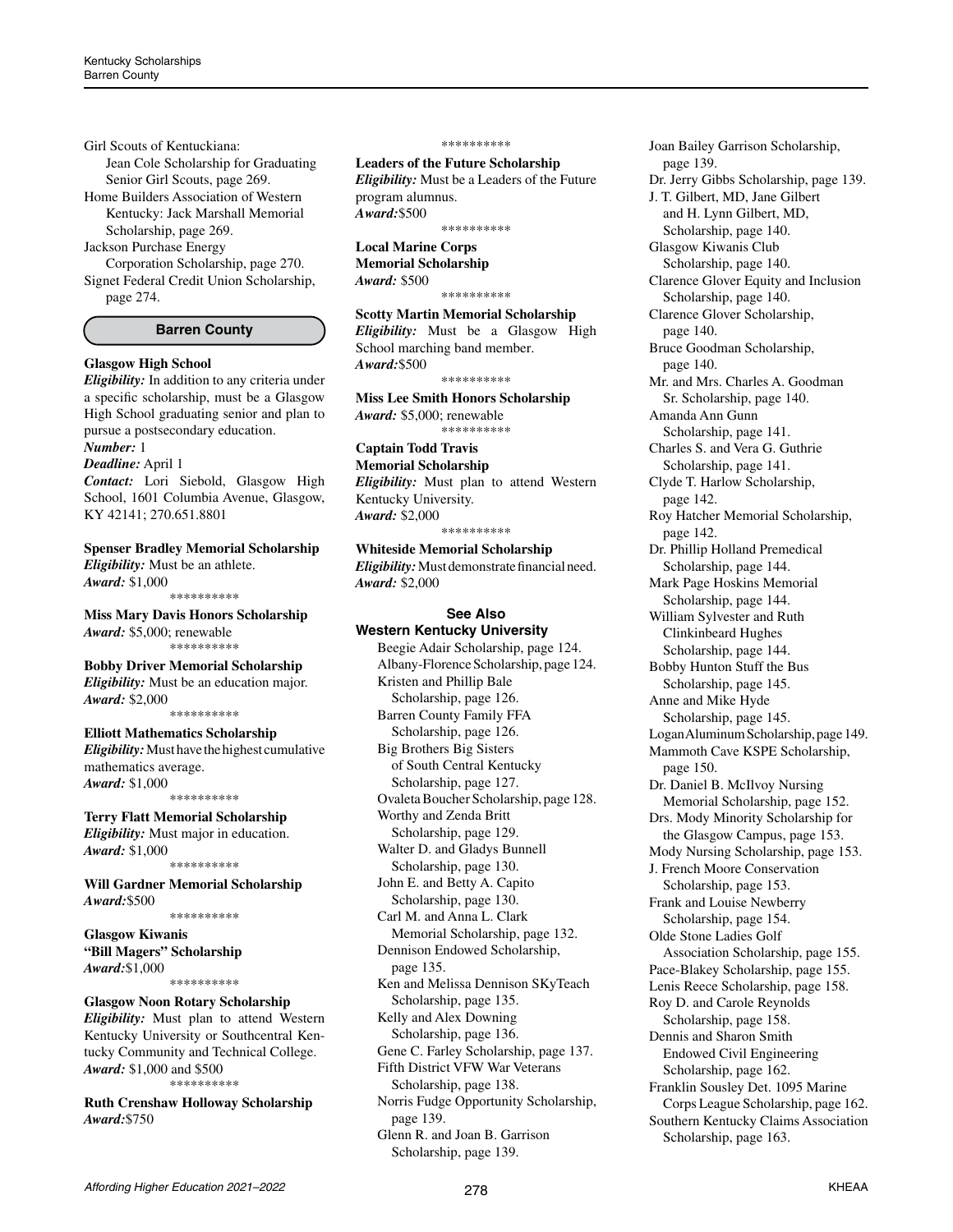Southern Kentucky Estate Planning Council Scholarship, page 163. Michael D. Steenbergen Scholarship, page 163. Charles and Martha Strader Scholarship, page 164. Stuff the Bus Scholarship, page 164. Sherry Tabor Memorial Scholarship, page 164. Evelyn Thurman Third District Media Association Scholarship, page 166. Captain Todd O. Travis United States Marine Corps Scholarship, page 166. Warren County Medical Society Scholarship, page 168. George and Mary Florence Whiteside Scholarship, page 169. Rebecca Howard Whittaker Endowed Scholarship, page 169. Kaci Wilson Memorial Scholarship, page 170. WKU Glasgow Golf Tournament Scholarship, page 170. **Southcentral Kentucky Community and Technical College** Tim Hendricks Memorial Skilled

 Trades Scholarship, page 236. Tonya Jones Minton Memorial Scholarship, page 236. Drs. Mody Nursing Scholarship, page 236.

Cave City Chamber of Commerce: Larry Mutter Memorial Scholarship, page 264. The Cecilian Bank Scholarship, page 264. Farmers Rural Electric Cooperative Scholarship, page 268. Girl Scouts of Kentuckiana: Jean Cole Scholarship for Graduating Senior Girl Scouts, page 269. Kentucky Association of Pep Organization Sponsors Region 4 Cheer Scholarship, page 270. Warren Rural Electric Cooperative Corporation Educational Scholarship, page 275.

# **Bath County**

#### **Bath County Cooperative Extension Service** *Number:* 1

*Contact:* Bath County Cooperative Extension Service, 2914 East Highway 60, Owingsville, KY 40360; 606.674.6121

#### **Bath County 4-H Council: Outstanding Senior 4-H Scholarship**

*Eligibility:* Must be a Bath County High School senior and plan to attend a college, university or vocational-technical school. *Award:* \$200

# *Deadline:* May 1

*Contact:* Terence Clemons, [t.clemons@](mailto:t.clemons%40uky.edu?subject=) [uky.edu](mailto:t.clemons%40uky.edu?subject=)

\*\*\*\*\*\*\*\*\*\*

**Bath County Extension Homemakers Scholarship** *Eligibility:* Must be a graduating high school senior and a Bath County resident. *Award:* \$500 *Deadline:* May 1 *\_\_\_\_\_\_\_\_\_\_\_\_\_\_\_\_\_\_\_\_\_\_\_\_\_\_\_\_\_\_\_\_\_\_\_\_\_\_\_\_\_\_\_\_*

#### **Blue Grass Community Foundation**

*Contact:* Unless otherwise noted, Kristen Tidwell, Blue Grass Community Foundation, 499 East High Street, Suite 112, Lexington, KY 40507; 859.225.3343; [kristen@bgcf.org;](mailto:kristen%40bgcf.org?subject=) [www.bgcf.org](http://www.bgcf.org)

# **Edwa P. Young Piano Scholarship**

*Eligibility:* Must be a graduate of a Bath County high school and plan to study piano performance, piano theory or piano instruction in college or graduate school. *Contact:* Counselor, Bath County High School

# **See Also Eastern Kentucky University**

Bernice N. Clark Memorial Endowed Music Scholarship, page 31. Nina B. Duvall Endowed Scholarship, page 32. Cecil B. and Hazel S. Clark Memorial Endowed Scholarship, page 32. Roxie Pearl Bullock Burdine Memorial Scholarship, page 34. Marguerite Clark Memorial Endowed Scholarship in Education, page 34. Della Clark and Florian Bales Memorial Endowed Scholarship, page 35. **Morehead State University** Valedictorian Scholarship, page 41. Jamey Aebersold Jazz Scholarship, page 41. **University of Kentucky** Harry King and Nelle Kathryn Buttermore Scholarship, page 102. Doug Payne Memorial Scholarship, page 110.

Alan and Patricia Peck

- Scholarship, page 110. Williena Burdine Broyles Memorial
- Endowed Scholarship, page 112.

# **Alice Lloyd College**

Alice Lloyd Honors Program Scholarship, page 175. Appalachian Leaders Scholarship, page 175. Baseball Scholarship, page 175. Basketball Scholarship, page 175. **Hazard Community and Technical College**

Jackson Weather Office/AGI Edward T. Earhart Memorial Scholarship, page 228.

Clark Energy Cooperative: Clark Energy Citizen Scholar Scholarship, page 266. Community and Economic Development Initiative of Kentucky: Appalachian Health Career Scholarship, page 266. Fleming-Mason Energy Annual

Meeting Scholarship, page 268. Kentucky Association of Pep

Organization Sponsors Region 16 Cheerleading Scholarship, page 271.

Region 16 Outstanding Cheerleading Scholarship, page 271.

Kentucky Educational Development Corporation (KEDC) Scholarship, page 271.

Mountain Telephone Scholarship, page 272. NaphCare Charitable Foundation Inc.

Scholarship, page 272. St. Claire HealthCare Richard J. Bausch Family Scholarship, page 274.

Sister Mary Jeannette Wess, SND, Scholarship, page 274.

#### **Bell County**

#### **Bell County Cooperative Extension Service**

*Contact:* Bell County Cooperative Extension Service, 101 Courthouse Square, Pineville, KY 40977; 606.337.2376

# **Bell County Extension Homemakers Scholarship**

*Eligibility:* Must be a Bell County resident enrolled for 12 hours at Clear Creek Baptist College, Eastern Kentucky University, Lincoln Memorial University, Southeast Kentucky Community and Technical College, Union College, the University of Kentucky or the University of the Cumberlands. *Award:* \$500; \$250 each semester

# *Number:* 2

*Deadline:* May 1 *Contact:* Rebecca Miller, Extension Agent for Family and Consumer Sciences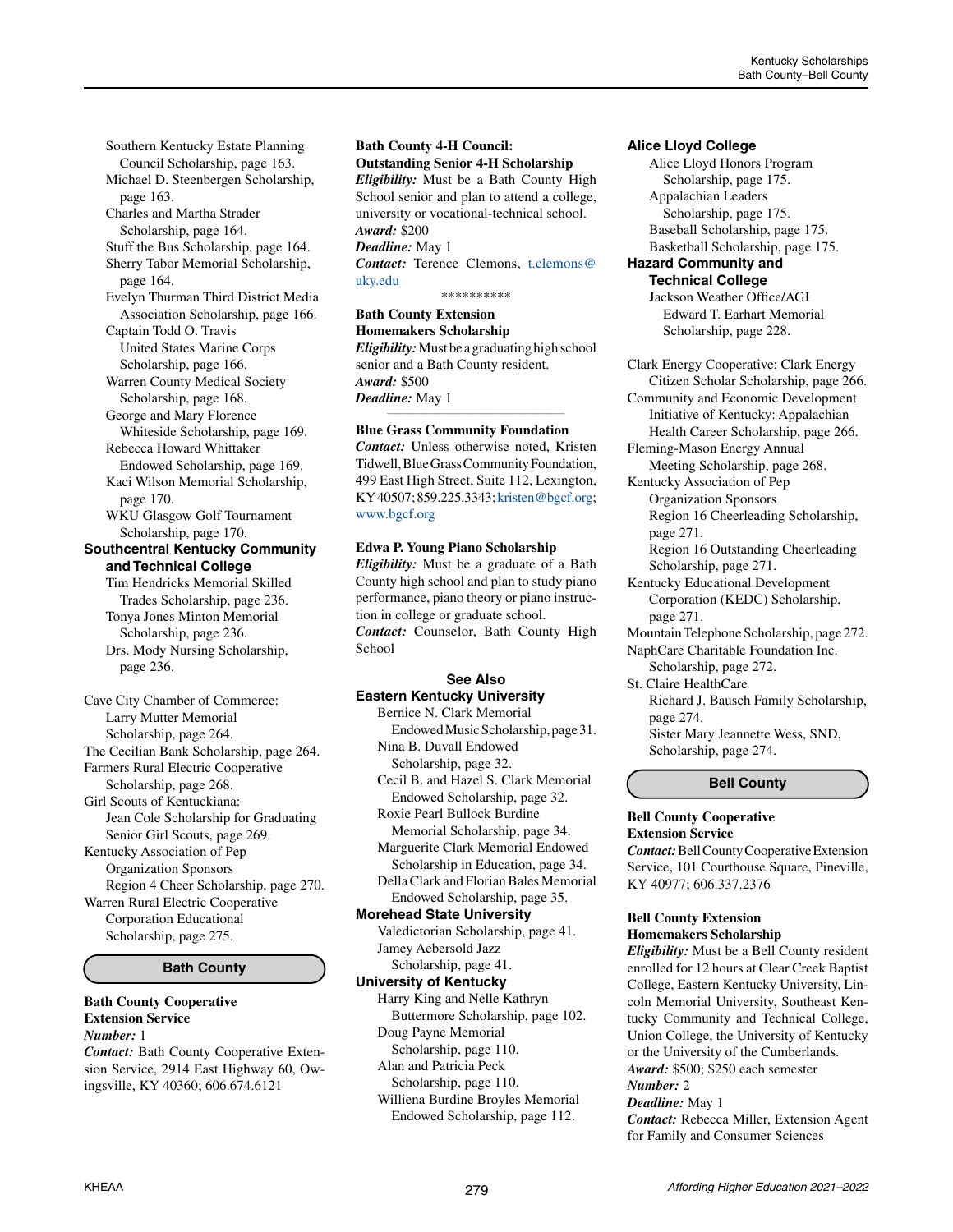# \*\*\*\*\*\*\*\*\*\*

# **Moss 4-H Scholarship**

*Eligibility:* Must be a graduating senior from Middlesboro High School, Pineville High School or Bell County High School or a transfer student from Southeast Community and Technical College to the main University of Kentucky campus in Lexington. *Award:* Usually \$200 to \$250 *Number:* 1 each year *Deadline:* May 1 *Contact:* Brian Good, 4-H Agent

*\_\_\_\_\_\_\_\_\_\_\_\_\_\_\_\_\_\_\_\_\_\_\_\_\_\_\_\_\_\_\_\_\_\_\_\_\_\_\_\_\_\_\_\_*

# **Bell County Farm Bureau**

*Award:* \$1,000 (\$500 each semester) *Deadline:* April 15

*Contact:* Application and additional information available at [www.kyfb.com/bell](http://www.kyfb.com/bell) or Danny Luttrell, Bell County Farm Bureau, P.O. Box 1662, Middlesboro, KY 40965; 606.248.7859

# **Pat Biggerstaff Agriculture Scholarship**

*Eligibility:* Must be a member of Bell County Farm Bureau and be going into agriculturerelated studies *Number:* 3, 1 for each high school in Bell County

\*\*\*\*\*\*\*\*\*\*

# **Ray Reed Scholarship**

*Eligibility:* Must be a Bell County Farm Bureau member. *Number:* 9; 3 for each high school in Bell County

# **See Also Eastern Kentucky University**

Nina B. Duvall Endowed Scholarship, page 32. Dr. Jessica Johnson Frazier Endowed Scholarship, page 32. George W. Clark Scholarship, page 34. Roxie Pearl Bullock Burdine Memorial Scholarship, page 34. Inez Cass McKinney Scholarship for Elementary Teachers, page 35. Imogene Ramsey Endowed Scholarship, page 35. E. O. Robinson Mountain Fund Scholarship, page 35. **University of Kentucky** Cumberland Valley East UK Alumni Club Scholarship, page 77. Ralph McCracken Music Scholarship, page 99. Cawood Smith Memorial Scholarship, page 102. Harry King and Nelle Kathryn Buttermore Scholarship, page 102. Elmo B. Firenze Scholarship,

page 109.

Ronald G. Goebel Scholarship, page 109. T. T. Jones Memorial Scholarship, page 110. Williena Burdine Broyles Memorial Endowed Scholarship, page 112. **University of Louisville** Kentucky Dataseam Scholarship, page 114. **Western Kentucky University** Lincoln School Alumni and Former Student Association of Middlesboro, Kentucky, Scholarship in memory of Loretta Johnson-Moore, page 149. Rebecca Howard Whittaker Endowed Scholarship, page 169. **Alice Lloyd College** Alice Lloyd Honors Program

 Scholarship, page 175. Appalachian Leaders Scholarship, page 175. Baseball Scholarship, page 175. Basketball Scholarship, page 175. John Carroll Scholarship, page 175. **Campbellsville University** E. O. Robinson Scholarship, page 183. **Clear Creek Baptist Bible College** Elmer Gambrel Scholarship, page 186. **Kentucky Christian University** E. O. Robinson Mountain Scholarship, page 191. **Lindsey Wilson College** E. O. Robinson Scholarship, page 199. **Hazard Community and Technical College** UK-Robinson Scholars Program

 Scholarship, page 226. Jackson Weather Office/AGI Edward T. Earhart Memorial Scholarship, page 228. E. O. Robinson Mountain

Scholarship, page 228.

- Appalachian Regional Healthcare: ARH Scholars Award Scholarship, page 262.
- Appalachian Wireless Scholarship, page 262.
- Blue Grass Community Foundation: Tony Turner Memorial Broadcast Scholarship, page 263.

Community and Economic Development Initiative of Kentucky: Appalachian Health Career Scholarship, page 266.

Cumberland Gap Region Tourism Association: Judy Barton Memorial Tourism Scholarship, page 267. Cumberland Valley Electric

Scholarship, page 267.

"I Am UNITE" Scholarship, page 269.

- Kentucky 2A State Championships
- Foundation Scholarship, page 270.
- Kentucky Association of Pep Organization Sponsors

Region 13 Academic Scholarship, page 271.

Region 13 Outstanding Athlete Scholarship, page 271.

- Kentucky Educational Development Corporation (KEDC) Scholarship, page 271.
- St. Claire HealthCare Richard J. Bausch Family Scholarship, page 274.

**Boone County**

# **Boone County Extension Homemakers Association**

*Deadline:* Late March or early April *Contact:* Boone County Cooperative Extension Service, 6028 Camp Ernst Road, P.O. Box 876, Burlington, KY 41005; 859.586.6101; [dl\\_ces\\_boone@email.uky.](mailto:dl_ces_boone%40email.uky.edu?subject=) [edu](mailto:dl_ces_boone%40email.uky.edu?subject=)

#### **Student Scholarship**

*Eligibility:* Must be a Boone County resident, a Boone County Extension Homemakers Club or Mailbox Member or the child or grandchild of a Boone County Homemaker Club or Mailbox Member regardless of residence, be a full-time student, carry at least 12 hours at a 4-year college or university and be working toward an undergraduate or graduate degree.

*Award:* \$1,000 *Number:* 2

\*\*\*\*\*\*\*\*\*\*

#### **Technical/Associate Program Scholarship**

*Eligibility:* Must be a Boone County resident; be a Boone County Extension Homemakers Club or Mailbox Member or the child or grandchild of a Boone County Extension Homemakers Club or Mailbox Member regardless of residence; and be enrolled in an associate's, technical or vocational program. *Award:* \$750

*\_\_\_\_\_\_\_\_\_\_\_\_\_\_\_\_\_\_\_\_\_\_\_\_\_\_\_\_\_\_\_\_\_\_\_\_\_\_\_\_\_\_\_\_*

*Number:* 2

# **Burlington Fire Protection District Scholarship**

*Eligibility:* Must be a graduating high school senior, maintain at least a 2.5 GPA and be at the station 24 hours per week and 1 weekend day per month while a full-time student or be at the station 24 hours per week while a halftime student. Preference given to a member of the Burlington Junior Firefighter program.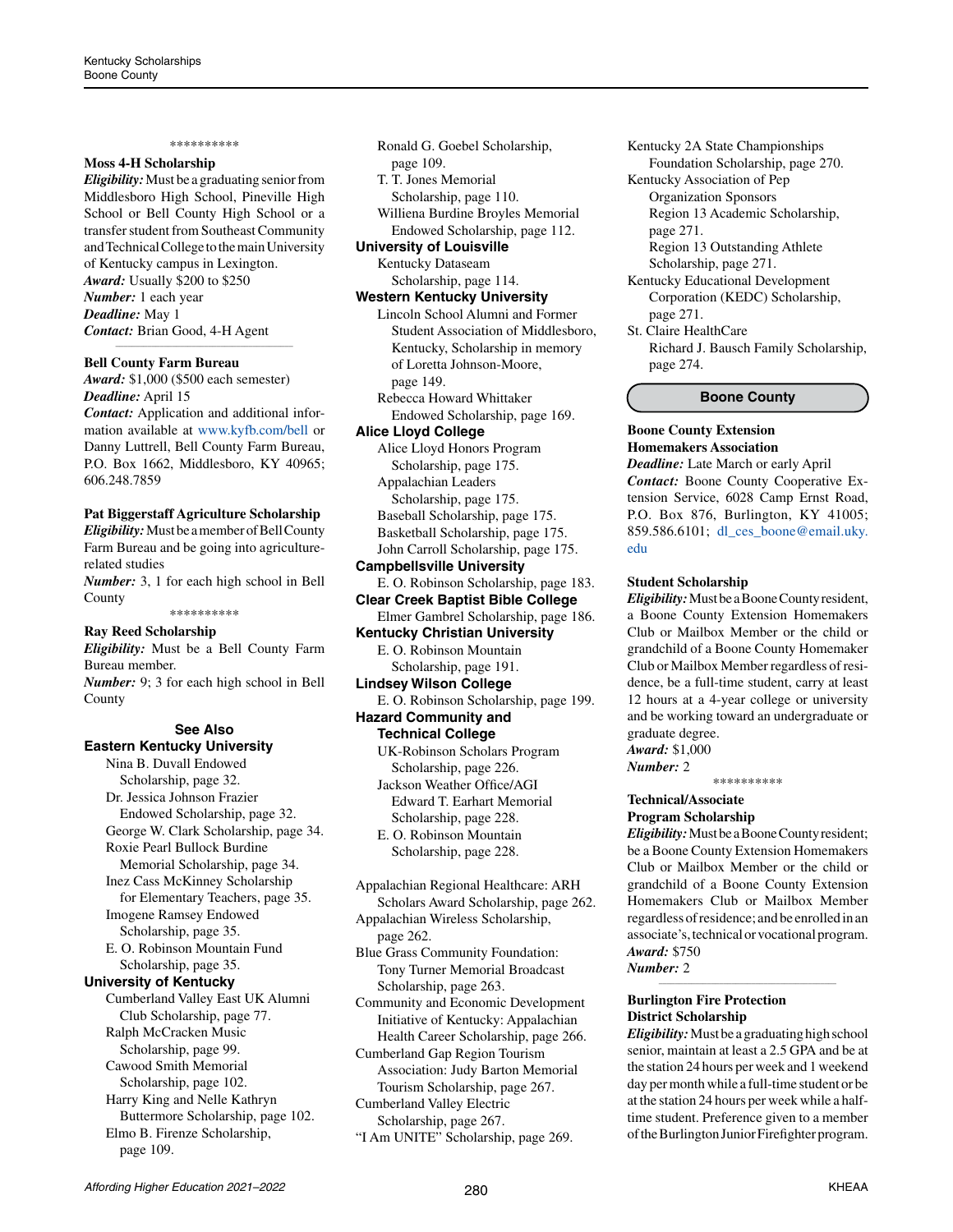*Award:* Up to \$3,000 per semester *Number:* 6

*Contact:* Rob Butcher, Burlington Fire Protection District, 6050 Firehouse Drive, Burlington, KY 41005; 859.586.6161; [rbutcher@burlingtonkyfire.org](mailto:rbutcher%40burlingtonkyfire.org?subject=); [www.burl](http://www.burlingtonkyfire.org)[ingtonkyfire.org](http://www.burlingtonkyfire.org)

*\_\_\_\_\_\_\_\_\_\_\_\_\_\_\_\_\_\_\_\_\_\_\_\_\_\_\_\_\_\_\_\_\_\_\_\_\_\_\_\_\_\_\_\_*

# **Rotary Club of Florence Scholarship**

*Eligibility:* Must be a graduating high school senior, be from Boone County and attend an interview. *Award:* \$1,000

*Number:* 7; 1 for each eligible high school *Deadline:* March 1 *Contact:* Dave Wolfer, 513.324.2810

# **See Also**

**Eastern Kentucky University** Nina B. Duvall Endowed Scholarship, page 32. **Northern Kentucky University** Merabah Bass Scholarship, page 70.

Butler Scholarship, page 70. Roy and Elizabeth Dawn Memorial Scholarship, page 71. Henry J. Hosea and Roger R. Francis Scholarship, page 72.

Northern Kentucky Association of Realtors Albert E. Wehry Memorial Scholarship, page 73. Northern Kentucky Restaurant

 Association: Ben Bernstein Memorial Scholarship, page 73.

Henry E. "Bud" Pogue IV Endowed Scholarship, page 74.

George A. Renaker, MD, Charitable Foundation Scholarship, page 74. Charles L. Seligman Family

 Scholarship, page 74. Mary Gandy Travis and Burr J.

 Travis Sr. Scholarship, page 75. Linda Bowen Wasicsko Social Work Endowed Scholarship, page 75. Yearlings Scholarship, page 76.

# **University of Kentucky**

Northern Kentucky/Greater Cincinnati UK Alumni Club Endowed Scholarship, page 78. Northern Kentucky/Greater Cincinnati UK Alumni Club Graduate

 Scholarship, page 79. Northern Kentucky/Greater Cincinnati UK Alumni Club Scholarship, page 79.

Boone County Scholarship, page 81. Stricker Scholarship, page 91. Gorman Merit Scholarship, page 105. Northern Kentucky/Greater Cincinnati UK Alumni Club Fellowship, page 111.

**University of Louisville**

Northern Kentucky Medical Society Foundation Scholarship, page 122.

**Gateway Community and Technical College**

Butler Foundation Scholarship, page 224. Robert T. Green Endowed Scholarship, page 225.

James F. Bertsch Memorial Scholarship, page 262. Cincinnati Scholarship Foundation, page 264. Christopher Todd Grant Memorial Scholarship, page 265. Kentucky Association of Pep Organization Sponsors

Jane W. Meyer Memorial Scholarship, page 270.

Mason-Bracken County Bar Association Scholarship, page 272. Owen Electric Cooperative Scholarship,

page 273.

# **Bourbon County**

**Blue Grass Community Foundation**

*Contact:* Unless otherwise noted, Kristen Tidwell, Blue Grass Community Foundation, 499 East High Street, Suite 112, Lexington, KY 40507; 859.225.3343; [kristen@bgcf.org;](mailto:kristen%40bgcf.org?subject=) [www.bgcf.org](http://www.bgcf.org)

# **John T. and Willie Hedges Education Scholarship**

*Eligibility:* Must be a Bourbon County High School or Paris High School female graduating senior and demonstrate financial need. *Award:* Varies

*Contact:* Counselor, Paris High School, 308 West 7th Street, Paris, KY 40361; 859.987.2168; Counselor, Bourbon County High School, 3341 Lexington Road, Paris, KY 40361; 859.987.2185

# **See Also Eastern Kentucky University**

Nina B. Duvall Endowed Scholarship, page 32.

**University of Kentucky** Paul E. Miller and Judith Sebastian-Miller Fellowship, page 103.

Doug Payne Memorial Scholarship, page 110.

Alpha Phi Alpha Fraternity Inc. Alpha Beta Lambda Chapter: Educational Enrichment Scholarship, page 262. Gap Scholarship, page 262.

Blue Grass Community Foundation: Richard E. and Lucile G. Coe Scholarship, page 263. Blue Grass Energy Academic Scholarship, page 263. Clark Energy Cooperative: Clark Energy Citizen Scholar Scholarship, page 266. Kentucky 2A State Championships Foundation Scholarship, page 270. Kentucky American Water: Ripple Effect Scholarship, page 270. Kentucky Association of Pep Organization Sponsors Region 10 Outstanding Cheerleader Scholarship, page 270. Kentucky Educational Development Corporation (KEDC) Scholarship, page 271.

**Boyd County**

# **Boyd County Republican Women's Club Scholarship**

*Eligibility:* Must be a female graduating high school senior; be a resident of Boyd County; be registered as a Republican at the time the scholarship is awarded or provide in writing intent to register as a Republican at the earliest date allowed by Kentucky law; attend an accredited college or university as a full-time student; and submit proof of high school GPA, 2 letters of recommendation, copy of ACT assessment report and submitted FAFSA worksheet or estimated family contribution determined by the FAFSA. Based on academic achievement, financial need and the desire to embrace the ideals and values of the Republican Party. *Award:* \$1,200

*Number:* 1

*Deadline:* April 10

*Contact:* Counselor or Sonya O'Brien, 2807 Pleasant Avenue, Ashland, KY 41102 *\_\_\_\_\_\_\_\_\_\_\_\_\_\_\_\_\_\_\_\_\_\_\_\_\_\_\_\_\_\_\_\_\_\_\_\_\_\_\_\_\_\_\_\_*

# **Eliza R. Cooksey Scholarship**

*Eligibility:* Must have attended Hatcher Elementary School at least 2 years or have lived in the Pollard area and demonstrate financial need, good character, citizenship, a keen desire for further education and the ability to succeed in college or technical school. *Award:* \$500

*Deadline:* March 31 *Contact:* Counselor *\_\_\_\_\_\_\_\_\_\_\_\_\_\_\_\_\_\_\_\_\_\_\_\_\_\_\_\_\_\_\_\_\_\_\_\_\_\_\_\_\_\_\_\_*

# **John W. Estep Scholarship for Career and Technical Education**

*Eligibility:* Must be a senior at Paul G. Blazer or Boyd County High School, have completed a pathway in career and technical education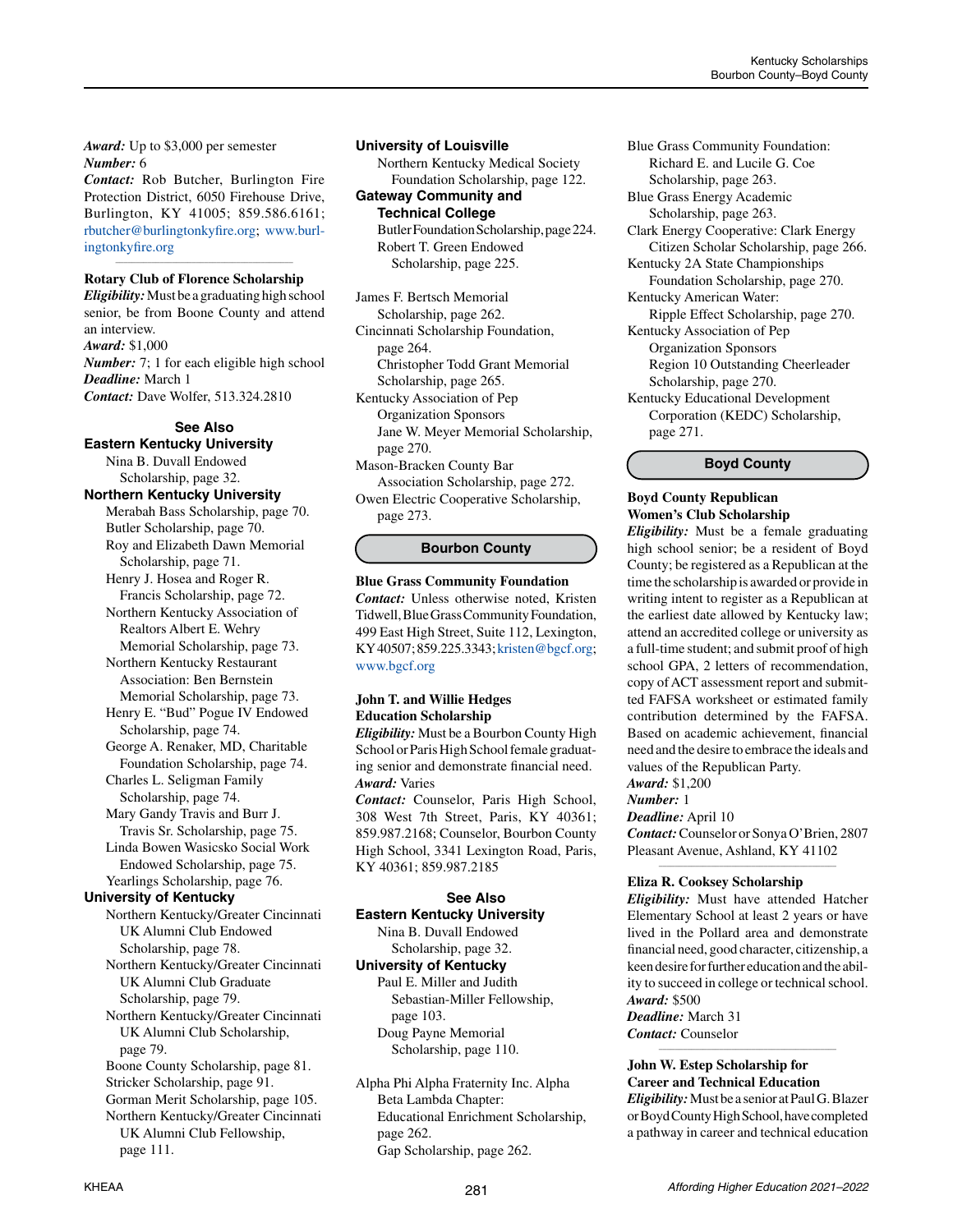and have at least a 19 ACT score. *Award:* Varies *Number:* 1 *Contact:* Counselor

#### **Foundation for the Tri-State Community Inc.**

*Number:* Unless otherwise noted, 1 *Contact:* Unless otherwise noted, Counselor, Paul G. Blazer High School, 1500 Blazer Boulevard, Ashland, KY 41102

*\_\_\_\_\_\_\_\_\_\_\_\_\_\_\_\_\_\_\_\_\_\_\_\_\_\_\_\_\_\_\_\_\_\_\_\_\_\_\_\_\_\_\_\_*

# **James A. Anderson Jr. Scholar Athlete Scholarship**

*Eligibility:* Must be a Paul G. Blazer High School graduating senior, demonstrate proficiency in the classroom and athletic achievement, plan to attend an accredited postsecondary institution, have a 3.5 cumulative GPA through the first semester of the senior year, have at least a 21 ACT score and have earned a varsity letter in at least 1 KHSAA-sanctioned sport during the junior or senior year. *Award:* Varies

\*\*\*\*\*\*\*\*\*\*

# **Ashland High School**

# **Class of 1939 Scholarship**

*Eligibility:* Must be a Paul G. Blazer High School student, maintain at least a 3.0 GPA, demonstrate financial need and show a history of involvement in community and/or religious service.

*Award:* Varies \*\*\*\*\*\*\*\*\*\*

#### **Ashland Women's Club Scholarship**

*Eligibility:* Must be a resident of Boyd County and be a student at Paul G. Blazer High School, Boyd County High School or Fairview High School. Based on need, leadership, ability, high moral character and academic excellence.

*Award:* Varies *Contact:* Counselor \*\*\*\*\*\*\*\*\*\*

#### **Michael David Daniels Scholarship**

*Eligibility:* Must be a Paul G. Blazer High School or Russell High School graduating senior. *Award:* Varies *Contact:* Counselor \*\*\*\*\*\*\*\*\*\*

# **Billy Gammon Memorial Scholarship**

*Eligibility:* Must be a Paul G. Blazer High School senior and be a deserving football player. *Award:* Varies *Contact:* Athletic Director

#### \*\*\*\*\*\*\*\*\*\*

**Sam L. and Mollie Gatrell Scholarship** *Eligibility:* Must be a deserving Boyd County, Fairview or Paul G. Blazer High School graduating senior. Special consideration given to a student who has been orphaned or who demonstrates financial need. \*\*\*\*\*\*\*\*\*\*

# **Dick Griffith Scholarship**

*Eligibility:* Must be a senior attending a Boyd County, Kentucky, Cabell or Wayne County, West Virginia, or Lawrence County, Ohio, school; plan to attend an accredited 2- or 4-year college, university, community college or technical school; and exemplify Mr. Griffith's dedication to tennis as a lifelong endeavor. Based on sportsmanship, moral character, citizenship and satisfactory academic standing. The scholarship is not limited to a competitive tennis player, but a non-tennis player must have a connection to the tennis community at large. Financial need may be considered.

\*\*\*\*\*\*\*\*\*\*

### **Janet Nunley Scholarship**

*Eligibility:* Must be a female Paul G. Blazer High School graduating senior, have average grades, demonstrate financial need and have strong potential and desire to attend college. *Award:* Varies

\*\*\*\*\*\*\*\*\*\*

# **Courtney Thomas Memorial Scholarship**

*Eligibility:* Must be a Paul G. Blazer High School graduating senior; be interested in a career in a caring profession such as nursing or teaching; and plan to attend a 2- or 4-year accredited college, university or technical school. Based on care and concern shown for others, history of community service and financial need compared to educational costs. *Award:* Varies

# **See Also Eastern Kentucky University**

Nina B. Duvall Endowed Scholarship, page 32. George W. Clark Scholarship, page 34. Roxie Pearl Bullock Burdine Memorial Scholarship, page 34.

# **Morehead State University**

Valedictorian Scholarship, page 41. Jamey Aebersold Jazz Scholarship, page 41.

#### **University of Kentucky**

Greater Ashland UK Alumni Club Scholarship, page 77. Harry King and Nelle Kathryn Buttermore Scholarship, page 102. Napolean B. Chapman Scholarship, page 109.

Ronald G. Goebel Scholarship, page 109. Williena Burdine Broyles Memorial Endowed Scholarship, page 112. **University of Louisville** Dr. J. Everett Moore Scholarship, page 122. **Alice Lloyd College** Alice Lloyd Honors Program Scholarship, page 175. Appalachian Leaders Scholarship, page 175. Baseball Scholarship, page 175. Basketball Scholarship, page 175. John Carroll Scholarship, page 175. **Clear Creek Baptist Bible College** Lou Towler Eastham Scholarship, page 186. Archie Oliver Scholarship, page 187. **Ashland Community and Technical College** Ashland Kiwanis Club High School Scholarship, page 215. Big Sandy/Big Sandy Superstore Scholarship, page 215. Chellgren-Ashland Community and Technical College Fund Scholarship, page 215. Clark's Pump-N-Shop Rodney Clark Memorial Scholarship, page 215. Mrs. Lou Eastham Scholarship, page 216. Galloway Trust Scholarship, page 216. Robert B. Hilton Education Scholarship, page 216. Agnes Burnette Johnson Scholarship, page 216. Morning Pointe Foundation Practical Nursing Scholarship, page 216. Lincoln and Katherine Morgan Scott Scholarship, page 216. Theodore C. and Bennie J. Shields Scholarship, page 216. Spriggs Family Scholarship, page 217. YWCA Scholarship, page 217.

Blue Grass Community Foundation: Stewart Family Scholarship, page 263. Boyd County Medical Society Scholarship, page 263. Community and Economic Development Initiative of Kentucky: Appalachian Health Career Scholarship, page 266. John T. and Ada M. Diederich Educational Trust: Diederich Scholarship, page 267. Foundation for the Tri-State Community Inc.: Representative Don Farley Memorial Scholarship, page 268. Oren and Patty Justice Scholarship, page 268.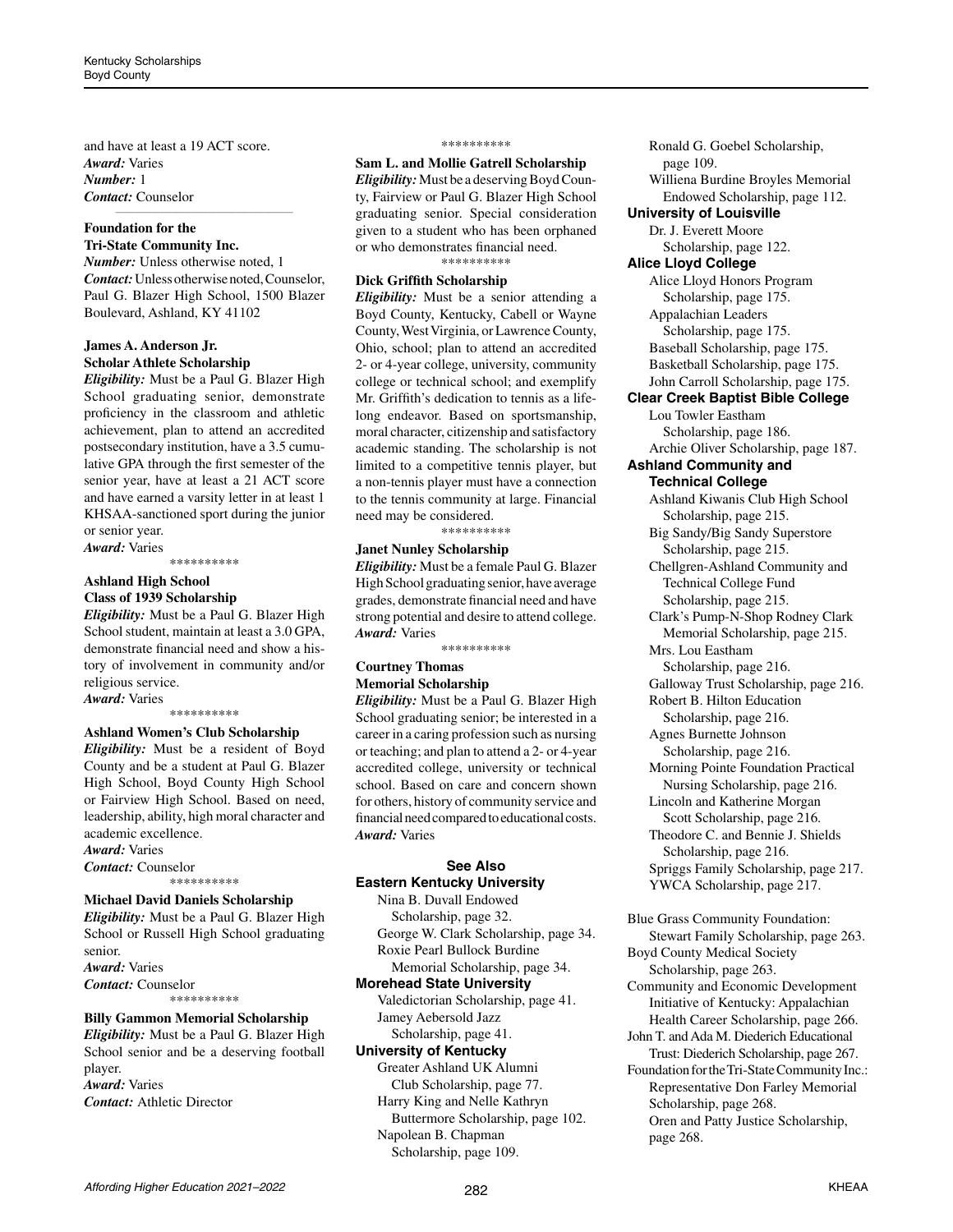Billie B. Little Scholarship, page 268. Matthews Family Scholarship, page 268. Morning Has Broken Scholarship,

page 268.

"I Am UNITE" Scholarship, page 269.

Kentucky Association of Pep Organization Sponsors Region 16 Cheerleading Scholarship, page 271.

Region 16 Outstanding Cheerleading Scholarship, page 271.

Kentucky Educational Development Corporation (KEDC) Scholarship, page 271.

King's Daughters Health Foundation: Edna and Mildred Monk Memorial Nursing Scholarship, page 271.

Northeast Kentucky Community Action Agency Inc.

Lonnie M. Click Memorial Educational Award Scholarship, page 272. Owen Fielding Memorial Educational Award Scholarship, page 272.

People Helping People Inc.: Leon Tackett/John Jenkins Memorial Scholarship, page 273.

St. Claire HealthCare Richard J. Bausch Family Scholarship, page 274.

Stewart Health Foundation Scholarship, page 274.

### **Boyle County**

#### **Blue Grass Community Foundation**

*Contact:* Unless otherwise noted, Kristen Tidwell, Blue Grass Community Foundation, 499 East High Street, Suite 112, Lexington, KY 40507; 859.225.3343; [kristen@bgcf.org](mailto:kristen%40bgcf.org?subject=); [www.bgcf.org](http://www.bgcf.org)

### **Hilliard Lyons Scholarship**

*Eligibility:* Must be a Boyle County High School or Danville High School graduating senior.

*Contact:* Counselor, Boyle County High School, 1637 Perryville Road, Danville, KY 40422; 859.236.5047; Danville High School, 203 East Lexington Avenue, Danville, KY 40422; 859.238.1308

\*\*\*\*\*\*\*\*\*\*

# **Hudson-Ellis Scholarship**

*Eligibility:* Must be a Boyle County High School, Danville High School or Kentucky School for the Deaf graduating senior and be a Boyle County resident.

*Award:* Varies; renewable for up to 4 years *Contact:* Counselor, Boyle County High School, 1637 Perryville Road, Danville, KY 40422; 859.236.5047; Danville High School, 203 East Lexington Avenue, Danville, KY 40422; 859.238.1308; Kentucky School for the Deaf, 303 South Second Street, Danville, KY 40422; 859.239.7017

*\_\_\_\_\_\_\_\_\_\_\_\_\_\_\_\_\_\_\_\_\_\_\_\_\_\_\_\_\_\_\_\_\_\_\_\_\_\_\_\_\_\_\_\_*

#### **Boyle County Farm Bureau**

*Contact:* Terry Gilbert, Boyle County Farm Bureau, 446 North Danville Bypass, Danville, KY 40422; 859.236.4081

#### **Outstanding Youth Scholarship**

*Eligibility:* Must be a member of the Boyle County Farm Bureau, be named outstanding Farm Bureau youth winner and represent the Boyle County Farm Bureau in the district contest.

*Award:* \$250; nonrenewable *Number:* 1 male, 1 female *Deadline:* Night of county contest \*\*\*\*\*\*\*\*\*\*

**David C. Sparrow Memorial Scholarship** *Eligibility:* Must have a 3.0 cumulative GPA or at least a 21 ACT score; be a member or the child of a member of the Boyle County Farm Bureau; have membership paid for current year and while scholarship is in force; be a graduating high school senior; and pursue a degree at a Kentucky college, university or a vocational or technical school. Preference given to a student who has been active in 4-H, FFA and/or FCCLA. *Award:* \$1,000 *Deadline:* February 28

### **Community Foundation of Louisville: Jack Freeman Scholarship**

*\_\_\_\_\_\_\_\_\_\_\_\_\_\_\_\_\_\_\_\_\_\_\_\_\_\_\_\_\_\_\_\_\_\_\_\_\_\_\_\_\_\_\_\_*

*Eligibility:* Must be a resident of Boyle County; be a graduating senior from a Boyle County high school; pursue an undergraduate degree at an accredited college, university or community college; have a 3.0 cumulative GPA; be in good academic standing; and demonstrate financial need. Renewable.

#### *Deadline:* March 18

*Contact:* Naomi Davis, Community Foundation of Louisville, 325 West Main Street, Suite 1110, Louisville, KY 40202; [naomid@](mailto:naomid%40cflouisville.org?subject=) [cflouisville.org;](mailto:naomid%40cflouisville.org?subject=) [www.cflouisville.org](http://www.cflouisville.org)

*\_\_\_\_\_\_\_\_\_\_\_\_\_\_\_\_\_\_\_\_\_\_\_\_\_\_\_\_\_\_\_\_\_\_\_\_\_\_\_\_\_\_\_\_*

### **Ephraim McDowell Health**

*Eligibility:* Must be a Boyle County graduating high school senior, be accepted to an in-state college or university and plan to study any health care program recognized by Ephraim McDowell Health. *Deadline:* March 15

*Contact:* Ephraim McDowell Health, 217 South Third Street, Danville, KY 40422; [hr@](mailto:hr%40emhealth.org?subject=) [emhealth.org](mailto:hr%40emhealth.org?subject=); [www.emhealth.org/careers/](http://www.emhealth.org/careers/education-assistance-program) [education-assistance-program](http://www.emhealth.org/careers/education-assistance-program)

#### **Sherry Colleen Durbin Memorial Scholarship** *Award:* At least \$500

\*\*\*\*\*\*\*\*\*\*

#### **Ephraim McDowell Regional Medical Center Auxiliary Health Care Scholarship** *Award:* \$1,000; renewable with at least a 2.5 GPA

*Number:* 2

# **See Also**

# **Eastern Kentucky University**

Dr. Jessica Johnson Frazier Endowed Scholarship, page 32. Inez Cass McKinney Scholarship for Elementary Teachers, page 35. Imogene Ramsey Endowed Scholarship, page 35. **University of Kentucky** Danville/Boyle County UK Alumni Club Scholarship, page 77. Aldridge Scholarship, page 89. Ralph McCracken Music Scholarship, page 99. Dr. Michael D. Rankin Community Scholarship, page 103. Dr. Patricia A. Calico Endowed Nursing Scholarship, page 104. George B. Tuggle Scholarship, page 111.

# **Western Kentucky University**

Claude Lee and Beatrice Denton Cooley Scholarship, page 133. David C. and Linda Sparrow

# Agriculture Scholarship, page 163. **Clear Creek Baptist Bible College** Watts Chapel Baptist Church

Scholarship, page 188.

Blue Grass Community Action Partnership Scholarship, page 263. *Contact:* Quincy Essex, Community Developer, 225 West Walnut Street, Danville, KY 40422; 859.236.2955;

#### [quincy.essex@bgcap.org](mailto:quincy.essex%40bgcap.org?subject=)

Community Foundation of Louisville: Rowland Family Scholarship, page 267. Ephraim McDowell Health Keith and Vicki A. Darnell Scholarship, page 268. Health Care Scholarship, page 268.

Inter-County Energy

Scholarship, page 269.

Kentucky 2A State Championships Foundation Scholarship, page 270.

Kentucky Educational Development Corporation (KEDC) Scholarship, page 271.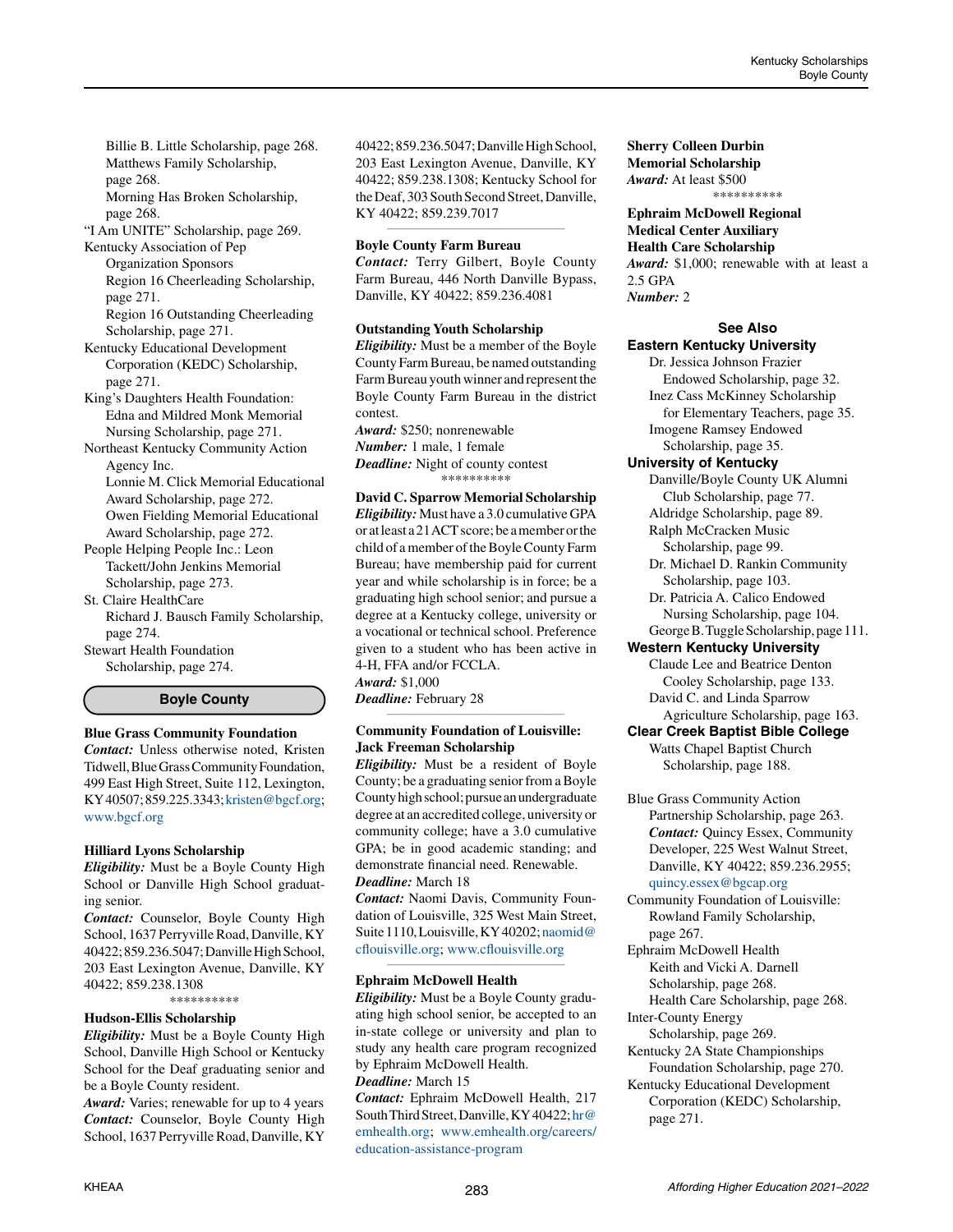### **Bracken County**

**Hayswood Foundation Inc.: Hedges/Barnett Scholarship** *Eligibility:* Must be a Bracken County High School graduating senior or a current recipient who is reapplying and be under age 25 at the time of initial selection. *Award:* Varies; renewable *Number:* Varies *Deadline:* Third week of April; contact organization for actual date *Contact:* Counselor or Hayswood Foundation Inc., 1 West McDonald Parkway, Suite 3A, Maysville, KY 41056; 606.563.9333; [hfound@att.net](mailto:hfound%40att.net?subject=); [www.hayswood.org](http://www.hayswood.org) **See Also Eastern Kentucky University** Nina B. Duvall Endowed Scholarship, page 32. **Northern Kentucky University** Butler Scholarship, page 70. Eastern Kentucky Endowed Scholarship, page 71. David and Ruth Iler Endowed Scholarship, page 72. Henry E. "Bud" Pogue IV Endowed Scholarship, page 74. **University of Kentucky** Perkins Family Endowed Scholarship, page 97. Doug Payne Memorial Scholarship, page 110. **Gateway Community and Technical College** Butler Foundation Scholarship, page 224. **Maysville Community and Technical College** Crounse Corporation Scholarship, page 231. Blue Grass Energy Academic Scholarship, page 263. James Ellis Carver II Scholarship, page 263. Fleming-Mason Energy Annual

Meeting Scholarship, page 268. Kentucky Association of Pep Organization Sponsors Region 10 Outstanding Cheerleader Scholarship, page 270.

Kentucky Educational Development Corporation (KEDC) Scholarship, page 271. Mason-Bracken County Bar

Association Scholarship, page 272.

### **Breathitt County**

**Eastern Kentucky University** Nina B. Duvall Endowed Scholarship, page 32. George W. Clark Scholarship, page 34. Roxie Pearl Bullock Burdine Memorial Scholarship, page 34. E. O. Robinson Mountain Fund Scholarship, page 35. **Morehead State University** Valedictorian Scholarship, page 41. Jamey Aebersold Jazz Scholarship, page 41. **University of Kentucky** James and Ollie Bradbury Undergraduate Elementary or Secondary Scholarship, page 96. James L. King Scholarship, page 101. Cawood Smith Memorial Scholarship, page 102. Harry King and Nelle Kathryn Buttermore Scholarship, page 102. Ray and Lorena Gaye Salyer Scholarship, page 103. Ronald G. Goebel Scholarship, page 109. T. T. Jones Memorial Scholarship, page 110. Marie Armstrong Slothower Scholarship, page 111. Williena Burdine Broyles Memorial Endowed Scholarship, page 112. **Alice Lloyd College** Alice Lloyd Honors Program Scholarship, page 175. Appalachian Leaders Scholarship, page 175. Baseball Scholarship, page 175. Basketball Scholarship, page 175. John Carroll Scholarship, page 175. **Campbellsville University** E. O. Robinson Scholarship, page 183. **Kentucky Christian University** E. O. Robinson Mountain Scholarship, page 191. **Lindsey Wilson College** E. O. Robinson Scholarship, page 199. **Big Sandy Community and Technical College** J. Woodford Howard and Florence Stephens Howard Scholarship, page 218. **Hazard Community and Technical College** UK-Robinson Scholars Program Scholarship, page 226. Helen Clemons Memorial Scholarship, page 227.

Embracing the Future Endowed Scholarship, page 227. First Federal Savings and Loan Association Education Fund Scholarship, page 227. Elizabeth Ann Hollon Memorial Scholarship, page 227. Kentucky River Properties Endowed Nursing Scholarship, page 227. Maggard/Kirby Endowed Nursing Scholarship, page 227. Peoples Bank and Trust Company Endowed Scholarship, page 227. Wicker Family Scholarship, page 227. Cordell H. Williams, MD, Memorial Scholarship, page 228. Alice T. Allen Memorial Scholarship, page 228. Cyrus and Grace Collins Scholarship, page 228. Granville and Mae Deaton Scholarship, page 228. Slayden W. and Lillian Douthitt Scholarship, page 228. William Ezell Scholarship, page 228. Jackson Weather Office/AGI Edward T. Earhart Memorial Scholarship, page 228. Robert B. and Helen Jewell Scholarship, page 228. H. H. Savannah Back Miller Memorial Scholarship, page 228. Morton-Adams Scholarship, page 228. E. O. Robinson Mountain Scholarship, page 228. Donna Snell Smith Scholarship, page 228. Appalachian Wireless Scholarship, page 262. Blue Grass Community Foundation: Tony Turner Memorial Broadcast Scholarship, page 263. Community and Economic Development Initiative of Kentucky: Appalachian Health Career Scholarship, page 266. "I Am UNITE" Scholarship, page 269. Jackson Energy Cooperative Scholarship, page 270. Kentucky Association of Pep Organization Sponsors Region 14 Betty Novak Scholarship, page 271. Kentucky Educational Development Corporation (KEDC) Scholarship, page 271. Licking Valley RECC Essay Scholarship, page 271. St. Claire HealthCare Richard J. Bausch Family Scholarship,

page 274.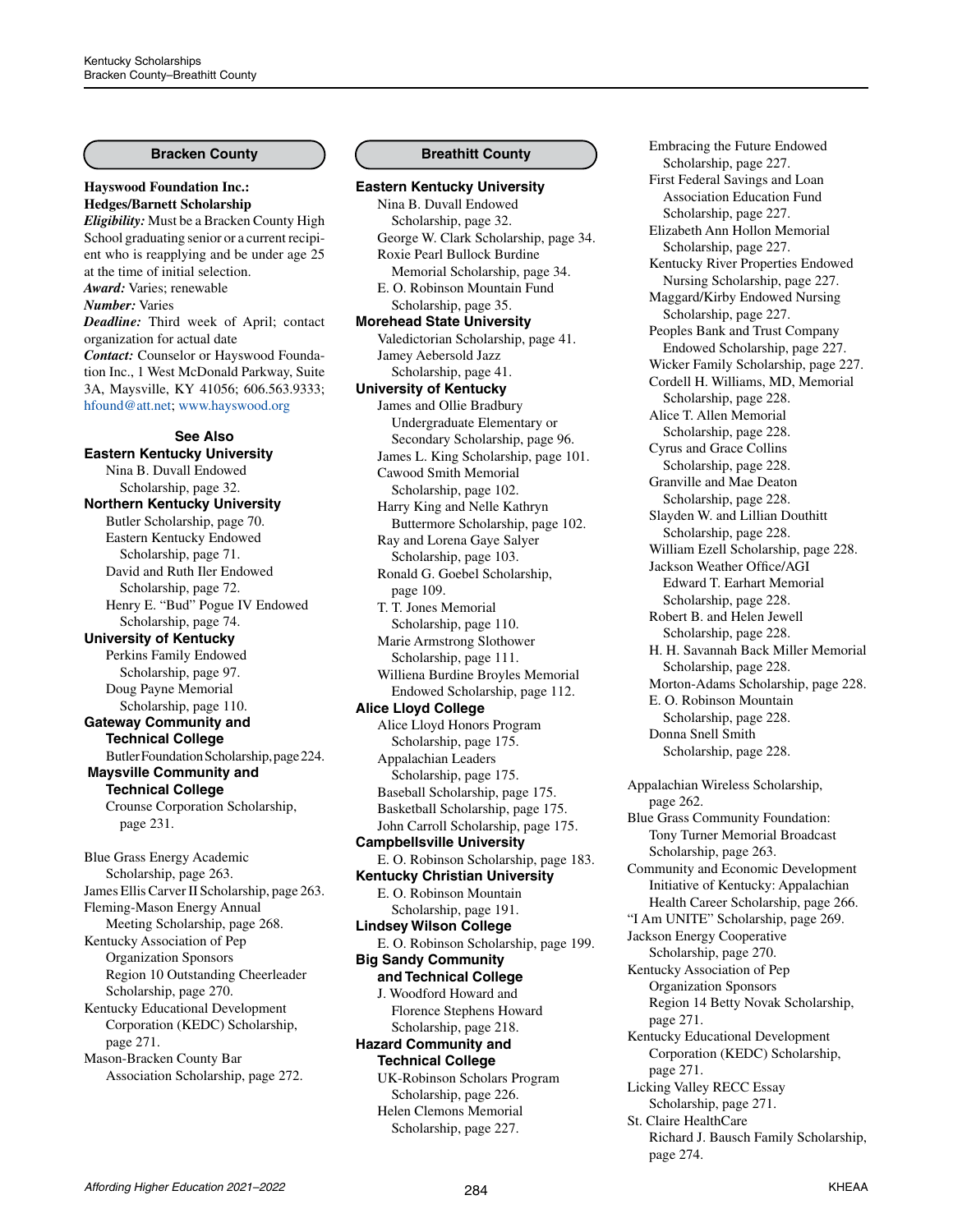#### **Breckinridge County**

#### **Breckinridge County Cooperative Extension Service** *Deadline:* April

*Contact:* Individual listed under each scholarship, Breckinridge County Cooperative Extension Service, 1377 Highway 261 South, Hardinsburg, KY 40143; 270.756.2182; <http://breckinridge.ca.uky.edu>

#### **Breckinridge County 4-H Scholarship**

*Eligibility:* Must be a Breckinridge County graduating senior, be an active 4-H member and submit an essay with application. Based on financial need and academic merit. *Award:* \$500; \$250 each semester *Number:* 1

*Contact:* Alexandria Bryant \*\*\*\*\*\*\*\*\*\*

# **Breckinridge County**

**Extension Homemakers Scholarship** *Eligibility:* Must be a Breckinridge County graduating senior. Based on financial need, academic merit and scholastic ability. *Number:* 2

*\_\_\_\_\_\_\_\_\_\_\_\_\_\_\_\_\_\_\_\_\_\_\_\_\_\_\_\_\_\_\_\_\_\_\_\_\_\_\_\_\_\_\_\_*

*Contact:* Lynnette Allen

#### **Breckinridge County High School**

*Eligibility:* In addition to any criteria under a specific scholarship, must be a Breckinridge County High School graduating senior. *Award:* Unless otherwise noted, varies *Number:* Unless otherwise noted, varies *Contact:* Sarah Butler or Chandra Dowell, Breckinridge County High School, P.O. Box 10, Harned, KY 40144; 270.756.3080

#### **Franklin and Helen Atkinson Memorial Scholarship**

*Eligibility:* Based on financial need and academic merit. Preference given to a student interested in an agricultural career. \*\*\*\*\*\*\*\*\*\*

#### **Breckinridge County Antique Tractor and Engine Club Scholarship**

*Eligibility:* Must be associated with the club or farming and be involved in community service and school activities. Based on merit.

*Award:* \$750 \*\*\*\*\*\*\*\*\*\*

# **Breckinridge County Chamber of Commerce Scholarship**

*Eligibility:* Based on merit, school and community activities and leadership. *Award:* \$500

#### \*\*\*\*\*\*\*\*\*\*

**Breckinridge County Education Association: O. J. Allen Memorial Scholarship** *Eligibility:* Must be interested in a future career in education. Based on financial need and academic merit.

\*\*\*\*\*\*\*\*\*\*

#### **Breckinridge County Education Association Scholarship**

*Eligibility:* Must be the son or daughter of a Breckinridge County Education Association member. Based on merit. *Award:* \$500

\*\*\*\*\*\*\*\*\*\*

**Marilyn Butler Memorial Scholarship** *Eligibility:* Must be an active member of HOSA and plan to major in health sciences. \*\*\*\*\*\*\*\*\*\*

**Corinth Baptist Church Scholarship** *Eligibility:* Must be active in the church and have community service. Based on merit. -<br>\*\*\*\*\*\*\*\*\*\*

#### **Custer Elementary PTO Scholarship** *Eligibility:* Must have attended Custer Elementary School at least 4 years; be enrolled in a college, university, art or technical school; have a 3.0 GPA; demonstrate financial need; and submit an essay.

\*\*\*\*\*\*\*\*\*\*

# **Future Business Leaders of America (FBLA) Scholarship** *Eligibility:* Must be an FBLA member. Based on academic merit. Interview required.

\*\*\*\*\*\*\*\*\*\* **Hardinsburg Elementary School PTO Scholarship**

*Eligibility:* Must have attended Hardinsburg Elementary School. Based on merit and school and community activities. *Award:* \$500

\*\*\*\*\*\*\*\*\*\*

# **Hardinsburg Rotary Club Citizenship Scholarship**

*Eligibility:* Must attend an accredited Kentucky college or university and have a 3.0 GPA. Based on merit and character and leadership.

*Number:* 1 female, 1 male \*\*\*\*\*\*\*\*\*\*

#### **Delano Harned Memorial Scholarship**

*Eligibility:* Must be a Breckinridge County High School graduate and attend the University of Kentucky. \*\*\*\*\*\*\*\*\*\*

**Harned United Methodist** 

# **Church Scholarship**

*Eligibility:* Must attend either Harned or Horsley Chapel UMC. Based on merit, school and community activities and leadership.

#### \*\*\*\*\*\*\*\*\*\*

#### **Louise Hook Scholarship**

*Eligibility:* Must be a resident of Breckinridge County; demonstrate scholastic ability, good character and financial need; and plan to pursue a health science major. Internship required to be awarded full amount. \*\*\*\*\*\*\*\*\*\*

#### **Sarah Hottell Memorial Scholarship**

*Eligibility:* Must be a Breckinridge County High School senior who has been a member of the Fighting Tiger Football Team for 3 years, including the senior year; have great character; and be active in school and community activities. *Award:* \$2,000

\*\*\*\*\*\*\*\*\*\*

**Irvington Elementary PTO Scholarship** *Eligibility:* Must have attended Irvington Elementary School. *Award:* \$500

\*\*\*\*\*\*\*\*\*\*

*Number:* 1

#### **Ben Johnson Elementary School PTO Scholarship**

*Eligibility:* Must have attended Ben Johnson Elementary School and be involved in school and community activities. Based on merit.

*Award:* \$500 \*\*\*\*\*\*\*\*\*\*

**Tom Macy Memorial Scholarship**

*Eligibility:* Must have attended and graduated from the 8th grade at Breckinridge County Middle School and have at least a 3.0 GPA. Based on merit. *Award:* \$500

\*\*\*\*\*\*\*\*\*\*

#### **Men's Christian Fellowship Association Scholarship**

*Eligibility:* Must be a resident of Breckinridge County and have at least a 2.5 GPA and at least a 20 ACT score. Based on scholastic ability and good character. *Award:* Varies

\*\*\*\*\*\*\*\*\*\*

**St. Romuald Altar Society Scholarship** *Eligibility:* Must attend St. Romuald Church, be active in church and religious education programs and be active in school and community activities. Based on merit. *Award:* \$500

\*\*\*\*\*\*\*\*\*\*

### **St. Romuald PTO Scholarship**

*Eligibility:* Must have graduated from the 8th grade at St. Romuald Elementary School; demonstrate financial need; and be active in the student's church, community and school. Based on merit.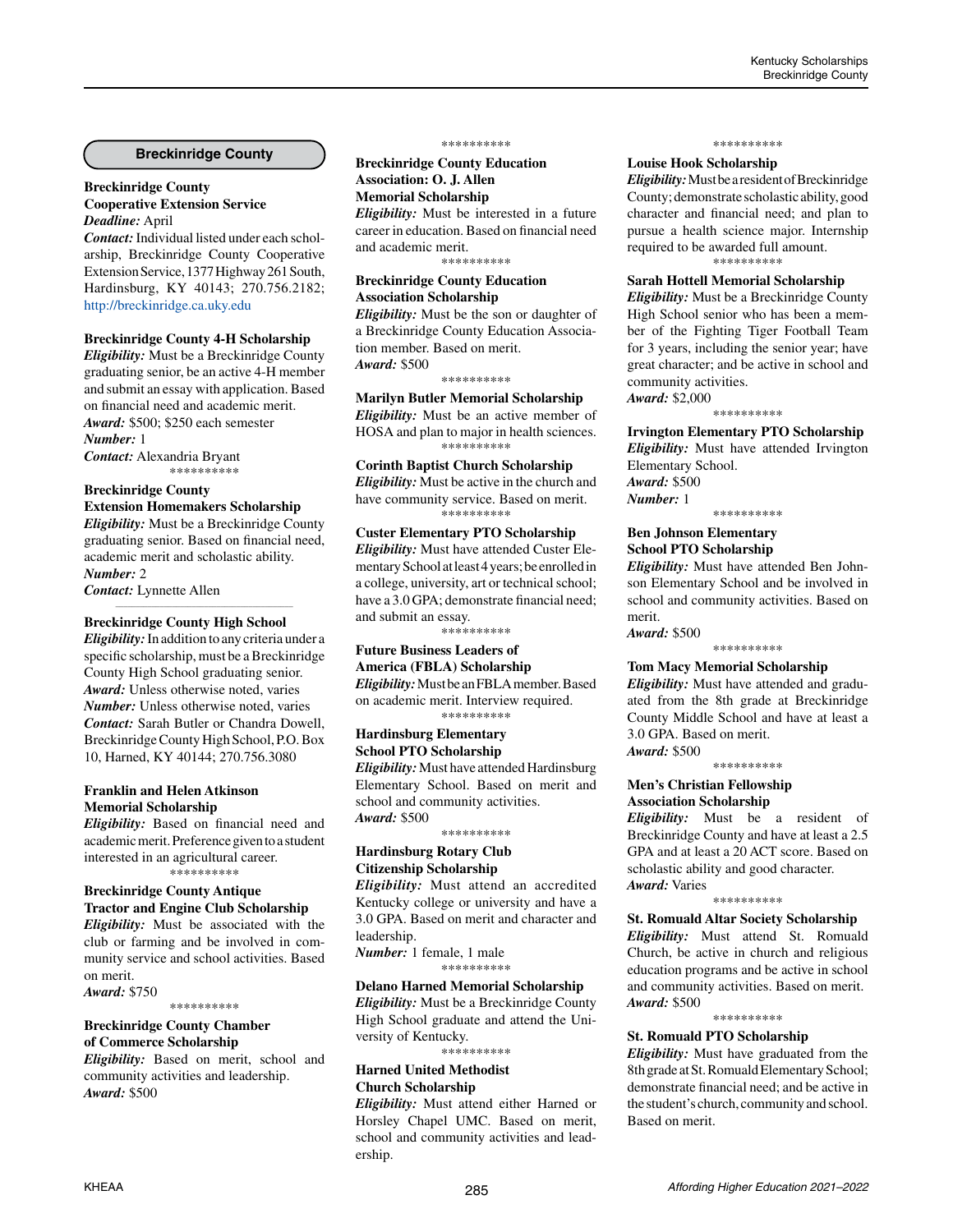#### \*\*\*\*\*\*\*\*\*\*

#### **The Tobin Scholarship**

*Eligibility:* Must attend the University of Kentucky and major in business. *Award:* \$2,500

\*\*\*\*\*\*\*\*\*\*

# **Kalyn Whitworth Memorial Scholarship**

*Eligibility:* Must be an active senior member of the Breckinridge County High School Lady Tiger softball or basketball team, demonstrate community service and have a 2.5 GPA.

\*\*\*\*\*\*\*\*\*\*

#### **Narvin and Laverne Whitworth Scholarship**

*Eligibility:* Must have attended Custer Elementary School. Based on financial need, community service and academic merit. *\_\_\_\_\_\_\_\_\_\_\_\_\_\_\_\_\_\_\_\_\_\_\_\_\_\_\_\_\_\_\_\_\_\_\_\_\_\_\_\_\_\_\_\_*

#### **Breckinridge County High School or Frederick Fraize High School**

*Contact:* Sarah Butler or Chandra Dowell, Breckinridge County High School, P.O. Box 10, Harned, KY 40144; 270.756.30080; or Counselor, Frederick Fraize High School, 301 Poplar Street, Cloverport, KY 40111; 270.788.3388

#### **Breckinridge County Cattleman's Association Scholarship**

*Eligibility:* Must have a 2.5 GPA, have an interest in agriculture and have a parent or guardian who has been a member to the Breckinridge County Cattleman's Association for at least 2 years. *Award:* \$1,000 *Number:* Varies

\*\*\*\*\*\*\*\*\*\*

#### **Breckinridge County Community Action Scholarship** *Eligibility:* Based on financial need. *Award:* \$500 *Number:* Varies

\*\*\*\*\*\*\*\*\*\*

### **Breckinridge County Farm Bureau Scholarship**

*Eligibility:* Must be a member of a Breckinridge County Farm Bureau family and have at least a 3.5 GPA or at least a 23 ACT score. Based on financial need and academic merit. *Award:* \$1,000

*Number:* 2

\*\*\*\*\*\*\*\*\*\*

# **Breckinridge County Masonic Lodge Memorial Scholarship**

*Eligibility:* Must demonstrate financial need, have at least a 2.5 GPA and participate in community service activities. Based on merit. *Award:* \$500 *Number:* 1

#### \*\*\*\*\*\*\*\*\*\*

### **First State Bank Scholarship**

*Eligibility:* Must be a Breckinridge County High School or Frederick Fraize High School graduating senior, plan to attend a postsecondary school and have at least a 3.0 GPA and at least a 22 ACT score. Based on financial need and academic merit. Interview and essay required. *Award:* \$1,000 *Number:* 1

# \*\*\*\*\*\*\*\*\*\*

**Jeremy Purcell Scholarship** *Eligibility:* Must be a Breckinridge County High School or Frederick Fraize High School graduating senior and be active in church, preferably the Corinth Baptist Church. Based on financial need, academic standing, community service, extracurricular activities and awards. Note: Requirements may have changed by the time this book was printed. *Award:* \$600

*Number:* 1

# **Frederick Fraize High School**

*Eligibility:* In addition to any criteria under a specific scholarship, must be a Frederick Fraize High School graduating senior. *Number:* 1

*\_\_\_\_\_\_\_\_\_\_\_\_\_\_\_\_\_\_\_\_\_\_\_\_\_\_\_\_\_\_\_\_\_\_\_\_\_\_\_\_\_\_\_\_*

*Contact:* Unless otherwise noted, Counselor, Frederick Fraize High School, 301 Poplar Street, Cloverport, KY 40111; 270.788.3388

### **Alumni Association Scholarship** *Award:* \$500

*Deadline:* May 5 \*\*\*\*\*\*\*\*\*\*

**Levi Jackson Memorial Scholarship** *Award:* Varies *Deadline:* May 1

#### **Knights of Columbus Scholarship**

*Eligibility:* Must be a Catholic student in Breckinridge County and demonstrate financial need. Based on merit. *Award:* \$1,000 *Number:* Varies

*\_\_\_\_\_\_\_\_\_\_\_\_\_\_\_\_\_\_\_\_\_\_\_\_\_\_\_\_\_\_\_\_\_\_\_\_\_\_\_\_\_\_\_\_*

# **See Also University of Kentucky** Marjorie Tobin Scholarship, page 91. **Western Kentucky University** Charles D. and Jeanette Bennett Scholarship, page 127.

Sam Dunaway Endowed Scholarship, page 136.

Joseph Brent Fackler Scholarship, page 137.

MTD Products Inc. Scholarship, page 154.

Marcia Renee Rose Scholarship, page 159. Beulah R. Winchel Scholarship for Agriculture, page 170. Beulah R. Winchel Scholarship for Elementary Education, page 170. Beulah R. Winchel Scholarship for Middle Grade Education, page 170. **Campbellsville University** Jack and Virginia Redman Scholarship, page 183. **Kentucky Wesleyan College** Charles D. and Jeannette R. Bennett Endowed Scholarship, page 193. **Elizabethtown Community and Technical College** Fourth District Retired Teachers Association Scholarship, page 223. The Cecilian Bank Scholarship, page 264. Central Kentucky Community Foundation:

James and Betty Holeman Scholarship, page 264. Community Foundation of Louisville:

- Dunaway Scholarship, page 267. Friends of Rough River Lake
- Scholarship, page 268.
- Girl Scouts of Kentuckiana:

Jean Cole Scholarship for Graduating Senior Girl Scouts, page 269.

- Kenergy Corp. Scholarship, page 270.
- Kentucky Association of Pep

Organization Sponsors Richard Bedwell Memorial Scholarship,

page 270.

Nolin RECC:

Continuing Education Scholarship, page 272.

High School Scholarship, page 272. Bob Wade Sr. Memorial Scholarship, page 272.

#### **Bullitt County**

#### **First Harrison Bank: James W. Hardaway Memorial Scholarship**

*Eligibility:* Must be a graduate from a Bullitt County high school and submit an application through the Community Foundation of Louisville website, [www.cflouisville.org.](http://www.cflouisville.org) The student, parent or guardian must have been an active checking account customer of First Harrison Bank for at least 1 year at the time of the student's graduation. *Award:* Varies

*Number:* Varies

*Contact:*Scholarship Coordinator, First Harrison Bank, P.O. Box 247, Shepherdsville, KY 40165; or Community Foundation of Louisville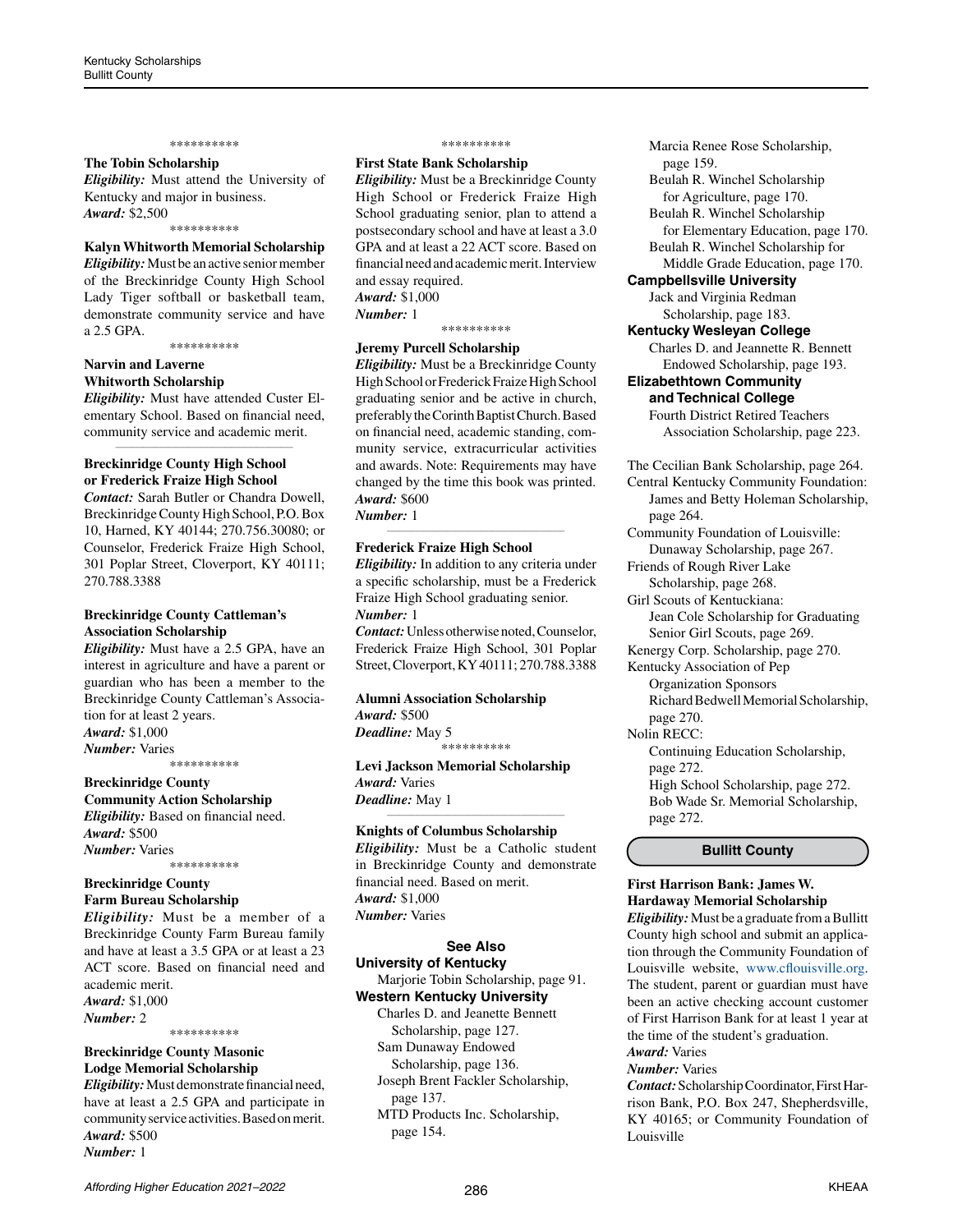# **See Also**

**University of Kentucky** Greater Louisville UK Young Alumni Scholarship, page 78. Jefferson County UK Alumni Club Scholarship, page 78. John P. and Frances Charlton Samuels Presidential Scholarship, page 97. Veterans Drug Club Scholarship, page 108. Jefferson County UK Young Alumni Scholarship, page 110. **Western Kentucky University** Greater Louisville Alumni Association Scholarship, page 141. Janice Insko Porter Scholarship, page 157. Community Foundation of Louisville: Louisville Artisans Guild Art Scholarship, page 267. H. L. Lyons III Memorial Scholarship, page 267. Paul and Sarah Puckett Scholarship, page 267. Girl Scouts of Kentuckiana: Jean Cole Scholarship for Graduating Senior Girl Scouts, page 269. Louisville Agricultural Club, page 272. Nolin RECC: Continuing Education Scholarship, page 272. High School Scholarship, page 272. Bob Wade Sr. Memorial Scholarship, page 272.

# **Butler County**

# **Butler County Extension Homemakers Scholarship**

*Eligibility:* Must have been a member of Butler County Homemakers for 1 year or be the brother, sister, child or grandchild of a member. *Award:* \$300 *Number:* 2 each year *Deadline:* April 1 *Contact:* Tracy Thornton Cowles, Extension Agent for Family and Consumer Sciences,

113 East G. L. Smith Street, P.O. Box 370, Morgantown, KY 42261; 270.526.3767; [tracy.thornton@uky.edu](mailto:tracy.thornton%40uky.edu?subject=)

# **See Also**

**Murray State University** Gregory Blake and Pamela Gail Flener Memorial Scholarship, page 47. **University of Kentucky** Jesse R. and Virginia K. Grisham Scholarship, page 93.

#### **Western Kentucky University**

Sarah Capitola McClearn Bailey Scholarship, page 126. Butler County Water District Scholarship, page 130. John E. and Betty A. Capito Scholarship, page 130. Sam Dunaway Endowed Scholarship, page 136. Fifth District VFW War Veterans Scholarship, page 138. LTC Belmont Forsythe Scholarship, page 138. Ethel Mallory Forsythe Endowed Scholarship, page 138. Sarah Ruth Geurin Scholarship, page 139. J. T. Gilbert, MD, Jane Gilbert and H. Lynn Gilbert, MD, Scholarship, page 140. Dr. Phillip Holland Premedical Scholarship, page 144. James Christopher Holman Scholarship, page 144. William Sylvester and Ruth Clinkinbeard Hughes Scholarship, page 144. Nelda Mefford James Scholarship, page 145. Bobby Hunton Stuff the Bus Scholarship, page 145. Logan Aluminum Scholarship, page 149. Mammoth Cave KSPE Scholarship, page 150. Dr. Daniel B. McIlvoy Nursing Memorial Scholarship, page 152. Norma McKinney Memorial: Happy Hollow Farm Agriculture Scholarship, page 152. J. French Moore Conservation Scholarship, page 153. Olde Stone Ladies Golf Association Scholarship, page 155. Tom and Susan McReynolds Porter Scholarship, page 157. Marcia Renee Rose Scholarship, page 159. Dennis and Sharon Smith Endowed Civil Engineering Scholarship, page 162. Franklin Sousley Det. 1095 Marine Corps League Scholarship, page 162. Stuff the Bus Scholarship, page 164. Evelyn Thurman Third District Media Association Scholarship, page 166. Warren County Medical Society Scholarship, page 168. **Southcentral Kentucky Community and Technical College**

Rick Dockery Memorial Scholarship, page 235.

Tim Hendricks Memorial Skilled Trades Scholarship, page 236. Jeanette Penrod Miller Scholarship, page 236.

- American Welding Society Foundation Inc.: Carlisle Smith Tri-State Section Scholarship, page 249.
- Community Foundation of Louisville: Dunaway Scholarship, page 267.
- Girl Scouts of Kentuckiana: Jean Cole Scholarship for Graduating Senior Girl Scouts, page 269.
- Kentucky Association of Pep Organization Sponsors Richard Bedwell Memorial Scholarship, page 270.
- LTC Connect Educational Scholarship, page 272. Pennyrile Rural Electric Cooperative Corporation Scholarship, page 273. Warren Rural Electric Cooperative Corporation Educational Scholarship, page 275.

#### **Caldwell County**

#### **Murray State University**

Rogers Badgett Sr. Scholarship, page 45. Ballance Family Scholarship, page 45. George E. Beiderwell Scholarship, page 45. Max B. and Mavis Hurt Scholarship, page 48. Dan C. and Sue Hutson Scholarship, page 48. J. U. Kevil Memorial Scholarship, page 48. Richard H. Lewis Memorial Scholarship, page 49. Sula Travis Nickell Memorial Scholarship, page 50. Norris Family Scholarship–MSU, page 50. Jack Paxton Memorial Scholarship, page 50. Frank Albert Stubblefield Memorial Scholarship, page 52. Walter L. Wuster Scholarship, page 53. Howard C. Giles Economics Scholarship, page 54. Dan C. Hutson II Scholarship (Business), page 54. Robert P. McCann FBLA Memorial Scholarship, page 55. Donna Cummins Wagner Scholarship, page 56. First District Retired Teachers Association Scholarship, page 58. Murray-Calloway County Hospital Medical Staff Scholarship, page 65.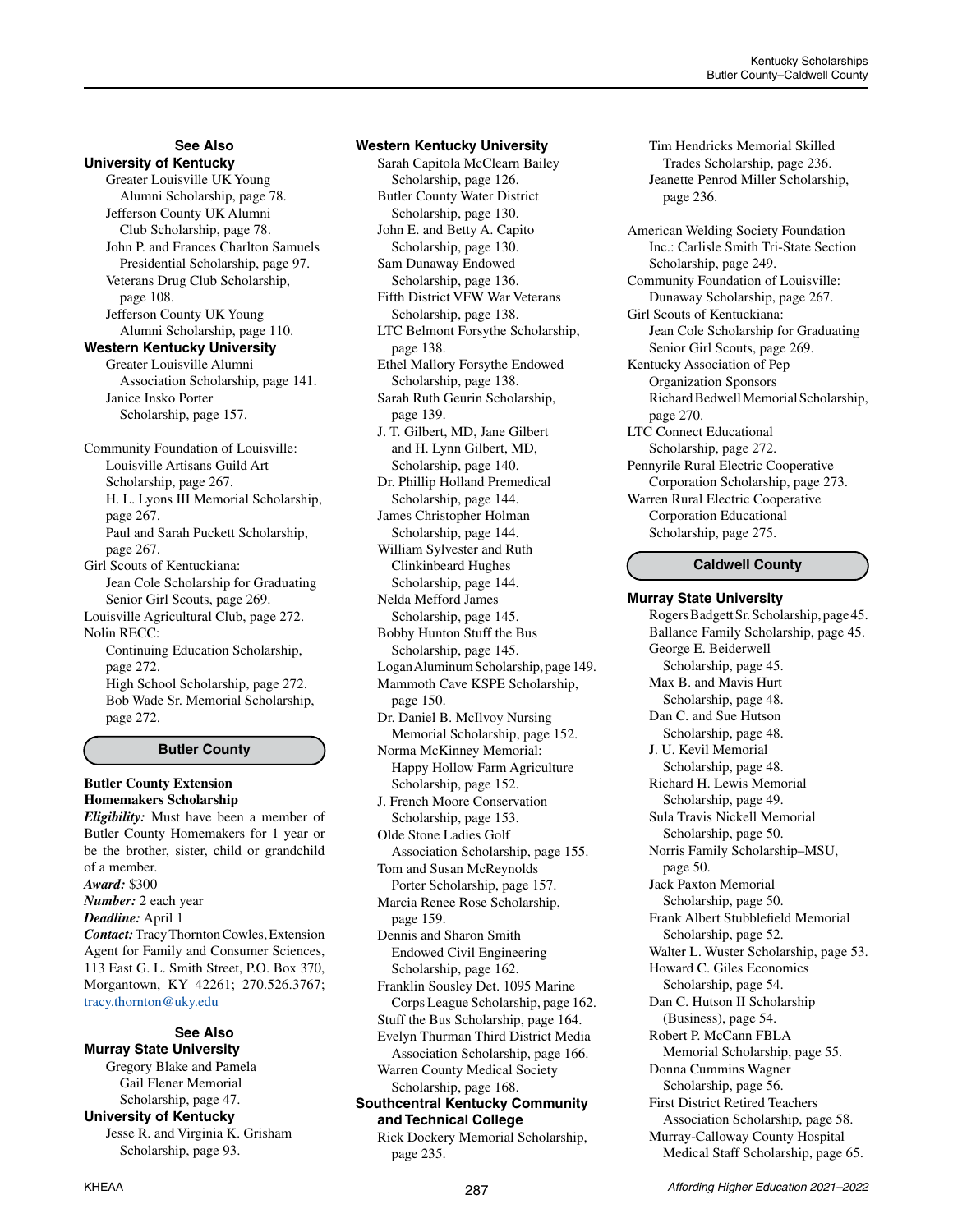Dr. William F. Smith Jr. Endowed Memorial Scholarship, page 66. Dan C. Hutson II Scholarship, page 67.

#### **University of Kentucky**

Jesse R. and Virginia K. Grisham Scholarship, page 93.

#### **Western Kentucky University**

Daniel F. Beavers Scholarship, page 127. Flora Lanham Ford Berry Memorial Scholarship, page 127. W. T. and Ella Morris Davis Scholarship, page 134. John W. and Lucille Hazzard Scholarship, page 143. Island Creek Coal Company Scholarship, page 146. Dwight and Kay Smith Scholarship, page 162.

#### **Madisonville Community College**

Betty Crawford Memorial Endowment Scholarship, page 231.

American Welding Society Foundation Inc.: Carlisle Smith Tri-State Section Scholarship, page 249. Girl Scouts of Kentuckiana: Jean Cole Scholarship for Graduating Senior Girl Scouts, page 269. Kenergy Corp. Scholarship, page 270. Pennyrile Rural Electric Cooperative Corporation Scholarship, page 273.

#### **Calloway County**

### **Calloway County Farm Bureau Scholarship**

*Eligibility:* Must be a Calloway County High School, Eastwood Christian Academy or Murray High School graduating senior; be a member of a Calloway County Farm Bureau family; and be pursuing a 4-year course of study. *Award:* \$1,500

*Number:* 4

# *Deadline:* February 28 *Contact:* Scholarship Coordinator, Calloway

County Farm Bureau, 1702 Highway 121 North Bypass, P.O. Box 469, Murray, KY 42071; 270.753.4703[; sfurches@mchsi.com](mailto:%20sfurches%40mchsi.com?subject=) *\_\_\_\_\_\_\_\_\_\_\_\_\_\_\_\_\_\_\_\_\_\_\_\_\_\_\_\_\_\_\_\_\_\_\_\_\_\_\_\_\_\_\_\_*

### **Murray Independent High School Foundation Scholarship**

*Eligibility:* Must be a Murray Independent High School student. Other criteria vary by scholarship.

- *Award:* Varies
- *Deadline:* March

*Contact:* Murray High School, Guidance Department, 1800 Sycamore Street, Murray, KY 42071; Ann Samons; 270.753.5202, ext. 5013; [ann.samons@murray.kyschools.us;](mailto:ann.samons%40murray.kyschools.us?subject=) or Lonita Wilson; 270.753.5202, ext. 5012; [lonita.wilson@murray.kyschools.us](mailto:lonita.wilson%40murray.kyschools.us?subject=)

**See Also Murray State University** Ginger Adams Scholarship, page 45. Ballance Family Scholarship, page 45. George E. Beiderwell Scholarship, page 45. Parvin and Ina Blalock Scholarship, page 45. Coach Mark Brady Endowed Scholarship, page 45. CFSB Freshman Renewable Scholarship, page 46. Churchill Family Fund for Excellence Scholarship, page 46. Lynda Coleman Writing Scholarship, page 46. Dewey and Addie Crass Memorial Scholarship, page 46. Jimmy and Donnette Dean Scholarship, page 46. Joe Dick Scholarship, page 46. Sid and Melissa H. Easley Leadership Scholarship, page 46. Gamma Beta Phi Honors Society Scholarship, page 47. James G. Glasgow Memorial Scholarship, page 47. Jeff Green Memorial Scholarship, page 47. Hazel Alumni Scholarship, page 48. Preston "Ty" Holland Scholarship, page 48. Addie Beth and Dr. Carroll Hubbard Memorial Scholarship, page 48. Max B. and Mavis Hurt Scholarship, page 48. Dan C. and Sue Hutson Scholarship, page 48. Jackson Purchase AAUW Scholarship, page 48. Jackson Purchase Rifle and Pistol Club "Fred McCutchen" Scholarship, page 48. Bob and Karen Jackson Scholarship, page 48. James M. Lassiter Scholarship, page 49. Johnny D. McDougal Honorary Scholarship, page 49. The Murray Bank Endowed Scholarship, page 50. Murray Lions Club: Groover A. Parker Memorial Scholarship, page 50. Murray Lions Club: Bryan Tolley Memorial Scholarship, page 50. Nance Family Scholarship, page 50. Sula Travis Nickell Memorial Scholarship, page 50.

 page 50. Jack Paxton Memorial Scholarship, page 50. Regions Bank Scholarship, page 51. Jack and Janice Rose Honorary Scholarship, page 51. Rotary Club of Murray: Max Hurt Memorial Scholarship, page 51. Rotary Club of Murray: Rainey T. Wells Memorial Scholarship, page 51. Rotary Club of Murray: Ralph H. Woods Memorial Scholarship, page 51. Maurice H. Ryan Memorial Scholarship, page 51. Fred T. Schultz Honorary Scholarship, page 51. Shroat-Huie Dunn Memorial Scholarship, page 52. Frank Albert Stubblefield Memorial Scholarship, page 52. Gary Taylor Memorial Renewable Scholarship, page 52. David A. Vaughan Memorial Scholarship, page 52. James C. Williams Jr. Memorial Scholarship, page 52. Walter L. Wuster Scholarship, page 53. BB&T Bank Scholarship, page 53. Lee Clark Memorial Scholarship, page 53. Bob D. Cornman Accounting Scholarship, page 53. H. Glenn and Anne Doran Endowed Scholarship, page 54. Howard C. Giles Economics Scholarship, page 54. Dan C. Hutson II Scholarship (Business), page 54. Buron "Boots" and Modest Clark Jeffrey Memorial Scholarship, page 54. Kerby and Dorothy Jennings Journalism Scholarship, page 54. Mary Moore Lassiter Scholarship, page 55. Robert P. McCann FBLA Memorial Scholarship, page 55. D. Scott and Kellie Burkeen Parsons Scholarship for International Study, page 55. Richardson Family Fund for Excellence in Accounting Scholarship, page 55. Galen M. Thurman Jr. Memorial Scholarship, page 56. Glenda Boone Memorial Scholarship, page 57. Edward T. and Charlene Curd Scholarship, page 57.

Norris Family Scholarship–MSU,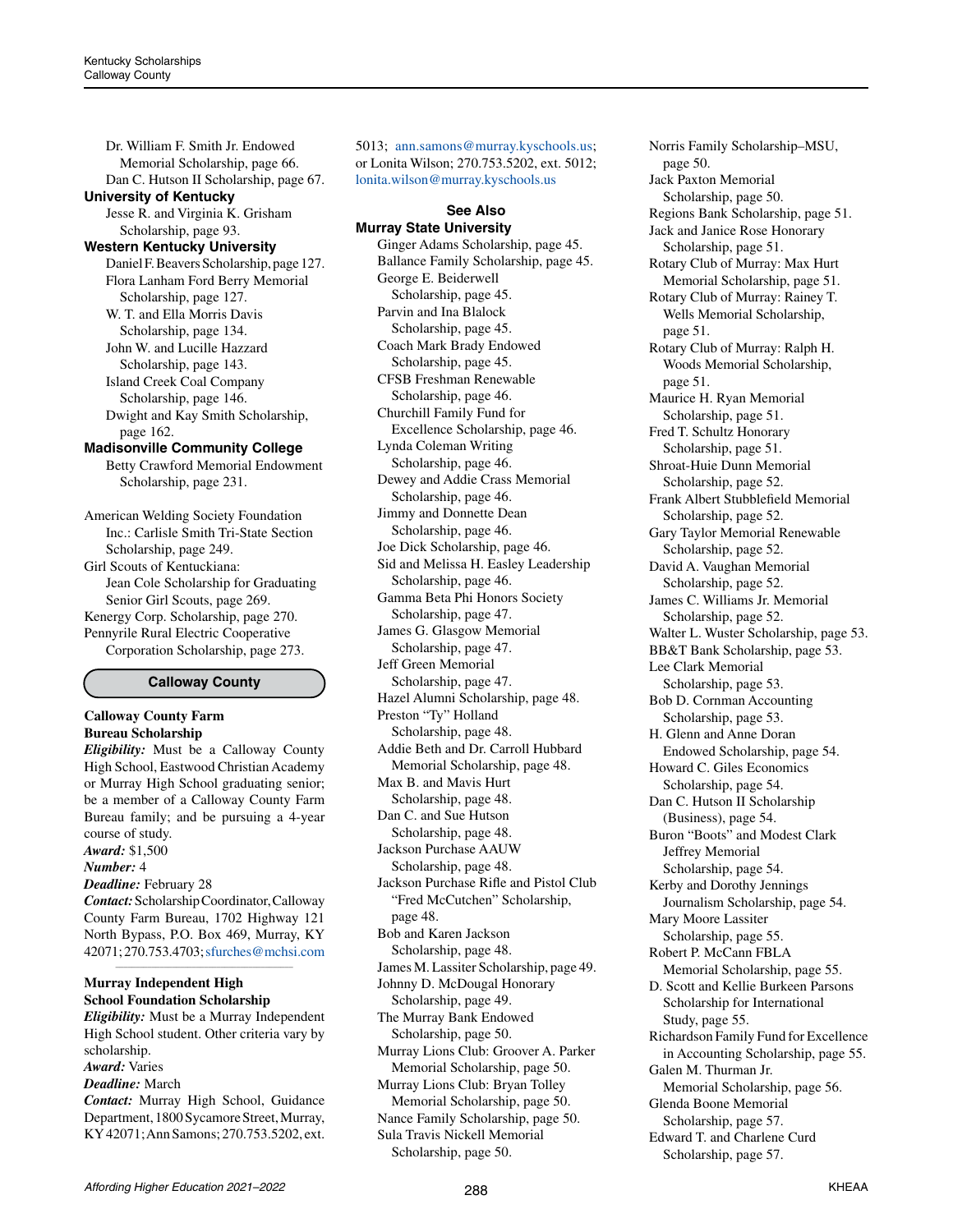Freed and Millie Curd Memorial Scholarship, page 57. Ray Dunn Scholarship, page 57. First District Retired Teachers Association Scholarship, page 58. Hugh and Lottie Hurt Scholarship, page 58. Louise Mandrell-Paducah Downtown Kiwanis Scholarship, page 59. Creative Arts: Annette Schmidt Scholarship, page 61. Donald A. Jones Memorial Scholarship, page 62. Robert O. and Patricia Mason Miller Scholarship, page 62. John P. Paynter Instrumental Scholarship, page 62. Shaul-Myers Art Enrichment Scholarship, page 62. Dr. C. C. Lowry West Kentucky Surgical Scholarship in Physics, page 65. Joseph R. and Juanita Crowe Miller Scholarship, page 65. Robert O. Miller and Patricia Mason Scholarship, page 65. Murray-Calloway County Hospital Medical Staff Scholarship, page 65. Hal Perry Memorial Scholarship, page 65. Dr. William F. Smith Jr. Endowed Memorial Scholarship, page 66. Bernice B. and Ethel T. Boyd Agriculture Scholarship, page 66. Herman Kelly and Jo Harmon Ellis Memorial Scholarship, page 67. Derek Glisson Memorial Agriculture Scholarship, page 67. Hill Family Agriculture Scholarship, page 67. Dan C. Hutson II Scholarship, page 67. **University of Kentucky** Lars and Molly Blythe Endowed Scholarship, page 90. Jesse R. and Virginia K. Grisham Scholarship, page 93. **West Kentucky Community and Technical College** George E. Beiderwell Scholarship, page 238. Jim Smith Contracting Scholarship, page 239.

American Welding Society Foundation Inc.: Carlisle Smith Tri-State Section Scholarship, page 249.

Girl Scouts of Kentuckiana: Jean Cole Scholarship for Graduating Senior Girl Scouts, page 269.

Home Builders Association of Western Kentucky: Jack Marshall Memorial Scholarship, page 269.

Kentucky 2A State Championships Foundation Scholarship, page 270. Signet Federal Credit Union Scholarship,

page 274. West Kentucky Rural Electric Cooperative Scholarship, page 275.

# **Campbell County**

#### **Blue Grass Community Foundation**

*Contact:* Unless otherwise noted, Kristen Tidwell, Blue Grass Community Foundation, 499 East High Street, Suite 112, Lexington, KY 40507; 859.225.3343; [kristen@bgcf.org;](mailto:kristen%40bgcf.org?subject=) [www.bgcf.org](http://www.bgcf.org)

#### **Gill-Elliott Scholarship**

*Eligibility:* Must be a Highlands High School graduating senior; plan to major in math, science, engineering or pre-medicine; have an excellent academic record; have at least a 28 ACT score and at least a 3.5 GPA; and plan to attend a 4-year degree-granting college. *Award:* \$2,000

*Deadline:* March 1 *\_\_\_\_\_\_\_\_\_\_\_\_\_\_\_\_\_\_\_\_\_\_\_\_\_\_\_\_\_\_\_\_\_\_\_\_\_\_\_\_\_\_\_\_*

#### **Campbell County Conservation District Scholarship**

*Eligibility:* Must be resident of Campbell County and enroll in agriculture, ecology, forestry, natural resource conservation, soil science, wildlife science or biology with a focus on conservation. *Award:* \$1,000

*Number:* 3

*Deadline:* January 21 *Contact:* Campbell County Conservation District, 8350 East Main Street, Alexandria, KY 41001; 859.635.9587; [campbellcd@](mailto:campbellcd%40fuse.net?subject=) [fuse.net;](mailto:campbellcd%40fuse.net?subject=) [www.campbellkyconservation.org](http://www.campbellkyconservation.org)

*\_\_\_\_\_\_\_\_\_\_\_\_\_\_\_\_\_\_\_\_\_\_\_\_\_\_\_\_\_\_\_\_\_\_\_\_\_\_\_\_\_\_\_\_*

### **Campbell County Cooperative Extension Service** *Deadline:* April 1

*Contact:* Individual listed under specific scholarship, c/o Campbell County Cooperative Extension Service, 3500 Alexandria Pike, Highland Heights, KY 41076; 859.572.2600

### **Campbell County 4-H Advisory Council Scholarship**

*Eligibility:* Must be a Campbell County resident and a graduating high school senior; plan to enroll in a college, university or vocationaltechnical school; have participated in 4-H for 4 years; submit a high school transcript with GPA, rank and ACT scores with application; and return application to Campbell County Extension Office. Based equally on academic standing and community involvement. *Award:* \$250

# *Number:* 3

*Contact:* Owen Prim, Extension Agent for 4-H Youth Development \*\*\*\*\*\*\*\*\*\*

# **Elizabeth Porter/ Gladys Lickert Scholarship**

*Eligibility:* Must be a graduating senior; be a Campbell County resident; plan to attend a college or university in Kentucky; and submit to the Campbell County Extension Office an application, high school transcript, ACT or SAT score as required by applicant's college, counselor or teacher recommendation and 100-word letter explaining why applicant would like to receive this scholarship. *Award:* \$500

#### *Number:* 2

*Contact:* Ronda Rex, Extension Agent for Family and Consumer Sciences *\_\_\_\_\_\_\_\_\_\_\_\_\_\_\_\_\_\_\_\_\_\_\_\_\_\_\_\_\_\_\_\_\_\_\_\_\_\_\_\_\_\_\_\_*

#### **Teachers' Retirement System of the State of Kentucky: Campbell County High School Junita Losey Scholarship**

*Eligibility:* Must be a Campbell County High School senior, plan to major in education, attend a Kentucky public university and have a 2.8 GPA.

*Award:* \$2,000

*Number:* 1 *Contact:* Counselor

# **See Also**

**Eastern Kentucky University** Nina B. Duvall Endowed Scholarship, page 32. **Northern Kentucky University** Merabah Bass Scholarship, page 70. Butler Scholarship, page 70. Judy Carol Cornett Memorial Endowed Scholarship, page 71. Henry J. Hosea and Roger R. Francis Scholarship, page 72. Northern Kentucky Association of Realtors Albert E. Wehry Memorial Scholarship, page 73. Northern Kentucky Restaurant Association: Ben Bernstein Memorial Scholarship, page 73. Henry E. "Bud" Pogue IV Endowed Scholarship, page 74. George A. Renaker, MD, Charitable Foundation Scholarship, page 74. Charles L. Seligman Family Scholarship, page 74.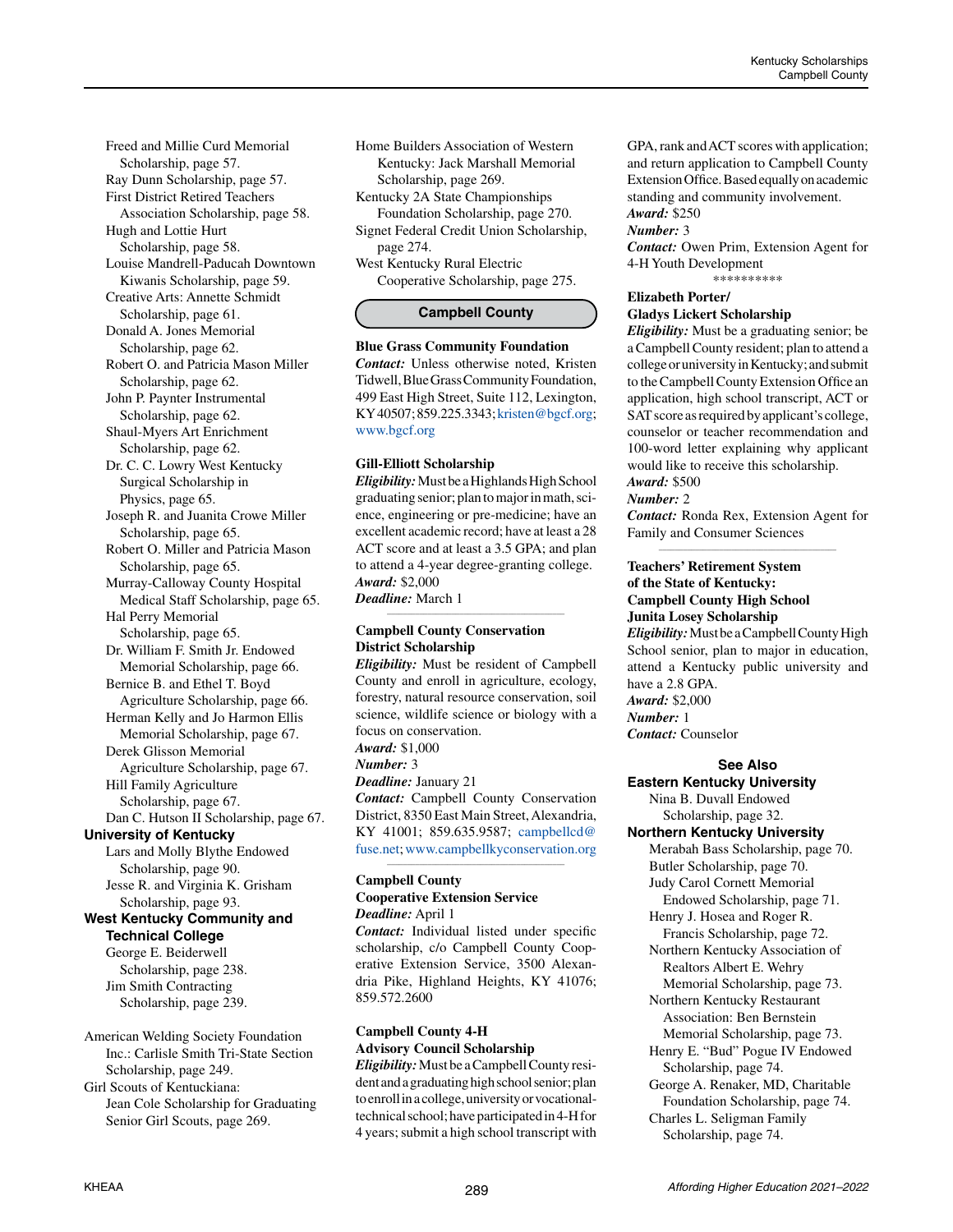Vicki Louise Teal Memorial Endowed Scholarship, page 75. Mary Gandy Travis and Burr J. Travis Sr. Scholarship, page 75. Jan Walling Memorial Scholarship, page 75. Linda Bowen Wasicsko Social Work Endowed Scholarship, page 75. Robert and Rosalee Wheeler Scholarship, page 75. Phillip C. Yeager Endowed Scholarship, page 76. Yearlings Scholarship, page 76. **University of Kentucky** Northern Kentucky/Greater Cincinnati UK Alumni Club Endowed Scholarship, page 78. Northern Kentucky/Greater Cincinnati UK Alumni Club Graduate Scholarship, page 79. Northern Kentucky/Greater Cincinnati UK Alumni Club Scholarship, page 79. Stricker Scholarship, page 91. Ralph McCracken Music Scholarship, page 99. Gorman Merit Scholarship, page 105. Elmo B. Firenze Scholarship, page 109. Northern Kentucky/Greater Cincinnati UK Alumni Club Fellowship, page 111. **University of Louisville** Northern Kentucky Medical Society Foundation Scholarship, page 122. **Western Kentucky University** Ahrman Family WKU Scholarship, page 124. **Gateway Community and Technical College** Butler Foundation Scholarship, page 224. Gateway Foundation Board of Directors Scholarship, page 225. Robert T. Green Endowed Scholarship, page 225. Urban Learning Center Scholarship, page 226. James F. Bertsch Memorial Scholarship, page 262. Cincinnati Scholarship Foundation, page 264. Christopher Todd Grant Memorial Scholarship, page 265. Kentucky Association of Pep Organization Sponsors Region 10 Outstanding Cheerleader Scholarship, page 270.

Kentucky Educational Development Corporation (KEDC) Scholarship, page 271.

Owen Electric Cooperative Scholarship, page 273.

#### **Carlisle County**

#### **Carlisle County Farm Bureau Scholarship**

*Eligibility:* Must be a member of Kentucky Farm Bureau and have at least a 3.5 GPA or at least a 23 ACT score. *Contact:* Counselor, Carlisle County High School, 4557 State Route 1377, Bardwell, KY 42023; 270.628.3800

*\_\_\_\_\_\_\_\_\_\_\_\_\_\_\_\_\_\_\_\_\_\_\_\_\_\_\_\_\_\_\_\_\_\_\_\_\_\_\_\_\_\_\_\_*

#### **Carlisle County High School**

*Eligibility:* In addition to any criteria under a specific scholarship, must be a Carlisle County High School graduating senior. *Contact:* Unless otherwise noted, Counselor, Carlisle County High School, 4557 State Route 1377, Bardwell, KY 42023; 270.628.3800, ext. 4300 *Deadline:* Varies

**Edna Randol and Russell Bishop Memorial Scholarship** *Award:* \$150

# **Carlisle County Conservation District Scholarship**

*Eligibility:* Must intend to major in agriculture or conservation of natural resources. *Award:* \$1,000 or 2 at \$500 each \*\*\*\*\*\*\*\*\*\*

\*\*\*\*\*\*\*\*\*\*

#### **Carlisle County Medical Clinic: Dr. Brackin Memorial Scholarship** *Eligibility:* Must plan to pursue a medical career. *Award:* \$1,000 \*\*\*\*\*\*\*\*\*\*

**Citizens Deposit Bank Scholarship** *Award:* \$750

\*\*\*\*\*\*\*\*\*\*

#### **Steve "Moose" Cranor Scholarship** *Eligibility:* Must be a senior athlete in any sport at Carlisle County High School. *Award:* \$500

#### \*\*\*\*\*\*\*\*\*\*

**Evelyn Lawler Memorial Scholarship** *Award:* \$400 \*\*\*\*\*\*\*\*\*\*

**Larry B. Long Memorial Scholarship** *Eligibility:* Must plan to major in pharmacy or a medical field. *Award:* \$500 \*\*\*\*\*\*\*\*\*\*

**Marvin Martin Memorial Scholarship** *Award:* \$500

\*\*\*\*\*\*\*\*\*\*

**Masonic Lodge Scholarship** *Award:* \$250 *Number:* 2 \*\*\*\*\*\*\*\*\*\*

**Sarah Jeanne Morgan Scholarship** *Award:* \$1,000 *Number:* 2

\*\*\*\*\*\*\*\*\*\*

**Taylor Case Smith Memorial Scholarship** *Award:* \$500

\*\*\*\*\*\*\*\*\*\*

**Tommy Case Smith Memorial Scholarship** *Award:* \$500

\*\*\*\*\*\*\*\*\*\*

#### **Stermon Family Memorial Scholarship**

*Eligibility:* Preference given to a student majoring in an agricultural field or nursing. *Award:* \$1,000 \*\*\*\*\*\*\*\*\*\*

**Young Memorial Scholarship** *Award:* \$500

### **See Also**

#### **Murray State University**

Ballance Family Scholarship, page 45. George E. Beiderwell Scholarship, page 45. Addie Beth and Dr. Carroll Hubbard Memorial Scholarship, page 48. Max B. and Mavis Hurt Scholarship, page 48. Dan C. and Sue Hutson Scholarship, page 48. Jackson Purchase AAUW Scholarship, page 48. Jackson Purchase Rifle and Pistol Club "Fred McCutchen" Scholarship, page 48. Bob and Karen Jackson Scholarship, page 48. James M. Lassiter Scholarship, page 49. Nance Family Scholarship, page 50. Sula Travis Nickell Memorial Scholarship, page 50. Norris Family Scholarship–MSU, page 50. Jack Paxton Memorial Scholarship, page 50. Frank Albert Stubblefield Memorial Scholarship, page 52. Walter L. Wuster Scholarship, page 53. Glen Milwain Yates Scholarship, page 53. Bob D. Cornman Accounting Scholarship, page 53. Howard C. Giles Economics Scholarship, page 54. Robert P. McCann FBLA Memorial Scholarship, page 55.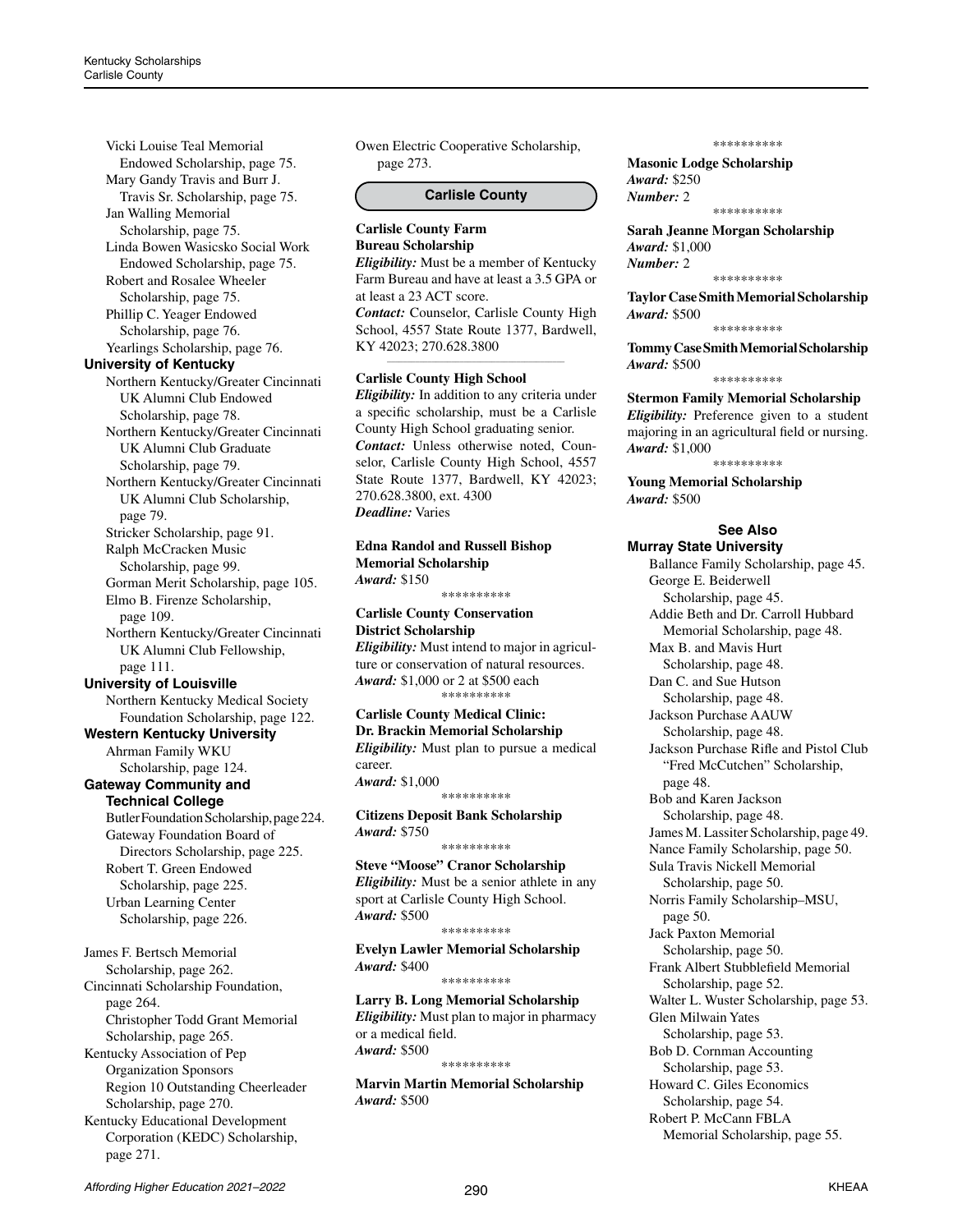Richardson Family Fund for Excellence in Accounting Scholarship, page 55. Glenda Boone Memorial Scholarship, page 57. First District Retired Teachers Association Scholarship, page 58. Hugh and Lottie Hurt Scholarship, page 58. Louise Mandrell-Paducah Downtown Kiwanis Scholarship, page 59. Robert and Dolly Parton Petrie Endowed Scholarship, page 59. John P. Paynter Instrumental Scholarship, page 62. Shaul-Myers Art Enrichment Scholarship, page 62. Murray-Calloway County Hospital Medical Staff Scholarship, page 65. Hal Perry Memorial Scholarship, page 65. Dr. William F. Smith Jr. Endowed Memorial Scholarship, page 66. Herman Kelly and Jo Harmon Ellis Memorial Scholarship, page 67. **University of Kentucky** Lars and Molly Blythe Endowed Scholarship, page 90. Jesse R. and Virginia K. Grisham Scholarship, page 93. **West Kentucky Community and Technical College** George E. Beiderwell Scholarship, page 238. Leadership Paducah Scholarship, page 238. Jim Smith Contracting Scholarship, page 239.

American Welding Society Foundation Inc.: Carlisle Smith Tri-State Section Scholarship, page 249. Gibson Electric Membership Corporation Scholarship, page 269.

Girl Scouts of Kentuckiana: Jean Cole Scholarship for Graduating Senior Girl Scouts, page 269.

Home Builders Association of Western Kentucky: Jack Marshall Memorial Scholarship, page 269.

Jackson Purchase Energy Corporation Scholarship, page 270. Signet Federal Credit Union Scholarship, page 274. West Kentucky Rural Electric

Cooperative Scholarship, page 275.

### **Carroll County**

**Northern Kentucky University** Merabah Bass Scholarship, page 70.

Butler Scholarship, page 70. Charles L. Seligman Family Scholarship, page 74. Mary Gandy Travis and Burr J. Travis Sr. Scholarship, page 75. **University of Kentucky**

> Mildred Somers Memorial Scholarship, page 111.

Girl Scouts of Kentuckiana: Jean Cole Scholarship for Graduating Senior Girl Scouts, page 269. Kentucky Association of Pep Organization Sponsors Jane W. Meyer Memorial Scholarship, page 270. Owen Electric Cooperative Scholarship, page 273.

Shelby Energy Cooperative Line Technician Scholarship, page 273. Shelby Energy Cooperative Scholarship, page 274.

#### **Carter County**

# **Carter County Extension Homemakers Scholarship**

*Eligibility:* Must have been a member at least 1 full year of the Carter County Extension Homemakers; be a Carter County resident; and plan to enroll or return to college, university or vocational-technical school. Based on financial need, scholastic ability and recommendations.

*Award:* Varies: nonrenewable

# *Number:* Varies

*Deadline:* May 1 *Contact:* Extension Agent for Family and Consumer Sciences, 94 Fairground Drive, Grayson, KY 41143; 606.474.6686

*\_\_\_\_\_\_\_\_\_\_\_\_\_\_\_\_\_\_\_\_\_\_\_\_\_\_\_\_\_\_\_\_\_\_\_\_\_\_\_\_\_\_\_\_*

#### **Commercial Bank of Grayson Scholarship**

*Eligibility:* Must be an East Carter High School or West Carter High School graduating senior. *Award:* \$2,000 each year for 4 years *Number:* 1 at each school *Deadline:* Varies; check with counselor *Contact:* Counselor

*\_\_\_\_\_\_\_\_\_\_\_\_\_\_\_\_\_\_\_\_\_\_\_\_\_\_\_\_\_\_\_\_\_\_\_\_\_\_\_\_\_\_\_\_*

# **Deborah's Porch Scholarship**

*Eligibility:* Must be a graduating student from East Carter High School; have demonstrated an outstanding record of community service, good behavior and proven leadership skills; have at least a 3.0 GPA; and have at least a 20 ACT score. *Award:* Varies *Contact:* Counselor

**East Carter High School or West Carter High School** *Contact:* Unless otherwise noted, counselor

*\_\_\_\_\_\_\_\_\_\_\_\_\_\_\_\_\_\_\_\_\_\_\_\_\_\_\_\_\_\_\_\_\_\_\_\_\_\_\_\_\_\_\_\_*

#### **C. C. Brooks Memorial Scholarship**

*Eligibility:* Must be a Carter County Career and Technical Center student and be enrolled in pre-nursing or welding. *Award:* \$500; nonrenewable *Number:* 1 *Deadline:* March 15 *Contact:* Counselor or Carter County Career and Technical Center principal \*\*\*\*\*\*\*\*\*\*

### **Old Time Machinery and**

**Antique Association Scholarship** *Eligibility:* Must be an East Carter or West Carter senior. *Award:* Varies *Deadline:* May 1

#### **West Carter High School**

*Contact:* Unless otherwise noted, counselor, West Carter High School, 365 West Carter Drive, Olive Hill, KY 41164

*\_\_\_\_\_\_\_\_\_\_\_\_\_\_\_\_\_\_\_\_\_\_\_\_\_\_\_\_\_\_\_\_\_\_\_\_\_\_\_\_\_\_\_\_*

#### **John "Hop" Brown Memorial Scholarship**

*Eligibility:* Must be a graduating senior at West Carter High School, have at least a 2.25 cumulative GPA and have excellent attendance all 4 years of high school. *Award:* \$1,000; nonrenewable *Number:* 1 *Deadline:* Mid-April \*\*\*\*\*\*\*\*\*\*

# **Samantha Holbrook**

**Memorial Scholarship** *Eligibility:* Must be a graduating senior at West Carter High School. *Award:* \$500; nonrenewable *Number:* 1 *Deadline:* Mid-April \*\*\*\*\*\*\*\*\*\*

#### **Phillip Leadingham Memorial Scholarship**

*Eligibility:* Must be graduating from West Carter High School, be an active member of JROTC and/or FFA and have at least a 3.0 cumulative GPA. *Award:* \$500; nonrenewable *Number:* 1 *Deadline:* Late March

\*\*\*\*\*\*\*\*\*\* **Olive Hill Eastern Star**

**Chapter #290 Scholarship** *Eligibility:* Must be a graduating senior at West Carter High School. *Award:* \$500; nonrenewable *Deadline:* Mid-April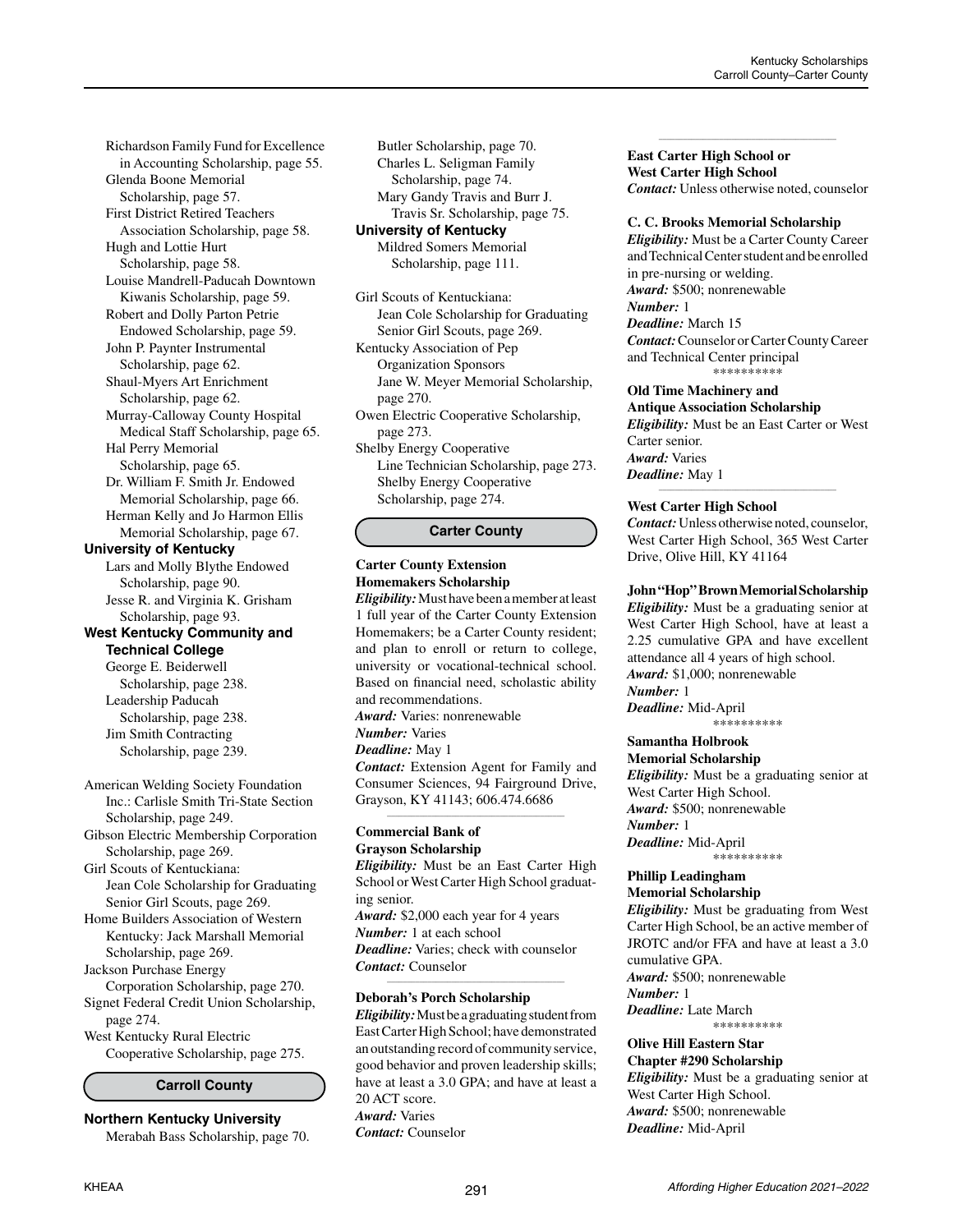#### \*\*\*\*\*\*\*\*\*\*

#### **Soldier Lodge #708 Masonic Lodge Scholarship**

*Eligibility:* Must be graduating from West Carter High School. *Award:* Varies *Number:* Varies *Deadline:* Mid-April \*\*\*\*\*\*\*\*\*\*

### **West Carter County High School Alumni Scholarship**

*Eligibility:* Must be a graduating senior at West Carter High School, have a GPA between 2.5 and 3.5 and have at least an 18 ACT score. Preference given to a student with financial need. *Award:* Varies *Number:* Varies *Deadline:* Early May

#### **See Also Eastern Kentucky University**

Nina B. Duvall Endowed Scholarship, page 32. George W. Clark Scholarship, page 34. Roxie Pearl Bullock Burdine Memorial Scholarship, page 34. E. O. Robinson Mountain Fund Scholarship, page 35. **Morehead State University** Valedictorian Scholarship, page 41. Jamey Aebersold Jazz Scholarship, page 41. **University of Kentucky** Harry King and Nelle Kathryn Buttermore Scholarship, page 102. Ronald G. Goebel Scholarship, page 109. Williena Burdine Broyles Memorial Endowed Scholarship, page 112. **University of Louisville** Dr. J. Everett Moore Scholarship, page 122. **Alice Lloyd College** Alice Lloyd Honors Program Scholarship, page 175. Appalachian Leaders Scholarship, page 175. Baseball Scholarship, page 175. Basketball Scholarship, page 175. John Carroll Scholarship, page 175. **Clear Creek Baptist Bible College** Lou Towler Eastham Scholarship, page 186. Archie Oliver Scholarship, page 187. **Kentucky Christian University** E. O. Robinson Mountain Scholarship, page 191. **Lindsey Wilson College** E. O. Robinson Scholarship, page 199.

#### **Ashland Community and Technical College**

Big Sandy/Big Sandy Superstore Scholarship, page 215. Grayson Rural Electric Lineman's Scholarship, page 216. Morning Pointe Foundation Practical Nursing Scholarship, page 216. **Hazard Community and Technical College** UK-Robinson Scholars Program Scholarship, page 226.

E. O. Robinson Mountain Scholarship, page 228.

Colt Thomas Adams Memorial

Scholarship, page 261. Blue Grass Community Foundation: Stewart Family Scholarship, page 263. James Ellis Carver II Scholarship, page 263. Community and Economic Development Initiative of Kentucky: Appalachian Health Career Scholarship, page 266. John T. and Ada M. Diederich Educational Trust: Diederich Scholarship, page 267. Foundation for the Tri-State Community Inc.: Oren and Patty Justice Scholarship, page 268. Grayson RECC Scholarship, page 269. "I Am UNITE" Scholarship, page 269. Kentucky Association of Pep Organization Sponsors Region 16 Cheerleading Scholarship, page 271. Region 16 Outstanding Cheerleading

Scholarship, page 271. Kentucky Educational Development Corporation (KEDC) Scholarship, page 271.

King's Daughters Health Foundation: Edna and Mildred Monk Memorial Nursing Scholarship, page 271.

Northeast Kentucky Community Action Agency Inc. Lonnie M. Click Memorial Educational Award Scholarship, page 272. Owen Fielding Memorial Educational

Award Scholarship, page 272. People Helping People Inc.: Leon Tackett/John Jenkins Memorial Scholarship, page 273.

St. Claire HealthCare Richard J. Bausch Family Scholarship, page 274. Sister Mary Jeannette Wess, SND, Scholarship, page 274.

Stewart Health Foundation Scholarship, page 274.

### **Casey County**

#### **Casey County High School**

*Contact:* Counselor, Casey County High School, 1841 East KY 70, Liberty, KY 42539

#### **Cornett Family Scholarship**

*Eligibility:* Must have a 2.8 GPA. \*\*\*\*\*\*\*\*\*\*

# **Ian Davis Memorial Scholarship**

*Eligibility:* Must have a 3.0 GPA and a 21 ACT score.

#### \*\*\*\*\*\*\*\*\*\*

**Zach Summers Memorial Scholarship** *Eligibility:* Must submit an acceptance letter from a college, university or trade school. \*\*\*\*\*\*\*\*\*\*

**Gladys C. Thomas Scholarship** \*\*\*\*\*\*\*\*\*\*

**Samuel D. Murphy Jr. Scholarship** \*\*\*\*\*\*\*\*\*\*

#### **"Handsome" Ransom**

**Wilder Elmore Scholarship**

*Eligibility:* Must intend to pursue a career in science, medical, environmental education or a trade and have a 2.5 GPA. *\_\_\_\_\_\_\_\_\_\_\_\_\_\_\_\_\_\_\_\_\_\_\_\_\_\_\_\_\_\_\_\_\_\_\_\_\_\_\_\_\_\_\_\_*

#### *Casey County News***:**

**Burkhard Berea Scholarship**

*Eligibility:* Must be a resident of Casey County and a graduate of Casey County High School; plan to attend Berea College; be eligible to attend under Berea's academic and income guidelines; and submit a written letter with qualifications, career plans, goals and letters of commendation and recommendation from teachers or others knowledgeable of the student's ability, need and character. *Award:* \$500

#### *Number:* 1

*Deadline:* April 1

*Contact:* Scholarship Coordinator, The *Casey County News*, P.O. Box 40, Liberty, KY 42539; 606.787.7171

#### **See Also**

#### **Eastern Kentucky University**

Dr. Jessica Johnson Frazier Endowed Scholarship, page 32. Roxie Pearl Bullock Burdine Memorial Scholarship, page 34. Inez Cass McKinney Scholarship for Elementary Teachers, page 35. Imogene Ramsey Endowed Scholarship, page 35. **Murray State University** Max B. and Mavis Hurt Scholarship, page 48.

Frank Albert Stubblefield Memorial

Scholarship, page 52.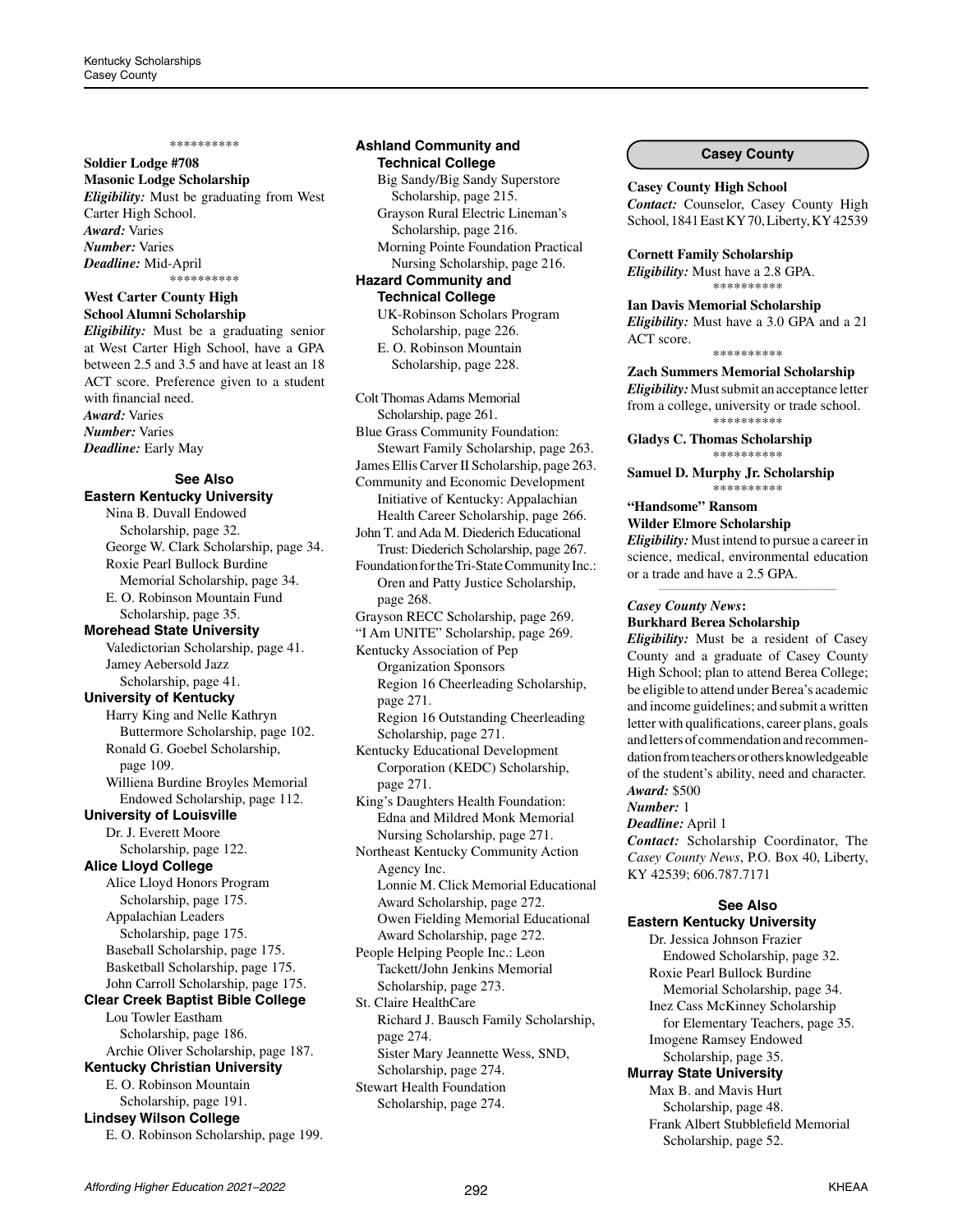Howard C. Giles Economics Scholarship, page 54. Murray-Calloway County Hospital

Medical Staff Scholarship, page 65.

# **University of Kentucky**

Lake Cumberland UK Alumni Club Scholarship, page 78. Harry King and Nelle Kathryn

 Buttermore Scholarship, page 102. Dr. Michael D. Rankin Community

 Scholarship, page 103. Dr. Patricia A. Calico Endowed Nursing Scholarship, page 104. William and Julia Cundiff

 Scholarship, page 109. Williena Burdine Broyles Memorial Endowed Scholarship, page 112.

#### **Western Kentucky University**

Claude Lee and Beatrice Denton Cooley Scholarship, page 133. Owenelle Gift Scholarship, page 155.

### **Alice Lloyd College**

Alice Lloyd Honors Program Scholarship, page 175. Appalachian Leaders Scholarship, page 175. Baseball Scholarship, page 175. Basketball Scholarship, page 175.

**Campbellsville University**

Badget-Cloyd Scholarship, page 182.

**Georgetown College** Legacy and Legends Scholarship, page 189.

**Somerset Community College**

Rose Bullock Nursing Scholarship, page 233. Elliott Family Trust

 Scholarship, page 233. J. C. Goode Memorial

 Scholarship, page 234. Roscoe Kelley Memorial

Scholarship, page 234.

Ruby Kelley Memorial Scholarship, page 234.

Lake Cumberland Regional Hospital Scholarship, page 234.

Toni Pendley/First Baptist Church Nursing Scholarship, page 234. Ralph Shearer Scholarship, page 234.

Community and Economic Development Initiative of Kentucky: Appalachian Health Career Scholarship, page 266. Ephraim McDowell Health Keith and Vicki A. Darnell Scholarship, page 268. Health Care Scholarship, page 268. Inter-County Energy Scholarship, page 269.

Kentucky Educational Development Corporation (KEDC) Scholarship, page 271.

South Kentucky RECC Sam J. Hord Memorial Scholarship, page 274. Senior Scholarship, page 274.

St. Claire HealthCare

Richard J. Bausch Family Scholarship, page 274.

# **Christian County**

#### **Christian County Cattleman's Association Scholarship**

*Eligibility:* Must be a member or have a parent or grandparent who is a member of the association.

*\_\_\_\_\_\_\_\_\_\_\_\_\_\_\_\_\_\_\_\_\_\_\_\_\_\_\_\_\_\_\_\_\_\_\_\_\_\_\_\_\_\_\_\_*

*Deadline:* February 12 *Contact:* Counselor

#### **Christian County Conservation District Scholarship**

*Eligibility:* Must be a Christian County high school graduating senior or a Christian County student who has completed 1 year of college and attend a Kentucky college. Preference given to a student in a major that has an agricultural emphasis. *Award:* \$1,000

*Number:* 4; 2, high school student; 2, college student

*Deadline:* Varies, contact after January 1 *Contact:* Leslie Glass Fourqurean, Christian County Conservation District, 3237 Eagle Way Bypass, Hopkinsville, KY 42240; 270.987.3500; [leslie.fourqurean@](mailto:leslie.fourqurean%40ky.nacdnet.net?subject=) [ky.nacdnet.net](mailto:leslie.fourqurean%40ky.nacdnet.net?subject=) *\_\_\_\_\_\_\_\_\_\_\_\_\_\_\_\_\_\_\_\_\_\_\_\_\_\_\_\_\_\_\_\_\_\_\_\_\_\_\_\_\_\_\_\_*

# **Christian County Farm Bureau Scholarship**

*Eligibility:* Must be a graduating high school senior, have at least a 3.5 cumulative GPA or at least a 23 ACT score, be a Christian County high school student and have parents or legal guardians who are members of the Christian County Farm Bureau. Two of the scholarship winners must major in agriculture or be from a farm family.

*Award:* \$2,000

*Number:* 4

*Deadline:* February 28 *Contact:* Scholarship Coordinator, Kentucky Farm Bureau Education Foundation, 9201 Bunsen Parkway, P.O. Box 20700, Louisville, KY 40250-0700 *\_\_\_\_\_\_\_\_\_\_\_\_\_\_\_\_\_\_\_\_\_\_\_\_\_\_\_\_\_\_\_\_\_\_\_\_\_\_\_\_\_\_\_\_*

**Christian County High School**

*Eligibility:* Must be a Christian County High School graduating senior.

#### *Deadline:* TBD

*Contact:* Unless otherwise noted, Counselor, Christian County High School, 220 Glass Avenue, Hopkinsville, KY 42240

# **Christian County High School Class of 1979 Scholarship**

*Eligibility:* Must complete an application and submit a transcript, ACT and/or SAT scores, current GPA, an acceptance letter from an accredited college or vocational school and a letter of recommendation from a Christian County High School faculty member. *Award:* \$500; nonrenewable *Number:* 1 *Deadline:* May 6

\*\*\*\*\*\*\*\*\*\*

#### **Jake and Jennie Sabel Education Scholarship**

*Eligibility:* Based on GPA, ACT, financial need and extracurricular involvement. *Award:* \$3,200

*\_\_\_\_\_\_\_\_\_\_\_\_\_\_\_\_\_\_\_\_\_\_\_\_\_\_\_\_\_\_\_\_\_\_\_\_\_\_\_\_\_\_\_\_*

#### **Christian County High School or Hopkinsville High School**

*Eligibility:* In addition to any criteria under a specific scholarship, must be a Christian County High School or Hopkinsville High School graduating senior. *Deadline:* TBD

*Contact:* Unless otherwise noted, Counselor, Christian County High School, 220 Glass Avenue, Hopkinsville, KY 42240; or Counselor, Hopkinsville High School, 430 Koffman Drive, Hopkinsville, KY 42240

# **Alpha Kappa Alpha Sorority: Mary F. Thompkins Memorial Scholarship**

*Eligibility:* Must be a resident of Christian County; be a graduating senior; have at least a 2.8 GPA; have at least a 19 ACT score; and submit 2 letters of recommendation, 1 from a school personnel and 1 from a community member; college acceptance letter; official transcript with seal; an original 4x6 or larger photo; and a 1-page, double-spaced, typed essay on applicants career aspirations and financial need.

\*\*\*\*\*\*\*\*\*\*

### **Clyde and Thelma Cornelius Memorial Scholarship**

*Eligibility:* Based on GPA, ACT, financial need and extracurricular involvement. *Award:* \$2,000; nonrenewable *Contact:* Millbrooke Christian Church, 703 Country Club Lane, Hopkinsville, KY 42240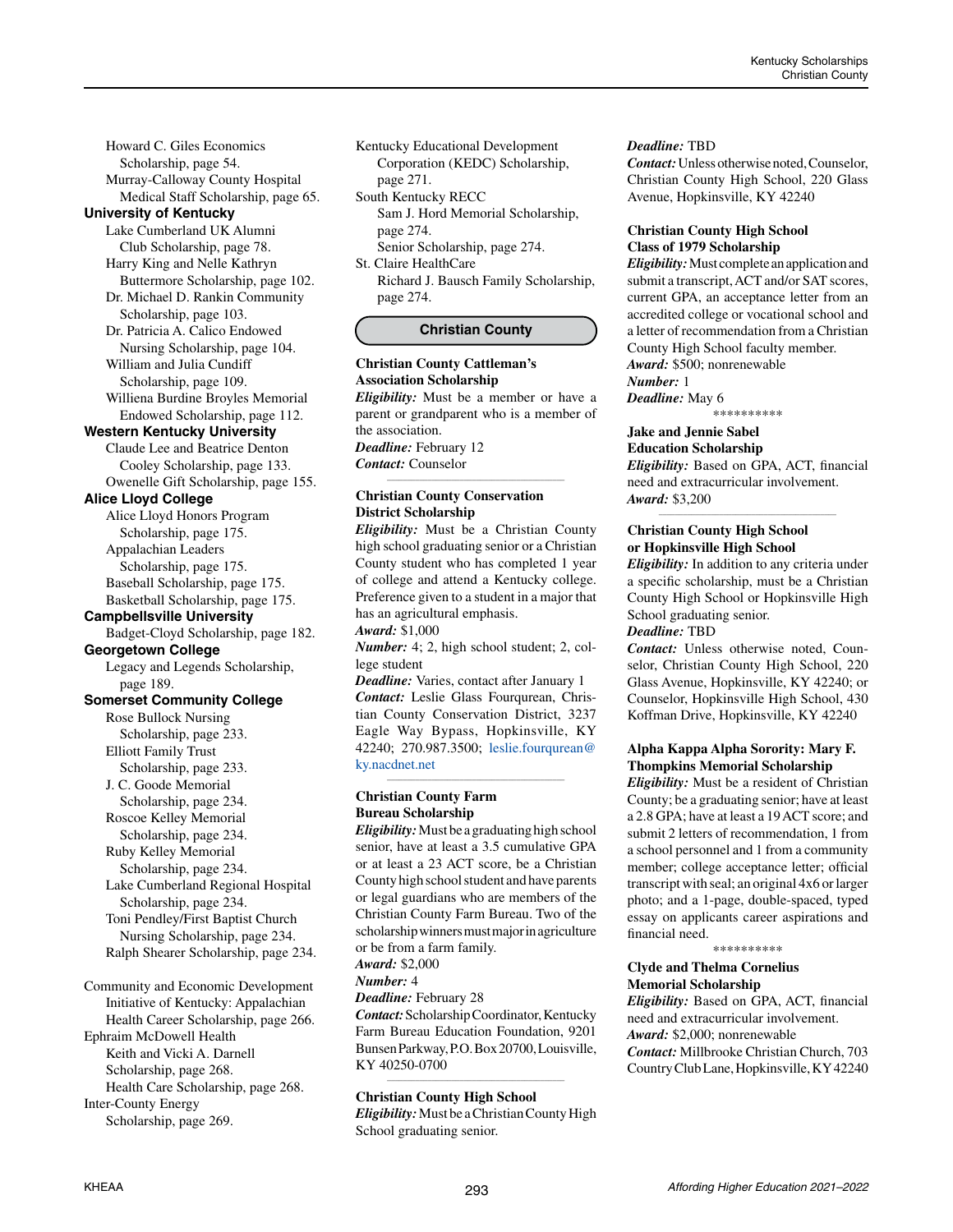#### \*\*\*\*\*\*\*\*\*\*

#### **Daughters of the American Revolution (Colonel John Green Chapter) Scholarship**

*Eligibility:* Must have at least a 3.0 GPA and submit a transcript, essay, résumé and recommendation from chapter regent. *Award:* \$1,000

\*\*\*\*\*\*\*\*\*\*

# **Essence of Elegance Scholarship**

*Eligibility:* Must have at least a 2.5 GPA; and submit 2 letters of recommendation (1 from a teacher and 1 from a person in the community) and an acceptance letter from a college, university or technical school. *Award:* \$400

*Contact:* Starla Abernathy, Essence of Elegance Social/Civic Club, 417 Lucky Debonair, Hopkinsville, KY 42240; 270.885.4132 \*\*\*\*\*\*\*\*\*\*

# **Hopkinsville Electric**

**System Scholarship**

*Eligibility:* Must reside in a house served by the Hopkinsville Electric System; be enrolled full time at an accredited 2- or 4-year college, university, vocational or technical college; have at least a 2.75 GPA; and submit a résumé, 2 letters of recommendation and a 500-word essay describing applicant's career goals and how applicant's achievement of said goals will improve the applicant's quality of life.

*Award:* \$500 *Number:* 2

*Deadline:* April 15 \*\*\*\*\*\*\*\*\*\*

#### **Martin Luther King Jr. Elementary Alumni Scholarship**

*Eligibility:* Must be a graduating senior at Christian County High School or Hopkinsville High School, have attended Martin Luther King Jr. Elementary School, have a 2.5 GPA and submit an essay and a reference letter from a present or past teacher at MLK Jr. Elementary School. Based on grades, behavior and following the PRIDE guidelines.

*Number:* 2; 1 from Christian County High School, 1 from Hopkinsville High School *Deadline:* April 29

\*\*\*\*\*\*\*\*\*\*

#### **Sandra "Sandy" Roberts McGinnis Memorial Scholarship**

*Eligibility:* Preference given to a student who attended at least 1 year at Indian Hills Elementary School, graduated from Christian County High School or Hopkinsville High School, plans to major in a teaching field and has demonstrated a commitment to better theirlife through a postsecondary education. *Contact:* Tim McGinnis, 129 Heron Point, Cadiz, KY 42211

\*\*\*\*\*\*\*

# **Elizabeth Shaw Scholarship**

*Eligibility:* Must be graduating from a Christian County high school and submit a high school transcript, ACT scores, résumé, a family statement of about 200 words about applicant's financial need that is signed by 1 or both parents or guardians and a student statement of about 300 words that describes student's career goals and how the applicant's past, present and future will accomplish his/ her goals. *Award:* \$750 *Number:* 1

*Deadline:* April 30 *\_\_\_\_\_\_\_\_\_\_\_\_\_\_\_\_\_\_\_\_\_\_\_\_\_\_\_\_\_\_\_\_\_\_\_\_\_\_\_\_\_\_\_\_*

# **Christian County Master Gardener Educational Scholarship**

*Eligibility:* Must be from Christian County; be a junior or senior at a Kentucky college; and major in agriculture, agronomy, allied subjects, botany, entomology, environmental concerns, forestry, horticulture, land management, landscape design, plant pathology, soil science or urban planning.

*Award:* \$1,000

*Number:* 1

*Contact:* Christian County Master Gardeners, 2850 Pembroke Road, Hopkinsville, KY 42240; 270.886.6328 *\_\_\_\_\_\_\_\_\_\_\_\_\_\_\_\_\_\_\_\_\_\_\_\_\_\_\_\_\_\_\_\_\_\_\_\_\_\_\_\_\_\_\_\_*

## **Disabled American Veterans Jouett Henry Chapter 8: Herbert G. Mayfield Scholarship**

*Eligibility:* Must be Christian County resident; have a 2.5 GPA; be the child or grandchild of a disabled veteran; submit proof of VA disability, Purple Heart or disabled status; and submit an application and essay. *Award:* Varies *Deadline:* TBD

*Contact:* Robert Kaminski Jr., 270.889.0564 *\_\_\_\_\_\_\_\_\_\_\_\_\_\_\_\_\_\_\_\_\_\_\_\_\_\_\_\_\_\_\_\_\_\_\_\_\_\_\_\_\_\_\_\_*

# **Fraternal Order of Eagles Auxiliary: Joy Carroll Memorial Scholarship**

*Eligibility:* Must have at least a 2.5 GPA and submit an application, proof of acceptance to a university, vocational or technical school and 2 letters of recommendation, 1 from a school staff member and 1 from a non-family member.

*Award:* \$500

*Deadline:* May 1 *Contact:* Fraternal Order of Eagles Auxiliary #3423, Joy Carroll Scholarship, 800 Major Lane, Hopkinsville, KY 42240

#### **Gamble Funeral Home Scholarship**

*Eligibility:* Must have a 2.5 GPA and submit an application, essay, proof of acceptance to a college or university and 2 letters of recommendation.

*\_\_\_\_\_\_\_\_\_\_\_\_\_\_\_\_\_\_\_\_\_\_\_\_\_\_\_\_\_\_\_\_\_\_\_\_\_\_\_\_\_\_\_\_*

# *Award:* \$500

*Deadline:* TBD *Contact:* Tanya Boyd, 270.885.3457, [tan](mailto:tanyaboyd%40msn.com?subject=)[yaboyd@msn.com](mailto:tanyaboyd%40msn.com?subject=) *\_\_\_\_\_\_\_\_\_\_\_\_\_\_\_\_\_\_\_\_\_\_\_\_\_\_\_\_\_\_\_\_\_\_\_\_\_\_\_\_\_\_\_\_*

# **Hopkinsville Community College/ Christian County Public Schools:**

**Agricultural Technology Scholarship** *Eligibility:* Must submit a résumé, transcript and an essay with a maximum of 500 words about "My Future in Agriculture." *Award:* \$2,000

#### *Deadline:* May 15

*Contact:* Josh Hunt or Jessica Darnell, P.O. Box 609, 200 Glass Avenue, Hopkinsville, KY 42240; 270.887.7000 *\_\_\_\_\_\_\_\_\_\_\_\_\_\_\_\_\_\_\_\_\_\_\_\_\_\_\_\_\_\_\_\_\_\_\_\_\_\_\_\_\_\_\_\_*

#### **Hopkinsville High School**

*Eligibility:* In addition to any criteria under a specific scholarship, must be a Hopkinsville High School graduating senior. *Deadline:* Unless otherwise noted, May 1 *Contact:* Counselor, Hopkinsville High School, 430 Koffman Drive, Hopkinsville, KY 42240

#### **Trevor Hooks Perseverance Award**

*Eligibility:* Must be African American, have a 2.0 GPA and submit 3 letters of recommendation. Interview required. *Number:* 3

\*\*\*\*\*\*\*\*\*\*

#### **Levi Peterson Jr.**

**Scholarship for Excellence**

*Eligibility:* Must be African American, have at least a 2.5 GPA and submit 3 letters of recommendation. Interview required. *Number:* 3

*\_\_\_\_\_\_\_\_\_\_\_\_\_\_\_\_\_\_\_\_\_\_\_\_\_\_\_\_\_\_\_\_\_\_\_\_\_\_\_\_\_\_\_\_*

#### **Joey Ledford Memorial Scholarship**

*Eligibility:* Must be a graduating senior from Christian County High School, Heritage Christian High School, Hopkinsville High School or University Heights Academy; and submit an official transcript, ACT scores, attendance record, résumé and essay describing why the applicant is applying for and should be chosen to receive this scholarship. *Award:* \$1,000

#### **Pink Ribbon Network Breast Cancer Scholarship**

*Eligibility:* Must have an aunt, grandmother, mother or sister who has been diagnosed with breast cancer. Must also submit an ap-

*\_\_\_\_\_\_\_\_\_\_\_\_\_\_\_\_\_\_\_\_\_\_\_\_\_\_\_\_\_\_\_\_\_\_\_\_\_\_\_\_\_\_\_\_*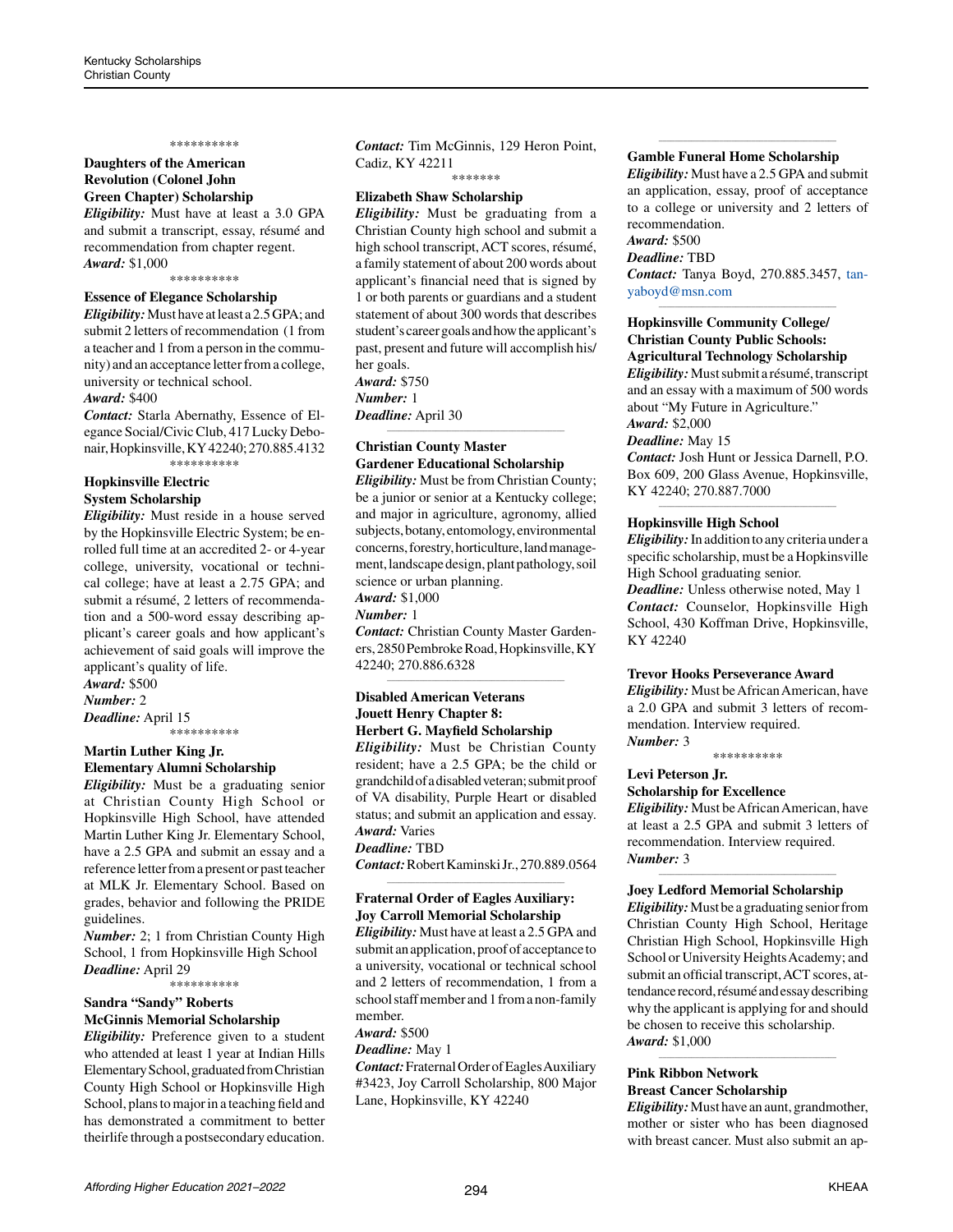plication, an official transcript that shows class rank, GPA and ACT composite score; 2 confidential teacher recommendations; and a 1-page essay explaining why the applicant deserves this scholarship.

# *Award:* \$1,000

*Contact:* Kathy Anderson, 270.498.5718 or Lisa Cunningham, 270.839.4746 *\_\_\_\_\_\_\_\_\_\_\_\_\_\_\_\_\_\_\_\_\_\_\_\_\_\_\_\_\_\_\_\_\_\_\_\_\_\_\_\_\_\_\_\_*

#### **Pioneers Incorporated Minority Scholarship**

*Eligibility:* Must be a graduate of a Christian County public high school; be planning to attend a college, university, vocational or technical school; maintain full-time status; have at least a 2.5 GPA; and attach an official high school transcript, ACT/SAT scores, an acceptance letter, and 2 letters of recommendation. (1 from a school employee and 1 from a community member who is not a family member)

*Deadline:* May 6

### **See Also Murray State University**

Rogers Badgett Sr. Scholarship, page 45. Ballance Family Scholarship, page 45. George E. Beiderwell Scholarship, page 45. William H. (Bart) Cayce Memorial Scholarship, page 46. Max B. and Mavis Hurt Scholarship, page 48. Sula Travis Nickell Memorial Scholarship, page 50. Norris Family Scholarship–MSU, page 50. Frank Albert Stubblefield Memorial Scholarship, page 52. Walter L. Wuster Scholarship, page 53. Howard C. Giles Economics Scholarship, page 54. Robert P. McCann FBLA Memorial Scholarship, page 55. Polly Sue Anderson Memorial Scholarship, page 57. Murray-Calloway County Hospital Medical Staff Scholarship, page 65. Dr. William F. Smith Jr. Endowed Memorial Scholarship, page 66. **University of Kentucky** Jesse R. and Virginia K. Grisham Scholarship, page 93. Watkins Scholarship, page 111. **Western Kentucky University** Island Creek Coal Company Scholarship, page 146. Margaret Johnson Macdonald Scholarship, page 150. Alfreda Thompson Memorial Scholarship, page 165.

### **Kentucky Wesleyan College**

Gough-Martin Scholarship, page 193.

Henry R. Bell, MD, Scholarship, page 262.

Girl Scouts of Kentuckiana: Jean Cole Scholarship for Graduating Senior Girl Scouts, page 269.

Pennyrile Rural Electric Cooperative Corporation Scholarship, page 273. Trigg County Extension Homemakers

Association Scholarship, page 367.

# **Clark County**

**Blue Grass Community Foundation** *Contact:* Unless otherwise noted, Kristen Tidwell, Blue Grass Community Foundation, 499 East High Street, Suite 112, Lexington, KY 40507; 859.225.3343; [kristen@bgcf.org;](mailto:kristen%40bgcf.org?subject=) [www.bgcf.org](http://www.bgcf.org)

# **Dorothy T. Givens Scholarship**

*Eligibility:* Must be a George Rogers Clark High School graduating senior, be African American and demonstrate financial need. *Award:* \$2,500; renewable up to 4 years if at least a 2.5 GPA is maintained *Number:* 1

*Contact:* Counselor, George Rogers Clark High School, 2745 Boonesboro Road, Winchester, KY 40391; 859.744.6111 \*\*\*\*\*\*\*\*\*\*

#### **Kathryn Owen Veterinary Scholarship**

*Eligibility:* Must be a Clark County graduating senior and plan to pursue a career in veterinary medicine. *Award:* Varies

*Contact:* Counselor, George Rogers Clark High School, 2745 Boonesboro Road, Winchester, KY 40391; 859.744.6111 \*\*\*\*\*\*\*\*\*\*

#### **Steven G. Todd Memorial Scholarship**

*Eligibility:* Must be a George Rogers Clark High School graduating senior, have at least a 3.0 GPA and demonstrate financial need. Preference given to a first-generation college student. *Award:* Varies *Number:* Varies

*Contact:* Counselor, George Rogers Clark High School, 2745 Boonesboro Road, Winchester, KY 40391; 859.744.6111 *\_\_\_\_\_\_\_\_\_\_\_\_\_\_\_\_\_\_\_\_\_\_\_\_\_\_\_\_\_\_\_\_\_\_\_\_\_\_\_\_\_\_\_\_*

### **Clark County 4-H Achievement Scholarship**

*Eligibility:* Must be a Clark County 4-H member and complete the Kentucky 4-H Achievement Award Application. *Award:* County Level 1 to 2, \$50; Level 3, \$100; Level 4 to 5, \$250; Level 6, \$500 *Number:* Unlimited *Deadline:* November 1 *Contact:* Shannon Farrell, Extension Agent for 4-H/Youth Development, 1400 Fortune Drive, Winchester, KY 40391; 859.744.4682;

*\_\_\_\_\_\_\_\_\_\_\_\_\_\_\_\_\_\_\_\_\_\_\_\_\_\_\_\_\_\_\_\_\_\_\_\_\_\_\_\_\_\_\_\_*

[shannon.farrell@uky.edu](mailto:shannon.farrell%40uky.edu?subject=)

# **Clark County Conservation District: William Thorn**

#### **Memorial Agriculture Scholarship**

*Eligibility:* Must be a graduate of a Clark County high school; have maintained a high school "B" grade average; major in agriculture or a related science; be enrolled in a college, university, junior college or technical school; and demonstrate financial need. *Award:* \$1,000

*Number:* 1

*Deadline:* February 15

*Contact:* Angie Embry, Clark County Conservation District, 667 Tech Drive, Winchester, KY 40391; 859.744.2322

# **See Also**

**Eastern Kentucky University** Nina B. Duvall Endowed Scholarship, page 32. Cecil B. and Hazel S. Clark Memorial Endowed Scholarship, page 32. Roxie Pearl Bullock Burdine Memorial Scholarship, page 34. Marguerite Clark Memorial Endowed Scholarship in Education, page 34. Della Clark and Florian Bales Memorial Endowed Scholarship, page 35. **University of Kentucky** Clark County UK Alumni Club Scholarship, page 77. Harry King and Nelle Kathryn Buttermore Scholarship, page 102. Paul E. Miller and Judith Sebastian-Miller Fellowship, page 103. William Hitt Memorial Scholarship, page 110. Doug Payne Memorial Scholarship, page 110. Williena Burdine Broyles Memorial Endowed Scholarship, page 112. **Kentucky Wesleyan College** Charles S. Venable Memorial Scholarship, page 195. **Bluegrass Community and Technical College** Clark County Farm Bureau Scholarship, page 221. Raymond L. and Mabel Haggard Quisenberry Scholarship, page 221. Betty H. and Joe F. Reed Scholarship, page 221.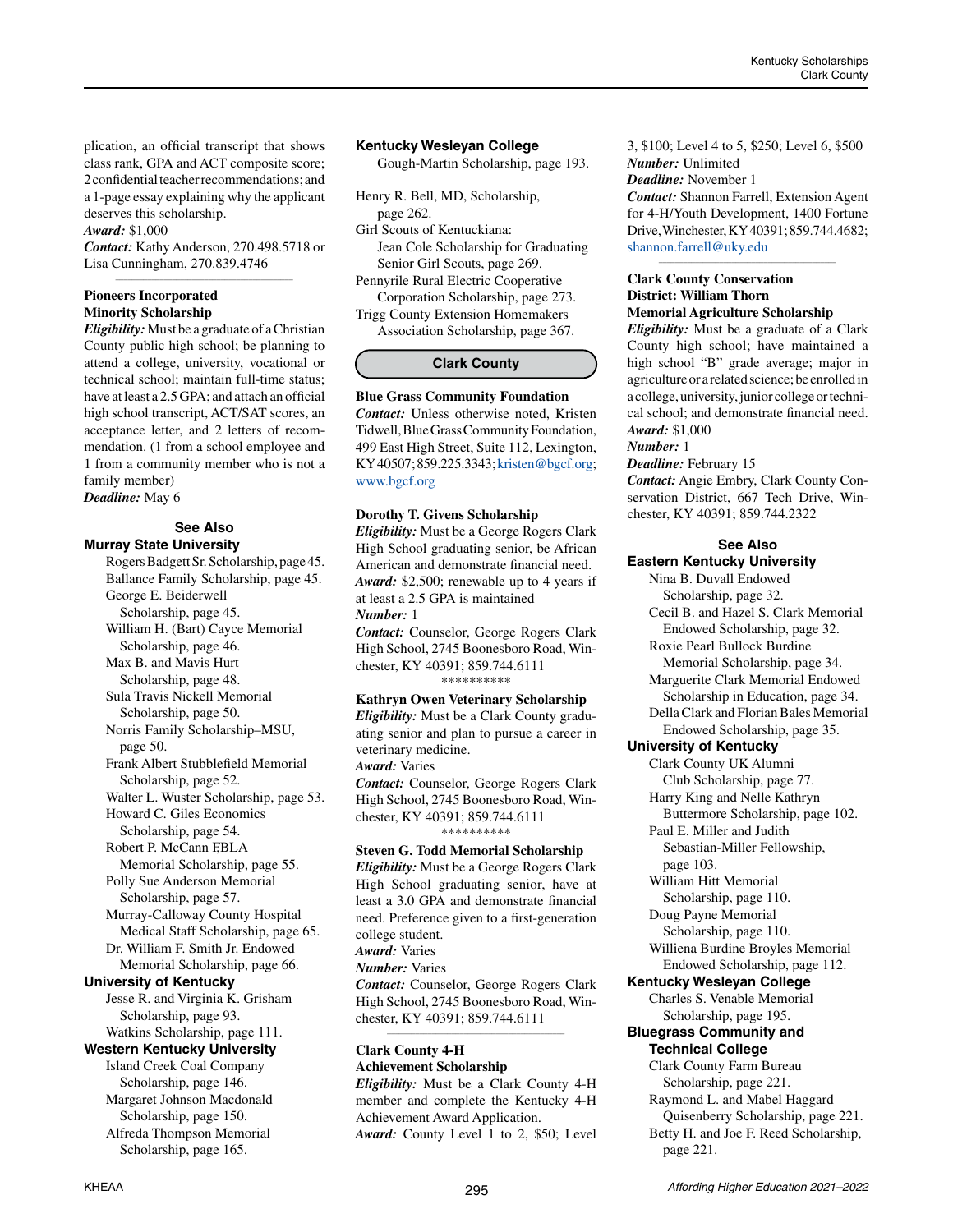Kyle Rupard Scholarship, page 221. Quentin Stacy Memorial Scholarship, page 221.

Alpha Phi Alpha Fraternity Inc. Alpha Beta Lambda Chapter: Educational Enrichment Scholarship, page 262.

Gap Scholarship, page 262. Clark Energy Cooperative: Clark Energy

- Citizen Scholar Scholarship, page 266. Community and Economic Development
- Initiative of Kentucky: Appalachian Health Career Scholarship, page 266.
- Kentucky American Water: Ripple Effect Scholarship, page 270.
- Kentucky Association of Pep Organization Sponsors Region 10 Outstanding Cheerleader Scholarship, page 270.
- Kentucky Educational Development Corporation (KEDC) Scholarship, page 271.
- St. Claire HealthCare Richard J. Bausch Family Scholarship, page 274.

# **Clay County**

**Eastern Kentucky University** Nina B. Duvall Endowed Scholarship, page 32. Dr. Jessica Johnson Frazier Endowed Scholarship, page 32. George W. Clark Scholarship, page 34. Roxie Pearl Bullock Burdine Memorial Scholarship, page 34. Inez Cass McKinney Scholarship for Elementary Teachers, page 35. Imogene Ramsey Endowed Scholarship, page 35. E. O. Robinson Mountain Fund Scholarship, page 35. **University of Kentucky** Cumberland Valley West UK Alumni Club Scholarship, page 77. Cawood Smith Memorial Scholarship, page 102. Harry King and Nelle Kathryn Buttermore Scholarship, page 102. Dr. Patricia A. Calico Endowed Nursing Scholarship, page 104. Ronald G. Goebel Scholarship, page 109. T. T. Jones Memorial Scholarship, page 110. Williena Burdine Broyles Memorial Endowed Scholarship, page 112.

#### Alice Lloyd Honors Program Scholarship, page 175. Appalachian Leaders Scholarship, page 175. Baseball Scholarship, page 175. Basketball Scholarship, page 175. John Carroll Scholarship, page 175. **Campbellsville University** Badget-Cloyd Scholarship, page 182. E. O. Robinson Scholarship, page 183. **Clear Creek Baptist Bible College** Denvis Rush Scholarship, page 187. **Kentucky Christian University** E. O. Robinson Mountain Scholarship, page 191. **Lindsey Wilson College** E. O. Robinson Scholarship, page 199. **Hazard Community and Technical College** UK-Robinson Scholars Program Scholarship, page 226. Maggard/Kirby Endowed Nursing Scholarship, page 227. Jackson Weather Office/AGI Edward T. Earhart Memorial Scholarship, page 228. E. O. Robinson Mountain Scholarship, page 228. **Somerset Community College** Rose Bullock Nursing Scholarship, page 233. Toni Pendley/First Baptist Church Nursing Scholarship, page 234.

**Alice Lloyd College**

Appalachian Wireless Scholarship, page 262. Blue Grass Community Foundation: Tony Turner Memorial Broadcast Scholarship, page 263. Community and Economic Development Initiative of Kentucky: Appalachian Health Career Scholarship, page 266. Cumberland Valley Electric Scholarship, page 267. "I Am UNITE" Scholarship, page 269. Jackson Energy Cooperative Scholarship, page 270. Kentucky Association of Pep Organization Sponsors Region 13 Academic Scholarship, page 271. Region 13 Outstanding Athlete Scholarship, page 271. Kentucky Educational Development Corporation (KEDC) Scholarship, page 271.

St. Claire HealthCare Richard J. Bausch Family Scholarship, page 274.

#### **Clinton County**

**Eastern Kentucky University** Roxie Pearl Bullock Burdine Memorial Scholarship, page 34. Carroll McGuffey Endowed Scholarship for the Teaching of Mathematics, page 35. **Murray State University** Max B. and Mavis Hurt Scholarship, page 48. Frank Albert Stubblefield Memorial Scholarship, page 52. Howard C. Giles Economics Scholarship, page 54. Murray-Calloway County Hospital Medical Staff Scholarship, page 65. **University of Kentucky** Harry King and Nelle Kathryn Buttermore Scholarship, page 102. Williena Burdine Broyles Memorial Endowed Scholarship, page 112. **Western Kentucky University** Perry Cross Scholarship, page 133. WKU Glasgow Golf Tournament Scholarship, page 170. **Alice Lloyd College** Alice Lloyd Honors Program Scholarship, page 175. Appalachian Leaders Scholarship, page 175. Baseball Scholarship, page 175. Basketball Scholarship, page 175. **Somerset Community College** Rose Bullock Nursing Scholarship, page 233. Roscoe Kelley Memorial Scholarship, page 234. Ruby Kelley Memorial Scholarship, page 234. Lake Cumberland Regional Hospital Scholarship, page 234. Toni Pendley/First Baptist Church Nursing Scholarship, page 234. Ralph Shearer Scholarship, page 234. Community and Economic Development Initiative of Kentucky: Appalachian Health Career Scholarship, page 266. Kentucky Association of Pep Organization Sponsors Region 4 Cheer Scholarship, page 270. South Kentucky RECC Sam J. Hord Memorial Scholarship, page 274. Senior Scholarship, page 274.

St. Claire HealthCare Richard J. Bausch Family Scholarship, page 274.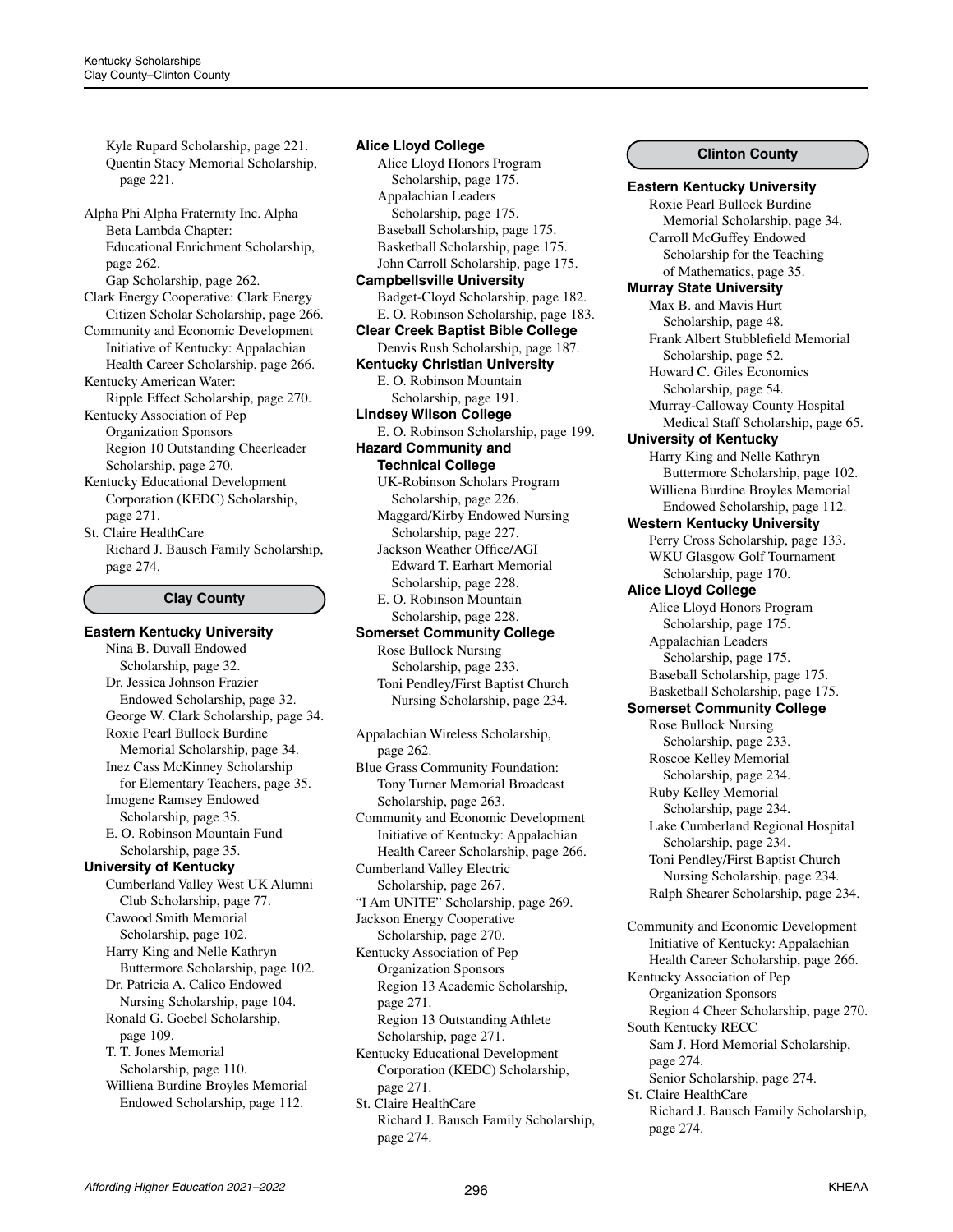# **Crittenden County**

# **Crittenden County High School**

*Eligibility:* In addition to any criteria under a specific scholarship or unless otherwise noted, must be a Crittenden County High School graduating senior.

*Number:* Unless otherwise noted, 1 *Deadline:* Unless otherwise noted, March 10 *Contact:* Christie Hughes, College and Career Coordinator, Crittenden County High School, 59 1/2 West Gum, Marion, KY 42064

#### **American Legion Foundation Scholarship**

*Eligibility:* Must be the son, daughter, grandson or granddaughter of a Legionnaire. \*\*\*\*\*\*\*\*\*\*

# **Greg "Dozer" Belt**

**Memorial Scholarship** *Eligibility:* Must be a member of the foot-

ball team. *Award:* \$300

\*\*\*\*\*\*\*\*\*\*

### **Crittenden County Cattlemen Association Scholarship**

*Eligibility:* Must be an outstanding senior planning to continue his/her education after graduation.

Award: \$500 \*\*\*\*\*\*\*\*\*\*

#### **Crittenden County**

#### **Educational Association Scholarship**

*Eligibility:* Must demonstrate financial need, character, scholarship and community service and submit a letter explaining why student deserves the scholarship. *Award:* \$400

\*\*\*\*\*\*\*\*\*\*

# **Crittenden County Nancy Hunt Extension Homemaker Scholarship**

*Eligibility:* Must have completed at least 1 family and consumer science class during high school. \*\*\*\*\*\*\*\*\*\*

#### **Crittenden County Retired Teachers Scholarship**

*Eligibility:* Must submit a letter describing student's background, ambition and need for the scholarship. \*\*\*\*\*\*\*\*\*\*

# **Crittenden Health Systems**

**Auxiliary Scholarship** *Eligibility:* Must plan to enter the health care field.

*Award:* \$500

\*\*\*\*\*\*\*\*\*\*

### **Delta Kappa Gamma Scholarship**

*Eligibility:* Must be a female, have at least a 3.5 GPA and plan to major in education. *Deadline:* February 1

#### \*\*\*\*\*\*\*\*\*\*

**Raymond and Agnes Easley Scholarship** *Eligibility:* Based on need, character, community service, academics or aptitude and extracurricular activities. \*\*\*\*\*\*\*\*\*\*

**Fohs Hall Community Arts**

# **Foundation Scholarship**

*Eligibility:* Must be a Crittenden County High School graduate or graduating senior and plan to pursue an education in the arts. *Award:* \$500

\*\*\*\*\*\*\*\*\*\*

**Fohs Hall Scholarship Foundation** *Eligibility:* Based on need, character, community service and academics or aptitude. \*\*\*\*\*\*\*\*\*\*

#### **CHS Charlotte Fowler**

**Memorial Scholarship** *Eligibility:* Must plan to pursue an education in health care. Preference given to a student

with at least a 3.0 GPA. *Award:* \$600

#### \*\*\*\*\*\*\*\*\*\*

#### **Hamilton-Cochran Memorial Scholarship** *Eligibility:* Must be male.

\*\*\*\*\*\*\*\*\*\*

#### **Nellie Stone Hamilton Memorial Scholarship**

*Eligibility:* Must be female and submit a brief letter detailing background, ambition and need for scholarship. \*\*\*\*\*\*\*\*\*\*

# **Gareth W. Hardin Memorial Scholarship**

*Eligibility:* Preference given to a student planning to attend Murray State University of Madisonville Community College. \*\*\*\*\*\*\*\*\*\*

#### **Jake Hodge Memorial Scholarship**

*Eligibility:* Must be a graduating senior at a school in Caldwell, Crittenden or Livingston County. *Deadline:* April 1 \*\*\*\*\*\*\*\*\*\*

#### **Rebecca J. Johnson Crittenden County Attorney Scholarship** *Award:* \$500

\*\*\*\*\*\*\*\*\*\*

**Marion Eye Care Center Scholarship** *Eligibility:* Preference given to a student planning to major in science or math. Student's high school record should indicate a reasonable probability of success at chosen school. *Award:* \$250

\*\*\*\*\*\*\*\*\*\*

#### **Paul E. Mick Memorial Journalism Scholarship** *Eligibility:* Must have at least a "C" aver-

age after 7 semesters of high school work, have been enrolled in a journalism class at Crittenden County High School for at least 1 semester, be enrolled in college of choice and submit a composition explaining why student wishes to continue formal education in journalism or communications and setting forth future goals. *Award:* \$200

\*\*\*\*\*\*\*\*\*\*

#### **Paul F. Riley Memorial Scholarship**

*Eligibility:* Must have at least a 3.0 GPA and have shown academic excellence, achievement and a desire to excel and succeed in life. \*\*\*\*\*\*\*\*\*\*

### **Woman's Club of Marion:**

#### **Marie Frazer Scholarship**

*Eligibility:* Must be female and submit a letter describing background, ambition and need for the scholarship. *Award:* \$500

# **See Also**

# **Murray State University**

Ballance Family Scholarship, page 45. George E. Beiderwell Scholarship, page 45. Farmers Bank/Crittenden County Scholarship, page 47. Max B. and Mavis Hurt Scholarship, page 48. Dan C. and Sue Hutson Scholarship, page 48. Sula Travis Nickell Memorial Scholarship, page 50. Norris Family Scholarship–MSU, page 50. Jack Paxton Memorial Scholarship, page 50. Paul E. and Jean Reeves Porter Memorial Scholarship, page 51. Frank Albert Stubblefield Memorial Scholarship, page 52. Walter L. Wuster Scholarship, page 53. Howard C. Giles Economics Scholarship, page 54. Robert P. McCann FBLA Memorial Scholarship, page 55. First District Retired Teachers Association Scholarship, page 58. Murray-Calloway County Hospital Medical Staff Scholarship, page 65. Dr. William F. Smith Jr. Endowed Memorial Scholarship, page 66. **University of Kentucky** Jesse R. and Virginia K. Grisham Scholarship, page 93.

Ethelyn O'Neal Fellowship, page 103.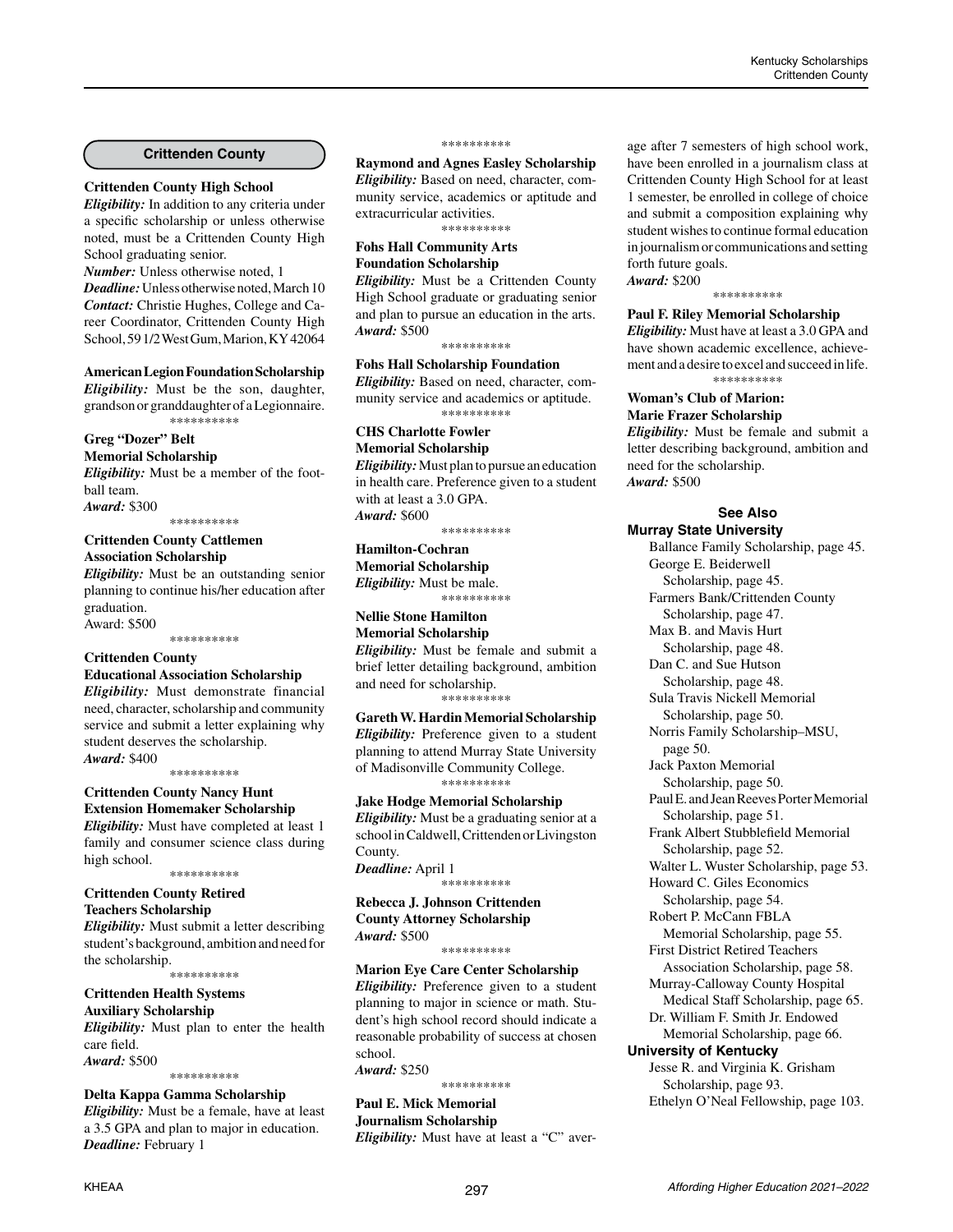### **Western Kentucky University**

John W. and Lucille Hazzard Scholarship, page 143. Island Creek Coal Company Scholarship, page 146. Judge Thomas E. "Tom" Simpson Scholarship, page 161. William L. "Gander" and Barbara Ann Terry Scholarship, page 165.

# **Madisonville Community College**

F. O. and Ernestine Baker Diversity Scholarship, page 231. Betty Crawford Memorial Endowment Scholarship, page 231.

American Welding Society Foundation Inc.: Carlisle Smith Tri-State Section Scholarship, page 249. American Legion Post 217 Scholarship, page 262. Girl Scouts of Kentuckiana: Jean Cole Scholarship for Graduating Senior Girl Scouts, page 269. Home Builders Association of Western Kentucky: Jack Marshall Memorial Scholarship, page 269. Kenergy Corp. Scholarship, page 270. Signet Federal Credit Union Scholarship, page 274.

#### **Cumberland County**

### **Cumberland County Extension Homemakers Scholarship**

*Eligibility:* Must be a Cumberland County High School graduating senior and the child of a Homemakers member. Preference given to a student majoring in home economics, agriculture, 4-H or related field. Scholastics, ACT score, GPA and activities in school considered.

*Award:* Varies; dependent on funding *Number:* Varies; dependent on funding and applications

#### *Deadline:* May 1

*Contact:* Cumberland County Extension Homemakers, P.O. Box 39, Burkesville, KY 42717; 270.864.2681 *\_\_\_\_\_\_\_\_\_\_\_\_\_\_\_\_\_\_\_\_\_\_\_\_\_\_\_\_\_\_\_\_\_\_\_\_\_\_\_\_\_\_\_\_*

### **Cumberland County Soil Conservation District Scholarship**

*Eligibility:* Must be a Cumberland County High School graduating senior (excluding Cumberland County Soil Conservation District board members' and employees' families); plan to pursue a major in an accredited college or attend a vocational school; and complete a typed, double-spaced essay of why the student is pursuing the career chosen. *Award:* \$750

#### *Number:* 3

*Deadline:* April 25 *Contact:* Wanda J. Gilbert, Cumberland County Soil Conservation Office, 329 Keen Street, P.O. Box 228, Burkesville, KY 42717; 270.864.2606; [wanda.gilbert@gmail.com](mailto:wanda.gilbert%40gmail.com?subject=)

# **See Also**

**Eastern Kentucky University** Roxie Pearl Bullock Burdine Memorial Scholarship, page 34. Carroll McGuffey Endowed Scholarship for the Teaching of Mathematics, page 35.

# **Murray State University**

Max B. and Mavis Hurt Scholarship, page 48. Frank Albert Stubblefield Memorial Scholarship, page 52.

Howard C. Giles Economics Scholarship, page 54. Murray-Calloway County Hospital

Medical Staff Scholarship, page 65.

**University of Kentucky** Harry King and Nelle Kathryn Buttermore Scholarship, page 102. Williena Burdine Broyles Memorial Endowed Scholarship, page 112.

#### **Western Kentucky University**

David Coffey Scholarship, page 132. Lois and J. D. Coffey Scholarship, page 132.

Charles S. and Vera G. Guthrie Scholarship, page 141.

Pace-Blakey Scholarship, page 155. Stanley C. Pace Family

Scholarship, page 155.

Dr. Joseph Schickel and Dorthy Thrasher Schickel

 Endowed Scholarship, page 160. Evelyn Thurman Third District Media

 Association Scholarship, page 166. WKU Glasgow Golf Tournament

#### Scholarship, page 170. **Alice Lloyd College**

Alice Lloyd Honors Program Scholarship, page 175. Appalachian Leaders Scholarship, page 175. Baseball Scholarship, page 175. Basketball Scholarship, page 175.

# **Somerset Community College**

Rose Bullock Nursing

 Scholarship, page 233. Roscoe Kelley Memorial

Scholarship, page 234.

- Ruby Kelley Memorial
- Scholarship, page 234.
- Lake Cumberland Regional Hospital Scholarship, page 234.

Toni Pendley/First Baptist Church Nursing Scholarship, page 234. Ralph Shearer Scholarship, page 234.

Community and Economic Development Initiative of Kentucky: Appalachian Health Career Scholarship, page 266.

Girl Scouts of Kentuckiana:

Jean Cole Scholarship for Graduating Senior Girl Scouts, page 269.

Kentucky Association of Pep Organization Sponsors Region 4 Cheer Scholarship, page 270.

South Kentucky RECC

Sam J. Hord Memorial Scholarship, page 274.

St. Claire HealthCare Richard J. Bausch Family Scholarship,

page 274.

**Daviess County**

# **Community Foundation of Louisville**

*Contact:* Unless otherwise noted, Naomi Davis, Community Foundation of Louisville, 325 West Main Street, Suite 1110, Louisville, KY 40202; [naomid@cflouisville.org](mailto:naomid%40cflouisville.org?subject=); [www.](http://www.cflouisville.org) [cflouisville.org](http://www.cflouisville.org)

### **BOLD Promise Scholarship**

*Eligibility:* Be a resident of Daviess County, have either left college in good standing with 12 or fewer credit hours needed or have completed at least 24 credit hours, have financial need and be enrolled in a college or university that is accredited by the Southern Association of Colleges and Schools unless student is attempting to complete a program not offered at an educational institution located in Daviess County. Renewable. *Deadline:* March 18

\*\*\*\*\*\*\*\*\*\*

#### **Bill and Mary Brey Agricultural Scholarship**

*Eligibility:* Must be a graduating senior from a high school in Daviess County or Owensboro; have a 2.5 cumulative GPA; major in agriculture or the science, art or business of cultivating soil, producing crops or raising livestock; and attend a college or university in Kentucky. Preference given to a graduate of Trinity High School in Whitesville. Renewable.

*Deadline:* March 18

\*\*\*\*\*\*\*\*\*\*

#### **Wanda Harper Henry and Virgil L. Henry Scholarship**

*Eligibility:* Must be a resident of Daviess County and plan to attend Kentucky Wesleyan College.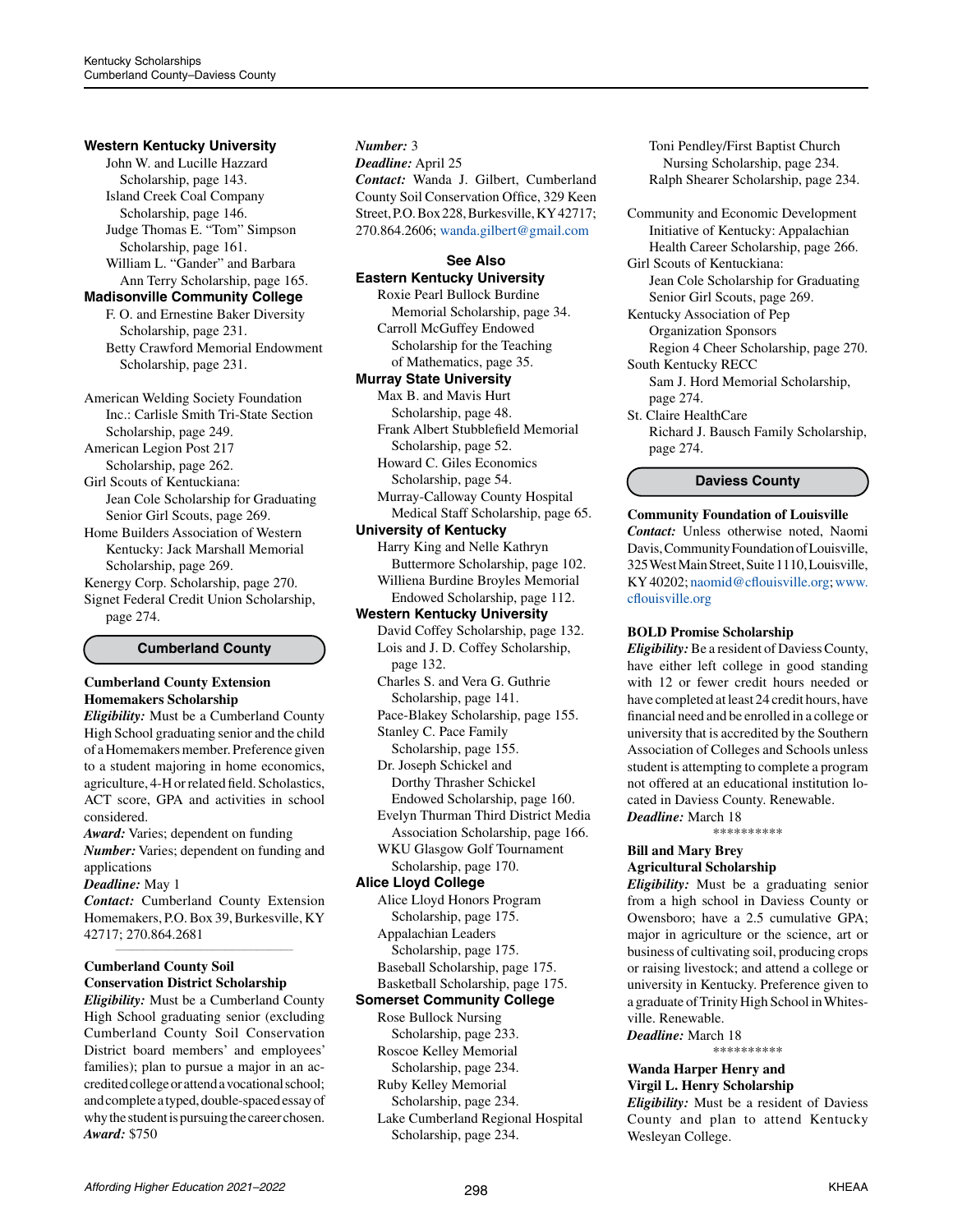*Contact:* Kentucky Wesleyan College, [kwc.](http://kwc.edu/admissions/financial-aid/scholarships) [edu/admissions/financial-aid/scholarships](http://kwc.edu/admissions/financial-aid/scholarships) \*\*\*\*\*\*\*\*\*\*

**Scott and Ruth Holder Scholarship**

*Eligibility:* Must have been a resident of Daviess County for the past 3 years, be enrolled at Brescia University or Kentucky Wesleyan College. Preference given to an African American applicant, but other races may be considered. Nonrenewable.

*Contact:* Brescia University, [www.brescia.](http://www.brescia.edu/academic-scholarships) [edu/academic-scholarships;](http://www.brescia.edu/academic-scholarships) Kentucky Wesleyan College, [kwc.edu/admissions/](http://kwc.edu/admissions/financial-aid/scholarships) [financial-aid/scholarships](http://kwc.edu/admissions/financial-aid/scholarships) \*\*\*\*\*\*\*\*\*\*

# **Steve Hughes Memorial Scholarship**

*Eligibility:* Must be a resident of Daviess County; be a graduating Owensboro High School senior; be enrolled at a college, community college, or university; have a 2.5 cumulative GPA; and demonstrate financial need. Nonrenewable. *Deadline:* March 18

*\_\_\_\_\_\_\_\_\_\_\_\_\_\_\_\_\_\_\_\_\_\_\_\_\_\_\_\_\_\_\_\_\_\_\_\_\_\_\_\_\_\_\_\_*

**Daviess County Extension Homemakers Scholarship**

*Eligibility:* Must be a Daviess County resident; be attending or plan to attend an accredited college or technical school in Kentucky; plan to major in family and consumer science education, dietetics, nutrition science, food science, textiles and fashion merchandising, early childhood education, interior design, hospitality management, family studies, marriage and/or family therapy, other family-related health sciences such as nursing or pre-med or agriculturalrelated sciences; be a high school senior, college student or nontraditional student; and attend the Daviess County Extension Homemakers Annual Dinner if one is held. *Award:* \$500

#### *Number:* 1

#### *Deadline:* March 12

*Contact:* Counselor or Daviess County Cooperative Extension Service, 4800A New Hartford Road, Owensboro, KY 42303; 270.685.8480

*\_\_\_\_\_\_\_\_\_\_\_\_\_\_\_\_\_\_\_\_\_\_\_\_\_\_\_\_\_\_\_\_\_\_\_\_\_\_\_\_\_\_\_\_*

#### **Daviess County Farm Bureau**

*Eligibility:* In addition to any criteria under a specific scholarship, must be a dependent of a Daviess County Farm Bureau member. *Contact:* County Secretary, Daviess County Farm Bureau, 3329 Wathen's Crossing, Owensboro, KY 42301; 270.683.1715

#### **Tom Curtsinger Scholarship**

*Eligibility:* Must be a graduating high school, have at least a 2.5 GPA or 19 ACT score and be pursuing a degree in agriculture or a related field or be the child of a farm family. \*\*\*\*\*\*\*\*\*\*

#### **Daviess County Farm Bureau Agents Scholarship**

*Eligibility:* Must be a graduating high school, have at least a 2.5 GPA or 19 ACT score and be pursuing a career and technical education or a college degree.

\*\*\*\*\*\*\*\*\*\*

# **Daviess County Farm Bureau**

**Continuing Education Ag Scholarship** *Eligibility:* Must be pursuing an agricultural degree, be currently enrolled in college and be a Daviess County Farm Bureau member or a dependent of a Daviess County Farm Bureau member.

\*\*\*\*\*\*\*\*\*\*

# **Daviess County Farm Bureau Scholarship**

*Eligibility:* Must be a graduating high school, have at least a 2.5 GPA or 19 ACT score and be pursuing a career and technical education or a college degree.

*\**\*\*\*\*\*\*\*\*

#### **Daviess County Farm Bureau Young Farmer Scholarship**

*Eligibility:* Must be a graduating high school, have at least a 2.5 GPA or 19 ACT score and be pursuing a degree in the agriculture field or be the child of a farming family. \*\*\*\*\*\*\*\*\*\*

**Daniel L. Turley Scholarship**

*Eligibility:* Must be a graduating high school, have at least a 2.5 GPA or 19 ACT score and be pursuing a career and technical education or a college degree.

*\_\_\_\_\_\_\_\_\_\_\_\_\_\_\_\_\_\_\_\_\_\_\_\_\_\_\_\_\_\_\_\_\_\_\_\_\_\_\_\_\_\_\_\_*

# **Owensboro Career Development Scholarship**

*Eligibility:* Must be African American; submit an essay on "Eyes on Prize" video and an application; and be an Apollo High School, Daviess County High School, Owensboro Catholic High School or Owensboro High School graduating senior. *Award:* Varies *Number:* Varies *Deadline:* Varies *Contact:* Counselor

### **See Also Murray State University**

Tim McEnroe Memorial Scholarship, page 49. M. J. and Lucy Farmer Scholarship, page 58. Cynthia Guinn Scholarship, page 58.

#### **University of Kentucky**

Daviess County UK Alumni Club/ Frank and Helen Wagner Scholarship, page 77. Terry Woodward Endowed Scholarship, page 91. Jesse R. and Virginia K. Grisham Scholarship, page 93. Watkins Scholarship, page 111. **University of Louisville** Kentucky Dataseam Scholarship, page 114. **Western Kentucky University** Boggess-Callis Family Scholarship, page 127. Lucille L. and C. O. Brown Scholarship, page 129. Col. Charles William "Bill" Crafton Memorial Scholarship, page 133. Dr. W. Gerald Edds Scholarship, page 136. Juanita and Charles Hayes Scholarship, page 142. Charlotte Meredith Memorial Scholarship, page 152. Sandra G. Miller and Kenneth D. Miller Scholarship, page 153. Swanberg Shuler Opportunity Scholarship, page 161. Bill Taylor Memorial Scholarship, page 165. Beverly Tice Scholarship, page 166. Rebecca Howard Whittaker Endowed Scholarship, page 169. WKU Owensboro Alumni Scholarship, page 170. **Clear Creek Baptist Bible College**  Archie Oliver Scholarship, page 187. **Kentucky Wesleyan College** Irvine D. Daniels Scholarship, page 193. E. L. "Buddy" Gordon Memorial Scholarship, page 193. Michael E. Horn Scholarship, page 194. Elizabeth Munday Scholarship, page 194. Harold N. Taylor Scholarship, page 195. **Owensboro Community and Technical College** Owensboro Business and Professional Women's Club Scholarship, page 233. Owensboro Community and Technical College Community Healthcare Scholarship, page 233. Ernest A. Weill III Memorial Scholarship, page 233. Lester E. Yeager Scholarship, page 233.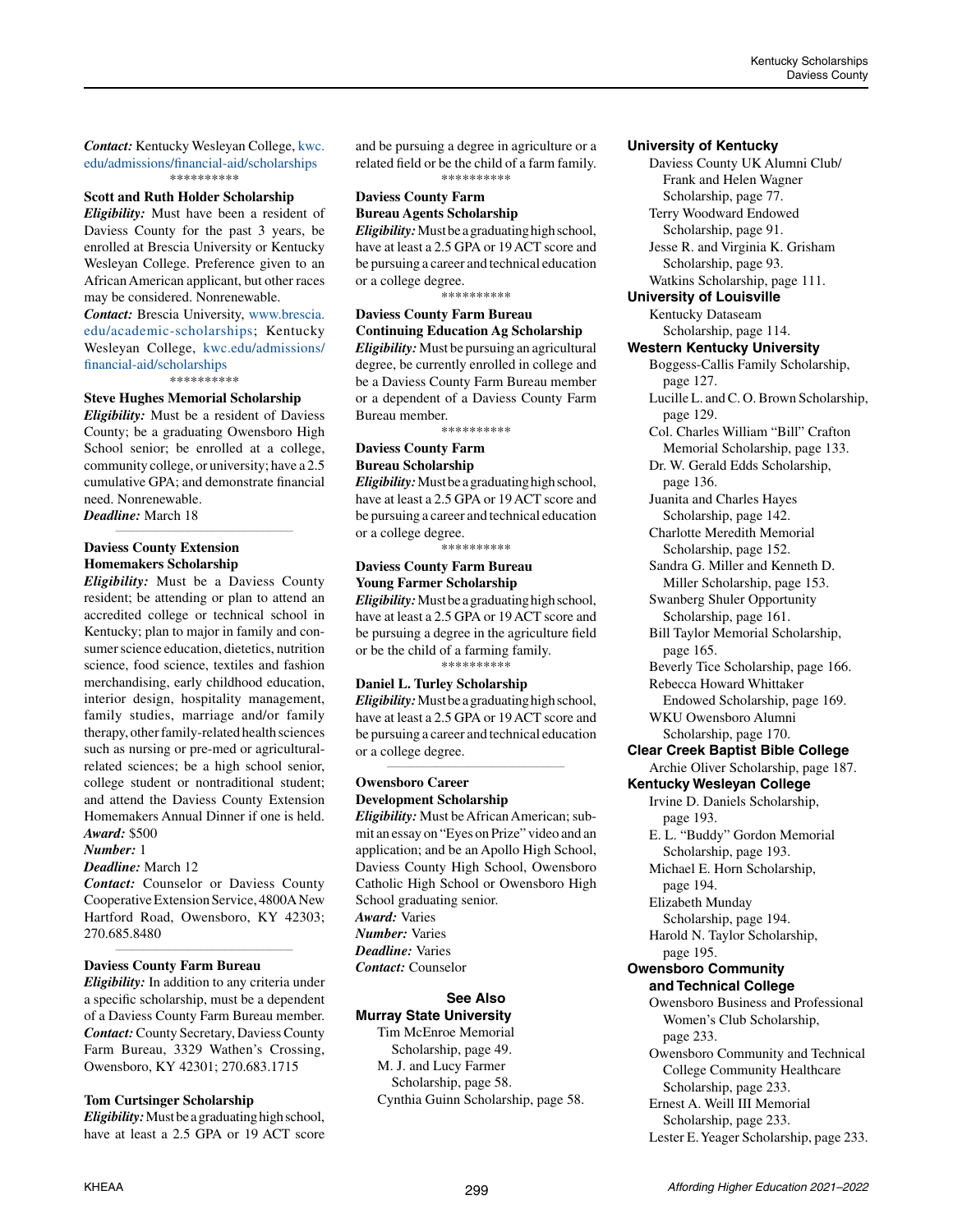American Welding Society Foundation Inc.: Carlisle Smith Tri-State Section Scholarship, page 249. Community Foundation of Louisville:

Charles A. Reid Memorial Scholarship, page 267.

Girl Scouts of Kentuckiana: Jean Cole Scholarship for Graduating Senior Girl Scouts, page 269.

Kenergy Corp. Scholarship, page 270. Kentucky Association of Pep Organization Sponsors Richard Bedwell Memorial Scholarship, page 270.

John B. and Brownie Young Scholarship, page 275.

#### **Edmonson County**

#### **Edmonson County Farm Bureau Scholarship**

*Eligibility:* Must be an Edmonson County High School graduating senior and the child of an Edmonson County Farm Bureau member in good standing as of January 1. *Award:* \$1,000

#### *Number:* 2

#### *Deadline:* April 25

*Contact:* Counselor, Edmonson County High School, or Scholarship Coordinator, Tom Vincent, Edmonson County Farm Bureau Insurance, 105 Park Place, Brownsville, KY 42210; 270.597.2127

**\_\_\_\_\_\_\_\_\_\_\_\_\_\_\_\_\_\_\_\_\_\_\_\_\_\_\_\_\_\_\_\_\_\_\_\_\_\_\_\_\_\_\_\_**

#### **Edmonson County High School**

*Eligibility:* In addition to any criteria under a specific scholarship, must be an Edmonson County High School graduating senior. *Number:* Unless otherwise noted, 1 *Contact:* Nikki Culbreth, Edmonson County High School, 220 Wildcat Way, 270.597.8907, [nikki.culbreth@edmonson.](mailto:nikki.culbreth%40edmonson.kyschools.us?subject=) [kyschools.us,](mailto:nikki.culbreth%40edmonson.kyschools.us?subject=) [https://echs.edmonson.](https://echs.edmonson.kyschools.us) [kyschools.us](https://echs.edmonson.kyschools.us)

#### **Luther Franklin Alexander Memorial Scholarship-Bank of Edmonson County**

*Eligibility:* Must have taken a business curriculum and plan to major in a businessrelated field. *Award:* \$3,000 *Deadline:* April 10 \*\*\*\*\*\*\*\*\*\*

#### **Alford's Pharmacy Scholarship** *Award:* \$1,000 *Deadline:* March 22 \*\*\*\*\*\*\*\*\*\*

**Reverend Willie and Leona Doyel Memorial Scholarship** *Eligibility:* Preference given to a student entering a vocational field. *Award:* At least \$1,000 *Deadline:* April 11 \*\*\*\*\*\*\*\*\*\*

**Edmonson County Education Association Scholarship** *Award:* \$300 to \$500 *Deadline:* April 11 \*\*\*\*\*\*\*\*\*\*

**Edmonson County Farm Bureau** *Eligibility:* Must be a Farm Bureau member. *Award:* \$1,000 *Deadline:* April 20 \*\*\*\*\*\*\*\*\*\*

**Edmonson County Lions Club Scholarship** *Award:* \$1,000 *Deadline:* April 11 \*\*\*\*\*\*\*\*\*\*

#### **Keystops LLC Scholarship**

*Eligibility:* Must plan to attend Western Kentucky University. *Award:* \$1,000 *Deadline:* April 12 \*\*\*\*\*\*\*\*\*\*

# **Kyrock Elementary**

**School PTO Scholarship**  *Eligibility:* Must have attended Kyrock Elementary School. *Award:* \$500 *Deadline:* March 15 \*\*\*\*\*\*\*\*\*\*

#### **Limestone Bank Scholarship**

*Eligibility:* Children of employees are not eligible. *Award:* \$500 *Deadline:* April 11 \*\*\*\*\*\*\*\*\*\*

# **Patton Funeral Home Scholarship**

*Award:* \$500 *Number:* 1 or 2 *Deadline:* April 12 \*\*\*\*\*\*\*\*\*\*

### **Jeremy Priddy Memorial Scholarship**

*Eligibility:* Preference given to someone in the welding field. *Award:* \$500 *Deadline:* April 10 \*\*\*\*\*\*\*\*\*\*

# **South Edmonson Elementary**

**School Scholarship** *Eligibility:* Must have attended South Edmonson Elementary School. *Award:* \$500 *Deadline:* March 22 \*\*\*\*\*\*\*\*\*\*

#### **Washington Meredith Lodge #344 F&AM Scholarship** *Award:* \$500 *Deadline:* April 11

\*\*\*\*\*\*\*\*\*\*

**Virginia Elizabeth Webb Memorial Scholarship** *Eligibility:* Financial need considered. *Award:* \$3,000 *Deadline:* April 12

**See Also Eastern Kentucky University**

Roxie Pearl Bullock Burdine Memorial Scholarship, page 34. **University of Kentucky** Harry King and Nelle Kathryn Buttermore Scholarship, page 102. Williena Burdine Broyles Memorial Endowed Scholarship, page 112. **Western Kentucky University** Walter D. and Gladys Bunnell Scholarship, page 130. John E. and Betty A. Capito Scholarship, page 130. Dr. Michael Collins Scholarship, page 132. Bowman "Bo" Davenport Scholarship, page 134. Sam Dunaway Endowed Scholarship, page 136. Fifth District VFW War Veterans Scholarship, page 138. J. T. Gilbert, MD, Jane Gilbert and H. Lynn Gilbert, MD, Scholarship, page 140. Dr. Phillip Holland Premedical Scholarship, page 144. William Sylvester and Ruth Clinkinbeard Hughes Scholarship, page 144. Bobby Hunton Stuff the Bus Scholarship, page 145. Logan Aluminum Scholarship, page 149. John Alexander Logan II Scholarship, page 149. Mammoth Cave KSPE Scholarship, page 150. Dr. Daniel B. McIlvoy Nursing Memorial Scholarship, page 152. Drs. Mody Minority Scholarship for the Glasgow Campus, page 153. J. French Moore Conservation Scholarship, page 153. Olde Stone Ladies Golf Association Scholarship, page 155. Marcia Renee Rose Scholarship, page 159. Dennis and Sharon Smith Endowed Civil Engineering Scholarship, page 162. Franklin Sousley Det. 1095 Marine Corps League Scholarship, page 162.

Stuff the Bus Scholarship, page 164.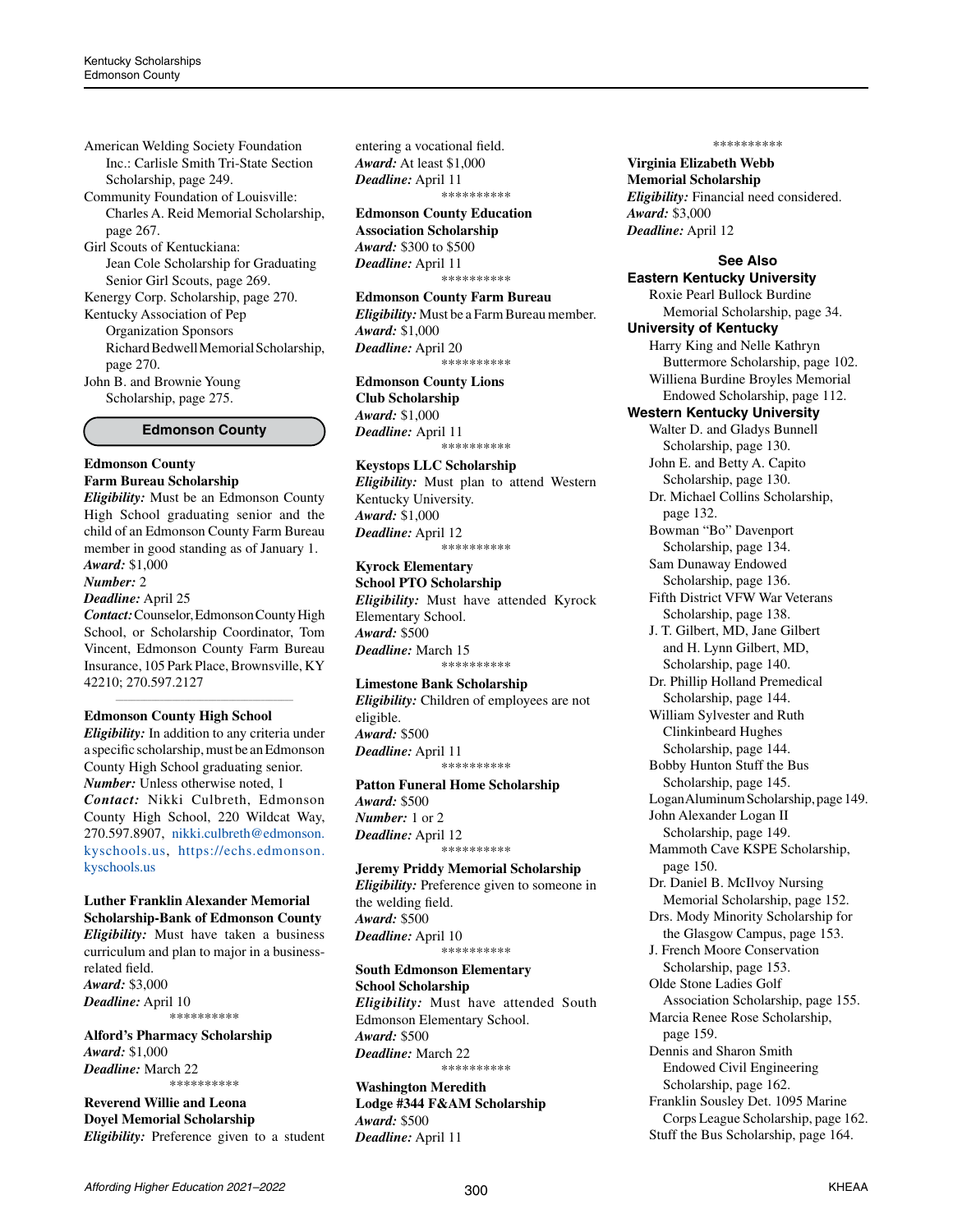Evelyn Thurman Third District Media Association Scholarship, page 166. Calvernia A. Willis Vincent Scholarship, page 168. Warren County Medical Society Scholarship, page 168.

# **Southcentral Kentucky Community and Technical College**

Tim Hendricks Memorial Skilled Trades Scholarship, page 236.

Community and Economic Development Initiative of Kentucky: Appalachian Health Career Scholarship, page 266. Community Foundation of Louisville: Dunaway Scholarship, page 267. Farmers Rural Electric Cooperative

Scholarship, page 268. Girl Scouts of Kentuckiana: Jean Cole Scholarship for Graduating Senior Girl Scouts, page 269.

Kentucky Association of Pep Organization Sponsors Richard Bedwell Memorial Scholarship, page 270.

St. Claire HealthCare Richard J. Bausch Family Scholarship, page 274.

Warren Rural Electric Cooperative Corporation Educational Scholarship, page 275.

### **Elliott County**

**Eastern Kentucky University** Nina B. Duvall Endowed Scholarship, page 32. George W. Clark Scholarship, page 34. Roxie Pearl Bullock Burdine Memorial Scholarship, page 34. E. O. Robinson Mountain Fund Scholarship, page 35. **Morehead State University** Valedictorian Scholarship, page 41. Jamey Aebersold Jazz Scholarship, page 41. **University of Kentucky** Harry King and Nelle Kathryn Buttermore Scholarship, page 102. Ronald G. Goebel Scholarship, page 109. Williena Burdine Broyles Memorial Endowed Scholarship, page 112. **Alice Lloyd College** Alice Lloyd Honors Program Scholarship, page 175. Appalachian Leaders Scholarship, page 175. Baseball Scholarship, page 175. Basketball Scholarship, page 175.

John Carroll Scholarship, page 175. **Campbellsville University** E. O. Robinson Scholarship, page 183. **Clear Creek Baptist Bible College** Lou Towler Eastham Scholarship, page 186. Archie Oliver Scholarship, page 187. **Kentucky Christian University** E. O. Robinson Mountain Scholarship, page 191. **Lindsey Wilson College** E. O. Robinson Scholarship, page 199. **Ashland Community and Technical College** Grayson Rural Electric Lineman's Scholarship, page 216. **Hazard Community and Technical College** UK-Robinson Scholars Program Scholarship, page 226. Jackson Weather Office/AGI Edward T. Earhart Memorial Scholarship, page 228. E. O. Robinson Mountain Scholarship, page 228. Appalachian Wireless Scholarship, page 262. Community and Economic Development Initiative of Kentucky: Appalachian Health Career Scholarship, page 266. Foundation for the Tri-State Community Inc.: Oren and Patty Justice Scholarship, page 268. Grayson RECC Scholarship, page 269. "I Am UNITE" Scholarship, page 269. Kentucky Association of Pep Organization Sponsors Region 16 Cheerleading Scholarship, page 271. Region 16 Outstanding Cheerleading Scholarship, page 271. Kentucky Educational Development Corporation (KEDC) Scholarship, page 271. Licking Valley RECC Essay Scholarship, page 271. Mountain Telephone Scholarship, page 272. Northeast Kentucky Community Action Agency Inc. Lonnie M. Click Memorial Educational Award Scholarship, page 272. Owen Fielding Memorial Educational Award Scholarship, page 272. St. Claire HealthCare Richard J. Bausch Family Scholarship, page 274. Sister Mary Jeannette Wess, SND, Scholarship, page 274.

#### **Estill County**

**Estill County Cooperative Extension Service** *Contact:* Counselor, Estill County High

School, 397 Engineer Road, Irvine, KY 40336; 606.723.3537

#### **Estill County 4-H Scholarship**

*Eligibility:* Must be active in the Estill County 4-H program. Based on academics. *Award:* \$500, \$250 per semester \*\*\*\*\*\*\*\*\*\*

**H. T. and Doris Hardy 4-H Scholarship** *Eligibility:* Must be a current 4-H member. Based on academics. *Award:* \$500

#### **See Also**

**Eastern Kentucky University** Nina B. Duvall Endowed Scholarship, page 32. Dr. Jessica Johnson Frazier Endowed Scholarship, page 32. Roxie Pearl Bullock Burdine Memorial Scholarship, page 34. Inez Cass McKinney Scholarship for Elementary Teachers, page 35. Imogene Ramsey Endowed Scholarship, page 35. E. O. Robinson Mountain Fund Scholarship, page 35. **University of Kentucky** Harry King and Nelle Kathryn Buttermore Scholarship, page 102. Ronald G. Goebel Scholarship, page 109. Martha Dee Rausch Scholarship, page 111. Williena Burdine Broyles Memorial Endowed Scholarship, page 112. **Alice Lloyd College** Alice Lloyd Honors Program Scholarship, page 175. Appalachian Leaders Scholarship, page 175. Baseball Scholarship, page 175. Basketball Scholarship, page 175. **Campbellsville University** E. O. Robinson Scholarship, page 183. **Kentucky Christian University** E. O. Robinson Mountain Scholarship, page 191. **Lindsey Wilson College** E. O. Robinson Scholarship, page 199. **Hazard Community and Technical College** UK-Robinson Scholars Program Scholarship, page 226.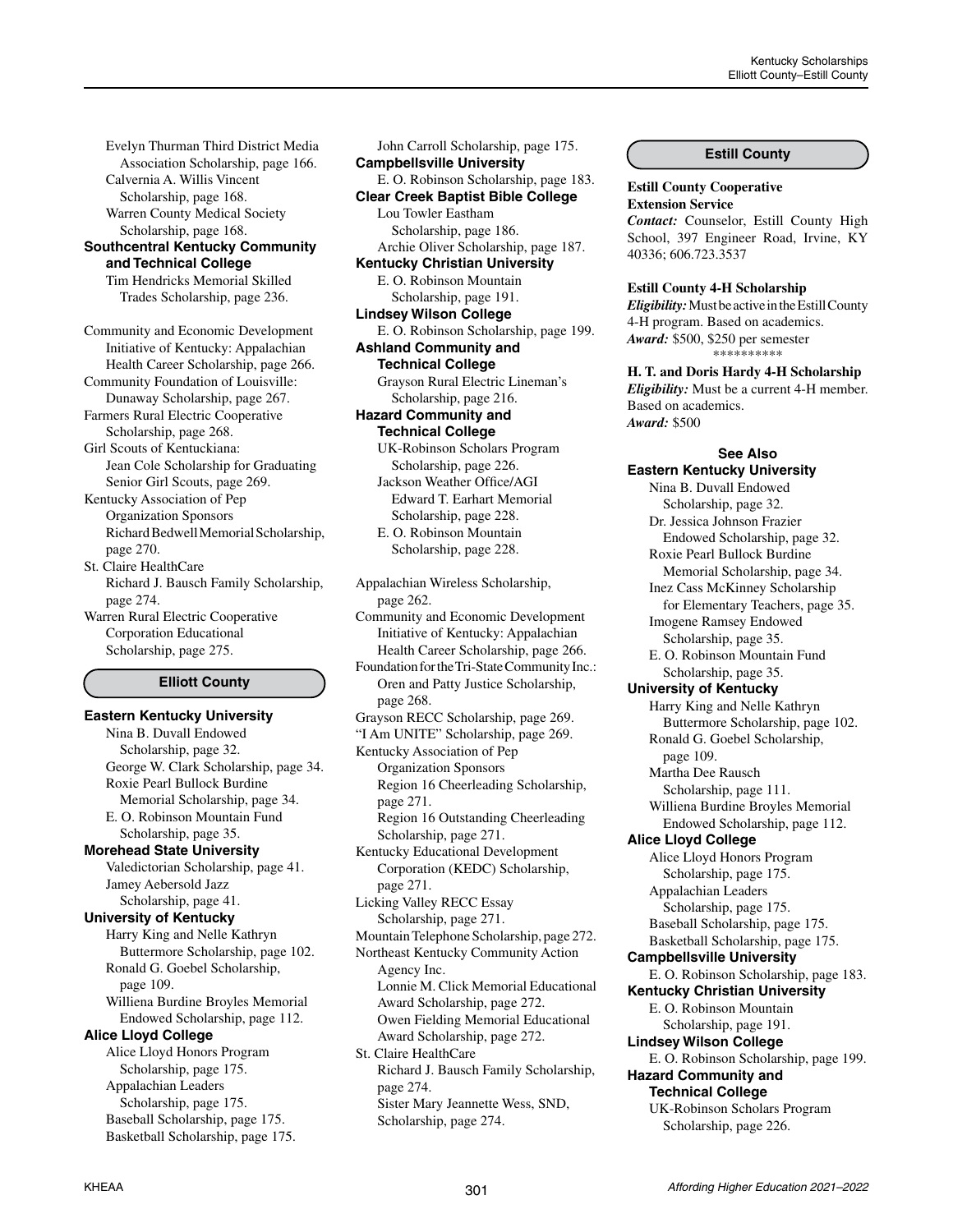Jackson Weather Office/AGI Edward T. Earhart Memorial Scholarship, page 228. E. O. Robinson Mountain Scholarship, page 228.

Appalachian Wireless Scholarship, page 262.

Blue Grass Community Foundation: Tony Turner Memorial Broadcast Scholarship, page 263.

Blue Grass Energy Academic Scholarship, page 263.

Clark Energy Cooperative: Clark Energy Citizen Scholar Scholarship, page 266.

Community and Economic Development Initiative of Kentucky: Appalachian Health Career Scholarship, page 266.

Jackson Energy Cooperative Scholarship, page 270.

Kentucky Association of Pep Organization Sponsors Region 14 Betty Novak Scholarship,

page 271. Kentucky Educational Development Corporation (KEDC) Scholarship, page 271.

St. Claire HealthCare Richard J. Bausch Family Scholarship, page 274.

#### **Fayette County**

#### **Blue Grass Community Foundation**

*Contact:* Unless otherwise noted, Kristen Tidwell, Blue Grass Community Foundation, 499 East High Street, Suite 112, Lexington, KY 40507; 859.225.3343; [kristen@bgcf.org](mailto:kristen%40bgcf.org?subject=); [www.bgcf.org](http://www.bgcf.org)

#### **16th District PTA Scholarship**

*Eligibility:* Must be a high school senior attending a Fayette County public school and have at least a 2.5 GPA. Based on financial need, academic achievement and contribution to community. *Award:* Varies *Deadline:* March 1

\*\*\*\*\*\*\*\*\*\*

#### **Joann McEvoy Frazer Vocal Achievement Award Scholarship**

*Eligibility:* Must be a Lafayette High School graduating senior who has excelled in voice. *Award:* \$1,000

*Contact:* Counselor, Lafayette High School, 401 Reed Lane, Lexington, KY 40503; 859.381.3474 \*\*\*\*\*\*\*\*\*\*

# **John G. Heber Scholarship**

*Eligibility:* Must be a graduating senior from

Henry Clay High School, attend a college or university in Kentucky and demonstrate academic achievement and financial need. *Award:* Varies

*Contact:* Counselor, Henry Clay High School \*\*\*\*\*\*\*\*\*\*

# **John and Maggie Price Scholarship**

*Eligibility:* Must be a Tates Creek High School graduating senior and intend to major in nursing at an accredited 4-year college. *Award:* Varies *Deadline:* March 1

*\_\_\_\_\_\_\_\_\_\_\_\_\_\_\_\_\_\_\_\_\_\_\_\_\_\_\_\_\_\_\_\_\_\_\_\_\_\_\_\_\_\_\_\_*

#### **Fayette County Farm Bureau**  *Number:* 1 *Deadline:* March 19

*Contact:* Scholarship Committee, Fayette County Farm Bureau, 1316 Versailles Road, Lexington, KY 40504; 859.253.0023; [car](mailto:carrie.mcintosh%40kyfb.com?subject=)[rie.mcintosh@kyfb.com;](mailto:carrie.mcintosh%40kyfb.com?subject=) [www.kyfb.com/](http://www.kyfb.com/fayette) [fayette](http://www.kyfb.com/fayette)

# **Fayette County Farm Bureau Scholarship**

*Eligibility:* Must be a Fayette County resident, be a graduating senior at any Fayette County high school, have at least a 3.0 GPA, have at least a 24 composite ACT score or equivalent SAT score, submit an official high school transcript and letter of recommendation from a school counselor or teacher, complete an application, submit an essay and be a Fayette County Farm Bureau member. *Award:* \$20,000; \$5,000 per year for 4 years \*\*\*\*\*\*\*\*\*\*

# **Fayette County Farm Bureau Vocational/Technical Scholarship**

*Eligibility:* Must be pursuing a 2-year vo-tech degree; be at least 18 years old; be enrolled full time; be a resident of Fayette County; attend a Fayette County school if still in high school; and be a Fayette County Farm Bureau member. Must submit an official high school transcript, GED or college transcript if any college work has been attempted; a letter of recommendation from a school counselor, teacher or employer; and a complete application, which incudes an essay. *Award:* \$10,000; \$5,000 per year for 2 years

#### *\_\_\_\_\_\_\_\_\_\_\_\_\_\_\_\_\_\_\_\_\_\_\_\_\_\_\_\_\_\_\_\_\_\_\_\_\_\_\_\_\_\_\_\_* **Don Jacobs Organization Scholarship**

*Eligibility:* Must be a graduating high school senior from Bryan Station, Frederick Douglass, Henry Clay, Lafayette, Paul Laurence Dunbar or Tates Creek High School and plan to enroll in a higher education institution in the fall after graduation. *Award:* \$1,000 *Number:* 6; 1 per school *Deadline:* March 31

*Contact:* Ashley Wilson, 2689 Nicholasville Road, Lexington, KY 40503; 859.276.3546; [ashley.wilson@donjacobs.com](mailto:ashley.wilson%40donjacobs.com?subject=)

#### *\_\_\_\_\_\_\_\_\_\_\_\_\_\_\_\_\_\_\_\_\_\_\_\_\_\_\_\_\_\_\_\_\_\_\_\_\_\_\_\_\_\_\_\_* **Partners for Youth: Toyota Scholarship**

*Eligibility:* Must be associated with one of the programs supported by Partners for Youth. *Award:* \$1,000 *Number:* 10 *Deadline:* Mid-September *Contact:* Briana Persley Partners for Youth, 162 East Main Street, Suite 210, Lexington, KY 40507; 859.280.8003; [bpersley@](mailto:bpersley%40lexingtonky.gov?subject=) [lexingtonky.gov](mailto:bpersley%40lexingtonky.gov?subject=)

**\_\_\_\_\_\_\_\_\_\_\_\_\_\_\_\_\_\_\_\_\_\_\_\_\_\_\_\_\_\_\_\_\_\_\_\_\_\_\_\_\_\_\_\_**

#### **Veterans Park PTA Scholarship**

*Eligibility:* Must be a graduating senior from a Fayette County high school; have been promoted from 5th grade at Veterans Park Elementary School and submit a high school transcript through the 7th semester and a 300- to 500-word essay that describes a staff member or an event from the applicant's time at Veterans Park Elementary that contributed to the student's success in middle or high school. Based on academic record, GPA, extracurricular activities, achievements, leadership abilities and clarity of student's essay.

*Award:* \$1,000

*Number:* 2

*Deadline:* March 23

*Contact:* Counselor or Kelly Ives, Veterans Park Elementary PTA, 4351 Clearwater Way, Lexington, KY 40515

\*\*\*\*\*\*\*\*\*\*

*\_\_\_\_\_\_\_\_\_\_\_\_\_\_\_\_\_\_\_\_\_\_\_\_\_\_\_\_\_\_\_\_\_\_\_\_\_\_\_\_\_\_\_\_*

**Cathy Crum Bell Scholarship**

**Amy McVey Scholarship**

#### **Zeta Phi Beta Sorority Inc. Kappa Lambda Zeta Chapter: Bertie J. Harris Scholarship**

*Eligibility:* Must be a graduating senior from a Fayette County public high school; be an African American female; have at least a 3.0 GPA; and submit an official transcript, an acceptance letter for the current year, a photo and a 1- to 2-page essay on a given topic. The essay must be typed double spaced using 12-point Times New Roman font. *Award:* \$500

*Number:* 2

*Deadline:* February 21

*Contact:* Martha Crumbie, Zeta Phi Beta Sorority, Inc., Kappa Lambda Zeta Chapter, P.O. Box 12551, Lexington, KY 40583-2551; [mjcrumbie@aol.com](mailto:mjcrumbie%40aol.com?subject=)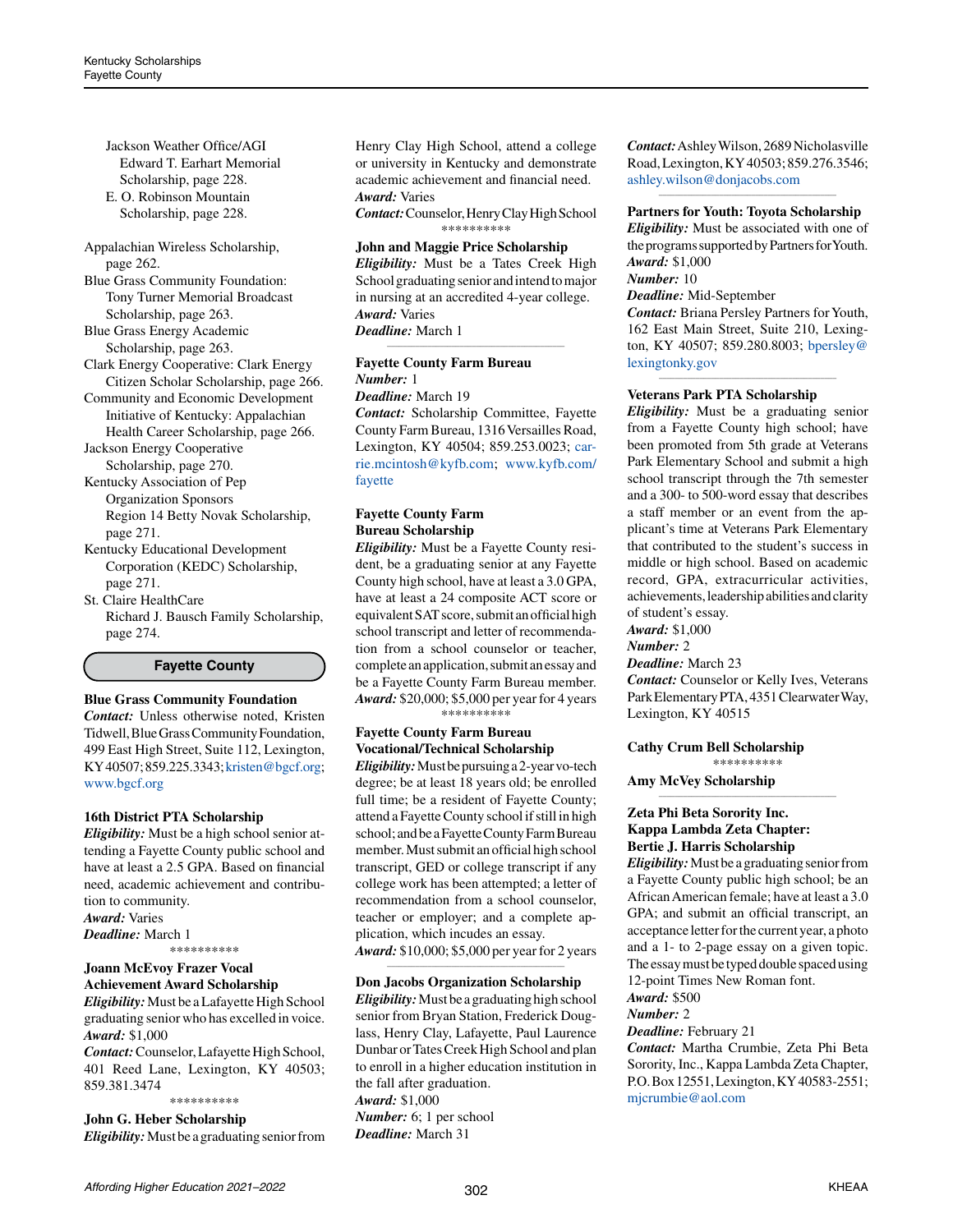# **See Also Eastern Kentucky University** Nina B. Duvall Endowed Scholarship, page 32. **Kentucky State University** Louisville/Lexington Black Achievers Scholarship, page 39. **Morehead State University**  Black Achievers Scholarship, page 40. **University of Kentucky**  E. Ellis Honor Loan, page 76. Fayette County UK Alumni Club Scholarship, page 77. William R. and Sue P. Lickert Scholarship, page 90. Ralph McCracken Music Scholarship, page 99. William Baxter Jennings Fellowship, page 101. Averitt Scholarship, page 102. Paul E. Miller and Judith Sebastian-Miller Fellowship, page 103. Ann Hurt/Bryan Station High School Scholarship, page 105. Crowe-Renaker Endowed Scholarship, page 108. Doug Payne Memorial Scholarship, page 110. **Western Kentucky University** Isma Bishop Saloshin Scholarship, page 160. **Centre College** Overton Scholarship, page 184. **Bluegrass Community and Technical College** Timothy A. Cantrell Scholarship, page 220. Dr. Jack B. Jordan Scholarship, page 220. Gordon M. Nicholas Scholarship, page 220. Derek Pelphrey Memorial Scholarship, page 221. The Race for Education: Locust Trace Scholarship, page 260. Alpha Phi Alpha Fraternity Inc. Alpha Beta Lambda Chapter: Educational Enrichment Scholarship, page 262. Gap Scholarship, page 262. Blue Grass Community Foundation:

Emma Buckley Scholarship, page 263. Jane Allen Newman Scholarship, page 263.

Blue Grass Energy Academic Scholarship, page 263.

Clark Energy Cooperative: Clark Energy Citizen Scholar Scholarship, page 266. Community Foundation of Louisville: Edward E. and Beverley H. McDonald Scholarship, page 267.

Kentucky 2A State Championships Foundation Scholarship, page 270. Kentucky American Water:

Ripple Effect Scholarship, page 270.

Kentucky Educational Development Corporation (KEDC) Scholarship, page 271.

Daryl Lee Martin Scholarship, page 272. YMCA Black Achievers: YMCA of Central Kentucky Black Achievers Scholarship, page 275.

# **Fleming County**

#### **Fleming County High School**

*Deadline:* Unless otherwise noted, April 1 *Contact:* Unless otherwise noted, Ashley Fritz, Guidance Counselor, 1658 Elizaville Road, Flemingsburg, KY 41041; [ashley.](mailto:ashley.fritz%40fleming.kyschools.us?subject=) [fritz@fleming.kyschools.us](mailto:ashley.fritz%40fleming.kyschools.us?subject=)

# **Lillian Planck Applegate Memorial Scholarship**

*Eligibility:* Must be a graduate of Fleming County High School; be accepted to the University of Kentucky; complete the FAFSA; have taken the ACT or SAT; and submit an application, a high school transcript and a letter of recommendation from a teacher and/or a counselor from Fleming County High School. Preference given to a student who was a class leader, a student who was involved in extracurricular activities and/or a student who worked during high school or college. Renewable for up to 4 years if student has at least a 2.0 GPA by the end of the freshman year and maintains at least a 2.5 college GPA.

\*\*\*\*\*\*\*\*\*\*

#### **Community Trust Bank**

*Eligibility:* Must submit a completed application.

\*\*\*\*\*\*\*\*\*\*

# **John Embry Donovan Memorial Scholarship**

*Eligibility:* Must be from the Ewing area; be a Fleming County High School student; and submit, if applicable, a photo of a large piece of artwork or a piece of artwork no larger than 8.5-by-11 inches, a photo of the applicant with a train set from childhood or information about a train trip the applicant has taken, a short note from a friend about friendship with the applicant and a short note from a teacher about why the applicant deserves the scholarship.

*Award:* \$500; nonrenewable

*Contact:* Counselor or Billy Cowan, The John Embry Donovan Scholarship Committee, P.O. Box 197, Ewing, KY 41039

\*\*\*\*\*\*\*\*\*\*

#### **Lowell "Double L" Emmons Agriculture Scholarship**

*Eligibility:* Must be a Fleming County High School senior, be pursuing a career in agriculture and submit an application. *Award:* \$1,000

*Number:* 1

#### *Deadline:* April 15

*Contact:* Counselor or The Emmons Family, 5231 Mt. Sterling Road, Flemingsburg, KY 41041

\*\*\*\*\*\*\*\*\*\*

#### **Franklin Sousley VFW Post 1834 Scholarship**

*Eligibility:* Must submit application and essay.

#### *Deadline:* April 1

*Contact:* Counselor or Rick Johnson, Fleming County Board of Education, 211 West Water Street, Flemingsburg, KY 41041 \*\*\*\*\*\*\*\*\*\*

# **Jeff Gulley and Debbie Cropper Memorial Scholarship**

*Eligibility:* Must pursue a career in auto mechanics, auto body, welding or machining; attend the Jeff Gully Memorial Rod Run and Swap Meet; and submit an application, official high school transcript, cumulative GPA, and ACT and SAT scores if taken.

*Award:* \$1,000; nonrenewable

# *Number:* 1

*Deadline:* April 1

*Contact:* Counselor or Joe Dunaway Jr., 50 Farris Branch Road, Wallingford, KY 41093 \*\*\*\*\*\*\*\*\*\*

### **John L. Hall Memorial Scholarship**

*Eligibility:* Must submit a completed application.

*Contact:* Counselor or Billy Cowan, Community Trust Bank, 36 Brookhaven Drive, Flemingsburg, KY 41041 \*\*\*\*\*\*\*\*\*\*

# **Gary R. Ishmael Memorial Scholarship**

*Eligibility:* Must be a student-athlete, plan to be involved in sports in college and submit an application and essay.

*Award:* \$1,000; nonrenewable

*Contact:* Counselor or Billy Cowan, Community Trust Bank, 36 Brookhaven Drive, Flemingsburg, KY 41041 \*\*\*\*\*\*\*\*\*\*

# **John W. Leedy Memorial Scholarship**

*Eligibility:* Must submit a completed application.

*Contact:* Counselor or John Leedy Memorial, P.O. Box 21, Ewing, KY 41039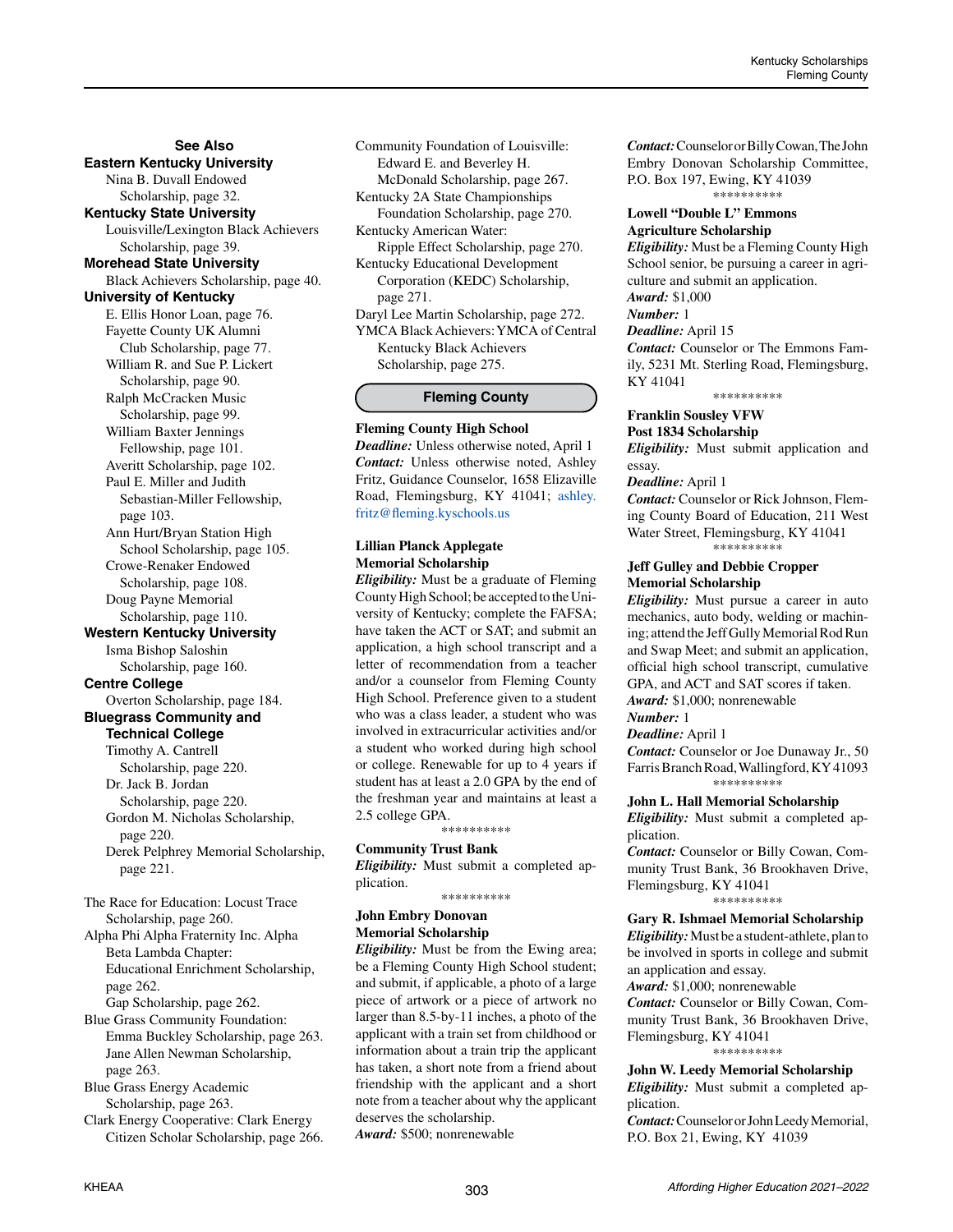#### \*\*\*\*\*\*\*\*\*\*

**Cullen Stanfield Memorial Scholarship**

*Eligibility:* Must submit an application. *Contact:* Counselor or Sheila Stanfield, 4107 Mt. Carmel Road, Flemingsburg, KY 41041 \*\*\*\*\*\*\*\*\*\*

### **William "Willie" Thompson Memorial Scholarship**

*Eligibility:* Must be a graduating senior, plan to attend Morehead State University, enter an agriculture field of study and submit an application.

*Contact:* Counselor or Carol Thompson, 3691 Ringo Mills Road, Hillsboro, KY 41049 *\_\_\_\_\_\_\_\_\_\_\_\_\_\_\_\_\_\_\_\_\_\_\_\_\_\_\_\_\_\_\_\_\_\_\_\_\_\_\_\_\_\_\_\_*

#### **Fleming County Hospital Foundation: Thomas H. Darnall Jr. Scholarship**

*Eligibility:* Must be a Fleming County High School student; pursue a 2- or 4-year degree at an accredited institution in health care; and submit an application, high school transcript, ACT score and spring class schedule and fall semester grades for spring enrollment. Must also submit proof of enrollment at an accredited institution by September 10, fall semester; January 10, spring semester. Application and other required documents must be delivered to Joyce Fidler.

*Award:* \$1,000; \$500 per semester; renewable (depending on availability) if at least a 2.5 GPA is maintained and progress is made in chosen field

#### *Deadline:* April 1

*Contact:* Joyce Fidler, Fleming County Hospital Foundation, P.O. Box 68, 55 Foundation Drive, Flemingsburg, KY 41041

*\_\_\_\_\_\_\_\_\_\_\_\_\_\_\_\_\_\_\_\_\_\_\_\_\_\_\_\_\_\_\_\_\_\_\_\_\_\_\_\_\_\_\_\_* **James Watkins Memorial Scholarship**

*Eligibility:* Must be a Fleming County High School student; plan to attend college; have strong leadership skills and work ethic; serve others in the applicant's school, community or home; and submit an application cover letter, at least 1 letter of recommendation from a school representative or community member who is a non-family member, and an essay of no more than 500 words about someone who influenced your life and how you have followed their example to make a difference in your school, community or home. Email submission to [natedanj@yahoo.com.](mailto:natedanj%40yahoo.com?subject=) *Award:* \$500; nonrenewable

### *Deadline:* April 9

*Contact:* James Watkins Memorial Scholarship, 117 Greenway Road, Flemingsburg, KY 41041; [natedanj@yahoo.com](mailto:natedanj%40yahoo.com?subject=)

# **See Also Eastern Kentucky University**

Bernice N. Clark Memorial Endowed Music Scholarship, page 31.

Nina B. Duvall Endowed Scholarship, page 32. Cecil B. and Hazel S. Clark Memorial Endowed Scholarship, page 32. Roxie Pearl Bullock Burdine Memorial Scholarship, page 34. Marguerite Clark Memorial Endowed Scholarship in Education, page 34. Della Clark and Florian Bales Memorial Endowed Scholarship, page 35. **Morehead State University** Valedictorian Scholarship, page 41. Jamey Aebersold Jazz Scholarship, page 41. **Northern Kentucky University** Eastern Kentucky Endowed Scholarship, page 71. **University of Kentucky** Harry King and Nelle Kathryn Buttermore Scholarship, page 102. Jack and Enid Denton Scholarship, page 109. Moses Fried Memorial Scholarship, page 109. Williena Burdine Broyles Memorial Endowed Scholarship, page 112. **Alice Lloyd College** Alice Lloyd Honors Program Scholarship, page 175. Appalachian Leaders Scholarship, page 175. Baseball Scholarship, page 175. Basketball Scholarship, page 175. **Hazard Community and Technical College** Jackson Weather Office/AGI Edward T. Earhart Memorial Scholarship, page 228. **Maysville Community and Technical College** Crounse Corporation Scholarship, page 231. Colt Thomas Adams Memorial Scholarship, page 261.

James Ellis Carver II Scholarship, page 263. Community and Economic Development Initiative of Kentucky: Appalachian Health Career Scholarship, page 266. Fleming-Mason Energy Annual Meeting Scholarship, page 268. Hayswood Foundation Inc.: Pat Moore Scholarship, page 269. Kentucky Association of Pep Organization Sponsors Region 16 Cheerleading Scholarship, page 271. Region 16 Outstanding Cheerleading Scholarship, page 271.

Kentucky Educational Development Corporation (KEDC) Scholarship, page 271.

St. Claire HealthCare Richard J. Bausch Family Scholarship, page 274. Sister Mary Jeannette Wess, SND, Scholarship, page 274.

#### **Floyd County**

#### **Blue Grass Community Foundation**

*Contact:* Unless otherwise noted, Kristen Tidwell, Blue Grass Community Foundation, 499 East High Street, Suite 112, Lexington, KY 40507; 859.225.3343; [kristen@bgcf.org](mailto:kristen%40bgcf.org?subject=); [www.bgcf.org](http://www.bgcf.org)

#### **Sydney G. Mullins Scholarship**

*Eligibility:* Must be a Floyd Central High School graduating senior. *Award:* \$2,500 *Contact:* Counselor, Floyd Central High School

#### **See Also**

**Eastern Kentucky University** Nina B. Duvall Endowed Scholarship, page 32. George W. Clark Scholarship, page 34. Roxie Pearl Bullock Burdine Memorial Scholarship, page 34. Carrie B. J. Pigman Memorial Endowed Scholarship, page 35. E. O. Robinson Mountain Fund Scholarship, page 35. **Morehead State University** Valedictorian Scholarship, page 41. Jamey Aebersold Jazz Scholarship, page 41. **University of Kentucky** Big Sandy UK Alumni Club Scholarship, page 77. Clarence and Edna Johnson Scholarship, page 92. Mary Beth Sammons Henthorne Endowed Scholarship in Memory of Mary Beverly Vance and Marjorie Vance Sammons, page 96. William Gary Martin Scholarship, page 97. Cawood Smith Memorial Scholarship, page 102. Dr. Roger Darrell Akers Memorial Scholarship, page 102. Harry King and Nelle Kathryn Buttermore Scholarship, page 102. Kenneth Blair Scholarship, page 109. Ronald G. Goebel Scholarship, page 109.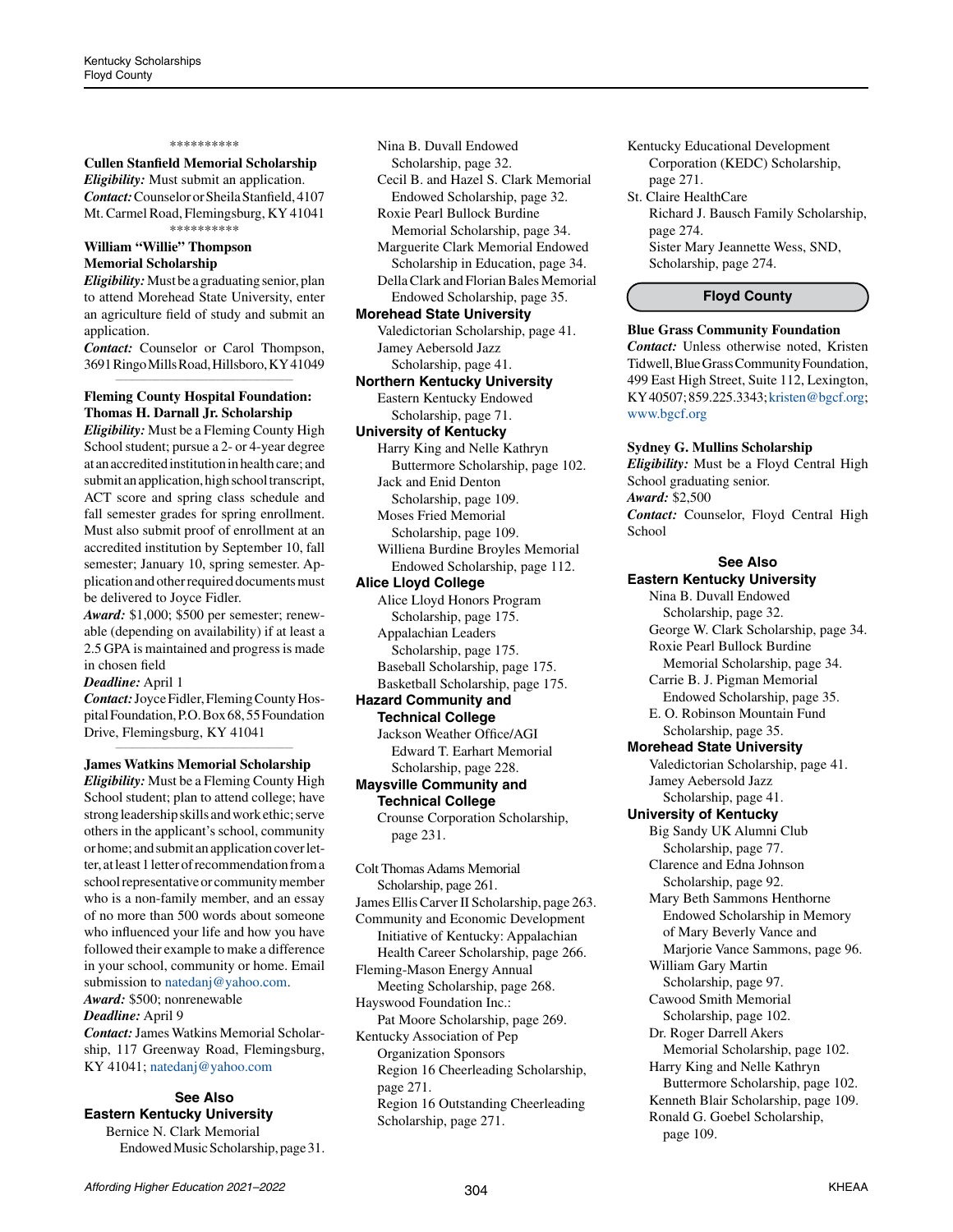Williena Burdine Broyles Memorial Endowed Scholarship, page 112. **Alice Lloyd College** Alice Lloyd Honors Program Scholarship, page 175. Appalachian Leaders Scholarship, page 175. Baseball Scholarship, page 175. Basketball Scholarship, page 175. John Carroll Scholarship, page 175. **Campbellsville University** E. O. Robinson Scholarship, page 183. **Kentucky Christian University** E. O. Robinson Mountain Scholarship, page 191. **Lindsey Wilson College** E. O. Robinson Scholarship, page 199. **Big Sandy Community and Technical College** Benny Ray and Nikki Bailey Scholarship, page 217. Big Sandy Area Chapter #220 Mended Hearts Inc. Nursing Scholarship, page 217. Justin T. Chafin Memorial Scholarship, page 217. Citizens National Bank Scholarship, page 217. East Point Area Development Club Endowment Fund Scholarship, page 218. Equitable Resources Energy Company Scholarship, page 218. First Commonwealth Bank Scholarship, page 218. Bill Fitzwater Scholarship, page 218. Highlands Foundation Inc. Endowed Scholarship, page 218. Verne P. Horne Scholarship, page 218. J. Woodford Howard and Florence Stephens Howard Scholarship, page 218. Estalene Salisbury Jenkins Book Scholarship for Nursing, page 218. Kentucky West Virginia Gas Company Scholarship, page 218. Kward Scholarship, page 218. Robert V. May Scholarship, page 219. Marvin and Florence Music Scholarship, page 219. Alvin Reed Scholarship, page 219. Barkley J. Sturgill Memorial Scholarship, page 219. Charles and Carlos Wells Endowed Scholarship, page 219. **Hazard Community and Technical College** UK-Robinson Scholars Program

Scholarship, page 226.

Jackson Weather Office/AGI Edward T. Earhart Memorial Scholarship, page 228. E. O. Robinson Mountain Scholarship, page 228.

Appalachian Regional Healthcare: ARH Scholars Award Scholarship, page 262. Appalachian Wireless Scholarship, page 262. Blue Grass Community Foundation: Tony Turner Memorial Broadcast Scholarship, page 263. Community and Economic Development Initiative of Kentucky: Appalachian Health Career Scholarship, page 266. "I Am UNITE" Scholarship, page 269. Kentucky 2A State Championships Foundation Scholarship, page 270. Kentucky Association of Pep Organization Sponsors Jeanette Elder Cheerleading Scholarship, page 270. Region 15 Outstanding Cheerleading Scholarship, page 271.

Kentucky Educational Development Corporation (KEDC) Scholarship, page 271.

Price-Daniels Scholarship, page 273. St. Claire HealthCare

Richard J. Bausch Family Scholarship, page 274.

### **Franklin County**

**Blue Grass Community Foundation** *Contact:* Unless otherwise noted, Kristen Tidwell, Blue Grass Community Foundation, 499 East High Street, Suite 112, Lexington, KY 40507; 859.225.3343; [kristen@bgcf.org;](mailto:kristen%40bgcf.org?subject=) [www.bgcf.org](http://www.bgcf.org)

#### **Jared E. Banta Legacy Scholarship**

*Eligibility:* Must be a graduating senior from Western Hills High School, be involved in sports and/or the arts, have at least a 3.0 GPA, demonstrate financial need and attend a 2- or 4-year accredited college. Preference given to a lineman or other member of the WHHS football team and to a student planning to attend a college in Kentucky or Ohio. *Award:* \$1,000 *Number:* 1 *Deadline:* March 1

#### *\_\_\_\_\_\_\_\_\_\_\_\_\_\_\_\_\_\_\_\_\_\_\_\_\_\_\_\_\_\_\_\_\_\_\_\_\_\_\_\_\_\_\_\_*  **Community Foundation of Louisville: Dr. L. L. Cull Health Care Scholarship**

*Eligibility:* Must be a graduating high school senior from a Franklin County public high school; pursue a career in the health care field; and demonstrate good character and sufficient academic aptitude to indicate a probability of success in chosen field. Nonrenewable.

#### *Deadline:* March 18

*Contact:* Naomi Davis, Community Foundation of Louisville, 325 West Main Street, Suite 1110, Louisville, KY 40202; [naomid@](mailto:naomid%40cflouisville.org?subject=) [cflouisville.org](mailto:naomid%40cflouisville.org?subject=); [www.cflouisville.org](http://www.cflouisville.org)

*\_\_\_\_\_\_\_\_\_\_\_\_\_\_\_\_\_\_\_\_\_\_\_\_\_\_\_\_\_\_\_\_\_\_\_\_\_\_\_\_\_\_\_\_* 

#### **East Frankfort Kiwanis Club Scholarship**

*Eligibility:*Must be graduating from Franklin County High School. Based on school and community involvement, achievement and recognitions, academic ability (ACT score and class rank) and financial need.

*Award:* \$1,000; nonrenewable

#### *Number:* 1

*Deadline:* Early May; check with counselor's office

*Contact:* Guidance Office for Seniors, Franklin County High School, 1100 East Main Street, Frankfort, KY 40601 *\_\_\_\_\_\_\_\_\_\_\_\_\_\_\_\_\_\_\_\_\_\_\_\_\_\_\_\_\_\_\_\_\_\_\_\_\_\_\_\_\_\_\_\_*

#### **Frankfort High School**

*Award:* Unless otherwise noted, \$500 *Contact:* Counselor, Frankfort High School, 328 Shelby Street, Frankfort, KY 40601; 502.875.8655; [jessica.harley@frankfort.](mailto:jessica.harley%40frankfort.kyschools.us?subject=) [kyschools.us](mailto:jessica.harley%40frankfort.kyschools.us?subject=)

#### **Charles Boyd Scholarship**

*Eligibility:* Must have the highest math GPA in the most difficult courses. \*\*\*\*\*\*\*\*\*\*

**John Michael Davis Memorial Scholarship** *Eligibility:* Must have good grades, strong work ethic, leadership skills and a record of community service.

\*\*\*\*\*\*\*\*\*\*

#### **Teresa Hatton Memorial Scholarship**

*Eligibility:* Must be a graduating senior from Frankfort High School; attend an accredited 2- or 4-year college, university, technical school or internship; and show good leadership skills and involvement in extracurricular activities. Financial need may be considered. *Award:* \$1,000

*Deadline:* May 15 \*\*\*\*\*\*\*\*\*\*

# **Robert "Roy" W. B. Laughlin Memorial Scholarship**

*Eligibility:* Must have a 2.54 GPA or lower and provide proof of college acceptance. Preference given to a student with financial need. *Deadline:* May 11

\*\*\*\*\*\*\*\*\*\*

**Sharon Lewis Memorial Scholarship** *Eligibility:* Must have attended Second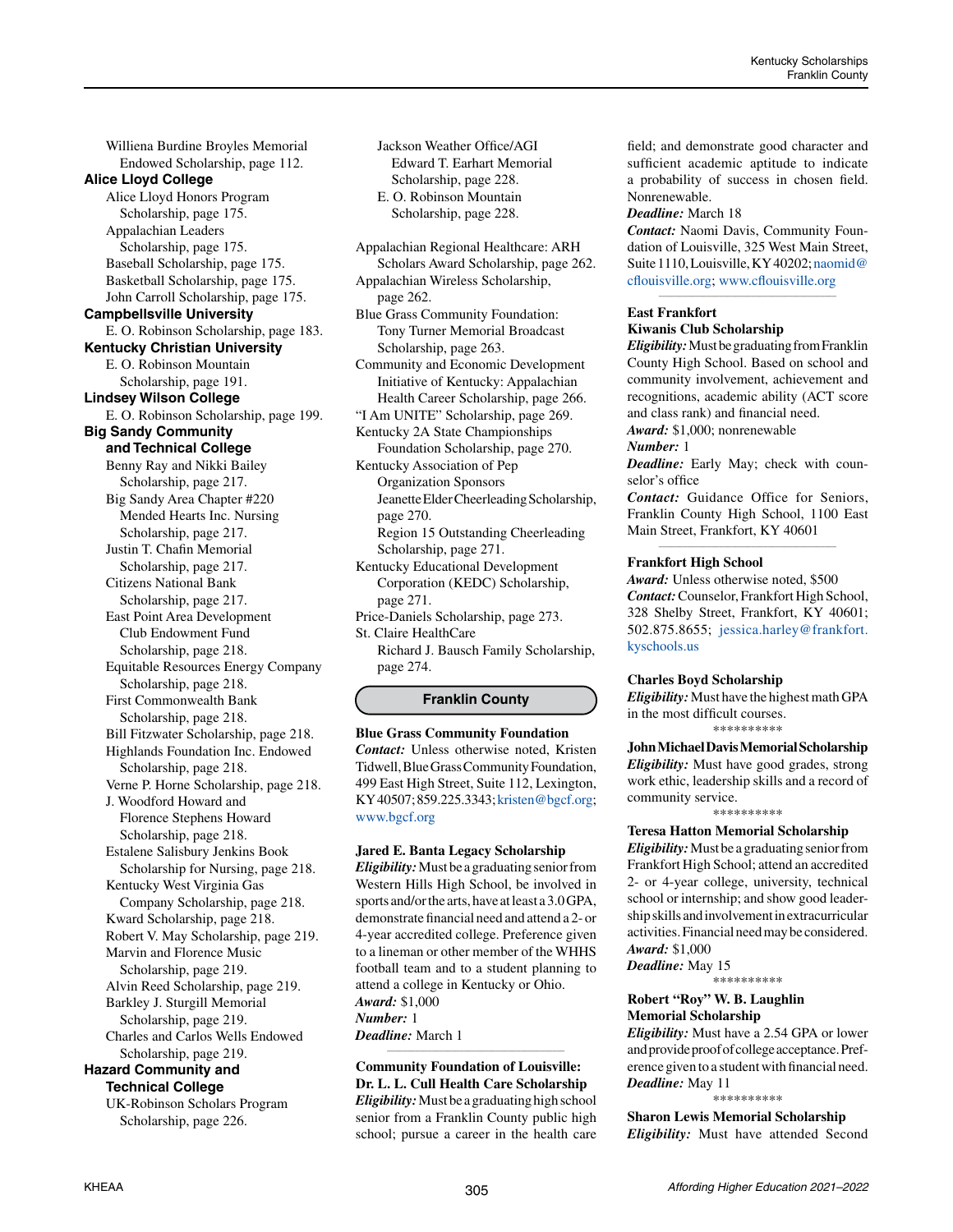Street School, have the required skills to attain student's goals and have financial need. *Deadline:* May 11

\*\*\*\*\*\*\*\*\*\*

# **Emma Pindar Scholarship**

*Eligibility:* Must have the highest science GPA in the most difficult courses. *\_\_\_\_\_\_\_\_\_\_\_\_\_\_\_\_\_\_\_\_\_\_\_\_\_\_\_\_\_\_\_\_\_\_\_\_\_\_\_\_\_\_\_\_*

#### **Franklin County Agency for Substance Abuse Policy**

*Eligibility:* In addition to any criteria under a specific scholarship, must be a qualified candidate from The Academy, Frankfort Christian Academy, Frankfort High School, Franklin County High School or Western Hills High School.

#### *Award:* \$1,000

*Number:* 4

#### *Deadline:* April 30

*Contact:* Counselor or Franklin County Agency for Substance Abuse Policy, P.O. Box 4652, Frankfort, KY 40601

#### **Jean Kendell Leadership Scholarship**

*Eligibility:* Must have chosen not to use drugs and alcohol; have set an example that keeps others from using drugs and alcohol; be a graduating senior; and submit an application, high school transcript, essay and a letter of recommendation from a non-relative adult who can verify the skills and activities set forth in the application. Based on academic achievement, potential for success in higher education, extracurricular activities, volunteerism and leadership strengths.

\*\*\*\*\*\*\*\*\*\*

# **Overcomer Scholarship**

*Eligibility:* Must have faced and overcome obstacles related to drug and/or alcohol abuse and addiction in the student's family; be a graduating senior; and submit an application, high school transcript and letter of recommendation from a non-relative adult who can verify the skills and activities set forth in the application and an essay. Based on academic achievement, potential for success in higher education, community activities and an essay.

\*\*\*\*\*\*\*\*\*\*

#### **Serenity Scholarship**

*Eligibility:* Must have conquered personal drug and/or alcohol abuse and addiction; be a graduating senior; and submit an application, high school transcript, 2 letters of recommendation from a non-relative adult who can verify the skills and activities set forth in the application and an essay. Based on academic achievement potential for success in higher education, community activities and an essay.

#### **Franklin County**

#### **Conservation District Scholarship**

*Eligibility:* Must be a graduating senior or graduate of a high school in Franklin County and pursue a field of study in agriculture or natural resources.

*\_\_\_\_\_\_\_\_\_\_\_\_\_\_\_\_\_\_\_\_\_\_\_\_\_\_\_\_\_\_\_\_\_\_\_\_\_\_\_\_\_\_\_\_*

*Award:* \$1,000

*Number:* 1

*Deadline:* June 1

*Contact:* Counselor or Crystal Harrod, Franklin County Conservation District, 103 Lakeview Court, Frankfort, KY 40601; 502.352.2701

*\_\_\_\_\_\_\_\_\_\_\_\_\_\_\_\_\_\_\_\_\_\_\_\_\_\_\_\_\_\_\_\_\_\_\_\_\_\_\_\_\_\_\_\_*

# **Franklin County Farm Bureau: Paul Gray Memorial Scholarship**

*Eligibility:* Must be a graduating senior, have received a diploma from an accredited high school or its equivalent and be the child of a Franklin County Farm Bureau member. *Award:* \$4,000

*Number:* 1

*Contact:* Scholarship Chairperson, 1212 Wilkinson Boulevard, Frankfort, KY 40601; 502.223.2193 *\_\_\_\_\_\_\_\_\_\_\_\_\_\_\_\_\_\_\_\_\_\_\_\_\_\_\_\_\_\_\_\_\_\_\_\_\_\_\_\_\_\_\_\_*

# **Hiram Lodge #4 F. & A.M. Past Master Scholarship**

*Eligibility:* Must be a resident of Franklin County, be a senior at a local high school or alternative education program, have at least a 2.5 cumulative GPA, have at least a 19 composite ACT or at least a 400 SAT combined score and be a full-time student at a 2- or 4-year postsecondary institution. An interview may be required.

*Award:* \$500; nonrenewable

*Number:* Varies

*Deadline:* April 30

*Contact:* Past Master Scholarship Committee, Hiram Lodge #4 F. & A.M., P.O. Box 182, Frankfort, KY 40602; [www.hiram4.](http://www.hiram4.org/scholarship) [org/scholarship](http://www.hiram4.org/scholarship)

*\_\_\_\_\_\_\_\_\_\_\_\_\_\_\_\_\_\_\_\_\_\_\_\_\_\_\_\_\_\_\_\_\_\_\_\_\_\_\_\_\_\_\_\_*

# **HMB Professional**

# **Engineers Inc. Scholarship**

*Eligibility:* Must be a graduate of a Franklin County high school and major in civil engineering. Preference given to a student who attends a Kentucky institution of higher education.

#### *Award:* \$500

*Number:* 3 (1 at each Franklin County high school)

### *Deadline:* March 31

*Contact:* HMB Professional Engineers Inc., Human Resources Department, 3 HMB Circle, Frankfort, KY 40601; [www.hmbpe.com](http://www.hmbpe.com)

#### **Meridian Sun Lodge #26: Derwood Thomas Memorial College Assistance Award**

*Eligibility:* Must be a Frankfort High School, Franklin County High School or Western Hills High School graduating senior. *Award:* Up to \$500

*\_\_\_\_\_\_\_\_\_\_\_\_\_\_\_\_\_\_\_\_\_\_\_\_\_\_\_\_\_\_\_\_\_\_\_\_\_\_\_\_\_\_\_\_*

*Number:* 3; 1 at each eligible high school *Deadline:* April 15

*Contact:* Counselor or Sherron Jackson, 661 Montclair Road, Frankfort, KY 40601; 502.223.8488; [sdcjjack@aol.com](mailto:sdcjjack%40aol.com?subject=) *\_\_\_\_\_\_\_\_\_\_\_\_\_\_\_\_\_\_\_\_\_\_\_\_\_\_\_\_\_\_\_\_\_\_\_\_\_\_\_\_\_\_\_\_*

#### **The Sidney and Eunice Turner Scholarship**

*Eligibility:* Must be a resident of Franklin County, major in agribusiness or agriculture, have at least a 3.0 GPA, be a graduating senior and be enrolled at an accredited college. *Award:* At least \$1,800 *Number:* Varies *Contact:* Sharon Spencer, Scholarship Com-

mittee Chair, 502.545.2656, [turnerscholar](mailto:turnerscholarshipcommittee%40gmail.com?subject=)[shipcommittee@gmail.com](mailto:turnerscholarshipcommittee%40gmail.com?subject=)

### **See Also University of Kentucky**

Franklin County UK Alumni Club Scholarship, page 77. Lindsey Marie Harp Memorial Scholarship, page 105. Mildred Somers Memorial

Scholarship, page 111.

# **Georgetown College**

Legacy and Legends Scholarship, page 189.

Alpha Phi Alpha Fraternity Inc. Alpha Beta Lambda Chapter: Educational Enrichment Scholarship, page 262.

Gap Scholarship, page 262.

Blue Grass Community Action Partnership Scholarship, page 263. *Contact:* Leslie Porter, Community Developer, 111 Professional Court, Frankfort, KY 40601;502.695.5615 ext. 522; [leslie.porter@bgcap.org](mailto:leslie.porter%40bgcap.org?subject=)

Blue Grass Energy Academic Scholarship, page 263.

Capital Ovarian Cancer Organization: Jerri Heltzel Robinson Memorial Nursing Scholarship, page 263.

Kentucky 2A State Championships Foundation Scholarship, page 270.

Kentucky American Water: Ripple Effect Scholarship, page 270.

Kentucky Educational Development Corporation (KEDC) Scholarship, page 271.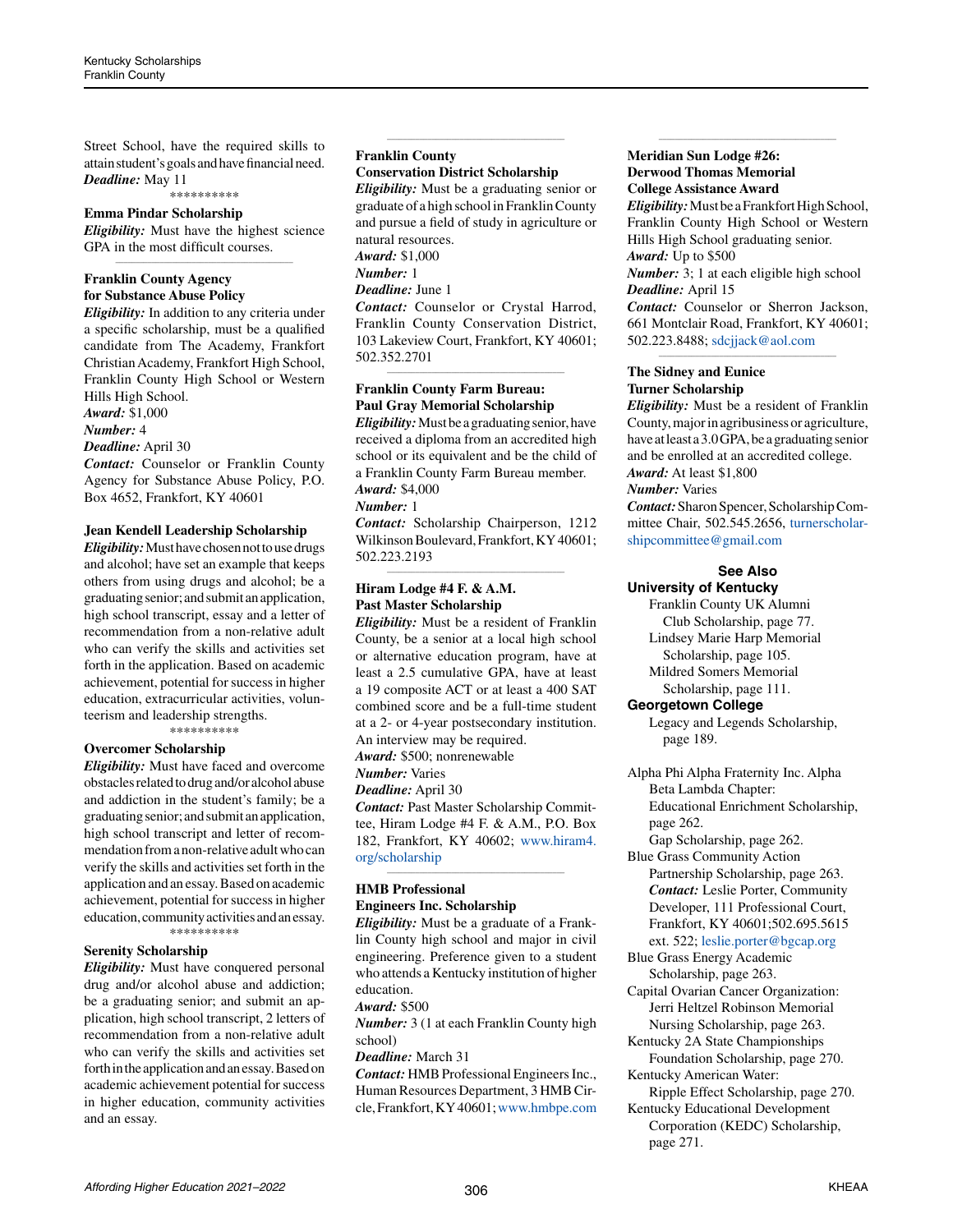Shelby Energy Cooperative Line Technician Scholarship, page 273. Shelby Energy Cooperative Scholarship, page 274.

### **Fulton County**

#### **Murray State University**

Ballance Family Scholarship, page 45. George E. Beiderwell Scholarship, page 45. Jeff Green Memorial Scholarship, page 47. Addie Beth and Dr. Carroll Hubbard Memorial Scholarship, page 48. Max B. and Mavis Hurt Scholarship, page 48. Dan C. and Sue Hutson Scholarship, page 48. Jackson Purchase AAUW Scholarship, page 48. Jackson Purchase Rifle and Pistol Club "Fred McCutchen" Scholarship, page 48. Bob and Karen Jackson Scholarship, page 48. James M. Lassiter Scholarship, page 49. Louise McGinness/Virginia Kemp/Frances Oliver Memorial Scholarship, page 49. Nance Family Scholarship, page 50. Sula Travis Nickell Memorial Scholarship, page 50. Norris Family Scholarship–MSU, page 50. Jack Paxton Memorial Scholarship, page 50. Frank Albert Stubblefield Memorial Scholarship, page 52. Walter L. Wuster Scholarship, page 53. Bob D. Cornman Accounting Scholarship, page 53. Howard C. Giles Economics Scholarship, page 54. Robert P. McCann FBLA Memorial Scholarship, page 55. Richardson Family Fund for Excellence in Accounting Scholarship, page 55. Glenda Boone Memorial Scholarship, page 57. First District Retired Teachers Association Scholarship, page 58. Hugh and Lottie Hurt Scholarship, page 58. Louise Mandrell-Paducah Downtown Kiwanis Scholarship, page 59. John P. Paynter Instrumental Scholarship, page 62. Shaul-Myers Art Enrichment Scholarship, page 62.

Murray-Calloway County Hospital Medical Staff Scholarship, page 65. Hal Perry Memorial Scholarship, page 65. Dr. William F. Smith Jr. Endowed Memorial Scholarship, page 66. Herman Kelly and Jo Harmon Ellis Memorial Scholarship, page 67. **University of Kentucky** Lars and Molly Blythe Endowed Scholarship, page 90. James W. and Janet B. Tipton Scholarship, page 91. Jesse R. and Virginia K. Grisham Scholarship, page 93. **West Kentucky Community and Technical College** George E. Beiderwell Scholarship, page 238. Jim Smith Contracting Scholarship, page 239.

American Welding Society Foundation Inc.: Carlisle Smith Tri-State Section Scholarship, page 249. Gibson Electric Membership Corporation Scholarship, page 269. Girl Scouts of Kentuckiana: Jean Cole Scholarship for Graduating Senior Girl Scouts, page 269. Signet Federal Credit Union Scholarship, page 274.

#### **Gallatin County**

#### **Beringer Drug Center Annual Scholarship** *Eligibility:* Must be a Gallatin County resident, have a 3.0 GPA and desire to go into a health profession. *Award:* Varies *Number:* 1

*Deadline:* TBA

*Contact:* Kaycee Thompson, Gallatin County High School, 70 Wildcat Circle, Warsaw, KY 41095; 859.567.7640; [kaycee.](mailto:kaycee.thompson%40gallatin.kyschools.us?subject=) [thompson@gallatin.kyschools.us](mailto:kaycee.thompson%40gallatin.kyschools.us?subject=)

*\_\_\_\_\_\_\_\_\_\_\_\_\_\_\_\_\_\_\_\_\_\_\_\_\_\_\_\_\_\_\_\_\_\_\_\_\_\_\_\_\_\_\_\_*

# **Dr. Carl R. Bogardus Sr. and Sue M. Bogardus Scholarship Foundation: Keeping History Alive Scholarship**

*Eligibility:* Must be a full-time college or university student or high school senior who has been accepted to an accredited college or university, be a graduate of Gallatin County High School and demonstrate awareness of how the study of the past would help one prepare for the future. *Award:* Varies *Number:* Varies

#### *Deadline:* May 1

*Contact:* Kaycee Thompson , Gallatin County High School, 70 Wildcat Circle, Warsaw, KY 41095; 859.567.7640; [kaycee.thompson@](mailto:kaycee.thompson%40gallatin.kyschools.us?subject=) [gallatin.kyschools.us](mailto:kaycee.thompson%40gallatin.kyschools.us?subject=)

*\_\_\_\_\_\_\_\_\_\_\_\_\_\_\_\_\_\_\_\_\_\_\_\_\_\_\_\_\_\_\_\_\_\_\_\_\_\_\_\_\_\_\_\_*

#### **Gallatin County Chamber of Commerce Scholarship**

*Eligibility:* Must be a Gallatin County resident; have a 3.0 GPA; and submit a typed 500 word or less essay on "How this Scholarship Can Help You Attain Your Goals," a typed list of honors, achievements, community service and leadership (including name, address and number), 2 letters of recommendation and official transcript.

*Award:* \$500

#### *Number:* 1

*Deadline:* TBA

*Contact:* Scholarship Committee, Gallatin County Chamber of Commerce, P.O. Box 1029, Warsaw, KY 41095

#### *\_\_\_\_\_\_\_\_\_\_\_\_\_\_\_\_\_\_\_\_\_\_\_\_\_\_\_\_\_\_\_\_\_\_\_\_\_\_\_\_\_\_\_\_* **Gallatin County Conservation District**

*Eligibility:* Must be a Gallatin County resident and major in agriculture, conservation or any natural resource-related field. *Deadline:* April 18, high school student; July 18, college student

*Contact:* Carla Vaughn, Gallatin County Conservation District, P.O. Box 124, Warsaw, KY 41095; 859.567.4441; [gallatincd@](mailto:gallatincd%40zoomtown.com?subject=) [zoomtown.com](mailto:gallatincd%40zoomtown.com?subject=)

#### **Ralph Johnson Scholarship**

*Award:* \$1,000 (\$500 for each semester) \*\*\*\*\*\*\*\*\*\*

# **Raymond Skirvin/**

**Helen Maxwell Scholarship** *Award:* \$500 each semester *Number:* 6 *\_\_\_\_\_\_\_\_\_\_\_\_\_\_\_\_\_\_\_\_\_\_\_\_\_\_\_\_\_\_\_\_\_\_\_\_\_\_\_\_\_\_\_\_*

#### **Gallatin County High School**

*Eligibility:* In addition to any criteria under a specific scholarship, must be a Gallatin County High School graduating senior. *Contact:* Unless otherwise noted, Kaycee Thompson, Gallatin County High School, 70 Wildcat Circle, Warsaw, KY 41095; 859.567.7640; [kaycee.thompson@gallatin.](mailto:kaycee.thompson%40gallatin.kyschools.us?subject=) [kyschools.us](mailto:kaycee.thompson%40gallatin.kyschools.us?subject=)

#### **Marvin James and**

#### **Mary "Tee" Crume Scholarship**

*Eligibility:* Must have at least a 3.5 GPA, have at least 1 letter of college acceptance and submit a written essay (topic on application). *Award:* Varies *Number:* 1

*Deadline:* May 1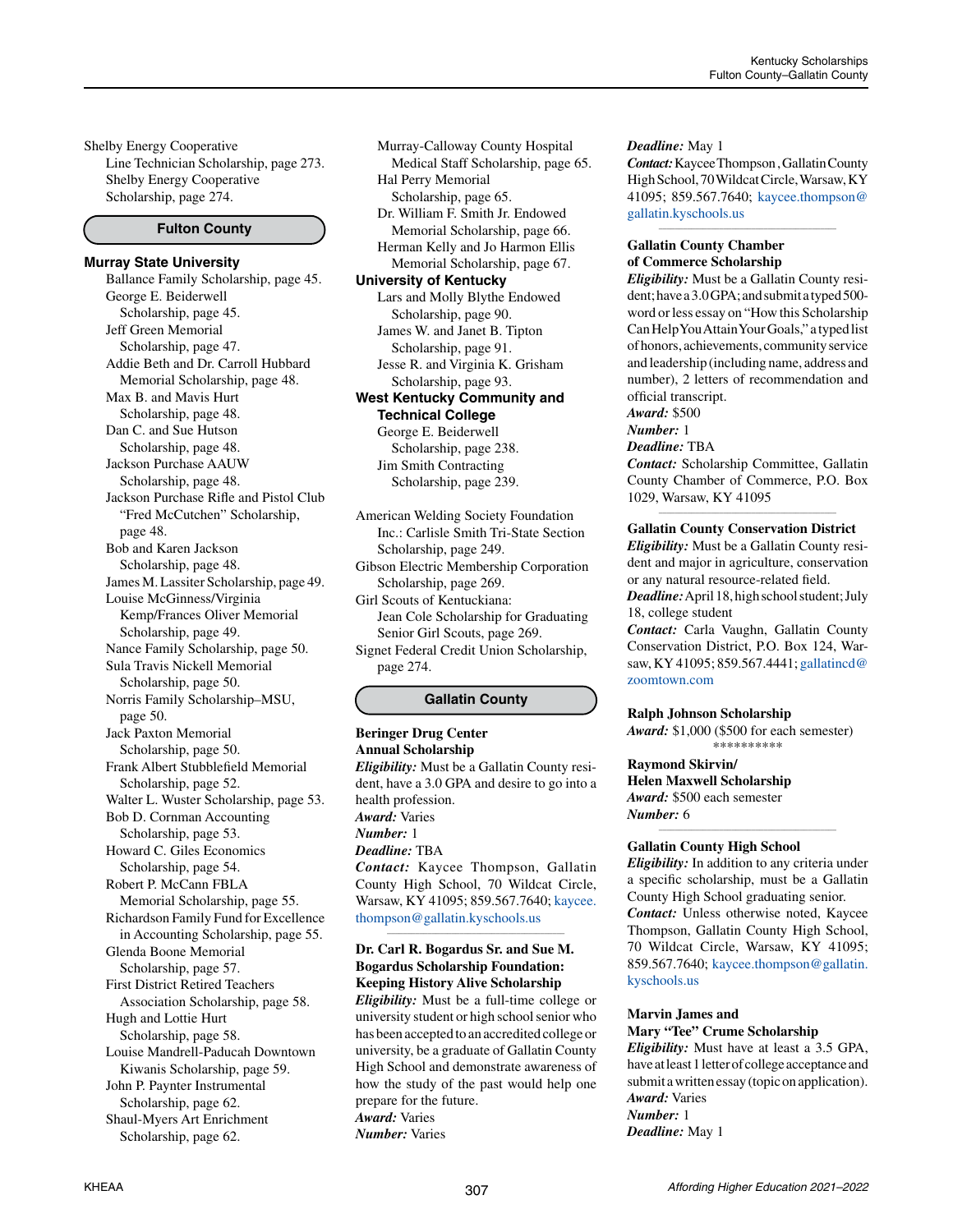#### \*\*\*\*\*\*\*\*\*\*

### **Gallatin County High School Principal's Scholarship**

*Eligibility:* Must submit reason for applying and have postgraduate education plans. Based on school attendance, school activities and community service.

*Award:* Varies

*Number:* Varies *Deadline:* May 1 *Contact:* Jon Jones, Gallatin County High School, 70 Wildcat Circle, Warsaw, KY 41095; 859.567.7640

\*\*\*\*\*\*\*\*\*\*

# **Tadmor Masonic Lodge No. 108 Warsaw and Order of the Eastern Star No. 441 Ghent: Annual Senior Scholarship** *Award:* \$500 *Number:* 1

*Deadline:* May 1

*Contact:* Tadmor Lodge No. 108, Scholarship Program, P.O. Box 406, Warsaw, KY 41095

# **See Also**

### **Northern Kentucky University**

Merabah Bass Scholarship, page 70. Northern Kentucky Association of Realtors Albert E. Wehry Memorial Scholarship, page 73. Henry E. "Bud" Pogue IV Endowed Scholarship, page 74. Charles L. Seligman Family Scholarship, page 74. Mary Gandy Travis and Burr J. Travis Sr. Scholarship, page 75. **University of Kentucky** Northern Kentucky/Greater Cincinnati UK Alumni Club Endowed Scholarship, page 78.

Northern Kentucky/Greater Cincinnati UK Alumni Club Graduate Scholarship, page 79.

Northern Kentucky/Greater Cincinnati UK Alumni Club Scholarship, page 79.

Northern Kentucky/Greater Cincinnati UK Alumni Club Fellowship, page 111.

#### **Gateway Community and Technical College**

Butler Foundation Scholarship, page 224.

Kentucky American Water: Ripple Effect Scholarship, page 270. Kentucky Association of Pep Organization Sponsors Jane W. Meyer Memorial Scholarship,

page 270. Owen Electric Cooperative Scholarship,

page 273.

#### **Garrard County**

#### **Garrard County Conservation District Scholarship**

*Eligibility:* Must be a Garrard County High School graduating senior; plan to enroll in a college, university or technical college in the fall; major in agriculture, a conservationrelated field, forestry, geology or environmental law; or be a student whose family derives 50% of its income from farming. No undeclared majors considered. *Award:* \$500

*Number:* 1

#### *Deadline:* April 2

*Contact:* Counselor or Garrard County Conservation District, 166 Precision Court, Lancaster, KY 40444

*\_\_\_\_\_\_\_\_\_\_\_\_\_\_\_\_\_\_\_\_\_\_\_\_\_\_\_\_\_\_\_\_\_\_\_\_\_\_\_\_\_\_\_\_*

# **Garrard County Farm Bureau: Henry West Agricultural Scholarship**

*Eligibility:* Must be a Garrard County graduating senior and be the child of a member of the Garrard County Farm Bureau. *Award:* \$250 per semester for up to 4 years *Number:* 1 *Deadline:* April 24

*Contact:* Counselor or Scholarship Coordinator, Garrard County Farm Bureau, P.O. Box 341, 751 Lexington Road, Lancaster, KY 40444; 859.792.4900

# **See Also Eastern Kentucky University**

Dr. Jessica Johnson Frazier Endowed Scholarship, page 32. Roxie Pearl Bullock Burdine Memorial Scholarship, page 34. Inez Cass McKinney Scholarship for Elementary Teachers, page 35. Imogene Ramsey Endowed Scholarship, page 35.

# **University of Kentucky**

Aldridge Scholarship, page 89. Harry King and Nelle Kathryn Buttermore Scholarship, page 102.

Dr. Michael D. Rankin Community Scholarship, page 103. Dr. Patricia A. Calico Endowed

 Nursing Scholarship, page 104. Martha Dee Rausch

 Scholarship, page 111. Williena Burdine Broyles Memorial Endowed Scholarship, page 112.

# **Somerset Community College**

Roscoe Kelley Memorial Scholarship, page 234.

Ruby Kelley Memorial Scholarship, page 234.

- Blue Grass Community Action Partnership Scholarship, page 263. *Contact:* Michael Huntsinger, Community Developer, 107 South Campbell Street, Lancaster, KY 40444; 859.792.3422; [michael.huntsinger@bgcap.org](mailto:michael.huntsinger%40bgcap.org?subject=)
- Blue Grass Energy Academic Scholarship, page 263. Community and Economic Development Initiative of Kentucky: Appalachian
- Health Career Scholarship, page 266. Community Foundation of Louisville: Rowland Family Scholarship,
- page 267. Ephraim McDowell Health Keith and Vicki A. Darnell
- Scholarship, page 268. Health Care Scholarship, page 268.
- Inter-County Energy
- Scholarship, page 269.
- Jackson Energy Cooperative Scholarship, page 270.
- Kentucky 2A State Championships Foundation Scholarship, page 270.
- Kentucky Educational Development Corporation (KEDC) Scholarship, page 271.
- St. Claire HealthCare Richard J. Bausch Family Scholarship, page 274.

**Grant County**

# **Grant County Extension Homemakers Scholarship**

*Eligibility:* Must be the daughter, son, grandchild, niece or nephew of an active Grant County Extension Homemaker member and demonstrate financial need, community involvement and awards. Applicant may be a returning college student. Preference given to a Grant County resident.

*Contact:* Grant County Cooperative Extension Service, 105 Baton Rouge Road, Williamstown, KY 41097; 859.824.3355 *\_\_\_\_\_\_\_\_\_\_\_\_\_\_\_\_\_\_\_\_\_\_\_\_\_\_\_\_\_\_\_\_\_\_\_\_\_\_\_\_\_\_\_\_*

#### **Grant County Farm Bureau Scholarship**

*Eligibility:* Must be a graduating senior and be a paid member or the child of a member of the Grant County Farm Bureau. *Award:* \$1,000 *Number:* 4 *Deadline:* May 1 *Contact:* Counselor

**Minuteman Press Higher Education Scholarship** *Eligibility:* Must be a resident of Grant

*\_\_\_\_\_\_\_\_\_\_\_\_\_\_\_\_\_\_\_\_\_\_\_\_\_\_\_\_\_\_\_\_\_\_\_\_\_\_\_\_\_\_\_\_*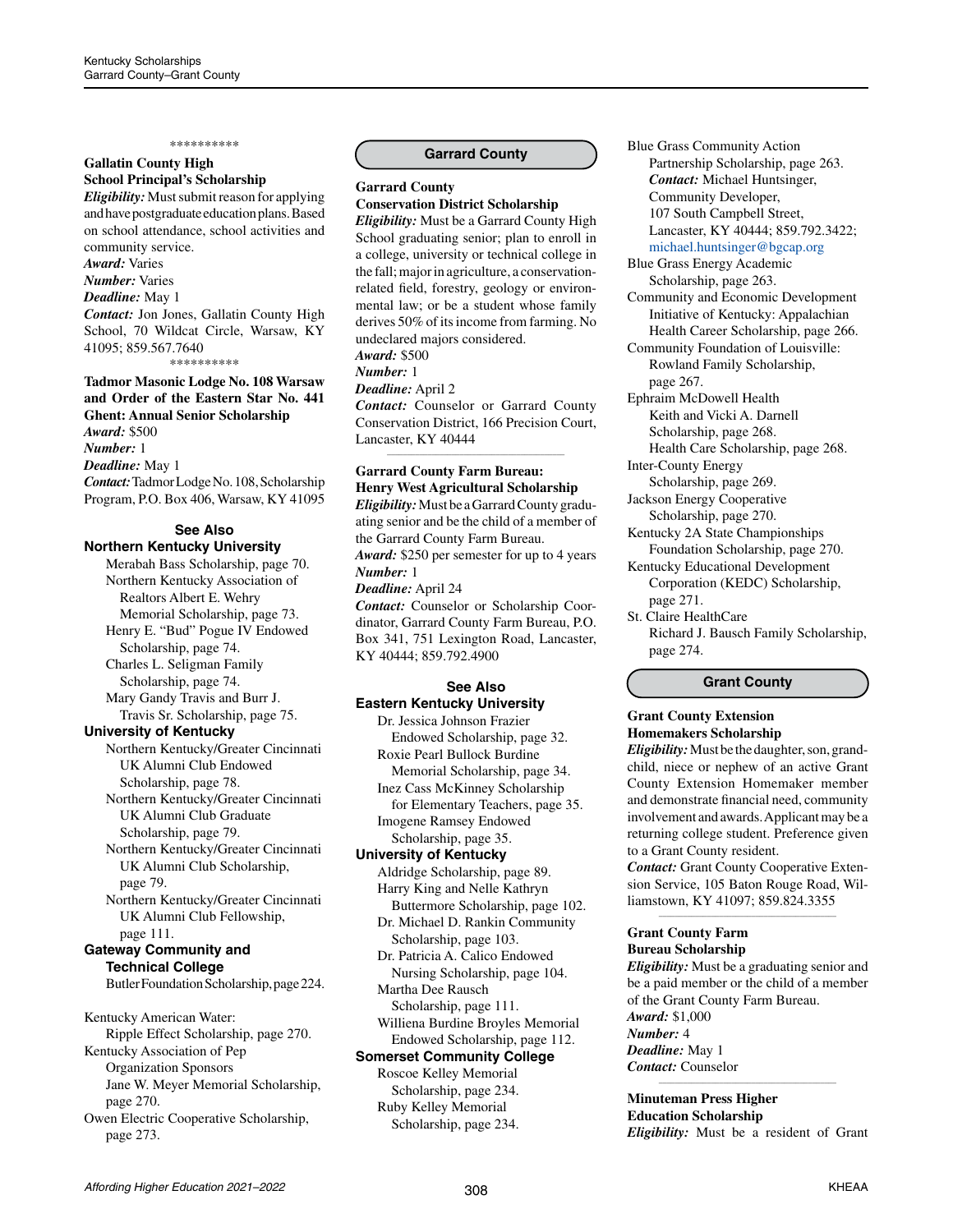County; be a graduating senior from Grant County High School or Williamstown High School; be involved in baseball, basketball, cheerleading, cross country, football, golf, softball, track, volleyball or wrestling; and demonstrate financial need. Must also submit 2 letters of recommendation; high school transcript; a list of extracurricular activities; ACT score, SAT score, class rank, class size and GPA signed by counselor; and an estimate of first-year school expenses and financial aid already received. *Award:* \$500

*Number:* 2; 1 per school *Deadline:* May 8 *Contact:* Counselor

#### **See Also**

**Eastern Kentucky University** Nina B. Duvall Endowed Scholarship, page 32. **Northern Kentucky University** Merabah Bass Scholarship, page 70. Butler Scholarship, page 70. Henry E. "Bud" Pogue IV Endowed Scholarship, page 74. George A. Renaker, MD, Charitable Foundation Scholarship, page 74. Charles L. Seligman Family Scholarship, page 74. Mary Gandy Travis and Burr J. Travis Sr. Scholarship, page 75. Linda Bowen Wasicsko Social Work Endowed Scholarship, page 75. **University of Kentucky** Northern Kentucky/Greater Cincinnati UK Alumni Club Endowed Scholarship, page 78. Northern Kentucky/Greater Cincinnati UK Alumni Club Graduate Scholarship, page 79. Northern Kentucky/Greater Cincinnati UK Alumni Club Scholarship, page 79. Doug Payne Memorial Scholarship, page 110. Northern Kentucky/Greater Cincinnati UK Alumni Club Fellowship, page 111. **Gateway Community and Technical College** Butler Foundation Scholarship, page 224. James F. Bertsch Memorial

Scholarship, page 262. Blue Grass Energy Academic Scholarship, page 263. Kentucky American Water: Ripple Effect Scholarship, page 270. Kentucky Association of Pep Organization Sponsors Jane W. Meyer Memorial Scholarship, page 270. Owen Electric Cooperative Scholarship, page 273.

#### **Graves County**

**Graves County Extension Homemaker Scholarship** *Eligibility:* Must be a Graves County High School or Mayfield High School graduating senior. *Award:* \$500 *Number:* 2; 1 per school *Deadline:* April 1 *Contact:* Denise Wooley, Extension Agent for Family and Consumer Sciences, 251 West Housman Street, Mayfield, KY 42066; 270.247.2334

# **See Also Murray State University**

Ballance Family Scholarship, page 45. George E. Beiderwell Scholarship, page 45. James B. and Martha Dell Deweese Scholarship, page 46. Sid and Melissa H. Easley Leadership Scholarship, page 46. Joe and Ella Kick Evens Renewable Scholarship, page 46. Gyndel E. Garnett Endowed Scholarship, page 47. James G. Glasgow Memorial Scholarship, page 47. Jeff Green Memorial Scholarship, page 47. Carol Hoover Memorial Scholarship, page 48. Addie Beth and Dr. Carroll Hubbard Memorial Scholarship, page 48. Max B. and Mavis Hurt Scholarship, page 48. Dan C. and Sue Hutson Scholarship, page 48. Jackson Purchase AAUW Scholarship, page 48. Jackson Purchase Rifle and Pistol Club "Fred McCutchen" Scholarship, page 48. Bob and Karen Jackson Scholarship, page 48. J. U. Kevil Memorial Scholarship, page 48. Stephen Kuhlman Memorial Scholarship, page 48. James M. Lassiter Scholarship, page 49. Coach Mac McDonald Memorial Scholarship, page 49. Nance Family Scholarship, page 50. Sula Travis Nickell Memorial Scholarship, page 50. Norris Family Scholarship–MSU, page 50. Jack Paxton Memorial Scholarship, page 50. Frank Albert Stubblefield Memorial Scholarship, page 52. Daisy and Bob and Mary Lou Vincent Brand Memorial Scholarship, page 52. Waldrop Scholarship, page 52. Richard Weisenberger Memorial Scholarship, page 52. Walter L. Wuster Scholarship, page 53. Bob D. Cornman Accounting Scholarship, page 53. H. Glenn and Anne Doran Endowed Scholarship, page 54. Howard C. Giles Economics Scholarship, page 54. Dan C. Hutson II Scholarship (Business), page 54. Robert P. McCann FBLA Memorial Scholarship, page 55. Richardson Family Fund for Excellence in Accounting Scholarship, page 55. Shaul-Myers Graves County Scholarship, page 56. Frank and Genevieve Warren Scholarship, page 56. Glenda Boone Memorial Scholarship, page 57. Adron and Mignon Doran Scholarship, page 57. First District Retired Teachers Association Scholarship, page 58. Mary Helen Gregory Hoover Scholarship, page 58. Wilson Ray Hoover Scholarship, page 58. Hugh and Lottie Hurt Scholarship, page 58. Louise Mandrell-Paducah Downtown Kiwanis Scholarship, page 59. Kimberly Noel Myers Memorial Music Scholarship, page 62. John P. Paynter Instrumental Scholarship, page 62. Shaul-Myers Art Enrichment Scholarship, page 62. William G. Hoover Sr. Memorial Scholarship, page 64. Murray-Calloway County Hospital Medical Staff Scholarship, page 65. Hal Perry Memorial Scholarship, page 65.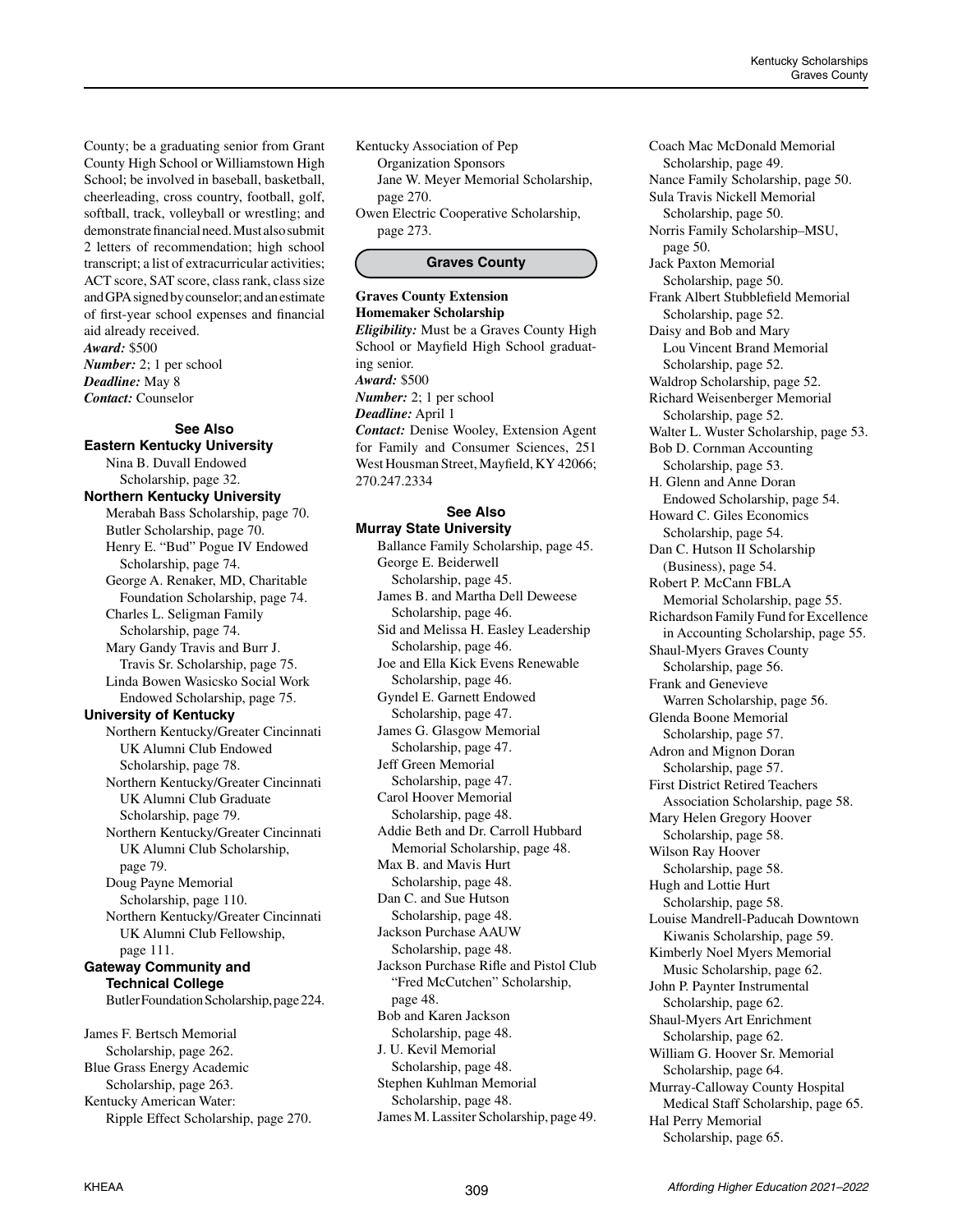Dr. William F. Smith Jr. Endowed Memorial Scholarship, page 66. Barbara Wiggins Memorial Scholarship, page 66. Bernice B. and Ethel T. Boyd Agriculture Scholarship, page 66. Herman Kelly and Jo Harmon Ellis Memorial Scholarship, page 67. Dan C. Hutson II Scholarship, page 67. Mary Murphey Nall Agriculture Scholarship, page 67. **University of Kentucky** Lars and Molly Blythe Endowed Scholarship, page 90. Jesse R. and Virginia K. Grisham Scholarship, page 93. **West Kentucky Community and Technical College** George E. Beiderwell Scholarship, page 238. Leadership Paducah Scholarship, page 238. James W. Marvin Jr. Scholarship, page 239. Jim Smith Contracting Scholarship, page 239. American Welding Society Foundation Inc.: Carlisle Smith Tri-State Section Scholarship, page 249.

Gibson Electric Membership Corporation Scholarship, page 269.

Girl Scouts of Kentuckiana: Jean Cole Scholarship for Graduating

Senior Girl Scouts, page 269. Home Builders Association of Western Kentucky: Jack Marshall Memorial Scholarship, page 269.

Jackson Purchase Energy Corporation Scholarship, page 270. Signet Federal Credit Union Scholarship, page 274.

West Kentucky Rural Electric Cooperative Scholarship, page 275.

#### **Grayson County**

#### **Grayson County Extension Homemakers Scholarship**

*Eligibility:* Must be a Grayson County High School graduating senior. *Award:* \$500 *Number:* 1 *Deadline:* April 28 *Contact:* Counselor *\_\_\_\_\_\_\_\_\_\_\_\_\_\_\_\_\_\_\_\_\_\_\_\_\_\_\_\_\_\_\_\_\_\_\_\_\_\_\_\_\_\_\_\_*

#### **Grayson County High School**

*Eligibility:* In addition to any criteria under a specific scholarship and unless otherwise noted, must be a Grayson County High School graduating senior. *Deadline:* Contact counselor *Contact:* Diane Harned, Grayson County High School, 340 School House Road, Leitchfield, KY 42754; 270.259.5459; [di](mailto:diane.harned%40grayson.kyschools.us?subject=)[ane.harned@grayson.kyschools.us;](mailto:diane.harned%40grayson.kyschools.us?subject=) [www.](http://www.graysoncountyschools.com/o/gchs) [graysoncountyschools.com/o/gchs](http://www.graysoncountyschools.com/o/gchs)

#### **American Legion Family Auxiliary #81 Scholarship**

*Eligibility:* Must have at least a 2.0 GPA and be a descendant of a veteran. *Award:* \$600 *Number:* Up to 12 \*\*\*\*\*\*\*\*\*\*

#### **Byrd Tool Corporation Scholarship**

*Eligibility:* Must be among the top of class in science and math. *Award:* \$500 *Number:* 1 \*\*\*\*\*\*\*\*\*\*

#### **Caney Creek Watershed Scholarship**

*Eligibility:* Must major in agriculture or an agriculture-related field. *Award:* \$1,000 *Number:* Up to 2 \*\*\*\*\*\*\*\*\*\*

**Caneyville Class of 1969 Scholarship** *Eligibility:* Must attend Western Kentucky University. Preference given to the child of a 1969 Caneyville High School graduate. *Award:* \$500 *Number:* 1 \*\*\*\*\*\*\*\*\*\*

**Caneyville Community Club Scholarship** *Eligibility:* Must have attended Caneyville Elementary School, submit an essay and be interviewed by the scholarship committee. *Award:* \$1,000 *Number:* Up to 3 \*\*\*\*\*\*\*\*\*\*

#### **Caneyville PTO Scholarship**

*Eligibility:* Must have attended Caneyville School and have at least a 2.75 GPA and 18 ACT score. *Award:* \$1,000 *Number:* Up to 2 \*\*\*\*\*\*\*\*\*\*

#### **Herman Clark Educational Assistance Scholarship**

*Eligibility:* Must live in the Concord, Duff, Falls of Rough, Indian Valley or Short Creek area. *Award:* Varies *Number:* 1 \*\*\*\*\*\*\*\*\*\*

**Clarkson Elementary Alumni Scholarship**

*Eligibility:* Must have at least a 2.75 GPA and have attended Clarkson Elementary for 6 years. *Award:* \$1,000 *Number:* Up to 3 \*\*\*\*\*\*\*\*\*\*

**Clarkson Elementary** 

# **Beta Club Scholarship**

*Eligibility:* Must have attended Clarkson Elementary every year of elementary school. *Award:* \$500 *Number:* Up to 2 \*\*\*\*\*\*\*\*\*\*

**Clarkson Elementary PTO Scholarship** *Eligibility:* Must have attended Clarkson Elementary during grades 4, 5 and 6. *Award:* \$500

*Number:* Up to 2 \*\*\*\*\*\*\*\*\*\*

# **Inez Dennison Scholarship**

*Eligibility:* Must attend Western Kentucky University. Preference given to a science major.

*Award:* \$1,000 *Number:* 1

\*\*\*\*\*\*\*\*\*\*

# **Elizabethtown Community and Technical College Rotary Vocational Scholarship** *Eligibility:* Must attend Elizabethtown Com-

munity and Technical College. Preference given to a vocational student. *Award:* \$1,000 *Number:* 1 \*\*\*\*\*\*\*\*\*\*

**Marie Escue Memorial Scholarship** *Eligibility:* Preference given to a DECA member.

*Award:* \$500 *Number:* 1

\*\*\*\*\*\*\*\*\*\* **Melanie Glasscock-Simpson Scholarship** *Eligibility:* Must be a Grayson County High School graduate, enroll at the University of

Kentucky and complete the FAFSA. *Award:* \$2,500 *Number:* Varies \*\*\*\*\*\*\*\*\*\*

#### **Grayson County Beef Cattlemen Scholarship**

*Eligibility:* Must enter an agriculture-related field. *Award:* \$1,000 *Number:* Up to 3 \*\*\*\*\*\*\*\*\*\*

**Grayson County Chamber of Commerce** *Eligibility:* Must have a 2.5 GPA. Preference given to a student in a career pathway. *Award:* \$1,000 *Number:* 1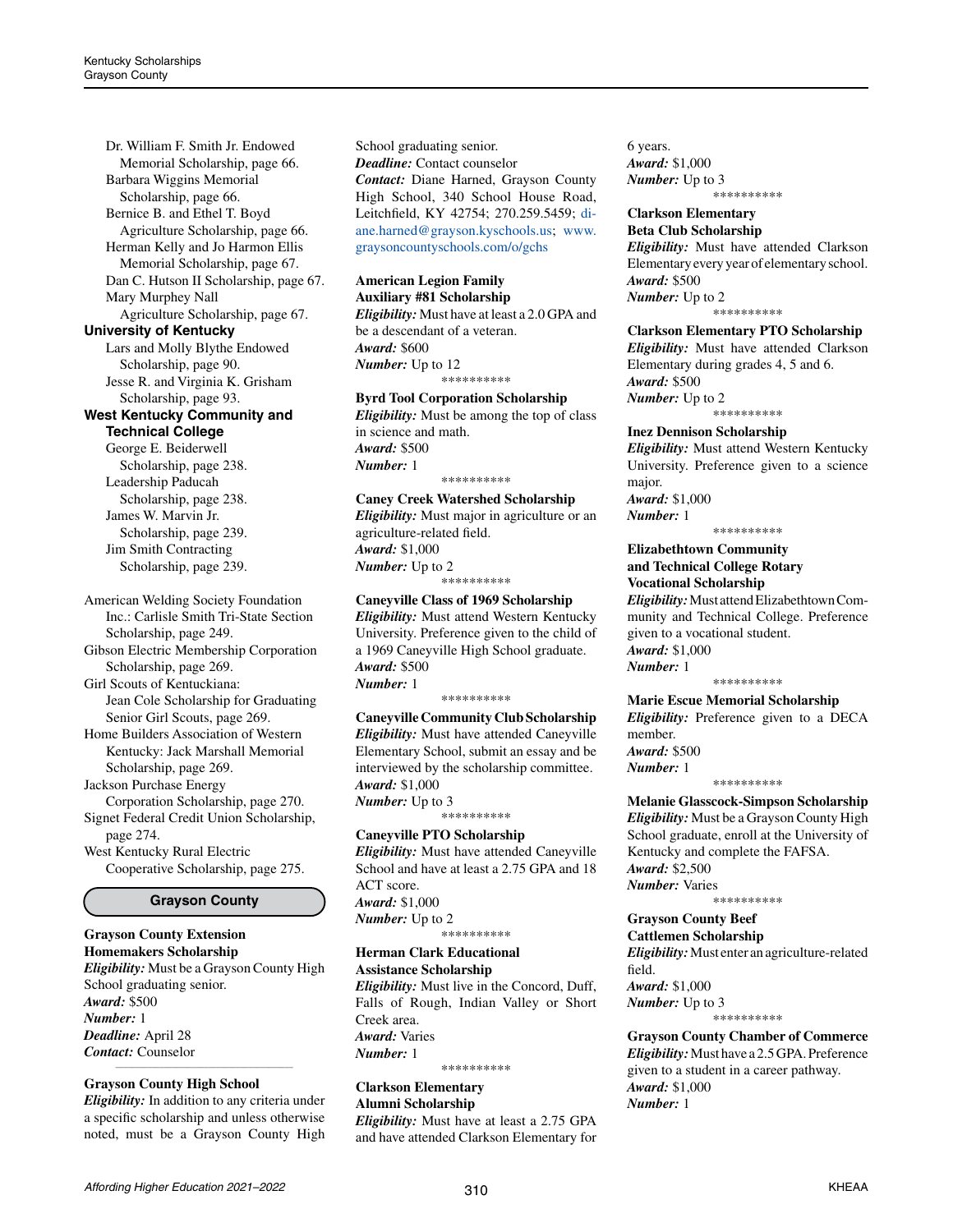#### \*\*\*\*\*\*\*\*\*\*

### **Grayson County Detention Center Scholarship**

*Eligibility:* Must plan to attend college or vocational school and submit an essay. *Award:* \$500 *Number:* 1

\*\*\*\*\*\*\*\*\*\*

# **Grayson County**

**Farm Bureau Scholarship** *Eligibility:* Must be a member of a Grayson County Farm Bureau family. *Award:* \$500 *Number:* Up to 24 \*\*\*\*\*\*\*\*\*\*

#### **Grayson County Historical**

**Society Contest Scholarship** *Eligibility:* Must plan to attend college or vocational school and submit an essay. *Award:* \$250 *Number:* 3

\*\*\*\*\*\*\*\*\*\*

# **Grayson County School**

**Board of Education Scholarship** *Eligibility:* Must be the first in applicant's family to receive a college degree. *Award:* \$1,000 *Number:* 1 male; 1 female \*\*\*\*\*\*\*\*\*\*

# **Dr. J. G. Hale Memorial Scholarship**

*Eligibility:* Must be in the top 15% of class. Preference given to a student entering the medical or ministerial profession. *Award:* \$500 *Number:* 1 \*\*\*\*\*\*\*\*\*\*

#### **Marion Higgs Scholarship**

*Eligibility:* Must be a member of the FFA and major or minor in agriculture in college. *Award:* \$500 *Number:* 1

\*\*\*\*\*\*\*\*\*\*

### **Keystops LLC Scholarship**

*Eligibility:* Must be a graduate of Grayson County High School and attend Western Kentucky University. *Award:* \$1,000 *Number:* 1 \*\*\*\*\*\*\*\*\*\*

# **Lawler Elementary PTO Scholarship**

*Eligibility:* Must have attended Lawler Elementary School. *Award:* \$500 *Number:* 1 \*\*\*\*\*\*\*\*\*\*

# **Don Lee Memorial Scholarship**

*Eligibility:* Must be pursuing a 4-year program and submit an essay. *Award:* \$500 *Number:* Up to 4

#### \*\*\*\*\*\*\*\*\*\*

**Leitchfield High School Alumni Scholarship** *Eligibility:* Must be the grandchild or greatgrandchild of a Leitchfield High School graduate. *Award:* \$1,000 *Number:* 1

### \*\*\*\*\*\*\*\*\*\*

#### **Leitchfield High School Leon and Elwanda Joiner Scholarship**

*Eligibility:* Must be the grandchild or greatgrandchild of a Leitchfield High School graduate and plan to major in education. *Award:* \$1,000 *Number:* 1

\*\*\*\*\*\*\*\*\*\*

#### **Leitchfield Lions Club: Jonathan McKinney Memorial Scholarship**

*Eligibility:* Must submit 3 references. *Award:* \$500 *Number:* 1

\*\*\*\*\*\*\*\*\*\*

# **Leitchfield Masonic**

**Lodge #236 F&AM Scholarship** *Eligibility:* Must have at least a 2.5 GPA and attach an acceptance letter from a college or technical college to the application. *Award:* \$500 *Number:* 1 \*\*\*\*\*\*\*\*\*\*

# **Leitchfield Rotary Club: Vocational Scholarship**

*Eligibility:* Must attend Grayson County Technology Center, plan to attend a college or vocational school and major in a vocational area. *Award:* \$500 *Number:* 1 \*\*\*\*\*\*\*\*\*\*

**Leitchfield Woman's Club Scholarship** *Award:* \$500 *Number:* 1 \*\*\*\*\*\*\*\*\*\*

**Royce Logsdon Memorial Scholarship** *Award:* \$1,000 *Deadline:* April 1 \*\*\*\*\*\*\*\*\*\*

**Logsdon-Gipson Memorial Scholarship** *Award:* \$1,250 *Number:* 4

\*\*\*\*\*\*\*\*\*\*

**Allene Raymer Memorial Scholarship** *Eligibility:* Must pursue education as a major. *Award:* \$500 *Number:* 1 \*\*\*\*\*\*\*\*\*\*

# **Cynthia R. Smith Scholarship**

*Eligibility:* Must have completed 6 marketing classes, have at least a 2.5 GPA and submit an essay. *Award:* \$1,500 *Number:* 1

#### \*\*\*\*\*\*\*\*\*\*

**St. Joseph Altar Society Scholarship** *Eligibility:* Must be an active member of St. Joseph Catholic Church in Leitchfield. *Award:* \$1,000 *Number:* 1

\*\*\*\*\*\*\*\*\*\*

#### **St. Paul School Scholarship**

*Eligibility:* Must have been a St. Paul Elementary School student. *Award:* \$1,000

*Number:* 1 \*\*\*\*\*\*\*\*\*\*

# **H. W. Wilkey Elementary School: Gerald Claypool Scholarship**

*Eligibility:* Must have at least a 2.75 GPA and 18 ACT score, have attended Wilkey Elementary School and have 2 letters of recommendation. *Award:* \$1,000

*Number:* 1

#### **See Also**

**University of Kentucky**  Melanie Glasscock-Simpson Scholarship, page 109. **Western Kentucky University** Robye Anderson Scholarship, page 125. Charles D. and Jeanette Bennett Scholarship, page 127. Walter D. and Gladys Bunnell Scholarship, page 130. Caneyville Scholarship, page 130. Bowman "Bo" Davenport Scholarship, page 134. Inez Dennison Memorial Endowed Scholarship, page 135. Ken and Melissa Dennison SKyTeach Scholarship, page 135. C. Ray and Ruth Holman Franklin Scholarship, page 139. Dr. and Mrs. Raymond C. Gibson Scholarship, page 140. Bobby Hunton Stuff the Bus Scholarship, page 145. Lora Nell Mahurin Memorial Scholarship, page 150. Mammoth Cave KSPE Scholarship, page 150. Ted Middleton Scholarship, page 152. MTD Products Inc. Scholarship, page 154. Juanita Bland Porter Nursing Scholarship, page 157. Marcia Renee Rose Scholarship, page 159. Stuff the Bus Scholarship, page 164.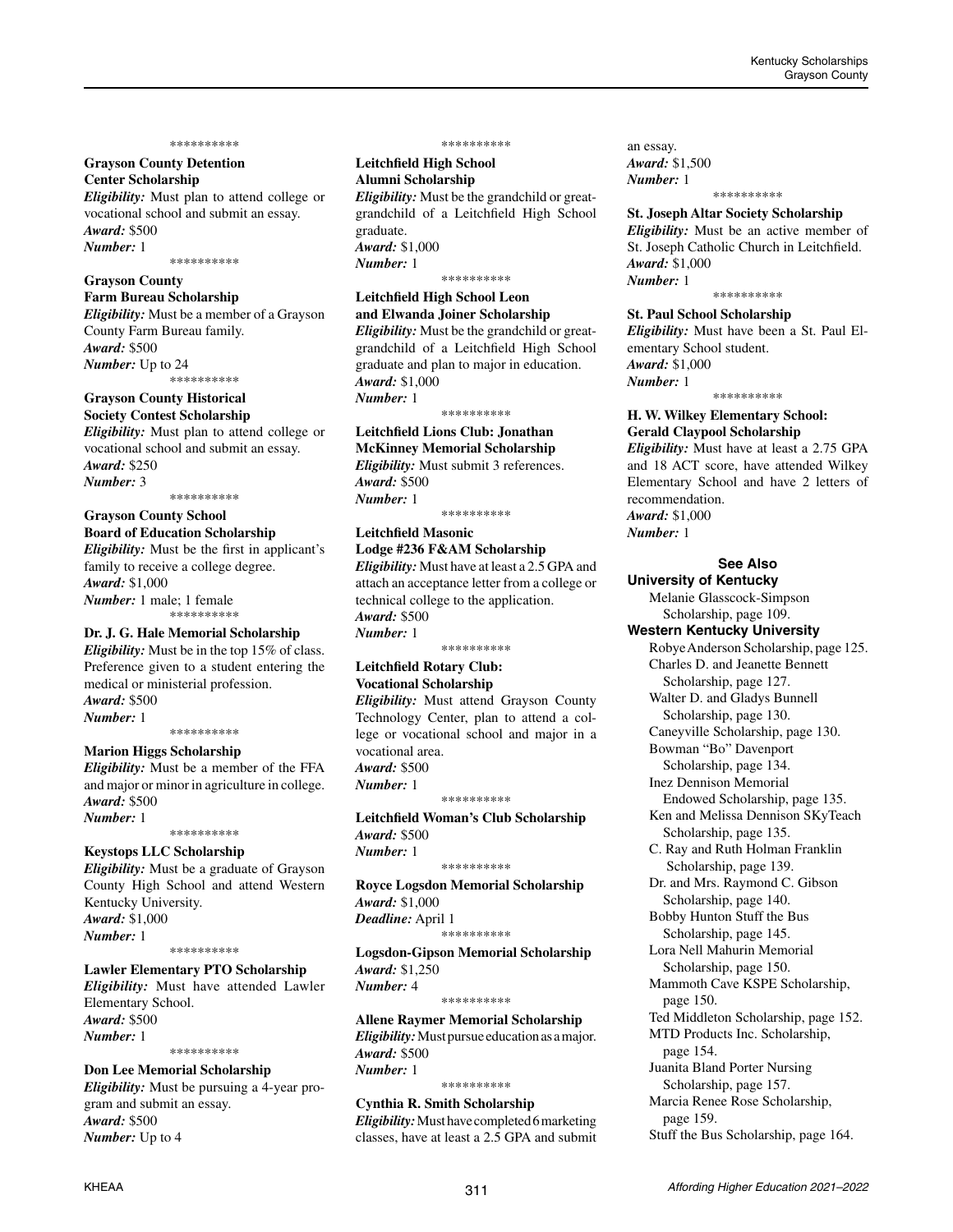Joe and Kathlyn Mudd Thomas Scholarship, page 165.

#### **Kentucky Wesleyan College**

Charles D. and Jeannette R. Bennett Endowed Scholarship, page 193.

#### **Elizabethtown Community and Technical College**

Fourth District Retired Teachers Association Scholarship, page 223. LG&E/Kentucky Innovation Scholarship, page 223. Vinson and Mary M. Thomas Memorial Scholarship, page 224.

The Cecilian Bank Scholarship, page 264. Central Kentucky Community Foundation: James and Betty Holeman Scholarship, page 264.

Community Foundation of Louisville: Dunaway Scholarship, page 267. Farmers Rural Electric Cooperative

Scholarship, page 268.

Friends of Rough River Lake Scholarship, page 268.

Girl Scouts of Kentuckiana: Jean Cole Scholarship for Graduating Senior Girl Scouts, page 269.

Kentucky Association of Pep Organization Sponsors Richard Bedwell Memorial Scholarship, page 270.

Nolin RECC:

Continuing Education Scholarship, page 272. High School Scholarship, page 272. Bob Wade Sr. Memorial Scholarship, page 272.

Warren Rural Electric Cooperative Corporation Educational Scholarship, page 275.

**Green County**

#### **Green County Farm Bureau**

*Eligibility:* Must be a graduating senior from Green County High School or a Green County home school, have at least a 3.0 GPA or at least a 23 ACT score, plan to enter college in the fall, be enrolled full time in a college or trade school and be the child of a Green County Farm Bureau member.

# *Award:* \$500

*Number:* 2

*Contact:* Deanna Scott, [deanna.scott@](mailto:deanna.scott%40kyfb.com?subject=) [kyfb.com](mailto:deanna.scott%40kyfb.com?subject=)*\_\_\_\_\_\_\_\_\_\_\_\_\_\_\_\_\_\_\_\_\_\_\_\_\_\_\_\_\_\_\_\_\_\_\_\_\_\_\_\_\_\_\_\_*

#### **Green County High School**

*Eligibility:* In addition to any criteria under a specific scholarship, must be a Green County High School graduating senior.

*Number:* Unless otherwise noted, 1 *Deadline:* Unless otherwise noted, May 1 *Contact:* Unless otherwise noted, Stacy Skaggs, Green County High School, P.O. Box 278, Greensburg, KY 42743; 270.932.6611; [stacy.skaggs@green.kyschools.us;](mailto:stacy.skaggs%40green.kyschools.us?subject=) [http://](http://greencountyhigh.blogspot.com) [greencountyhigh.blogspot.com](http://greencountyhigh.blogspot.com)

## **Mary Beams Scholarship**

*Eligibility:* Must complete a scholarship application. *Award:* Varies; about \$500 \*\*\*\*\*\*\*\*\*\*

**Distinguished Young Woman's Scholarship** *Eligibility:* Competition based on grades, talent, fitness, poise and composure. *Award:* Varies *Number:* Varies

\*\*\*\*\*\*\*\*\*\*

**Forcht Bank Scholarship** *Award:* Varies \*\*\*\*\*\*\*\*\*\*

**Green County Cattlemen's** 

**Association Scholarship** *Eligibility:* Must complete a scholarship application. *Award:* \$500 *Number:* Varies *Contact:* Ricky Arnett, [ricky.arnett@uky.edu](mailto:ricky.arnett@uky.edu) \*\*\*\*\*\*\*\*\*\*

#### **Green County Education Association Scholarship**

*Eligibility:* Must complete a scholarship application. *Award:* Varies *Number:* Varies \*\*\*\*\*\*\*\*\*\*

**Green County Fair Board Scholarship** *Eligibility:* Preference given to the child of a fair board member. If none are graduating, recipient will be chosen based on being an agricultural class member who volunteers at the Green County Fair and on a 500-word essay about how agriculture or the county fair has benefited the student. *Award:* \$1,000 *Deadline:* March 1 \*\*\*\*\*\*\*\*\*\*

#### **Green County High School Alumni Foundation Scholarship**

*Eligibility:* Must submit 2 letters of recommendation, a written description of why applicant wants to receive this scholarship and information about high school experiences, financial need and future plans. *Award:* \$1,000

#### \*\*\*\*\*\*\*\*\*\*

**Greensburg-Green County League of Citizens Foundation Scholarship**  *Eligibility:* Must be African American.

*Award:* \$250 *Number:* Varies; for each African American graduate who attends a postsecondary school \*\*\*\*\*\*\*\*\*\*

#### **Greensburg Rotary Club**

*Eligibility:* Based on GPA and financial need. *Award:* \$500

\*\*\*\*\*\*\*\*\*\*

# **Philip Marshall Hay Memorial**

**UK Pharmacy Scholarship** *Eligibility:* Must plan to apply to the University of Kentucky pharmacy program. *Award:* \$1,000; awarded when recipient enters the UK pharmacy program (1st semester) \*\*\*\*\*\*\*\*\*\*

**Mary Kate Moore Memorial Scholarship** *Eligibility:* Must have strong math skills and complete a scholarship application. *Award:* \$500

\*\*\*\*\*\*\*\*\*\*

### **Pierce Elementary**

#### **School PTO Scholarship**

*Eligibility:* Must have attended Pierce Elementary School and complete a scholarship application. *Award:* \$500

\*\*\*\*\*\*\*\*\*\*

**Reed Bros. Insurance Scholarship** *Award:* Varies

\*\*\*\*\*\*\*\*\*\*

#### **Summersville Elementary School PTO Scholarship**

*Eligibility:* Must have attended Summersville Elementary School and complete a scholarship application. *Award:* \$500

*\_\_\_\_\_\_\_\_\_\_\_\_\_\_\_\_\_\_\_\_\_\_\_\_\_\_\_\_\_\_\_\_\_\_\_\_\_\_\_\_\_\_\_\_*

#### **Limestone Bank**

*Eligibility:* Must complete a scholarship application. *Award:* Varies *Deadline:* May 1

*Contact:* Stacy Skaggs, Green County High School, P.O. Box 278, Greensburg, KY 42743; 270.932.6611; [stacy.skaggs@](mailto:stacy.skaggs%40green.kyschools.us?subject=) [green.kyschools.us;](mailto:stacy.skaggs%40green.kyschools.us?subject=) [http://greencountyhigh.](http://greencountyhigh.blogspot.com) [blogspot.com](http://greencountyhigh.blogspot.com)

**William and Ola Howell Scholarship** *Number:* 3 \*\*\*\*\*\*\*\*\*\*

**Edith Mears Scholarship** *Number:* 5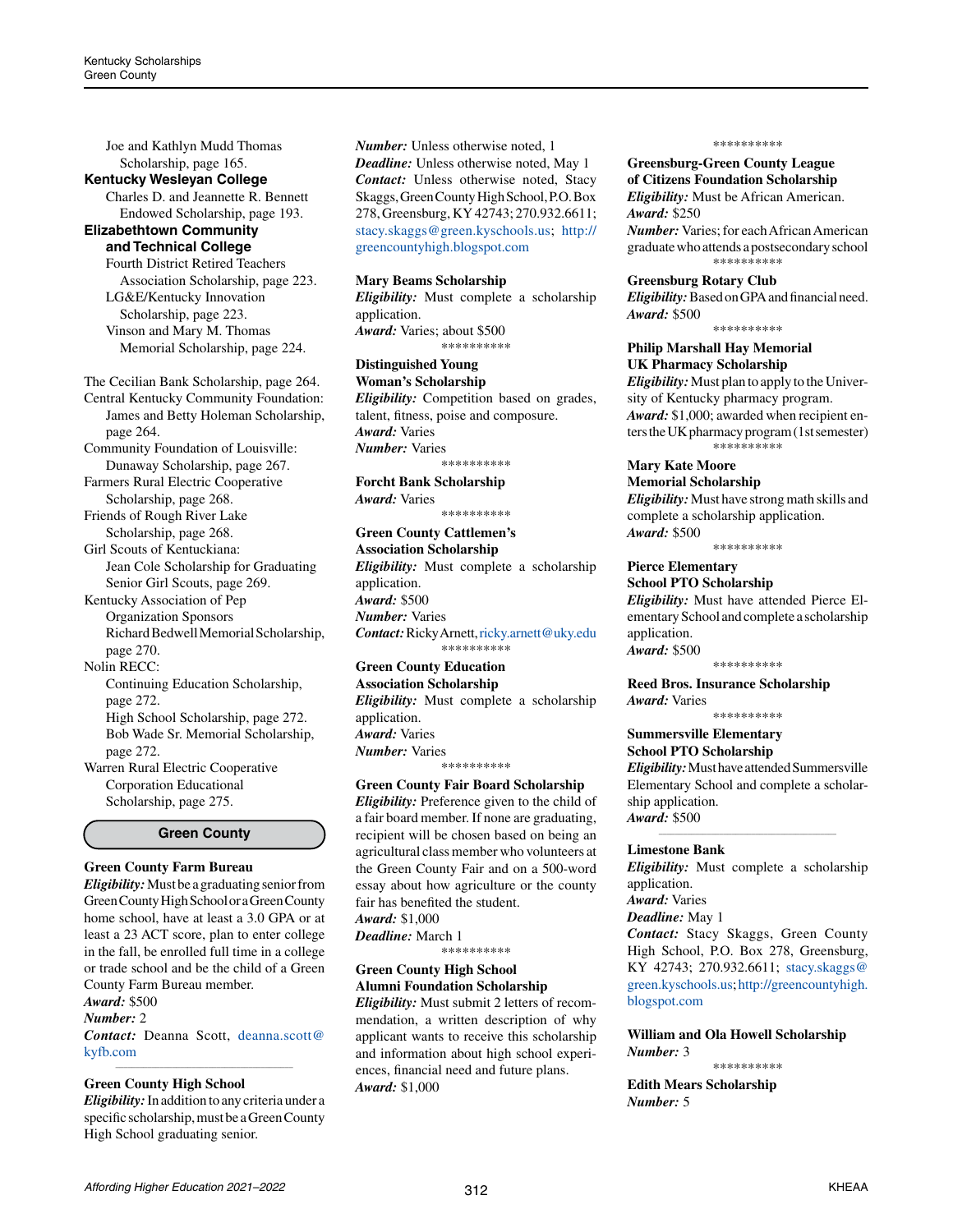# **See Also Eastern Kentucky University**

Roxie Pearl Bullock Burdine Memorial Scholarship, page 34. **University of Kentucky**

South Central Kentucky UK Alumni Club Scholarship, page 79. Harry King and Nelle Kathryn Buttermore Scholarship, page 102. Williena Burdine Broyles Memorial Endowed Scholarship, page 112.

### **Western Kentucky University**

Walter D. and Gladys Bunnell Scholarship, page 130. Mildred May Cox Scholarship, page 133. A. A. Gorin Scholarship, page 140. WKU Glasgow Golf Tournament Scholarship, page 170.

# **Elizabethtown Community and Technical College**

Fourth District Retired Teachers Association Scholarship, page 223. LG&E/Kentucky Innovation Scholarship, page 223.

### **Somerset Community College**

Roscoe Kelley Memorial Scholarship, page 234. Ruby Kelley Memorial Scholarship, page 234. Ralph Shearer Scholarship, page 234.

# Community and Economic Development Initiative of Kentucky: Appalachian Health Career Scholarship, page 266.

Farmers Rural Electric Cooperative Scholarship, page 268.

Girl Scouts of Kentuckiana: Jean Cole Scholarship for Graduating Senior Girl Scouts, page 269.

Nolin RECC: Continuing Education Scholarship, page 272. High School Scholarship, page 272. Bob Wade Sr. Memorial Scholarship,

page 272. St. Claire HealthCare Richard J. Bausch Family Scholarship, page 274.

### **Greenup County**

#### **Foundation for the Tri-State Community Inc.**

# **Chad Gabbard Memorial Scholarship**

*Eligibility:* Must be a Russell High School or Raceland-Worthington High School graduating senior. Based on academic performance, outstanding extracurricular involvement and demonstrated emphasis on leadership experience.

*Award:* Varies *Number:* 1 *Contact:* Counselor \*\*\*\*\*\*\*\*\*\*

# **Craig Thompson Memorial Scholarship**

*Eligibility:* Must be a Greenup County High School graduating senior. Preference given to a student pursuing a degree in the sciences or mathematics. *Award:* Varies *Number:* 1 *Contact:* Counselor \*\*\*\*\*\*\*\*\*\*

# **Anne and John P. Ward Memorial Scholarship**

*Eligibility:* Must be a Russell High School graduating senior, be female and demonstrate leadership ability and good moral conduct. *Award:* Varies *Contact:* Counselor *\_\_\_\_\_\_\_\_\_\_\_\_\_\_\_\_\_\_\_\_\_\_\_\_\_\_\_\_\_\_\_\_\_\_\_\_\_\_\_\_\_\_\_\_*

# **Golden Eagle Scholarship**

*Eligibility:* Must be a graduating senior and be a member of Boy Scout Troop 154 at the Community Presbyterian Church in Bellefonte who has achieved Eagle Scout status or be a member of a Girl Scout troop in the Ken-O-Valley Cluster who has received the Gold Award. *Award:* Varies *Contact:* Troop leader

#### **Greenup County Farm Bureau: Imel and Dupuy Memorial Scholarship** *Eligibility:* Must be a member of a Greenup County Farm Bureau family.

*\_\_\_\_\_\_\_\_\_\_\_\_\_\_\_\_\_\_\_\_\_\_\_\_\_\_\_\_\_\_\_\_\_\_\_\_\_\_\_\_\_\_\_\_*

*Award:* \$1,000 *Number:* 1 *Deadline:* March 1 *Contact:* Greenup County Farm Bureau, Greenup, KY 41144

*\_\_\_\_\_\_\_\_\_\_\_\_\_\_\_\_\_\_\_\_\_\_\_\_\_\_\_\_\_\_\_\_\_\_\_\_\_\_\_\_\_\_\_\_*

#### **Greenup County Federal Credit Union Scholarship**

*Eligibility:* Must be the child of a member of the Greenup County Federal Credit Union. *Award:* \$1,000 *Number:* 1 *Deadline:* April 15 *Contact:* Counselor, Greenup County High School, 196 Musketeer Drive, Greenup, KY 41144; 606.473.9812 *\_\_\_\_\_\_\_\_\_\_\_\_\_\_\_\_\_\_\_\_\_\_\_\_\_\_\_\_\_\_\_\_\_\_\_\_\_\_\_\_\_\_\_\_*

### **Greenup County High School**

*Contact:* Counselor, Greenup County High School, 196 Musketeer Drive, Greenup, KY 41144; 606.473.9812

### **Little Sandy Volunteer Fire Department Ladies Auxiliary Scholarship** *Eligibility:* Must be a Greenup County High

School graduate and be a volunteer fire department member or the child or grandchild of a fire department member. *Award:* \$500 *Number:* 1

*Deadline:* May 3 \*\*\*\*\*\*\*\*\*\*

# **Jeffrey Logan Memorial Scholarship**

*Eligibility:* Must be a Greenup County High School graduating senior and demonstrate financial need. Based on GPA, class rank, church and community involvement and extracurricular activities.

*Award:* \$500 *Number:* 1 *Deadline:* May 1

#### **Greenup County Women's Democrat Club Scholarship**

*Eligibility:* Must be a graduating senior and a resident of Greenup County. Student and parents must be registered Democrats. *Deadline:* March 31 *Contact:* Counselor

*\_\_\_\_\_\_\_\_\_\_\_\_\_\_\_\_\_\_\_\_\_\_\_\_\_\_\_\_\_\_\_\_\_\_\_\_\_\_\_\_\_\_\_\_*

**See Also Eastern Kentucky University** Nina B. Duvall Endowed Scholarship, page 32. Roxie Pearl Bullock Burdine Memorial Scholarship, page 34. **Morehead State University** Valedictorian Scholarship, page 41. Jamey Aebersold Jazz Scholarship, page 41. **University of Kentucky** Greater Ashland UK Alumni Club Scholarship, page 77. Harry King and Nelle Kathryn Buttermore Scholarship, page 102. Dr. E. Vernon and Eloise C. Smith Medical Scholarship, page 103. E. Vernon and Eloise C. Smith Nursing Scholarship, page 106. Ronald G. Goebel Scholarship, page 109. Williena Burdine Broyles Memorial Endowed Scholarship, page 112. **University of Louisville** Dr. J. Everett Moore Scholarship, page 122. **Alice Lloyd College** Alice Lloyd Honors Program Scholarship, page 175. Appalachian Leaders Scholarship, page 175. Baseball Scholarship, page 175. Basketball Scholarship, page 175. **Clear Creek Baptist Bible College** Lou Towler Eastham Scholarship, page 186.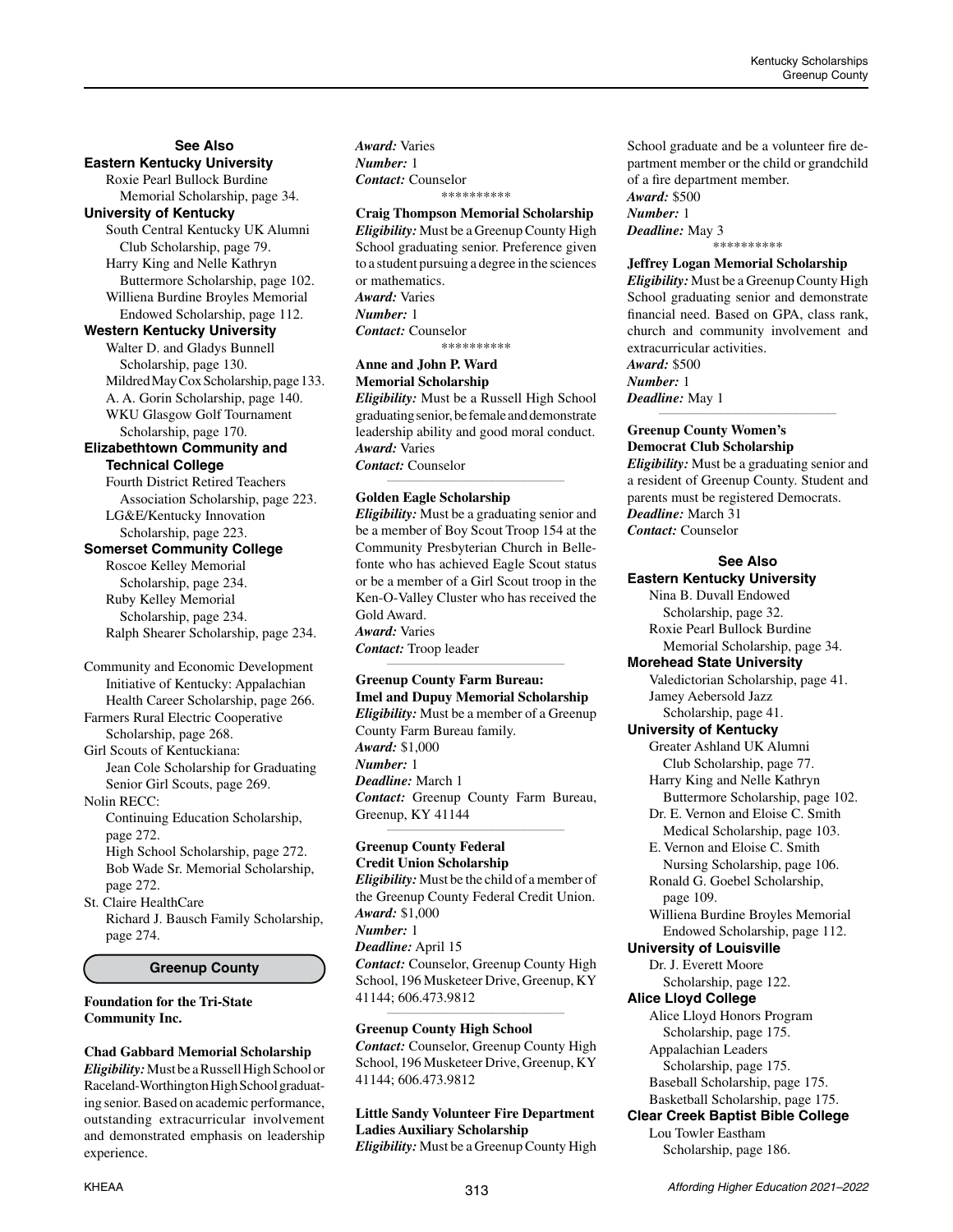Archie Oliver Scholarship, page 187. **Ashland Community and Technical College** Big Sandy/Big Sandy Superstore Scholarship, page 215. Galloway Trust Scholarship, page 216. Grayson Rural Electric Lineman's Scholarship, page 216. Morning Pointe Foundation Practical Nursing Scholarship, page 216. YWCA Scholarship, page 217. Blue Grass Community Foundation: Stewart Family Scholarship, page 263. Boyd County Medical Society Scholarship, page 263. James Ellis Carver II Scholarship, page 263. Community and Economic Development Initiative of Kentucky: Appalachian Health Career Scholarship, page 266. John T. and Ada M. Diederich Educational Trust: Diederich Scholarship, page 267. Foundation for the Tri-State Community Inc.: Oren and Patty Justice Scholarship, page 268. Billie B. Little Scholarship, page 268. Matthews Family Scholarship, page 268. Morning Has Broken Scholarship, page 268. Grayson RECC Scholarship, page 269. Kentucky Association of Pep Organization Sponsors Region 16 Cheerleading Scholarship, page 271. Region 16 Outstanding Cheerleading Scholarship, page 271. Kentucky Educational Development Corporation (KEDC) Scholarship, page 271. King's Daughters Health Foundation: Edna and Mildred Monk Memorial Nursing Scholarship, page 271. Northeast Kentucky Community Action Agency Inc. Lonnie M. Click Memorial Educational Award Scholarship, page 272. Owen Fielding Memorial Educational Award Scholarship, page 272. People Helping People Inc.: Leon Tackett/John Jenkins Memorial Scholarship, page 273. St. Claire HealthCare Richard J. Bausch Family Scholarship, page 274. Stewart Health Foundation Scholarship, page 274. *\_\_\_\_\_\_\_\_\_\_\_\_\_\_\_\_\_\_\_\_\_\_\_\_\_\_\_\_\_\_\_\_\_\_\_\_\_\_\_\_\_\_\_\_*

### **Hancock County**

**Community Foundation of Louisville: Mason Family Foundation Scholarship** *Eligibility:* Must be a resident of Hancock County, be a graduating high school senior, have a 3.5 cumulative GPA, be actively involved in community service and have financial need. Renewable.

#### *Deadline:* March 18

*Contact:* Naomi Davis, Community Foundation of Louisville, 325 West Main Street, Suite 1110, Louisville, KY 40202; [naomid@](mailto:naomid%40cflouisville.org?subject=) [cflouisville.org;](mailto:naomid%40cflouisville.org?subject=) [www.cflouisville.org](http://www.cflouisville.org)

#### **Hancock County Extension Homemakers Scholarship**

*Eligibility:* Must be a Hancock County High School graduating senior and plan to major in agriculture, home economics, family and consumer sciences or a related field. *Award:* \$150

*Contact:* Hancock County Cooperative Extension Service, 1605 Highway 60 West, Hawesville, KY 42348; 270.927.6618

### **See Also University of Kentucky**

Jesse R. and Virginia K. Grisham Scholarship, page 93.

**Western Kentucky University** Rogers Badgett Sr. Undergraduate

Scholarship, page 126.

American Welding Society Foundation Inc.: Carlisle Smith Tri-State Section Scholarship, page 249.

Community Foundation of Louisville: Dunaway Scholarship, page 267. Charles A. Reid Memorial Scholarship, page 267.

Girl Scouts of Kentuckiana: Jean Cole Scholarship for Graduating Senior Girl Scouts, page 269.

Kenergy Corp. Scholarship, page 270. Kentucky Association of Pep

Organization Sponsors Richard Bedwell Memorial Scholarship, page 270.

#### **Hardin County**

# **Central Kentucky Community Foundation**

*Eligibility:* In addition to any criteria under a specific scholarship, must submit a copy of applicant's full Student Aid Report and college acceptance letter. *Deadline:* March 1 *Contact:* Central Kentucky Commu-

nity Foundation, 200 Jim Owen Drive, Elizabethtown, KY 42701; 270.737.8393; [scholarships@ckcf4people.org](mailto:scholarships%40ckcf4people.org?subject=); [www.ckcf-](http://www.ckcf4people.org)[4people.org](http://www.ckcf4people.org)

#### **Mike and Sharon Bell Scholarship**

*Eligibility:* Must be a current Hardin County Water District Number 2 customer or have been an active member of Glendale Christian Church for at least 5 years, plan to attend a 2- or 4-year academic or technical school and have a 3.0 cumulative GPA. *Award:* \$1,000

\*\*\*\*\*\*\*\*\*\*

#### **Dana Marie Underdonk Bryant Memorial Scholarship**

*Eligibility:* Must be a female, be a graduating senior at a high school in Hardin County, have a 3.5 cumulative GPA, plan to attend Western Kentucky University and either have participated in high school tennis or plan to study marketing. *Award:* \$1,000

\*\*\*\*\*\*\*\*\*\*

#### **Lisa Hays Charness Memorial Scholarship**

*Eligibility:* Must be an Elizabethtown High School graduating senior, have a 2.5 cumulative GPA and submit an essay expressing why the applicant should be selected for a college scholarship. *Award:* \$1,000

\*\*\*\*\*\*\*\*\*\*

#### **John Dink Memorial Scholarship**

*Eligibility:* Must be a resident of Hardin County, be a graduating high school senior, plan to attend a Kentucky college or university and have a 2.8 cumulative GPA. *Award:* \$2,000 *Number:* Multiple

-<br>\*\*\*\*\*\*\*\*\*\*

### **Elizabethtown High School Class of 1966 Scholarship**

*Eligibility:* Must be an Elizabethtown High School graduating senior and have a 2.8 to 3.2 cumulative GPA. *Award:* \$1,000

\*\*\*\*\*\*\*\*\*\*

#### **Col. Larry and Betty Sue French Scholarship**

*Eligibility:* Must be a Hardin County student attending or planning to attend Western Kentucky University's Elizabethtown campus and have a 2.5 cumulative GPA. *Award:* \$1,000

\*\*\*\*\*\*\*\*\*\*

**Glenn D. and Bennie Lou Hammons Family Scholarship** *Eligibility:* Must be a resident of Hardin

County and have a 2.5 to 3.5 GPA. *Award:* \$750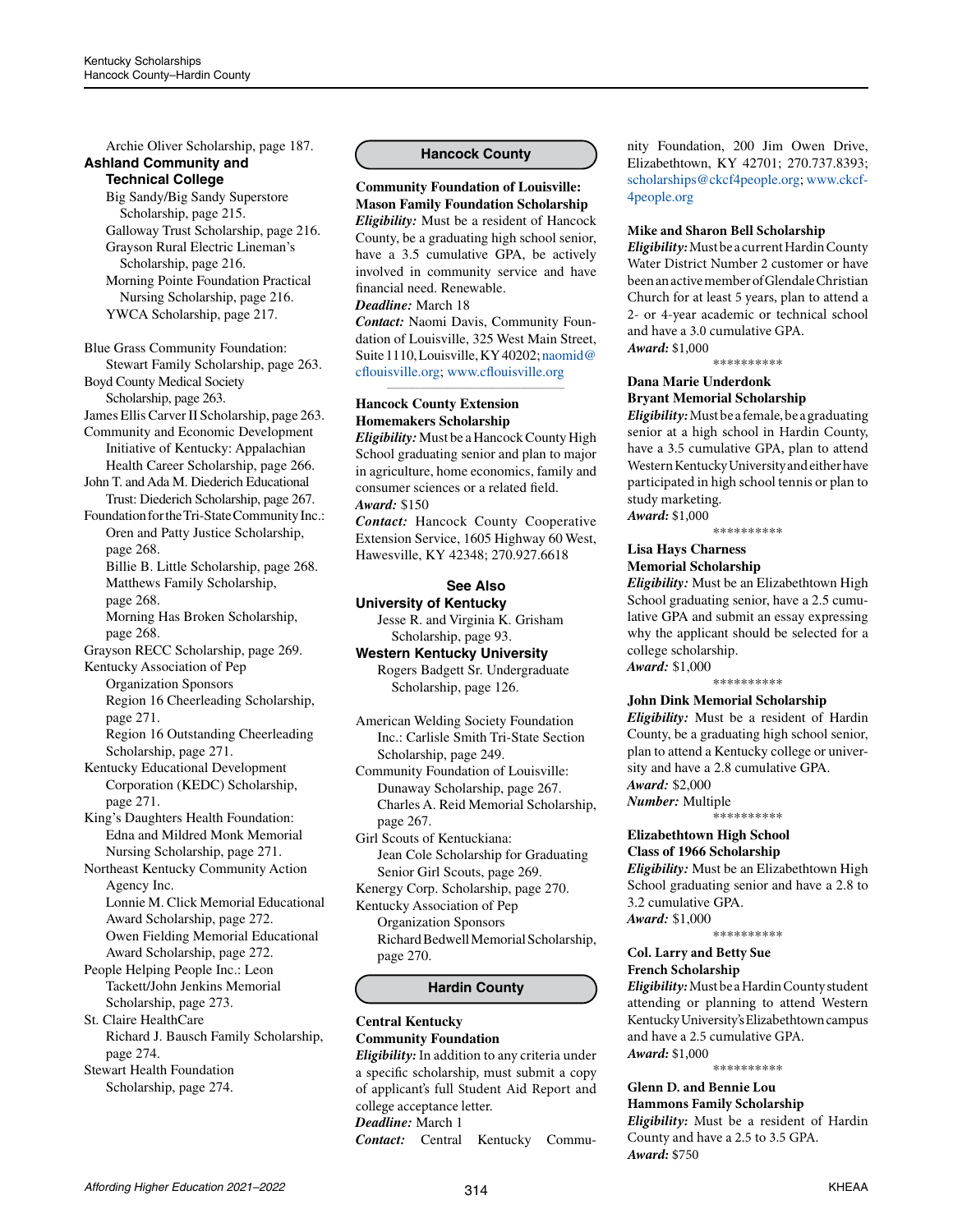#### \*\*\*\*\*\*\*\*\*\*

### **Hardin County Bar Association Scholarship**

*Eligibility:* Must be a resident of Hardin County; have a 2.5 cumulative GPA; and submit a letter of recommendation from a guidance counselor or principal and an essay on how the applicant is a good citizen, how the applicant exhibits a sense of justice and fair play in his/her attitude towards others, why the scholarship is important to the applicant and any interest the applicant has in a legal career.

*Award:* \$2,000 \*\*\*\*\*\*\*\*\*\*

# **Hardin County Bar Association Teen Court Scholarship**

*Eligibility:* Must be a resident of Hardin County; participate in Teen Court; have a 2.5 cumulative GPA; and submit a letter of recommendation from a guidance counselor or principal and an essay on how the applicant is a good citizen, how the applicant exhibits a sense of justice and fair play in his/her attitude towards others, why the scholarship is important to the applicant and any interest the applicant has in a legal career. *Award:* \$2,000

\*\*\*\*\*\*\*\*\*\*

#### **Hardin County Cattlemen's Association: Wayne G. Overall Jr. Memorial Scholarship**

*Eligibility:* Must be a graduating high school senior; plan to attend a university or technical school in Kentucky; be a member of the Hardin County Cattlemen's Association or the Kentucky Junior Cattlemen's Association; have a 2.8 cumulative GPA; and submit an essay on why the applicant needs the scholarship and 2 letters of recommendation from a school principal, minister or part-time employer. The applicant or a member of the applicant's family should be involved in agriculture production or agribusiness. \*\*\*\*\*\*\*\*\*\*

# **Hardin County Cattlemen's Association: Hansell G. Pile Sr.**

**Memorial Scholarship** *Eligibility:* Must be a college student; be attending a university or technical school in Kentucky; be a member of the Hardin County Cattlemen's Association or the Kentucky Junior Cattlemen's Association; have a 2.8 cumulative GPA; and submit an essay on why the applicant needs the scholarship and 2 letters of recommendation from a school principal, minister or part-time employer. The applicant or a member of the applicant's family should be involved in agriculture production or agribusiness.

#### \*\*\*\*\*\*\*\*\*\*

**Hardin County Lacrosse Scholarship**  *Eligibility:* Must have a 2.5 cumulative GPA and have played for a Hardin County lacrosse team for at least 1 full season. *Award:* \$250 *Number:* Multiple \*\*\*\*\*\*\*\*\*\*

#### **Hardin County Principal Organization Scholarship**

*Eligibility:* Must be a Hardin County high school graduating senior, plan to pursue a career in education and have a 3.0 cumulative GPA. *Award:* \$500

\*\*\*\*\*\*\*\*\*\*

#### **Patty Lirot Memorial Scholarship**

*Eligibility:* Must have a 3.5 cumulative GPA and be a graduating senior from North Hardin High School. *Award:* \$500

\*\*\*\*\*\*\*\*\*\*

#### **Llewellyn Memorial Scholarship**

*Eligibility:* Must be a graduating senior from a high school in the Hardin County Schools system, have a 2.5 cumulative GPA and submit an essay explaining why the applicant should be selected for a college scholarship.

*Award:* \$1,000; renewable for up to 4 years *Number:* Multiple

-<br>\*\*\*\*\*\*\*\*\*\*

### **Mac Michaelis Scholarship**

*Eligibility:* Must be a resident of Hardin County, be pursuing a career in law enforcement and have a 3.0 GPA. *Award:* \$500

\*\*\*\*\*\*\*\*\*\*

#### **Nandi's Smile Scholarship**

*Eligibility:* Must be a graduating senior from North Hardin High School; plan to pursue a career in science, technology, engineering or mathematics; have a 3.0 GPA; and demonstrate music and community involvement. *Award:* \$500 *Number:* Varies

\*\*\*\*\*\*\*\*\*\*

#### **Obviously Analiese Scholarship**

*Eligibility:* Must be a graduating senior from John Hardin High School, plan to attend a 4-year Kentucky university, have a 2.0 cumulative GPA and submit an essay on how the applicant plans to give back to the community through his/her experience with higher education. *Award:* \$3,000

#### \*\*\*\*\*\*\*\*\*\*

**Dennis and Lisa Parrett Family Scholarship**

*Eligibility:* Must be a graduate of a high

school in Hardin County; have completed 1 year of college; be enrolled at the University of Kentucky College of Agriculture, Food and Environment; have a 2.5 cumulative GPA; demonstrate financial need; and submit an essay describing what the agriculture and food supply chain field will be like in the next 10 years and why the applicant is interested in the field. *Award:* \$1,000

\*\*\*\*\*\*\*\*\*\*

#### **Jacob Barber and Katarina Peeters Memorial Scholarship**

*Eligibility:* Must be a graduating senior from John Hardin High School, be a member of the archery team and have a 2.0 GPA. *Award:* \$500

*Number:* 2; 1 for a female, 1 for a male \*\*\*\*\*\*\*\*\*\*

**PFC Sammie Phillips** 

# **Memorial Scholarship**

*Eligibility:* Must be a graduating senior from North Hardin High School and have a 2.0 GPA.

*Award:* \$500

*Number:* 1, to a male senior; 1, to a female senior

\*\*\*\*\*\*\*\*\*\*

#### **Rylee Marie Razon Memorial Equine Scholarship**

*Eligibility:* Must be a Hardin County Schools graduating senior, have a 2.5 cumulative GPA, plan to pursue a career in equine studies and submit an essay on why the applicant should be selected for a college scholarship. *Award:* \$1,000

\*\*\*\*\*\*\*\*\*\*

#### **Schmidt Family Scholarship**

*Eligibility:* Must be a Elizabethtown High School graduating senior, have a 2.5 cumulative GPA and plan to attend Elizabethtown Community and Technical College. *Award:* Up to \$5,000

\*\*\*\*\*\*\*\*\*\*

**Audrey Shoulders Memorial Scholarship** *Eligibility:* Must be a Central Hardin High School graduating senior, have a 2.5 cumulative GPA, be a current member of FFA or the CHHS archery team and submit an essay describing the impact on his/her personal growth and development from his/her involvement with either FFA or the archery team.

*Award:* \$500 \*\*\*\*\*\*\*\*\*\*

#### **Lanny Skees Memorial Scholarship**

*Eligibility:* Must be a graduating senior at Central Hardin High School, plan to attend Western Kentucky University, have a 2.5 cumulative GPA, be pursuing a career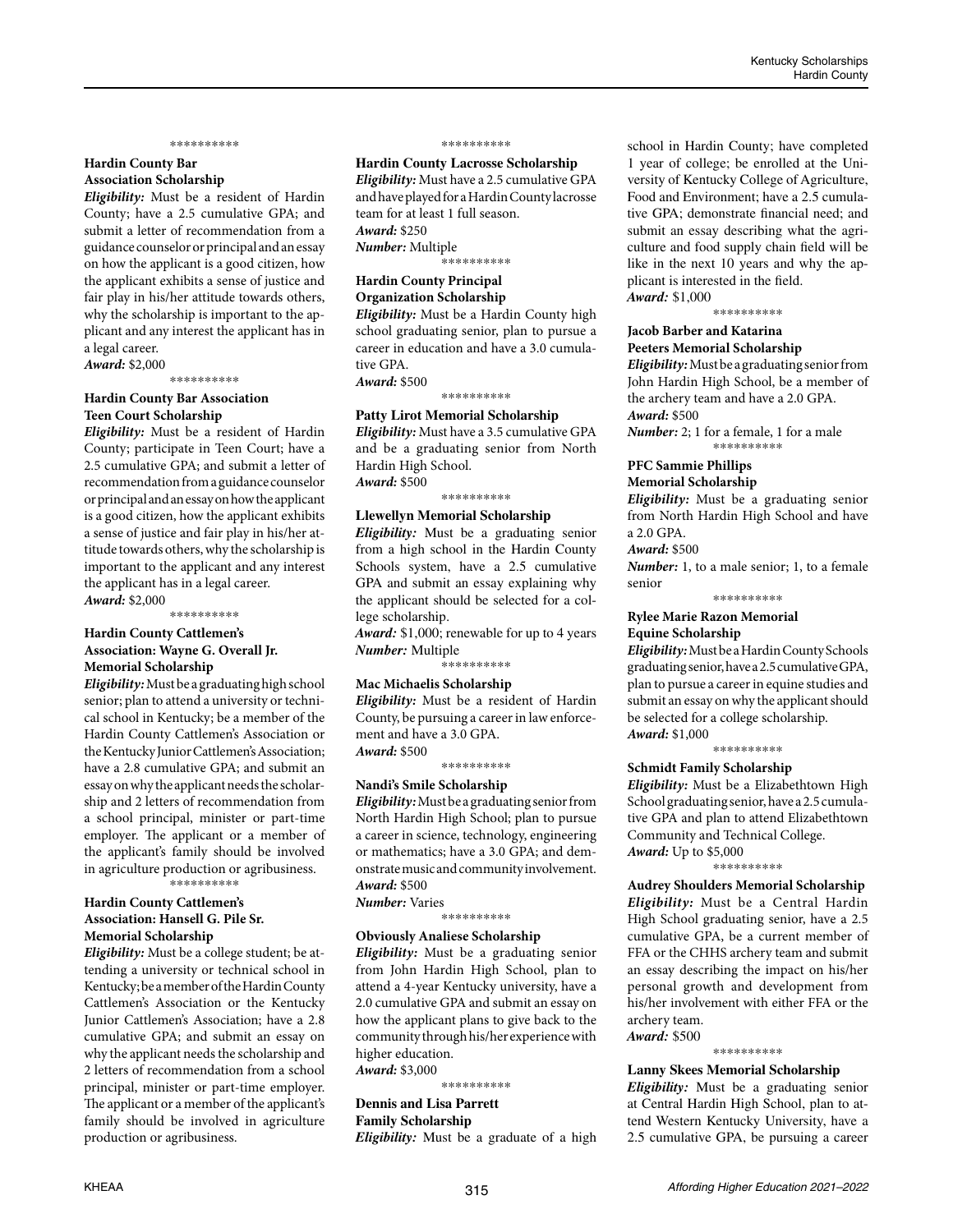in an agricultural science field and submit an essay expressing why the applicant has chosen a career in agriculture and letters of recommendation from a non-family member and the applicant's FFA advisor. *Award:* \$2,000

#### \*\*\*\*\*\*\*\*\*\*

#### **Brianna Taylor Memorial Scholarship**

*Eligibility:* Must be an Elizabethtown High School graduating senior; be a female varsity athlete; have a 3.0 cumulative GPA; and submit a copy of applicant's full Student Aid Report, a list of EHS athletic involvement and extracurricular activities and a letter of recommendation from a coach, teacher or sponsor.

*Award:* \$1,000

\*\*\*\*\*\*\*\*\*\*

# **Brice Taylor Memorial Scholarship**

*Eligibility:* Must be an Elizabethtown High School graduating senior; be a male varsity athlete; have a 3.0 cumulative GPA; and submit a copy of applicant's full Student Aid Report, a list of EHS athletic involvement and extracurricular activities and a letter of recommendation from a coach, teacher or sponsor.

*Award:* \$1,000 \*\*\*\*\*\*\*\*\*\*

# **Wendy Elaine Trenum Memorial Scholarship**

*Eligibility:* Must be a North Hardin High School graduating senior, be pursuing a career in education, attend a Kentucky college or university, have a 2.75 cumulative GPA and submit an essay on why the applicant wants to pursue a career in education and why the applicant needs and deserves the scholarship. *Award:* \$1,000

\*\*\*\*\*\*\*\*\*\*

**Trooper Ponder Memorial Scholarship** *Eligibility:* Must be a graduating senior at a Hardin County high school; plan to attend a public, nonprofit college or university; have at least a 2.5 cumulative GPA; demonstrate financial need; submit an essay expressing what it means to be a public servant; and meet at least 3 of the following:

- Parent or guardian is active military or military veteran with honorable discharge or was killed in action.
- Parent or guardian is a current or retired full-time police officer or was killed in the line of duty.
- Student competed for at least 3 years in high school baseball, football or track and field.
- Student has at least a "B" average or 3.0 GPA.
- Student will pursue a career in

criminal justice or law enforcement.

- Student will enlist in active military service.
- Student has donated at least 10 documented hours to community service.

*Award:* \$954

*Number:* Multiple *Deadline:* March 1

\*\*\*\*\*\*\*\*\*\*

#### **Brent Wagoner Excellence in Education Scholarship**

*Eligibility:* Must be a Central Hardin High School graduating senior, have a 2.5 cumulative GPA, have attended East Hardin Middle School, demonstrate extracurricular involvement and submit a letter of recommendation from a non-family member who knows the applicant well and a list of all extracurricular activities.

*Award:* \$500

# **Community Foundation of Louisville: Leon and Helen Ennis Scholarship**

*\_\_\_\_\_\_\_\_\_\_\_\_\_\_\_\_\_\_\_\_\_\_\_\_\_\_\_\_\_\_\_\_\_\_\_\_\_\_\_\_\_\_\_\_*

*Eligibility:* Must be a graduating high school senior, college or university student or an adult returning to school; be a member or the child of a member of Youngers Creek Baptist Church in Elizabethtown; and have a 2.5 cumulative GPA. Nonrenewable.

# *Deadline:* March 18

*Contact:* Naomi Davis, Community Foundation of Louisville, 325 West Main Street, Suite 1110, Louisville, KY 40202; [naomid@](mailto:naomid%40cflouisville.org?subject=) [cflouisville.org;](mailto:naomid%40cflouisville.org?subject=) [www.cflouisville.org](http://www.cflouisville.org)

#### *\_\_\_\_\_\_\_\_\_\_\_\_\_\_\_\_\_\_\_\_\_\_\_\_\_\_\_\_\_\_\_\_\_\_\_\_\_\_\_\_\_\_\_\_* **Hardin County Extension Homemakers** *Deadline:* May 1

*Contact:* Hardin County Cooperative Extension Service, 201 Peterson Drive, Elizabethtown, KY 42701; 270.765.4121

#### **Hardin County Extension Homemakers Annual Scholarship**

*Eligibility:* Must be a graduating senior at a Hardin County high school or be a Hardin County resident returning to college or vocational-technical school and be a Hardin County Homemaker or be the child or grandchild of a Hardin County Homemaker. *Award:* \$250 to \$750 *Number:* 5 to 7

\*\*\*\*\*\*\*\*\*\*

# **Hardin County Extension**

**Homemakers Mini-Grant** *Eligibility:* Must be a Hardin County homemaker. *Award:* \$200 to \$400 *Number:* 1 to 3

#### **Hardin County Farm Bureau**

*Award:* \$1,000

*Contact:* Lisa Campbell, Hardin County Farm Bureau, P.O. Box 1056, Elizabethtown, KY 42702; 270.737.7377

*\_\_\_\_\_\_\_\_\_\_\_\_\_\_\_\_\_\_\_\_\_\_\_\_\_\_\_\_\_\_\_\_\_\_\_\_\_\_\_\_\_\_\_\_*

#### **Louis Crosier Memorial Scholarship**

*Eligibility:* Must be a dependent of a Hardin County Farm Bureau family and major in fire rescue science technology and/or agricultural mechanics. *Number:* 1

#### \*\*\*\*\*\*\*\*\*\*

#### **Hardin County Farm Bureau Scholarship**

*Eligibility:* Must be a graduating senior and a dependent of a Hardin County Farm Bureau family. *Number:* 8

\*\*\*\*\*\*\*\*\*\*

#### **Ray Mackey Scholarship**

*Eligibility:* Must be a dependent of a Hardin County Farm Bureau family and be at least a second-year college student. *Number:* 2

\*\*\*\*\*\*\*\*\*\*

#### **Geneva Shipp Memorial Scholarship**

*Eligibility:* Must be a dependent of a Hardin County Farm Bureau family, major in any field of agriculture or home economics and be a graduating senior.

*Number:* 2 \*\*\*\*\*\*\*\*\*\*

#### **Jesse Shipp Memorial Scholarship**

*Eligibility:* Must be a member of a family involved in production agriculture and/or agribusiness and be a graduating senior or a student attending a college, university or vocational college. *Number:* 1

\*\*\*\*\*\*\*\*\*\*

#### **Robert E. Thomas Memorial Scholarship**

*Eligibility:* Must be a member of a family involved in production agriculture and/or agribusiness and be a graduating senior or a student attending a college, university or vocational college.

*Number:* 2

# **See Also University of Kentucky**

Hardin County/Joe Goodman Memorial UK Alumni Club Scholarship, page 78. Dr. James A. Lancaster Memorial Scholarship, page 107.

**University of Louisville**

Daniel R. and Dely G. Bauer and Family Memorial Scholarship, page 116.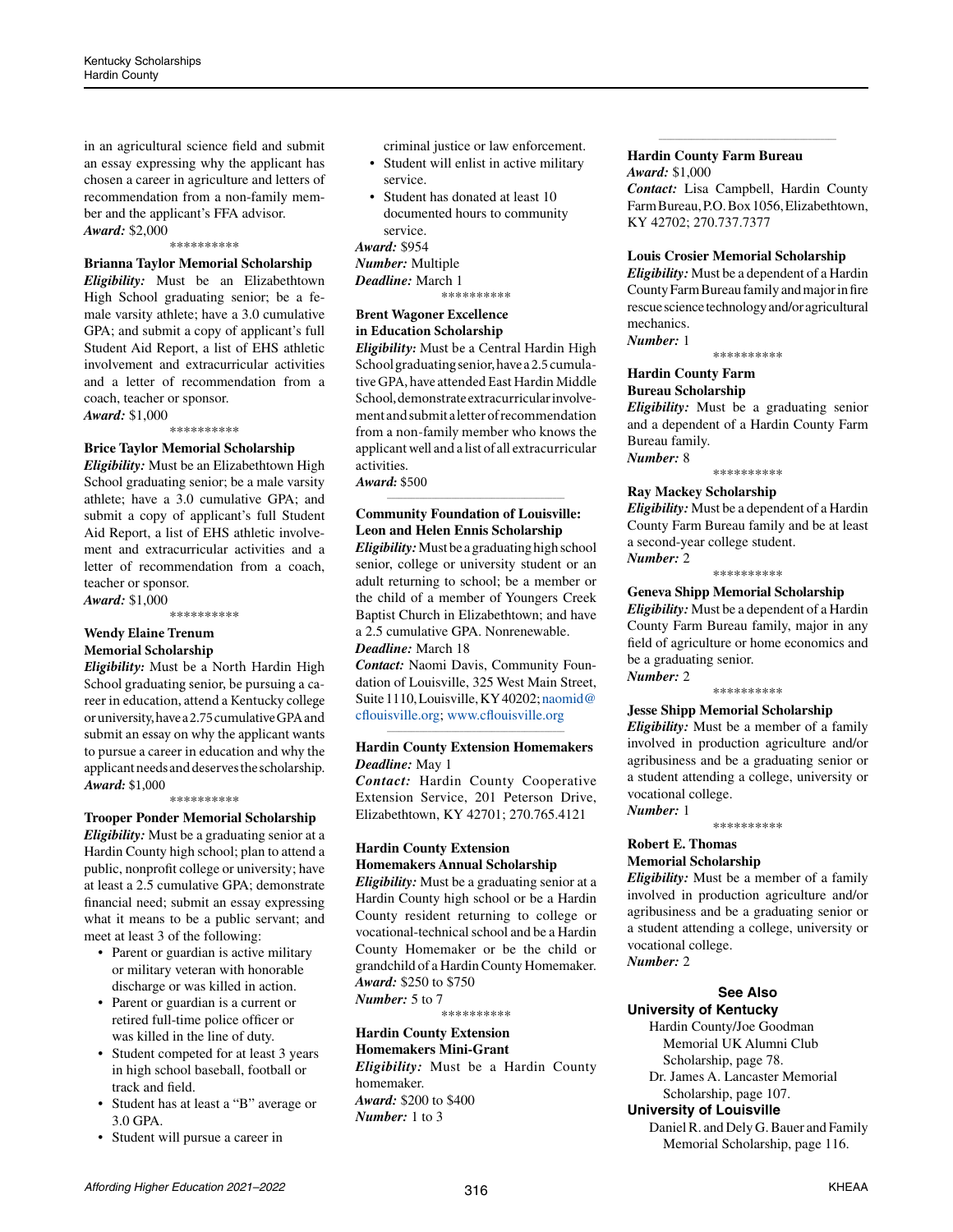### **Western Kentucky University**

Robye Anderson Scholarship, page 125. Dottie Blair Memorial Scholarship, page 127. Walter D. and Gladys Bunnell Scholarship, page 130. Martha Burn Scholarship, page 130. Frank L. Chelf Scholarship, page 131. Betty Sue and Lawrence R. French Scholarship, page 139. Pat Eubank French Memorial Scholarship, page 139. Heartland WKU Alumni Association Scholarship, page 143. Jeff and Mary Key Scholarship, page 147. Marcia Renee Rose Scholarship, page 159. Kathryn and Elvin Smith Jr. Scholarship, page 162. R. Paul and Elizabeth Terrell Scholarship, page 165. **Elizabethtown Community and Technical College** Marc Evan Beeler Memorial Journalism Scholarship, page 222. Edith Dupin Community Leader Scholarship, page 222. Elizabethtown, Hardin and LaRue County Retired Teachers Association Transfer Scholarship, page 222. Elizabethtown, Hardin County Industrial Foundation Training Consortium Scholarship, page 222. Elizabethtown Rotary Club: Jim Owen Scholarship, page 222. Fourth District Retired Teachers Association Scholarship, page 223. LG&E/Kentucky Innovation Scholarship, page 223. Rineyville Optimist Club

 Scholarship, page 223. Hope Wheeler Scholarship, page 224.

The Cecilian Bank Scholarship, page 264.

Central Kentucky Community Foundation: Heart of Kentucky Association of Realtors Scholarship, page 264. James and Betty Holeman Scholarship, page 264.

Girl Scouts of Kentuckiana: Jean Cole Scholarship for Graduating Senior Girl Scouts, page 269.

Kentucky 2A State Championships Foundation Scholarship, page 270. Nolin RECC:

Continuing Education Scholarship, page 272. High School Scholarship, page 272.

Bob Wade Sr. Memorial Scholarship, page 272.

# **Harlan County**

# **Evarts High School Alumni and Scholarship Association Scholarship**

*Eligibility:* Must be a graduating senior at Harlan County High School or Harlan High School, be in good standing with postsecondary school, have satisfactory grades, reside in the Cloverfork area within the district formerly served by Evarts High School and submit an application and a transcript. Letters of recommendation may also be submitted. *Deadline:* March 28

*Contact:* Scott Pace, Harlan County High School, 4000 North US HWY 119, Baxter, KY 40806; [scott.pace@harlan.kyschools.us](mailto:scott.pace%40harlan.kyschools.us?subject=) *\_\_\_\_\_\_\_\_\_\_\_\_\_\_\_\_\_\_\_\_\_\_\_\_\_\_\_\_\_\_\_\_\_\_\_\_\_\_\_\_\_\_\_\_*

#### **Harlan County Community Scholarship Fund**

*Eligibility:*Must be a graduating senior from a public high school in Harlan County. Based on classroom and extracurricular accomplishments, standardized test scores, recommendations and the potential for academic success at a higher education institution. *Deadline:* Mid-March

*Contact:* Kenneth Jones, Harlan County Soil Conservation District, 106 South Cumberland Avenue, Harlan, KY 40831; 606.573.2838; Brent D. Roark, Harlan County Public Schools, 251 Ball Park Road, Harlan, KY 40831; 606.573.4330, ext. 2018; or C. D. Morton, Harlan Independent Schools, 420 East Central Street, Harlan, KY 40831; 606.573.8700

#### **Bianchi Family Scholarship**  *Award:* \$500

*Number:* 1 each to Harlan County High School and Harlan High School \*\*\*\*\*\*\*\*\*\*

### **Community Scholarship**

*Award:* \$1,250 *Number:* 3 at Harlan County High School, 1 at Harlan High School \*\*\*\*\*\*\*\*\*\*

#### **Soil Conservation District Scholarship**  *Award:* \$750

*Number:* 4 at Harlan County High School, 3 at Harlan High School

#### **See Also Eastern Kentucky University**

Nina B. Duvall Endowed Scholarship, page 32. Dr. Jessica Johnson Frazier Endowed Scholarship, page 32. George W. Clark Scholarship, page 34. Roxie Pearl Bullock Burdine Memorial Scholarship, page 34.

Inez Cass McKinney Scholarship for Elementary Teachers, page 35. Imogene Ramsey Endowed Scholarship, page 35. E. O. Robinson Mountain Fund Scholarship, page 35. **University of Kentucky** Cumberland Valley East UK Alumni Club Scholarship, page 77. Clarence and Edna Johnson Scholarship, page 92. Cawood Smith Memorial Scholarship, page 102. Harry King and Nelle Kathryn Buttermore Scholarship, page 102. Kenneth Blair Scholarship, page 109. Ronald G. Goebel Scholarship, page 109. T. T. Jones Memorial Scholarship, page 110. Edward Clarke Whitfield Memorial Scholarship, page 111. Williena Burdine Broyles Memorial Endowed Scholarship, page 112. **University of Louisville** Kentucky Dataseam Scholarship, page 114. **Western Kentucky University** Gene C. Farley Scholarship, page 137. Ted Middleton Scholarship, page 152. **Alice Lloyd College** Alice Lloyd Honors Program Scholarship, page 175. Appalachian Leaders Scholarship, page 175. Baseball Scholarship, page 175. Basketball Scholarship, page 175. John Carroll Scholarship, page 175. **Campbellsville University** E. O. Robinson Scholarship, page 183. **Kentucky Christian University** E. O. Robinson Mountain Scholarship, page 191. **Lindsey Wilson College** E. O. Robinson Scholarship, page 199. **Hazard Community and Technical College** Robert Stephen Weimann Tuition Scholarship, page 215. UK-Robinson Scholars Program Scholarship, page 226. Jackson Weather Office/AGI Edward T. Earhart Memorial Scholarship, page 228. E. O. Robinson Mountain Scholarship, page 228. Appalachian Regional Healthcare: ARH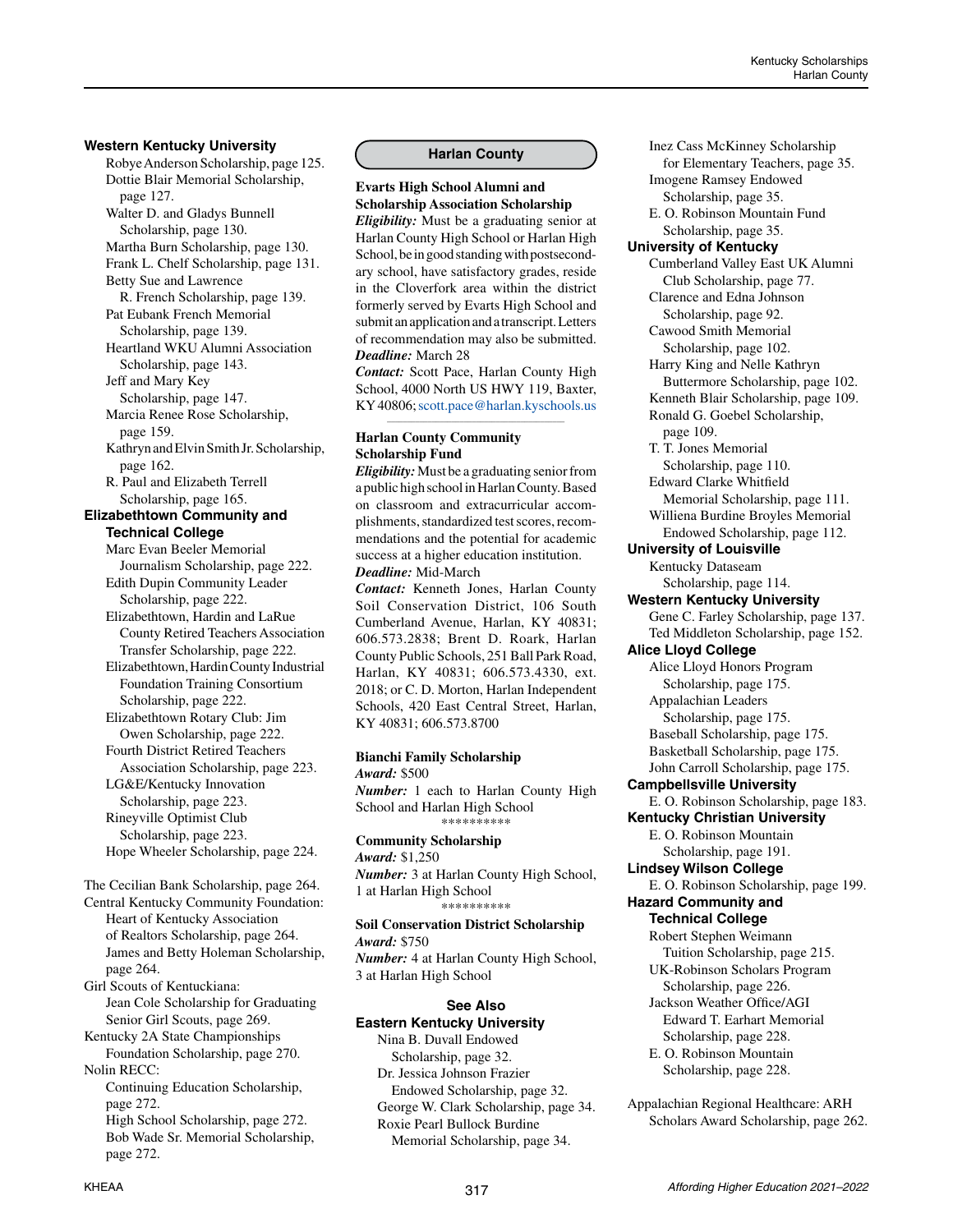Appalachian Wireless Scholarship, page 262.

Blue Grass Community Foundation: Tony Turner Memorial Broadcast Scholarship, page 263.

Community and Economic Development Initiative of Kentucky: Appalachian Health Career Scholarship, page 266.

Cumberland Gap Region Tourism Association: Judy Barton Memorial Tourism Scholarship, page 267.

Cumberland Valley Electric Scholarship, page 267.

"I Am UNITE" Scholarship, page 269.

Kentucky Association of Pep Organization Sponsors Region 13 Academic Scholarship, page 271. Region 13 Outstanding Athlete

Scholarship, page 271. Kentucky Educational Development Corporation (KEDC) Scholarship, page 271.

St. Claire HealthCare Richard J. Bausch Family Scholarship, page 274.

#### **Harrison County**

#### **Blue Grass Community Foundation**

*Contact:* Unless otherwise noted, Kristen Tidwell, Blue Grass Community Foundation, 499 East High Street, Suite 112, Lexington, KY 40507; 859.225.3343; [kristen@bgcf.org](mailto:kristen%40bgcf.org?subject=); [www.bgcf.org](http://www.bgcf.org)

#### **King-Barton Scholarship**

*Eligibility:* Must be a Harrison County High School graduate. *Award:* Varies *Number:* Varies *Deadline:* March 1 *Contact:* Counselor, Harrison County High School

\*\*\*\*\*\*\*\*\*\*

#### **Thomas D. Urmston Scholarship**

*Eligibility:* Must be a female student, be a Harrison County High School graduating senior, demonstrate significant financial need and have at least a 3.0 cumulative GPA. *Award:* Varies *Number:* Varies *Deadline:* March 1

*\_\_\_\_\_\_\_\_\_\_\_\_\_\_\_\_\_\_\_\_\_\_\_\_\_\_\_\_\_\_\_\_\_\_\_\_\_\_\_\_\_\_\_\_*

**Harrison County Conservation District: Charlie Tribble Conservation Scholarship** *Eligibility:* Must be a Harrison County resident; maintain at least a 2.5 GPA; be enrolled at least 6 hours at an accredited 2- or 4-year school; major in an environmental, conservation, a science program that supports the mission of soil stewardship or agriculture; and provide enrollment verification. *Award:* \$1,000; half each semester *Number:* Varies

*Deadline:* March 31

*Contact:* Administrative Secretary, Harrison County Soil and Water Conservation District, 103 Rodgers Park Road, Cynthiana, KY 41031; 859.234.5876; [kayleigh.evans@](mailto:kayleigh.evans%40ky.nacdnet.net?subject=) [ky.nacdnet.net](mailto:kayleigh.evans%40ky.nacdnet.net?subject=); or [harrisoncountyconserva](mailto:harrisoncountyconservationdistrict%40hotmail.com?subject=)[tiondistrict@hotmail.com](mailto:harrisoncountyconservationdistrict%40hotmail.com?subject=)

*\_\_\_\_\_\_\_\_\_\_\_\_\_\_\_\_\_\_\_\_\_\_\_\_\_\_\_\_\_\_\_\_\_\_\_\_\_\_\_\_\_\_\_\_*

#### **Harrison County High School**

*Eligibility:* In addition to any criteria under a specific scholarship, must be a Harrison County High School graduating senior. *Contact:* Counselor, Harrison County High School, 320 Webster Avenue, Cynthiana, KY 41031

#### **Elizabeth Donnell Scholarship**

*Eligibility:* Must have at least a 2.5 GPA and pursue an education in human environmental science, family and consumer science, home economics, leadership or heritage skills. \*\*\*\*\*\*\*\*\*\*

**Cynthiana Elks Scholarship** \*\*\*\*\*\*\*\*\*\*

**Harrison County Beef Cattle Association Scholarship** *Eligibility:* Must plan to pursue a degree in an agricultural-related field. \*\*\*\*\*\*\*\*\*\*

#### **Harrison County Democratic Women's Club Scholarship**

*Eligibility:* Must be the child of parents who are both registered Democrats, plan to register as a Democrat, maintain at least a 3.0 GPA and demonstrate leadership through extracurricular and volunteer work through the Democratic Party.

\*\*\*\*\*\*\*\*\*\*

#### **Harrison County Education Foundation Inc. Loan**

*Eligibility:* Must have at least a 2.0 GPA. \*\*\*\*\*\*\*\*\*\*

#### **Harrison County Women's Club Scholarship**

*Eligibility:* Must be a female planning to attend the Licking Valley campus of Maysville Community and Technical College. \*\*\*\*\*\*\*\*\*\*

**Junior Achievement Scholarship** *Eligibility:* Must have been involved in Junior Achievement while in high school.

\*\*\*\*\*\*\*\*\*\* **Kearns-Batson Scholarship**

*Eligibility:* Must have at least a 2.5 GPA, demonstrate leadership, participate in extracurricular activities and submit an essay. \*\*\*\*\*\*\*\*\*\*

**Kiwanis Club of Cynthiana Scholarship** \*\*\*\*\*\*\*\*\*\*

**Lady Elks Scholarship** \*\*\*\*\*\*\*\*\*\*

#### **Judy Mitchell Letcher Scholarship**

*Eligibility:* Must be female; demonstrate financial need, community service, school involvement and leadership ability; write a letter; and submit grades. \*\*\*\*\*\*\*\*\*\*

# **Zachary Evan Lutz Scholarship**

*Eligibility:* Must be a member of ROTC, demonstrate community service and submit an essay about how ROTC has changed the applicant's life. \*\*\*\*\*\*\*\*\*\*

# **Sarah Frank McKemie Scholarship**

*Eligibility:* Must be a member of Cynthiana Presbyterian Church, Ebenezer United Methodist Church, Macedonia Baptist Church or St. James AME Church. \*\*\*\*\*\*\*\*\*\*

# **McMurty Scholarship**

*Eligibility:* Must have at least a 2.5 GPA. \*\*\*\*\*\*\*\*\*\*

#### **Pearl Renaker Miller Scholarship**

*Eligibility:* Must be from a low-income family.

\*\*\*\*\*\*\*\*\*\*

**NAACP Scholarship** \*\*\*\*\*\*\*\*\*\*

**Kim Niman Scholarship** \*\*\*\*\*\*\*\*\*\*

**Oddville Alumni Scholarship** \*\*\*\*\*\*\*\*\*\*

**Theodore Renaker Scholarship**

*Eligibility:* Must demonstrate academic excellence.

*Award:* Renewable \*\*\*\*\*\*\*\*\*\*

#### **Lloyd E. Rogers Scholarship**

*Eligibility:* Must have at least a 3.0 GPA; demonstrate extracurricular involvement and community service; promote citizenship; submit an essay; understand and appreciate civic responsibility; and have taken or be taking enough classes to have 4 classes related to history, government or political science. \*\*\*\*\*\*\*\*\*\*

#### **St. Francis Scholarship**

*Eligibility:* Must have at least a 2.5 GPA and plan to major in veterinary science, veterinary technology or agriculture. \*\*\*\*\*\*\*\*\*\*

#### **Charles C. Tribble Scholarship**

*Eligibility:* Must have an affiliation with Connersville School.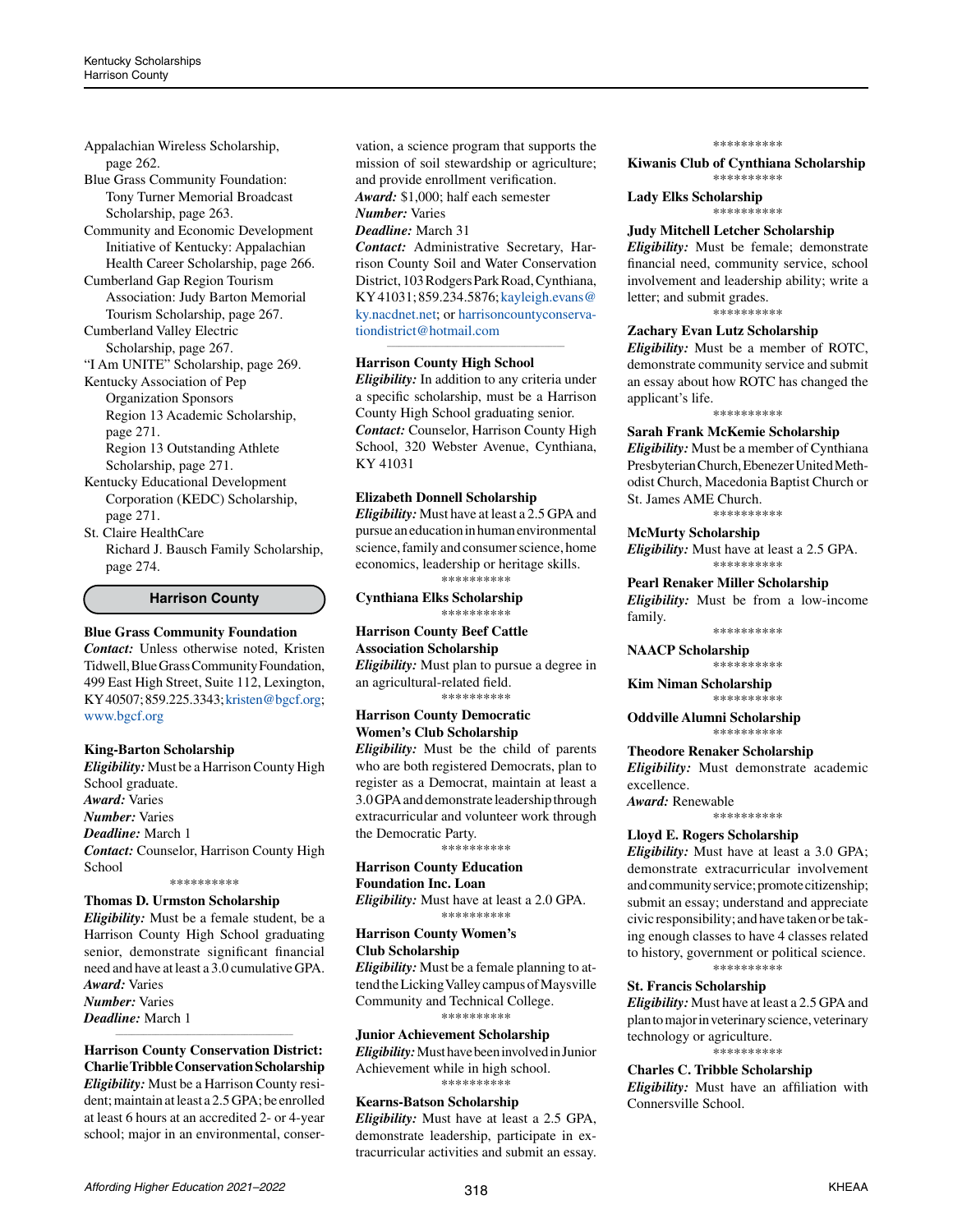#### **See Also Eastern Kentucky University** Nina B. Duvall Endowed

Scholarship, page 32.

**University of Kentucky**

Larry E. Gossett Education Scholarship, page 96. Mary S. Hood Memorial Fund, page 110. Doug Payne Memorial Scholarship, page 110.

Blue Grass Community Foundation: Richard E. and Lucile G. Coe Scholarship, page 263. Jane Allen Newman Scholarship, page 263. Blue Grass Energy Academic Scholarship, page 263. Kentucky 2A State Championships Foundation Scholarship, page 270. Kentucky American Water: Ripple Effect Scholarship, page 270.

Kentucky Association of Pep Organization Sponsors Region 10 Outstanding Cheerleader Scholarship, page 270.

Kentucky Educational Development Corporation (KEDC) Scholarship, page 271.

**Hart County**

# **Central Kentucky Community Foundation: Owen J. Estes Sr. Memorial Scholarship**

*Eligibility:* Must be a graduating senior at Hart County High School; have a 2.5 cumulative GPA; and submit a copy of applicant's full Student Aid Report, a copy of acceptance letter to the college the applicant plans to attend and a letter of recommendation from a non-family member. *Award:* Up to \$5,000

# *Deadline:* March 1

*Contact:* Central Kentucky Community Foundation, 200 Jim Owen Drive, Elizabethtown, KY 42701; 270.737.8393; [scholarships@ckcf4people.org;](mailto:scholarships%40ckcf4people.org?subject=) [www.ckcf-](http://ckcf4people.org/)[4people.org](http://ckcf4people.org/)

*\_\_\_\_\_\_\_\_\_\_\_\_\_\_\_\_\_\_\_\_\_\_\_\_\_\_\_\_\_\_\_\_\_\_\_\_\_\_\_\_\_\_\_\_*

#### **Hart County Cooperative Extension Service**  *Number:* 1

*Deadline:* May 1

*Contact:* Amber Huffman, Extension Agent for 4-H/Youth Development, Hart County Cooperative Extension Service, P.O. Box 367, Munfordville, KY 42765; [dl\\_ces\\_hart@](mailto:dl_ces_hart%40email.uky.edu?subject=) [email.uky.edu](mailto:dl_ces_hart%40email.uky.edu?subject=)

# **Hart County 4-H Council Scholarship**

*Eligibility:* Must be a member of the Hart County 4-H program, complete an application form, have 1 letter of recommendation from an individual outside of family and write a 500-word essay describing how 4-H has influenced student's life. *Award:* \$500

#### \*\*\*\*\*\*\*\*\*\*

# **Hart County Extension Homemakers 4-H Scholarship**

*Eligibility:* Must be a member of the Hart County 4-H program and submit an application to the Hart County Extension office. *Award:* \$100

\*\*\*\*\*\*\*\*\*\*

# **Hart County Extension Homemakers Scholarship**

*Eligibility:* Must plan to major in a field of family and consumer sciences and submit an application to the Hart County Extension office. *Award:* \$100

# **See Also Eastern Kentucky University**

Roxie Pearl Bullock Burdine Memorial Scholarship, page 34.

# **University of Kentucky**

Andrew Bunnell Scholarship, page 100.

Harry King and Nelle Kathryn Buttermore Scholarship, page 102. Rondell and Leslie Dotson Jaggers

 Endowed Scholarship, page 107. Williena Burdine Broyles Memorial

Endowed Scholarship, page 112.

# **Western Kentucky University**

Beegie Adair Scholarship, page 124. Walter D. and Gladys Bunnell Scholarship, page 130.

Joseph A. Burks Sr. and Elizabeth Downing Burks Memorial Scholarship, page 130.

Carl P. Chelf Political Science Scholarship, page 131.

Colonel Oscar Payne Cleaver Scholarship, page 132. Joseph Dudley Downing

 Memorial Scholarship, page 136. Fifth District VFW War Veterans

- Scholarship, page 138.
- Glenn R. and Joan B. Garrison
- Scholarship, page 139.

Joan Bailey Garrison Scholarship, page 139.

Dr. Jerry Gibbs Scholarship, page 139. J. T. Gilbert, MD, Jane Gilbert and H. Lynn Gilbert, MD,

Scholarship, page 140.

Clarence Glover Equity and Inclusion Scholarship, page 140. Clarence Glover Scholarship, page 140. Amanda Ann Gunn Scholarship, page 141. Mary E. Hensley Scholarship, page 143. William Sylvester and Ruth Clinkinbeard Hughes Scholarship, page 144. Bobby Hunton Stuff the Bus Scholarship, page 145. Jaggers-Cave Scholarship, page 146. Logan Aluminum Scholarship, page 149. Dr. Daniel B. McIlvoy Nursing Memorial Scholarship, page 152. Drs. Mody Minority Scholarship for the Glasgow Campus, page 153. Pace-Blakey Scholarship, page 155. Marcia Renee Rose Scholarship, page 159. Dennis and Sharon Smith Endowed Civil Engineering Scholarship, page 162. Stuff the Bus Scholarship, page 164. Evelyn Thurman Third District Media Association Scholarship, page 166. Kaci Wilson Memorial Scholarship, page 170. WKU Glasgow Golf Tournament Scholarship, page 170. **Elizabethtown Community and Technical College** Fourth District Retired Teachers Association Scholarship, page 223. **Southcentral Kentucky Community and Technical College** Tim Hendricks Memorial Skilled Trades Scholarship, page 236. Cave City Chamber of Commerce: Larry Mutter Memorial Scholarship, page 264. The Cecilian Bank Scholarship, page 264. Community and Economic Development Initiative of Kentucky: Appalachian Health Career Scholarship, page 266. Community Foundation of Louisville: Paul and Sarah Puckett Scholarship, page 267. Farmers Rural Electric Cooperative Scholarship, page 268. Girl Scouts of Kentuckiana: Jean Cole Scholarship for Graduating Senior Girl Scouts, page 269. Kentucky 2A State Championships Foundation Scholarship, page 270. Nolin RECC: Continuing Education Scholarship,

page 272.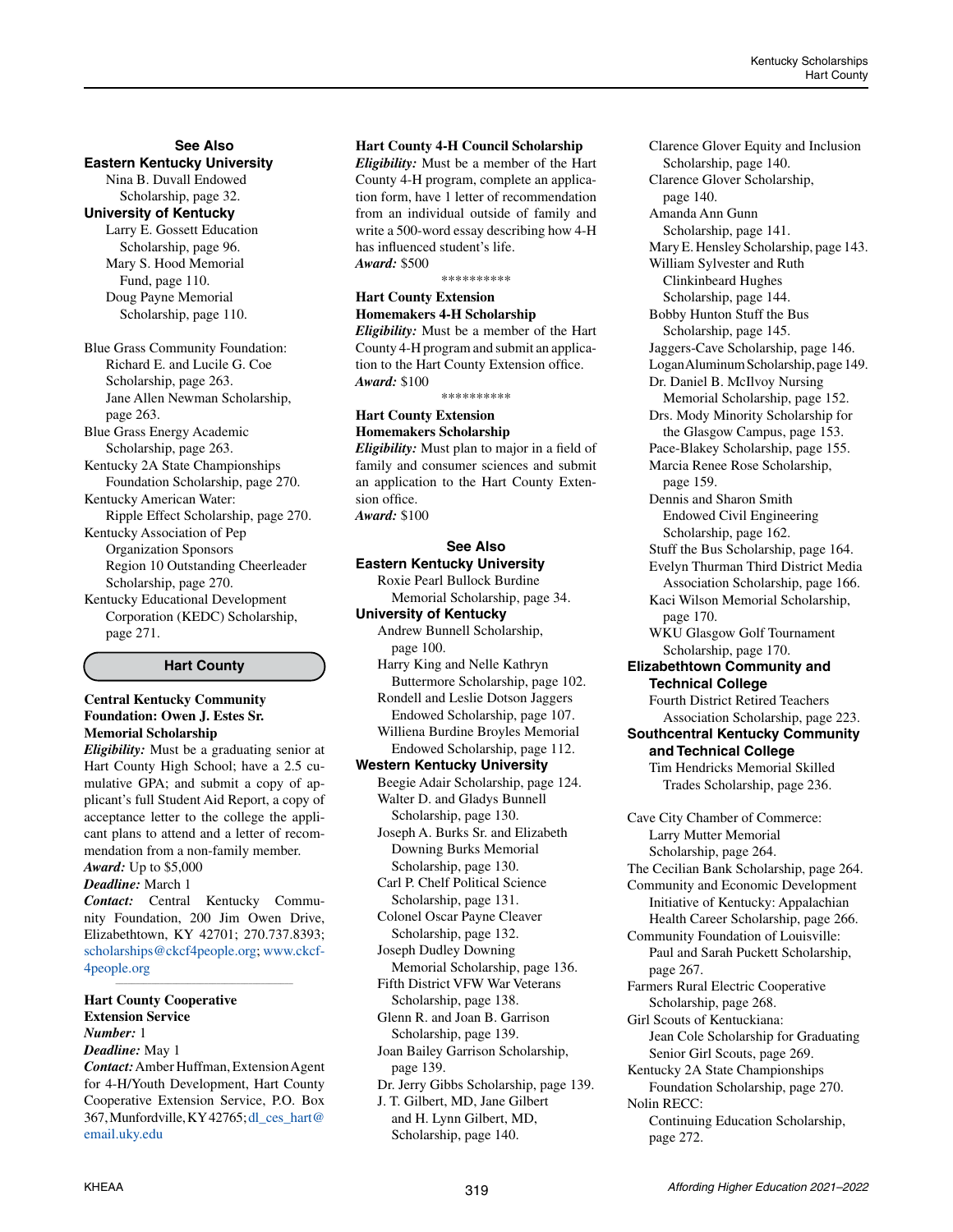High School Scholarship, page 272. Bob Wade Sr. Memorial Scholarship, page 272.

St. Claire HealthCare Richard J. Bausch Family Scholarship, page 274.

### **Henderson County**

#### **Henderson County 4-H Council Scholarship**

*Eligibility:* Must be an enrolled Henderson County 4-H member, submit the Kentucky 4-H Achievement application and show proof of college registration. *Award:* \$400; half for each semester *Number:* Varies *Deadline:* November 1 *Contact:* Allie Brasher, Henderson County Extension Agent for 4-H/Youth Develop-

ment, 3341 Zion Road, Henderson, KY 42420; 270.826.8387

#### **See Also Murray State University**

Ballance Family Scholarship, page 45. George E. Beiderwell Scholarship, page 45. Max B. and Mavis Hurt Scholarship, page 48. George Michael Moss Scholarship, page 50. Sula Travis Nickell Memorial Scholarship, page 50. Norris Family Scholarship–MSU, page 50. Frank Albert Stubblefield Memorial Scholarship, page 52. Walter L. Wuster Scholarship, page 53. Howard C. Giles Economics Scholarship, page 54. Murray-Calloway County Hospital Medical Staff Scholarship, page 65. Dr. William F. Smith Jr. Endowed Memorial Scholarship, page 66. **University of Kentucky** Henderson County UK Alumni Club Scholarship, page 78. Jesse R. and Virginia K. Grisham Scholarship, page 93. Harold Bennett Baritone Scholarship, page 98. Harold Bennett Trombone Scholarship, page 98. Elizabeth P. Haynes Scholarship, page 110. Henry W. Haynes Scholarship, page 110. **Western Kentucky University** Joseph A. Dear Memorial Scholarship, page 135.

Clyde Lehman Shaver Memorial Scholarship, page 161. Swanberg Shuler Opportunity

Scholarship, page 161.

Judge Thomas E. "Tom" Simpson

Scholarship, page 161.

# **Clear Creek Baptist Bible College** Archie Oliver Scholarship, page 187.

American Welding Society Foundation Inc.: Carlisle Smith Tri-State Section Scholarship, page 249.

Community Foundation of Louisville: Charles A. Reid Memorial Scholarship, page 267.

Girl Scouts of Kentuckiana: Jean Cole Scholarship for Graduating

Senior Girl Scouts, page 269. Kenergy Corp. Scholarship, page 270.

# **Henry County**

# **Daughters of the American Revolution (Bland Ballard Chapter): Mona Hill Memorial Scholarship**

*Eligibility:* Must attend an accredited college, university, nursing school, business school or technical school; have at least a "B" average in the most recent year of school; exhibit good character; be a resident of Henry County in the senior year of high school at the time of application; and have a real need for financial assistance.

*Award:* \$1,200; nonrenewable

#### *Number:* 1 *Deadline:* March 31

*Contact:* Rose Helen Murray, Treasurer, Bland Ballard Chapter NSDAR, P.O. Box 254, New Castle, KY 40050; [rhm112047@](mailto:rhm112047%40aol.com?subject=) [aol.com](mailto:rhm112047%40aol.com?subject=); or counselor

# **See Also**

**Northern Kentucky University**

Loren Arthur Walling Jr. Memorial Scholarship, page 75. **University of Kentucky**

Heady Scholarship, page 90. Henry Burton Memorial

 Scholarship, page 109. Mildred Somers Memorial Scholarship, page 111. **University of Louisville**

Phil B. Fallis Scholarship, page 121.

Blue Grass Energy Academic Scholarship, page 263. Community Foundation of Louisville: Louis B. Payne Scholarship, page 267. Girl Scouts of Kentuckiana: Jean Cole Scholarship for Graduating Senior Girl Scouts, page 269.

Kentucky 2A State Championships Foundation Scholarship, page 270. Kentucky Association of Pep Organization Sponsors Jane W. Meyer Memorial Scholarship, page 270. Louisville Agricultural Club, page 272. Shelby Energy Cooperative Line Technician Scholarship, page 273. Shelby Energy Cooperative Scholarship, page 274. Shelbyville Area National Association for the Advancement of Colored People (NAACP) Eunice Marie Payne Reed Scholarship,

# **Hickman County**

page 274.

**Murray State University** Ballance Family Scholarship, page 45. George E. Beiderwell Scholarship, page 45. Jeff Green Memorial Scholarship, page 47. Addie Beth and Dr. Carroll Hubbard Memorial Scholarship, page 48. Max B. and Mavis Hurt Scholarship, page 48. Dan C. and Sue Hutson Scholarship, page 48. Jackson Purchase AAUW Scholarship, page 48. Jackson Purchase Rifle and Pistol Club "Fred McCutchen" Scholarship, page 48. Bob and Karen Jackson Scholarship, page 48. James M. Lassiter Scholarship, page 49. Nance Family Scholarship, page 50. Sula Travis Nickell Memorial Scholarship, page 50. Norris Family Scholarship–MSU, page 50. Jack Paxton Memorial Scholarship, page 50. Frank Albert Stubblefield Memorial Scholarship, page 52. Walter L. Wuster Scholarship, page 53. Bob D. Cornman Accounting Scholarship, page 53. Howard C. Giles Economics Scholarship, page 54. Dan C. Hutson II Scholarship (Business), page 54. Robert P. McCann FBLA Memorial Scholarship, page 55. Richardson Family Fund for Excellence in Accounting Scholarship, page 55. Glenda Boone Memorial Scholarship, page 57.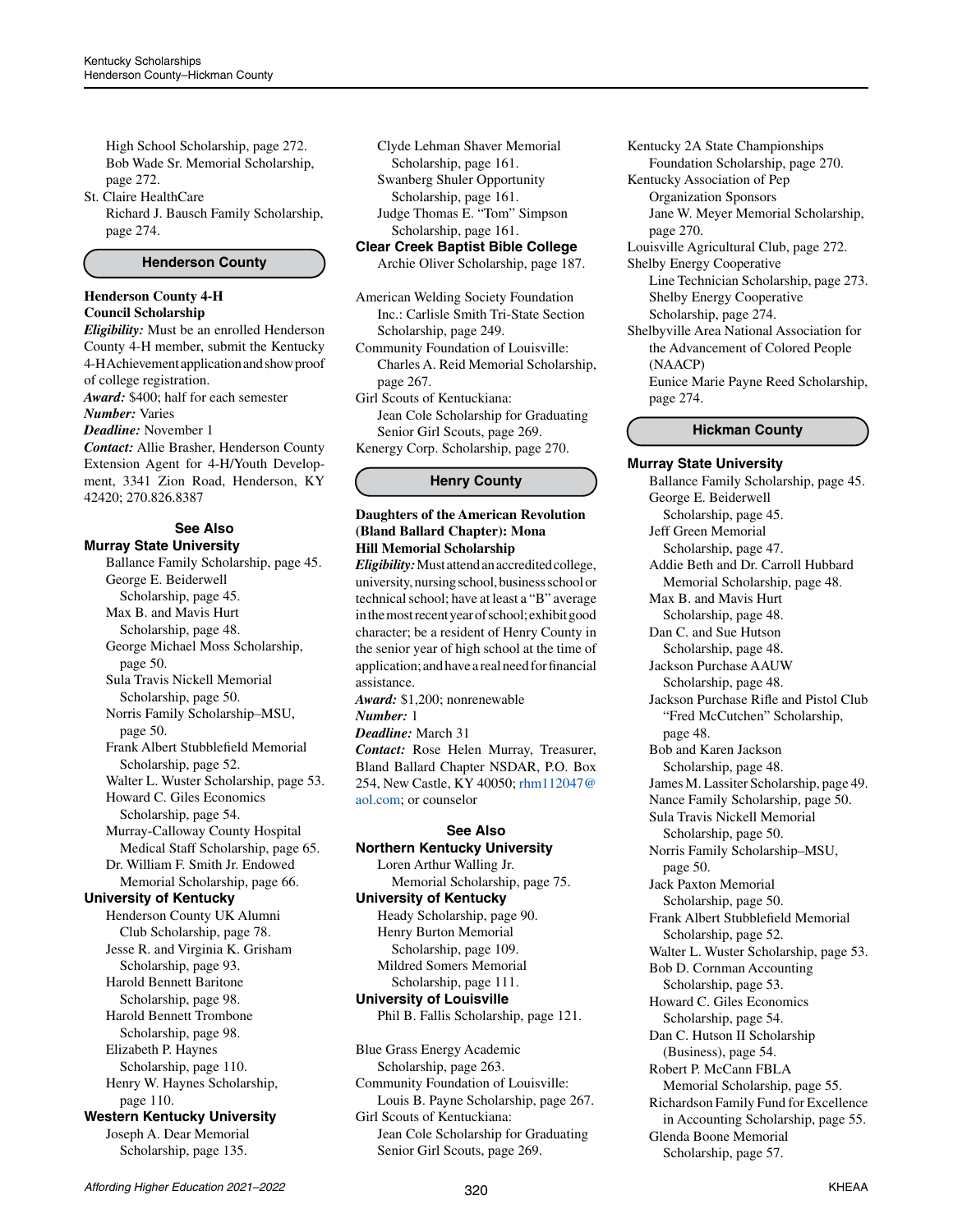First District Retired Teachers Association Scholarship, page 58. Hugh and Lottie Hurt Scholarship, page 58. John P. Paynter Instrumental Scholarship, page 62. Shaul-Myers Art Enrichment Scholarship, page 62. Murray-Calloway County Hospital Medical Staff Scholarship, page 65. Hal Perry Memorial Scholarship, page 65. Dr. William F. Smith Jr. Endowed Memorial Scholarship, page 66. Herman Kelly and Jo Harmon Ellis Memorial Scholarship, page 67. Dan C. Hutson II Scholarship, page 67. **University of Kentucky** David and Julia Hilliard/Hickman County Scholarship, page 82. Lars and Molly Blythe Endowed Scholarship, page 90. Jesse R. and Virginia K. Grisham Scholarship, page 93. J. Edward Cunningham Scholarship, page 109.

# **West Kentucky Community and Technical College**

George E. Beiderwell Scholarship, page 238. Jim Smith Contracting Scholarship, page 239.

American Welding Society Foundation Inc.: Carlisle Smith Tri-State Section Scholarship, page 249.

Gibson Electric Membership Corporation Scholarship, page 269.

Girl Scouts of Kentuckiana: Jean Cole Scholarship for Graduating Senior Girl Scouts, page 269.

Home Builders Association of Western Kentucky: Jack Marshall Memorial Scholarship, page 269.

Signet Federal Credit Union Scholarship, page 274.

West Kentucky Rural Electric Cooperative Scholarship, page 275.

# **Hopkins County**

# **Community Foundation of Louisville**

#### **Helen "Heidi" Badgett Scholarship**

*Eligibility:* Must be a resident of Hopkins County, be enrolled full time at a college or university, have a 2.5 cumulative GPA and demonstrate financial need. Available to adults returning to college. Preference given to a student who will be attending school outside Hopkins County. Renewable.

# *Deadline:* March 18

*Contact:* Unless otherwise noted, counselor at Madisonville North Hopkins High School. *Contact:* Naomi Davis, Community Foundation of Louisville, 325 West Main Street, Suite 1110, Louisville, KY 40202; [naomid@](mailto:naomid%40cflouisville.org?subject=) [cflouisville.org;](mailto:naomid%40cflouisville.org?subject=) [www.cflouisville.org](http://www.cflouisville.org) \*\*\*\*\*\*\*\*\*\*

# **Waverly F. Lee Scholarship**

*Eligibility:* Must be a Madisonville North Hopkins High School senior and be involved in band. Must also submit a transcript; a copy of the FAFSA confirmation page; a letter of recommendation from a teacher, counselor or principal; and a 1-page essay answering 2 given questions.

#### *Number:* 1

*Award:* \$1,000 *Deadline:* March 18

*Contact:* Unless otherwise noted, counselor at Madisonville North Hopkins High School. *Contact:* Naomi Davis, Community Foundation of Louisville, 325 West Main Street, Suite 1110, Louisville, KY 40202; [naomid@](mailto:naomid%40cflouisville.org?subject=) [cflouisville.org;](mailto:naomid%40cflouisville.org?subject=) [www.cflouisville.org](http://www.cflouisville.org)

\*\*\*\*\*\*\*\*\*\*

#### **Pat Mickle Scholarship**

*Eligibility:* Must be a Madisonville North Hopkins High School senior and plan to major in education. Must also submit a transcript; a copy of the FAFSA confirmation page; a letter of recommendation from a teacher, counselor or principal; and a 1-page essay answering 2 given questions. *Number:* 2

*Award:* 1, \$1,000; 1, \$500

*Deadline:* March 18

*Contact:* Unless otherwise noted, counselor at Madisonville North Hopkins High School. *Contact:* Naomi Davis, Community Foundation of Louisville, 325 West Main Street, Suite 1110, Louisville, KY 40202; [naomid@](mailto:naomid%40cflouisville.org?subject=) [cflouisville.org;](mailto:naomid%40cflouisville.org?subject=) [www.cflouisville.org](http://www.cflouisville.org)

*\_\_\_\_\_\_\_\_\_\_\_\_\_\_\_\_\_\_\_\_\_\_\_\_\_\_\_\_\_\_\_\_\_\_\_\_\_\_\_\_\_\_\_\_*

#### **Dawson Springs Education Foundation Scholarship**

*Eligibility:* Must be a Dawson Springs High School graduating senior. *Award:* Varies *Number:* Varies *Deadline:* April 30 *Contact:* Lori Wooton, Dawson Springs High School, 317 Eli Street, Dawson Springs, KY 42408; 270.797.3811; [lori.wooton@](mailto:lori.wooton%40dawsonsprings.kyschools.us%20?subject=) [dawsonsprings.kyschools.us](mailto:lori.wooton%40dawsonsprings.kyschools.us%20?subject=) 

**Hopkins County Business and Professional Women's Club Scholarship** *Eligibility:* Must be a female Hopkins County

*\_\_\_\_\_\_\_\_\_\_\_\_\_\_\_\_\_\_\_\_\_\_\_\_\_\_\_\_\_\_\_\_\_\_\_\_\_\_\_\_\_\_\_\_*

resident; be a high school senior, GED recipient or nontraditional student; submit an application with narrative, references and high school or college transcript; and demonstrate civic and community involvement and financial need.

# *Award:* \$500

# *Number:* 1

*Deadline:* Postmarked by April 15 *Contact:* Counselor or Brooke Bailey Archila, 270.824.1884, [brooke.archila@kctcs.edu](mailto:brooke.archila%40kctcs.edu?subject=) *\_\_\_\_\_\_\_\_\_\_\_\_\_\_\_\_\_\_\_\_\_\_\_\_\_\_\_\_\_\_\_\_\_\_\_\_\_\_\_\_\_\_\_\_*

#### **Hopkins County Farm Bureau Scholarship**

*Eligibility:* Must have been a member of the Hopkins County Farm Bureau for at least 1 year.

*Award:* \$2,000; \$4,000 if majoring in agriculture

*Number:* 3; 2 to students enrolled at a 4-year college or university, 1 to a student enrolled at a 2-year technical school.

*Contact:* Sarah Brown, Hopkins County Farm Bureau, 585 Nebo Road, Madisonville, KY 42431; 270.452.0226; [Sarah.Brown@](mailto:Sarah.Brown%40kyfb.com?subject=) [kyfb.com](mailto:Sarah.Brown%40kyfb.com?subject=)

*\_\_\_\_\_\_\_\_\_\_\_\_\_\_\_\_\_\_\_\_\_\_\_\_\_\_\_\_\_\_\_\_\_\_\_\_\_\_\_\_\_\_\_\_*

#### **Madisonville Rotary Club**

*Deadline:* Unless otherwise noted, April 30 *Contact:* Heather Roy, 2000 College Drive, Madisonville, KY 42431; 270.825.4379

#### **Madisonville Rotary Club Scholarship**

*Eligibility:* Must be a Hopkins County Central High School or Madisonville North Hopkins High School senior with at least a 2.5 GPA.

#### *Award:* \$500

*Number:* 4, 1 male and 1 female at each school \*\*\*\*\*\*\*\*\*\*

**Madisonville Rotary Club Student Loan** *Eligibility:* Must be a Hopkins County resident, have a Hopkins County resident as a cosigner and demonstrate financial need and the desire and ability to complete stated educational goals.

*Award:* Up to \$2,000 each semester *Number:* Dependent on number of applicants *Deadline:* December 1; May 1; July 15 \*\*\*\*\*\*\*\*\*\*

#### **Patrick Rudd Memorial Scholarship**

*Eligibility:* Must be a Hopkins County Central High School or Madisonville North Hopkins High School senior, have at least a 2.5 GPA and have participated in ROTC. *Award:* \$1,000 *Number:* 1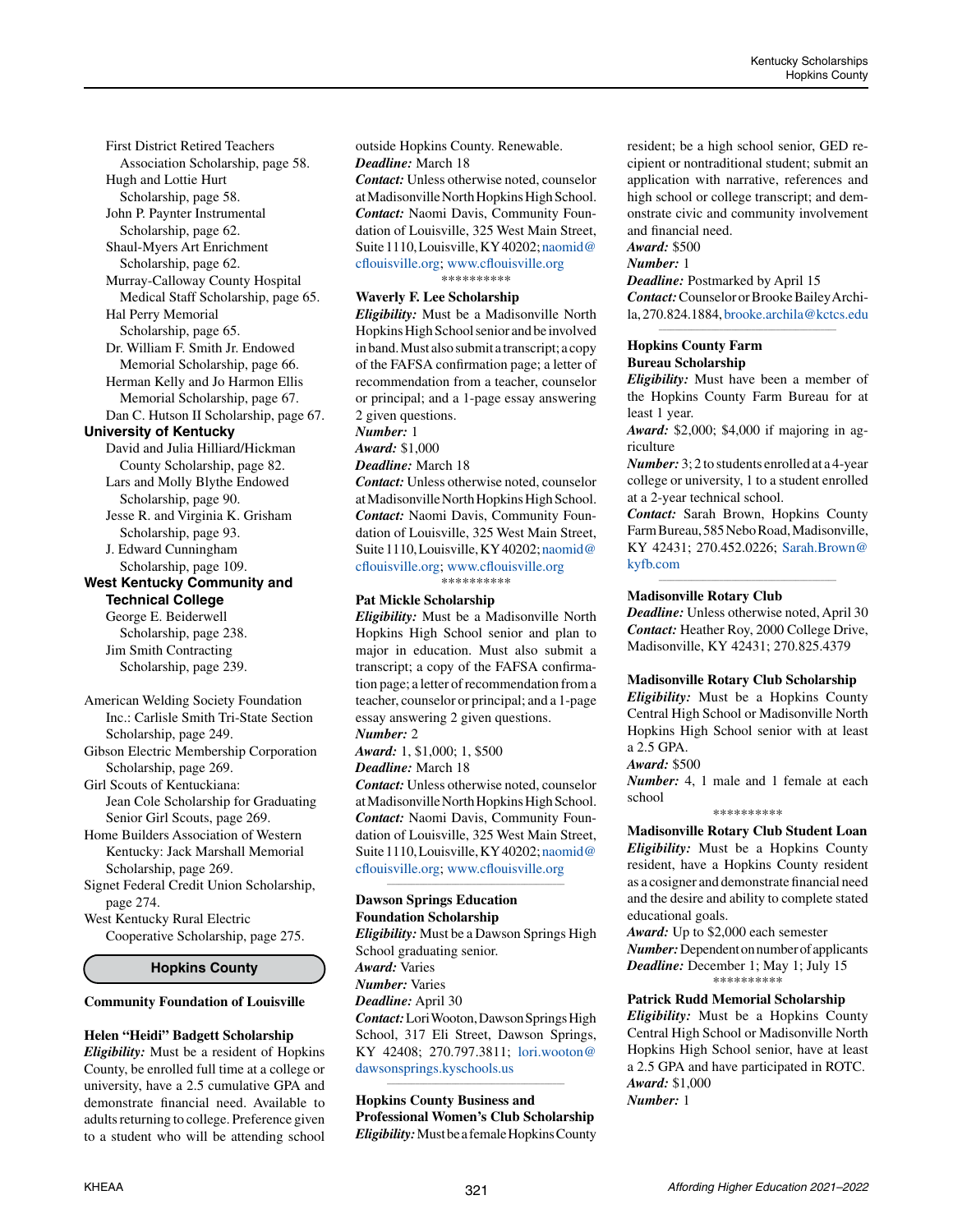#### \*\*\*\*\*\*\*\*\*\*

## **Ernie Woodward Excellence Scholarship**

*Eligibility:* Must be a Hopkins County Central High School or Madisonville North Hopkins High School senior with at least a 2.5 GPA who participated in Rotary football or Rotary cheerleading. *Award:* \$1,000 *Number:* 1

#### **See Also Murray State University**

Rogers Badgett Sr. Foundation Renewable Scholarship for Graduate Education, page 45. Rogers Badgett Sr. Scholarship, page 45. Ballance Family Scholarship, page 45. George E. Beiderwell Scholarship, page 45. James G. Glasgow Memorial Scholarship, page 47. Max B. and Mavis Hurt Scholarship, page 48. Sula Travis Nickell Memorial Scholarship, page 50. Norris Family Scholarship–MSU, page 50. Frank Albert Stubblefield Memorial Scholarship, page 52. Walter L. Wuster Scholarship, page 53. Bruce Family Fund for Excellence in Accounting Scholarship, page 53. Howard C. Giles Economics Scholarship, page 54. Robert P. McCann FBLA Memorial Scholarship, page 55. James L. "Larry" Todd Scholarship, page 56. Philip D. Back Scholarship, page 57. Dean Dowdy Music Scholarship, page 61. Murray-Calloway County Hospital Medical Staff Scholarship, page 65. Dr. William F. Smith Jr. Endowed Memorial Scholarship, page 66. **University of Kentucky** Chelsea Bailey Scholarship, page 76. William and Frances Corum Endowed Scholarship, page 77. Hopkins County UK Alumni Club Scholarship, page 78. Jesse R. and Virginia K. Grisham Scholarship, page 93. Ethelyn O'Neal Fellowship, page 103. Corum Family Scholarship, page 109. Watkins Scholarship, page 111.

# **Western Kentucky University**

Chesley Williams Bailey Scholarship, page 126.

Margaret Berg Scholarship, page 127. Flora Lanham Ford Berry Memorial Scholarship, page 127.

Boggess-Callis Family Scholarship, page 127. W. T. and Ella Morris Davis

 Scholarship, page 134. Arthur S. Fox Agriculture

Scholarship, page 138.

Dr. W. Burton Haley Scholarship, page 142.

John W. and Lucille Hazzard Scholarship, page 143.

Island Creek Coal Company Scholarship, page 146.

L. E. and Dorothy Littlepage Scholarship in Agriculture Sciences, page 149.

**Clear Creek Baptist Bible College** Archie Oliver Scholarship, page 187. Harold Purdy Scholarship, page 187.

**Kentucky Wesleyan College** N. S. McGaw Memorial Scholarship, page 194.

**Madisonville Community College**

F. O. and Ernestine Baker Diversity Scholarship, page 231. Betty Crawford Memorial Endowment Scholarship, page 231.

American Welding Society Foundation Inc.: Carlisle Smith Tri-State Section Scholarship, page 249.

Community Foundation of Louisville: Flat Branch Farms Agriculture Scholarship, page 267.

Girl Scouts of Kentuckiana: Jean Cole Scholarship for Graduating Senior Girl Scouts, page 269. Kenergy Corp. Scholarship, page 270. Kentucky 2A State Championships Foundation Scholarship, page 270.

#### **Jackson County**

#### **Jackson County High School**

*Eligibility:* In addition to any criteria under a specific scholarship, must be a Jackson County High School senior. *Number:* 1 *Deadline:* Unless otherwise noted, May 1 *Contact:* Randi Moore, Jackson County High School, P.O. Box 427, McKee, KY 40447; 606.287.7155; [randi.moore@jack](mailto:randi.moore%40jackson.kyschools.us?subject=)[son.kyschools.us](mailto:randi.moore%40jackson.kyschools.us?subject=)

# **Jackson County Education Association Scholarship**

*Eligibility:* Must demonstrate financial need, have exemplary grades and moral conduct and plan on majoring in education. *Award:* \$300 \*\*\*\*\*\*\*\*\*\*

# **Jackson County High School**

**Farmer Family Memorial Scholarship** *Eligibility:* Must demonstrate financial need, have a 3.0 GPA, have at least a 19 ACT score and submit an essay.

*Award:* \$1,000, renewable for 4 years \*\*\*\*\*\*\*\*\*\*

# **Jackson County**

## **Kiwanis Club Scholarship**

*Eligibility:* Based on academic achievement, community service, future goals and extracurricular activities. *Award:* \$1,000

\*\*\*\*\*\*\*\*\*\*

#### **Jostens Scholarship**

*Eligibility:* Must plan to attend a postsecondary school, demonstrate financial need, have at least a 3.0 GPA, have at least a 19 ACT score and submit an essay describing future plans and career goals. *Award:* \$500

# **See Also**

# **Eastern Kentucky University**

Nina B. Duvall Endowed Scholarship, page 32. Dr. Jessica Johnson Frazier Endowed Scholarship, page 32. George W. Clark Scholarship, page 34. Roxie Pearl Bullock Burdine Memorial Scholarship, page 34. Inez Cass McKinney Scholarship for Elementary Teachers, page 35. Imogene Ramsey Endowed Scholarship, page 35. E. O. Robinson Mountain Fund Scholarship, page 35. **University of Kentucky** Cawood Smith Memorial Scholarship, page 102. Harry King and Nelle Kathryn Buttermore Scholarship, page 102. Ronald G. Goebel Scholarship, page 109. T. T. Jones Memorial Scholarship, page 110. Williena Burdine Broyles Memorial Endowed Scholarship, page 112. **Alice Lloyd College** Alice Lloyd Honors Program Scholarship, page 175. Appalachian Leaders Scholarship, page 175. Baseball Scholarship, page 175. Basketball Scholarship, page 175. John Carroll Scholarship, page 175.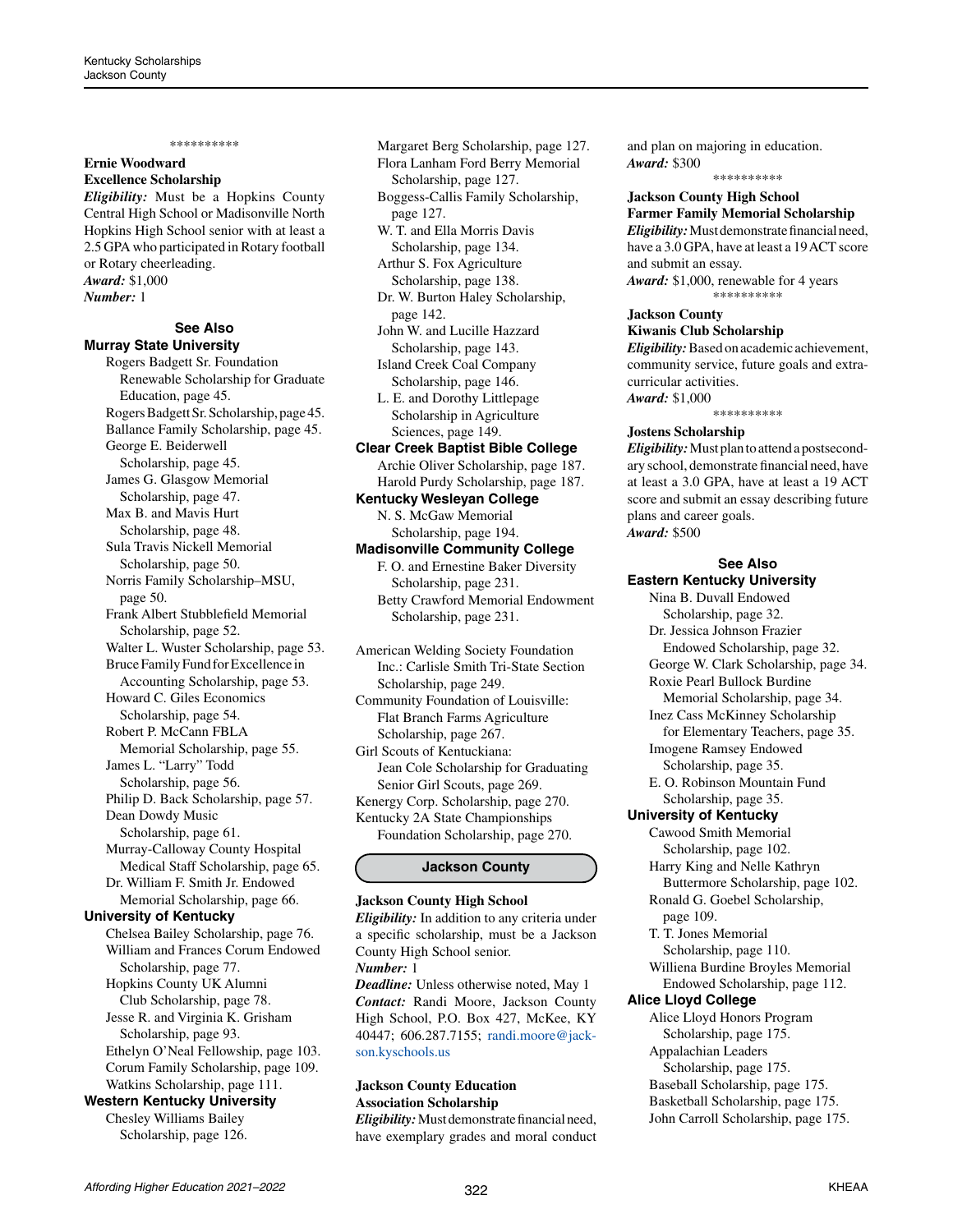# **Campbellsville University**

E. O. Robinson Scholarship, page 183. **Kentucky Christian University**

E. O. Robinson Mountain Scholarship, page 191. **Lindsey Wilson College**

E. O. Robinson Scholarship, page 199.

**Hazard Community and Technical College**

UK-Robinson Scholars Program Scholarship, page 226. Jackson Weather Office/AGI Edward T. Earhart Memorial Scholarship, page 228.

E. O. Robinson Mountain Scholarship, page 228.

# **Somerset Community College**

Rose Bullock Nursing Scholarship, page 233. Toni Pendley/First Baptist Church Nursing Scholarship, page 234.

Appalachian Wireless Scholarship, page 262.

Blue Grass Community Foundation: Tony Turner Memorial Broadcast Scholarship, page 263.

Blue Grass Energy Academic Scholarship, page 263.

Community and Economic Development Initiative of Kentucky: Appalachian Health Career Scholarship, page 266.

"I Am UNITE" Scholarship, page 269. Jackson Energy Cooperative

Scholarship, page 270.

Kentucky American Water: Ripple Effect Scholarship, page 270.

Kentucky Association of Pep Organization Sponsors Region 13 Academic Scholarship, page 271.

Region 13 Outstanding Athlete Scholarship, page 271.

Peoples Rural Telephone Cooperative (PRTC) Scholarship, page 273. St. Claire HealthCare

Richard J. Bausch Family Scholarship, page 274.

#### **Jefferson County**

**Community Foundation of Louisville** *Contact:* Unless otherwise noted, Naomi Davis, Community Foundation of Louisville, 325 West Main Street, Suite 1110, Louisville, KY 40202; [naomid@cflouisville.org;](mailto:naomid%40cflouisville.org?subject=) [www.](http://www.cflouisville.org) [cflouisville.org](http://www.cflouisville.org)

**100 Black Men of Louisville Scholarship** *Eligibility:* Must be a resident of Jefferson County; be a high school senior; have at least a 2.5 GPA; have performed at least 60 hours of community service; and submit an application, a personal statement, a letter of recommendation from a high school teacher or administrator and ACT or SAT score. Applicants who pass the initial selection process will be interviewed. Renewable.

*Contact:* 100 Black Men of America, Louisville Chapter, 13200 Complete Court, Suite 400, Louisville, KY 40223; [info@100bmol.](mailto:info%40100bmol.org?subject=) [org](mailto:info%40100bmol.org?subject=)

\*\*\*\*\*\*\*\*\*\*

#### **15,000 Degrees Scholarship**

*Eligibility:* Must be African American; be enrolled in Bellarmine University, Jefferson Community and Technical College, Kentucky State University, Simmons College, Spalding University, Sullivan University or the University of Louisville in Kentucky or Indiana University Southeast or Ivy Tech Community College (Sellersburg campus) in Indiana; and demonstrate financial need. Nonrenewable.

*Deadline:* March 18 \*\*\*\*\*\*\*\*\*\*

## **Rachel Caroline Baker Memorial Scholarship**

*Eligibility:* Must be a graduating female student from duPont Manual High School; be a member of the field hockey team; have a 3.0 cumulative GPA; and show academic excellence, extracurricular involvement and sportsmanship. Nonrenewable. *Deadline:* March 18

\*\*\*\*\*\*\*\*\*\*

#### **David Brown Vocal Music Scholarship**

*Eligibility:* Must be a graduating senior from duPont Manual High School and be a member of the Youth Performing Arts School Concert Choir. Nonrenewable. *Deadline:* March 18

\*\*\*\*\*\*\*\*\*\*

**Ellen Morris Buchart Nursing Scholarship** *Eligibility:* Must be in the last year of study at Bellarmine University and be in the nursing program.

*Contact:* Donna and Allan Lansing School of Nursing and Clinical Sciences, [www.](http://www.bellarmine.edu/lansing) [bellarmine.edu/lansing](http://www.bellarmine.edu/lansing)

\*\*\*\*\*\*\*\*\*\*

# **L. J. "Butch" Charmoli Scholarship**

*Eligibility:* Must be a graduating senior from duPont Manual High School; be an athlete; demonstrate leadership in sports, school and community service; and have financial need. \*\*\*\*\*\*\*\*\*\*

#### **The Donna Scholarship**

*Eligibility:* Must be a resident of the Metro Louisville area, be a single working mother and demonstrate financial need. Renewable. *Deadline:* March 18

\*\*\*\*\*\*\*\*\*\*

# **DuPont Manual High School Scholarship**

*Eligibility:* Must be a graduating senior from duPont Manual High School, plan to attend the University of Louisville after graduation and have a 2.75 cumulative GPA. Renewable. *Deadline:* March 18

\*\*\*\*\*\*\*\*\*\*

# **Eastern High School Class of 1955 Scholarship**

*Eligibility:* Must be a graduating senior from Eastern High School, have a 3.0 cumulative GPA and demonstrate leadership abilities in community service and co-curricular activities. Nonrenewable.

*Deadline:* March 18

\*\*\*\*\*\*\*\*\*\*

#### **Flaget Alumni Scholarship**

*Eligibility:* Must be a student at a Roman Catholic high school in the metropolitan Louisville area, including southern Indiana, and demonstrate academic achievement, community involvement, and financial need. \*\*\*\*\*\*\*\*\*\*

# **Henry V. Heuser Jr. YMCA Youth Character Scholarship**

*Eligibility:* Must have received the YMCA Youth Character Award from the YMCA of Greater Louisville; be pursuing a bachelor's degree or sustaining/expanding employability; be between 13 to 17 years old; and demonstrate caring, honesty, respect and responsibility. Nonrenewable.

*Contact:* YMCA of Greater Louisville, [http://](http://www.ymcalouisville.org/youth-character-awards-application.html) [www.ymcalouisville.org/youth-character](http://www.ymcalouisville.org/youth-character-awards-application.html)[awards-application.html](http://www.ymcalouisville.org/youth-character-awards-application.html) \*\*\*\*\*\*\*\*\*\*

**Christine Jansing Memorial Scholarship** *Eligibility:* Must be a graduating senior at Atherton High School; be enrolled in a college, community college or university; and demonstrate excellence in chemistry and/or classical stringed instrument. Nonrenewable. *Number:* 2; 1 in chemistry, 1 in strings *Deadline:* March 18

\*\*\*\*\*\*\*\*\*\*

## **Jefferson County Public School Employee Sponsored Scholarship**

*Eligibility:* Must be a disadvantaged student; be a graduating senior from a JCPS high school; be enrolled in a college, university or postsecondary educational institution; have a 2.5 cumulative GPA; and demonstrate financial need. Nonrenewable.

*Deadline:* March 18 \*\*\*\*\*\*\*\*\*\*

**Brian Jennemann Memorial Scholarship** *Eligibility:* Must be at least 18 years old, be a certified EMT, be enrolled in the certified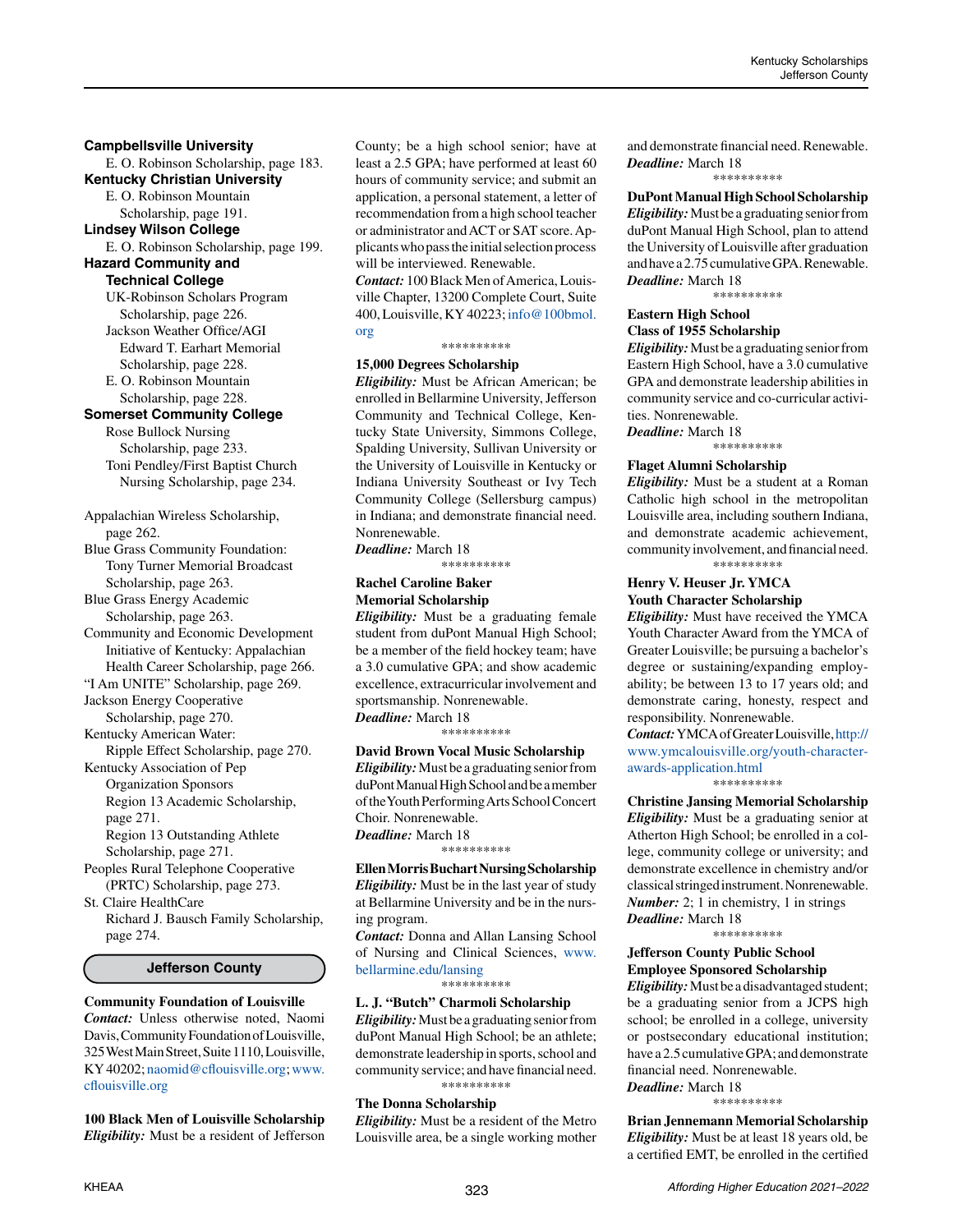paramedic training program at Jefferson Community and Technical College, have financial need and submit an essay. Nonrenewable.

*Contact:* Duane Lee, [duane.lee@kctcs.edu](mailto:duane.lee%40kctcs.edu?subject=) \*\*\*\*\*\*\*\*\*\*

# **William J. Kircher Memorial Scholarship**

*Eligibility:* Must be graduating from a Jefferson County public high school; plan to attend Bellarmine University, Transylvania University, the University of Kentucky or the University of Louisville; have at least a 2.5 GPA; and demonstrate a strong work ethic, personal accountability and financial need. Renewable.

*Deadline:* March 18

\*\*\*\*\*\*\*\*\*\*

## **David C. and Emma W. Miles McElvaney Memorial Scholarship**

*Eligibility:* Must be a graduating senior at a Jefferson County public school, be African American, have a 2.5 cumulative GPA and be enrolled at a 4-year postsecondary educational institution. Preference given to an applicant who will be the first in his/her family to attend college. Renewable. *Deadline:* March 18

\*\*\*\*\*\*\*\*\*\*

#### **Pleasure Ridge Park High School Alumni Scholarship**

*Eligibility:* Must be a graduating senior at Pleasure Ridge Park High School, be involved in extracurricular activities and/ or have an employment history, have a 3.0 cumulative GPA and demonstrate financial need. Nonrenewable.

*Deadline:* March 18 \*\*\*\*\*\*\*\*\*\*

### **Portland Promise Center Scholarship**

*Eligibility:* Must be a resident of the Portland neighborhood in Jefferson County. *Contact:* Portland Promise Center, [portland](http://portlandpromise.org)[promise.org](http://portlandpromise.org)

\*\*\*\*\*\*\*\*\*\*

#### **J. Rose Scholarship**

*Eligibility:* Must be pursuing English as a second language, be a graduating senior from a Jefferson County public high school, have a 2.5 cumulative GPA, demonstrate financial need and a history of volunteering or engaging in service projects in the community. Nonrenewable.

*Contact:* Jefferson County Public Schools, [www.jefferson.kyschools.us](http://www.jefferson.kyschools.us) **\***\*\*\*\*\*\*\*\*

#### **Rubbertown-Shively Class Scholarship**

*Eligibility:* Must be a resident of Jefferson County, live within a 2-mile radius of 4200 Camp Ground Road and be a high school or GED graduate. Renewable. *Deadline:* March 18

#### \*\*\*\*\*\*\*\*\*\*

# **Shawnee High School Class of 1954 Scholarship**

*Contact:* Counselor, Academy @ Shawnee, [jefferson.kyschools.us/schools/profiles/](http://jefferson.kyschools.us/schools/profiles/academy-shawnee) [academy-shawnee](http://jefferson.kyschools.us/schools/profiles/academy-shawnee)

\*\*\*\*\*\*\*\*\*\*

**Laura Lea Sipes Memorial Scholarship** *Eligibility:* Must be a resident of Jefferson County; have a 2.7 cumulative GPA; be enrolled at an accredited college, university, junior college, technical or vocational school; have overcome an obstacle in life; and demonstrate financial need. Preference given to a female. Nonrenewable. *Deadline:* March 18

\*\*\*\*\*\*\*\*\*\*

**C. L. Smith Scholarship** *Eligibility:* Must be a graduating senior at Fern Creek High School; be enrolled full time at an accredited college, community college, university, technical or trade school; be a Junior Marine ROTC member; have a 2.5 cumulative GPA; and demonstrate financial need. Nonrenewable.

*Deadline:* March 18 \*\*\*\*\*\*\*\*\*\*

# **Marcus Stubbs Scholarship**

*Eligibility:* Must be a resident of Jefferson County, be a graduating high school senior, have received services from Volunteers of America, attend any Kentucky Community and Technical College school, have a 2.5 cumulative GPA and demonstrate financial need. Renewable.

*Contact:* Volunteers of America, Mid-States, [www.voamid.org](http://www.voamid.org)

\*\*\*\*\*\*\*\*\*\*

**Margaret and Lee Thomas Scholarship** *Eligibility:* Must be a resident of Jefferson County, be enrolled full time as an undergraduate or graduate student at an accredited college or university, have a 2.8 cumulative GPA and demonstrate financial need. *Deadline:* March 18

#### \*\*\*\*\*\*\*\*\*\*

**Brandon Ray Tong Memorial Scholarship** *Eligibility:* Must be a graduating senior at St. Francis DeSales High School; be attending a 2- or 4-year college or university; and be a practicing Catholic. Preference given to an applicant who has a learning disability or struggles with academics, has been involved in Boy Scouts or has participated in regular community service. Nonrenewable.

\*\*\*\*\*\*\*\*\*\*

#### **M-H Tuggle Scholarship**

*Eligibility:* Must be a resident of Jefferson County, have a 2.5 cumulative GPA and demonstrate financial need. Preference given to an African American. Renewable. *Deadline:* March 18 \*\*\*\*\*\*\*\*\*\*

#### **Valley High School Class of 1957 Scholarship**

*Eligibility:* Must be a graduating senior from Valley High School; be enrolled full time at an accredited college, university or community college; have a 3.0 cumulative GPA; and demonstrate leadership abilities, community service and extracurricular involvement. Nonrenewable. *Deadline:* March 18

\*\*\*\*\*\*\*\*\*\*

#### **Vogt Educational and Leadership Scholarship**

*Eligibility:* Must be a graduating senior from a Jefferson County public school; demonstrate leadership in school, extracurricular and community activities; have at least a 3.2 cumulative, weighted GPA; have at least a 25 ACT or 1150 SAT score; and have completed and/or enrolled in Advanced Placement or equivalent college-level curriculum. Nonrenewable.

\*\*\*\*\*\*\*\*\*\*

#### **Jennifer Zimlich Memorial Scholarship for Assumption High School**

*Eligibility:* Must be a graduating senior from Assumption High School; demonstrate proficiency or interest in an arts medium; have a 2.5 cumulative GPA; and be enrolled at a college, university or community college. Nonrenewable.

*\_\_\_\_\_\_\_\_\_\_\_\_\_\_\_\_\_\_\_\_\_\_\_\_\_\_\_\_\_\_\_\_\_\_\_\_\_\_\_\_\_\_\_\_*

*Deadline:* March 18

# **Greater Louisville Alliance of Black School Educators Scholarship**

*Eligibility:* Must be a resident of Jefferson County and submit an official high school transcript; 2 letters of recommendation from non-relatives, including 1 familiar with the applicant's academic ability; a college acceptance letter; and a typewritten, doublespaced essay of no more than 1 page stating why the applicant deserves the scholarship. *Number:* 1

#### *Deadline:* April 10

*Contact:* GLABSE, P.O. Box 37348, Louisville, KY 40233-7348; Ms. Adrian Layne; [adrian.layne@jefferson.kyschools.us](mailto:adrian.layne%40jefferson.kyschools.us?subject=)

#### **Dr. Joe Atkins Scholarship** *Award:* \$1,000; nonrenewable

\*\*\*\*\*\*\*\*\*\*

**Montest L. Eaves Scholarship** *Award:* \$1,500; nonrenewable \*\*\*\*\*\*\*\*\*\*

**Dr. Allene Gold Scholarship** *Award:* \$500; nonrenewable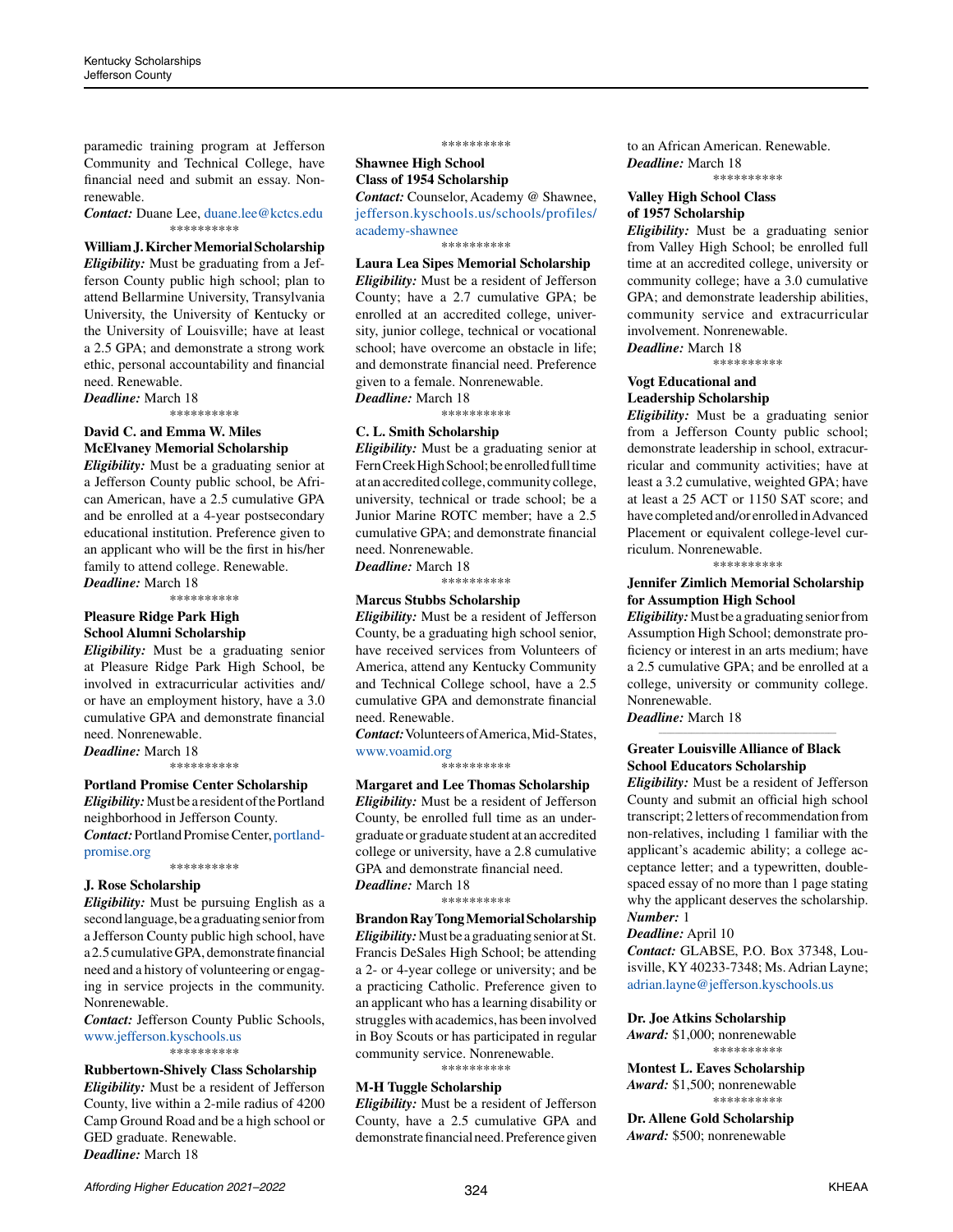#### \*\*\*\*\*\*\*\*\*\*

*\_\_\_\_\_\_\_\_\_\_\_\_\_\_\_\_\_\_\_\_\_\_\_\_\_\_\_\_\_\_\_\_\_\_\_\_\_\_\_\_\_\_\_\_*

**Dr. John Huggins Scholarship** *Award:* \$500; nonrenewable \*\*\*\*\*\*\*\*\*\*

**Kirk Lattimore Scholarship** *Award:* \$500; nonrenewable

# **Louisville Metro Housing Authority Scholarship**

*Eligibility:* Must be a talented, motivated and successful student living in a public housing development or receiving Section 8 assistance from the Louisville Metro Housing Authority. Based on GPA, financial need, other financial aid, essay and interview. In college, student must maintain at least a 2.5 GPA and be a full-time student.

*Award:* Up to \$1,500; nonrenewable *Number:* Varies

*Deadline:* April 15 prior to fall semester enrollment

*Contact:* Connie Simrell, Louisville Metro Housing Authority, 1411 Algonquin Parkway, Louisville, KY 40210; 502.569.3439 *\_\_\_\_\_\_\_\_\_\_\_\_\_\_\_\_\_\_\_\_\_\_\_\_\_\_\_\_\_\_\_\_\_\_\_\_\_\_\_\_\_\_\_\_*

# **Zeta Phi Beta Sorority Inc.: Beta Alpha Xi Zeta Chapter High School Scholarship**

*Eligibility:* Must be a resident of Jefferson County; be female; be a minority; be enrolled in a 4-year college or university; have at least a 2.5 GPA; and submit a résumé, application, proof of admission for the fall semester, 1 letter of recommendation, transcript with GPA and grade classification and a typed essay of 500 to 1,500 words explaining why the applicant needs the scholarship and applicants career plans. *Award:* \$500 *Number:* 5

*Deadline:* January 16

*Contact:* Zeta Phi Beta Sorority Inc., Beta Alpha Xi Zeta Chapter, Kendra Lewis, P.O. Box 197671, Louisville, KY 40256; [kend](mailto:kendralewis888%40gmail.com?subject=)[ralewis888@gmail.com](mailto:kendralewis888%40gmail.com?subject=)

## **See Also Kentucky State University**

KSU Louisville Alumni Scholarship, page 39. Louisville/Lexington Black Achievers Scholarship, page 39. **Morehead State University** Black Achievers Scholarship, page 40. **Murray State University** Shelby Theiss Memorial Scholarship, page 56. **University of Kentucky** Greater Louisville UK Young Alumni Scholarship, page 78. Jefferson County UK Alumni Club Scholarship, page 78.

Jana Oliver Memorial Scholarship/ Fellowship, page 101. Mayer Shaikun Memorial Scholarship, page 107. Anthony Dishman Scholarship, page 109. Jefferson County UK Young Alumni Scholarship, page 110. **University of Louisville** Bill Stone Scholarship, page 119. Arthur Y. Ford Memorial Scholarship, page 122. Phillip E. Kirk, J. Allen Kirk and George W. Kirk School of Medicine Scholarship, page 122. **Western Kentucky University** Mary E. and Eugene Ford Sr. Memorial Scholarship, page 138. Greater Louisville Alumni Association Scholarship, page 141. T. T. Knight Sr./W. R. Beams Memorial Scholarship, page 148. Morris C. and Barbara Sue Longacre Scholarship, page 150. Charles W. and Hene P. McCarty Memorial Scholarship, page 151. Perkins Family Scholarship, page 157. PNC Minority Teachers Scholarship, page 157. Janice Insko Porter Scholarship, page 157. John and Louise Ramsey Scholarship, page 158. Harry and Catherine Stephenson Scholarship, page 163. **Kentucky Wesleyan College** Wood and Marie Hannah Scholarship, page 193. **Sullivan University** Sullivan University's Black Achievers Scholarship, page 205. American Welding Society Foundation Inc.: BAE Systems Scholarship, page 249. Community Foundation of Louisville: Louisville Artisans Guild Art Scholarship, page 267.

H. L. Lyons III Memorial Scholarship, page 267. Paul and Sarah Puckett Scholarship, page 267.

Girl Scouts of Kentuckiana: Jean Cole Scholarship for Graduating Senior Girl Scouts, page 269.

Kentucky 2A State Championships Foundation Scholarship, page 270. Louisville Agricultural Club, page 272.

Shelby Energy Cooperative

Line Technician Scholarship, page 273.

Shelby Energy Cooperative Scholarship, page 274.

#### **Jessamine County**

#### **Jessamine County Schools**

*Eligibility:* In addition to any criteria under a specific scholarship and unless otherwise specified, must be a graduating senior at a Jessamine County high school. *Contact:* Counselor

# **Jessamine County Beef Cattle Association: Charles Mathis Memorial Scholarship**

*Eligibility:* Must be enrolled in an agriculture-related subject or plan an agriculturerelated career. *Award:* \$500

\*\*\*\*\*\*\*\*\*\*

*Number:* 2

**Jessamine County Education Association Scholarship** *Eligibility:* Must plan to pursue a teaching

degree. *Award:* \$500 *Number:* 2

\*\*\*\*\*\*\*\*\*\*

#### **Jessamine County Retired Teachers Scholarship**

*Eligibility:* Must plan to major in education. Financial need considered. Interview required. *Award:* \$300 *Number:* 1

\*\*\*\*\*\*\*\*\*\*

# **Nicholasville Chapter Order of the Eastern Star Scholarship**

*Eligibility:* Must submit a short essay and letters of recommendation from 2 teachers and a minister or church youth group leader. Based on grades, activities and financial need. *Award:* \$100

\*\*\*\*\*\*\*\*\*

*Number:* 1

# **Nicholasville Rotary Club: Service Above Self Scholarship**

*Eligibility:* Must be a graduating senior at a Jessamine County high school or a current college student from Jessamine County and be active in service organizations. *Number:* 1

*Deadline:* April 14

\*\*\*\*\*\*\*\*\*\*

# **Wilmore Women's Club Scholarship**

*Eligibility:* Must be a West Jessamine High School graduating senior and reside in Wilmore or High Bridge. Based on academic achievement, community service and financial need.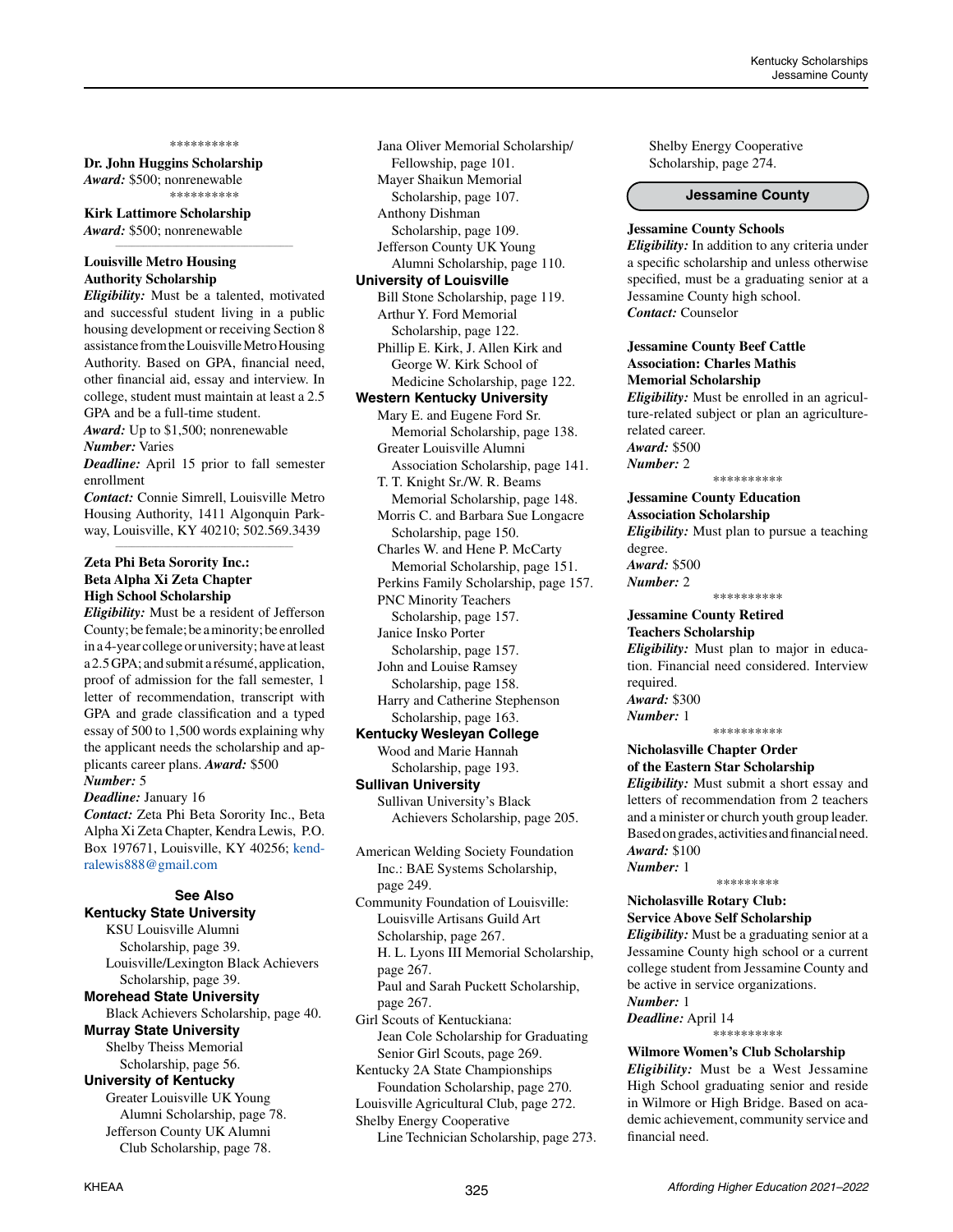*Award:* \$250 *Number:* 1 *Deadline:* April 24

#### **See Also University of Kentucky**

D. J. Carter Scholarship, page 90. Paul E. Miller and Judith Sebastian-Miller Fellowship, page 103.

Alpha Phi Alpha Fraternity Inc. Alpha Beta Lambda Chapter: Educational Enrichment Scholarship, page 262. Gap Scholarship, page 262. Blue Grass Community Action Partnership Scholarship, page 263. *Contact:* Karie Hernandez, Community Developer, 302 Southview Drive, Nicholasville, KY 40356; 859.885.3512; [karie.hernandez@bgcap.org](mailto:karie.hernandez%40bgcap.org?subject=)

Blue Grass Energy Academic Scholarship, page 263. Community Foundation of Louisville: Edward E. and Beverley H. McDonald Scholarship, page 267. Kentucky American Water: Ripple Effect Scholarship, page 270. Daryl Lee Martin Scholarship, page 272. YMCA Black Achievers: YMCA of Central Kentucky Black Achievers Scholarship, page 275.

# **Johnson County**

# **Johnson County Conservation District Scholarship**

*Eligibility:* Must be a Johnson County resident; be enrolled or plan to enroll in a natural resource- or environmental-related program (such as agronomy, forestry or geology) at a Kentucky college or university; have at least a high school cumulative 3.0 GPA; and submit official high school transcript and 3 letters of recommendation, 1 from a school official and 2 from non-family members. *Award:* \$600

# *Number:* 1

*Deadline:* April 30

*Contact:* Erica Taylor-Reynolds, Johnson County Conservation District, 100 Scott Perry Drive, Paintsville, KY 41240; 606.789.5263; [jccd5263@foothills.net](mailto:jccd5263%40foothills.net?subject=)

#### **See Also Eastern Kentucky University**

Nina B. Duvall Endowed

 Scholarship, page 32. George W. Clark Scholarship, page 34.

Roxie Pearl Bullock Burdine Memorial Scholarship, page 34. E. O. Robinson Mountain Fund Scholarship, page 35. **Morehead State University** Valedictorian Scholarship, page 41. Jamey Aebersold Jazz Scholarship, page 41. **University of Kentucky** Big Sandy UK Alumni Club Scholarship, page 77. Mary Beth Sammons Henthorne Endowed Scholarship in Memory of Mary Beverly Vance and Marjorie Vance Sammons, page 96. Cawood Smith Memorial Scholarship, page 102. Harry King and Nelle Kathryn Buttermore Scholarship, page 102. Ray and Lorena Gaye Salyer Scholarship, page 103. Ronald G. Goebel Scholarship, page 109. Williena Burdine Broyles Memorial Endowed Scholarship, page 112. **University of Louisville** Kentucky Dataseam Scholarship, page 114. **Alice Lloyd College** Alice Lloyd Honors Program Scholarship, page 175. Appalachian Leaders Scholarship, page 175. Baseball Scholarship, page 175. Basketball Scholarship, page 175. John Carroll Scholarship, page 175. **Campbellsville University** E. O. Robinson Scholarship, page 183. **Kentucky Christian University** E. O. Robinson Mountain Scholarship, page 191. **Lindsey Wilson College** E. O. Robinson Scholarship, page 199. **Big Sandy Community and Technical College** Big Sandy Area Chapter #220 Mended Hearts Inc. Nursing Scholarship, page 217. Justin T. Chafin Memorial Scholarship, page 217. Claude V. Chandler Scholarship, page 217. Cecil Cyrus Law Enforcement Scholarship, page 217. Betty M. Dorton Nursing Scholarship, page 218.

East Point Area Development Club Endowment Fund Scholarship, page 218.

Equitable Resources Energy Company Scholarship, page 218. Bill Fitzwater Scholarship, page 218. Highlands Foundation Inc. Endowed Scholarship, page 218. Verne P. Horne Scholarship, page 218. Kentucky West Virginia Gas Company Scholarship, page 218. Kward Scholarship, page 218. Robert V. May Scholarship, page 219. Marvin and Florence Music Scholarship, page 219. J. Scott Preston Endowed Scholarship, page 219. Charles and Carlos Wells Endowed Scholarship, page 219. **Hazard Community and Technical College** UK-Robinson Scholars Program Scholarship, page 226. Jackson Weather Office/AGI Edward T. Earhart Memorial Scholarship, page 228. E. O. Robinson Mountain Scholarship, page 228. Appalachian Wireless Scholarship, page 262. Blue Grass Community Foundation: Tony Turner Memorial Broadcast Scholarship, page 263. Community and Economic Development Initiative of Kentucky: Appalachian Health Career Scholarship, page 266. "I Am UNITE" Scholarship, page 269. Kentucky Association of Pep Organization Sponsors Jeanette Elder Cheerleading Scholarship, page 270. Region 15 Outstanding Cheerleading Scholarship, page 271. Kentucky Educational Development Corporation (KEDC) Scholarship, page 271. St. Claire HealthCare Richard J. Bausch Family Scholarship, page 274.

# **Kenton County**

# **Kenton County Extension Homemakers Scholarship**

*Eligibility:* Must have a "C" average or above; enroll as a first-time freshman in a college or university; be the child, stepchild, grandchild, niece or nephew of a Kenton County Homemaker Club member or be sponsored by a Kenton County homemaker; and live in the Greater Cincinnati area. *Award:* \$500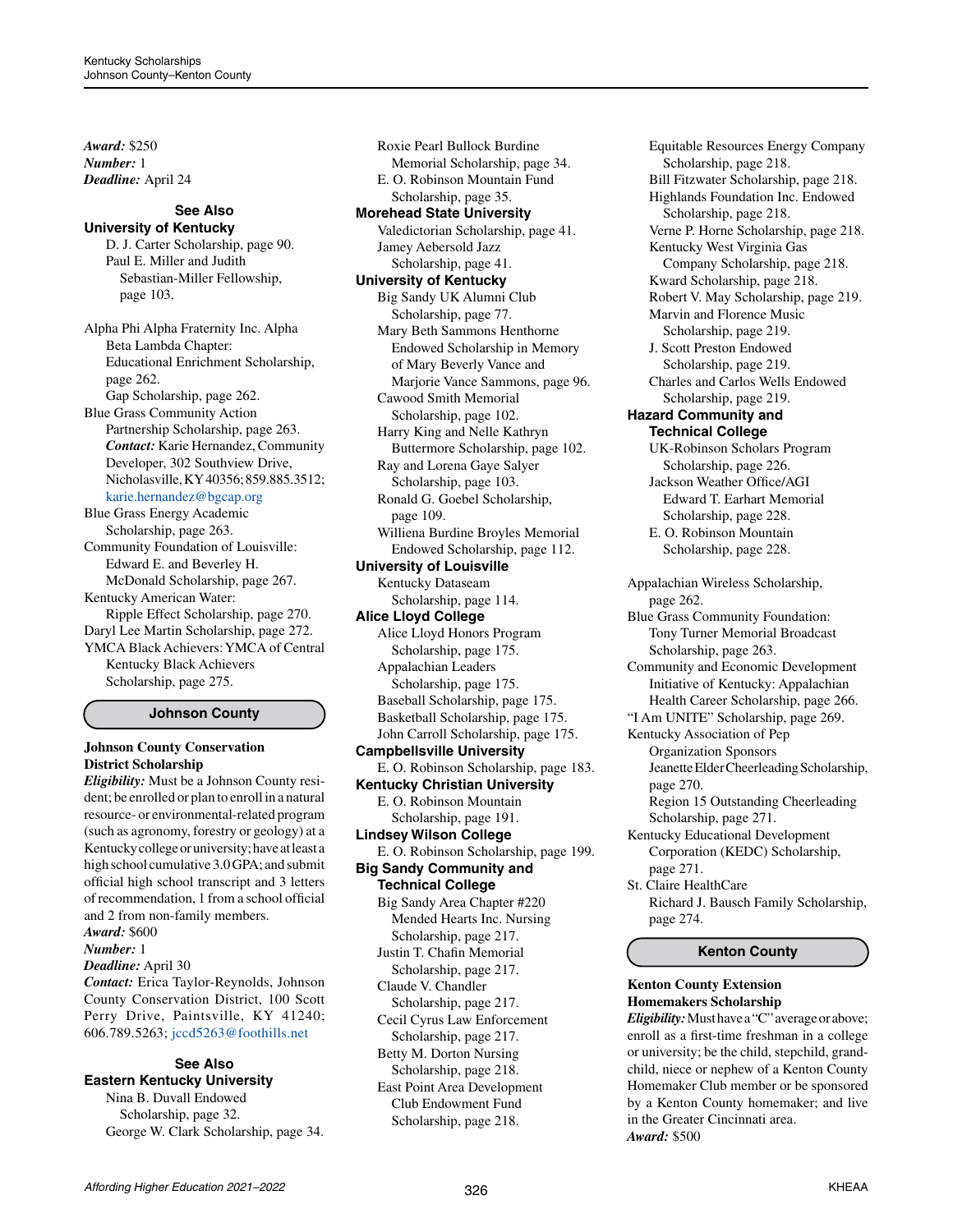*Number:* 3 to 4

*Deadline:* May 1 *Contact:* Kathy Byrnes, Extension Agent for Family and Consumer Sciences, 10990 Marshal Road, Covington, KY 41015; 859.356.3155

*\_\_\_\_\_\_\_\_\_\_\_\_\_\_\_\_\_\_\_\_\_\_\_\_\_\_\_\_\_\_\_\_\_\_\_\_\_\_\_\_\_\_\_\_*

# **Kenton County Schools**

*Contact:* Application on website

# **Beechgrove Elementary School Scholarship**

*Eligibility:* Must have attended Beechgrove Elementary School. Based on community involvement/service.

\*\*\*\*\*\*\*\*\*\*

#### **James A. Caywood Elementary School PTA Scholarship**

*Eligibility:* Must be a graduating high school senior, have attended Caywood Elementary School and have at least a 2.0 GPA. *Contact:* Caywood Elementary School, 25 Summit Drive, Edgewood, KY 41017 \*\*\*\*\*\*\*\*\*

# **R. C. Hinsdale Elementary School PTA Scholarship**

*Eligibility:* Must be an R. C. Hinsdale Elementary School alumnus/alumna and be a Dixie Heights High School or Scott High School graduating senior. *Deadline:* TBD

\*\*\*\*\*\*\*\*\*\*

# **Kenton County Education**

**Association (KCEA) Scholarship** *Eligibility:* Must have a parent who is a dues-paying KCEA member. \*\*\*\*\*\*\*\*\*\*

#### **Kenton County Educational Foundation Scholarship**

*Eligibility:* Must be a Dixie Heights High School, Scott High School or Simon Kenton High School graduating senior. *Award:* \$2,000 *Deadline:* TBD \*\*\*\*\*\*\*\*\*\*

# **Kenton Elementary School/Donna Griffin Memorial Scholarship**

*Eligibility:* Must have attended Kenton Elementary School; have at least a 3.2 GPA; demonstrate an enthusiasm or an improvement in the area of mathematics; and submit a teacher recommendation in the area of math, official high school transcript and a 250- to 300-word essay on why the student feels so passionate about math and how math has impacted the student's life in a positive way. The essay should also detail how the student plans to continue his/her mathematics education through college and into their chosen profession.

*Award:* \$1,000 *Number:* Varies *Deadline:* TBD *Contact:* Lori Collins, Kenton Elementary **School** 

# \*\*\*\*\*\*\*\*\*\*

**Latonia Elementary School Scholarship** *Eligibility:* Must have attended Latonia Elementary School. *Award:* Varies *Deadline:* TBD \*\*\*\*\*\*\*\*\*\*

**Lookout Heights Civic Club Scholarship** *Eligibility:* Must be a graduating senior who is a resident of Ft. Wright or who has a parent who is a member of the Lookout Heights Civic Club; demonstrate acceptance from any college, university or other institute of postsecondary education; submit a high school transcript, a list of accomplishments and achievements in and out of the classroom, a list of community interests and involvement, and a 200-word essay describing the student, student's desired course of study, student's goals and ambitions and why student deserves this scholarship. *Award:* \$1,500 *Number:* 2 *Deadline:* TBD

*Contact:* [www.lookoutheights.com](http://www.lookoutheights.com) \*\*\*\*\*\*\*\*\*\*

### **Piner Elementary School Scholarship**

*Eligibility:* Must have attended Piner Elementary School. \*\*\*\*\*\*\*\*\*\*

# **River Ridge Elementary**

**School Scholarship** *Eligibility:* Must have attended River Ridge Elementary School. \*\*\*\*\*\*\*\*\*\*

# **Taylor Mill Elementary**

**School PTA Scholarship** *Eligibility:* Must have at least a 3.0 GPA and have attended Taylor Mill Elementary School.

\*\*\*\*\*\*\*\*\*\*

**Twenhofel Middle School Scholarship** *Eligibility:* Must have attended Twenhofel Middle School.

\*\*\*\*\*\*\*\*\*\*

# **White's Tower Elementary School PTA Scholarship**

*Eligibility:* Must be a former student of White's Tower Elementary School and be a Dixie Heights High School, Scott High School or Simon Kenton High School graduating senior. Based on academic achievement, participation in school, volunteer and community activities and financial need. *Award:* Varies *Deadline:* TBD

\*\*\*\*\*\*\*\*\*\*

*\_\_\_\_\_\_\_\_\_\_\_\_\_\_\_\_\_\_\_\_\_\_\_\_\_\_\_\_\_\_\_\_\_\_\_\_\_\_\_\_\_\_\_\_*

**Woodland Middle School PTA Scholarship** *Eligibility:* Application on website

# **Rotary Club of Kenton County Scholarship**

*Eligibility:* Must be a graduating high school senior from Beechwood High School, Dixie Heights High School, Lloyd Memorial High School, Scott High School or Simon Kenton High School; be planning to attend an accredited college or university in the fall as a freshman; and submit an application, high school transcript, national exam scores and at least 1 letter of recommendation. *Award:* \$1,000

*Number:* 5; 1 per school *Deadline:* February 19 *Contact:* Counselor or Jana Martin Kemp, 859.801.7009, [janakmk@yahoo.com](mailto:janakmk%40yahoo.com?subject=)

*\_\_\_\_\_\_\_\_\_\_\_\_\_\_\_\_\_\_\_\_\_\_\_\_\_\_\_\_\_\_\_\_\_\_\_\_\_\_\_\_\_\_\_\_*

# **Scott High School**

*Deadline:* May

*Contact:* Dana Davis, Scott High School, 5400 Old Taylor Mill Road, Taylor Mill, KY 41015; 859.356.3146; [dana.davis@kenton.](mailto:dana.davis%40kenton.kyschools.us?subject=) [kyschools.us](mailto:dana.davis%40kenton.kyschools.us?subject=); or [http://scottcounseling.](http://scottcounseling.weebly.com/scholarships.html) [weebly.com/scholarships.html](http://scottcounseling.weebly.com/scholarships.html)

#### **Eagle Club Scholarship**

*Eligibility:* Family must be a member of the Scott High School Eagle Club as of January 1 of the year in which the scholarship application is submitted. \*\*\*\*\*\*\*\*\*\*

# **Robert, Laverne and**

**Elmire Scott Scholarship** *Eligibility:* Must be a Scott High School graduating senior. *Award:* \$1,500

\*\*\*\*\*\*\*\*\*\*

**Amy L. Verst Scholarship** *Eligibility:* Must be a Scott High School female athlete.

#### **See Also**

**Eastern Kentucky University** Nina B. Duvall Endowed Scholarship, page 32. **Northern Kentucky University** Merabah Bass Scholarship, page 70. Butler Scholarship, page 70. Amy Lynn Casson Memorial Scholarship, page 70. Henry J. Hosea and Roger R. Francis Scholarship, page 72. Northern Kentucky Association of Realtors Albert E. Wehry Memorial Scholarship, page 73.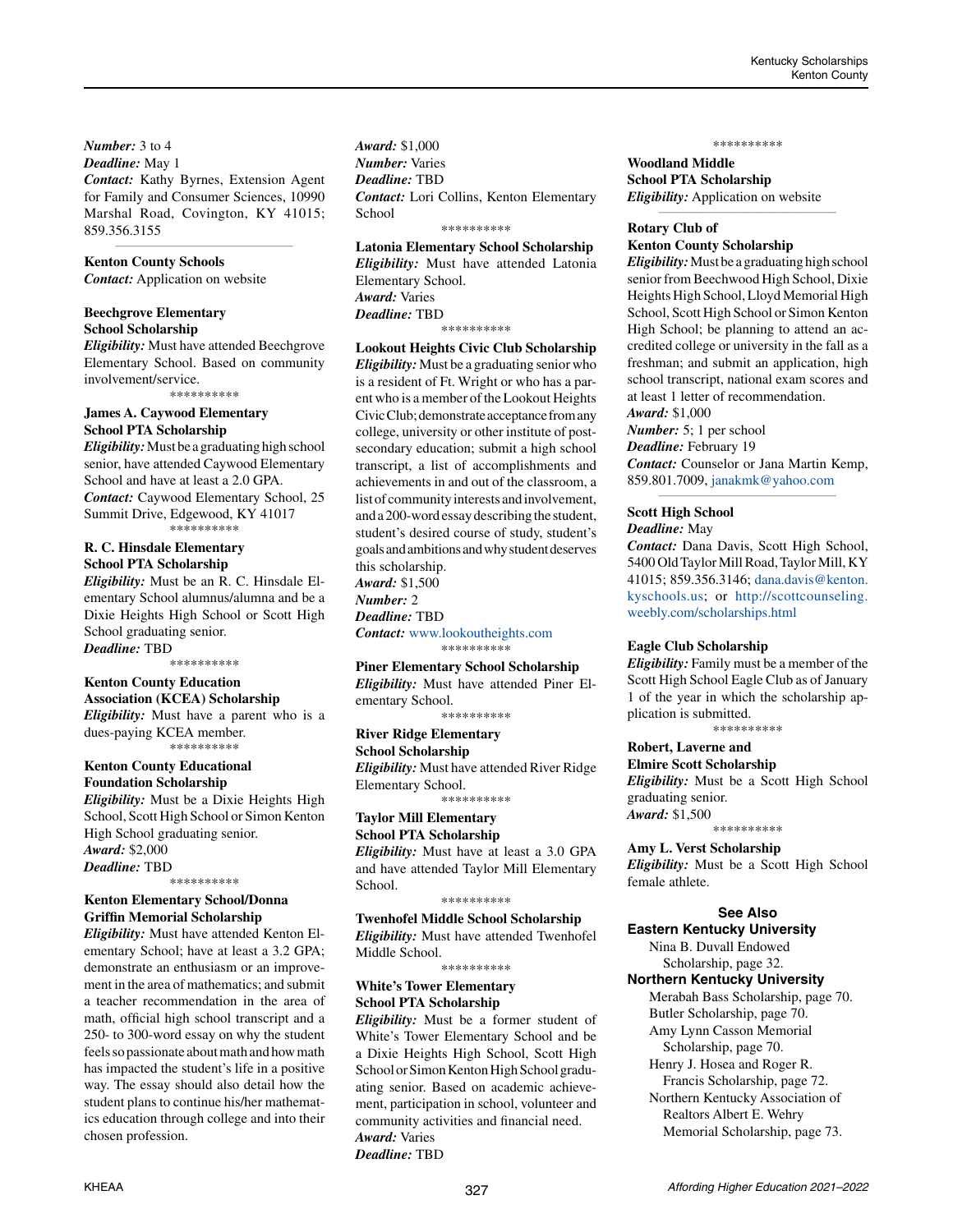Northern Kentucky Restaurant Association: Ben Bernstein Memorial Scholarship, page 73. Henry E. "Bud" Pogue IV Endowed Scholarship, page 74. George A. Renaker, MD, Charitable Foundation Scholarship, page 74. Charles L. Seligman Family Scholarship, page 74. Mary Gandy Travis and Burr J. Travis Sr. Scholarship, page 75. Linda Bowen Wasicsko Social Work Endowed Scholarship, page 75. Yearlings Scholarship, page 76. **University of Kentucky** Northern Kentucky/Greater Cincinnati UK Alumni Club Endowed Scholarship, page 78. Northern Kentucky/Greater Cincinnati UK Alumni Club Graduate Scholarship, page 79. Northern Kentucky/Greater Cincinnati UK Alumni Club Scholarship, page 79. Stricker Scholarship, page 91. Gorman Merit Scholarship, page 105. Northern Kentucky/Greater Cincinnati UK Alumni Club Fellowship, page 111. **University of Louisville** Northern Kentucky Medical Society Foundation Scholarship, page 122. **Gateway Community and Technical College** Butler Foundation Scholarship, page 224. Oakley and Eva Farris Salvation Scholarship, page 225. Gateway Foundation Board of Directors Scholarship, page 225. Robert T. Green Endowed Scholarship, page 225. Urban Learning Center Scholarship, page 226. Scott Weingartner Nursing Scholarship, page 226. James F. Bertsch Memorial Scholarship, page 262. Cincinnati Scholarship Foundation, page 264. Christopher Todd Grant Memorial Scholarship, page 265. City of Erlanger Postsecondary Education Scholarship, page 266. Kentucky Association of Pep Organization Sponsors Region 10 Outstanding Cheerleader Scholarship, page 270. Owen Electric Cooperative Scholarship, page 273.

# **Knott County**

**Knott County Soil Conservation District Scholarship** *Eligibility:* Must be a resident of Knott County, have at least a 2.75 GPA, be in college and major in an agriculture- or conservationrelated field. *Award:* \$500 each semester *Number:* 4 *Deadline:* September *Contact:* Katrina Conley, Knott County Soil Conservation Office, P.O. Box 296, Hindman, KY 41822; 606.785.0113; [knottconserva](mailto:knottconservation%40tvscable.com?subject=)[tion@tvscable.com](mailto:knottconservation%40tvscable.com?subject=)

# **See Also**

# **Eastern Kentucky University**

Nina B. Duvall Endowed Scholarship, page 32. George W. Clark Scholarship, page 34. Roxie Pearl Bullock Burdine Memorial Scholarship, page 34. Carrie B. J. Pigman Memorial Endowed Scholarship, page 35. E. O. Robinson Mountain Fund Scholarship, page 35. **Morehead State University** Valedictorian Scholarship, page 41. Jamey Aebersold Jazz Scholarship, page 41. **University of Kentucky**

Mary Beth Sammons Henthorne Endowed Scholarship in Memory of Mary Beverly Vance and Marjorie Vance Sammons, page 96. Cawood Smith Memorial Scholarship, page 102. Harry King and Nelle Kathryn Buttermore Scholarship, page 102. Kenneth Blair Scholarship, page 109. Ronald G. Goebel Scholarship, page 109. T. T. Jones Memorial Scholarship, page 110. Williena Burdine Broyles Memorial Endowed Scholarship, page 112. **Alice Lloyd College** Alice Lloyd Honors Program Scholarship, page 175. Appalachian Leaders Scholarship, page 175. Baseball Scholarship, page 175. Basketball Scholarship, page 175. John Carroll Scholarship, page 175. **Campbellsville University** E. O. Robinson Scholarship, page 183. **Kentucky Christian University** E. O. Robinson Mountain

Scholarship, page 191.

#### **Lindsey Wilson College**

E. O. Robinson Scholarship, page 199. **Transylvania University** Kentucky River Coal Corporation Appalachian Scholarship, page 208. **Big Sandy Community and Technical College** Big Sandy Area Chapter #220 Mended Hearts Inc. Nursing Scholarship, page 217. Equitable Resources Energy Company Scholarship, page 218. Kentucky West Virginia Gas Company Scholarship, page 218. **Hazard Community and Technical College** UK-Robinson Scholars Program Scholarship, page 226. Embracing the Future Endowed Scholarship, page 227. First Federal Savings and Loan Association Education Fund Scholarship, page 227. Junellen Mullins Hall Endowed Scholarship, page 227. Kentucky River Properties Endowed Nursing Scholarship, page 227. Maggard/Kirby Endowed Nursing Scholarship, page 227. Peoples Bank and Trust Company Endowed Scholarship, page 227. Wicker Family Scholarship, page 227. Cordell H. Williams, MD, Memorial Scholarship, page 228. Jackson Weather Office/AGI Edward T. Earhart Memorial Scholarship, page 228. E. O. Robinson Mountain Scholarship, page 228. Joe C. Eversole/Devert Owens Scholarship, page 228. Appalachian Wireless Scholarship, page 262. Blue Grass Community Foundation: Tony Turner Memorial Broadcast Scholarship, page 263. Community and Economic Development Initiative of Kentucky: Appalachian Health Career Scholarship, page 266. "I Am UNITE" Scholarship, page 269. Kentucky Association of Pep Organization Sponsors Region 14 Betty Novak Scholarship, page 271. Kentucky Educational Development Corporation (KEDC) Scholarship, page 271. Price-Daniels Scholarship, page 273.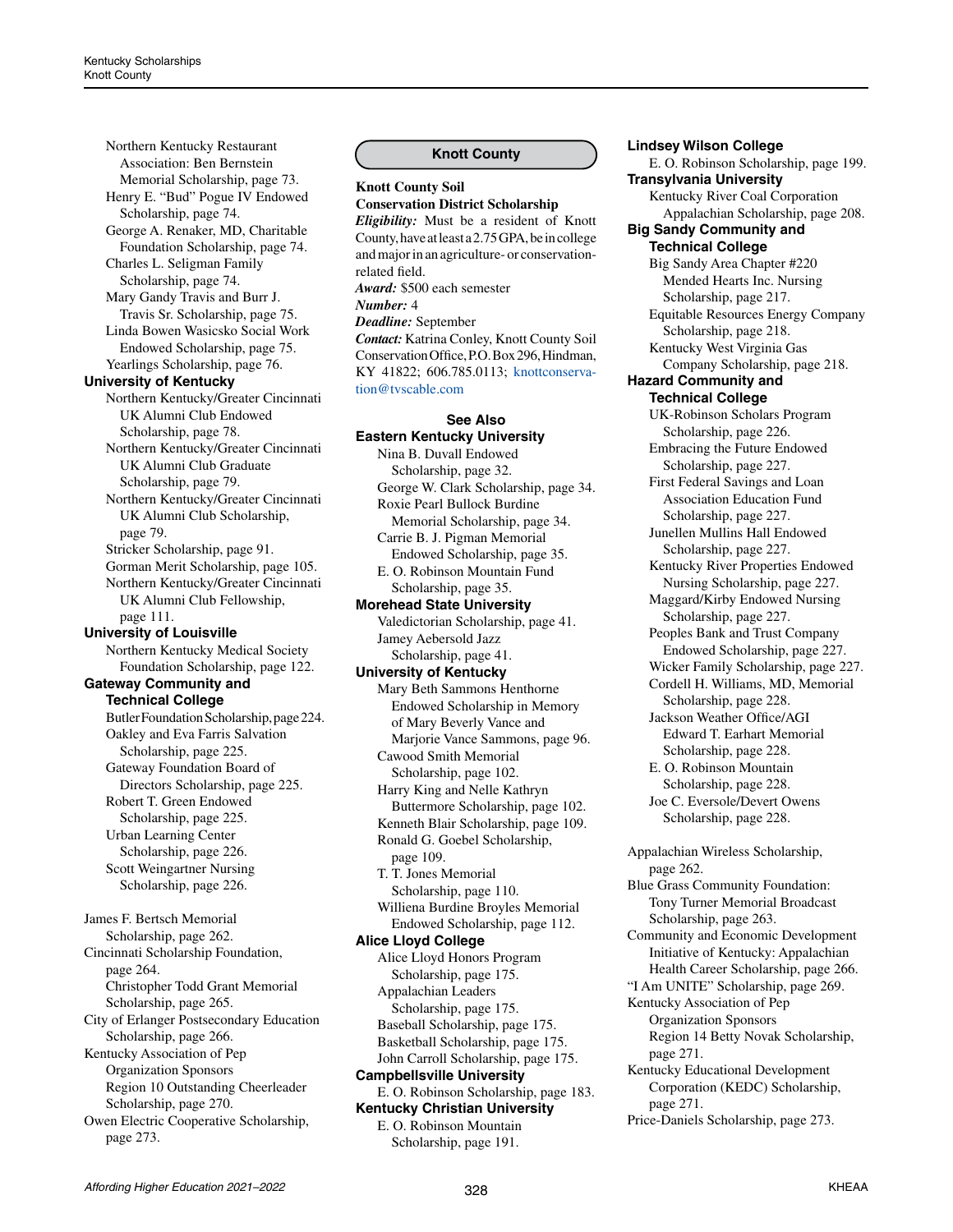St. Claire HealthCare Richard J. Bausch Family Scholarship, page 274.

## **Knox County**

# **Lynn Camp High School**

*Eligibility:* In addition to any criteria under a specific scholarship, must be a Lynn Camp High School student.

*Award:* \$500; nonrenewable *Number:* 1 *Contact:* Deanna Dozier, Lynn Camp High School, 100 North Kentucky Highway 830, Corbin, KY 40701; 606.528.5429;

[deanna.dozier@knox.kyschools.us](mailto:deanna.dozier%40knox.kyschools.us?subject=); www. knoxkyschools.com/schools/lynn-campmiddle-high-school

#### **Gail Brown Memorial Scholarship**

*Eligibility:* Must be ranked in the top 10 of class, have a teacher recommendation and demonstrate financial need. *Deadline:* May 15

\*\*\*\*\*\*\*\*\*\*

#### **Lynn Camp Alumni Scholarship**

*Eligibility:* Must submit a completed application, a 300- to 500-word essay indicating student's desire to attend college and 2 letters of recommendation (1 teacher and 1 student choice). *Deadline:* April 24

# **See Also Eastern Kentucky University**

Nina B. Duvall Endowed Scholarship, page 32. Dr. Jessica Johnson Frazier Endowed Scholarship, page 32. Roxie Pearl Bullock Burdine Memorial Scholarship, page 34. Inez Cass McKinney Scholarship for Elementary Teachers, page 35. Imogene Ramsey Endowed Scholarship, page 35. E. O. Robinson Mountain Fund Scholarship, page 35. **University of Kentucky** Cumberland Valley West UK Alumni Club Scholarship, page 77. Ralph McCracken Music Scholarship, page 99. Cawood Smith Memorial Scholarship, page 102. Harry King and Nelle Kathryn Buttermore Scholarship, page 102. Dr. Patricia A. Calico Endowed Nursing Scholarship, page 104. Ronald G. Goebel Scholarship, page 109.

T. T. Jones Memorial Scholarship, page 110. Williena Burdine Broyles Memorial Endowed Scholarship, page 112. **Alice Lloyd College** Alice Lloyd Honors Program Scholarship, page 175.

Appalachian Leaders Scholarship, page 175. Baseball Scholarship, page 175. Basketball Scholarship, page 175. John Carroll Scholarship, page 175.

**Campbellsville University**

E. O. Robinson Scholarship, page 183.

**Clear Creek Baptist Bible College** Elmer Gambrel Scholarship, page 186.

**Kentucky Christian University**

E. O. Robinson Mountain

 Scholarship, page 191. **Lindsey Wilson College**

E. O. Robinson Scholarship, page 199. **Hazard Community and** 

**Technical College**

UK-Robinson Scholars Program Scholarship, page 226. Jackson Weather Office/AGI Edward T. Earhart Memorial Scholarship, page 228. E. O. Robinson Mountain

Scholarship, page 228.

Appalachian Regional Healthcare: ARH Scholars Award Scholarship, page 262.

Appalachian Wireless Scholarship, page 262.

Baptist Health Corbin: Medical Staff Academic Scholarship, page 262.

Blue Grass Community Foundation: Tony Turner Memorial Broadcast Scholarship, page 263.

Community and Economic Development Initiative of Kentucky: Appalachian Health Career Scholarship, page 266.

Cumberland Gap Region Tourism Association: Judy Barton Memorial Tourism Scholarship, page 267.

Cumberland Valley Electric Scholarship, page 267.

"I Am UNITE" Scholarship, page 269. Kentucky 2A State Championships

Foundation Scholarship, page 270. Kentucky Association of Pep

Organization Sponsors Region 13 Academic Scholarship, page 271.

Region 13 Outstanding Athlete Scholarship, page 271.

Kentucky Educational Development Corporation (KEDC) Scholarship, page 271.

St. Claire HealthCare

Richard J. Bausch Family Scholarship, page 274.

**LaRue County**

#### **Central Kentucky Community Foundation**

*Eligibility:* In addition to any criteria under a specific scholarship, must submit a copy of applicant's full Student Aid Report and college acceptance letter.

*Award:* \$2,000; renewable

#### *Deadline:* March 1

*Contact:* Central Kentucky Community Foundation, 200 Jim Owen Drive, Elizabethtown, KY 42701; 270.737.8393; [scholarships@ckcf4people.org](mailto:scholarships%40ckcf4people.org?subject=); [www.ckcf-](http://www.ckcf4people.org)[4people.org](http://www.ckcf4people.org)

#### **Harold and Cynthia Carter Memorial Scholarship**

*Eligibility:* Must be a LaRue County High School graduating senior or a graduate of LCHS, have a 2.0 cumulative GPA and plan to attend Elizabethtown Community and Technical College.

\*\*\*\*\*\*\*\*\*\*

# **J. R. and Carrie Lee**

**Edwards Scholarship**

*Eligibility:* Must be a graduating senior at or a graduate of LaRue County High School, have attended LaRue County High School for at least 2 consecutive years before graduation, have a 2.5 cumulative GPA, be pursuing a career in teaching or education, have completed 15 units of college-bound core curriculum and submit an essay expressing why the applicant should be selected for a college scholarship and a letter of recommendation from a non-family member expressing why the applicant would make a great educator.

### **LaRue County Cooperative Extension Service**

*Contact:* Unless otherwise noted, LaRue County Extension Office, P.O. Box 210, Hodgenville, KY 42748; 270.358.3401; [larue.ext@uky.edu;](mailto:larue.EXT@uky.edu)<http://larue.ca.uky.edu>

*\_\_\_\_\_\_\_\_\_\_\_\_\_\_\_\_\_\_\_\_\_\_\_\_\_\_\_\_\_\_\_\_\_\_\_\_\_\_\_\_\_\_\_\_*

# **LaRue County 4-H Scholarship**

*Eligibility:* Must be a LaRue County High School or home-schooled graduating senior, be an active 4-H member and enroll in college or vocational school within a year of high school graduation.

# *Award:* \$500

*Number:* Varies *Deadline:* April 15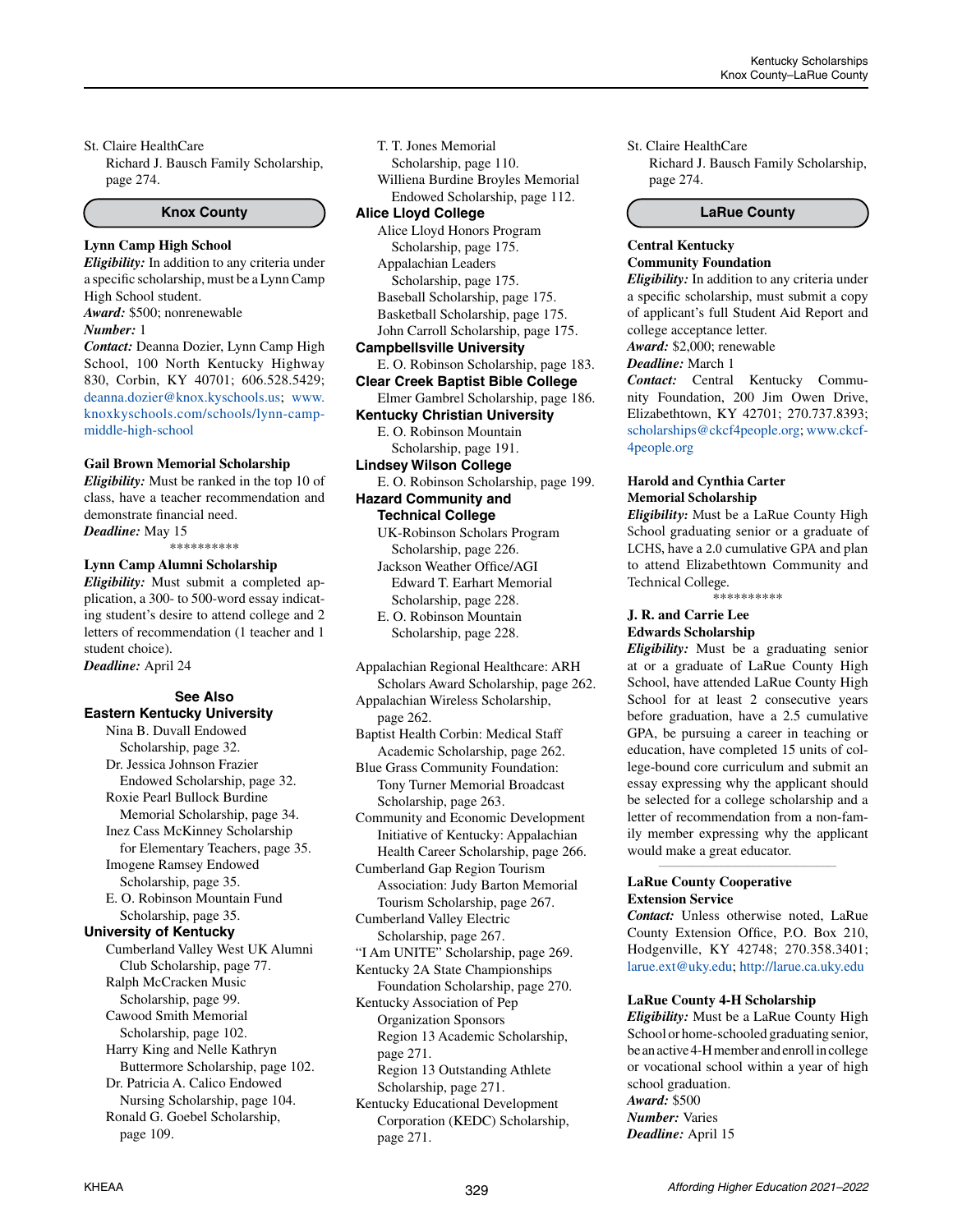*Contact:* LaRue County Extension Agent for 4-H Youth Development \*\*\*\*\*\*\*\*\*\*

#### **LaRue County Beef Association Scholarship**

*Eligibility:* Must be a LaRue County High School graduating senior and be a member or the child of a member of the LaRue County Beef Cattle Association. *Award:* \$1,000 *Number:* 2 *Deadline:* April 3 \*\*\*\*\*\*\*\*\*\*

# **LaRue County Extension Homemakers Annual Scholarship**

*Eligibility:* Must be a LaRue County High School graduating senior planning to earn a degree in family and consumer sciences, agriculture or a related field or be an adult who is a LaRue County resident returning to college or vocational or technical school. Based on need, scholastic ability, and recommendation from the Scholarship Committee. *Award:* \$400

*Number:* 1 *Deadline:* March 20 \*\*\*\*\*\*\*\*\*\*

**LaRue County Pork Association Scholarship**

*Eligibility:* Must be a LaRue County High School graduating senior or an adult planning to earn a degree in agriculture, family and consumer sciences or a related field.

*Award:* \$500 *Number:* 2 *Deadline:* April 1

#### **LaRue County High School**

*Eligibility:* In addition to any criteria under a specific scholarship, must be a LaRue County High School graduating senior. *Number:* Unless otherwise noted, 1

*\_\_\_\_\_\_\_\_\_\_\_\_\_\_\_\_\_\_\_\_\_\_\_\_\_\_\_\_\_\_\_\_\_\_\_\_\_\_\_\_\_\_\_\_*

*Deadline:* Spring

*Contact:* Unless otherwise noted, Clarissa Thomas, LaRue County High School, 925 South Lincoln Boulevard, Hodgenville, KY 42748; 270.358.2210; [clarissa.thomas@](mailto:clarissa.thomas%40larue.kyschools.us?subject=) [larue.kyschools.us](mailto:clarissa.thomas%40larue.kyschools.us?subject=); [https://larue.kyschools.](https://larue.kyschools.us/lchs) [us/lchs](https://larue.kyschools.us/lchs)

# **Mary Catherine Washer Bird Memorial Scholarship**

*Eligibility:* Must be a U.S. citizen or permanent resident, plan to attend a postsecondary institution or higher education program and be enrolled for at least 9 credit hours per semester.

*Award:* \$1,000 \*\*\*\*\*\*\*\*\*\*

**Cantrell-Lorey Scholarship** *Award:* \$1,000

#### \*\*\*\*\*\*\*\*\*\*

**Jamie S. Curle Memorial Scholarship** *Eligibility:* Must be actively involved in school activities and be considered a leader. *Award:* \$500

# \*\*\*\*\*\*\*\*\*\*

**Ray Graham Memorial Scholarship** *Eligibility:* Must pursue a 4-year degree at Western Kentucky University and major in communications, math, pre-engineering, prelaw, pre-med, science or teacher education. *Award:* \$1,000; \$500 each semester *Deadline:* April 15 *Contact:* Counselor

\*\*\*\*\*\*\*\*\*\*

**Matthias Hanson Memorial Scholarship** *Eligibility:* Must have been a varsity athlete. *Award:* \$500

\*\*\*\*\*\*\*\*\*\*

**Hodgenville Rotary Club: James D. LaRue Jr. Scholarship** *Award:* \$500

\*\*\*\*\*\*\*\*\*\*

**Hodgenville Woman's Club Scholarship** *Eligibility:* Must plan to enroll in a college or technical school. *Award:* \$500

\*\*\*\*\*\*\*\*\*\*

# **Dianne "Subbie" Ida**

**Memorial Scholarship** *Eligibility:* Must have completed 5th grade at Abraham Lincoln Elementary or Hodgenville Elementary School. *Award:* \$500

\*\*\*\*\*\*\*\*\*\*

# **LaRue County Board of Education First Degree Scholarship**

*Eligibility:* Must be the first member of student's immediate family who would complete degree requirements from an institution of higher education, have eligibility affirmed and signed by counselor and have at least a 20 ACT reading score during the junior or senior year. *Award:* \$500

\*\*\*\*\*\*\*\*\*\*

#### **LaRue County Conservation District Scholarship**

*Eligibility:* Must be pursuing a degree in an agriculture field. *Award:* \$1,000 *Number:* 2 \*\*\*\*\*\*\*\*\*\*

**LaRue County Education Association Teacher Scholarship**

*Eligibility:* Must begin a program of study that will lead to teacher certification. *Award:* TBD

#### \*\*\*\*\*\*\*\*\*\*

**LaRue County Farm Bureau Scholarship** *Eligibility:* Must be a LaRue County High School graduating senior or an undergraduate college student. Student or parent must be a LaRue County Farm Bureau member. *Award:* \$500

#### *Number:* 4

*Contact:* LaRue County Farm Bureau, 606 North Lincoln Boulevard, Hodgenville, KY 42748

\*\*\*\*\*\*\*\*\*\*

## **LaRue County Young Farmers Scholarship**

*Eligibility:* Based on financial need, scholastic aptitude, personal development, community service and Young Farmers participation. Preference given to an applicant pursuing a career in agriculture or a related field. *Award:* \$500

*Contact:* Chris Thomas, 925 South Lincoln Boulevard, Hodgenville, KY 42748 \*\*\*\*\*\*\*\*\*\*

**Leadership LaRue County Scholarship** *Eligibility:* Must be a LaRue County resident

and enroll full time in a Kentucky Community and Technical College System school or a 4-year college or university in Kentucky. *Award:* \$500

\*\*\*\*\*\*\*\*\*\*

# **Lincoln Days Scholarship**

*Eligibility:* Must be a LaRue County resident and plan to further education at an accredited college or university.

*Award:* \$500

*Contact:* Lincoln Days, P.O. Box 176, Hodgenville, KY 42748

\*\*\*\*\*\*\*\*\*\*

#### **The Lincoln Museum Inc. Scholarship** *Eligibility:* Must plan to continue education.

*Award:* \$500

*Contact:* The Lincoln Museum Inc., 66 Lincoln Square, Hodgenville, KY 42748; 270.358.3163; [abe@lincolnmuseum-ky.org](mailto:abe%40lincolnmuseum-ky.org?subject=) \*\*\*\*\*\*\*\*\*\*

**Magnolia Bank's Gerald T.**

**McCubbin Memorial Scholarship**

*Eligibility:* Must be a graduating senior attending school in LaRue County and plan to enroll in college or technical school. *Award:* \$500

\*\*\*\*\*\*\*\*\*\*

#### **Parkway Baptist Scholarship**

*Eligibility:* Must be a LaRue County High School student, have at least a 2.5 GPA and be accepted into college.

#### *Award:* \$500

*Contact:* Parkway Baptist Church, P.O. Box 326, Hodgenville, KY 42748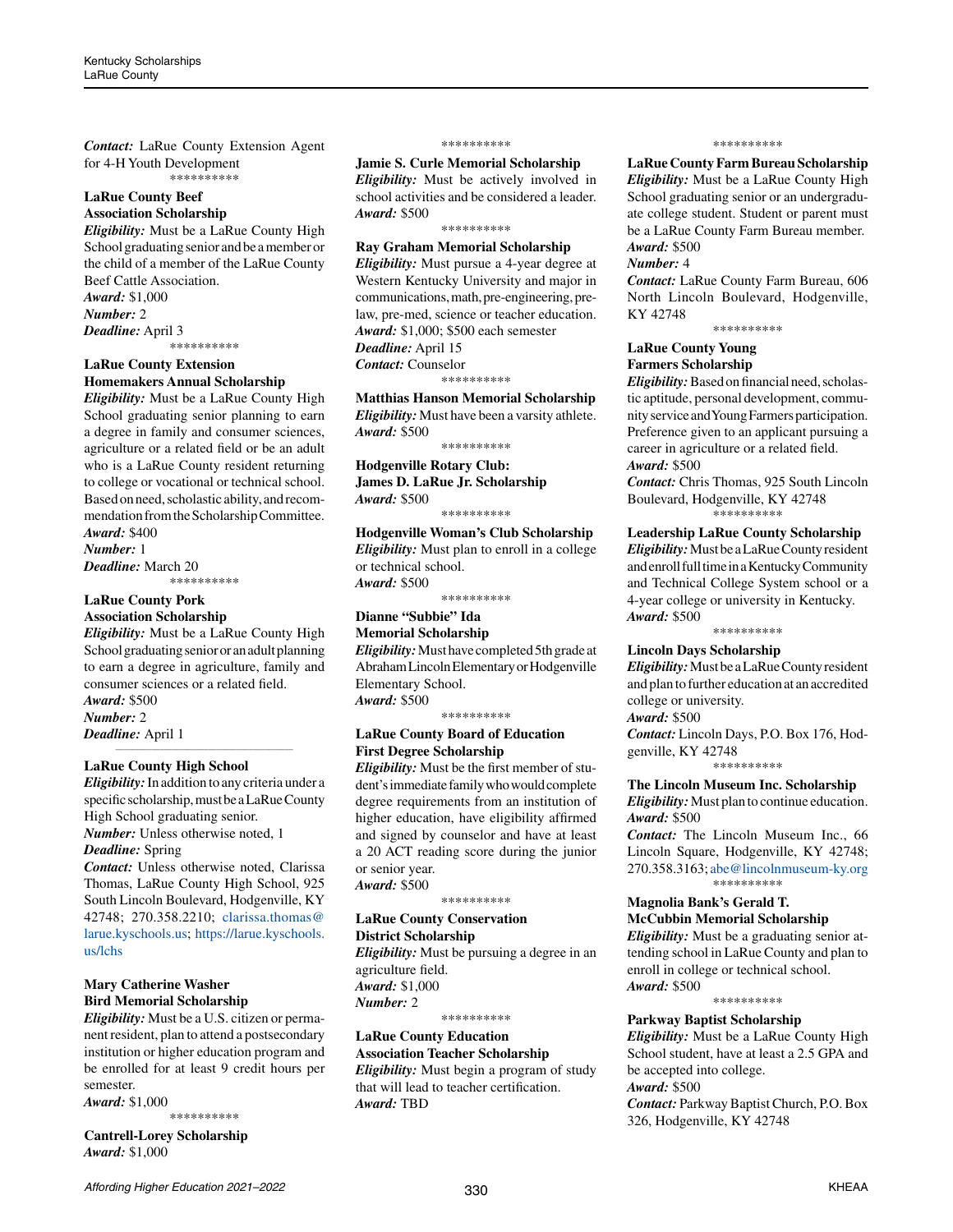## \*\*\*\*\*\*\*\*\*\*

#### **Mary Jane Stillwell Scholarship**

*Eligibility:* Must be a LaRue County High School student, have at least a 2.5 GPA and be accepted into college.

*Award:* \$500

*Contact:* Parkway Baptist Church, P.O. Box 326, Hodgenville, KY 42748

#### **See Also Western Kentucky University**

Walter D. and Gladys Bunnell Scholarship, page 130. Ray Graham Memorial Scholarship, page 140. Heartland WKU Alumni Association

 Scholarship, page 143. **Elizabethtown Community** 

# **and Technical College**

Elizabethtown, Hardin and LaRue County Retired Teachers Association Transfer Scholarship, page 222. Fourth District Retired Teachers

 Association Scholarship, page 223. LG&E/Kentucky Innovation Scholarship, page 223.

Central Kentucky Community Foundation: Heart of Kentucky Association of Realtors Scholarship, page 264. James and Betty Holeman Scholarship, page 264.

Farmers Rural Electric Cooperative Scholarship, page 268.

Girl Scouts of Kentuckiana: Jean Cole Scholarship for Graduating Senior Girl Scouts, page 269.

Inter-County Energy Scholarship, page 269.

Kentucky 2A State Championships Foundation Scholarship, page 270.

Nolin RECC: Continuing Education Scholarship, page 272. High School Scholarship, page 272. Bob Wade Sr. Memorial Scholarship, page 272.

#### **Laurel County**

**Blue Grass Community Foundation** *Contact:* Unless otherwise noted, Kristen Tidwell, Blue Grass Community Foundation, 499 East High Street, Suite 112, Lexington, KY 40507; 859.225.3343; [kristen@bgcf.org](mailto:kristen%40bgcf.org?subject=); [www.bgcf.org](http://www.bgcf.org)

**Wilma Pigg Poynter Scholarship**  *Eligibility:* Must be a deserving student from Laurel County and plan to attend Eastern Kentucky University or Union College. *Award:* Varies

*Contact:* Development Office, Eastern Kentucky University, 859.622.2567 or Financial Aid Office, Union College, 606.546.1607 *\_\_\_\_\_\_\_\_\_\_\_\_\_\_\_\_\_\_\_\_\_\_\_\_\_\_\_\_\_\_\_\_\_\_\_\_\_\_\_\_\_\_\_\_*

# **Laurel County Extension Homemakers Emma Lou Cissell Memorial Scholarship**

*Eligibility:* Must be a Laurel County resident; demonstrate financial need; have at least a 3.0 GPA; and major in family and consumer sciences, agriculture or a related field. *Contact:* Counselor or Laurel County Extension Agent for Family and Consumer Sciences, 200 County Extension Road, London, KY 40741

#### *\_\_\_\_\_\_\_\_\_\_\_\_\_\_\_\_\_\_\_\_\_\_\_\_\_\_\_\_\_\_\_\_\_\_\_\_\_\_\_\_\_\_\_\_* **Laurel County Farm Bureau Scholarship**

*Eligibility:* Must be a Laurel County Farm Bureau member or the child of a member. *Award:* \$1,000; nonrenewable *Number:* 8; 4 at North Laurel High School, 4 at South Laurel High School *Contact:* Counselor

#### **See Also Eastern Kentucky University**

Nina B. Duvall Endowed Scholarship, page 32. Dr. Jessica Johnson Frazier Endowed Scholarship, page 32. George W. Clark Scholarship, page 34. Roxie Pearl Bullock Burdine Memorial Scholarship, page 34. Ernestine Porter House Endowed Scholarship, page 35. Inez Cass McKinney Scholarship for Elementary Teachers, page 35. Imogene Ramsey Endowed Scholarship, page 35. E. O. Robinson Mountain Fund Scholarship, page 35. **University of Kentucky** Cumberland Valley West UK Alumni Club Scholarship, page 77.

Cawood Smith Memorial Scholarship, page 102. Harry King and Nelle Kathryn Buttermore Scholarship, page 102. William and Julia Cundiff Scholarship, page 109. George and Jamie Ewell Scholarship, page 109. Ronald G. Goebel Scholarship, page 109.

T. T. Jones Memorial Scholarship, page 110. Wilma P. Poynter Scholarship, page 110.

Williena Burdine Broyles Memorial Endowed Scholarship, page 112. **Alice Lloyd College** Alice Lloyd Honors Program Scholarship, page 175. Appalachian Leaders Scholarship, page 175. Baseball Scholarship, page 175. Basketball Scholarship, page 175. John Carroll Scholarship, page 175. **Campbellsville University** Badget-Cloyd Scholarship, page 182. E. O. Robinson Scholarship, page 183. **Clear Creek Baptist Bible College** Elmer Gambrel Scholarship, page 186. **Kentucky Christian University** E. O. Robinson Mountain Scholarship, page 191. **Lindsey Wilson College** E. O. Robinson Scholarship, page 199. **Hazard Community and Technical College** UK-Robinson Scholars Program Scholarship, page 226. Jackson Weather Office/AGI Edward T. Earhart Memorial Scholarship, page 228. E. O. Robinson Mountain Scholarship, page 228. **Somerset Community College** Rose Bullock Nursing Scholarship, page 233. Roscoe Kelley Memorial Scholarship, page 234. Ruby Kelley Memorial Scholarship, page 234. Lake Cumberland Regional Hospital Scholarship, page 234. Toni Pendley/First Baptist Church Nursing Scholarship, page 234. Baptist Health Corbin: Medical Staff Academic Scholarship, page 262. Blue Grass Community Foundation: Jane Allen Newman Scholarship, page 263. Tony Turner Memorial Broadcast Scholarship, page 263. Community and Economic Development Initiative of Kentucky: Appalachian Health Career Scholarship, page 266. Cumberland Valley Electric Scholarship, page 267. "I Am UNITE" Scholarship, page 269. Jackson Energy Cooperative

Scholarship, page 270. Kentucky Association of Pep Organization Sponsors Region 13 Academic Scholarship, page 271.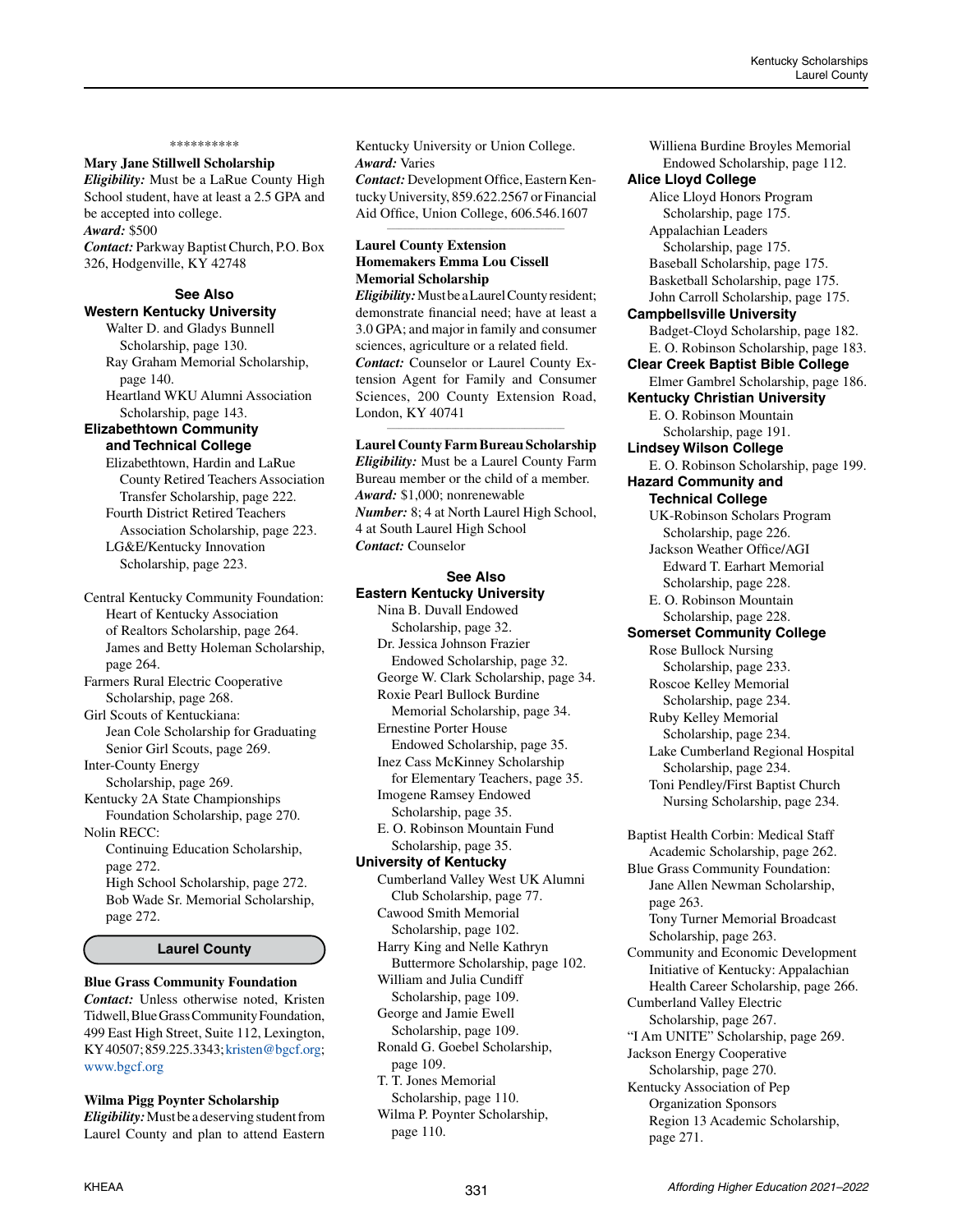Region 13 Outstanding Athlete Scholarship, page 271. South Kentucky RECC Sam J. Hord Memorial Scholarship, page 274.

St. Claire HealthCare Richard J. Bausch Family Scholarship, page 274.

### **Lawrence County**

#### **Foundation for the Tri-State Community Inc.**  *Number:* 1

*Award:* Unless otherwise noted, varies *Contact:* Counselor, Lawrence County High School, 100 Bulldog Lane, Louisa, KY 41230

#### **Lawrence County Goodwill Scholarship**

*Eligibility:* Must be a Lawrence County High School graduating senior and be a solid, well-rounded, highly motivated student who may not be able to continue education without this financial assistance. Available to students who plan to attend a 2- or 4-year college or technical school.

\*\*\*\*\*\*\*\*\*\*

**Ward and Irene Patton Outstanding Graduate Award**

*Eligibility:* Must be a graduating senior from Lawrence County High School. Based on academic achievement; demonstrated leadership ability and moral and ethical values; and a commitment to support the community as demonstrated by volunteer activities and public service. *Award:* Varies

# **See Also Eastern Kentucky University**

Nina B. Duvall Endowed Scholarship, page 32. George W. Clark Scholarship, page 34. Roxie Pearl Bullock Burdine Memorial Scholarship, page 34.

E. O. Robinson Mountain Fund Scholarship, page 35.

#### **Morehead State University**

Valedictorian Scholarship, page 41. Jamey Aebersold Jazz Scholarship, page 41.

# **University of Kentucky**

Harry King and Nelle Kathryn Buttermore Scholarship, page 102. Napolean B. Chapman Scholarship, page 109.

Ronald G. Goebel Scholarship,

 page 109. Williena Burdine Broyles Memorial

Endowed Scholarship, page 112.

**University of Louisville** Dr. J. Everett Moore Scholarship, page 122. **Alice Lloyd College** Alice Lloyd Honors Program Scholarship, page 175. Appalachian Leaders Scholarship, page 175. Baseball Scholarship, page 175. Basketball Scholarship, page 175. John Carroll Scholarship, page 175. **Campbellsville University** E. O. Robinson Scholarship, page 183. **Clear Creek Baptist Bible College** Lou Towler Eastham Scholarship, page 186. Archie Oliver Scholarship, page 187. **Kentucky Christian University** E. O. Robinson Mountain Scholarship, page 191. **Lindsey Wilson College** E. O. Robinson Scholarship, page 199. **Ashland Community and Technical College** Big Sandy/Big Sandy Superstore Scholarship, page 215. Grayson Rural Electric Lineman's Scholarship, page 216. Susan Wilson Memorial Scholarship, page 217.

# **Big Sandy Community and Technical College**

Equitable Resources Energy Company Scholarship, page 218.

Kentucky West Virginia Gas Company Scholarship, page 218. Charles and Carlos Wells Endowed

 Scholarship, page 219. **Hazard Community and Technical College** UK-Robinson Scholars Program

 Scholarship, page 226. E. O. Robinson Mountain Scholarship, page 228.

Appalachian Wireless Scholarship, page 262.

Blue Grass Community Foundation: Stewart Family Scholarship, page 263. Tony Turner Memorial Broadcast Scholarship, page 263.

Community and Economic Development Initiative of Kentucky: Appalachian Health Career Scholarship, page 266.

John T. and Ada M. Diederich Educational Trust: Diederich Scholarship, page 267.

Foundation for the Tri-State Community Inc.: Oren and Patty Justice Scholarship, page 268.

Grayson RECC Scholarship, page 269.

"I Am UNITE" Scholarship, page 269. Kentucky 2A State Championships Foundation Scholarship, page 270. Kentucky Association of Pep Organization Sponsors Jeanette Elder Cheerleading Scholarship, page 270. Region 15 Outstanding Cheerleading Scholarship, page 271. Kentucky Educational Development Corporation (KEDC) Scholarship, page 271. Northeast Kentucky Community Action Agency Inc. Lonnie M. Click Memorial Educational Award Scholarship, page 272. Owen Fielding Memorial Educational Award Scholarship, page 272. Northeast Kentucky Community Action Agency Inc. Lonnie M. Click Memorial Educational Award Scholarship, page 272. Owen Fielding Memorial Educational Award Scholarship, page 272. St. Claire HealthCare Richard J. Bausch Family Scholarship, page 274.

Stewart Health Foundation Scholarship, page 274.

**Lee County**

#### **Blue Grass Community Foundation**

*Contact:* Unless otherwise noted, Kristen Tidwell, Blue Grass Community Foundation, 499 East High Street, Suite 112, Lexington, KY 40507; 859.225.3343; [kristen@bgcf.org](mailto:kristen%40bgcf.org?subject=); [www.bgcf.org](http://www.bgcf.org)

# **Logan Thomas Family Memorial Scholarship**

*Eligibility:* Must be a Lee County High School graduating senior, demonstrate financial need and involvement in extracurricular activities and/or community service, have at least a 3.0 cumulative GPA and plan to attend a college or university in Kentucky. *Award:* \$5,000

*Deadline:* March 1

## **See Also Eastern Kentucky University**

Nina B. Duvall Endowed Scholarship, page 32. Dr. Jessica Johnson Frazier Endowed Scholarship, page 32. George W. Clark Scholarship, page 34. Roxie Pearl Bullock Burdine Memorial Scholarship, page 34. Inez Cass McKinney Scholarship for Elementary Teachers, page 35.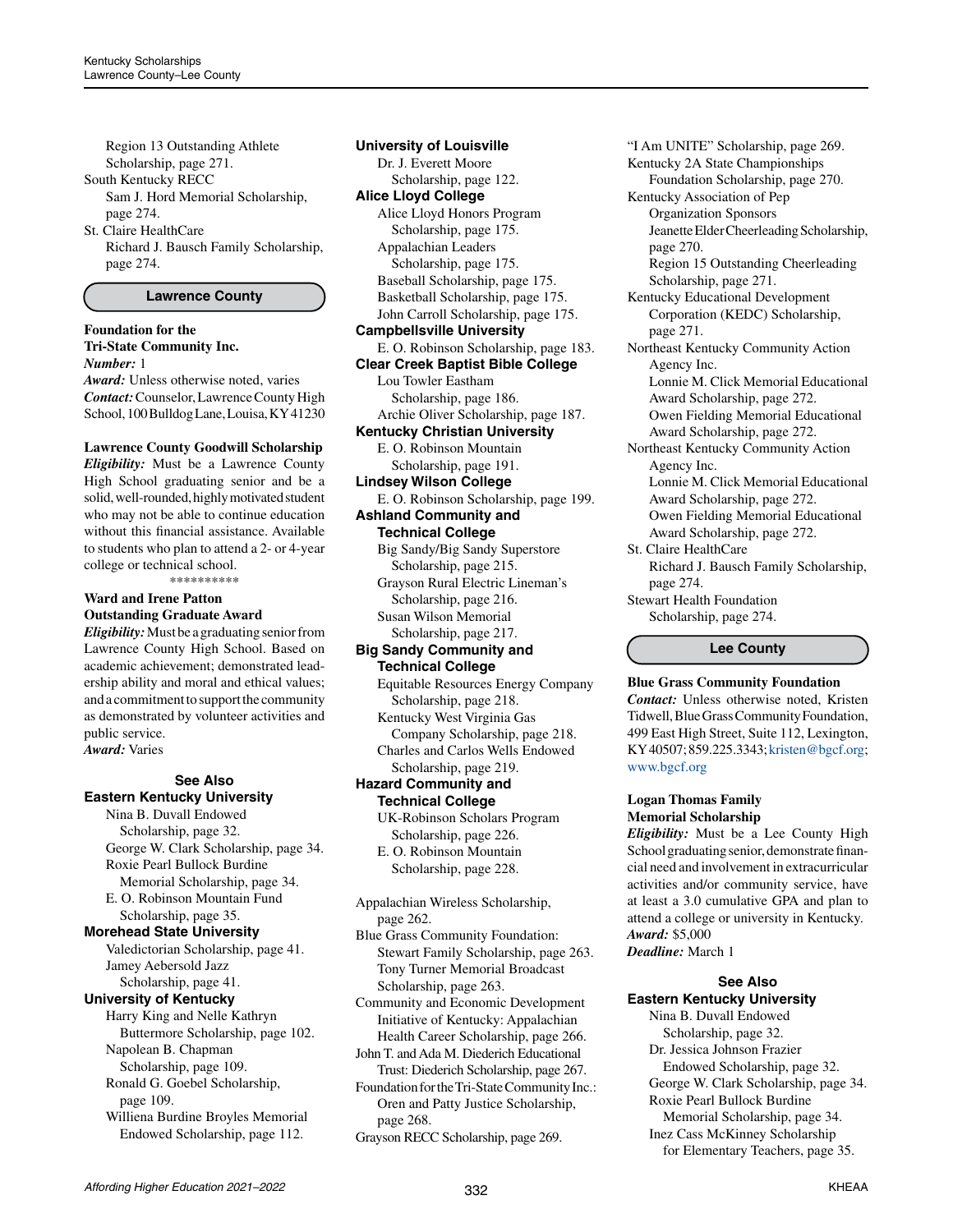Imogene Ramsey Endowed Scholarship, page 35. E. O. Robinson Mountain Fund Scholarship, page 35. **University of Kentucky** Cawood Smith Memorial Scholarship, page 102. Harry King and Nelle Kathryn Buttermore Scholarship, page 102. Ronald G. Goebel Scholarship, page 109. T. T. Jones Memorial Scholarship, page 110. Williena Burdine Broyles Memorial Endowed Scholarship, page 112. **Alice Lloyd College** Alice Lloyd Honors Program Scholarship, page 175. Appalachian Leaders Scholarship, page 175. Baseball Scholarship, page 175. Basketball Scholarship, page 175. John Carroll Scholarship, page 175. **Campbellsville University** E. O. Robinson Scholarship, page 183. **Kentucky Christian University** E. O. Robinson Mountain Scholarship, page 191. **Lindsey Wilson College** E. O. Robinson Scholarship, page 199. **Hazard Community and Technical College** UK-Robinson Scholars Program Scholarship, page 226. Embracing the Future Endowed Scholarship, page 227. First Federal Savings and Loan Association Education Fund Scholarship, page 227. Jackson Weather Office/AGI Edward T. Earhart Memorial Scholarship, page 228. E. O. Robinson Mountain Scholarship, page 228. Appalachian Wireless Scholarship, page 262. Blue Grass Community Foundation: Tony Turner Memorial Broadcast Scholarship, page 263. Community and Economic Development Initiative of Kentucky: Appalachian Health Career Scholarship, page 266. "I Am UNITE" Scholarship, page 269. Jackson Energy Cooperative Scholarship, page 270. Kentucky Association of Pep Organization Sponsors Region 14 Betty Novak Scholarship,

Kentucky Educational Development Corporation (KEDC) Scholarship, page 271. Licking Valley RECC Essay

Scholarship, page 271. St. Claire HealthCare

Richard J. Bausch Family Scholarship, page 274.

#### **Leslie County**

**Leslie County 4-H Council Scholarship** *Eligibility:* Must be a Leslie County High School graduating senior, be a past or present member of a Leslie County 4-H program and submit an application. *Award:* \$350 *Number:* 1 *Deadline:* Before senior awards program; check with scholarship contact *Contact:* 4-H Agent, Leslie County Cooperative Extension Office, 22045 Main Street, Hyden, KY 41749; 606.672.2154; [vicki.](mailto:vicki.boggs%40uky.edu?subject=) [boggs@uky.edu](mailto:vicki.boggs%40uky.edu?subject=)

# **See Also Eastern Kentucky University** Nina B. Duvall Endowed Scholarship, page 32. Dr. Jessica Johnson Frazier Endowed Scholarship, page 32. George W. Clark Scholarship, page 34. Roxie Pearl Bullock Burdine Memorial Scholarship, page 34. Inez Cass McKinney Scholarship for Elementary Teachers, page 35. Imogene Ramsey Endowed Scholarship, page 35. E. O. Robinson Mountain Fund Scholarship, page 35. **University of Kentucky** Cawood Smith Memorial Scholarship, page 102. Harry King and Nelle Kathryn Buttermore Scholarship, page 102. Ronald G. Goebel Scholarship, page 109. Williena Burdine Broyles Memorial Endowed Scholarship, page 112. **Alice Lloyd College** Alice Lloyd Honors Program Scholarship, page 175. Appalachian Leaders Scholarship, page 175. Baseball Scholarship, page 175. Basketball Scholarship, page 175.

John Carroll Scholarship, page 175. **Campbellsville University**

E. O. Robinson Scholarship, page 183.

**Kentucky Christian University** E. O. Robinson Mountain Scholarship, page 191. **Lindsey Wilson College** E. O. Robinson Scholarship, page 199. **Transylvania University** Kentucky River Coal Corporation Appalachian Scholarship, page 208. **Big Sandy Community and Technical College** Equitable Resources Energy Company Scholarship, page 218. Kentucky West Virginia Gas Company Scholarship, page 218. **Hazard Community and Technical College** UK-Robinson Scholars Program Scholarship, page 226. W. F. Brashear Education Fund Scholarship, page 227. Embracing the Future Endowed Scholarship, page 227. First Federal Savings and Loan Association Education Fund Scholarship, page 227. Bridget Hendrix Memorial Endowment Fund Scholarship, page 227. Maggard/Kirby Endowed Nursing Scholarship, page 227. Eddie J. Moore First Family Endowed Scholarship, page 227. Peoples Bank and Trust Company Endowed Scholarship, page 227. Cordell H. Williams, MD, Memorial Scholarship, page 228. Jackson Weather Office/AGI Edward T. Earhart Memorial Scholarship, page 228. E. O. Robinson Mountain Scholarship, page 228. Joe C. Eversole/Devert Owens Scholarship, page 228. Appalachian Regional Healthcare: ARH Scholars Award Scholarship, page 262. Appalachian Wireless Scholarship, page 262. Blue Grass Community Foundation: Tony Turner Memorial Broadcast Scholarship, page 263. Community and Economic Development Initiative of Kentucky: Appalachian Health Career Scholarship, page 266. Cumberland Valley Electric Scholarship, page 267. "I Am UNITE" Scholarship, page 269. Jackson Energy Cooperative

page 271.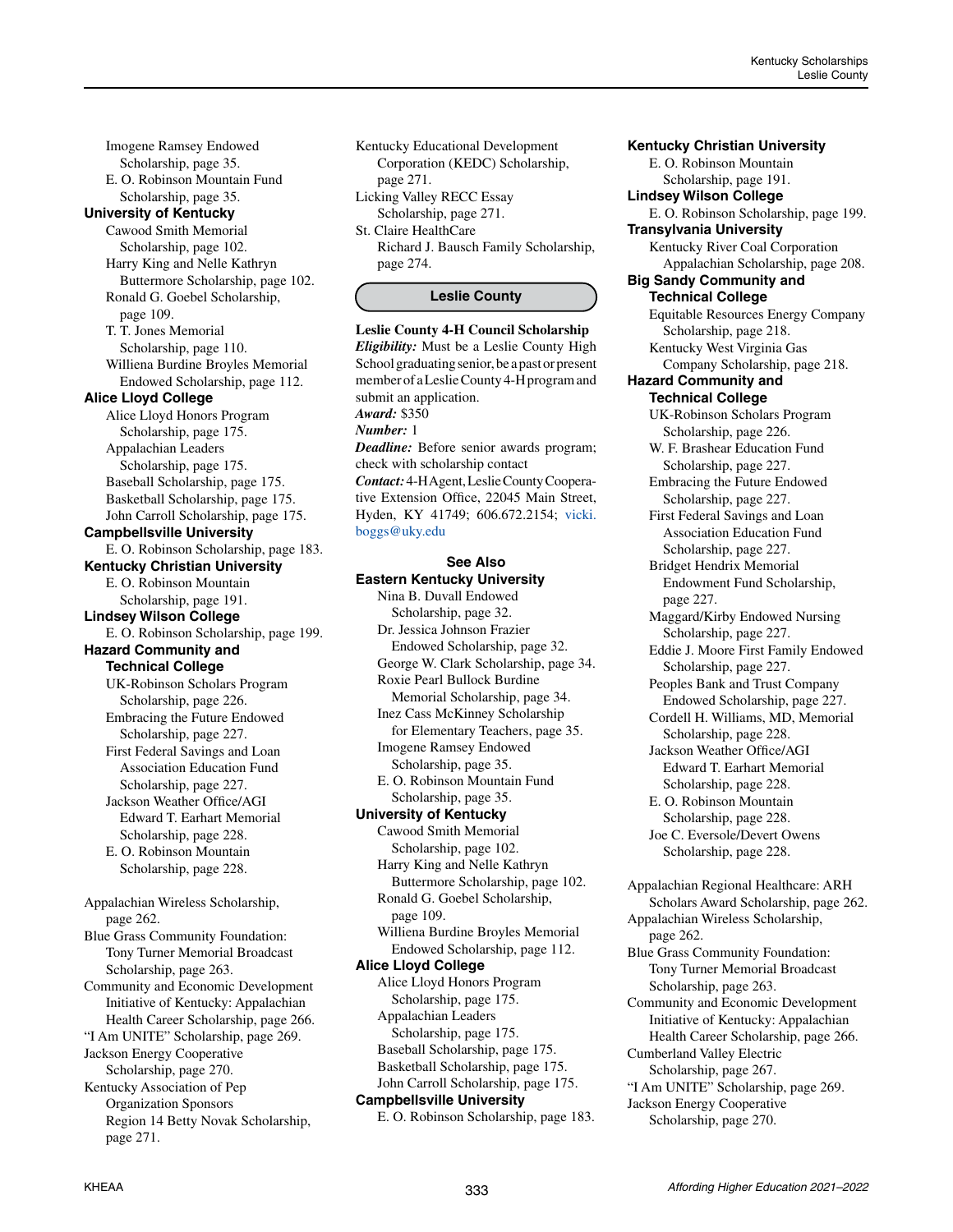Kentucky Association of Pep Organization Sponsors Region 14 Betty Novak Scholarship, page 271. Kentucky Educational Development

Corporation (KEDC) Scholarship, page 271.

St. Claire HealthCare Richard J. Bausch Family Scholarship, page 274.

**Letcher County**

#### **Blue Grass Community Foundation**

*Contact:* Unless otherwise noted, Kristen Tidwell, Blue Grass Community Foundation, 499 East High Street, Suite 112, Lexington, KY 40507; 859.225.3343; [kristen@bgcf.org](mailto:kristen%40bgcf.org?subject=); [www.bgcf.org](http://www.bgcf.org)

#### **Viola Phillips Scholarship**

*Eligibility:* Must be a Jenkins High School graduating senior.

*Award:* \$2,000; renewable for up to 4 years if good academic standing is maintained *Contact:* Counselor, Jenkins High School *\_\_\_\_\_\_\_\_\_\_\_\_\_\_\_\_\_\_\_\_\_\_\_\_\_\_\_\_\_\_\_\_\_\_\_\_\_\_\_\_\_\_\_\_*

#### **Letcher County Conservation District: Cecil G. Hensley/James McAuley Memorial Scholarship**

*Eligibility:* Must be enrolled or planning to enroll at a Kentucky college or university and have a major leading to a bachelor's degree or higher in the science disciplines, including agriculture, agronomy, animal science, ecology, environmental biology, fish and wildlife management, forestry, geology, horticulture, landscape architecture or veterinary science. *Award:* \$750 each semester for 5 semesters toward a bachelor's degree. If the recipient received this award after completion of a year of undergraduate studies, the scholarship can be used the first year of graduate work only. Renewable with a 2.25 GPA.

## *Number:* 4

*Deadline:* Subject to availability *Contact:* Brenda Joseph, Letcher County Conservation District, 125 Industrial Park Road, Whitesburg, KY 41858; 606.633.4448; [letcherconservation@tvscable.com](mailto:letcherconservation%40tvscable.com?subject=)

*\_\_\_\_\_\_\_\_\_\_\_\_\_\_\_\_\_\_\_\_\_\_\_\_\_\_\_\_\_\_\_\_\_\_\_\_\_\_\_\_\_\_\_\_*

#### **Mountain Comprehensive Health Corporation: Medical Resident Scholarship**

*Eligibility:* Must be a medical student or a resident. *Award:* \$20,000 *Deadline:* Contact Mountain Comprehensive

Health Corporation

*Contact:* Stephen C. Kincer, Mountain

Comprehensive Health Corporation, 226 Medical Plaza Lane, Whitesburg, KY 41858; 606.633.4823; [skincer@mtncomp.](mailto:skincer%40mtncomp.org?subject=) [org](mailto:skincer%40mtncomp.org?subject=); [mchcky.com](http://mchcky.com)

**See Also**

# **Eastern Kentucky University** Nina B. Duvall Endowed Scholarship, page 32. George W. Clark Scholarship, page 34. Roxie Pearl Bullock Burdine Memorial Scholarship, page 34. E. O. Robinson Mountain Fund Scholarship, page 35. **Morehead State University** Valedictorian Scholarship, page 41.

Jamey Aebersold Jazz Scholarship, page 41.

# **University of Kentucky**

Letcher County Farm Bureau Association Scholarship, page 82. Clarence and Edna Johnson Scholarship, page 92.

Cawood Smith Memorial Scholarship, page 102.

Harry King and Nelle Kathryn Buttermore Scholarship, page 102. Kenneth Blair Scholarship, page 109. Ronald G. Goebel Scholarship, page 109.

T. T. Jones Memorial Scholarship, page 110. Williena Burdine Broyles Memorial Endowed Scholarship, page 112. **University of Louisville**

Kentucky Dataseam

 Scholarship, page 114. **Alice Lloyd College**

Alice Lloyd Honors Program Scholarship, page 175. Appalachian Leaders

 Scholarship, page 175. Baseball Scholarship, page 175. Basketball Scholarship, page 175. John Carroll Scholarship, page 175.

**Campbellsville University**

E. O. Robinson Scholarship, page 183. **Kentucky Christian University** E. O. Robinson Mountain Scholarship, page 191. **Lindsey Wilson College** E. O. Robinson Scholarship, page 199. **Transylvania University**

Kentucky River Coal Corporation Appalachian Scholarship, page 208.

**Big Sandy Community and Technical College**

Bill and Jean Damron Memorial Scholarship, page 218.

Equitable Resources Energy Company Scholarship, page 218. Kentucky West Virginia Gas Company Scholarship, page 218. **Hazard Community and Technical College** UK-Robinson Scholars Program Scholarship, page 226. Kentucky River Properties Endowed Nursing Scholarship, page 227. Maggard/Kirby Endowed Nursing Scholarship, page 227. Peoples Bank and Trust Company Endowed Scholarship, page 227. Cordell H. Williams, MD, Memorial Scholarship, page 228. Jackson Weather Office/AGI Edward T. Earhart Memorial Scholarship, page 228. Joe C. Eversole/Devert Owens Scholarship, page 228. Appalachian Regional Healthcare: ARH Scholars Award Scholarship, page 262. Appalachian Wireless Scholarship, page 262. Blue Grass Community Foundation: Tony Turner Memorial Broadcast Scholarship, page 263. Community and Economic Development Initiative of Kentucky: Appalachian Health Career Scholarship, page 266. Cumberland Valley Electric Scholarship, page 267. "I Am UNITE" Scholarship, page 269. Kentucky Association of Pep Organization Sponsors Region 14 Betty Novak Scholarship, page 271. Kentucky Educational Development Corporation (KEDC) Scholarship, page 271. St. Claire HealthCare

Richard J. Bausch Family Scholarship, page 274.

# **Lewis County**

# **Lewis County Farm Bureau**

*Eligibility:* Must be a member of a family that is a paid member of the Lewis County Farm Bureau.

## *Deadline:* April 5

*Contact:* Counselor, Lewis County High School, Lions Lane, Vanceburg, KY 41179; 606.796.2823

**Lewis County Farm Bureau Scholarship** *Award:* \$1,000 *Number:* 3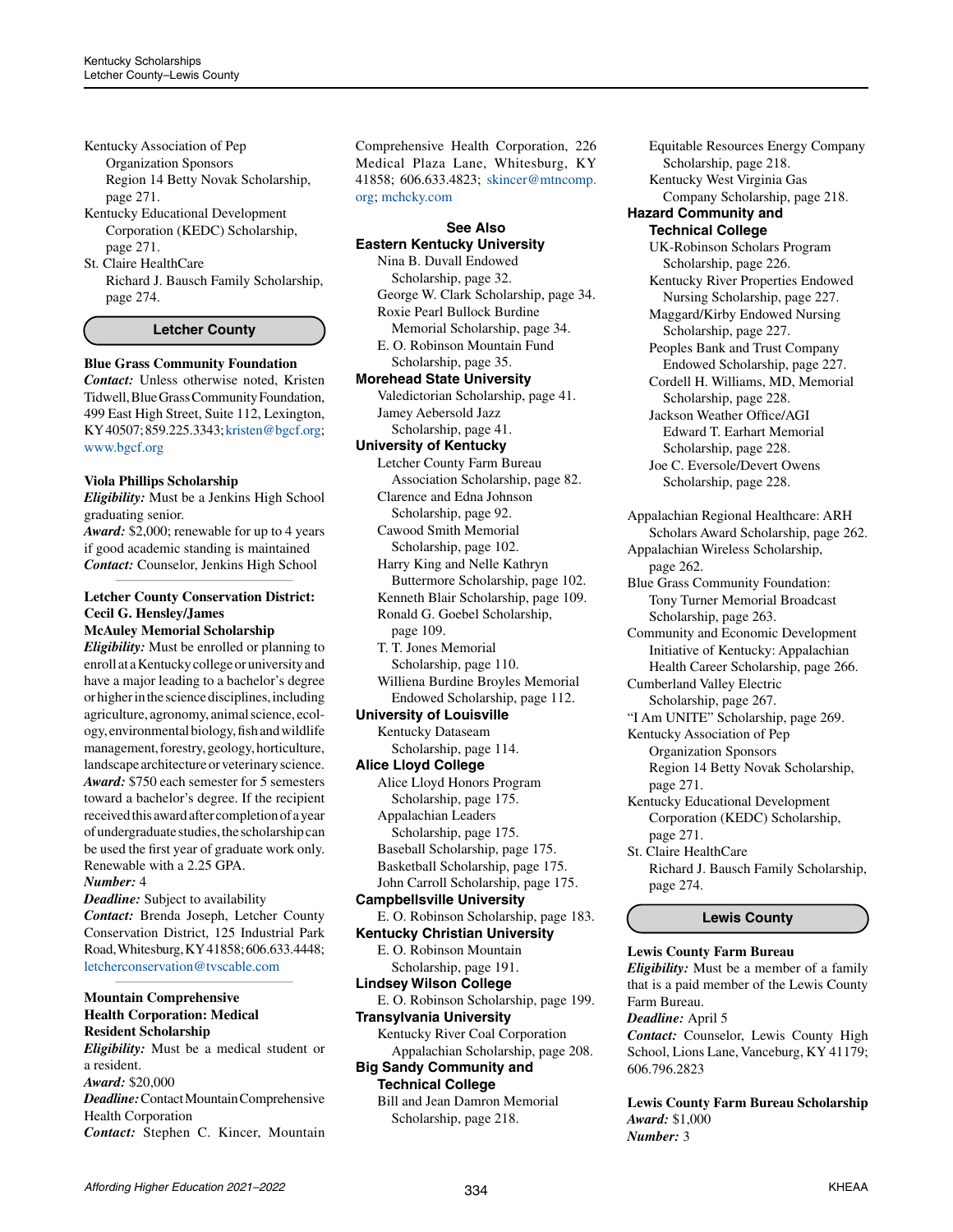#### \*\*\*\*\*\*\*\*\*\*

**Lewis County Farm Bureau Agricultural Scholarship** *Award:* \$500 *Number:* 2

# **See Also Eastern Kentucky University**

Nina B. Duvall Endowed Scholarship, page 32. Roxie Pearl Bullock Burdine Memorial Scholarship, page 34.

#### **Morehead State University**

Valedictorian Scholarship, page 41. Jamey Aebersold Jazz Scholarship, page 41.

#### **University of Kentucky**

Harry King and Nelle Kathryn Buttermore Scholarship, page 102. Ronald G. Goebel Scholarship, page 109.

Williena Burdine Broyles Memorial Endowed Scholarship, page 112.

#### **Alice Lloyd College**

Alice Lloyd Honors Program Scholarship, page 175. Appalachian Leaders Scholarship, page 175. Baseball Scholarship, page 175. Basketball Scholarship, page 175.

#### **Ashland Community and Technical College**

Grayson Rural Electric Lineman's Scholarship, page 216. Lincoln and Katherine Morgan

 Scott Scholarship, page 216. **Maysville Community and** 

# **Technical College**

Crounse Corporation Scholarship, page 231.

James Ellis Carver II Scholarship, page 263. Community and Economic Development Initiative of Kentucky: Appalachian Health Career Scholarship, page 266. Fleming-Mason Energy Annual Meeting Scholarship, page 268. Grayson RECC Scholarship, page 269. Kentucky Association of Pep Organization Sponsors Region 16 Cheerleading Scholarship, page 271. Region 16 Outstanding Cheerleading Scholarship, page 271. Kentucky Educational Development Corporation (KEDC) Scholarship, page 271. St. Claire HealthCare

Richard J. Bausch Family Scholarship, page 274.

Sister Mary Jeannette Wess, SND, Scholarship, page 274.

#### **Lincoln County**

#### **Blue Grass Community Foundation**

*Contact:* Unless otherwise noted, Kristen Tidwell, Blue Grass Community Foundation, 499 East High Street, Suite 112, Lexington, KY 40507; 859.225.3343; [kristen@bgcf.org;](mailto:kristen%40bgcf.org?subject=) [www.bgcf.org](http://www.bgcf.org)

# **Lt. Richard Caswell Saufley/ George E. Saufley II Scholarship**

*Eligibility:* Must be a Lincoln County High School graduating senior who has military or agricultural goals.

*Contact:* Counselor, Lincoln County High School, 60 Education Way, Stanford, KY 40484*\_\_\_\_\_\_\_\_\_\_\_\_\_\_\_\_\_\_\_\_\_\_\_\_\_\_\_\_\_\_\_\_\_\_\_\_\_\_\_\_\_\_\_\_*

# **Ephraim McDowell Health: Fort Logan Hospital Auxiliary Health Care Scholarship**

*Eligibility:* Must be a Lincoln County graduating high school senior, be accepted to an in-state college or university and plan to study any health care program recognized by Ephraim McDowell Health. *Award:* \$1,000; renewable with at least a 2.5 GPA *Deadline:* March 15 *Contact:* Ephraim McDowell Health, 217 South Third Street, Danville, KY 40422; [hr@](mailto:hr%40emhealth.org?subject=) [emhealth.org](mailto:hr%40emhealth.org?subject=); [www.emhealth.org/careers/](http://www.emhealth.org/careers/education-assistance-program) [education-assistance-program](http://www.emhealth.org/careers/education-assistance-program)

# **See Also Eastern Kentucky University**

Dr. Jessica Johnson Frazier Endowed Scholarship, page 32. George W. Clark Scholarship, page 34. Roxie Pearl Bullock Burdine Memorial Scholarship, page 34. Inez Cass McKinney Scholarship for Elementary Teachers, page 35. Imogene Ramsey Endowed Scholarship, page 35. **University of Kentucky**  Aldridge Scholarship, page 89. Harry King and Nelle Kathryn

 Buttermore Scholarship, page 102. Dr. Michael D. Rankin Community

Scholarship, page 103.

Dr. Patricia A. Calico Endowed Nursing Scholarship, page 104.

William and Julia Cundiff Scholarship, page 109.

Williena Burdine Broyles Memorial Endowed Scholarship, page 112.

**Alice Lloyd College** Alice Lloyd Honors Program Scholarship, page 175. Appalachian Leaders Scholarship, page 175. Baseball Scholarship, page 175. Basketball Scholarship, page 175. John Carroll Scholarship, page 175. **Campbellsville University** Badget-Cloyd Scholarship, page 182. **Clear Creek Baptist Bible College** Watts Chapel Baptist Church Scholarship, page 188. **Somerset Community College** Roscoe Kelley Memorial Scholarship, page 234. Ruby Kelley Memorial Scholarship, page 234. Lake Cumberland Regional Hospital Scholarship, page 234. Blue Grass Community Action Partnership Scholarship, page 263. *Contact:* Jesalyn Bradford, Community Developer, 201 East Main Street, Stanford, KY 40484; 606.365.2312; [jesalyn.bradford@bgcap.org](mailto:jesalyn.bradford%40bgcap.org?subject=) Community and Economic Development Initiative of Kentucky: Appalachian Health Career Scholarship, page 266. Community Foundation of Louisville: Rowland Family Scholarship, page 267. Ephraim McDowell Health Keith and Vicki A. Darnell Scholarship, page 268. Health Care Scholarship, page 268. "I Am UNITE" Scholarship, page 269. Inter-County Energy Scholarship, page 269. Jackson Energy Cooperative Scholarship, page 270. Kentucky Educational Development Corporation (KEDC) Scholarship,

page 271.

South Kentucky RECC Sam J. Hord Memorial Scholarship,

page 274.

Senior Scholarship, page 274. St. Claire HealthCare Richard J. Bausch Family Scholarship, page 274.

**Livingston County**

# **Livingston County Conservation District Scholarship**

*Eligibility:* Must be a resident of Livingston County, be a graduating high school senior, have at least a 2.75 GPA, rank in the top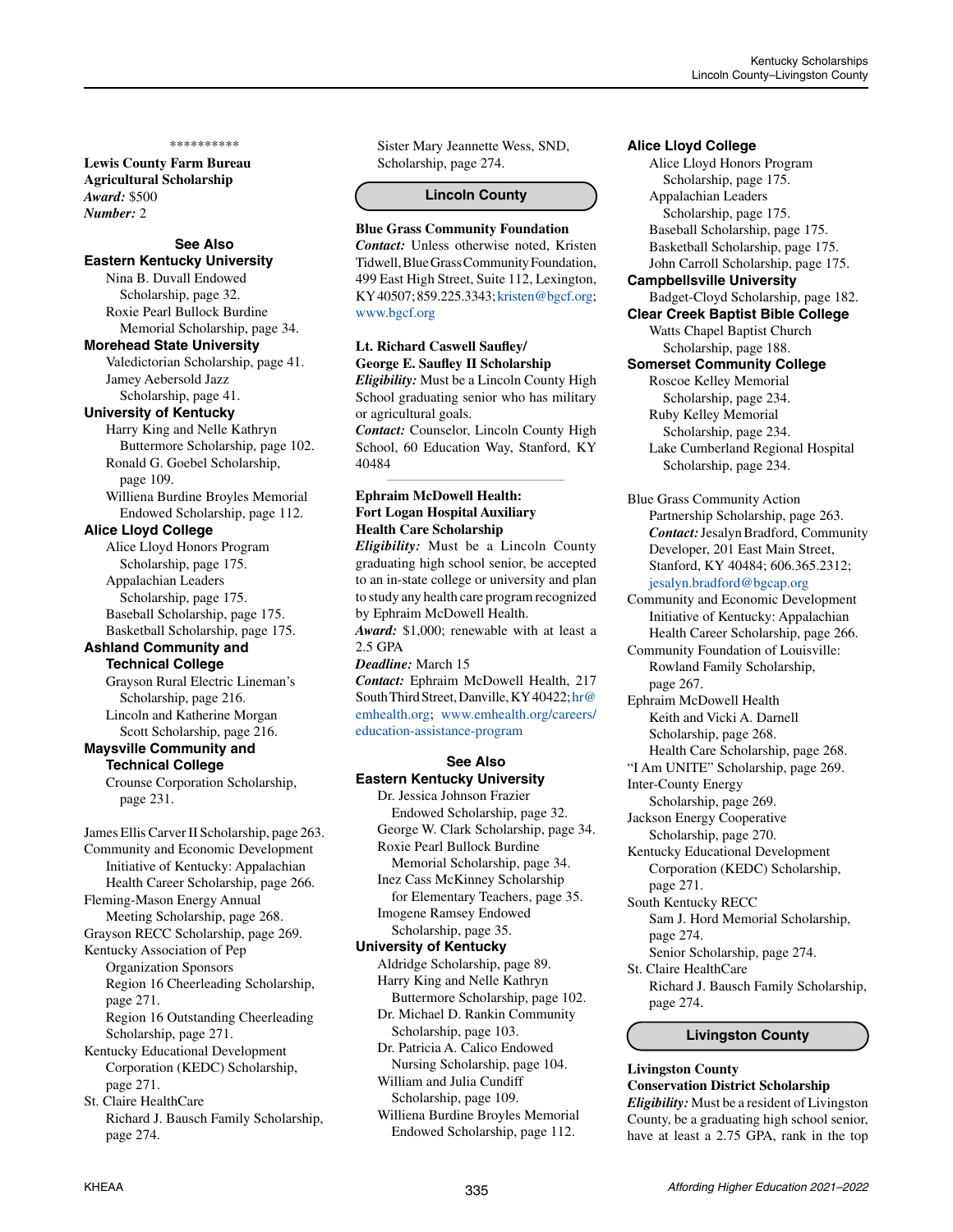third of senior class, have at least an 18 ACT score and plan to enroll in a full-time course of study at a college.

*Award:* \$750 (may be divided between fall and spring semesters)

# *Number:* 1

*Deadline:* May

*Contact:* Counselor or Johnetta Taylor, Livingston County Conservation District, 2027 U.S. 60 East, Suite A, Salem, KY 42078; 270.988.2231; [johnetta.taylor@](mailto:johnetta.taylor%40ky.nacdnet.net?subject=) [ky.nacdnet.net](mailto:johnetta.taylor%40ky.nacdnet.net?subject=)

#### **See Also Murray State University**

Ballance Family Scholarship, page 45. George E. Beiderwell Scholarship, page 45. Cody Cooper Memorial Scholarship, page 46. Max B. and Mavis Hurt Scholarship, page 48. Dan C. and Sue Hutson Scholarship, page 48. Stephanie Peek Kirk Memorial Scholarship, page 48. James M. Lassiter Scholarship, page 49. Sula Travis Nickell Memorial Scholarship, page 50. Norris Family Scholarship–MSU, page 50. Jack Paxton Memorial Scholarship, page 50. Paul E. and Jean Reeves Porter Memorial Scholarship, page 51. Frank Albert Stubblefield Memorial Scholarship, page 52. Walter L. Wuster Scholarship, page 53. H. Glenn and Anne Doran Endowed Scholarship, page 54. Howard C. Giles Economics Scholarship, page 54. Robert P. McCann FBLA Memorial Scholarship, page 55. First District Retired Teachers Association Scholarship, page 58. John P. Paynter Instrumental Scholarship, page 62. Murray-Calloway County Hospital Medical Staff Scholarship, page 65. Dr. William F. Smith Jr. Endowed Memorial Scholarship, page 66. **University of Kentucky** Lars and Molly Blythe Endowed Scholarship, page 90. Jesse R. and Virginia K. Grisham Scholarship, page 93. **West Kentucky Community and Technical College** Leadership Paducah Scholarship, page 238.

Jim Smith Contracting Scholarship, page 239.

American Welding Society Foundation Inc.: Carlisle Smith Tri-State Section Scholarship, page 249. American Legion Post 217 Scholarship, page 262. Girl Scouts of Kentuckiana: Jean Cole Scholarship for Graduating Senior Girl Scouts, page 269. Home Builders Association of Western Kentucky: Jack Marshall Memorial Scholarship, page 269. Jackson Purchase Energy Corporation Scholarship, page 270. Kenergy Corp. Scholarship, page 270. Signet Federal Credit Union Scholarship, page 274. West Kentucky Rural Electric Cooperative Scholarship, page 275.

# **Logan County**

# **Southern Kentucky Fraternal Order of Police Scholarship**

*Eligibility:* Must be a Logan County High School or Russellville High School graduating senior, have at least a 3.0 GPA and 21 composite ACT score and submit 3 letters of recommendation from school officials and a 500-word essay that addresses any issue concerning law enforcement. *Award:* \$500 *Number:* 2, 1 at each high school *Deadline:* March 31 *Contact:* Scholarship Coordinator, Southern Kentucky Fraternal Order of Police, Lodge 41, 104 Southwest Park Square, Russellville, KY 42276

#### **See Also Murray State University**

Max B. and Mavis Hurt Scholarship, page 48. Frank Albert Stubblefield Memorial Scholarship, page 52. Howard C. Giles Economics Scholarship, page 54. Dan C. Hutson II Scholarship (Business), page 54. Murray-Calloway County Hospital Medical Staff Scholarship, page 65. Dan C. Hutson II Scholarship, page 67. **University of Kentucky** Jesse R. and Virginia K. Grisham Scholarship, page 93. **Western Kentucky University**

Margaret Berg Scholarship, page 127. Athena Cage Scholarship, page 130.

John E. and Betty A. Capito Scholarship, page 130. Earl V. and Mary W. Davis Scholarship, page 134. Elizabeth and Dillard Duncan Scholarship, page 136. Fifth District VFW War Veterans Scholarship, page 138. LTC Belmont Forsythe Scholarship, page 138. Ethel Mallory Forsythe Endowed Scholarship, page 138. J. T. Gilbert, MD, Jane Gilbert and H. Lynn Gilbert, MD, Scholarship, page 140. Eloise W. Hadden Scholarship, page 141. Dr. Phillip Holland Premedical Scholarship, page 144. Bobby Hunton Stuff the Bus Scholarship, page 145. Logan Aluminum Scholarship, page 149. Mammoth Cave KSPE Scholarship, page 150. Dr. Daniel B. McIlvoy Nursing Memorial Scholarship, page 152. J. French Moore Conservation Scholarship, page 153. Olde Stone Ladies Golf Association Scholarship, page 155. Roy D. and Carole Reynolds Scholarship, page 158. Marcia Renee Rose Scholarship, page 159. Clyde Lehman Shaver Memorial Scholarship, page 161. Dennis and Sharon Smith Endowed Civil Engineering Scholarship, page 162. Franklin Sousley Det. 1095 Marine Corps League Scholarship, page 162. Southern Kentucky Estate Planning Council Scholarship, page 163. Stuff the Bus Scholarship, page 164. Evelyn Thurman Third District Media Association Scholarship, page 166. Warren County Medical Society Scholarship, page 168. Brad Watson Endowed Scholarship, page 168. Bess and Ernest Williams Scholarship, page 170. **Southcentral Kentucky Community and Technical College** John Mark Harper Memorial Scholarship, page 236. Tim Hendricks Memorial Skilled Trades Scholarship, page 236. Jeanette Penrod Miller Scholarship, page 236.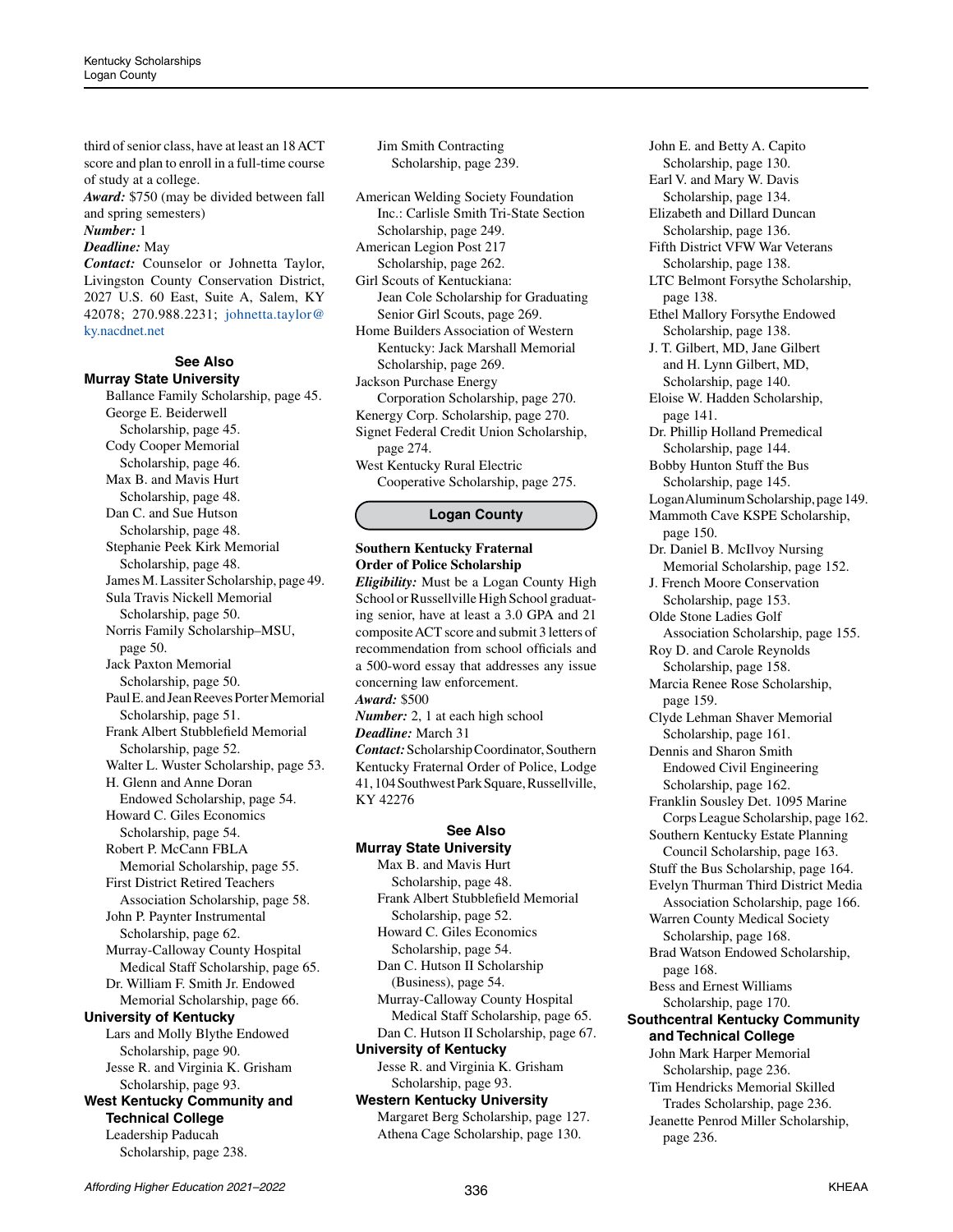*Deadline:* March 1

*Eligibility:* Must be a Lyon County High School graduating senior and complete an application. *Award:* \$500 *Number:* 1 *Deadline:* March 15 *Contact:* President, Eddyville Woman's Club, or counselor *\_\_\_\_\_\_\_\_\_\_\_\_\_\_\_\_\_\_\_\_\_\_\_\_\_\_\_\_\_\_\_\_\_\_\_\_\_\_\_\_\_\_\_\_*

#### **Lee S. Jones Trust Scholarship**

Girl Scouts of Kentuckiana:

page 271. LTC Connect Educational Scholarship, page 272. Pennyrile Rural Electric Cooperative Corporation Scholarship, page 273. Warren Rural Electric Cooperative Corporation Educational Scholarship, page 275.

Jean Cole Scholarship for Graduating Senior Girl Scouts, page 269. Kentucky Association of Pep Organization Sponsors

Region 4 Cheer Scholarship, page 270.

**Lyon County**

**Delta Kappa Gamma Grant-in-Aid** *Eligibility:* Must be a female Lyon County High School graduating senior seeking a bachelor's degree; major in education; maintain at least a 3.0 GPA; and submit a completed application, copy of transcript, 2 faculty recommendations and an essay on "What This Scholarship Means to Me."

Kentucky Educational Development Corporation (KEDC) Scholarship,

*Eligibility:* Must have attended at least 2 full years and be a Lyon County High School graduating senior or graduate and demonstrate proof of current enrollment or admission for the fall semester as a full-time student. First preference given to a student enrolled or admitted to Yale, Harvard or Oxford. Remaining money will be available for a student attending a university or college in Kentucky.

*Award:* Varies, dependent on funds; may reapply

*Number:* Varies, dependent on funds *Deadline:* February 15 *Contact:* Counselor

#### **Lakes Area GOP Club Scholarship**

*Eligibility:* Must complete an application; be a Lyon County High School graduating senior or a home-schooled Lyon County graduate;

*\_\_\_\_\_\_\_\_\_\_\_\_\_\_\_\_\_\_\_\_\_\_\_\_\_\_\_\_\_\_\_\_\_\_\_\_\_\_\_\_\_\_\_\_*

plan to attend and submit proof of enrollment, by September 1, in an accredited Kentucky college, university, nursing school, business school or technical college; be registered as a Republican or have signed a declaration of intention to register as a Republican; have at least one parent registered with the Republican Party; demonstrate leadership ability through active participation in school clubs and extracurricular activities; have at least a 3.0 GPA; and submit 2 letters of recommendation (1 from a community member other than a school official), 2 teacher evaluation forms, a 500-word essay on "Why I Support the Republican Party," a list of honors, awards and extracurricular activities, and a copy of transcript, including ACT scores.

#### *Award:* \$500 *Number:* 1

*Deadline:* March 15

*Contact:* President of Lakes Area GOP Club or counselor *\_\_\_\_\_\_\_\_\_\_\_\_\_\_\_\_\_\_\_\_\_\_\_\_\_\_\_\_\_\_\_\_\_\_\_\_\_\_\_\_\_\_\_\_*

#### **LSF Inc. Scholarship**

*Eligibility:* Must be a Lyon County High School graduating senior. Based on academic achievement (include transcript), participation in Scouting program (documentation required), community involvement (include résumé), essay ("Why I should be considered for this scholarship") and 2 letters of recommendation (1 from a community member, the other from a Lyon County High School teacher).

*Award:* \$500 *Number:* 1 *Deadline:* March 15 *Contact:* Counselor

#### **Lyon County High School**

*Note:* All scholarships available to Lyon County High School students are listed on [www.lyon.kyschools.us](http://www.lyon.kyschools.us) under high school and the scholarship/guidance tab.

*\_\_\_\_\_\_\_\_\_\_\_\_\_\_\_\_\_\_\_\_\_\_\_\_\_\_\_\_\_\_\_\_\_\_\_\_\_\_\_\_\_\_\_\_*

*Eligibility:* Unless otherwise noted, must be a Lyon County High School graduating senior along with any additional criteria listed under specific scholarship.

*Contact:* Guidance Office, Lyon County High School, 209 Fairview Avenue, Eddyville, KY 42038; 270.388.9715, ext. 104

#### **Tammy Boyd Memorial Scholarship**

*Eligibility:* Based on academic achievement, band, church involvement, extracurricular activities (other than band), community involvement, a paragraph on "What Success Means to Me" and 2 to 5 letters of recommendation. Interview required. *Award:* \$1,000

*Number:* 2 *Deadline:* February 15

#### **Michael Wayne Henderson Memorial Scholarship**

*Eligibility:* Must submit an application and essay.

\*\*\*\*\*\*\*\*\*\*

*Award:* No more than amount of 1 semester's tuition at Murray State University *Number:* 1 *Deadline:* March 15

\*\*\*\*\*\*\*\*\*\*

## **Bob Hooks Memorial Scholarship**

*Eligibility:* Must complete an application and submit a transcript showing at least a 3.0 GPA. *Award:* \$500; renewable if at least a 3.0 GPA is maintained in 12 credit hours *Number:* 1 *Deadline:* March 15

\*\*\*\*\*\*\*\*\*\*

#### **Lyon County FFA Alumni Scholarship**

*Eligibility:* Must be a Lyon County FFA member, senior or college student; pursue a 4-year degree in any area of agriculture; attend the University of Kentucky, Western Kentucky University or Murray State University; and apply for the National FFA Scholarship. Preference given to an agriculture education or animal science major. *Award:* \$1,000

*Number:* 1

*Deadline:* January 14 \*\*\*\*\*\*\*\*\*\*

#### **Sadie Belle Owens Memorial Scholarship**

*Eligibility:* Must complete an application and submit at least a 150-word essay on why student wants and deserves this scholarship. *Deadline:* March 15

*\_\_\_\_\_\_\_\_\_\_\_\_\_\_\_\_\_\_\_\_\_\_\_\_\_\_\_\_\_\_\_\_\_\_\_\_\_\_\_\_\_\_\_\_*

#### **Lyon County Parent Teacher Organization Scholarship**

*Eligibility:* Must be a Lyon County High School graduating senior and submit an application.

*Award:* \$500; nonrenewable

*Number:* 1

*Deadline:* March 15

*Contact:* President of Lyon County Parent Teacher Organization or counselor *\_\_\_\_\_\_\_\_\_\_\_\_\_\_\_\_\_\_\_\_\_\_\_\_\_\_\_\_\_\_\_\_\_\_\_\_\_\_\_\_\_\_\_\_*

## **Lyon County Post 68 American Legion Auxiliary Scholarship**

*Eligibility:* Must be a Lyon County High School graduating senior who is of good moral character; submit an application, a brief essay stating ambitions and goals and what the student hopes to accomplish in life, 2 letters of recommendation and a transcript; be the son, daughter, grandson or granddaughter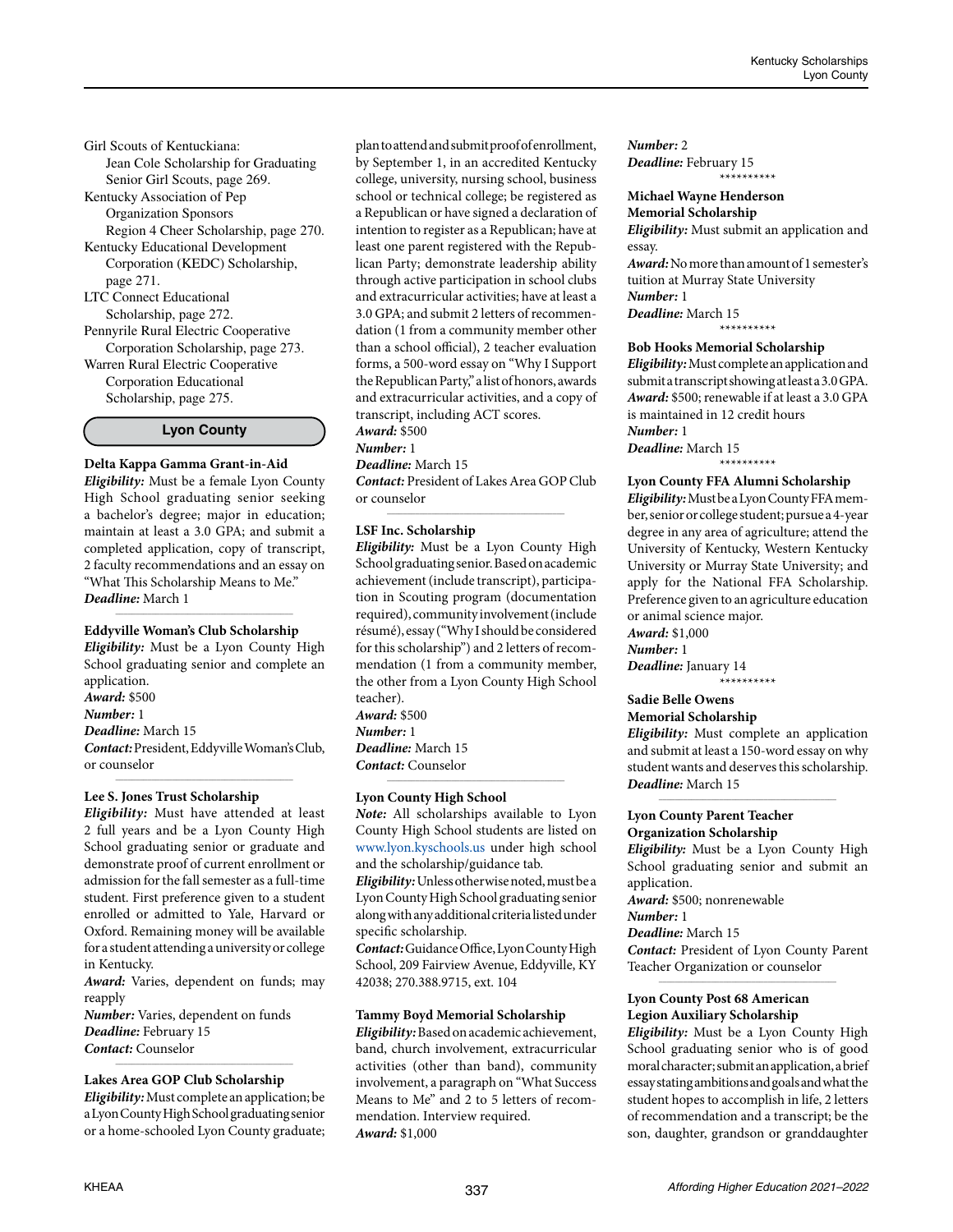of a veteran or active duty service member; and attend a 2- or 4-year degree-granting institution or a vocational school. *Award:* \$200

*Number:* 1

#### *Deadline:* March 15

*Contact:* Counselor or Debbie Grammer, Lyon County Post 68 American Legion Auxiliary, P.O. Box 416, Kuttawa, KY 42055 *\_\_\_\_\_\_\_\_\_\_\_\_\_\_\_\_\_\_\_\_\_\_\_\_\_\_\_\_\_\_\_\_\_\_\_\_\_\_\_\_\_\_\_\_*

# **Lyon County Retired Teachers' Organization Scholarship**

*Eligibility:* Must be a Lyon County High School graduating senior, plan to go into the field of education, have at least a 3.0 GPA and submit an application and a copy of applicant's transcript. *Award:* \$200

# *Number:* 1 *Deadline:* March 15

*Contact:* Counselor *\_\_\_\_\_\_\_\_\_\_\_\_\_\_\_\_\_\_\_\_\_\_\_\_\_\_\_\_\_\_\_\_\_\_\_\_\_\_\_\_\_\_\_\_*

# **Lyon County Scholarship Foundation Inc. Scholarship**

*Eligibility:* Must be a Lyon County High School graduating senior and attend an accredited college or university. Based on academic achievement, school/community activities, employment, essay and interview. *Award:* Varies

*Number:* Varies

*Deadline:* February 15

*Contact:* Lyon County Scholarship Foundation, 217 Jenkins Road, Eddyville, KY 42038 *\_\_\_\_\_\_\_\_\_\_\_\_\_\_\_\_\_\_\_\_\_\_\_\_\_\_\_\_\_\_\_\_\_\_\_\_\_\_\_\_\_\_\_\_*

# **Lyon County Soccer Club Scholarship**

*Eligibility:* Must be a Lyon County High School graduating senior; be a varsity soccer player; and submit an application, minimum 150-word essay, activity list, transcript, 2 letters of recommendation and coach's letter verifying good standing in current year's soccer season.

# *Award:* \$250

*Number:* 1 to each boy and girl varsity soccer player; nonrenewable *Deadline:* March 15 *Contact:* President of Lyon County Soccer Club or counselor

*\_\_\_\_\_\_\_\_\_\_\_\_\_\_\_\_\_\_\_\_\_\_\_\_\_\_\_\_\_\_\_\_\_\_\_\_\_\_\_\_\_\_\_\_*

# **Lyon's Club Scholarship**

*Eligibility:* Must be a Lyon County High School graduating senior and complete student profile application. *Deadline:* March 15 *Contact:* Counselor *\_\_\_\_\_\_\_\_\_\_\_\_\_\_\_\_\_\_\_\_\_\_\_\_\_\_\_\_\_\_\_\_\_\_\_\_\_\_\_\_\_\_\_\_*

#### **Venture River Water Park Inc. Scholarship**

*Eligibility:* Must be a graduating senior or enrolled college student; submit an application, 2 character references and an essay; work for Venture River Water Park for 2 seasons; demonstrate leadership ability through active participation in school clubs and extracurricular activities; and have at least a 3.0 GPA. *Award:* \$500

# *Number:* 1

*Deadline:* March 15

*Contact:* Andrea York, Venture River Family Water Park, 90 Fun Way Drive, Eddyville, KY 42038; 270.388.7999 *\_\_\_\_\_\_\_\_\_\_\_\_\_\_\_\_\_\_\_\_\_\_\_\_\_\_\_\_\_\_\_\_\_\_\_\_\_\_\_\_\_\_\_\_*

# **Woodmen of the World Lodge 484 Scholarship**

*Eligibility:* Must be a Woodmen member; have at least a 3.0 GPA; and submit transcript, 500-word essay on "Why I want this scholarship and why I feel I deserve it" and résumé with school activities, community services and volunteer services. *Award:* \$500 *Number:* 1 *Deadline:* May 2 *Contact:* Counselor

## **See Also Murray State University**

Ballance Family Scholarship, page 45. George E. Beiderwell Scholarship, page 45. Paul and Louise Freeman Memorial Scholarship, page 47. Jeff Green Memorial Scholarship, page 47. Max B. and Mavis Hurt Scholarship, page 48. Dan C. and Sue Hutson Scholarship, page 48. Bob and Karen Jackson Scholarship, page 48. Richard H. Lewis Memorial Scholarship, page 49. Sula Travis Nickell Memorial Scholarship, page 50. Norris Family Scholarship–MSU, page 50. Jack Paxton Memorial Scholarship, page 50. Laura and Ben H. Smith Memorial Scholarship, page 52. Frank Albert Stubblefield Memorial Scholarship, page 52. Walter L. Wuster Scholarship, page 53. H. Glenn and Anne Doran Endowed Scholarship, page 54. Howard C. Giles Economics Scholarship, page 54.

Robert P. McCann FBLA Memorial Scholarship, page 55. First District Retired Teachers Association Scholarship, page 58.

John P. Paynter Instrumental Scholarship, page 62. Murray-Calloway County Hospital Medical Staff Scholarship, page 65. Dr. William F. Smith Jr. Endowed Memorial Scholarship, page 66. **University of Kentucky**  Jesse R. and Virginia K. Grisham Scholarship, page 93. **Western Kentucky University** W. T. and Ella Morris Davis Scholarship, page 134. Ty Rogers Scholarship, page 159. **West Kentucky Community and Technical College** Jim Smith Contracting

Scholarship, page 239.

American Welding Society Foundation Inc.: Carlisle Smith Tri-State Section Scholarship, page 249. Girl Scouts of Kentuckiana: Jean Cole Scholarship for Graduating Senior Girl Scouts, page 269. Home Builders Association of Western Kentucky: Jack Marshall Memorial Scholarship, page 269. Kenergy Corp. Scholarship, page 270. Pennyrile Rural Electric Cooperative Corporation Scholarship, page 273. Signet Federal Credit Union Scholarship, page 274.

# **Madison County**

**Madison County Cooperative Extension Service** *Number:* 1 *Deadline:* April 1 *Contact:* Madison County Cooperative Extension Service, P.O. Box 270, Richmond, KY 40476; 859.623.4072

## **Madison County 4-H Council: Nancy and J. Lester Miller Endowed Scholarship**

*Eligibility:* Must be a graduating senior and resident of Madison County, have demonstrated extended participation and significant achievement in 4-H activities, exhibit outstanding leadership qualities, have an academic record sufficiently strong to convey the probability of success in postsecondary study and plan to attend Eastern Kentucky University.

*Award:* Varies; based on endowment *Contact:* Aubrey Clark, [aubrey.clark@uky.](mailto:aubrey.clark%40uky.edu?subject=) [edu](mailto:aubrey.clark%40uky.edu?subject=) or Scott Darst, [bsdars2@uky.edu](mailto:bsdars2%40uky.edu?subject=)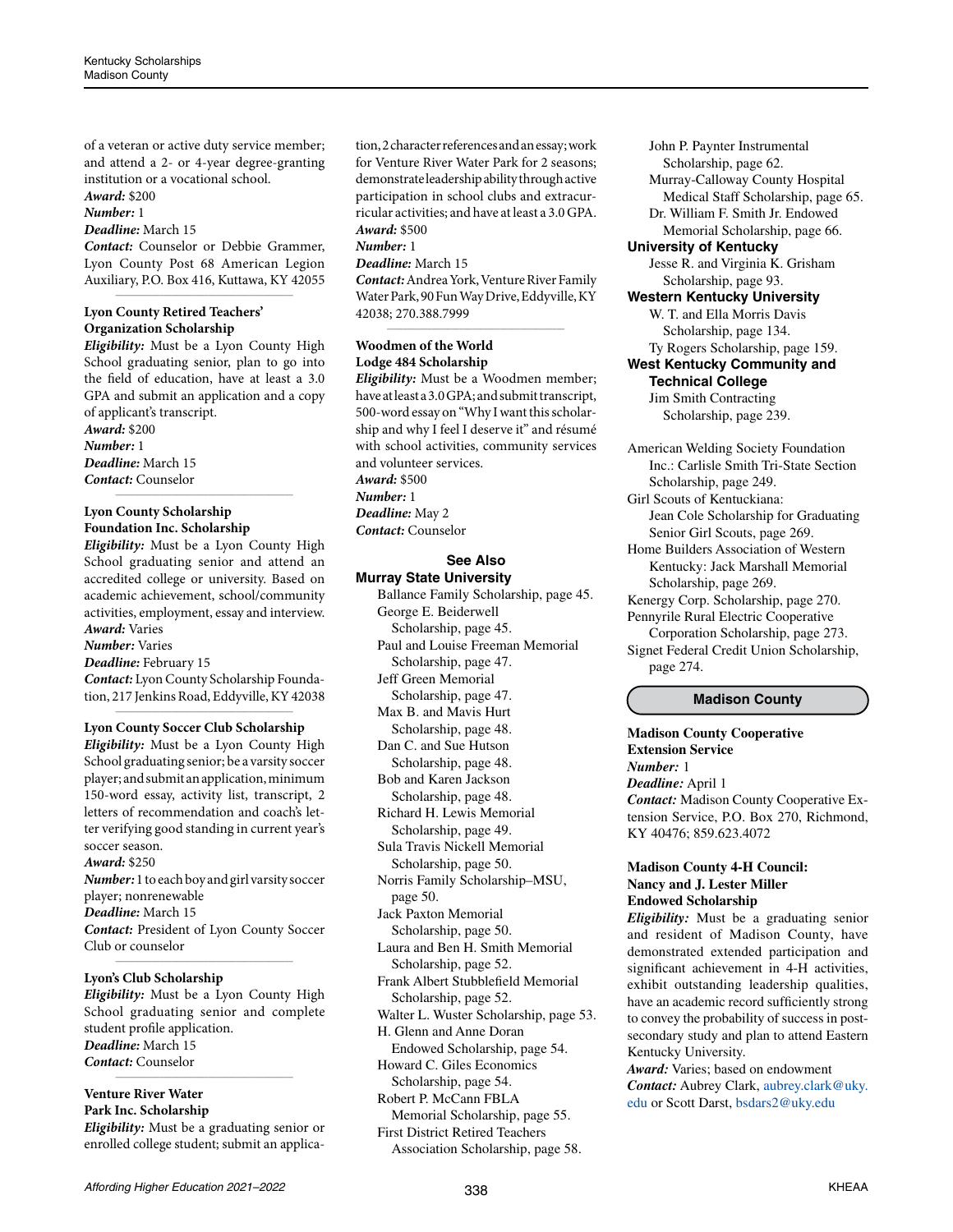#### \*\*\*\*\*\*\*\*\*\*

# **Madison County Extension Homemakers Association Scholarship**

*Eligibility:* Must be a graduating senior; be a resident of Madison County; and plan to major in family and consumer science, agriculture or a related field. *Award:* \$1,000

*Contact:* Lisa Adams, lmadam[s@uky.edu](mailto:lmadams%40uky.edu?subject=) *\_\_\_\_\_\_\_\_\_\_\_\_\_\_\_\_\_\_\_\_\_\_\_\_\_\_\_\_\_\_\_\_\_\_\_\_\_\_\_\_\_\_\_\_*

### **Madison County Farm Bureau Scholarship**

*Eligibility:* Must be a Madison County high school graduating senior, have at least a 2.0 GPA and have been a member of or be the child of someone who has been a member of the Madison County Farm Bureau for at least 1 year.

*Award:* \$1,000 per year

# *Number:* 4

*Deadline:* April

*Contact:* Scholarship Coordinator, Madison County Farm Bureau, P.O. Box 998, 300 Highland Park Drive, Richmond, KY 40476; 859.623.5254

# **See Also Eastern Kentucky University**

The Madison County Promise Scholarship, page 29. Merit Scholarship, page 29. Nina B. Duvall Endowed Scholarship, page 32. Dr. Jessica Johnson Frazier Endowed Scholarship, page 32. Madison County Home Tobacco Scholarship, page 32. Roxie Pearl Bullock Burdine Memorial Scholarship, page 34. Nancy Daniel's Ducks Endowed Scholarship, page 35. Frances A. and Mabel W. Jennings Endowed Memorial Scholarship, page 35. Dr. Charles R. and Jamie D. Lamb Scholarship, page 35. Inez Cass McKinney Scholarship for Elementary Teachers, page 35. Imogene Ramsey Endowed Scholarship, page 35. Bob Reynolds Memorial Scholarship, page 35. McBride Berman Family Scholarship, page 37. **University of Kentucky** William Baxter Jennings Fellowship, page 101. Harry King and Nelle Kathryn Buttermore Scholarship, page 102. Lester J. Miller Medical Scholarship, page 103.

Paul E. Miller and Judith Sebastian-Miller Fellowship, page 103. Ray and Lorena Gaye Salyer Scholarship, page 103. Martha Dee Rausch Scholarship, page 111. Williena Burdine Broyles Memorial Endowed Scholarship, page 112. **Alice Lloyd College** Alice Lloyd Honors Program Scholarship, page 175. Appalachian Leaders Scholarship, page 175. Baseball Scholarship, page 175. Basketball Scholarship, page 175.

Alpha Phi Alpha Fraternity Inc. Alpha Beta Lambda Chapter: Educational Enrichment Scholarship, page 262. Gap Scholarship, page 262. Blue Grass Community Foundation:

Gabbard-Hylton Scholarship for Eastern Kentucky University, page 263.

Blue Grass Energy Academic Scholarship, page 263.

Clark Energy Cooperative: Clark Energy Citizen Scholar Scholarship, page 266.

Community and Economic Development Initiative of Kentucky: Appalachian Health Career Scholarship, page 266.

Inter-County Energy Scholarship, page 269. Jackson Energy Cooperative

Scholarship, page 270. Kentucky Educational Development Corporation (KEDC) Scholarship, page 271.

St. Claire HealthCare Richard J. Bausch Family Scholarship, page 274.

# **Magoffin County**

**Blue Grass Community Foundation** *Contact:* Unless otherwise noted, Kristen Tidwell, Blue Grass Community Foundation, 499 East High Street, Suite 112, Lexington, KY 40507; 859.225.3343; [kristen@bgcf.org;](mailto:kristen%40bgcf.org?subject=) [www.bgcf.org](http://www.bgcf.org)

**Edward Paul Lyon II Memorial Scholarship** *Eligibility:* Must be a Magoffin County High School graduating senior. *Award:* \$1,000 *Contact:* Counselor, Magoffin County High School

#### \*\*\*\*\*\*\*\*\*\*

**Magoffin County Scholarshi***p*

*Eligibility:* Must be a of Magoffin County High School graduating senior and be in the top third of graduating class. *Award:* \$2,000 *Contact:* Counselor, Magoffin County High School

#### **See Also**

**Eastern Kentucky University** Nina B. Duvall Endowed Scholarship, page 32. George W. Clark Scholarship, page 34. Roxie Pearl Bullock Burdine Memorial Scholarship, page 34. E. O. Robinson Mountain Fund Scholarship, page 35. **Morehead State University** Valedictorian Scholarship, page 41. Jamey Aebersold Jazz Scholarship, page 41. **University of Kentucky** Big Sandy UK Alumni Club Scholarship, page 77. Mary Beth Sammons Henthorne Endowed Scholarship in Memory of Mary Beverly Vance and Marjorie Vance Sammons, page 96. Cawood Smith Memorial Scholarship, page 102. Harry King and Nelle Kathryn Buttermore Scholarship, page 102. Ronald G. Goebel Scholarship, page 109. Williena Burdine Broyles Memorial Endowed Scholarship, page 112. **Alice Lloyd College** Alice Lloyd Honors Program Scholarship, page 175. Appalachian Leaders Scholarship, page 175. Baseball Scholarship, page 175. Basketball Scholarship, page 175. John Carroll Scholarship, page 175. **Campbellsville University** E. O. Robinson Scholarship, page 183. **Kentucky Christian University** E. O. Robinson Mountain Scholarship, page 191. **Lindsey Wilson College** E. O. Robinson Scholarship, page 199. **Big Sandy Community and Technical College** William O. and Easter Arnett Endowed Scholarship, page 217. Big Sandy Area Chapter #220 Mended Hearts Inc. Nursing Scholarship, page 217.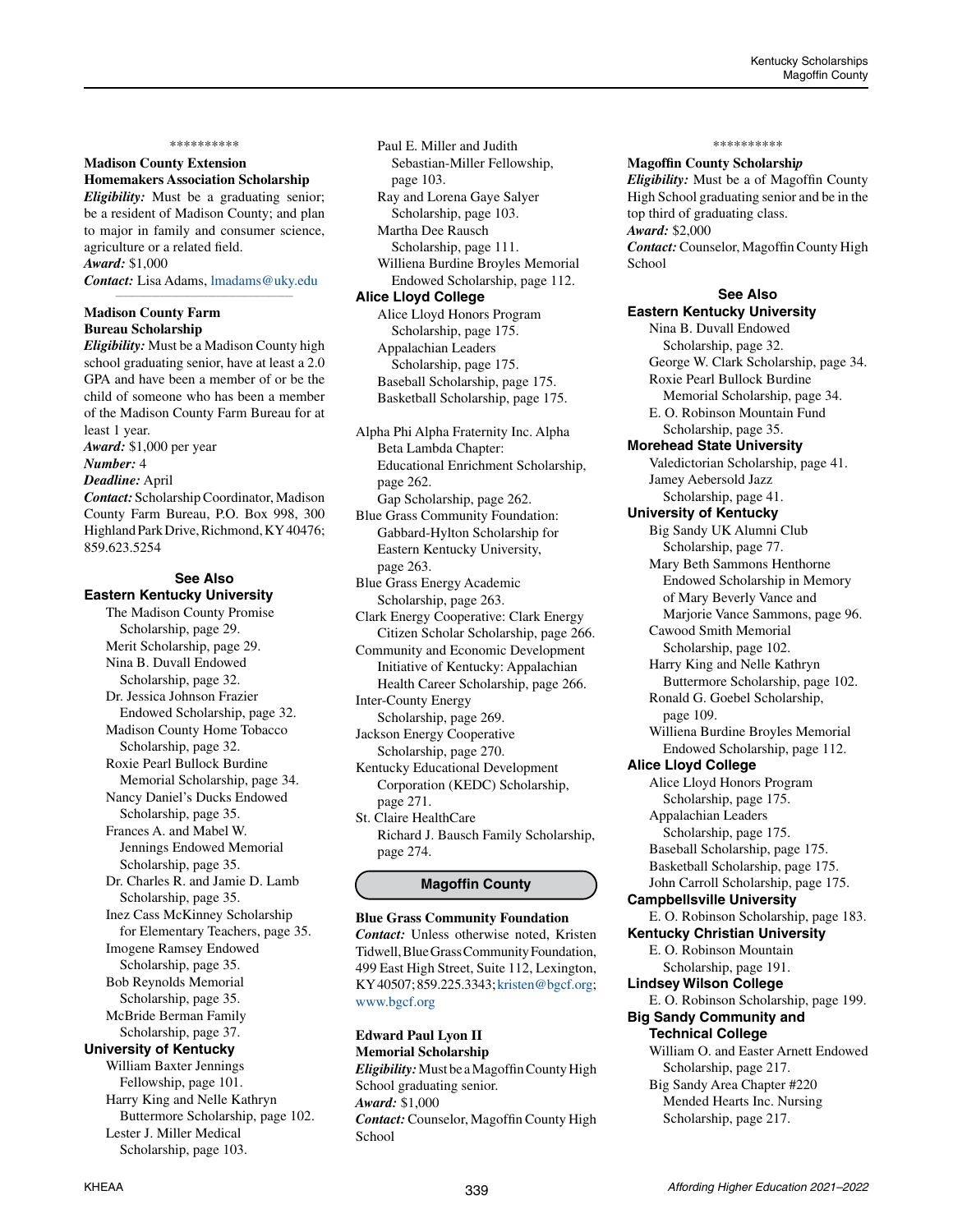Justin T. Chafin Memorial Scholarship, page 217. Equitable Resources Energy Company Scholarship, page 218. Bill Fitzwater Scholarship, page 218. Highlands Foundation Inc. Endowed Scholarship, page 218. J. Woodford Howard and Florence Stephens Howard Scholarship, page 218. Kentucky West Virginia Gas Company Scholarship, page 218. Marvin and Florence Music Scholarship, page 219. Charles and Carlos Wells Endowed Scholarship, page 219. **Hazard Community and Technical College** UK-Robinson Scholars Program Scholarship, page 226. Jackson Weather Office/AGI Edward T. Earhart Memorial Scholarship, page 228. E. O. Robinson Mountain Scholarship, page 228. Appalachian Wireless Scholarship, page 262. Blue Grass Community Foundation: Tony Turner Memorial Broadcast Scholarship, page 263. Community and Economic Development Initiative of Kentucky: Appalachian Health Career Scholarship, page 266. "I Am UNITE" Scholarship, page 269. Kentucky 2A State Championships Foundation Scholarship, page 270. Kentucky Association of Pep Organization Sponsors Jeanette Elder Cheerleading Scholarship, page 270. Region 15 Outstanding Cheerleading Scholarship, page 271. Kentucky Educational Development Corporation (KEDC) Scholarship, page 271. Licking Valley RECC Essay Scholarship, page 271. St. Claire HealthCare Richard J. Bausch Family Scholarship, page 274. Sister Mary Jeannette Wess, SND, Scholarship, page 274.

**Marion County**

## **Mary H. and William E. Buckler Scholarship Foundation** *Eligibility:* Must be a resident of Marion County; have financial need; provide a high

school or college transcript and ACT, SAT or GED scores; submit 2 letters of recommendation, 1 from a current teacher and 1 from a nonteaching member of the community, specifically addressing the Buckler Scholarship; and submit a 300- to 350-word essay. *Award:* \$4,000 maximum; \$2,000 each fall and spring semester (for tuition only) *Number:* Up to 5 *Deadline:* May 1 *Contact:* Counselor at Marion County High School or Bardstown Bethlehem High School

or the financial aid office at Campbellsville University, 200 West College Street, Campbellsville, KY 42718

# **See Also Murray State University**

Max B. and Mavis Hurt Scholarship, page 48. Frank Albert Stubblefield Memorial Scholarship, page 52. Howard C. Giles Economics Scholarship, page 54. Murray-Calloway County Hospital Medical Staff Scholarship, page 65. **University of Kentucky** South Central Kentucky UK Alumni Club Scholarship, page 79. **Western Kentucky University** Hazel Humble Niles Scholarship, page 154. David C. and Linda Sparrow Agriculture Scholarship, page 163. Kelly Thompson: Marion County Scholarship, page 166. **Elizabethtown Community and Technical College** Fourth District Retired Teachers Association Scholarship, page 223. LG&E/Kentucky Innovation Scholarship, page 223.

Central Kentucky Community Foundation: James and Betty Holeman Scholarship, page 264. Community Foundation of Louisville: James I. and Rodman Hayes Wimsatt Memorial Scholarship, page 267. Girl Scouts of Kentuckiana: Jean Cole Scholarship for Graduating Senior Girl Scouts, page 269. Inter-County Energy Scholarship, page 269. Kentucky 2A State Championships

Foundation Scholarship, page 270.

# **Marshall County**

#### **Murray State University**

Ballance Family Scholarship, page 45. George E. Beiderwell Scholarship, page 45. Jeff Bennett Memorial Scholarship, page 45. Esther Drexler Scholarship, page 46. Sid and Melissa H. Easley Leadership Scholarship, page 46. Fred and Genoa Filbeck Memorial Scholarship, page 47. James G. Glasgow Memorial Scholarship, page 47. Roy and Dora Griffith Memorial Scholarship, page 47. Addie Beth and Dr. Carroll Hubbard Memorial Scholarship, page 48. James L. Hurley Memorial Scholarship, page 48. Max B. and Mavis Hurt Scholarship, page 48. Dan C. and Sue Hutson Scholarship, page 48. Jackson Purchase AAUW Scholarship, page 48. Jackson Purchase Rifle and Pistol Club "Fred McCutchen" Scholarship, page 48. Bob and Karen Jackson Scholarship, page 48. Clay and Treva Jones Scholarship, page 48. James M. Lassiter Scholarship, page 49. Richard H. Lewis Memorial Scholarship, page 49. Hatler E. Morgan Scholarship, page 50. Nance Family Scholarship, page 50. Sula Travis Nickell Memorial Scholarship, page 50. Norris Family Scholarship–MSU, page 50. Jack Paxton Memorial Scholarship, page 50. Anna F. Rock and Robert D. Rock Memorial Scholarship, page 51. Brian Ray Smith Memorial Scholarship, page 52. Frank Albert Stubblefield Memorial Scholarship, page 52. Gary Taylor Memorial Renewable Scholarship, page 52. Walter L. Wuster Scholarship, page 53. Jerry and Bettie Capps Memorial Scholarship, page 53. Bob D. Cornman Accounting Scholarship, page 53.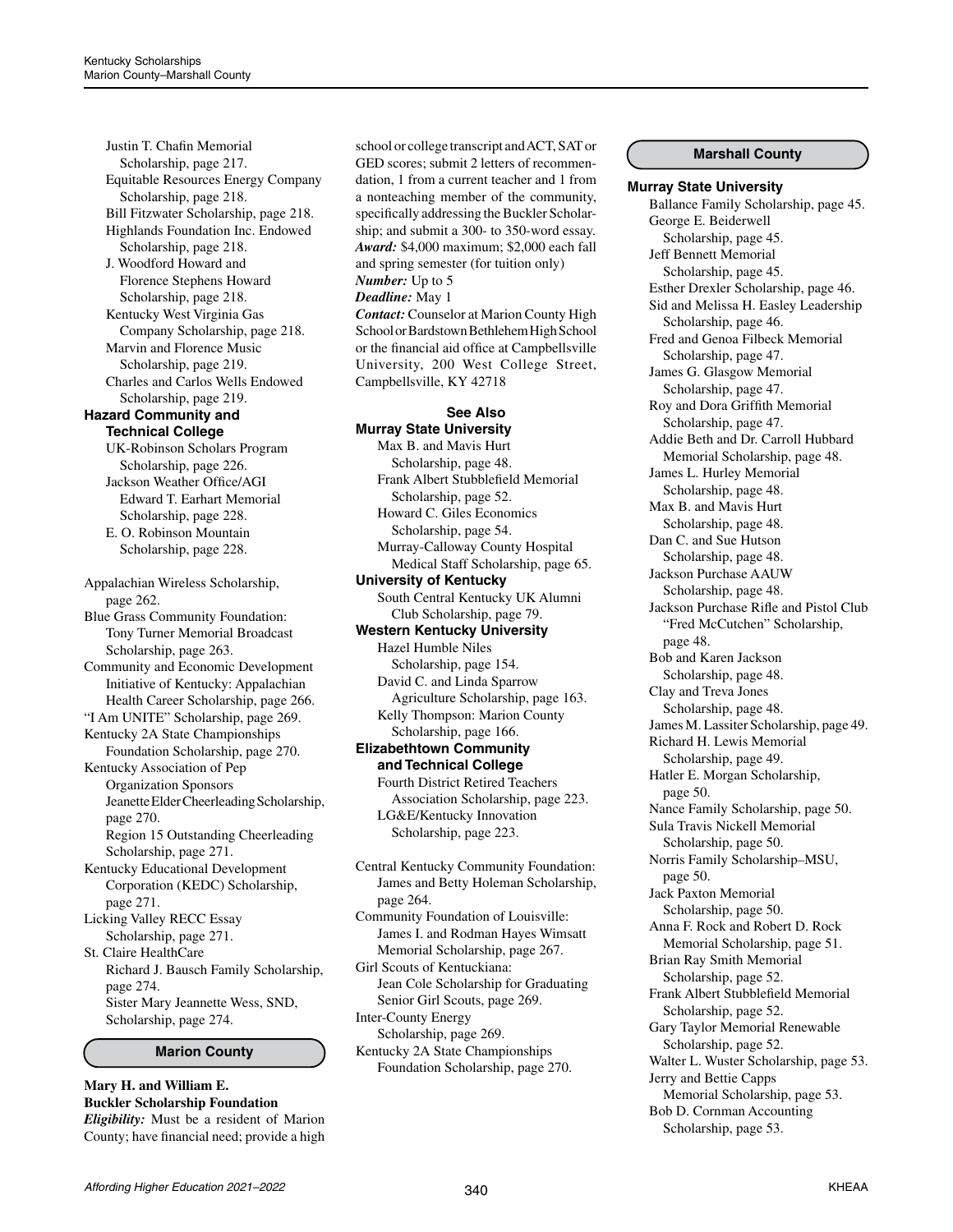H. Glenn and Anne Doran Endowed Scholarship, page 54. Howard C. Giles Economics Scholarship, page 54. Mary Moore Lassiter Scholarship, page 55. Shelby McCallum Scholarship, page 55. Robert P. McCann FBLA Memorial Scholarship, page 55. Gary McLemore Business Scholarship, page 55. Richardson Family Fund for Excellence in Accounting Scholarship, page 55. Glenda Boone Memorial Scholarship, page 57. Reed Conder Memorial Scholarship, page 57. First District Retired Teachers Association Scholarship, page 58. Mary Helen Gregory Hoover Scholarship, page 58. Wilson Ray Hoover Scholarship, page 58. Hugh and Lottie Hurt Scholarship, page 58. Louise Mandrell-Paducah Downtown Kiwanis Scholarship, page 59. John P. Paynter Instrumental Scholarship, page 62. Shaul-Myers Art Enrichment Scholarship, page 62. Joe Paul Willie Memorial Scholarship, page 63. Wayne T. Harrell Memorial Scholarship, page 64. William G. Hoover Sr. Memorial Scholarship, page 64. Joseph R. and Juanita Crowe Miller Scholarship, page 65. Murray-Calloway County Hospital Medical Staff Scholarship, page 65. Hal Perry Memorial Scholarship, page 65. Dr. William F. Smith Jr. Endowed Memorial Scholarship, page 66. Herman Kelly and Jo Harmon Ellis Memorial Scholarship, page 67. Bailey Holt Memorial Scholarship, page 68. **University of Kentucky** Lars and Molly Blythe Endowed Scholarship, page 90. Jesse R. and Virginia K. Grisham Scholarship, page 93. **Western Kentucky University** Joseph A. Dear Memorial

Scholarship, page 135.

## **West Kentucky Community and Technical College** George E. Beiderwell Scholarship, page 238. William G. Haus Scholarship, page 238. Leadership Paducah Scholarship, page 238. Jim Smith Contracting

Scholarship, page 239.

American Welding Society Foundation Inc.: Carlisle Smith Tri-State Section Scholarship, page 249. Girl Scouts of Kentuckiana: Jean Cole Scholarship for Graduating Senior Girl Scouts, page 269. Home Builders Association of Western Kentucky: Jack Marshall Memorial Scholarship, page 269. Jackson Purchase Energy Corporation Scholarship, page 270. Signet Federal Credit Union Scholarship, page 274. West Kentucky Rural Electric Cooperative Scholarship, page 275. Westlake Chemical Corporation Scholarship, page 275.

# **Martin County**

**Eastern Kentucky University** Nina B. Duvall Endowed Scholarship, page 32. George W. Clark Scholarship, page 34. Roxie Pearl Bullock Burdine Memorial Scholarship, page 34. E. O. Robinson Mountain Fund Scholarship, page 35. **Morehead State University** Valedictorian Scholarship, page 41. Jamey Aebersold Jazz Scholarship, page 41. **University of Kentucky** Big Sandy UK Alumni Club Scholarship, page 77. Mary Beth Sammons Henthorne Endowed Scholarship in Memory of Mary Beverly Vance and Marjorie Vance Sammons, page 96. Cawood Smith Memorial Scholarship, page 102. Harry King and Nelle Kathryn Buttermore Scholarship, page 102. Ronald G. Goebel Scholarship, page 109. Williena Burdine Broyles Memorial Endowed Scholarship, page 112. **University of Louisville** Kentucky Dataseam Scholarship, page 114.

**Alice Lloyd College** Alice Lloyd Honors Program Scholarship, page 175. Appalachian Leaders Scholarship, page 175. Baseball Scholarship, page 175. Basketball Scholarship, page 175. John Carroll Scholarship, page 175. **Campbellsville University** E. O. Robinson Scholarship, page 183. **Kentucky Christian University** E. O. Robinson Mountain Scholarship, page 191. **Lindsey Wilson College** E. O. Robinson Scholarship, page 199. **Big Sandy Community and Technical College** Big Sandy Area Chapter #220 Mended Hearts Inc. Nursing Scholarship, page 217. Justin T. Chafin Memorial Scholarship, page 217. Equitable Resources Energy Company Scholarship, page 218. Bill Fitzwater Scholarship, page 218. Highlands Foundation Inc. Endowed Scholarship, page 218. Verne P. Horne Scholarship, page 218. Kentucky West Virginia Gas Company Scholarship, page 218. Robert V. May Scholarship, page 219. Marvin and Florence Music Scholarship, page 219. Charles and Carlos Wells Endowed Scholarship, page 219. **Hazard Community and Technical College** UK-Robinson Scholars Program Scholarship, page 226. Jackson Weather Office/AGI Edward T. Earhart Memorial Scholarship, page 228. E. O. Robinson Mountain Scholarship, page 228. Appalachian Wireless Scholarship, page 262. Blue Grass Community Foundation: Tony Turner Memorial Broadcast Scholarship, page 263. Community and Economic Development Initiative of Kentucky: Appalachian Health Career Scholarship, page 266. John T. and Ada M. Diederich Educational Trust: Diederich Scholarship, page 267. "I Am UNITE" Scholarship, page 269. Kentucky Association of Pep Organization Sponsors Jeanette Elder Cheerleading Scholarship, page 270.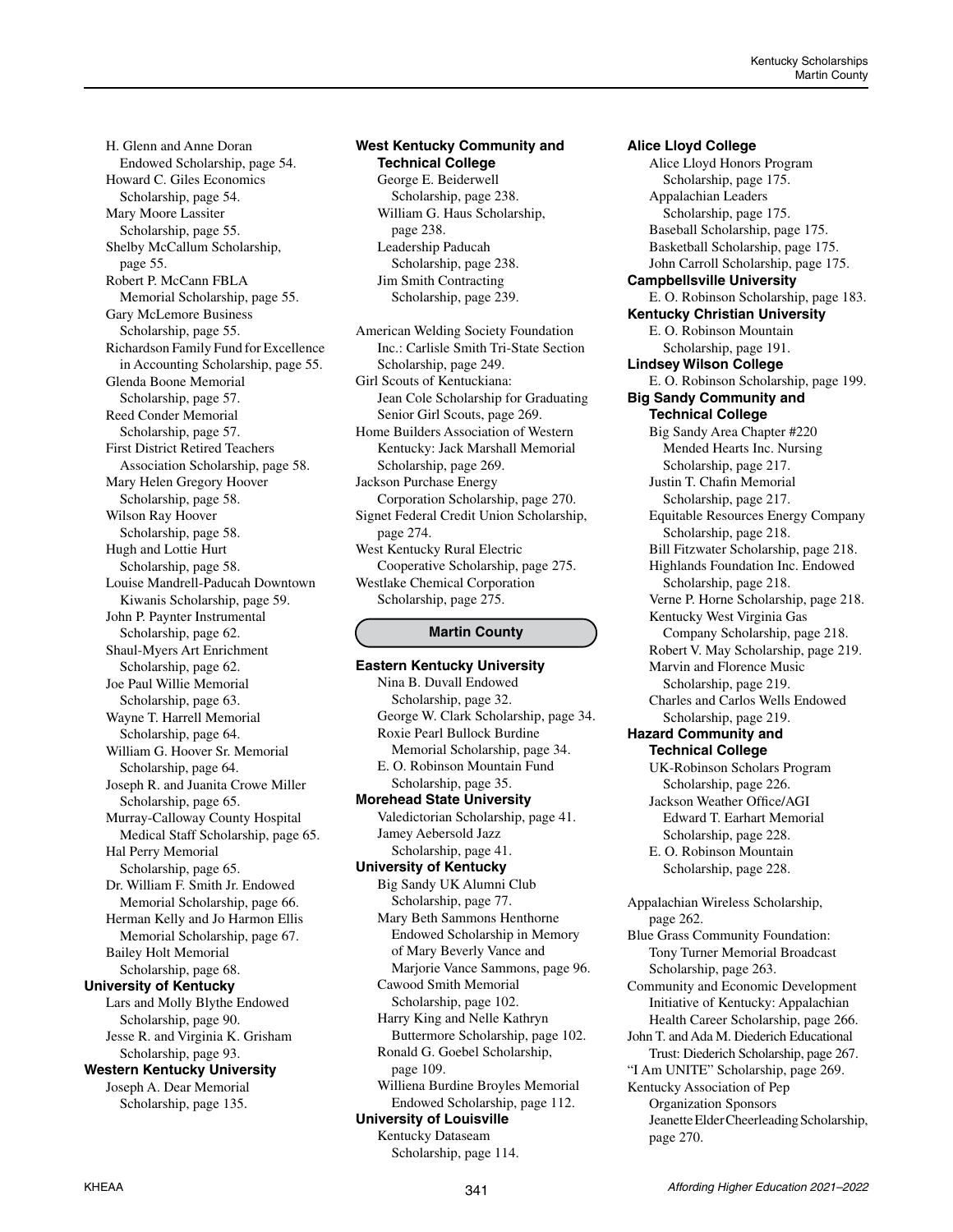Region 15 Outstanding Cheerleading Scholarship, page 271.

Kentucky Educational Development Corporation (KEDC) Scholarship, page 271.

St. Claire HealthCare

Richard J. Bausch Family Scholarship, page 274.

#### **Mason County**

#### **Hayswood Foundation Inc.**

*Deadline:* Third week of April; contact organization for actual date *Contact:* Counselor or Hayswood Foundation Inc., 1 West McDonald Parkway, Suite 3A, Maysville, KY 41056; 606.563.9333; [hfound@att.net](mailto:hfound%40att.net?subject=); [www.hayswood.org](http://www.hayswood.org)

#### **Laurance L. Browning Jr. Scholarship**

*Eligibility:* Must be a graduating senior at St. Patrick High School or Mason County High School and meet Mason County residency requirements.

*Award:* \$6,000 per year; renewable for up to 3 additional years of undergraduate studies *Number:* 2 new selections per year, up to a total of 8 annual recipients \*\*\*\*\*\*\*\*\*\*

# **Katie DeSpain Scholarship**

*Eligibility:* Must be a graduate of an accredited high school in Mason County, be under age 25 at time of initial selection, be an undergraduate student and meet academic and financial criteria.

*Award:* \$2,000 per year; renewable for up to 3 additional years of undergraduate studies *Number:* 1 new selection per year, up to 4 annual recipients

\*\*\*\*\*\*\*\*\*\*

**G. L. and Elsie H. Downing Scholarship** *Eligibility:* Must meet Mason County residency requirements, be an undergraduate under age 25 at time of initial selection and meet the program's academic and financial requirements.

*Award:* Varies; dependent on other aid received; renewable for up to 3 additional years of undergraduate studies *Number:* Varies

\*\*\*\*\*\*\*\*\*\*

#### **William G. and Rosemary Reetz Scholarship**

*Eligibility:* Must be under age 25; be a member of the graduating class of Mason County High School, St. Patrick High School or Ripley-Union-Lewis-Huntington High School; and meet academic and financial standards.

*Award:* \$2,000 per year; renewable for up to

3 additional years of undergraduate studies *Number:* 3 new selections per year, up to a total of 12 annual recipients \*\*\*\*\*\*\*\*\*\*

# **Zachary Ruble Memorial Scholarship**

*Eligibility:* Must be a Mason County High School graduating senior or current recipient, be an undergraduate under age 25 at time of initial selection and meet academic criteria (at least a 25 ACT or equivalent SAT score). Preference given to a student with excellent academics, extracurricular and community involvement, participation in sports and outside activities, and appreciation of conservation and the environment.

*Award:* \$1,500 per year; renewable for up to 3 additional years of undergraduate studies *Number:* 1 new selection per year, up to a total of 4 annual recipients \*\*\*\*\*\*\*\*\*\*

#### **Matt Stahl Scholarship**

*Eligibility:* Must be a graduate of St. Patrick High School or Mason County High School, be under age 25 at time of initial selection and meet academic and financial criteria. *Award:* \$1,000 per year; renewable for up to 3 additional years of undergraduate studies *Number:* 1 new selection per year, up to a total of 4 annual recipients

# **See Also**

**Eastern Kentucky University** Nina B. Duvall Endowed

Scholarship, page 32.

**Morehead State University**

Valedictorian Scholarship, page 41. Jamey Aebersold Jazz Scholarship, page 41.

**Northern Kentucky University** Eastern Kentucky Endowed

Scholarship, page 71.

**University of Kentucky**

Jack and Enid Denton Scholarship, page 109.

**Western Kentucky University** Milton Dickson Roe Scholarship, page 159.

**Maysville Community and Technical College**

Crounse Corporation Scholarship, page 231.

James Ellis Carver II Scholarship, page 263. Fleming-Mason Energy Annual Meeting Scholarship, page 268. Hayswood Foundation Inc.: Pat Moore Scholarship, page 269.

Kentucky 2A State Championships Foundation Scholarship, page 270. Kentucky Association of Pep Organization Sponsors Region 10 Outstanding Cheerleader Scholarship, page 270. Kentucky Educational Development Corporation (KEDC) Scholarship, page 271. Mason-Bracken County Bar Association Scholarship, page 272.

# **McCracken County**

# **McCracken County Conservation District Scholarship**

*Eligibility:* Must be a graduating high school senior from an accredited high school in McCracken County or be a college sophomore, junior or senior; major in an agriculture-related field; and take at least 1 agriculture class per semester.

*Award:* \$1,000; \$500 each semester

*Number:* 3 to 6

*Deadline:* March 1

*Contact:* Amanda Tilford, McCracken County Conservation District, 5470 US Highway 60 West, Suite B, Paducah, KY 42001; 270.554.5242; or 270.408.1244; [mcccd@vci.net](mailto:mcccd%40vci.net?subject=)

#### **See Also Murray State University**

Ballance Family Scholarship, page 45. Ballard/McCracken County Alumni and Friends Scholarship, page 45. George E. Beiderwell Scholarship, page 45. Jim and Sue Cash Endowed Academic Scholarship, page 46. CFSB Freshman Renewable Scholarship, page 46. James G. Glasgow Memorial Scholarship, page 47. Addie Beth and Dr. Carroll Hubbard Memorial Scholarship, page 48. Max B. and Mavis Hurt Scholarship, page 48. Dan C. and Sue Hutson Scholarship, page 48. Jackson Purchase AAUW Scholarship, page 48. Jackson Purchase Rifle and Pistol Club "Fred McCutchen" Scholarship, page 48. Bob and Karen Jackson Scholarship, page 48. James M. Lassiter Scholarship, page 49. Nance Family Scholarship, page 50. Sula Travis Nickell Memorial Scholarship, page 50. Norris Family Scholarship–MSU, page 50.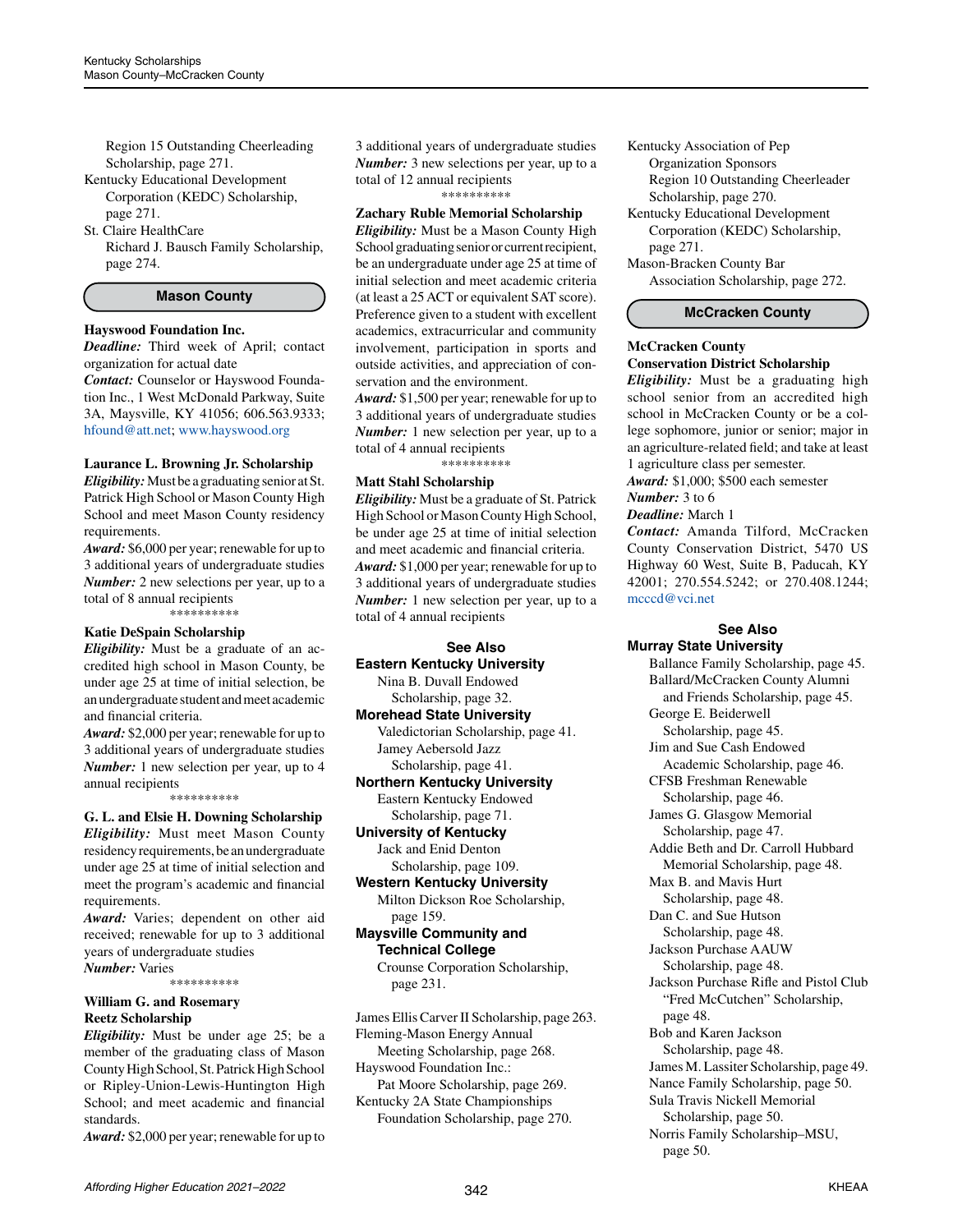Paducah Bank and Trust Company Scholarship, page 50. Jack Paxton Memorial Scholarship, page 50. Frank Albert Stubblefield Memorial Scholarship, page 52. Thomas R. Whitton Scholarship, page 52. Walter L. Wuster Scholarship, page 53. Bob D. Cornman Accounting Scholarship, page 53. Howard C. Giles Economics Scholarship, page 54. Robert P. McCann FBLA Memorial Scholarship, page 55. Richardson Family Fund for Excellence in Accounting Scholarship, page 55. Glenda Boone Memorial Scholarship, page 57. First District Retired Teachers Association Scholarship, page 58. Hugh and Lottie Hurt Scholarship, page 58. Louise Mandrell-Paducah Downtown Kiwanis Scholarship, page 59. John P. Paynter Instrumental Scholarship, page 62. Shaul-Myers Art Enrichment Scholarship, page 62. Murray-Calloway County Hospital Medical Staff Scholarship, page 65. Hal Perry Memorial Scholarship, page 65. Dr. William F. Smith Jr. Endowed Memorial Scholarship, page 66. Herman Kelly and Jo Harmon Ellis Memorial Scholarship, page 67. Roger Gish Memorial Scholarship, page 67. **University of Kentucky** McCracken County UK Alumni Club Scholarship, page 78. Lars and Molly Blythe Endowed Scholarship, page 90. Jesse R. and Virginia K. Grisham Scholarship, page 93. **Western Kentucky University** Sue Davis Haley Scholarship, page 141. John W. and Lucille Hazzard Scholarship, page 143. **Clear Creek Baptist Bible College** Willis W. Henson Scholarship, page 186. **West Kentucky Community and Technical College** George E. Beiderwell Scholarship, page 238.

Harry M. Hogan Trust Scholarship, page 238. Leadership Paducah Scholarship, page 238. James W. Marvin Jr. Scholarship, page 239. Corman E. Maxie Scholarship, page 239. Paducah Business and Professional Women Scholarship, page 239. John R. and Opal M. Reid Scholarship, page 239. Herman J. Robertson Scholarship, page 239. Charles A. Saladino Scholarship, page 239. Jim Smith Contracting Scholarship, page 239. Woman's Club of Paducah Scholarship, page 239.

American Welding Society Foundation Inc.: Carlisle Smith Tri-State Section Scholarship, page 249. Community Foundation of Louisville: Charles A. Reid Memorial Scholarship, page 267. Girl Scouts of Kentuckiana: Jean Cole Scholarship for Graduating Senior Girl Scouts, page 269. Home Builders Association of Western Kentucky: Jack Marshall Memorial Scholarship, page 269. Jackson Purchase Energy Corporation Scholarship, page 270. Signet Federal Credit Union Scholarship, page 274.

# **McCreary County**

#### **Highland Telephone Cooperative Scholarship**

*Eligibility:* Must be a high school senior; have service with Highland Telephone Cooperative; submit a typed 500-word, double-spaced essay on a given topic; present proof of enrollment and incurred fees at a postsecondary school; and use the scholarship within 1 year of the award. A relative of a Highland Telephone Cooperative or Highland Communications Corporation employee or director is not eligible. A student who is home schooled or attends a school outside the service area is eligible if the student or family receives service from the cooperative. *Award:* \$1,000

#### *Number:* 3

*Deadline:* March 19 *Contact:* Diann Stephens, Highland Tele-

phone Cooperative, 7840 Morgan County Highway, P.O. Box 119, Sunbright, TN 37872; 423.628.2121 ext. 3270; [diann@](mailto:diann%40highlandtel.net?subject=) [highlandtel.net](mailto:diann%40highlandtel.net?subject=); [www.highlandtel.net](http://www.highlandtel.net)

**See Also Eastern Kentucky University** Dr. Jessica Johnson Frazier Endowed Scholarship, page 32. George W. Clark Scholarship, page 34. Roxie Pearl Bullock Burdine Memorial Scholarship, page 34. Inez Cass McKinney Scholarship for Elementary Teachers, page 35. Imogene Ramsey Endowed Scholarship, page 35. E. O. Robinson Mountain Fund Scholarship, page 35. **University of Kentucky** Lake Cumberland UK Alumni Club Scholarship, page 78. Harry King and Nelle Kathryn Buttermore Scholarship, page 102. William and Julia Cundiff Scholarship, page 109. Ronald G. Goebel Scholarship, page 109. T. T. Jones Memorial Scholarship, page 110. Williena Burdine Broyles Memorial Endowed Scholarship, page 112. **Alice Lloyd College** Alice Lloyd Honors Program Scholarship, page 175. Appalachian Leaders Scholarship, page 175. Baseball Scholarship, page 175. Basketball Scholarship, page 175. John Carroll Scholarship, page 175. **Kentucky Christian University** E. O. Robinson Mountain Scholarship, page 191. **Lindsey Wilson College** E. O. Robinson Scholarship, page 199. **Hazard Community and Technical College** UK-Robinson Scholars Program Scholarship, page 226. Jackson Weather Office/AGI Edward T. Earhart Memorial Scholarship, page 228. E. O. Robinson Mountain Scholarship, page 228. **Somerset Community College** Rose Bullock Nursing Scholarship, page 233. J. C. Goode Memorial Scholarship, page 234. Clarence Whitman Hume Scholarship, page 234. Roscoe Kelley Memorial Scholarship, page 234. Ruby Kelley Memorial

Scholarship, page 234.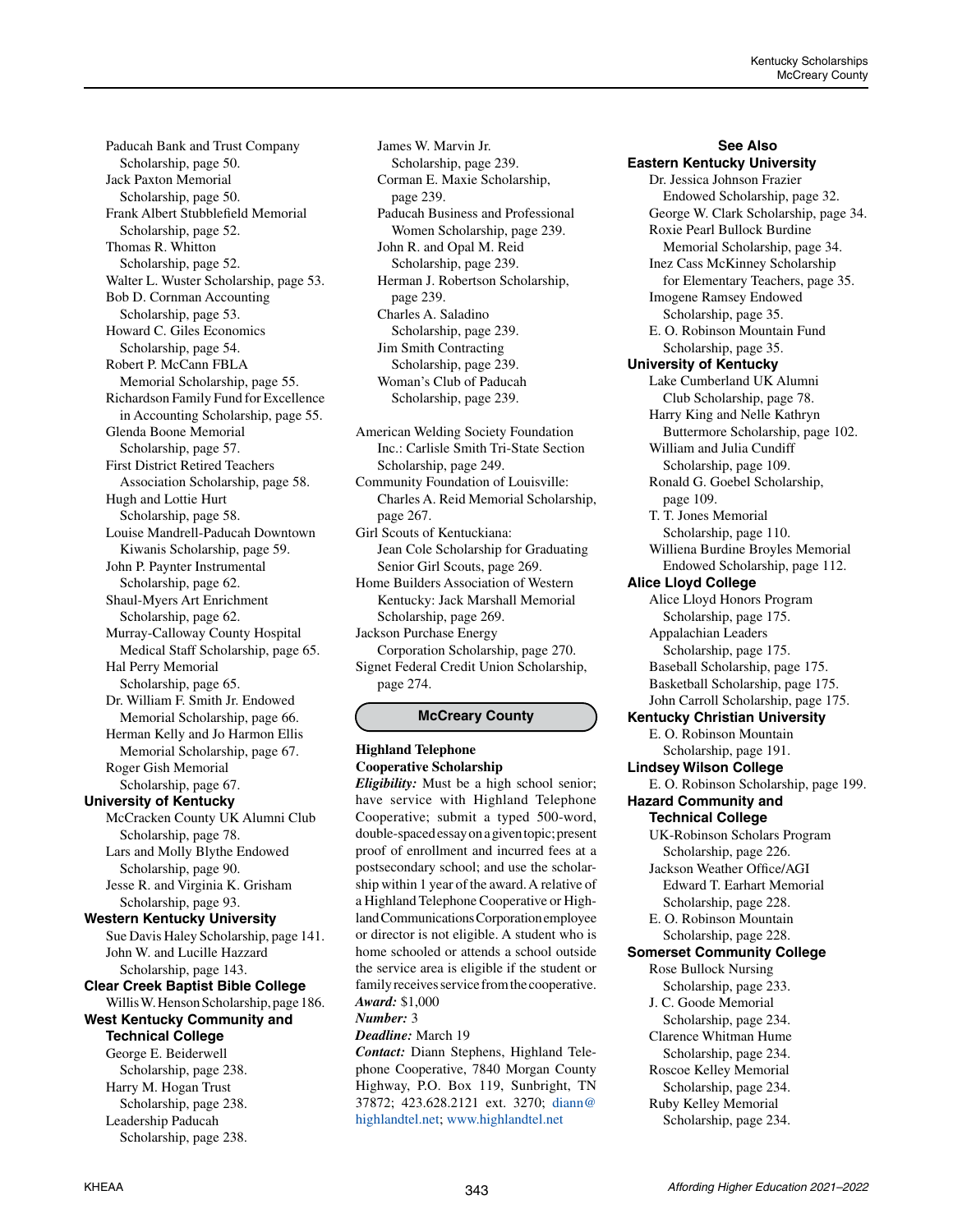Lake Cumberland Regional Hospital Scholarship, page 234. Toni Pendley/First Baptist Church Nursing Scholarship, page 234. Richie/Cooper Scholarship Endowment, page 234. Ralph Shearer Scholarship, page 234. Morris E. and Katherine M. Strunk Endowed Scholarship, page 235.

Community and Economic Development Initiative of Kentucky: Appalachian Health Career Scholarship, page 266. Cumberland Valley Electric

Scholarship, page 267. "I Am UNITE" Scholarship, page 269.

Kentucky 2A State Championships

Foundation Scholarship, page 270. Kentucky Educational Development Corporation (KEDC) Scholarship, page 271.

South Kentucky RECC Sam J. Hord Memorial Scholarship, page 274.

Senior Scholarship, page 274. St. Claire HealthCare

Richard J. Bausch Family Scholarship, page 274.

**McLean County**

#### **Community Foundation of Louisville** *Deadline:* March 18

*Contact:* Naomi Davis, Community Foundation of Louisville, 325 West Main Street, Suite 1110, Louisville, KY 40202; [naomid@](mailto:naomid%40cflouisville.org?subject=) [cflouisville.org](mailto:naomid%40cflouisville.org?subject=); [www.cflouisville.org](http://www.cflouisville.org)

# **Francis and Deva Manders Scholarship**

*Eligibility:* Must be a resident of McLean County outside the city limits of Calhoun; be a graduating senior from McLean County High School; and be enrolled at Owensboro Community and Technical College. Preference given to a student who lives within the city limits of Livermore. Renewable.

\*\*\*\*\*\*\*\*\*\*

## **Clay V. and Jennie Ree Watson Scholarship**

*Eligibility:* Must be a resident of McLean County; be enrolled full time at an accredited 2- or 4-year college, university or trade school; have a 2.5 cumulative GPA; and demonstrate financial need. Renewable.

*\_\_\_\_\_\_\_\_\_\_\_\_\_\_\_\_\_\_\_\_\_\_\_\_\_\_\_\_\_\_\_\_\_\_\_\_\_\_\_\_\_\_\_\_*

# **Fenton E. English Scholarship**

*Eligibility:* Must be a McLean County High School graduating senior, have at least a 3.0 GPA, plan to attend a 4-year college or university, submit a transcript of grades and college entrance exam and demonstrate financial need.

*Award:* \$10,000; \$2,500 each year for 4 years *Number:* 5

#### *Deadline:* March 15

*Contact:* Rob Wellman, McLean County High School, 1859 Highway 136 East, Calhoun, KY 42327; 270.273.5278; [rob.](mailto:rob.wellman%40mclean.kyschools.us?subject=) [wellman@mclean.kyschools.us](mailto:rob.wellman%40mclean.kyschools.us?subject=)

*\_\_\_\_\_\_\_\_\_\_\_\_\_\_\_\_\_\_\_\_\_\_\_\_\_\_\_\_\_\_\_\_\_\_\_\_\_\_\_\_\_\_\_\_*

## **McLean County Extension Homemakers Scholarship**

*Eligibility:* Must be a high school graduate, be a resident of McLean County and be a full-time student. Based on scholastic ability. Preference given to a student who plans to major in family and consumer science or a related field. *Award:* \$500 *Number:* 1 *Deadline:* March 10 *Contact:* McLean County Homemakers

Association, P.O. Box 265, Calhoun, KY 42327; 270.273.3690

#### **See Also Murray State University**

Rogers Badgett Sr. Scholarship, page 45. Max B. and Mavis Hurt Scholarship, page 48.

Frank Albert Stubblefield Memorial Scholarship, page 52.

Howard C. Giles Economics Scholarship, page 54. Murray-Calloway County Hospital

 Medical Staff Scholarship, page 65. **University of Kentucky**

Jesse R. and Virginia K. Grisham Scholarship, page 93.

# **Western Kentucky University**

Joseph A. Dear Memorial Scholarship, page 135. Dr. W. Gerald Edds Scholarship,

page 136.

Charles Gatton Sr. Scholarship, page 139.

Wilfred Gorrell Scholarship, page 140. Island Creek Coal Company

Scholarship, page 146.

Sandra G. Miller and Kenneth D. Miller Scholarship, page 153. Dr. Hugh H. and Debby G.

Wilhite Scholarship, page 170.

# **Madisonville Community College**

F. O. and Ernestine Baker Diversity Scholarship, page 231.

American Welding Society Foundation Inc.: Carlisle Smith Tri-State Section Scholarship, page 249.

Community Foundation of Louisville:

- Flat Branch Farms Agriculture
- Scholarship, page 267.

Charles A. Reid Memorial Scholarship, page 267.

- Girl Scouts of Kentuckiana: Jean Cole Scholarship for Graduating
- Senior Girl Scouts, page 269.

Kenergy Corp. Scholarship, page 270.

Kentucky Association of Pep Organization Sponsors

Richard Bedwell Memorial Scholarship, page 270.

John B. and Brownie Young Scholarship, page 275.

**Meade County**

#### **Central Kentucky Community Foundation: Martha Jane Hamilton Nursing Scholarship**

*Eligibility:* Must be a graduating senior at or a graduate of Meade County High School; be enrolled at Elizabethtown Community and Technical College; have a 2.5 cumulative GPA; be pursuing a career in nursing; and submit a copy of applicant's full Student Aid Report, a copy of the acceptance letter to ECTC, an essay expressing why the applicant should be selected for a college scholarship and a letter of recommendation from a non-family member expressing why the applicant would make a great nurse.

*Award:* Up to full tuition; renewable *Deadline:* March 1

*Contact:* Central Kentucky Community Foundation, 200 Jim Owen Drive, Elizabethtown, KY 42701; 270.737.8393; [scholarships@ckcf4people.org](mailto:scholarships%40ckcf4people.org?subject=); [www.ckcf-](http://www.ckcf4people.org)[4people.org](http://www.ckcf4people.org)

*\_\_\_\_\_\_\_\_\_\_\_\_\_\_\_\_\_\_\_\_\_\_\_\_\_\_\_\_\_\_\_\_\_\_\_\_\_\_\_\_\_\_\_\_*

# **Harrison County Hospital Foundation Scholarship**

*Eligibility:* Must be a resident of Harrison or Crawford County, Indiana, or Meade County, Kentucky; have graduated from high school within the past 5 years; and plan to continue education in a hospital, medical or health care-related career at a college or university with an accredited program. For application, email [svoelker@hchin.org](mailto:svoelker%40hchin.org?subject=).

*Award:* \$1,000

*Number:* Varies

*Deadline:* April 15

*Contact:* Harrison County Hospital Foundation Scholarship Committee, 1141 Hospital Drive Northwest, Corydon, IN 47112; 812.738.8762; [svoelker@hchin.org](mailto:svoelker%40hchin.org?subject=)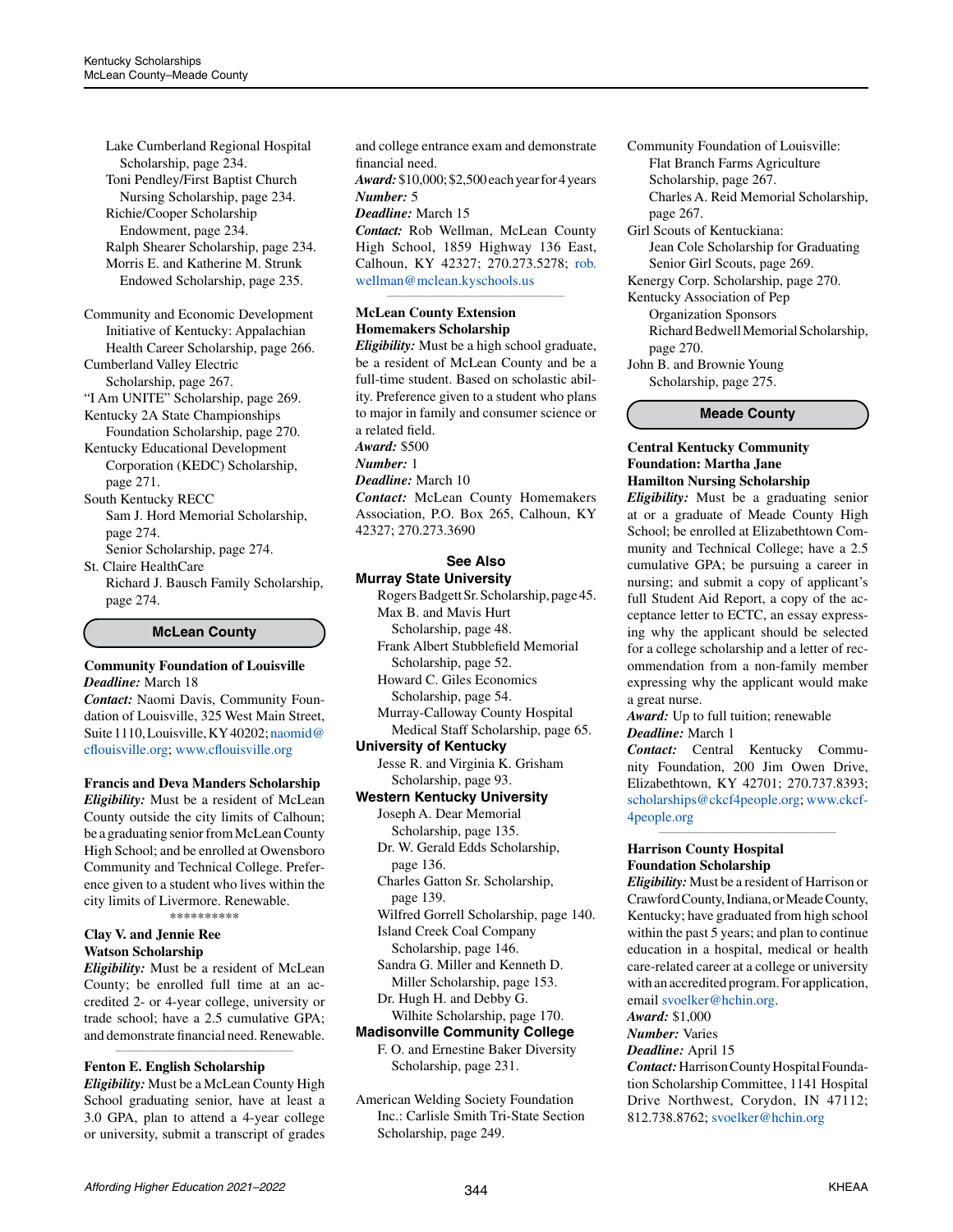#### **Meade County Bar Association Scholarship**

*Eligibility:* Must demonstrate academic achievement, honors, awards and extracurricular activities and submit an essay. *Award:* \$500

*\_\_\_\_\_\_\_\_\_\_\_\_\_\_\_\_\_\_\_\_\_\_\_\_\_\_\_\_\_\_\_\_\_\_\_\_\_\_\_\_\_\_\_\_*

*\_\_\_\_\_\_\_\_\_\_\_\_\_\_\_\_\_\_\_\_\_\_\_\_\_\_\_\_\_\_\_\_\_\_\_\_\_\_\_\_\_\_\_\_*

# *Deadline:* April

*Contact:* Counselor

# **Meade County Conservation District Scholarship**

*Eligibility:* Must major in agriculture, environmental science, wildlife or a related field; submit 2 letters of recommendation and an essay; and demonstrate financial need and academics. *Award:* \$1,000 *Deadline:* April

*Contact:* Counselor *\_\_\_\_\_\_\_\_\_\_\_\_\_\_\_\_\_\_\_\_\_\_\_\_\_\_\_\_\_\_\_\_\_\_\_\_\_\_\_\_\_\_\_\_*

# **Meade County Extension Homemakers Scholarship**

*Eligibility:* Must be a Meade County High School graduating senior and plan to major or focus in an area of family and consumer science at a college, university or vocationaltechnical school.

*Award:* \$1,000

*Number:* 1

#### *Deadline:* March 30

*Contact:* Jennifer Bridge, Meade County Cooperative Extension Service, 1041 Old Ekron Road, Brandenburg, KY 40108; 270.422.4958

*\_\_\_\_\_\_\_\_\_\_\_\_\_\_\_\_\_\_\_\_\_\_\_\_\_\_\_\_\_\_\_\_\_\_\_\_\_\_\_\_\_\_\_\_*

# **Meade County High School**

*Eligibility:* In addition to any criteria under a specific scholarship, must be a Meade County High School graduating senior.

# *Deadline:* April

*Contact:* Matt Spencer, Meade County High School, 938 Old State Road, Brandenburg, KY 40108; 270.422.7516

# **James R. Allen Memorial Scholarship**

*Eligibility:* Based on academics, GPA, rank, ACT scores, honors, awards, extracurricular activities, financial need and the ability and desire to succeed in chosen field.

#### *Award:* \$500 **\*\*\*\*\*\*\*\*\*\***

# **Cale Brown Memorial Scholarship**

*Eligibility:* Must be a graduating senior from St. John's, St. Martin's, St. Theresa's or St. Mary's Parish; submit an essay; and demonstrate financial need. *Award:* \$1,000

#### \*\*\*\*\*\*\*\*\*\*

**Rebecca Bickett Darnall Scholarship**

*Eligibility:* Must be majoring in nursing. Based on academics, community service, letters of recommendation and financial need. *Award:* \$5,000 *Deadline:* March

\*\*\*\*\*\*\*\*\*\*

#### **Delta Kappa Gamma Education Scholarship**

*Eligibility:* Must be a female, have at least a 3.0 GPA and plan to major in education. *Award:* \$500

*Deadline:* March **\*\*\*\*\*\*\*\*\*\***

# **Jimbo Devries Memorial Scholarship**

*Eligibility:* Must attend Western Kentucky University and demonstrate academics, extracurricular activities, community service, honors and awards. *Award:* \$2,500

\*\*\*\*\*\*\*\*\*\*

#### **Ekron Elementary School PTO Academic Scholarship**

*Eligibility:* Must have attended Ekron Elementary School at least 4 complete school years; be enrolled in a college, university, art or technical school; have at least a 3.0 GPA; demonstrate awards, honors, extracurricular activities and community service; and submit an essay. *Award:* \$500

\*\*\*\*\*\*\*\*\*\*

**Farm Bureau Young Farmers' Scholarship** *Eligibility:* Must be a child of a Farm Bureau member, have at least a 2.5 GPA, have taken the ACT and SAT, be a full-time student, be involved in agriculture or an agriculture major and have financial need. *Award:* \$500 *Deadline:* March

\*\*\*\*\*\*\*\*\*\*

### **Flaherty Elementary School PTO Scholarship**

*Eligibility:* Must have attended Flaherty Elementary School at least 4 complete school years; be enrolled in a college, university, art or technical school; demonstrate academic achievement, awards, honors, extracurricular activities and community service; and submit an essay. *Award:* \$500

\*\*\*\*\*\*\*\*\*\*

#### **Carissa, Rance and Adie Foushee Memorial Scholarship**

*Eligibility:* Must have at least a 3.0 GPA. Based on academic achievement, awards, honors and extracurricular activities. *Award:* \$500 *Deadline:* March

#### \*\*\*\*\*\*\*\*\*\*

**David F. Jenkins Memorial Scholarship**

*Eligibility:* Based on academics, honors and awards, extracurricular activities, letters of recommendation and essay. *Award:* \$500

\*\*\*\*\*\*\*\*\*\*

#### **King Family Scholarship**

*Eligibility:* Based on academics, honors, awards, extracurricular activities and financial need.

*Award:* \$1,000 \*\*\*\*\*\*\*\*\*\*

# **Meade County Cattleman's Association Scholarship**

*Eligibility:* Must be an immediate family member of someone who has been a member of the Meade County Cattleman's Association for 2 years before student applies, have at least a 2.0 GPA, submit letters of recommendation and participate in a personal interview.

*Award:* \$1,000

*Deadline:* March \*\*\*\*\*\*\*\*\*\*

**Meade County Farm Bureau Scholarship** *Eligibility:* Must be the child of a Meade County Farm Bureau member; have at least a 3.0 unweighted GPA or 20 ACT score; plan to major in agriculture, biology or family and consumer science; be involved in extracurricular activities; and submit an essay and 2 letters of recommendation.

*Award:* \$1,000

*Deadline:* February \*\*\*\*\*\*\*\*\*\*

# **Meade-Breck Right-to-Life Scholarship**

*Eligibility:* Must be a graduating senior from St. John's, St. Martin's, St. Theresa's or St. Mary's Parish and submit an essay. *Award:* \$250 *Deadline:* March

\*\*\*\*\*\*\*\*\*\*

#### **John Cooper McAdams Memorial Scholarship**

*Eligibility:* Must be a member of SADD, submit an essay and demonstrate academic achievement and financial need. *Award:* \$500

\*\*\*\*\*\*\*\*\*\*

# **Meade County High School National Honor Society**

**Financial Need Scholarship**

*Eligibility:* Must be a member of the National Honor Society and demonstrate financial need.

*Award:* \$500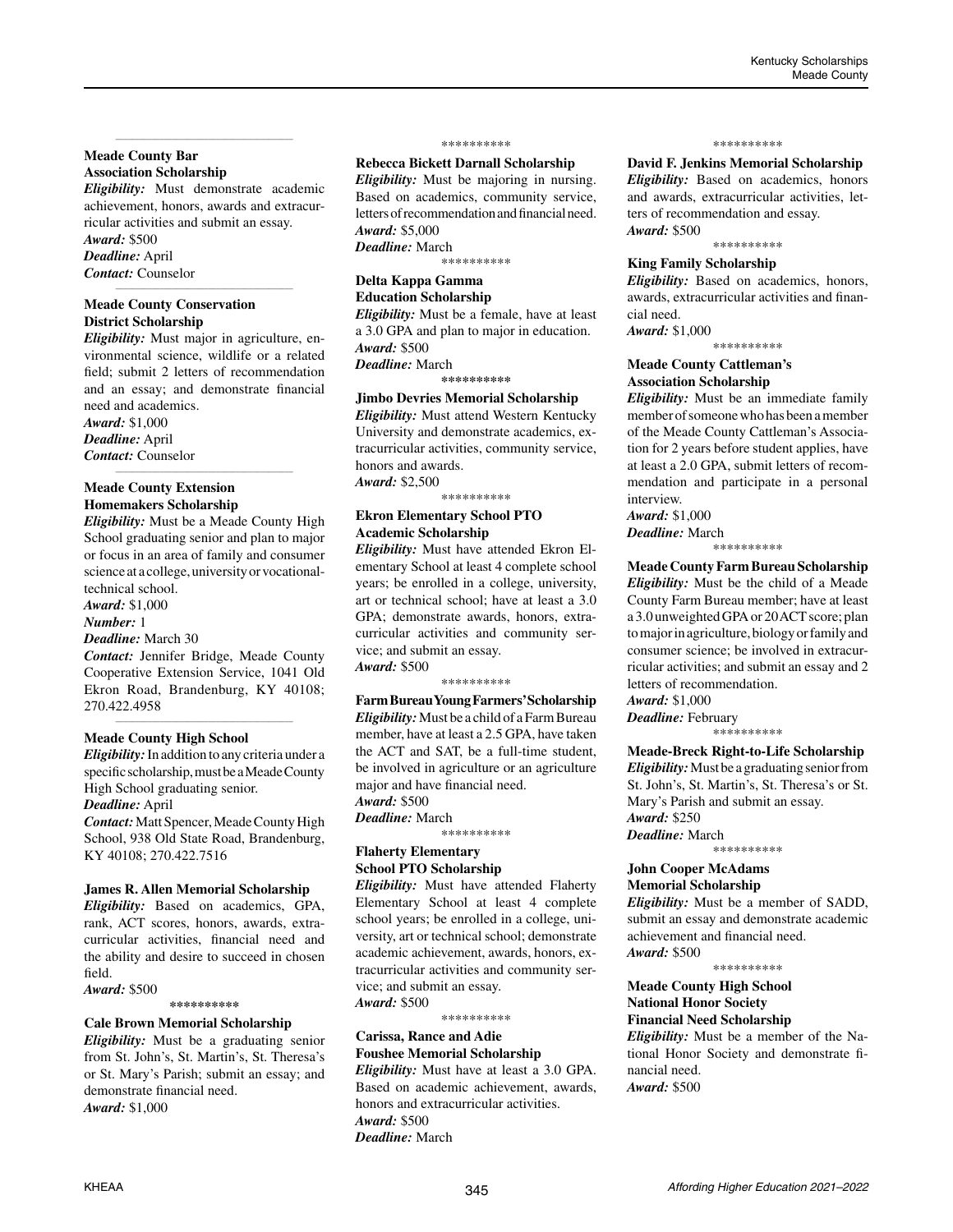#### \*\*\*\*\*\*\*\*\*\*

# **Meade County High School National Honor Society Scholarship**

*Eligibility:* Must be a member of the National Honor Society; demonstrate GPA, ACT score, class ranking, academic honors, academic achievements and extracurricular activities; and submit an essay. *Award:* \$500

\*\*\*\*\*\*\*\*\*\*

# **Payneville Elementary School PTO Scholarship**

*Eligibility:* Must have attended Payneville Elementary School at least 4 complete years; be enrolled in a college, university, art or technical school; have at least a 2.5 GPA; demonstrate awards, honors, extracurricular activities and community service; submit an essay; and demonstrate financial need.

*Award:* \$400

\*\*\*\*\*\*\*\*\*\*

#### **Chelsea Stinnett Memorial Scholarship**

*Eligibility:* Based on financial need, academics, extracurricular activities and essay. *Award:* \$400 to \$500

\*\*\*\*\*\*\*\*\*\*

*Number:* 3

#### **Team Doug Scholarship**

*Eligibility:* Based on academics, leadership and awards/honors; and submit an essay on how cancer has affected the applicant. *Award:* \$500

*Deadline:* March \*\*\*\*\*\*\*\*\*\*

#### **Carol Boyken Thompson Memorial Scholarship for Music and the Arts**

*Eligibility:* Must major in performance, visual, literary or applied arts/arts education. Based on academics, financial need, extracurricular activities and essay. *Award:* \$250 to \$1,000 *Deadline:* March \*\*\*\*\*\*\*\*\*\*

**Tidal Wave Bank Scholarship**

*Award:* \$1,000 *Contact:* Counselor

*\_\_\_\_\_\_\_\_\_\_\_\_\_\_\_\_\_\_\_\_\_\_\_\_\_\_\_\_\_\_\_\_\_\_\_\_\_\_\_\_\_\_\_\_*

#### **Meade County Sheriff's Department Drug-Free Scholarship**

*Eligibility:* Based on financial need, essay, awards, honors, academics, extracurricular activities and letter of recommendation. *Award:* \$3,000 *Deadline:* April *Contact:* Counselor *\_\_\_\_\_\_\_\_\_\_\_\_\_\_\_\_\_\_\_\_\_\_\_\_\_\_\_\_\_\_\_\_\_\_\_\_\_\_\_\_\_\_\_\_*

**St. John's Youth Ministry Scholarship** *Eligibility:* Must be an active member of St. John's Catholic Church parish life and/ or youth ministry, demonstrate financial need and involvement in school and community activities and submit an essay. *Award:* \$500 *Deadline:* April *Contact:* Counselor

*\_\_\_\_\_\_\_\_\_\_\_\_\_\_\_\_\_\_\_\_\_\_\_\_\_\_\_\_\_\_\_\_\_\_\_\_\_\_\_\_\_\_\_\_*

# **St. Martin's Catholic Parish Community Scholarship**

*Eligibility:* Must demonstrate involvement in parish life and youth ministry activities and involvement in school and community activities, submit an essay on the importance of this scholarship and demonstrate financial need. *Award:* \$500 *Deadline:* April *Contact:* Counselor *\_\_\_\_\_\_\_\_\_\_\_\_\_\_\_\_\_\_\_\_\_\_\_\_\_\_\_\_\_\_\_\_\_\_\_\_\_\_\_\_\_\_\_\_*

## **St. Mary's Youth Ministry Scholarship**

*Eligibility:* Must be an active member of St. Mary's Catholic Church parish life and/ or youth ministry, demonstrate involvement in school and community activities and demonstrate financial need. *Award:* \$500 *Deadline:* April *Contact:* Counselor *\_\_\_\_\_\_\_\_\_\_\_\_\_\_\_\_\_\_\_\_\_\_\_\_\_\_\_\_\_\_\_\_\_\_\_\_\_\_\_\_\_\_\_\_*

# **St. Theresa's Catholic Youth Ministry Scholarship**

*Eligibility:* Must be an active member of St. Theresa's Catholic Church, demonstrate financial need and involvement in school and community activities and submit an essay. *Award:* \$500 *Deadline:* April *Contact:* Counselor *\_\_\_\_\_\_\_\_\_\_\_\_\_\_\_\_\_\_\_\_\_\_\_\_\_\_\_\_\_\_\_\_\_\_\_\_\_\_\_\_\_\_\_\_*

## **Veterans of Foreign Wars Post 11404 Scholarship** *Eligibility:* Based on academic achieve-

ment, awards, honors, clubs, extracurricular activities, financial need and not receiving another scholarship. *Award:* \$500 *Deadline:* April *Contact:* Counselor

#### **See Also Western Kentucky University**

James Stewart "Jimbo" DeVries Scholarship, page 135. Joseph Brent Fackler Scholarship, page 137.

Heartland WKU Alumni Association Scholarship, page 143.

**Elizabethtown Community and Technical College**

Fourth District Retired Teachers Association Scholarship, page 223. LG&E/Kentucky Innovation Scholarship, page 223.

The Cecilian Bank Scholarship, page 264. Central Kentucky Community Foundation: Heart of Kentucky Association of Realtors Scholarship, page 264. James and Betty Holeman Scholarship, page 264. Girl Scouts of Kentuckiana: Jean Cole Scholarship for Graduating Senior Girl Scouts, page 269. Kentucky Association of Pep Organization Sponsors Richard Bedwell Memorial Scholarship, page 270. Nolin RECC: Continuing Education Scholarship, page 272. High School Scholarship, page 272. Bob Wade Sr. Memorial Scholarship, page 272.

**Menifee County**

#### **Menifee County High School**

*Contact:* Unless otherwise noted, Counselor, Menifee County High School, 119 Indian Creek Road, Frenchburg, KY 40322; 606.768.8102; [stacey.lewis@menifee.](mailto:stacey.lewis%40menifee.kyschools.us?subject=) [kyschools.us](mailto:stacey.lewis%40menifee.kyschools.us?subject=)

#### **Tamie Back Memorial Scholarship**

*Eligibility:* Must be a Menifee County High School graduating senior and submit an application, acceptance letter from a university, a 1-page letter of recommendation from a high school staff member and a typed 1-page essay on the applicant's desire to work in the social work field. *Award:* \$500

*Deadline:* April 15 \*\*\*\*\*\*\*\*\*\*

**Katie Johnson-Wright Memorial Scholarship** *Award:* \$500 *Deadline:* March 31

#### **See Also Eastern Kentucky University**

Nina B. Duvall Endowed Scholarship, page 32. Roxie Pearl Bullock Burdine Memorial Scholarship, page 34. E. O. Robinson Mountain Fund Scholarship, page 35. **Morehead State University**

Valedictorian Scholarship, page 41. Jamey Aebersold Jazz Scholarship, page 41.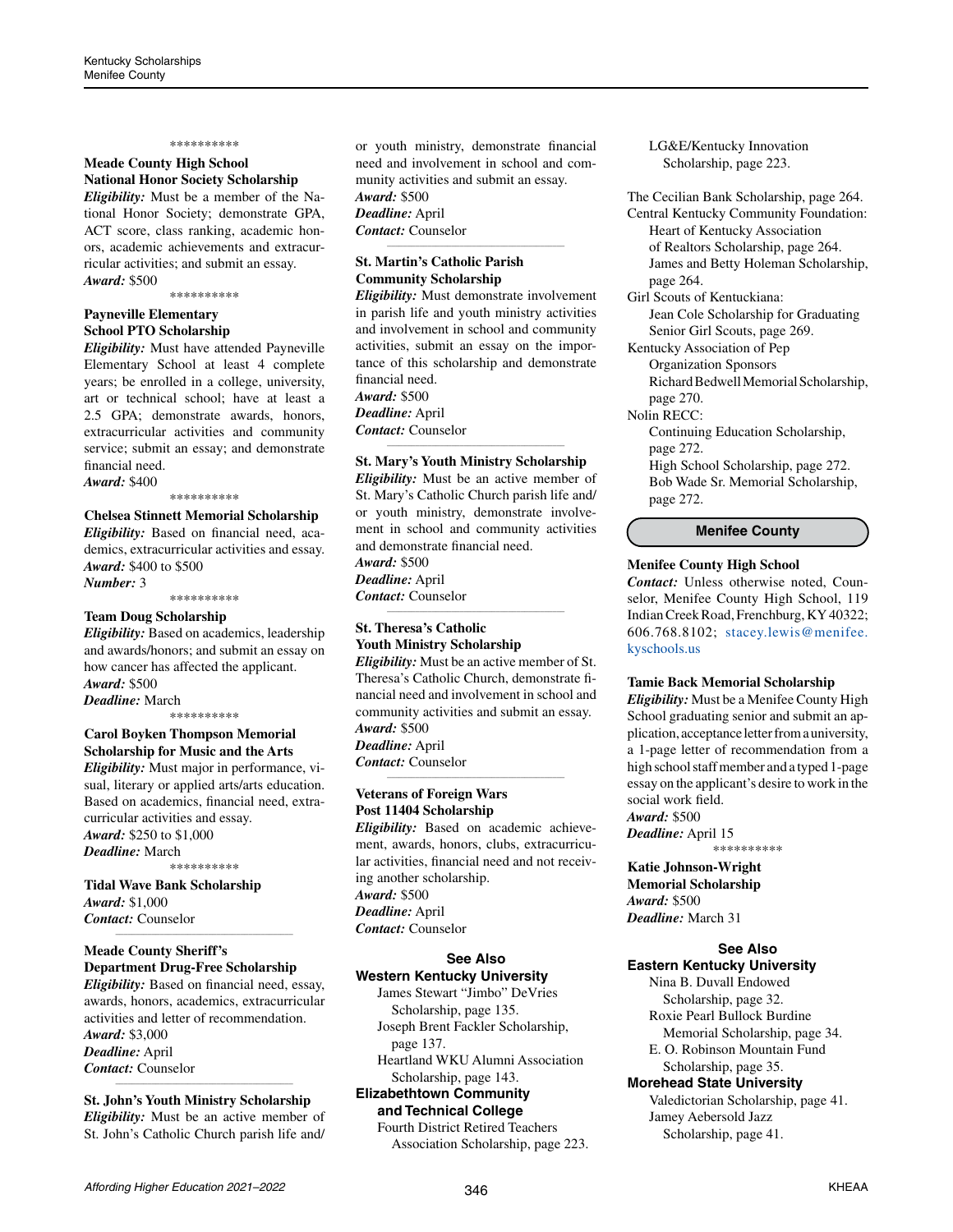# **University of Kentucky**

Harry King and Nelle Kathryn Buttermore Scholarship, page 102. Ronald G. Goebel Scholarship, page 109. Williena Burdine Broyles Memorial Endowed Scholarship, page 112. **University of Louisville** Kentucky Dataseam Scholarship, page 114. **Alice Lloyd College** Alice Lloyd Honors Program Scholarship, page 175. Appalachian Leaders Scholarship, page 175. Baseball Scholarship, page 175. Basketball Scholarship, page 175. **Campbellsville University** E. O. Robinson Scholarship, page 183. **Kentucky Christian University** E. O. Robinson Mountain Scholarship, page 191. **Lindsey Wilson College** E. O. Robinson Scholarship, page 199. **Hazard Community and Technical College** UK-Robinson Scholars Program Scholarship, page 226. Jackson Weather Office/AGI Edward T. Earhart Memorial Scholarship, page 228. E. O. Robinson Mountain Scholarship, page 228. Clark Energy Cooperative: Clark Energy Citizen Scholar Scholarship, page 266. Community and Economic Development Initiative of Kentucky: Appalachian

Health Career Scholarship, page 266. "I Am UNITE" Scholarship, page 269. Kentucky Association of Pep Organization Sponsors Region 16 Cheerleading Scholarship,

page 271. Region 16 Outstanding Cheerleading Scholarship, page 271.

Kentucky Educational Development Corporation (KEDC) Scholarship, page 271.

Licking Valley RECC Essay Scholarship, page 271.

Mountain Telephone Scholarship, page 272. NaphCare Charitable Foundation Inc.

Scholarship, page 272. St. Claire HealthCare Richard J. Bausch Family Scholarship, page 274. Sister Mary Jeannette Wess, SND,

Scholarship, page 274.

# **Mercer County**

**Burgin Christian Church Scholarship** *Eligibility:* Must be a Mercer County resident, be accepted at an accredited school in a full-time liberal arts or human service program and demonstrate financial need. Consideration given to grades and extracurricular activities. *Award:* \$250 to \$1,000 *Number:* 1 to 5 *Deadline:* May 1 *Contact:* Counselor or Burgin Christian Church, 859.748.5232 *\_\_\_\_\_\_\_\_\_\_\_\_\_\_\_\_\_\_\_\_\_\_\_\_\_\_\_\_\_\_\_\_\_\_\_\_\_\_\_\_\_\_\_\_*

## **Community Foundation of Louisville: Garland and Thelma May Scholarship**

*Eligibility:* Must be a resident of Mercer County and demonstrate academic competence and financial need. Preference given to an applicant attending a Kentucky college or university. Renewable.

*Deadline:* March 18 *Contact:* Naomi Davis, Community Foundation of Louisville, 325 West Main Street, Suite 1110, Louisville, KY 40202; [naomid@](mailto:naomid%40cflouisville.org?subject=) [cflouisville.org;](mailto:naomid%40cflouisville.org?subject=) [www.cflouisville.org](http://www.cflouisville.org) *\_\_\_\_\_\_\_\_\_\_\_\_\_\_\_\_\_\_\_\_\_\_\_\_\_\_\_\_\_\_\_\_\_\_\_\_\_\_\_\_\_\_\_\_*

## **Ephraim McDowell Health: James B. Haggin Hospital Auxiliary Health Care Scholarship**

*Eligibility:* Must be a Mercer County graduating high school senior, be accepted to an in-state college or university and plan to study any health care program recognized by Ephraim McDowell Health. *Award:* \$500 *Number:* 2 *Deadline:* March 15 *Contact:* Ephraim McDowell Health, 217 South Third Street, Danville, KY 40422; [hr@](mailto:hr%40emhealth.org?subject=) [emhealth.org](mailto:hr%40emhealth.org?subject=); [www.emhealth.org/careers/](http://www.emhealth.org/careers/education-assistance-program) [education-assistance-program](http://www.emhealth.org/careers/education-assistance-program) *\_\_\_\_\_\_\_\_\_\_\_\_\_\_\_\_\_\_\_\_\_\_\_\_\_\_\_\_\_\_\_\_\_\_\_\_\_\_\_\_\_\_\_\_*

# **Mercer County Farm Bureau**

*Eligibility:* In addition to any criteria under a specific scholarship, must be a high school senior and attend a college the fall after graduation. *Award:* \$1,000 *Number:* 1 *Deadline:* February 28 *Contact:* Mercer County Farm Bureau Federation, 226 Morris Drive, Harrodsburg, KY 40330; 859.734.4341 \*\*\*\*\*\*\*\*\*\*

**Charlie Ison Scholarship** *Eligibility:* Must be an active Mercer County Farm Bureau member.

#### \*\*\*\*\*\*\*\*\*\*

**Bill Waggener Young Farmer Scholarship** *Eligibility:* Must be a Mercer County Farm Bureau member and major in agriculture. *\_\_\_\_\_\_\_\_\_\_\_\_\_\_\_\_\_\_\_\_\_\_\_\_\_\_\_\_\_\_\_\_\_\_\_\_\_\_\_\_\_\_\_\_*

#### **Mercer County High School**

*Contact:* Unless otherwise noted, Counselor, Mercer County High School, 1124 Moberly Road, Harrodsburg, KY 40330; 859.733.7160; [cynthia.russell@](mailto:cynthia.russell%40mercer.kyschools.us?subject=) [mercer.kyschools.us;](mailto:cynthia.russell%40mercer.kyschools.us?subject=) [https://www.mercer.](https://www.mercer.kyschools.us/MCSHS/home) [kyschools.us/MCSHS/home](https://www.mercer.kyschools.us/MCSHS/home)

**Albert B. Allison Scholarship,** see page 34. \*\*\*\*\*\*\*\*\*\*

## **Corinne Sweeney Gash Mathematics Scholarship**

*Eligibility:* Must plan to attend the University of Kentucky and major in math or education. *Deadline:* April *Contact:* University of Kentucky \*\*\*\*\*\*\*\*\*\*

**Hitachi Scholarship** *Deadline:* TBA \*\*\*\*\*\*\*\*\*\*

**Mercer County UK** 

**Alumni Club Scholarship** *Eligibility:* Must plan to attend the University of Kentucky. *Award:* \$500 *Number:* 1 *Deadline:* April 15 *Contact:* University of Kentucky \*\*\*\*\*\*\*\*\*\*

**Wausau Paper Scholarship** *Deadline:* TBA *\_\_\_\_\_\_\_\_\_\_\_\_\_\_\_\_\_\_\_\_\_\_\_\_\_\_\_\_\_\_\_\_\_\_\_\_\_\_\_\_\_\_\_\_*

## **Mercer County Lions Club Scholarship** *Award:* \$500 *Number:* 1

#### *Deadline:* TBA

*Contact:* Counselor, Mercer County High School, 1124 Moberly Road, Harrodsburg, KY 40330; 859.733.7160, ext. 8111; [cyn](mailto:cynthia.russell%40mercer.kyschools.us?subject=)[thia.russell@mercer.kyschools.us](mailto:cynthia.russell%40mercer.kyschools.us?subject=); [https://](https://www.mercer.kyschools.us/MCSHS/home) [www.mercer.kyschools.us/MCSHS/home](https://www.mercer.kyschools.us/MCSHS/home); or Burgin Independent School, 440 East Main Street, Burgin, KY 40310

#### **Salvisa Ruritan Club Scholarship**

*Eligibility:* Must be a Mercer County student who plans to attend college or a technical school.

*\_\_\_\_\_\_\_\_\_\_\_\_\_\_\_\_\_\_\_\_\_\_\_\_\_\_\_\_\_\_\_\_\_\_\_\_\_\_\_\_\_\_\_\_*

*Award:* \$500

*Number:* Varies

# *Deadline:* TBA

*Contact:* Counselor, Mercer County High School, 1124 Moberly Road, Harrodsburg, KY 40330; 859.733.7160; [cynthia.russell@](mailto:cynthia.russell%40mercer.kyschools.us?subject=) [mercer.kyschools.us;](mailto:cynthia.russell%40mercer.kyschools.us?subject=) [https://www.mercer.](https://www.mercer.kyschools.us/MCSHS/home)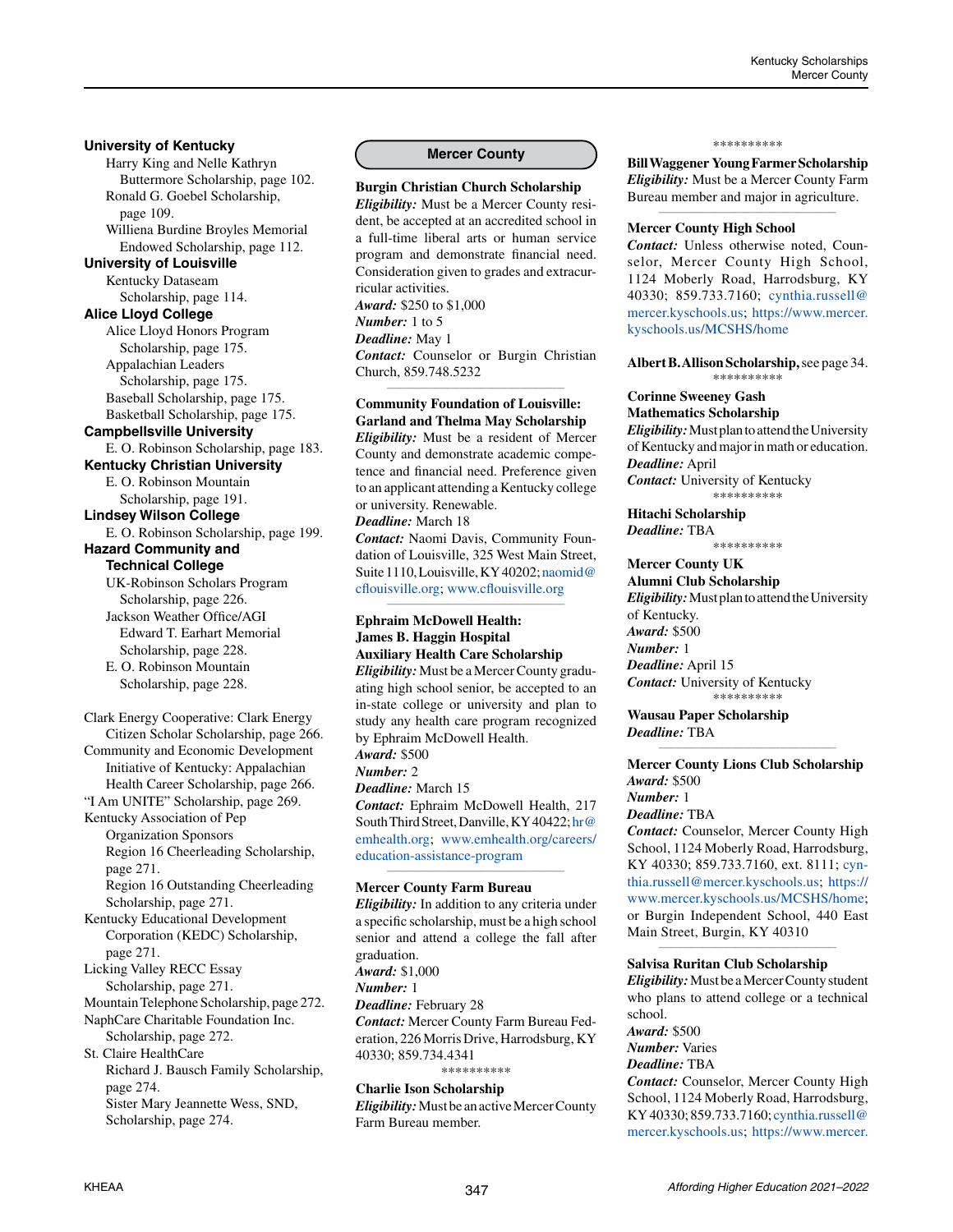[kyschools.us/MCSHS/home](https://www.mercer.kyschools.us/MCSHS/home); or Burgin Independent School, 440 East Main Street, Burgin, KY 40310

#### **See Also Eastern Kentucky University**

Albert B. Allison Memorial Endowed Scholarship, page 34. **University of Kentucky**

Aggie Sale/Mercer County UK Alumni Club Scholarship, page 79. Dr. Michael D. Rankin Community Scholarship, page 103.

Blue Grass Community Action Partnership Scholarship, page 263. *Contact:* Alexandra Martin, Community Developer, 1475 Louisville Road, Harrodsburg, KY 40330; 859.734.9549; [alexandra.martin@bgcap.org](mailto:alexandra.martin%40bgcap.org?subject=)

Blue Grass Energy Academic

Scholarship, page 263. Community Foundation of Louisville: Rowland Family Scholarship, page 267. Ephraim McDowell Health

Keith and Vicki A. Darnell Scholarship, page 268. Health Care Scholarship, page 268. Inter-County Energy Scholarship, page 269.

Kentucky 2A State Championships Foundation Scholarship, page 270. Kentucky Educational Development Corporation (KEDC) Scholarship, page 271.

# **Metcalfe County**

**Edmonton-Metcalfe County Chamber of Commerce: Metcalfe County High School Memorial Scholarship** *Eligibility:* Must be a Metcalfe County High School graduating senior and plan to attend a college, university or technical school. Based on GPA, ACT score, application and financial need. *Award:* \$500 *Number:* 1

*Deadline:* April

*Contact:* Edmonton-Metcalfe County Chamber of Commerce, P.O. Box 42, Edmonton, KY 42129; 270.432.3222; [metchamb@scrtc.](mailto:metchamb%40scrtc.com?subject=) [com](mailto:metchamb%40scrtc.com?subject=); [www.metcalfechamber.com](http://www.metcalfechamber.com)

## *\_\_\_\_\_\_\_\_\_\_\_\_\_\_\_\_\_\_\_\_\_\_\_\_\_\_\_\_\_\_\_\_\_\_\_\_\_\_\_\_\_\_\_\_* **Metcalfe County Conservation District: Russell Fraser Memorial Scholarship**

*Eligibility:* Must be a Metcalfe County High School graduating senior and plan to major in agriculture or conservation of natural resources.

*Award:* \$1,000 *Number:* 1 *Deadline:* March *Contact:* Peggy Bridges, Metcalfe County Conservation District, P.O. Box 970, Edmonton, KY 42129; 270.432.3191; [metcocd@](mailto:metcocd%40gmail.com?subject=) [gmail.com](mailto:metcocd%40gmail.com?subject=)

**See Also Eastern Kentucky University** Roxie Pearl Bullock Burdine Memorial Scholarship, page 34. **Murray State University** Max B. and Mavis Hurt Scholarship, page 48. Frank Albert Stubblefield Memorial Scholarship, page 52. Howard C. Giles Economics Scholarship, page 54. Murray-Calloway County Hospital Medical Staff Scholarship, page 65. **University of Kentucky** Harry King and Nelle Kathryn Buttermore Scholarship, page 102. William Z. Hamilton and Elizabeth Rogers Scholarship, page 110. Williena Burdine Broyles Memorial

 Endowed Scholarship, page 112. **Western Kentucky University**

Walter D. and Gladys Bunnell Scholarship, page 130.

J. T. Gilbert, MD, Jane Gilbert and H. Lynn Gilbert, MD, Scholarship, page 140.

Bobby Hunton Stuff the Bus Scholarship, page 145. Logan Aluminum Scholarship, page 149.

Mammoth Cave KSPE Scholarship,

page 150.

Dr. Daniel B. McIlvoy Nursing Memorial Scholarship, page 152. Drs. Mody Minority Scholarship for

the Glasgow Campus, page 153.

Mody Nursing Scholarship, page 153. Pace-Blakey Scholarship, page 155. Dennis and Sharon Smith

Endowed Civil Engineering

Scholarship, page 162.

Stuff the Bus Scholarship, page 164. Sherry Tabor Memorial Scholarship,

page 164.

Evelyn Thurman Third District Media Association Scholarship, page 166.

Dr. L. O. and Louise Toomey Scholarship, page 166.

WKU Glasgow Golf Tournament Scholarship, page 170.

**Southcentral Kentucky Community and Technical College**

Tim Hendricks Memorial Skilled Trades Scholarship, page 236.

Tonya Jones Minton Memorial Scholarship, page 236. Drs. Mody Nursing Scholarship, page 236.

Community and Economic Development Initiative of Kentucky: Appalachian Health Career Scholarship, page 266.

Farmers Rural Electric Cooperative Scholarship, page 268.

Girl Scouts of Kentuckiana: Jean Cole Scholarship for Graduating Senior Girl Scouts, page 269.

Kentucky Association of Pep Organization Sponsors Region 4 Cheer Scholarship, page 270. St. Claire HealthCare

Richard J. Bausch Family Scholarship, page 274.

**Monroe County**

# **Monroe County Cattlemen's Association Scholarship**

*Eligibility:* Must be a Monroe County High School graduating senior and plan to major or minor in an agriculture field. Must submit 2 letters of recommendation; a high school transcript; a list of awards received and school or community organizations and offices held; and a short essay describing what student foresees as the future of the beef industry and the important issues facing the industry. *Award:* TBA

# *Number:* 1

*Deadline:* TBA

*Contact:* President of the Monroe County Cattlemen's Association *\_\_\_\_\_\_\_\_\_\_\_\_\_\_\_\_\_\_\_\_\_\_\_\_\_\_\_\_\_\_\_\_\_\_\_\_\_\_\_\_\_\_\_\_*

# **Monroe County Extension Homemakers Scholarship**

*Eligibility:* Must be a Monroe County High School graduating senior the year application is made, have at least a 3.0 GPA, exhibit strong leadership in school or community organizations, be the child of a Homemakers member who has been in good standing for at least 2 years, enroll in an institution of higher learning in the fall of graduation year and complete an application.

*Award:* \$500 after enrollment; will be sent to the school

*Number:* 1

*Deadline:* Last Friday in April

*Contact:* Susan Turner, Monroe County Extension Agent for 4-H Youth Development, Monroe County Cooperative Extension Service, 288 Commerce Drive, Tompkinsville, KY 42167; 270.487.5504; [Susan.turner@](mailto:Susan.turner%40uky.edu?subject=) [uky.edu](mailto:Susan.turner%40uky.edu?subject=)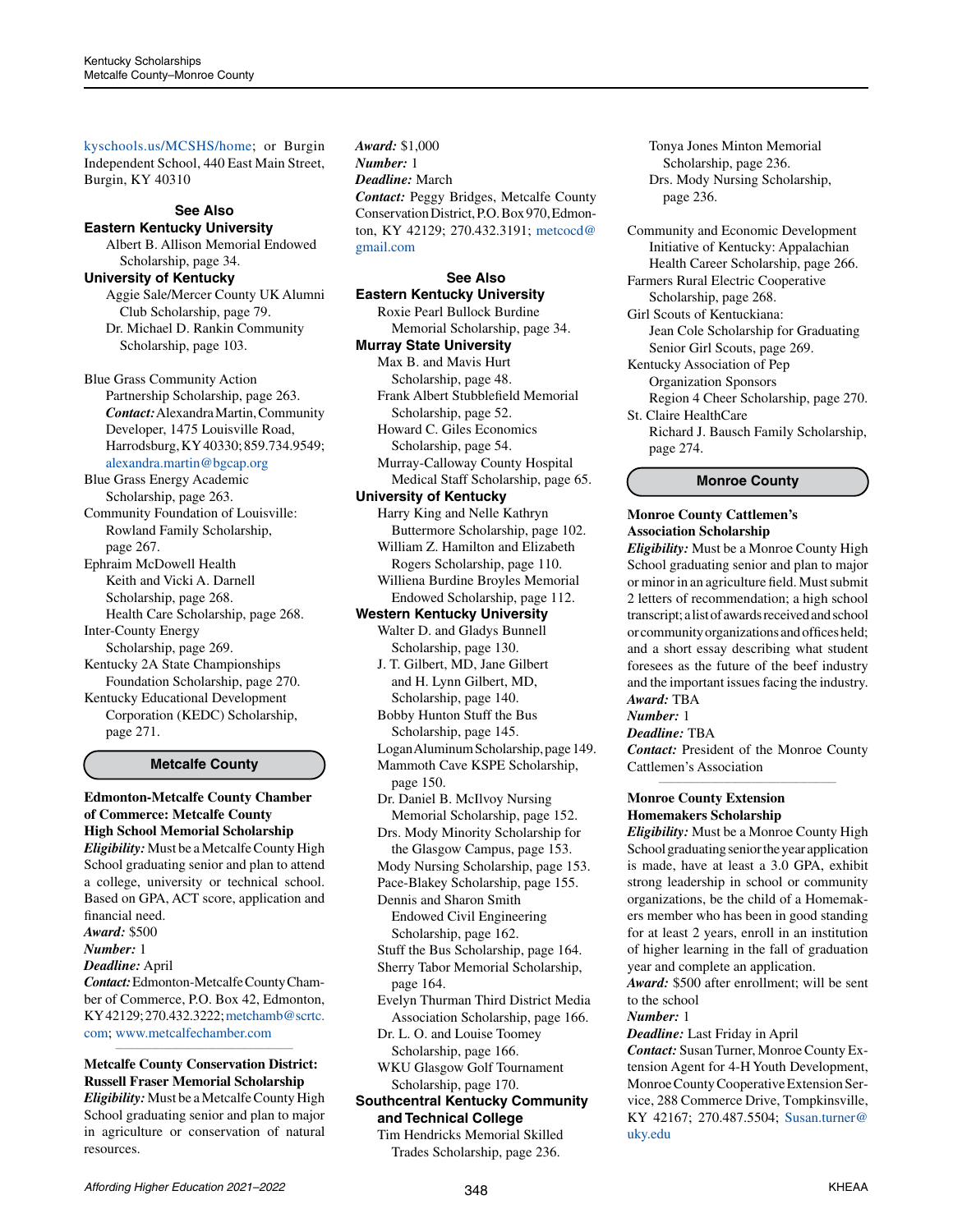# **Monroe County High School**

*Eligibility:* In addition to any criteria under a specific scholarship, must be a Monroe County High School graduating senior. *Award:* TBA

*\_\_\_\_\_\_\_\_\_\_\_\_\_\_\_\_\_\_\_\_\_\_\_\_\_\_\_\_\_\_\_\_\_\_\_\_\_\_\_\_\_\_\_\_*

*Number:* Unless otherwise noted, 1 *Deadline:* TBA

*Contact:* Unless otherwise noted, Counselor, Monroe County High School, 755 Old Mulkey Road, Tompkinsville, KY 42167; 270.487.6217; [www.monroe.kyschools.us/](http://www.monroe.kyschools.us/school_home.aspx?schoolID=1) [school\\_home.aspx?schoolID=1](http://www.monroe.kyschools.us/school_home.aspx?schoolID=1)

#### **American Red Cross Scholarship** \*\*\*\*\*\*\*\*\*\*

# **Bryant Family Scholarship**

*Eligibility:* Must be enrolled in the University of Kentucky. *Contact:* Jim and Joe Bryant \*\*\*\*\*\*\*\*\*\*

# **James Chism American**

**Legion Post 122 Scholarship** *Eligibility:* Must be the child or grandchild of a U.S. military veteran. *Contact:* James Reece or Richard Turner \*\*\*\*\*\*\*\*\*\*

**Class of 1959 Scholarship** \*\*\*\*\*\*\*\*\*\*

**Class of 1986 Scholarship** \*\*\*\*\*\*\*\*\*\*

**Coca-Cola Scholarship** *Award:* \$1,000 *Number:* 2; 1, boy; 1, girl \*\*\*\*\*\*\*\*\*\*

#### **Billy Copass Memorial Scholarship**

*Eligibility:* Must be planning to attend vocational school. *Contact:* Barbara Copass \*\*\*\*\*\*\*\*\*\*

**Dana Gillenwater Memorial Scholarship** \*\*\*\*\*\*\*\*\*\*

**Molly Denis Harlin Memorial Scholarship** \*\*\*\*\*\*\*\*\*\*

**Dorothy Hays Memorial Scholarship** *Eligibility:* Must have played at least 1 varsity sport, including during the senior year. \*\*\*\*\*\*\*\*\*\*

## **Dr. Delroy Hire: Monroe Historical Society Scholarship**

*Eligibility:* Must submit an essay of about 800 words about the history of a Monroe County community, 1 recommendation from a teacher, 1 recommendation from a civic, community or church leader and a transcript. *Award:* \$500

\*\*\*\*\*\*\*\*\*\* **Perry W. Miller and Lucy** 

**Compton Miller Scholarship**

\*\*\*\*\*\*\*\*\*\*

**Monroe Arts Council Fine Arts Scholarship** \*\*\*\*\*\*\*\*\*\*

**Monroe County Conservation District Scholarship** \*\*\*\*\*\*\*\*\*\*

**Monroe County Education Association Scholarship** *Eligibility:* Must be majoring in education and have at least a 3.0 GPA and 20 ACT score. \*\*\*\*\*\*\*\*\*\*

**Monroe County Farm Bureau Scholarship** \*\*\*\*\*\*\*\*\*\*

**Monroe County Medical Center Scholarship I** *Eligibility:* Must be the child of a Monroe County Medical Center employee. \*\*\*\*\*\*\*\*\*

**Monroe County Medical** 

**Center Scholarship II**

*Eligibility:* Must plan to pursue a career in a medical field. \*\*\*\*\*\*\*\*\*\*

**Monroe County Republican Party Scholarship**

\*\*\*\*\*\*\*\*\*\* **Monroe County Republican** 

**Women's Scholarship** *Eligibility:* Must have a Republican background or be a registered Republican, demonstrate leadership ability by being active in at least 3 clubs throughout high school, have prepared for advance training by taking college preparation curriculum and have at least a 3.5 GPA. \*\*\*\*\*\*\*\*\*\*

**Monroe County Retired Teachers Association Scholarship** *Eligibility:* Must be majoring in education.

\*\*\*\*\*\*\*\*\*\*

**Monroe County Ridge Runners** *Deadline:* December 14 \*\*\*\*\*\*\*\*\*\*

**Stephens Manufacturing Scholarship** \*\*\*\*\*\*\*\*\*\*

**Tompkinsville Jaycees Scholarship** *Eligibility:* Must have a parent or parents who have been in Jaycees for at least 2 years. \*\*\*\*\*\*\*\*\*\*

**Tompkinsville Lions Club Scholarship** *Eligibility:* Must have at least a 3.0 GPA, submit 3 letters of recommendation, be entering a continuing education program with at least a 2-year degree and complete a short essay.

*Contact:* Lions Club \*\*\*\*\*\*\*\*\*\*

**Tompkinsville Masonic Lodge 753 Scholarship**

#### \*\*\*\*\*\*\*\*\*\*

**Johnathan Witty Memorial Scholarship** *Eligibility:* Must plan to continue education. *Number:* 2, 1 to a football player, 1 an academic scholarship

**See Also**

**Eastern Kentucky University** Roxie Pearl Bullock Burdine Memorial Scholarship, page 34. **Murray State University** Max B. and Mavis Hurt Scholarship, page 48. Frank Albert Stubblefield Memorial Scholarship, page 52. Howard C. Giles Economics Scholarship, page 54. Murray-Calloway County Hospital Medical Staff Scholarship, page 65. **University of Kentucky** Harry King and Nelle Kathryn Buttermore Scholarship, page 102. Williena Burdine Broyles Memorial Endowed Scholarship, page 112. **Western Kentucky University** Gene and Alene Burks Scholarship, page 130. Celsor Family Scholarship for Agriculture, page 131. Celsor Family Scholarship for Business, page 131. Leslie Crabtree Scholarship, page 133. Osby Lee and Lillian K. Garrison Hire Scholarship, page 139. Dr. Jerry Gibbs Scholarship, page 139. J. T. Gilbert, MD, Jane Gilbert and H. Lynn Gilbert, MD, Scholarship, page 140. Mr. and Mrs. Charles A. Goodman Sr. Scholarship, page 140. Osby Lee Hire Heritage Scholarship, page 143. Dr. Phillip Holland Premedical Scholarship, page 144. Bobby Hunton Stuff the Bus Scholarship, page 145. Logan Aluminum Scholarship, page 149. Mammoth Cave KSPE Scholarship, page 150. Dr. Daniel B. McIlvoy Nursing Memorial Scholarship, page 152. Drs. Mody Minority Scholarship for the Glasgow Campus, page 153. Mody Nursing Scholarship, page 153. Mary C. and Irvin B. Sample Scholarship, page 160. Dennis and Sharon Smith Endowed Civil Engineering Scholarship, page 162.

Steen-Jenkins Scholarship, page 163.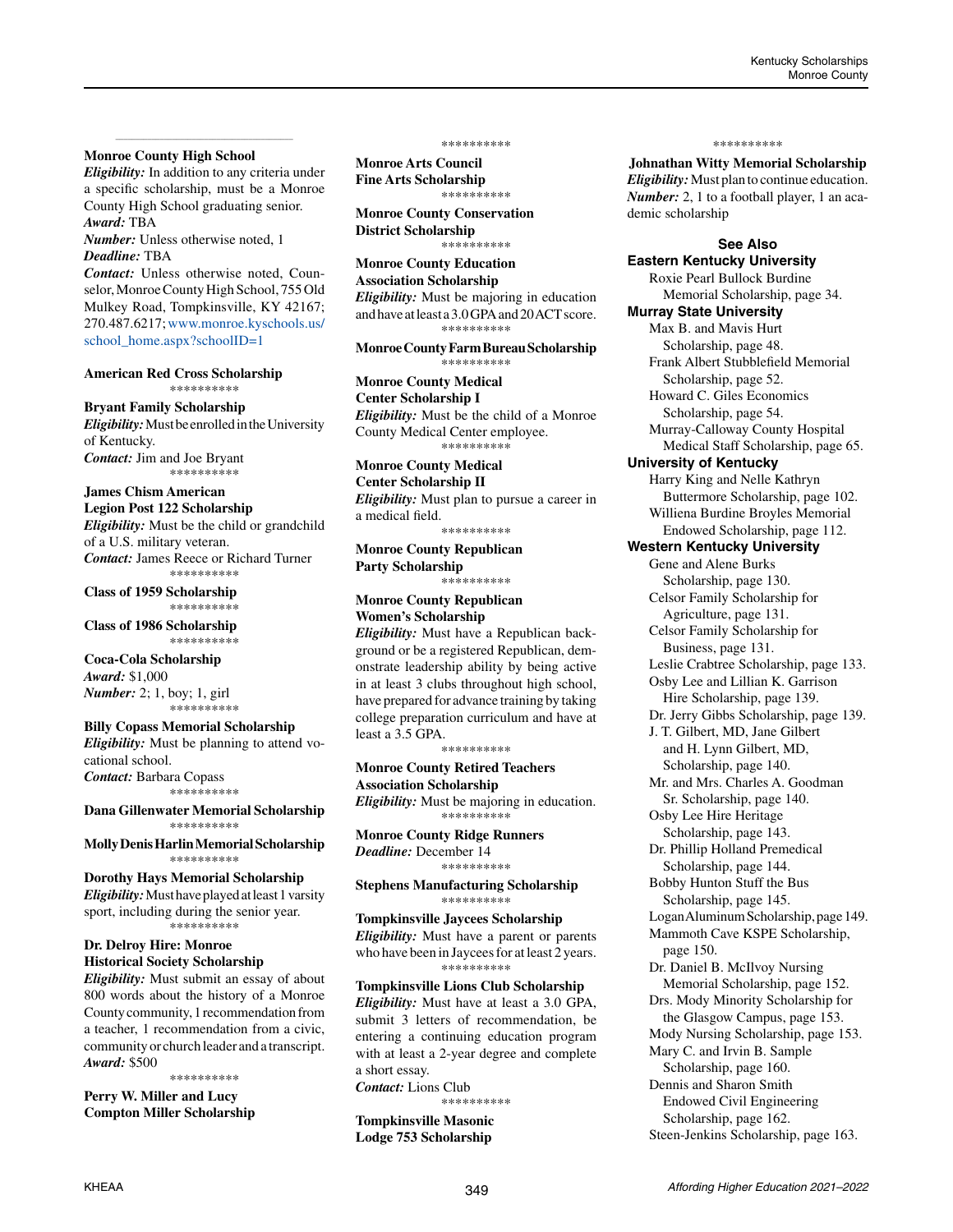Stuff the Bus Scholarship, page 164. Evelyn Thurman Third District Media Association Scholarship, page 166. Tompkinsville High School Class of 1959 Scholarship, page 166. WKU Glasgow Golf Tournament Scholarship, page 170.

# **Alice Lloyd College**

Alice Lloyd Honors Program Scholarship, page 175. Appalachian Leaders Scholarship, page 175. Baseball Scholarship, page 175. Basketball Scholarship, page 175.

# **Southcentral Kentucky Community and Technical College**

Tim Hendricks Memorial Skilled Trades Scholarship, page 236. Tonya Jones Minton Memorial Scholarship, page 236. Drs. Mody Nursing Scholarship, page 236.

Community and Economic Development Initiative of Kentucky: Appalachian Health Career Scholarship, page 266.

Girl Scouts of Kentuckiana: Jean Cole Scholarship for Graduating Senior Girl Scouts, page 269.

Kentucky Association of Pep Organization Sponsors

Region 4 Cheer Scholarship, page 270. St. Claire HealthCare

Richard J. Bausch Family Scholarship, page 274.

# **Montgomery County**

# **Montgomery County Cattlemen's Association Scholarship**

*Eligibility:* Must be a graduating senior at Montgomery County High School, be majoring in an agricultural program at an accredited college or university, be entering college in the fall semester after high school graduation, have at least a 2.5 GPA for the first 3.5 years of high school, have demonstrated leadership in school and community and submit transcript. Applicant or parent/guardian must be a Montgomery County Cattlemen's Association member for at least 3 consecutive years ,including the current year.

*Award:* \$1,000; \$500 per semester. Paid to student upon receipt of paid tuition statement from college or university.

# *Number:* 1

# *Deadline:* May 1

*Contact:* Gary D. Hamilton, Montgomery County Cattlemen's Association, 106 East Locust Street, Mt. Sterling, KY 40353

# **Montgomery County Conservation District Scholarship**

*\_\_\_\_\_\_\_\_\_\_\_\_\_\_\_\_\_\_\_\_\_\_\_\_\_\_\_\_\_\_\_\_\_\_\_\_\_\_\_\_\_\_\_\_*

*Eligibility:* Must be a Montgomery County High School graduate or graduating senior, have at least a 3.0 GPA, plan to major in agriculture and/or natural resources and submit a transcript with school seal and an essay on why the applicant is deserving of the scholarship. Preference given to a high school senior. However, a college freshman, sophomore or junior who provides a transcript of grades may be considered. *Award:* \$500; (\$250 each semester)

# *Number:* 1

*Deadline:* March 30 *Contact:* Montgomery County Conservation District, 509 Willin Way, Suite 2, Mt. Sterling, KY 40353; 859.498.5654, ext. 2021; [mccdky@gmail.com](mailto:mccdky%40gmail.com?subject=)

*\_\_\_\_\_\_\_\_\_\_\_\_\_\_\_\_\_\_\_\_\_\_\_\_\_\_\_\_\_\_\_\_\_\_\_\_\_\_\_\_\_\_\_\_*

# **Montgomery County Extension Homemakers Scholarship**

*Eligibility:* Must be a Montgomery County High School graduating senior; major in human environmental sciences, dietetics, human nutrition, family sciences, retailing and tourism management, hospitality management and tourism, agriculture/natural resources, 4-H youth development or FFA; and have a strong academic standing, strong leadership qualities and financial need. *Award:* \$500; \$250 per semester

# *Number:* 1

*Deadline:* April 17 *Contact:* Counselor, Montgomery County High School, 724 Woodford Drive, Mt. Sterling, KY 40353; 859.497.8765

# **See Also Eastern Kentucky University**

Bernice N. Clark Memorial Endowed Music Scholarship, page 31. Nina B. Duvall Endowed Scholarship, page 32.

Cecil B. and Hazel S. Clark Memorial Endowed Scholarship, page 32.

Roxie Pearl Bullock Burdine Memorial Scholarship, page 34.

Marguerite Clark Memorial Endowed Scholarship in Education, page 34. Della Clark and Florian Bales Memorial

#### Endowed Scholarship, page 35. **Morehead State University**

Valedictorian Scholarship, page 41. Jamey Aebersold Jazz

#### Scholarship, page 41. **University of Kentucky**

Harry King and Nelle Kathryn Buttermore Scholarship, page 102.

Doug Payne Memorial Scholarship, page 110. Alan and Patricia Peck Scholarship, page 110. Williena Burdine Broyles Memorial Endowed Scholarship, page 112. **Alice Lloyd College** Alice Lloyd Honors Program Scholarship, page 175. Appalachian Leaders Scholarship, page 175. Baseball Scholarship, page 175. Basketball Scholarship, page 175. **Hazard Community and** 

#### **Technical College**

Jackson Weather Office/AGI Edward T. Earhart Memorial Scholarship, page 228.

- Clark Energy Cooperative: Clark Energy Citizen Scholar Scholarship, page 266. Community and Economic Development
- Initiative of Kentucky: Appalachian Health Career Scholarship, page 266.

Kentucky Association of Pep Organization Sponsors Region 10 Outstanding Cheerleader Scholarship, page 270.

- Kentucky Educational Development Corporation (KEDC) Scholarship, page 271.
- St. Claire HealthCare Richard J. Bausch Family Scholarship, page 274.

Sister Mary Jeannette Wess, SND, Scholarship, page 274.

# **Morgan County**

# **Morgan County Conservation District Scholarship**

*Eligibility:* Must major in agriculture or a related field of natural resources and submit an application, transcript and references.

*Award:* \$500

# *Number:* 2

*Deadline:* April 17

*Contact:* Morgan County Conservation District, 955 Prestonsburg Street, Suite 2, West Liberty, KY 41472; 606.743.3194, ext. 3

# **See Also Eastern Kentucky University**

Nina B. Duvall Endowed Scholarship, page 32. George W. Clark Scholarship, page 34. Roxie Pearl Bullock Burdine Memorial Scholarship, page 34.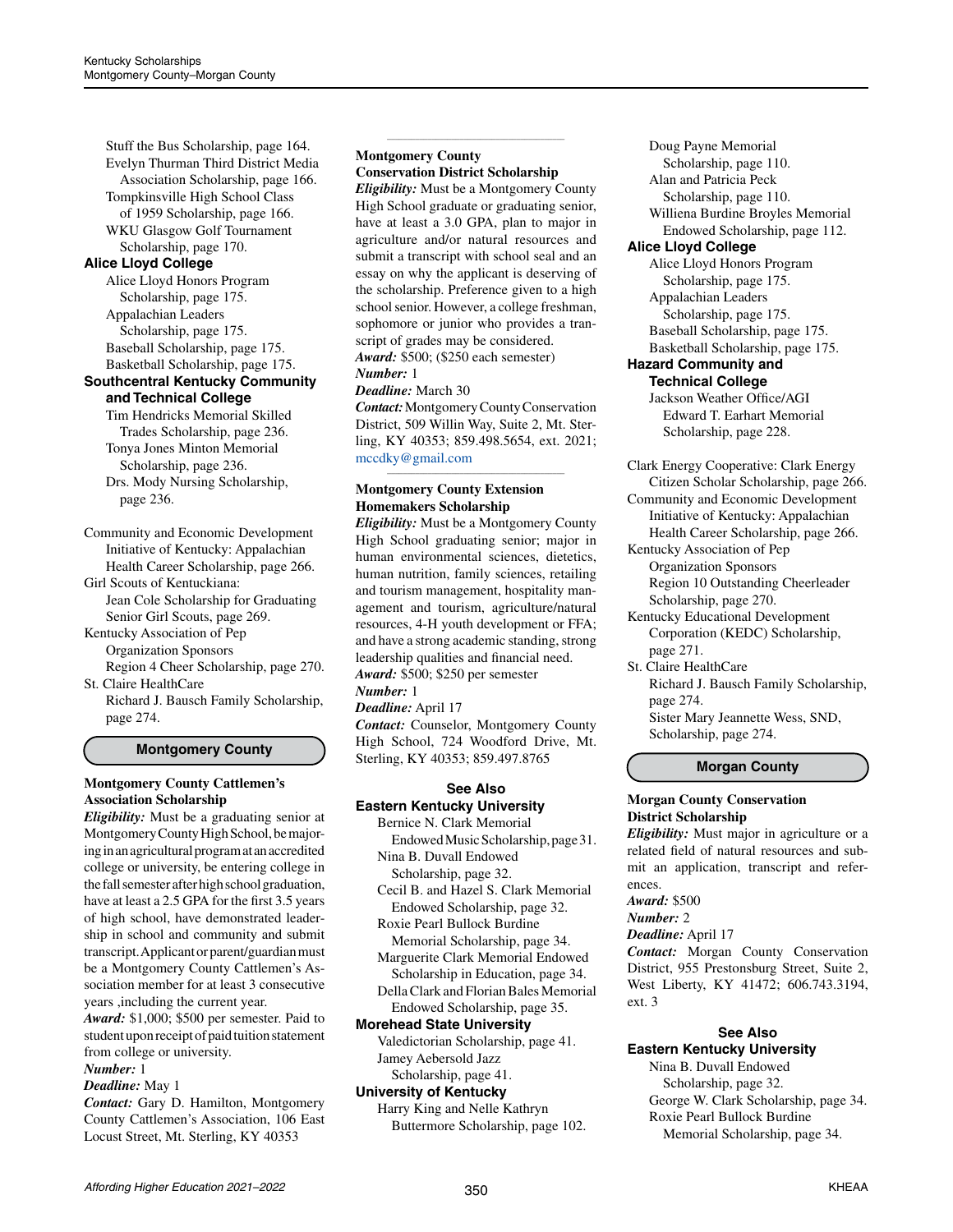E. O. Robinson Mountain Fund Scholarship, page 35. **Morehead State University** Valedictorian Scholarship, page 41. Jamey Aebersold Jazz Scholarship, page 41. **University of Kentucky** Harry King and Nelle Kathryn Buttermore Scholarship, page 102. Ronald G. Goebel Scholarship, page 109. Alan and Patricia Peck Scholarship, page 110. Williena Burdine Broyles Memorial Endowed Scholarship, page 112. **Alice Lloyd College** Alice Lloyd Honors Program Scholarship, page 175. Appalachian Leaders Scholarship, page 175. Baseball Scholarship, page 175. Basketball Scholarship, page 175. John Carroll Scholarship, page 175. **Campbellsville University** E. O. Robinson Scholarship, page 183. **Kentucky Christian University** E. O. Robinson Mountain Scholarship, page 191. **Lindsey Wilson College** E. O. Robinson Scholarship, page 199. **Big Sandy Community and Technical College** J. Woodford Howard and Florence Stephens Howard Scholarship, page 218. Charles and Carlos Wells Endowed Scholarship, page 219. **Hazard Community and Technical College** UK-Robinson Scholars Program Scholarship, page 226. Jackson Weather Office/AGI Edward T. Earhart Memorial Scholarship, page 228. E. O. Robinson Mountain Scholarship, page 228. Appalachian Regional Healthcare: ARH Scholars Award Scholarship, page 262. Appalachian Wireless Scholarship, page 262. Clark Energy Cooperative: Clark Energy Citizen Scholar Scholarship, page 266. Community and Economic Development Initiative of Kentucky: Appalachian Health Career Scholarship, page 266.

"I Am UNITE" Scholarship, page 269. Kentucky 2A State Championships Foundation Scholarship, page 270.

Organization Sponsors Region 16 Cheerleading Scholarship, page 271. Region 16 Outstanding Cheerleading Scholarship, page 271. Kentucky Educational Development Corporation (KEDC) Scholarship, page 271. Licking Valley RECC Essay Scholarship, page 271. Mountain Telephone Scholarship, page 272. St. Claire HealthCare Richard J. Bausch Family Scholarship, page 274. Sister Mary Jeannette Wess, SND, Scholarship, page 274.

Kentucky Association of Pep

## **Muhlenberg County**

# **Greater Muhlenberg Chamber of Commerce Scholarship** *Eligibility:* Must be a resident of Muhlenberg

County and submit an essay, a letter of recommendation from a member of the community and a transcript. *Award:* \$1,000 *Deadline:* March 6 *Contact:* Dorothy Walker, Greater Muhlenberg Chamber of Commerce, 214 North 1st Street, Central City, KY 42220; 270.754.2360; [dorothy@greatermuhlen](mailto:dorothy%40greatermuhlenberg.com?subject=)[berg.com](mailto:dorothy%40greatermuhlenberg.com?subject=)*\_\_\_\_\_\_\_\_\_\_\_\_\_\_\_\_\_\_\_\_\_\_\_\_\_\_\_\_\_\_\_\_\_\_\_\_\_\_\_\_\_\_\_\_*

#### **Muhlenberg County Rotary Club Scholarship**

*Eligibility:* Must be a resident of Muhlenberg County, be a full-time student and submit an essay of no more than 250 words. Based on school and community involvement, achievements and recognitions, GPA score, essay and financial need.

# *Award:* \$500

*Deadline:* March 1 *Contact:* Counselor or Lisa Poole, Poole's Pharmacy Care, 102 West Broad Street, Central City, KY 42330; 270.754.1545; [lisa@poolespharmacycare.com](mailto:lisa%40poolespharmacycare.com?subject=)

*\_\_\_\_\_\_\_\_\_\_\_\_\_\_\_\_\_\_\_\_\_\_\_\_\_\_\_\_\_\_\_\_\_\_\_\_\_\_\_\_\_\_\_\_*

### **Owensboro Health Muhlenberg Community Hospital: Hospital Auxiliary Scholarship**

*Eligibility:* Must be a resident of Muhlenberg County; be a graduating senior from Muhlenberg County High School; plan to attend an accredited 2- or 4-year college, university or technical school within 9 months of graduating high school; enroll in a health care-related field; and have financial need. *Award:* \$1,000

*Number:* 1 *Deadline:* April 30 *Contact:* Counselor

#### **See Also Murray State University**

Rogers Badgett Sr. Scholarship, page 45. Max B. and Mavis Hurt Scholarship, page 48. Muhlenberg County Alumni Scholarship, page 50. Frank Albert Stubblefield Memorial Scholarship, page 52. Howard C. Giles Economics Scholarship, page 54. Robert P. McCann FBLA Memorial Scholarship, page 55. Ann Willis Dougherty Memorial Scholarship, page 61. Norma Jonell Turner-Hardison Memorial Music Scholarship, page 63. Murray-Calloway County Hospital Medical Staff Scholarship, page 65. **University of Kentucky** J. C. Eaves Scholarship, page 88. Thomas W. Shaver Scholarship, page 91. Jesse R. and Virginia K. Grisham Scholarship, page 93. Andrew Bunnell Scholarship, page 100. Watkins Scholarship, page 111. **Western Kentucky University** Sarah Capitola McClearn Bailey Scholarship, page 126. Margaret Berg Scholarship, page 127. Boggess-Callis Family Scholarship, page 127. Carl M. and Anna L. Clark Memorial Scholarship, page 132. Epley/Horton Business Scholarship, page 137. LTC Belmont Forsythe Scholarship, page 138. Ethel Mallory Forsythe Endowed Scholarship, page 138. Charles Gatton Sr. Scholarship, page 139. Hughes-Kirkpatrick Alumni, page 144. Nelda Mefford James Scholarship, page 145. Norma Jonell Turner-Hardison Memorial Music Scholarship, page 145. Island Creek Coal Company Scholarship, page 146. The Jeremiah 29:11 Scholarship, page 146. Muhlenberg County Alumni Scholarship, page 154.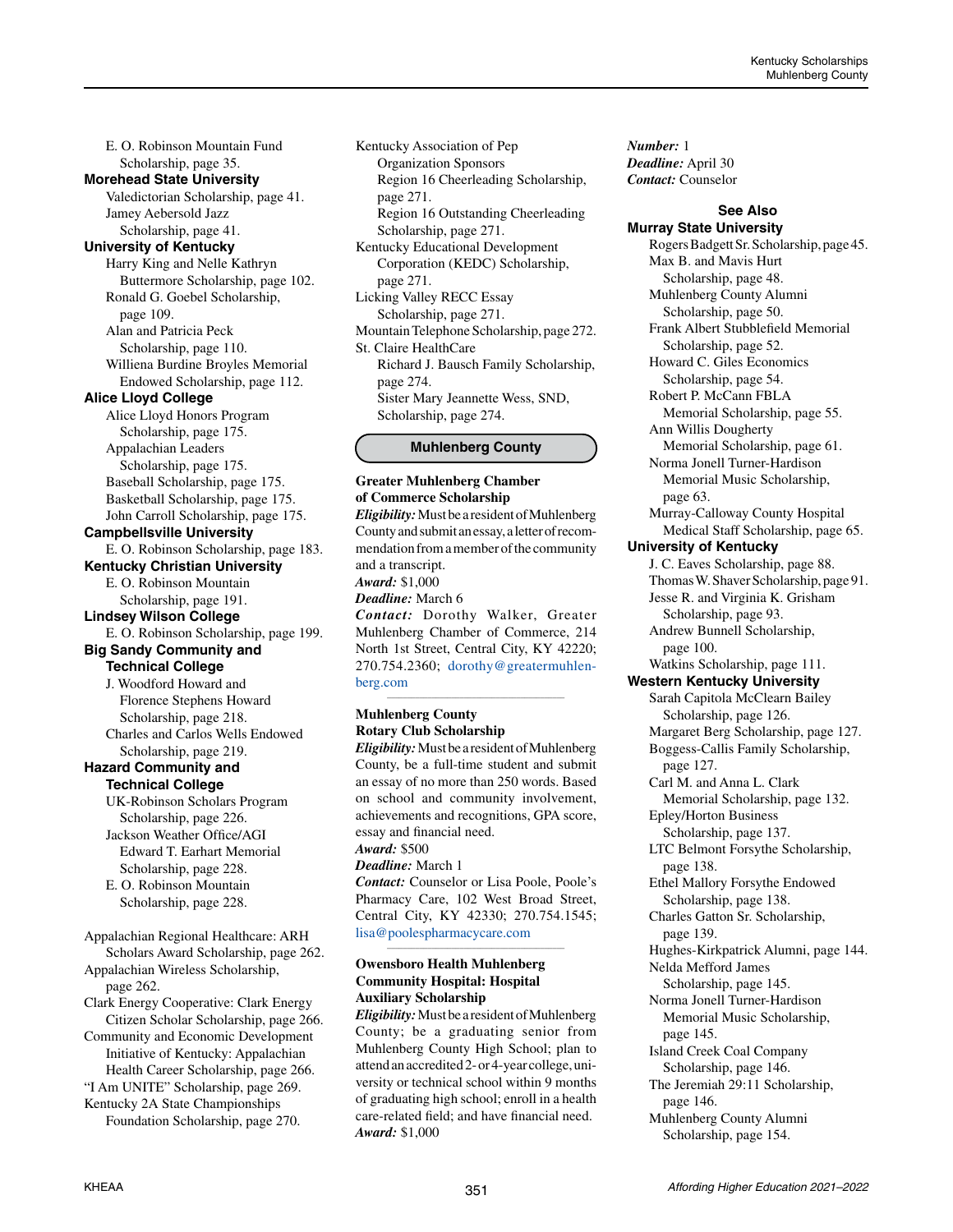William J. and Jane Parker Scholarship, page 156. Marcia Renee Rose Scholarship, page 159. Isma Bishop Saloshin Scholarship, page 160. Bernadine Steele Scholarship, page 163. William D. "Bill" Thomas Scholarship, page 165. Evelyn Thurman Third District Media Association Scholarship, page 166. Dr. Hugh H. and Debby G. Wilhite Scholarship, page 170. **Centre College** Rogers Grant, page 183. Rogers Loan, page 184. **Clear Creek Baptist Bible College** Archie Oliver Scholarship, page 187. **Lindsey Wilson College** Lon and Jessie R. Rogers Grant, page 196. Lon and Jessie R. Rogers Loan, page 196. **Madisonville Community College** F. O. and Ernestine Baker Diversity Scholarship, page 231. Betty Crawford Memorial Endowment Scholarship, page 231. American Welding Society Foundation Inc.: Carlisle Smith Tri-State Section Scholarship, page 249. Girl Scouts of Kentuckiana: Jean Cole Scholarship for Graduating Senior Girl Scouts, page 269. Greenville Machine: Josh Drake Machine Tool Technology Scholarship, page 269. Kenergy Corp. Scholarship, page 270. Kentucky Association of Pep Organization Sponsors Richard Bedwell Memorial Scholarship, page 270. LTC Connect Educational Scholarship, page 272. Pennyrile Rural Electric Cooperative Corporation Scholarship, page 273. **Nelson County Central Kentucky Community Foundation**

*Eligibility:* In addition to any criteria under a specific scholarship, must submit a copy of applicant's full Student Aid Report and college acceptance letter. *Award:* Unless otherwise noted, \$1,000

*Deadline:* March 1

*Contact:* Central Kentucky Community Foundation, 200 Jim Owen Drive, Elizabethtown, KY 42701; 270.737.8393;

# [scholarships@ckcf4people.org](mailto:scholarships%40ckcf4people.org?subject=); [www.ckcf-](http://www.ckcf4people.org)[4people.org](http://www.ckcf4people.org)

# **Bardstown Kiwanis Club: E. E. Hubbard Scholarship**

*Eligibility:* Must be a member of the Key Club at Bardstown High School, Nelson County High School or Thomas Nelson High School. *Award:* \$500

*Number:* 3; 1 at each eligible high school *Contact:* Counselor or Key Club advisor at eligible high schools

\*\*\*\*\*\*\*\*\*\*

# **Bardstown Rotary Club: Dr. John Benney Memorial Scholarship**

*Eligibility:* Must be a graduating senior from Bardstown High School, Bethlehem High School, Nelson County High School or Thomas Nelson High School; have a 3.0 GPA; have at least a 20 ACT score; and submit 2 letters of recommendation, 1 from a non-family member addressing applicant's potential to succeed and 1 from a teacher addressing applicant's academic potential, integrity and high moral principles. *Number:* 1

\*\*\*\*\*\*\*\*\*\*

# **Bardstown Rotary Club:**

**Father Ben Brown Scholarship** *Eligibility:* Same as Dr. John Benney Memorial Scholarship. *Number:* 2

\*\*\*\*\*\*\*\*\*\*

#### **Bardstown Rotary Club: Ron Filkins Memorial Scholarship** *Eligibility:* Same as Dr. John Benney Memorial Scholarship. *Number:* 1

\*\*\*\*\*\*\*\*\*\*

# **Bardstown Rotary Club:**

**Founding Fathers Scholarship** *Eligibility:* Same as Dr. John Benney Memorial Scholarship. *Number:* 1 \*\*\*\*\*\*\*\*\*\*

**Bardstown Rotary Club: Jack**

# **Kelley Memorial Scholarship**

*Eligibility:* Same as Dr. John Benney Memorial Scholarship. *Number:* 1

\*\*\*\*\*\*\*\*\*\*

# **Bardstown Rotary Club:**

**Members Scholarship** *Eligibility:* Same as Dr. John Benney Memorial Scholarship. *Number:* 1

\*\*\*\*\*\*\*\*\*\*

**Bardstown Rotary Club: Bob Murray Memorial Scholarship** *Eligibility:* Same as Dr. John Benney Memorial Scholarship. *Number:* 1 \*\*\*\*\*\*\*\*\*\*

## **Bardstown Rotary Club: Tom Duncan Reed Sr. Memorial Scholarship** *Eligibility:* Same as Dr. John Benney Memorial Scholarship. *Number:* 1

\*\*\*\*\*\*\*\*\*\*

## **Bardstown Rotary Club: Dr. Harry Spalding Memorial Scholarship** *Eligibility:* Same as Dr. John Benney Memorial Scholarship.

*Number:* 1 \*\*\*\*\*\*\*\*\*\*

**Cindy Ethington Memorial Scholarship** *Eligibility:* Must be a graduating senior from Nelson County High School, have completed at least 4 years of advanced English and/or drama courses and have a 2.5 GPA. \*\*\*\*\*\*\*\*\*\*

## **Ann Ewing Memorial Scholarship**

*Eligibility:* Must be a graduating senior from Nelson County High School; have completed at least 4 years of advanced math courses, including accelerated Algebra II, geometry, precalculus and AP calculus; and have a 2.5 GPA.

\*\*\*\*\*\*\*\*\*\*

## **Tyler Foster Memorial Scholarship**

*Eligibility:* Must be a graduating senior from Nelson County High School or Thomas Nelson High School, have a 3.0 cumulative GPA and submit an essay about how the applicant has made an impact on others in his/her community and a letter of recommendation from a non-family member who knows the applicant.

\*\*\*\*\*\*\*\*\*\*

#### **Kathy Mattingly Kidwell Memorial Scholarship**

*Eligibility:* Must be a graduating senior from Nelson County High School or Thomas Nelson High School, have a 2.5 GPA and submit an essay describing how the applicant's community service activities have impacted he/she and those served. *Award:* \$500

\*\*\*\*\*\*\*\*\*\*

#### **Taylor Martin Scholarship**

*Eligibility:* Must be a graduating senior from Thomas Nelson High School and have a 3.0 GPA.

\*\*\*\*\*\*\*\*\*\*

# **Randy Pinkston Memorial Scholarship**

*Eligibility:* Must be a Nelson County High School or Thomas Nelson High School graduating senior, plan to pursue a degree and career in special education, have a 2.5 cumulative GPA and submit an essay on why the applicant has chosen this career path.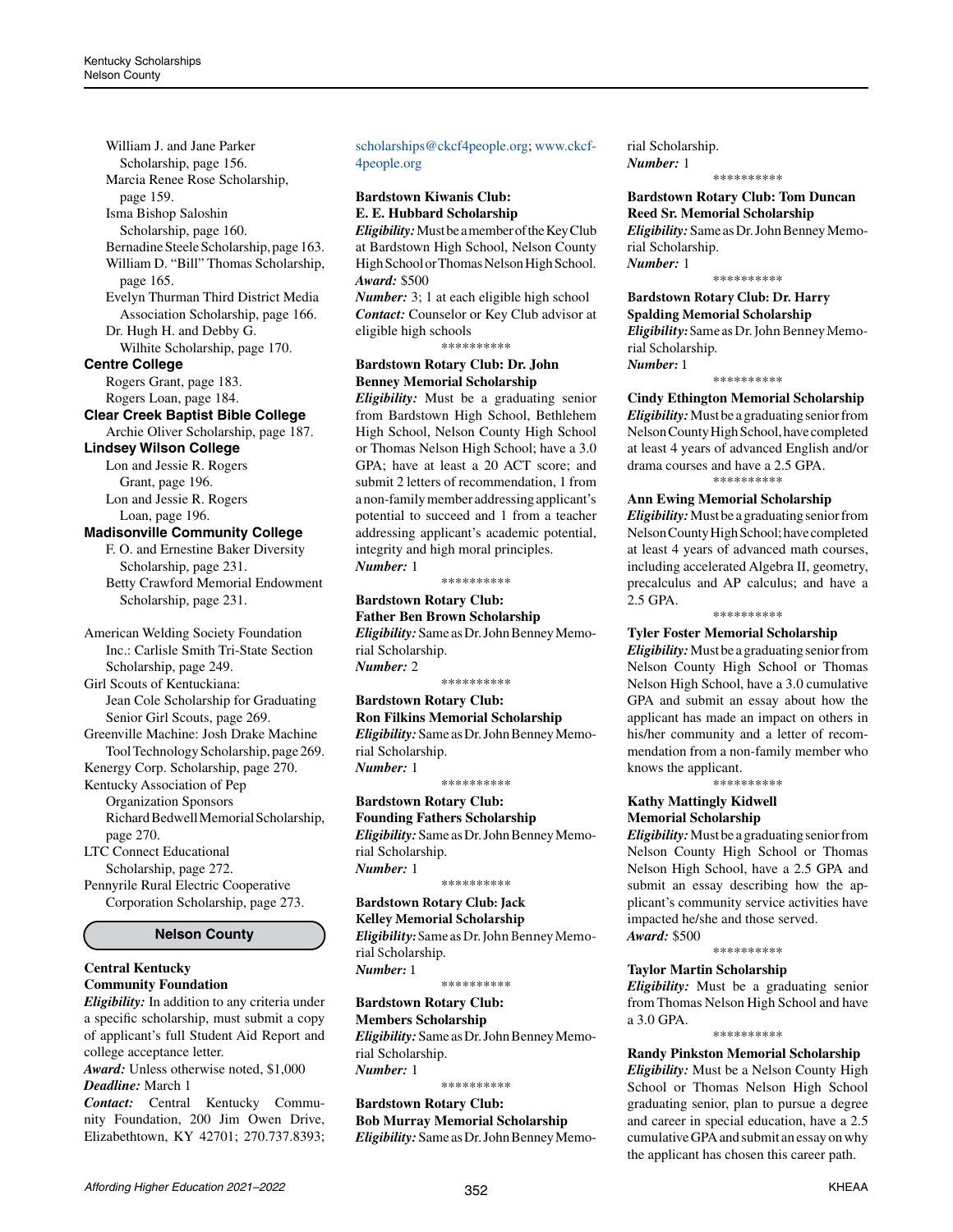#### \*\*\*\*\*\*\*\*\*\*

# **J. Michael Salsman Professional Engineers Construction Scholarship**

*Eligibility:* Must be a Nelson County high school graduating senior, plan to pursue a career in a construction or engineering field and have a 2.5 GPA. Preference given to a student who is a family member of a BCD Inc. employee, customer, subcontractor or supplier.

### *\_\_\_\_\_\_\_\_\_\_\_\_\_\_\_\_\_\_\_\_\_\_\_\_\_\_\_\_\_\_\_\_\_\_\_\_\_\_\_\_\_\_\_\_* **Community Foundation of Louisville**

*Contact:* Counselor, Bardstown High School, 502.331.8802, [www.btown.k12.ky.us](http://www.btown.k12.ky.us)

### **Tariq Farmer Armour Memorial Scholarship**

*Eligibility:* Must be a graduating senior from Bardstown High School, be an athlete and be enrolled full or part time at an accredited college or university.

*Award:* \$1,000; nonrenewable \*\*\*\*\*\*\*\*\*\*

#### **Keaton Hall Memorial Scholarship**

*Eligibility:* Must be a graduating senior from Bardstown High School, have at least a 3.0 cumulative GPA, be a student-athlete and demonstrate financial need. *Award:* \$2,500

*\_\_\_\_\_\_\_\_\_\_\_\_\_\_\_\_\_\_\_\_\_\_\_\_\_\_\_\_\_\_\_\_\_\_\_\_\_\_\_\_\_\_\_\_*

# **Flaget Memorial Hospital Auxiliary Scholarship**

*Eligibility:* Must be a Nelson County senior planning to pursue a degree in the medical field; have at least a 3.0 cumulative GPA; and have been accepted into an accredited school that provides medical training, physical therapy, radiology, physician, nursing or other medical discipline.

*Award:* \$1,000 *Number:* 5 *Deadline:* April 10 *Contact:* Counselor

### **Kentucky Home Extension Master Gardeners Association Scholarship**

*\_\_\_\_\_\_\_\_\_\_\_\_\_\_\_\_\_\_\_\_\_\_\_\_\_\_\_\_\_\_\_\_\_\_\_\_\_\_\_\_\_\_\_\_*

*Eligibility:* Must be a resident of Nelson County as of January 1 of the current year; have a parent or guardian who is a resident of Nelson County; be enrolled in a public or private high school or be home schooled in Nelson County or in an accredited Kentucky college, university or trade school; major in a horticulture-related field; and attend an interview and the awards dinner at the Nelson County Extension Office in July.

#### *Award:* \$1,000 *Number:* 2

*Deadline:* Third Friday in April *Contact:* Robbie Smith, 4-H Agent for Horticulture, Nelson County Cooperative Extension Service, 317 South Third Street, Bardstown, KY 40004 *\_\_\_\_\_\_\_\_\_\_\_\_\_\_\_\_\_\_\_\_\_\_\_\_\_\_\_\_\_\_\_\_\_\_\_\_\_\_\_\_\_\_\_\_*

## **Nelson County Cooperative Extension Service**

*Contact:* Unless otherwise noted, County Extension agent listed, Nelson County Cooperative Extension Service, 317 South Third Street, Bardstown, KY 40004; 502.348.9204; [dl\\_ces\\_nelson@email.uky.edu](mailto:dl_ces_nelson%40email.uky.edu?subject=); [http://nel](http://nelson.ca.uky.edu)[son.ca.uky.edu](http://nelson.ca.uky.edu)

#### **Nelson County 4-H Council Scholarship**

*Eligibility:* Must be currently enrolled in the Nelson County 4-H Program, have at least a 2.5 GPA, be a graduating high school senior and submit 2 letters of recommendation and an essay. *Award:* \$250 to \$750 *Number:* Varies *Deadline:* May 1 *Contact:* Counselor or 4-H Extension Agent \*\*\*\*\*\*\*\*\*\* **Nelson County 4-H Shooting Sports Education Scholarship**

*Eligibility:* Must be a graduating high school senior and have been a member of the Nelson County 4-H Shooting Sports Education Club for all 4 years of high school. (Eligibility requirements subject to change.) *Award:* \$100 to \$250 *Number:* Varies *Deadline:* May 1 *Contact:* 4-H Shooting Sports Education Coordinator \*\*\*\*\*\*\*\*\*\*

### **Nelson County Extension Homemakers Scholarship**

*Eligibility:* Must be a Nelson County resident, demonstrate financial need and scholastic ability and submit a copy of previous semester grades. Preference is given in the following order: a student majoring in agriculture, family and consumer sciences or a related field; an Extension Homemakers Club member or child of a member regardless of major; and any other applicant regardless of major. A personal interview may be required. *Award:* \$500 annually *Number:* Varies

*Deadline:* April 27 *Contact:* County Extension Agent for Family and Consumer Sciences *\_\_\_\_\_\_\_\_\_\_\_\_\_\_\_\_\_\_\_\_\_\_\_\_\_\_\_\_\_\_\_\_\_\_\_\_\_\_\_\_\_\_\_\_*

# **Nelson County Farm Bureau Scholarship** *Eligibility:* Must be a Nelson County Farm Bureau member. *Award:* Varies

*Number:* Varies

*Deadline:* March 26 *Contact:* Scholarship Coordinator, Nelson County Farm Bureau, 106 Reardon Boule-

vard, Bardstown, KY 40004; 502.348.8446 *\_\_\_\_\_\_\_\_\_\_\_\_\_\_\_\_\_\_\_\_\_\_\_\_\_\_\_\_\_\_\_\_\_\_\_\_\_\_\_\_\_\_\_\_*

# **Our Commonwealth: Rosetta Dodson Memorial Scholarship**

*Eligibility:* Must be a graduating high school senior, be a resident of Nelson County, have at least a 2.5 GPA and proof of community service. Preference given to a student who is the first generation in the family to attend college.

# *Number:* Varies

*Deadline:* April 30

*Contact:* Counselor or Rosetta Dobson Memorial Scholarship, P.O. Box 460, Bardstown, KY 40004; [info@ourcommu](mailto:info%40ourcommunityky.org?subject=)[nityky.org](mailto:info%40ourcommunityky.org?subject=)

## **See Also Western Kentucky University**

WKU Ducks Unlimited Joey Keeling Memorial Scholarship, page 170.

# **Elizabethtown Community and Technical College**

Fourth District Retired Teachers Association Scholarship, page 223. LG&E/Kentucky Innovation Scholarship, page 223.

Blue Grass Energy Academic

Scholarship, page 263.

- Central Kentucky Community Foundation: James and Betty Holeman Scholarship, page 264.
- Community Foundation of Louisville: James I. and Rodman Hayes Wimsatt Memorial Scholarship, page 267.
- Girl Scouts of Kentuckiana:

Jean Cole Scholarship for Graduating Senior Girl Scouts, page 269.

Inter-County Energy

Scholarship, page 269.

Kentucky 2A State Championships Foundation Scholarship, page 270.

# **Nicholas County**

# **Nicholas County High School**

*Eligibility:* In addition to any criteria under a specific scholarship, must be a Nicholas County High School graduating senior. *Number:* Unless otherwise noted, 1 *Contact:* Kacey L. Miller, Nicholas County High School, 103 School Drive, Carlisle, KY, 40311; 859.289.3780; [kacey.miller@nicho](mailto:kacey.miller%40nicholas.kyschools.us?subject=)[las.kyschools.us;](mailto:kacey.miller%40nicholas.kyschools.us?subject=) [www.nicholas.kyschools.](http://www.nicholas.kyschools.us/1/Home) [us/1/Home](http://www.nicholas.kyschools.us/1/Home)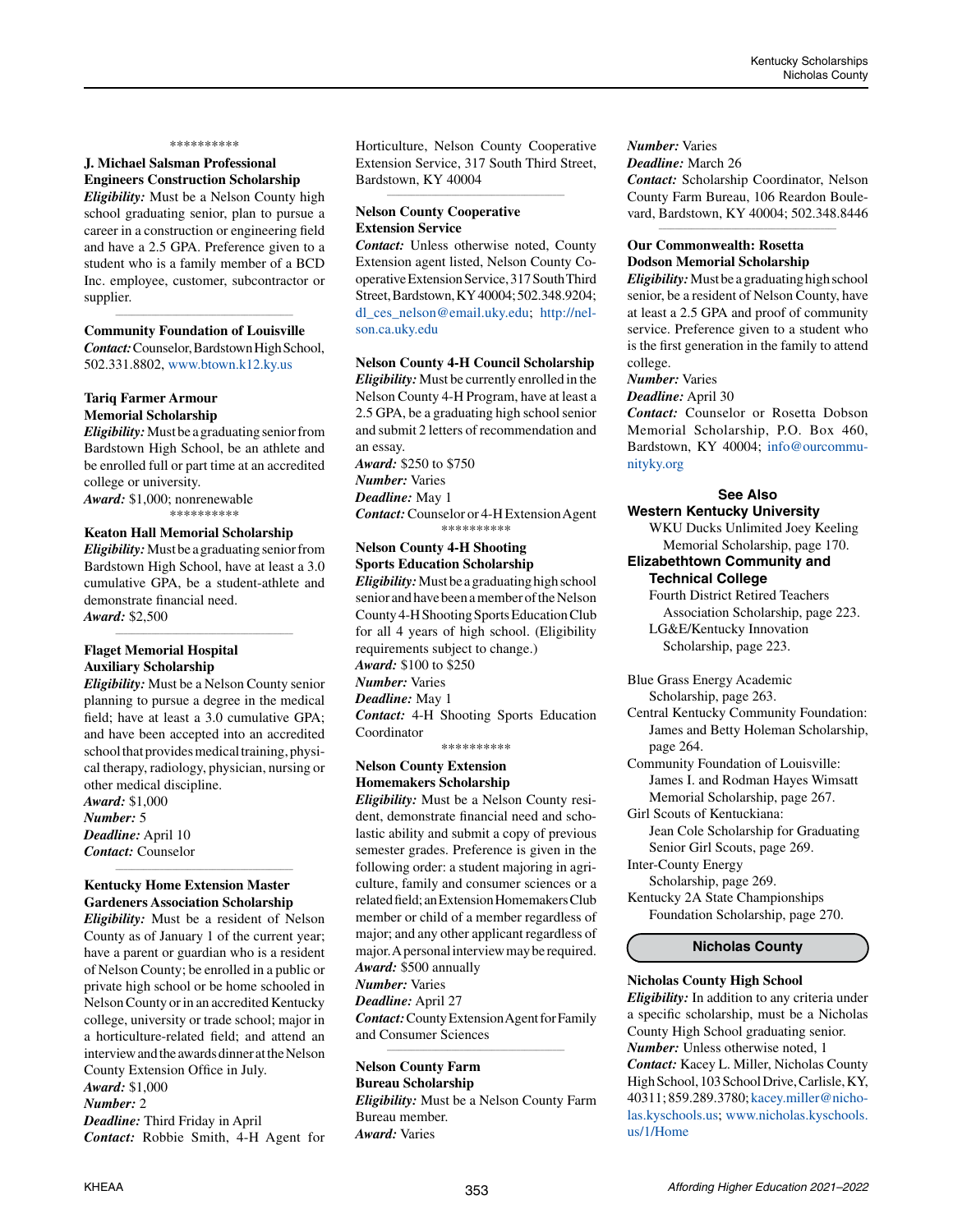#### **Bows4Beth Memorial Scholarship**

*Eligibility:* Must submit an essay about friendship. *Award:* \$500 *Number:* 3 *Deadline:* May 11 \*\*\*\*\*\*\*\*\*\*\*\*

**Aaron Capps Memorial Scholarship** *Award:* \$500 *Deadline:* April 24 \*\*\*\*\*\*\*\*\*\*\*\*

**Class of 1963 Scholarship** *Eligibility:* Must have a 3.0 GPA. *Award:* \$500 *Deadline:* May 14 \*\*\*\*\*\*\*\*\*\*

# **Community Action Council Scholarship**

*Eligibility:* Must have volunteered in the community. *Award:* \$100 *Deadline:* April 29 \*\*\*\*\*\*\*\*\*\*

**Cultivating Communities Scholarship** *Eligibility:* Must be an active FFA member. *Award:* \$1,000 \*\*\*\*\*\*\*\*\*\*\*\*

**FBLA Scholarship** *Eligibility:* Must be an active FBLA member. *Award:* \$500 to \$1,000 \*\*\*\*\*\*\*\*\*\*\*\*

## **Fellowship of Christian Athletes Scholarship**

*Eligibility:* Must be an active member of the Fellowship of Christian Athletes. *Award:* \$500 *Number:* Varies *Deadline:* May 4 \*\*\*\*\*\*\*\*\*\*

## **FFA Alumni Scholarship**

*Award:* \$500 *Deadline:* April 15 \*\*\*\*\*\*\*\*\*\*\*\*

**Nathan Gilkerson Memorial Scholarship** *Award:* \$500 *Deadline:* April 15 \*\*\*\*\*\*\*\*\*\*\*\*

**Gray Family Memorial Scholarship** *Eligibility:* Must have at least a 2.75 GPA. *Award:* \$200 *Deadline:* May 1 \*\*\*\*\*\*\*\*\*\*

**Kyla Haire Memorial Scholarship** *Award:* \$500 *Deadline:* April 24 \*\*\*\*\*\*\*\*\*\*

**Eric Henry Memorial Scholarship** *Eligibility:* Must have good attendance and grades. *Award:* \$500 *Deadline:* April 17

#### \*\*\*\*\*\*\*\*\*\*

**Badger Hovermale Scholarship** *Eligibility:* Must have at least a 3.25 GPA and demonstrate leadership qualities. *Award:* \$1,000 *Deadline:* April 29 \*\*\*\*\*\*\*\*\*\*

**Margaret Hovermale Scholarship** *Eligibility:* Must have a 3.25 GPA and be interested in the family and consumer science field. *Award:* \$1,000 *Deadline:* May 1 \*\*\*\*\*\*\*\*\*\*

**Anne Liver Memorial Scholarship** *Award:* \$500 *Deadline:* April 15 \*\*\*\*\*\*\*\*\*\*\*\*

**William Lovell and Ruth C. Hollar Scholarship** *Eligibility:* Must have demonstrated leadership potential. *Award:* \$1,020 *Number:* 4 *Deadline:* April 15 \*\*\*\*\*\*\*\*\*\*

**Clay Mann Memorial Scholarship** *Eligibility:* Must have a 3.0 GPA. *Award:* \$500 *Deadline:* May 14 \*\*\*\*\*\*\*\*\*\*

**Mathers Educational Scholarship** *Eligibility:* Must have lived in Nicholas County 2 years and not turn 19 before graduation. *Award:* \$1,000 *Number:* Varies *Deadline:* April 22 \*\*\*\*\*\*\*\*\*

**Maw Jane Memorial Scholarship** *Award:* \$500 *Number:* 4 *Deadline:* May 4 \*\*\*\*\*\*\*\*\*\*\*

**Whitney Morris Memorial Scholarship** *Award:* \$500 *Deadline:* April 24 \*\*\*\*\*\*\*\*\*\*

**Nicholas County Conservation District Scholarship** *Eligibility:* Preference given to a student pursuing a career in agriculture. *Award:* \$1,500 *Number:* 2 *Deadline:* April 24 \*\*\*\*\*\*\*\*\*\*

**Nicholas County Democratic Women's Club Scholarship** *Award:* \$100 *Deadline:* April 24

#### \*\*\*\*\*\*\*\*\*\*

**Nicholas County Farm Bureau** *Eligibility:* Must have a 3.0 GPA. *Award:* \$500 *Number:* 2 *Deadline:* April 24 \*\*\*\*\*\*\*\*\*\*

**Nicholas County Healthcare Auxiliary** *Eligibility:* Must be pursuing a career in health care. *Award:* \$500 *Deadline:* April 17 \*\*\*\*\*\*\*\*\*\*

**Nicholas County Little League Basketball and Cheerleading Scholarship** *Eligibility:* Must have played basketball or cheered. *Award:* \$100 *Number:* 3 *Deadline:* May 1 \*\*\*\*\*\*\*\*\*\*\*\*

**Nicholas County Republican Women Scholarship** *Award:* \$500 *Deadline:* May 14 \*\*\*\*\*\*\*\*\*\*\*\*

**Service above Self Scholarship** *Eligibility:* Interview required *Award:* \$500 *Deadline:* April 4 \*\*\*\*\*\*\*\*\*\*

**Don Toy Memorial Scholarship** *Eligibility:* Must be a senior and a member of the Mt. Zion Christian Church. *Award:* \$500 \*\*\*\*\*\*\*\*\*\*\*\*

**Trapp Memorial Academic Scholarship** *Eligibility:* Must plan to attend college. *Award:* \$250 *Deadline:* May 14 \*\*\*\*\*\*\*\*\*\*

**Paul and Janie Vinson Memorial Scholarship** *Award:* Varies *Deadline:* May 4 \*\*\*\*\*\*\*\*\*\*

**Woodman Focus Forward Scholarship** *Eligibility:* Must have Woodmen insurance. *Award:* \$100 *Deadline:* May 1

# **See Also Eastern Kentucky University**

Nina B. Duvall Endowed Scholarship, page 32. Michael Judge Scholarship, page 32. Roxie Pearl Bullock Burdine Memorial Scholarship, page 34.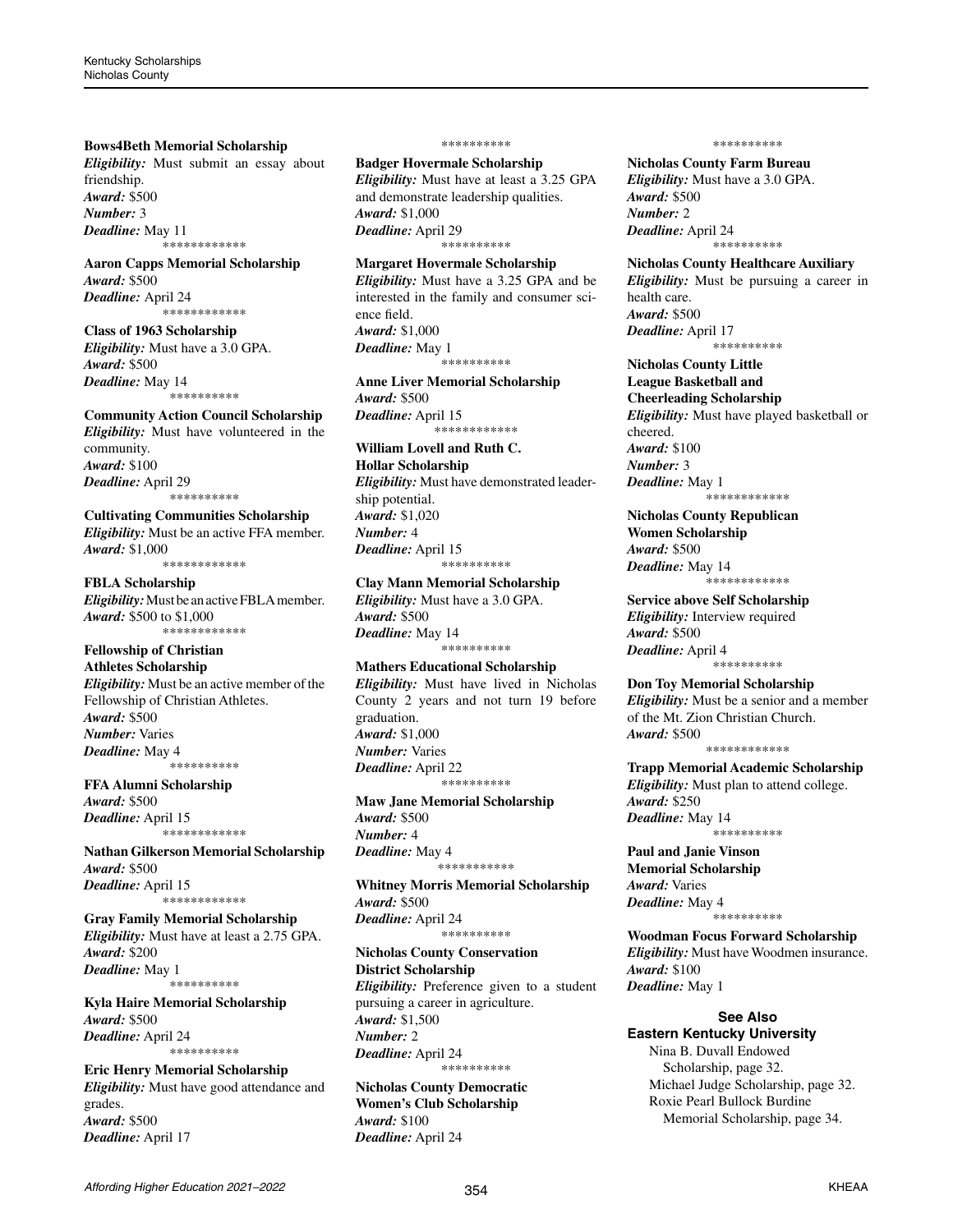# **University of Kentucky**

Harry King and Nelle Kathryn Buttermore Scholarship, page 102. Doug Payne Memorial Scholarship, page 110. Williena Burdine Broyles Memorial Endowed Scholarship, page 112.

Blue Grass Community Foundation: Richard E. and Lucile G. Coe Scholarship, page 263.

Blue Grass Energy Academic Scholarship, page 263.

Community and Economic Development Initiative of Kentucky: Appalachian Health Career Scholarship, page 266.

Fleming-Mason Energy Annual Meeting Scholarship, page 268.

Kentucky American Water:

Ripple Effect Scholarship, page 270. Kentucky Association of Pep Organization Sponsors

Region 10 Outstanding Cheerleader Scholarship, page 270.

Kentucky Educational Development Corporation (KEDC) Scholarship, page 271.

St. Claire HealthCare Richard J. Bausch Family Scholarship, page 274.

**Ohio County**

#### **Ohio County Cooperative Extension Service**

*Contact:* Counselor or Extension agent listed, Ohio County Cooperative Extension Service, P.O. Box 66, Hartford, KY 42347; 270.298.7441

# **Ohio County 4-H Council Scholarship**

*Eligibility:* Must be a member of Ohio County 4-H and an Ohio County High School graduating senior. *Award:* \$100 *Number:* 4 *Deadline:* Second Friday in April *Contact:* Gary Druin, Extension Agent for 4-H/Youth Development, [gdruin@uky.edu](mailto:gdruin%40uky.edu?subject=) \*\*\*\*\*\*\*\*\*\* **Ohio County Homemakers Scholarship** *Eligibility:* Must be an Ohio County High

School graduating senior. *Award:* \$500 *Number:* 1

*Deadline:* Second Friday in April *Contact:* April Peech, County Extension Program Assistant for Family and Consumer Sciences, [april.peech@uky.edu](mailto:april.peech%40uky.edu?subject=)

## **Ohio County High School**

*Eligibility:*In addition to any criteria under a specific scholarship, must be an Ohio County High School graduating senior.

*\_\_\_\_\_\_\_\_\_\_\_\_\_\_\_\_\_\_\_\_\_\_\_\_\_\_\_\_\_\_\_\_\_\_\_\_\_\_\_\_\_\_\_\_*

*Award:* Varies

*Number:* Unless otherwise noted, 1

# *Deadline:* March

*Contact:* Jennifer Phelps, Counselor, Ohio County High School, 1400 South Main Street, Hartford, KY 42347

#### **AGRIGRO Scholarship**

*Eligibility:* Must major in agriculture or an agriculture-related field. \*\*\*\*\*\*\*\*\*\*

**Alpha Delta Kappa: Phyllis Shown and Pat Howze Memorial Scholarship** *Eligibility:* Must plan to enter the teaching profession, have at least a 3.0 GPA and submit ACT/SAT score. \*\*\*\*\*\*\*\*\*\*

# **Glenn and Diane Barnes**

**Educational Trust Scholarship** *Eligibility:*Based on ACT/SAT scores, GPA, rank, absenteeism, extracurricular activities, community service, financial need and field of study (fine arts, science or technology). \*\*\*\*\*\*\*\*\*\*

**Marshall and Anne Barnes Memorial Scholarship** \*\*\*\*\*\*\*\*\*\*

#### **Beaver Dam Grade School Alumni Association Scholarship** *Eligibility:* Must be a graduate of Beaver

Dam Elementary School who attended the school at least 3 to 4 years. \*\*\*\*\*\*\*\*\*\*

# **Beaver Dam High School**

**Alumni Association Scholarship** *Eligibility:* Must have a parent or grandparent who attended Beaver Dam High School. \*\*\*\*\*\*\*\*\*\*

# **Central Park Alumni:**

**Noah Phelps Jr. Scholarship** *Eligibility:* Must live in the McHenry area. \*\*\*\*\*\*\*\*\*\*

**William L. Danks Memorial Scholarship** *Eligibility:* Must have a 3.0 unweighted GPA. \*\*\*\*\*\*\*\*\*\*

## **Fordsville High School Alumni Scholarship**

*Eligibility:* Must live in the Fordsville area and have attended Fordsville Elementary. \*\*\*\*\*\*\*\*\*\*

**Fordsville PTO Scholarship** *Eligibility:* Must have attended Fordsville Elementary.

#### \*\*\*\*\*\*\*\*\*\*

**Agnes Foster Memorial Scholarship** *Eligibility:* Must live from Lake Washburn

north to the Dundee, Olaton, Magan and Fordsville area and be female. \*\*\*\*\*\*\*\*\*\*

#### **John and Amanda Fuller Scholarship** *Eligibility:* Must attend a 4-year college.

\*\*\*\*\*\*\*\*\*\*

**Hartford Mason Lodge Scholarship** *Eligibility:* Must have a family member who is a Mason.

\*\*\*\*\*\*\*\*\*\*

**Horse Branch PTO Scholarship** *Eligibility:*Must have attended Horse Branch Elementary. \*\*\*\*\*\*\*\*\*\*

# **Lillian Monroe Jones Scholarship**

*Eligibility:* Must demonstrate financial need. Grades and extracurricular activities also considered.

\*\*\*\*\*\*\*\*\*\*

**Josh Lynch Memorial Scholarship** *Eligibility:* Must not be majoring in conservation, forestry or pre-veterinary \*\*\*\*\*\*\*\*\*\*

**McHenry Mason Lodge Scholarship** *Eligibility:* Must have a family member who is a Mason.

\*\*\*\*\*\*\*\*\*\*

**OC Agriculture for** 

**Academics Scholarship** *Eligibility:* Must major in agriculture or an agriculture-related field. \*\*\*\*\*\*\*\*\*\*

**OC Drug Free Scholarship**

*Eligibility:* Must have been active in drugfree programs at Ohio County High School and attach a résumé of all activities for OC Drug Free or Team Esteem in the past 4 years. \*\*\*\*\*\*\*\*\*\*

# **Ohio County Chamber of Commerce/ Leadership Ohio County Scholarship**

*Eligibility:* Must demonstrate financial need. Grades and extracurricular activities also considered.

\*\*\*\*\*\*\*\*\*\*

**Ohio County Chapter 11 Disabled American Veterans Scholarship** *Eligibility:* Must be the son or daughter of a veteran. \*\*\*\*\*\*\*\*\*\*

**Ohio County Conservation** 

**District Scholarship**

*Eligibility:* Must major in agriculture or an agriculture-related field. \*\*\*\*\*\*\*\*\*\*

**Ohio County Education Association (Duke-Embry) Scholarship** *Eligibility:* Must major in education.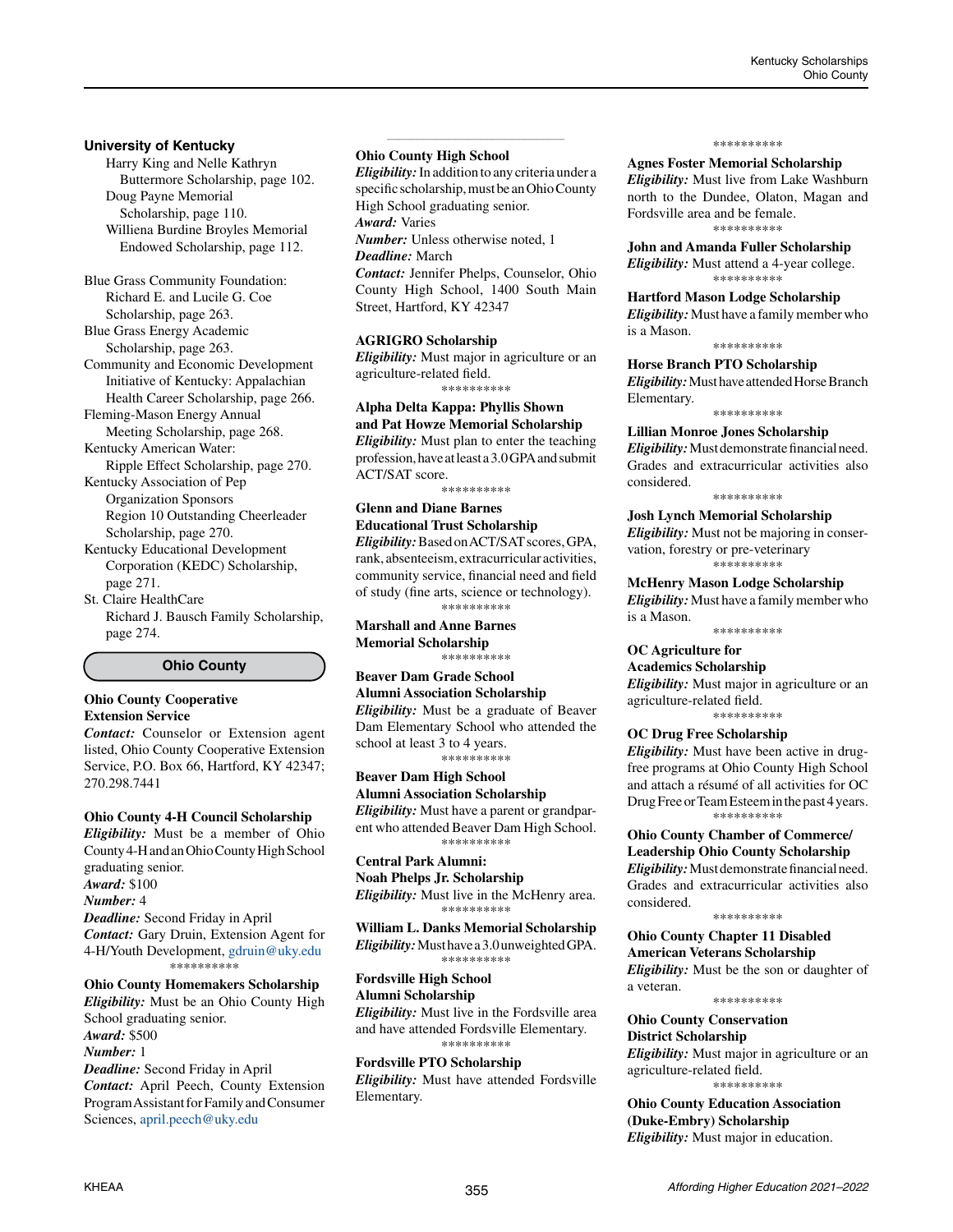# **Ohio County Hospital Auxiliary Scholarship**

*Eligibility:*Must be entering a health-related field and demonstrate financial need. \*\*\*\*\*\*\*\*\*\*

#### **Ohio County Volunteer Service Scholarship**

*Eligibility:* Must demonstrate volunteer service to the community and have at least a 2.5 GPA.

\*\*\*\*\*\*\*\*\*\*

#### **Ohio County Youth Soccer Scholarship** *Eligibility:* Must have been involved with Ohio County Youth Soccer in some way. \*\*\*\*\*\*\*\*\*\*

**Rhoads Scholarship for Girls** *Eligibility:* Must be female.

#### \*\*\*\*\*\*\*\*\*\*

**Joe Van Roberts Scholarship** *Eligibility:* Must be a member of the band and submit an application and 2 letters of recommendation.

#### \*\*\*\*\*\*\*\*\*\*

**Jake Russell Lady Eagle Scholarship** *Eligibility:* Must be a member of the Lady Eagle basketball team. \*\*\*\*\*\*\*\*\*\*

**Southern Elementary PTO Scholarship** *Eligibility:* Must have attended Southern Elementary School. \*\*\*\*\*\*\*\*\*\*

#### **Otis Stevens Memorial Scholarship** *Eligibility:* Must live from Lake Washburn north to the Dundee, Olaton, Magan and Fordsville area. \*\*\*\*\*\*\*\*\*\*

**Wayland Alexander Elementary School PTO Alumni Scholarship** *Eligibility:* Must have attended Wayland Alexander Elementary School. \*\*\*\*\*\*\*\*\*\*

**Wells Scholarship** *Eligibility:*Must plan to attend a postsecondary institution full time. \*\*\*\*\*\*\*\*\*\*

**Western Elementary PTO Alumni Scholarship** *Eligibility:* Must have attended Western Elementary School.

#### **See Also Murray State University**

Max B. and Mavis Hurt Scholarship, page 48. Frank Albert Stubblefield Memorial Scholarship, page 52. Howard C. Giles Economics Scholarship, page 54. M. J. and Lucy Farmer Scholarship, page 58.

Cynthia Guinn Scholarship, page 58. Murray-Calloway County Hospital Medical Staff Scholarship, page 65.

# **University of Kentucky**

Jesse R. and Virginia K. Grisham Scholarship, page 93.

# **Western Kentucky University**

Lucille L. and C. O. Brown Scholarship, page 129. Carl M. and Anna L. Clark

 Memorial Scholarship, page 132. Sam Dunaway Endowed

Scholarship, page 136.

Marguerite and Shelby Forsythe Scholarship, page 138.

Sandra G. Miller and Kenneth D.

 Miller Scholarship, page 153. Irene O'Dell Scholarship, page 155.

John Oldham Scholarship, page 155.

Rita Snodgrass Render Memorial Scholarship, page 158.

Marcia Renee Rose Scholarship, page 159.

Norman Simpson Scholarship, page 161. R. Paul and Elizabeth Terrell

Scholarship, page 165.

Evelyn Thurman Third District Media Association Scholarship, page 166.

Dr. Hugh H. and Debby G. Wilhite Scholarship, page 170. Wilson Scholars Program

Scholarship, page 170.

**Campbellsville University** Bill Himes Memorial Scholarship, page 182.

**Centre College**

Rogers Grant, page 183. Rogers Loan, page 184.

**Kentucky Wesleyan College** Bob and Erlene Himes

 Scholarship, page 193. **Lindsey Wilson College**

Lon and Jessie R. Rogers Grant, page 196. Lon and Jessie R. Rogers Loan, page 196.

# **Owensboro Community and Technical College**

Dr. Bruce Beck Memorial Scholarship, page 232. Ray Gillaspie Scholarship: Adult Students, page 232. Ray Gillaspie Scholarship: High School Senior, page 232. Ohio County Scholarship, page 232.

American Welding Society Foundation Inc.: Carlisle Smith Tri-State Section Scholarship, page 249. The Cecilian Bank Scholarship, page 264. Community Foundation of Louisville: Dunaway Scholarship, page 267. Girl Scouts of Kentuckiana: Jean Cole Scholarship for Graduating Senior Girl Scouts, page 269. Kenergy Corp. Scholarship, page 270. Kentucky Association of Pep Organization Sponsors Richard Bedwell Memorial Scholarship, page 270. LTC Connect Educational Scholarship, page 272. Warren Rural Electric Cooperative Corporation Educational Scholarship, page 275.

# **Oldham County**

**Oldham County Conservation District** *Eligibility:* Must be a graduating senior from an Oldham County high school; pursue higher education in a conservation, environmental science or agriculture field; attend an accredited 2- or 4-year college, university or technical school in the fall; and have documented volunteer/community service hours in the senior year. Must submit an application (if handwritten, must be printed legibly), recent high school transcript with GPA, a letter to the scholarship committee containing a brief explanation of the student's career goals and biographical information, a letter of recommendation from a non-family member with significant knowledge of the applicant and an essay of no more than 500 words describing the importance of protecting and improving the natural world in the applicant's community. Mail or deliver all parts of the application in a manila envelope. *Award:* \$1,500

#### *Number:* 1

*Deadline:* February 1

*Contact:* Andrea Matz, Oldham County Conservation District, 1002 Buckner Centre Drive, Suite 4, LaGrange, KY 40031; 502.222.5123; [oldhamswcd@gmail.com](mailto:oldhamswcd%40gmail.com?subject=); [www.oldhamccd.org](http://www.oldhamccd.org) *\_\_\_\_\_\_\_\_\_\_\_\_\_\_\_\_\_\_\_\_\_\_\_\_\_\_\_\_\_\_\_\_\_\_\_\_\_\_\_\_\_\_\_\_*

#### **Oldham County Extension Homemakers Scholarship**

*Eligibility:* Must have been an Oldham County Extension Homemakers member for 2 years or be the child or grandchild of an Oldham County Extension Homemakers member and have at least a high school 3.0 GPA or maintain at least a 3.0 GPA if enrolled in a postsecondary institution.

*Award:* \$800, half each semester; nonrenewable

*Number:* 2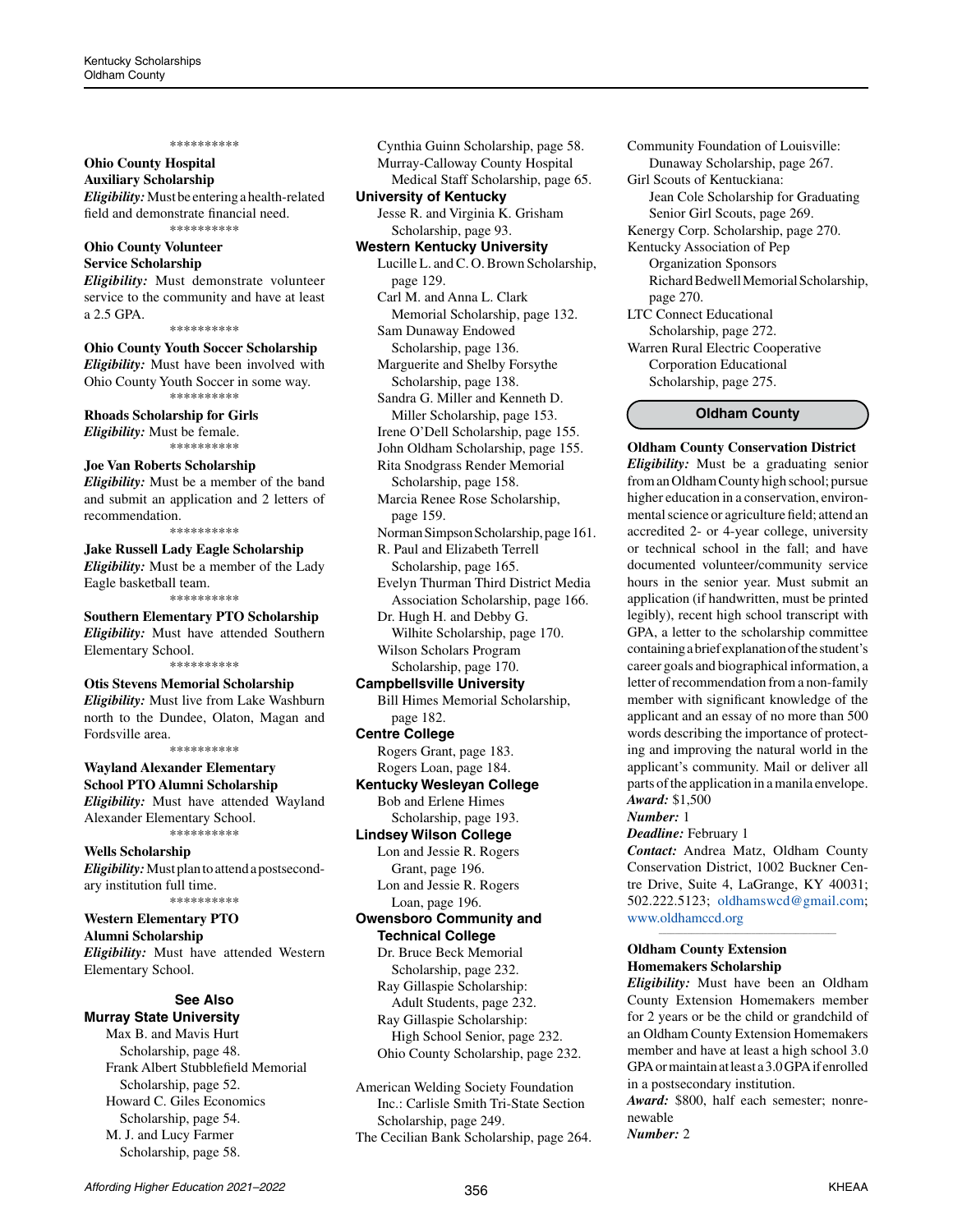# *Deadline:* April 1

*Contact:* Oldham County Cooperative Extension Office, 207 Parker Drive, LaGrange, KY 40031; 502.222.9453; [oldham.ext@uky.](mailto:oldham.ext%40uky.edu?subject=) [edu;](mailto:oldham.ext%40uky.edu?subject=) <http://oldham.ca.uky.edu>

# **See Also**

**Kentucky State University** KSU Louisville Alumni

#### Scholarship, page 39. **University of Kentucky**

Greater Louisville UK Young Alumni Scholarship, page 78. Jefferson County UK Alumni Club Scholarship, page 78. Veterans Drug Club Scholarship, page 108. Jefferson County UK Young

 Alumni Scholarship, page 110. Mildred Somers Memorial Scholarship, page 111.

# **Western Kentucky University**

Greater Louisville Alumni Association Scholarship, page 141. Janice Insko Porter Scholarship, page 157.

Community Foundation of Louisville: Louisville Artisans Guild Art Scholarship, page 267. H. L. Lyons III Memorial Scholarship, page 267. Louis B. Payne Scholarship, page 267.

Girl Scouts of Kentuckiana: Jean Cole Scholarship for Graduating

Senior Girl Scouts, page 269. Kentucky Association of Pep Organization Sponsors

Jane W. Meyer Memorial Scholarship, page 270.

Louisville Agricultural Club, page 272. Shelby Energy Cooperative

Line Technician Scholarship, page 273. Shelby Energy Cooperative Scholarship, page 274.

# **Owen County**

# **Owen County Conservation District Scholarship**

*Eligibility:* Must be an Owen County High School graduate, plan to attend a college in Kentucky, plan to choose an agriculturerelated major and have at least a 2.75 GPA. *Award:* \$1,000

# *Deadline:* Varies

*Contact:* Kelly Burford, Owen County Conservation District, 205 West Perry Street, Owenton, KY 40359; 502.484.3979, ext. 4012

#### *\_\_\_\_\_\_\_\_\_\_\_\_\_\_\_\_\_\_\_\_\_\_\_\_\_\_\_\_\_\_\_\_\_\_\_\_\_\_\_\_\_\_\_\_* **Owen County Farm Bureau Scholarship**

*Eligibility:* Must be a Owen County High School graduating senior and be a member of the Owen County Farm Bureau. *Award:* Varies *Deadline:* April

*\_\_\_\_\_\_\_\_\_\_\_\_\_\_\_\_\_\_\_\_\_\_\_\_\_\_\_\_\_\_\_\_\_\_\_\_\_\_\_\_\_\_\_\_*

# **Owen County High School**

*Eligibility:* In addition to any criteria under a specific scholarship, must be an Owen County High School graduating senior. *Deadline:* Varies

*Contact:* Counselor, Owen County High School, 2340 Highway 22 East, Owenton, KY 40359; 502.484.5509

# **Beka's Toppers Inc. Scholarship**

*Eligibility:* Must have at least a 3.0 GPA. *Award:* \$1,000

\*\*\*\*\*\*\*\*\*\*

# **Carol Hunt Bourne Scholarship**

*Eligibility:* Must demonstrate financial need, be in good academic standing, demonstrate leadership in school-related activities (parttime employment considered) and maintain at least a 3.0 GPA. *Award:* \$1,000 *Number:* Varies \*\*\*\*\*\*\*\*\*\*

#### **Gene Ray Dusch Scholarship Committee**

*Eligibility:* Must be a resident of Owen County; be enrolled full time at a college, university or trade or professional school; have financial need; and maintain at least a 3.0 GPA. *Award:* \$1,000 *Number:* Varies \*\*\*\*\*\*\*\*\*\*

# **James R. Ford Memorial Scholarship** *Eligibility:* Must have resided in Owen County for at least 12 months prior to ap-

plication. *Award:* \$1,500 *Number:* Varies \*\*\*\*\*\*\*\*\*\*

# **Drew Mason Memorial Scholarship**

*Eligibility:* Must reside in Owen County and enroll in a school in Kentucky. *Award:* Varies *Number:* Varies \*\*\*\*\*\*\*\*\*\*

**Owen County Woman's Club Scholarship** *Eligibility:* Must have financial need and at least a 3.0 GPA. *Award:* \$500

\*\*\*\*\*\*\*\*\*\*

**Bessie M. Sparks Memorial Scholarship** *Eligibility:* Must be an Owen County High School graduate or graduating senior. *Award:* \$1,000

# **See Also**

**Northern Kentucky University** Merabah Bass Scholarship, page 70. Butler Scholarship, page 70. Northern Kentucky Association of Realtors Albert E. Wehry Memorial Scholarship, page 73. Charles L. Seligman Family Scholarship, page 74. Mary Gandy Travis and Burr J. Travis Sr. Scholarship, page 75. **University of Kentucky**

Doug Payne Memorial Scholarship, page 110. Mildred Somers Memorial Scholarship, page 111.

**Georgetown College**

Legacy and Legends Scholarship, page 189.

**Gateway Community and Technical College** Butler Foundation Scholarship, page 224.

Capital Ovarian Cancer Organization: Jerri Heltzel Robinson Memorial Nursing Scholarship, page 263. Kentucky 2A State Championships Foundation Scholarship, page 270. Kentucky American Water: Ripple Effect Scholarship, page 270. Kentucky Association of Pep Organization Sponsors Jane W. Meyer Memorial Scholarship, page 270. Owen Electric Cooperative Scholarship,

page 273. Shelby Energy Cooperative Line Technician Scholarship, page 273. Shelby Energy Cooperative Scholarship, page 274.

**Owsley County**

# **William E. Eversole Scholarship**

*Eligibility:* Must enroll in a college or university full time, go 8 consecutive semesters, maintain at least a 2.0 GPA while in college, be a resident of Owsley County and have completed the 11th and 12th grades at and be a graduate of Owsley County High School. *Award:* \$40,000 over 4 years or \$5,000 per semester

# *Number:* 1

*Deadline:* May 1

*Contact:* Molly Turner, Box 997, Booneville, KY 41314; 606.593.7296; [turnermolly81@](mailto:turnermolly81%40gmail.com?subject=) [gmail.com](mailto:turnermolly81%40gmail.com?subject=)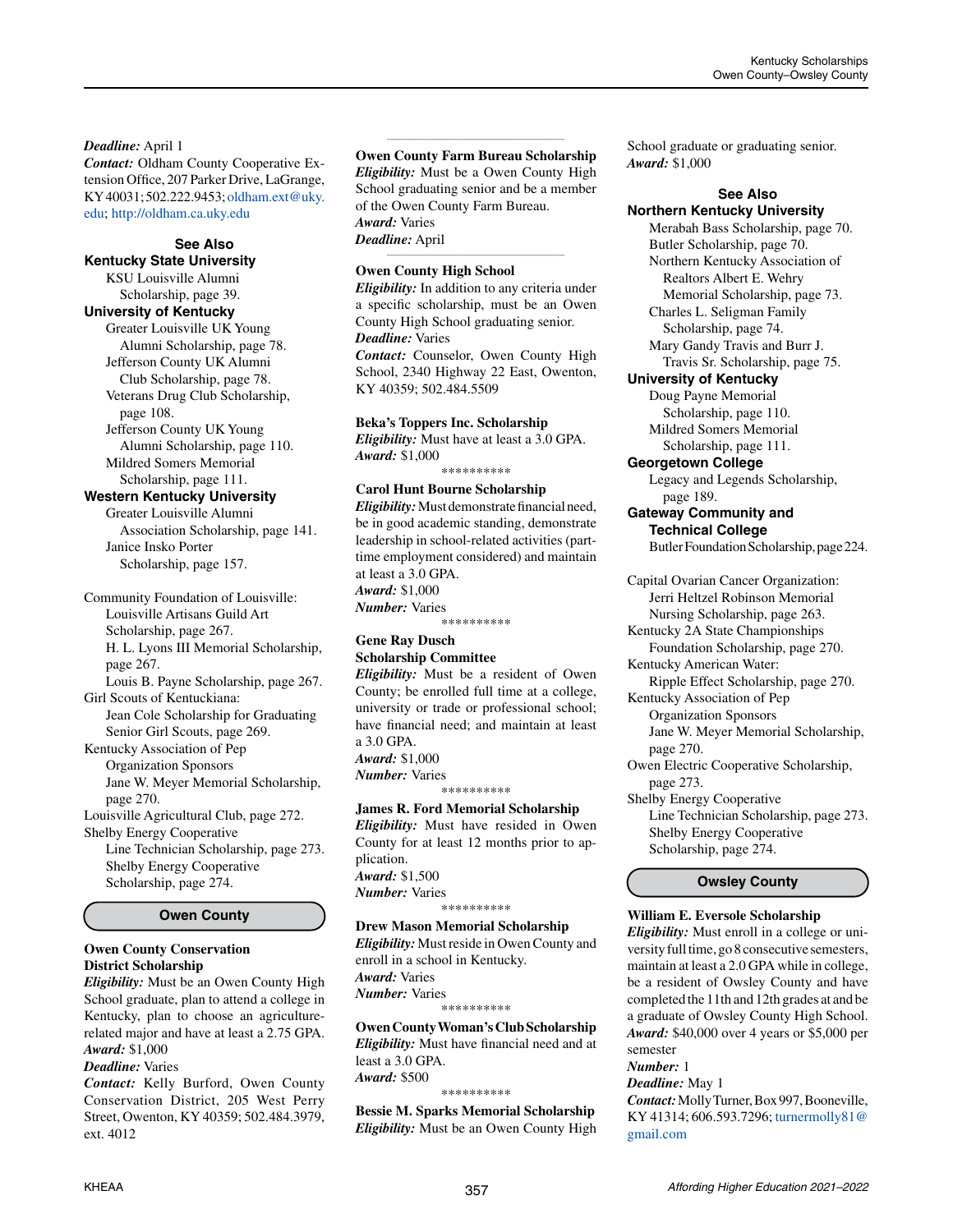## **Fund for Excellence**

*Eligibility:* In addition to any criteria under a specific scholarship, must be an Owsley County High School graduating senior. *Number:* 1

*\_\_\_\_\_\_\_\_\_\_\_\_\_\_\_\_\_\_\_\_\_\_\_\_\_\_\_\_\_\_\_\_\_\_\_\_\_\_\_\_\_\_\_\_*

# *Deadline:* May 1

*Contact:* Molly Turner, Box 997, Booneville, KY 41314; 606.593.7296; [turnermolly81@](mailto:turnermolly81%40gmail.com?subject=) [gmail.com](mailto:turnermolly81%40gmail.com?subject=)

**Allison and Cora Baker Scholarship** *Award:* Varies \*\*\*\*\*\*\*\*\*\*

**Gabbard Family Scholarship** *Eligibility:* Must have parents who have not attended college.

*Award:* Varies \*\*\*\*\*\*\*\*\*\*

# **Lions Club Scholarship** *Award:* 1, \$250; 1, \$500

*Deadline:* April 1 \*\*\*\*\*\*\*\*\*\*

**Justin "Slim" Thomas Scholarship** *Award:* Varies \*\*\*\*\*\*\*\*\*\*

**Dave and Evalee Turner Scholarship** *Eligibility:* Must have parents who have not

attended college. *Award:* \$600 *\_\_\_\_\_\_\_\_\_\_\_\_\_\_\_\_\_\_\_\_\_\_\_\_\_\_\_\_\_\_\_\_\_\_\_\_\_\_\_\_\_\_\_\_*

# **Mission of Hope Scholarship**

*Eligibility:* Must be an Owsley County High School graduating senior. *Award:* \$2,500; renewable *Number:* 1 *Deadline:* March 3 *Contact:* Diane Webster, P.O. Box 51824, Knoxville, TN 37950; 865.584.7571

*\_\_\_\_\_\_\_\_\_\_\_\_\_\_\_\_\_\_\_\_\_\_\_\_\_\_\_\_\_\_\_\_\_\_\_\_\_\_\_\_\_\_\_\_*

# **Owsley County Farm Bureau Scholarship**

*Eligibility:* Must be an Owsley County High School graduating senior and plan to major in agriculture, home economics, science or a related field. *Award:* \$500, depending on availability (\$250 per semester) *Number:* 2 *Deadline:* April 30 *Contact:* Todd Campbell, P.O. Box 690, Booneville, KY 41314; 606.593.5773 *\_\_\_\_\_\_\_\_\_\_\_\_\_\_\_\_\_\_\_\_\_\_\_\_\_\_\_\_\_\_\_\_\_\_\_\_\_\_\_\_\_\_\_\_*

# **Owsley County Soil Conservation Scholarship**

*Eligibility:* Must be an Owsley County High School graduating senior and plan to major in agriculture, biology, fish and wildlife management, forestry, geology, home economics, horticulture or a related field. *Award:* \$700 each year for 4 years

#### *Number:* 1

*Deadline:* April 1 *Contact:* Sandy Gay, P.O. Box 530, Booneville, KY 41314; 606.593.7505

# **See Also**

**Eastern Kentucky University** Nina B. Duvall Endowed Scholarship, page 32. Dr. Jessica Johnson Frazier Endowed Scholarship, page 32. George W. Clark Scholarship, page 34. Roxie Pearl Bullock Burdine Memorial Scholarship, page 34. Inez Cass McKinney Scholarship for Elementary Teachers, page 35. Imogene Ramsey Endowed Scholarship, page 35. E. O. Robinson Mountain Fund Scholarship, page 35. **University of Kentucky** Cawood Smith Memorial Scholarship, page 102. Harry King and Nelle Kathryn Buttermore Scholarship, page 102. Ronald G. Goebel Scholarship, page 109. T. T. Jones Memorial Scholarship, page 110. Williena Burdine Broyles Memorial Endowed Scholarship, page 112.

**Alice Lloyd College**

Alice Lloyd Honors Program Scholarship, page 175. Appalachian Leaders

 Scholarship, page 175. Baseball Scholarship, page 175. Basketball Scholarship, page 175. John Carroll Scholarship, page 175.

**Campbellsville University** E. O. Robinson Scholarship, page 183.

**Clear Creek Baptist Bible College** Denvis Rush Scholarship, page 187.

**Kentucky Christian University** E. O. Robinson Mountain Scholarship, page 191.

**Lindsey Wilson College**

E. O. Robinson Scholarship, page 199. **Hazard Community and** 

# **Technical College**

UK-Robinson Scholars Program Scholarship, page 226. Embracing the Future Endowed Scholarship, page 227.

First Federal Savings and Loan Association Education Fund Scholarship, page 227. Jackson Weather Office/AGI

 Edward T. Earhart Memorial Scholarship, page 228.

E. O. Robinson Mountain Scholarship, page 228.

Appalachian Wireless Scholarship, page 262. Blue Grass Community Foundation: Tony Turner Memorial Broadcast Scholarship, page 263. Community and Economic Development Initiative of Kentucky: Appalachian Health Career Scholarship, page 266. "I Am UNITE" Scholarship, page 269. Jackson Energy Cooperative Scholarship, page 270. Kentucky Association of Pep Organization Sponsors Region 14 Betty Novak Scholarship, page 271. Kentucky Educational Development Corporation (KEDC) Scholarship, page 271.

Peoples Rural Telephone Cooperative (PRTC) Scholarship, page 273.

St. Claire HealthCare Richard J. Bausch Family Scholarship, page 274.

# **Pendleton County**

**Eastern Kentucky University** Nina B. Duvall Endowed Scholarship, page 32. **Northern Kentucky University** Merabah Bass Scholarship, page 70. Butler Scholarship, page 70. Judy Carol Cornett Memorial Endowed Scholarship, page 71. David and Ruth Iler Endowed Scholarship, page 72. Northern Kentucky Association of Realtors Albert E. Wehry Memorial Scholarship, page 73. Henry E. "Bud" Pogue IV Endowed Scholarship, page 74. George A. Renaker, MD, Charitable Foundation Scholarship, page 74. Charles L. Seligman Family Scholarship, page 74. Vicki Louise Teal Memorial Endowed Scholarship, page 75. Mary Gandy Travis and Burr J. Travis Sr. Scholarship, page 75. Linda Bowen Wasicsko Social Work Endowed Scholarship, page 75. **University of Kentucky** Northern Kentucky/Greater Cincinnati UK Alumni Club Endowed Scholarship, page 78. Northern Kentucky/Greater Cincinnati UK Alumni Club Graduate Scholarship, page 79.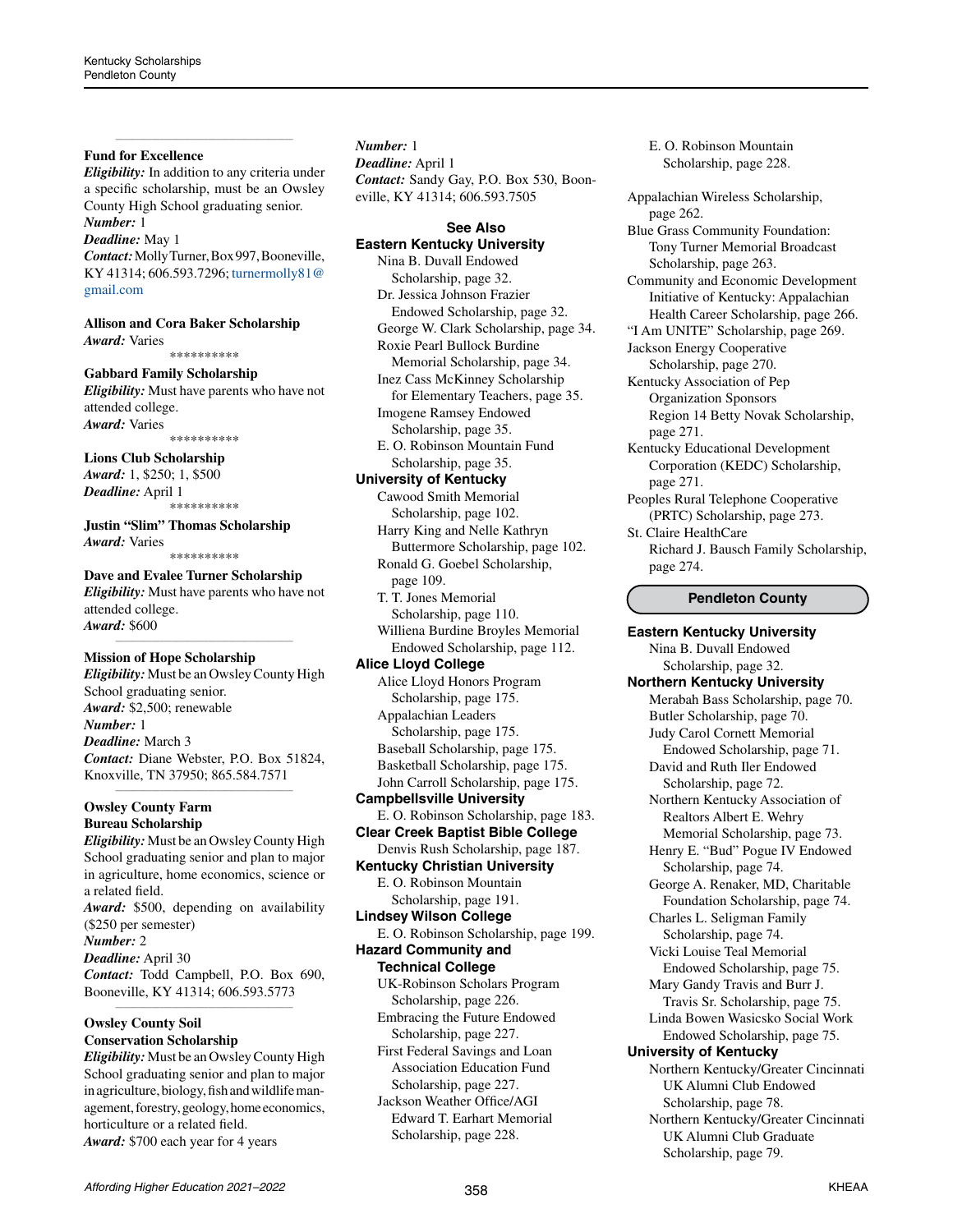Northern Kentucky/Greater Cincinnati UK Alumni Club Scholarship, page 79. Pendleton County Gilbert Scholarship, page 79. Doug Payne Memorial Scholarship, page 110. Northern Kentucky/Greater Cincinnati UK Alumni Club Fellowship, page 111. **Gateway Community and**

**Technical College** Butler Foundation Scholarship, page 224.

James F. Bertsch Memorial Scholarship, page 262. Blue Grass Energy Academic Scholarship, page 263. Kentucky 2A State Championships Foundation Scholarship, page 270. Kentucky Association of Pep Organization Sponsors Region 10 Outstanding Cheerleader Scholarship, page 270. Owen Electric Cooperative Scholarship, page 273.

#### **Perry County**

**Eastern Kentucky University** Nina B. Duvall Endowed Scholarship, page 32. Dr. Jessica Johnson Frazier Endowed Scholarship, page 32. George W. Clark Scholarship, page 34. Roxie Pearl Bullock Burdine Memorial Scholarship, page 34. Inez Cass McKinney Scholarship for Elementary Teachers, page 35. Imogene Ramsey Endowed Scholarship, page 35. E. O. Robinson Mountain Fund Scholarship, page 35. **University of Kentucky** Harry King and Nelle Kathryn Buttermore Scholarship, page 102. Kenneth Blair Scholarship, page 109. Ronald G. Goebel Scholarship, page 109. T. T. Jones Memorial Scholarship, page 110. Wallace Reed Taylor Memorial Scholarship, page 111. Williena Burdine Broyles Memorial Endowed Scholarship, page 112. **University of Louisville** Kentucky Dataseam Scholarship, page 114. Dr. R. L. and Virginia Collins Scholarship, page 121.

**Western Kentucky University** Bobby and Don McGuire Scholarship, page 152. **Alice Lloyd College** Alice Lloyd Honors Program Scholarship, page 175. Appalachian Leaders Scholarship, page 175. Baseball Scholarship, page 175. Basketball Scholarship, page 175. John Carroll Scholarship, page 175. **Campbellsville University** E. O. Robinson Scholarship, page 183. **Kentucky Christian University** E. O. Robinson Mountain Scholarship, page 191. **Lindsey Wilson College** E. O. Robinson Scholarship, page 199. **Transylvania University** Kentucky River Coal Corporation Appalachian Scholarship, page 208. **Big Sandy Community and Technical College** Equitable Resources Energy Company Scholarship, page 218. Kentucky West Virginia Gas Company Scholarship, page 218. **Hazard Community and Technical College** UK-Robinson Scholars Program Scholarship, page 226. Maulta Nokomis Combs Anderson Nursing Scholarship, page 227. Kate Dehart Baker Endowed Scholarship, page 227. Eli C. Boggs, MD, Endowed Scholarship, page 227. Helen Clemons Memorial Scholarship, page 227. Embracing the Future Endowed Scholarship, page 227. Mark Ray Engle Endowed Scholarship, page 227. First Federal Savings and Loan Association Education Fund Scholarship, page 227. Clyda Baker Fuson Endowed Scholarship, page 227. Hazard Lions Club Endowed Scholarship, page 227. Elizabeth Ann Hollon Memorial Scholarship, page 227. HRDI/Cooper Endowed Nursing Scholarship, page 227. Kentucky River Properties Endowed Nursing Scholarship, page 227. Maggard/Kirby Endowed Nursing Scholarship, page 227. Peoples Bank and Trust Company Endowed Scholarship, page 227.

Perry County Farm Bureau Federation Endowed Scholarship, page 227. Perry County Medical Association Alliance Endowed Scholarship, page 227. LeaAnn Toler Memorial Scholarship, page 227. Wicker Family Scholarship, page 227. Cordell H. Williams, MD, Memorial Scholarship, page 228. Jackson Weather Office/AGI Edward T. Earhart Memorial Scholarship, page 228. E. O. Robinson Mountain Scholarship, page 228. Joe C. Eversole/Devert Owens Scholarship, page 228. Appalachian Regional Healthcare: ARH Scholars Award Scholarship, page 262. Appalachian Wireless Scholarship, page 262. Blue Grass Community Foundation: Tony Turner Memorial Broadcast Scholarship, page 263. Community and Economic Development Initiative of Kentucky: Appalachian Health Career Scholarship, page 266. "I Am UNITE" Scholarship, page 269. Kentucky Association of Pep Organization Sponsors Region 14 Betty Novak Scholarship, page 271. Kentucky Educational Development Corporation (KEDC) Scholarship, page 271. St. Claire HealthCare Richard J. Bausch Family Scholarship, page 274.

#### **Pike County**

# **Foundation for the Tri-State Community Inc.: Judith Paige Johnson Memorial Scholarship**

*Eligibility:* Must be a female Pikeville High School graduating senior. Based on academic achievement, characteristics of love, consideration for other students, particularly disadvantaged students, congeniality, friendliness and enthusiasm for life. *Award:* Varies

*Number:* 1

*Contact:* Counselor

# **See Also**

**Eastern Kentucky University** Nina B. Duvall Endowed Scholarship, page 32. George W. Clark Scholarship, page 34.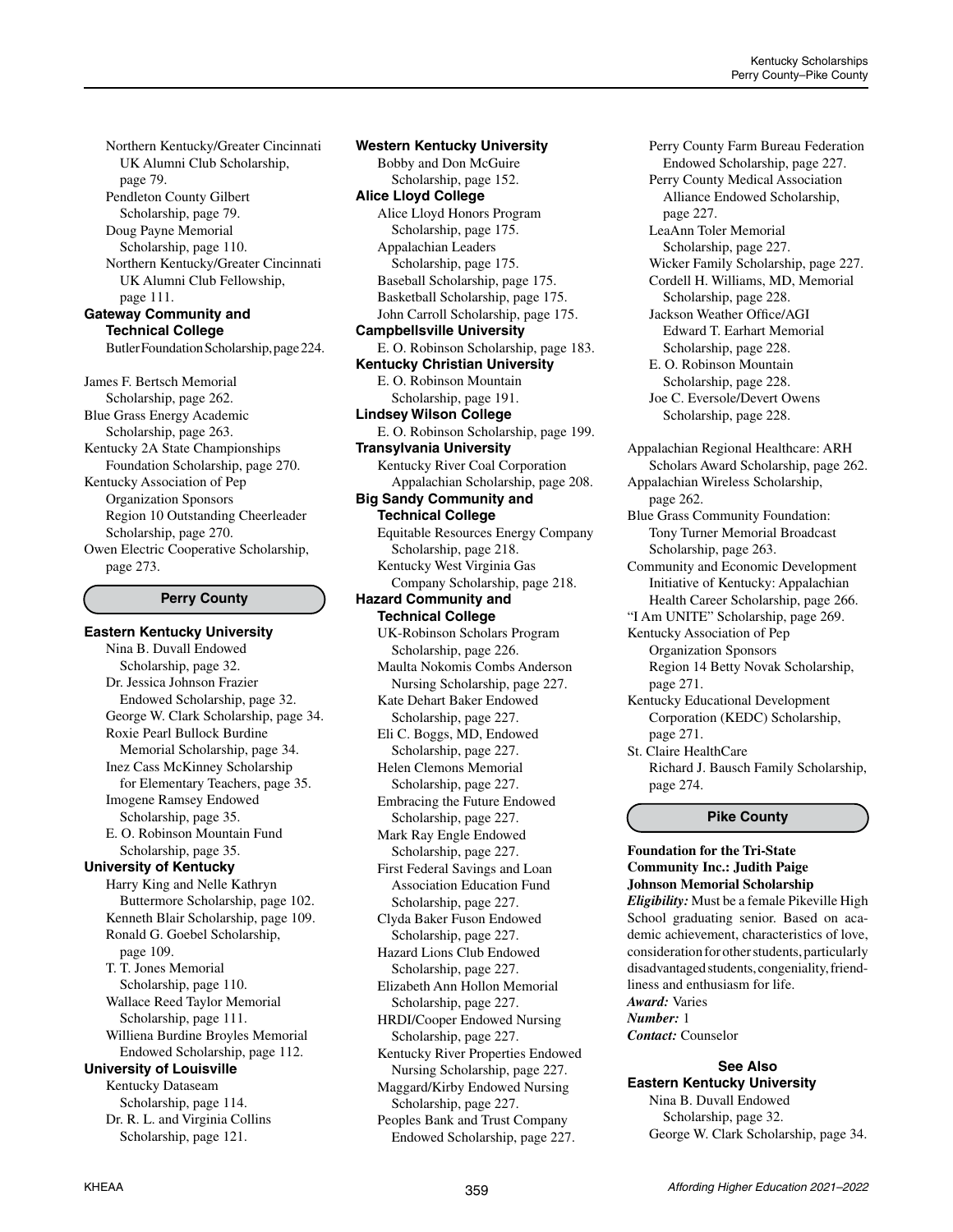Roxie Pearl Bullock Burdine Memorial Scholarship, page 34. E. O. Robinson Mountain Fund Scholarship, page 35. **Morehead State University** Valedictorian Scholarship, page 41. Jamey Aebersold Jazz Scholarship, page 41. **University of Kentucky** Big Sandy UK Alumni Club Scholarship, page 77. Clarence and Edna Johnson Scholarship, page 92. Mary Beth Sammons Henthorne Endowed Scholarship in Memory of Mary Beverly Vance and Marjorie Vance Sammons, page 96. Cawood Smith Memorial Scholarship, page 102. Harry King and Nelle Kathryn Buttermore Scholarship, page 102. Kenneth Blair Scholarship, page 109. Elmo B. Firenze Scholarship, page 109. Ronald G. Goebel Scholarship, page 109. Williena Burdine Broyles Memorial Endowed Scholarship, page 112. **University of Louisville** Kentucky Dataseam Scholarship, page 114. **Alice Lloyd College** Alice Lloyd Honors Program Scholarship, page 175. Appalachian Leaders Scholarship, page 175. Baseball Scholarship, page 175. Basketball Scholarship, page 175. John Carroll Scholarship, page 175. **Campbellsville University** E. O. Robinson Scholarship, page 183. **Centre College** Rogers Grant, page 183. Rogers Loan, page 184. **Kentucky Christian University** E. O. Robinson Mountain Scholarship, page 191. **Lindsey Wilson College** Lon and Jessie R. Rogers Grant, page 196. Lon and Jessie R. Rogers Loan, page 196. E. O. Robinson Scholarship, page 199. **Big Sandy Community and Technical College** Big Sandy Area Chapter #220 Mended Hearts Inc. Nursing Scholarship, page 217. Justin T. Chafin Memorial Scholarship, page 217.

Bill and Jean Damron Memorial Scholarship, page 218. Equitable Resources Energy Company Scholarship, page 218. Bill Fitzwater Scholarship, page 218. Verne P. Horne Scholarship, page 218. Kentucky West Virginia Gas Company Scholarship, page 218. Robert V. May Scholarship, page 219. Marvin and Florence Music Scholarship, page 219. Charles and Carlos Wells Endowed Scholarship, page 219. **Hazard Community and Technical College** UK-Robinson Scholars Program Scholarship, page 226. Jackson Weather Office/AGI Edward T. Earhart Memorial Scholarship, page 228. E. O. Robinson Mountain Scholarship, page 228.

Appalachian Regional Healthcare: ARH Scholars Award Scholarship, page 262. Appalachian Wireless Scholarship, page 262. Blue Grass Community Foundation: Tony Turner Memorial Broadcast Scholarship, page 263. Community and Economic Development Initiative of Kentucky: Appalachian Health Career Scholarship, page 266. "I Am UNITE" Scholarship, page 269. Kentucky 2A State Championships Foundation Scholarship, page 270. Kentucky Association of Pep Organization Sponsors Jeanette Elder Cheerleading Scholarship, page 270. Region 15 Outstanding Cheerleading Scholarship, page 271. Kentucky Educational Development Corporation (KEDC) Scholarship, page 271.

St. Claire HealthCare Richard J. Bausch Family Scholarship, page 274.

# **Powell County**

**Eastern Kentucky University** Nina B. Duvall Endowed Scholarship, page 32. Dr. Jessica Johnson Frazier Endowed Scholarship, page 32. Roxie Pearl Bullock Burdine Memorial Scholarship, page 34. Inez Cass McKinney Scholarship for Elementary Teachers, page 35.

Imogene Ramsey Endowed Scholarship, page 35. E. O. Robinson Mountain Fund Scholarship, page 35. **University of Kentucky** James L. King Scholarship, page 101. Harry King and Nelle Kathryn Buttermore Scholarship, page 102. Ronald G. Goebel Scholarship, page 109. Williena Burdine Broyles Memorial Endowed Scholarship, page 112. **Alice Lloyd College** Alice Lloyd Honors Program Scholarship, page 175. Appalachian Leaders Scholarship, page 175. Baseball Scholarship, page 175. Basketball Scholarship, page 175. **Campbellsville University** E. O. Robinson Scholarship, page 183. **Kentucky Christian University** E. O. Robinson Mountain Scholarship, page 191. **Lindsey Wilson College** E. O. Robinson Scholarship, page 199. **Hazard Community and Technical College** UK-Robinson Scholars Program Scholarship, page 226. Jackson Weather Office/AGI Edward T. Earhart Memorial Scholarship, page 228. E. O. Robinson Mountain Scholarship, page 228. Appalachian Wireless Scholarship, page 262. Blue Grass Community Foundation: Tony Turner Memorial Broadcast Scholarship, page 263. Clark Energy Cooperative: Clark Energy Citizen Scholar Scholarship, page 266. Community and Economic Development Initiative of Kentucky: Appalachian Health Career Scholarship, page 266. Jackson Energy Cooperative Scholarship, page 270. Kentucky Association of Pep Organization Sponsors Region 14 Betty Novak Scholarship, page 271. Kentucky Educational Development Corporation (KEDC) Scholarship, page 271. St. Claire HealthCare Richard J. Bausch Family Scholarship, page 274.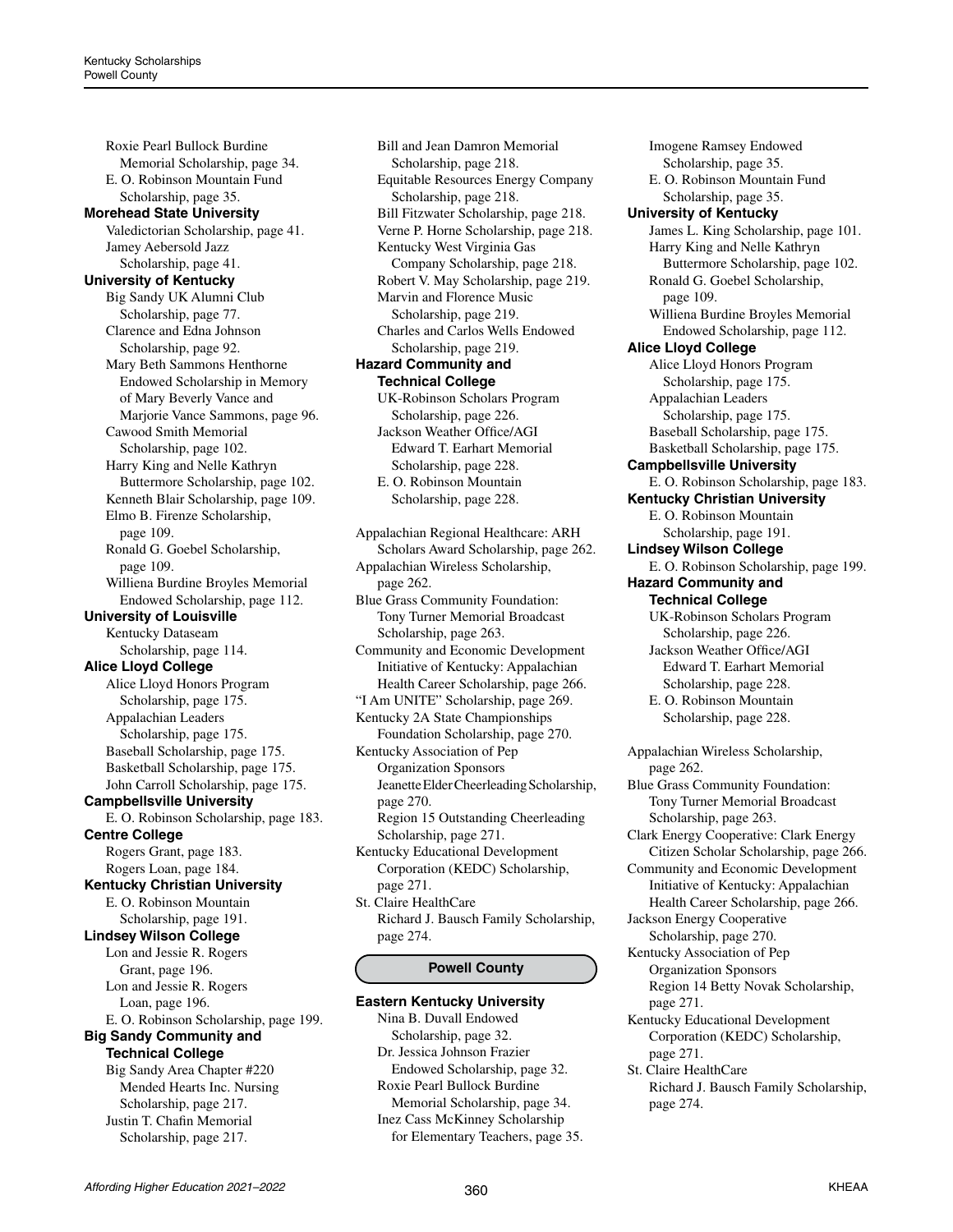#### **Pulaski County**

#### **Blue Grass Community Foundation**

*Contact:* Unless otherwise noted, Kristen Tidwell, Blue Grass Community Foundation, 499 East High Street, Suite 112, Lexington, KY 40507; 859.225.3343; [kristen@bgcf.org](mailto:kristen%40bgcf.org?subject=); [www.bgcf.org](http://www.bgcf.org)

# **Kevin J. Crowe Memorial Scholarship**

*Eligibility:* Must be a Southwestern High School graduating senior.

*Number:* 2; 1 to a member of FFA and 1 to a member of the cross-country or track and field team

*Contact:* Counselor, Southwestern High School, 1765 WTLO Road, Somerset, KY 42503; 606.678.9000 *\_\_\_\_\_\_\_\_\_\_\_\_\_\_\_\_\_\_\_\_\_\_\_\_\_\_\_\_\_\_\_\_\_\_\_\_\_\_\_\_\_\_\_\_*

#### **Pulaski County Farm Bureau**

*Contact:* Counselor or Scholarship Coordinator, Kentucky Farm Bureau Education Foundation, P.O. Box 20700, Louisville, KY 40250; 502.495.5105; [scholarships@kyfb.](mailto:scholarships%40kyfb.com?subject=) [com](mailto:scholarships%40kyfb.com?subject=); [www.kyfb.com/scholarships](http://www.kyfb.com/scholarships)

#### **Pulaski County Farm Bureau Nontraditional Scholarship**

*Eligibility:* Must be at least 23 years old, be an undergraduate student enrolled at an accredited Kentucky college or university and have been a member of Pulaski County Farm Bureau for at least 2 years prior to applying for the award. *Award:* \$1,200 *Number:* 1 *Deadline:* Postmarked by April 29 \*\*\*\*\*\*\*\*\*\* **Pulaski County Farm Bureau Scholarship**

*Eligibility:* Must have a 3.5 GPA or a 23 ACT score, be the child of someone who has been a Pulaski County Farm Bureau member for at least 2 years prior to applying and attend a Pulaski County school. *Award:* \$1,200 *Number:* 4, 2 males and 2 females will be chosen as winners *Deadline:* Postmarked by February 28

# **See Also Eastern Kentucky University**

Dr. Jessica Johnson Frazier Endowed Scholarship, page 32. George W. Clark Scholarship, page 34. Roxie Pearl Bullock Burdine Memorial Scholarship, page 34. Inez Cass McKinney Scholarship for Elementary Teachers, page 35.

Imogene Ramsey Endowed Scholarship, page 35. **University of Kentucky** Lake Cumberland UK Alumni Club Scholarship, page 78. Ralph M. Shearer Endowed Scholarship, page 84. Ralph McCracken Music Scholarship, page 99. Harry King and Nelle Kathryn Buttermore Scholarship, page 102. Dr. Patricia A. Calico Endowed Nursing Scholarship, page 104. William and Julia Cundiff Scholarship, page 109. George B. Tuggle Scholarship, page 111. Williena Burdine Broyles Memorial Endowed Scholarship, page 112. **Western Kentucky University** Ron and Matalene Absher Scholarship, page 124. Gene C. Farley Scholarship, page 137. **Alice Lloyd College** Alice Lloyd Honors Program Scholarship, page 175. Appalachian Leaders Scholarship, page 175. Baseball Scholarship, page 175. Basketball Scholarship, page 175. John Carroll Scholarship, page 175. **Clear Creek Baptist Bible College** Watts Chapel Baptist Church Scholarship, page 188. **Hazard Community and Technical College** Jackson Weather Office/AGI Edward T. Earhart Memorial Scholarship, page 228. **Somerset Community College** Rose Bullock Nursing Scholarship, page 233. Mattie Helen Elliott Scholarship, page 234. First United Methodist Church: Leonard and Stella Hislope Memorial Scholarship, page 234. J. C. Goode Memorial Scholarship, page 234. Roscoe Kelley Memorial Scholarship, page 234. Ruby Kelley Memorial Scholarship, page 234. Lake Cumberland Regional Hospital Scholarship, page 234. Toni Pendley/First Baptist Church Nursing Scholarship, page 234. Ralph Shearer Scholarship, page 234. Somerset/Pulaski County Chamber of Commerce Scholarship, page 234.

Lillie Thorne Spradlin Memorial Scholarship, page 235. Lewis and Anna Waddle Scholarship, page 235. Community and Economic Development Initiative of Kentucky: Appalachian Health Career Scholarship, page 266. "I Am UNITE" Scholarship, page 269. Jackson Energy Cooperative Scholarship, page 270. Kentucky Educational Development Corporation (KEDC) Scholarship, page 271. South Kentucky RECC Sam J. Hord Memorial Scholarship, page 274. Senior Scholarship, page 274. St. Claire HealthCare Richard J. Bausch Family Scholarship, page 274. **Robertson County Eastern Kentucky University** Nina B. Duvall Endowed Scholarship, page 32. Roxie Pearl Bullock Burdine Memorial Scholarship, page 34. **University of Kentucky** Harry King and Nelle Kathryn Buttermore Scholarship, page 102. Doug Payne Memorial Scholarship, page 110. Williena Burdine Broyles Memorial Endowed Scholarship, page 112. **Maysville Community and Technical College** Crounse Corporation Scholarship, page 231. Blue Grass Community Foundation: Richard E. and Lucile G. Coe Scholarship, page 263. Blue Grass Energy Academic Scholarship, page 263. Community and Economic Development Initiative of Kentucky: Appalachian Health Career Scholarship, page 266. Fleming-Mason Energy Annual Meeting Scholarship, page 268. Kentucky Association of Pep Organization Sponsors Region 10 Outstanding Cheerleader Scholarship, page 270. Kentucky Educational Development Corporation (KEDC) Scholarship, page 271. St. Claire HealthCare

Richard J. Bausch Family Scholarship, page 274.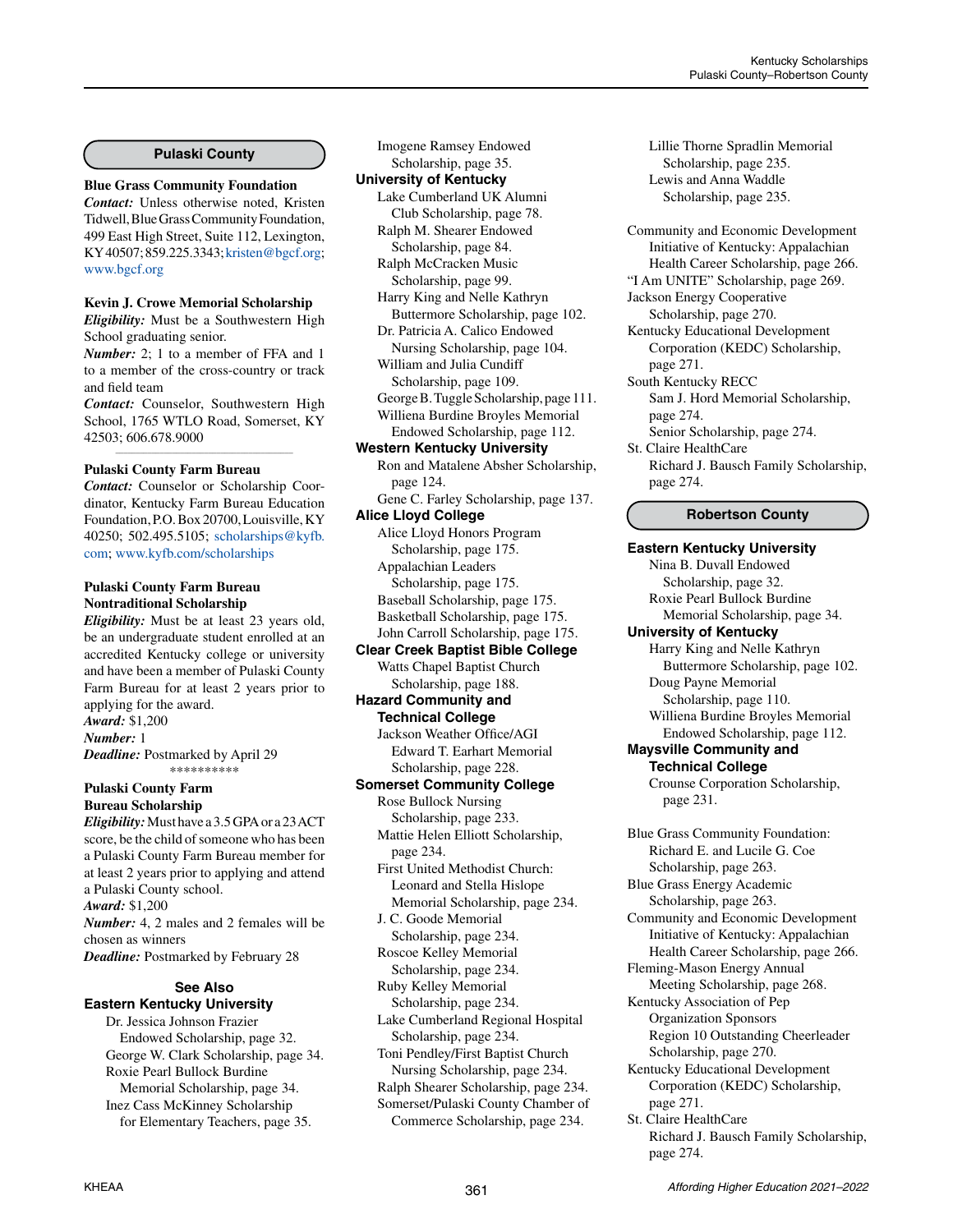# **Rockcastle County**

#### **Eastern Kentucky University**

Nina B. Duvall Endowed Scholarship, page 32. Dr. Jessica Johnson Frazier Endowed Scholarship, page 32. George W. Clark Scholarship, page 34. Roxie Pearl Bullock Burdine Memorial Scholarship, page 34. Inez Cass McKinney Scholarship for Elementary Teachers, page 35. Imogene Ramsey Endowed Scholarship, page 35. E. O. Robinson Mountain Fund Scholarship, page 35. **University of Kentucky** Cawood Smith Memorial Scholarship, page 102. Harry King and Nelle Kathryn Buttermore Scholarship, page 102. Dr. Patricia A. Calico Endowed Nursing Scholarship, page 104. William and Julia Cundiff Scholarship, page 109. Ronald G. Goebel Scholarship, page 109. Williena Burdine Broyles Memorial Endowed Scholarship, page 112. **Alice Lloyd College** Alice Lloyd Honors Program Scholarship, page 175. Appalachian Leaders Scholarship, page 175. Baseball Scholarship, page 175. Basketball Scholarship, page 175. John Carroll Scholarship, page 175. **Campbellsville University** E. O. Robinson Scholarship, page 183. **Kentucky Christian University** E. O. Robinson Mountain Scholarship, page 191. **Lindsey Wilson College** E. O. Robinson Scholarship, page 199. **Hazard Community and Technical College** UK-Robinson Scholars Program Scholarship, page 226. Jackson Weather Office/AGI Edward T. Earhart Memorial Scholarship, page 228. E. O. Robinson Mountain Scholarship, page 228. **Somerset Community College** Rose Bullock Nursing Scholarship, page 233. Roscoe Kelley Memorial Scholarship, page 234. Ruby Kelley Memorial Scholarship, page 234.

Lake Cumberland Regional Hospital Scholarship, page 234. Toni Pendley/First Baptist Church Nursing Scholarship, page 234. Timothy E. Taylor Memorial Scholarship, page 235.

Blue Grass Community Foundation: Gabbard-Hylton Scholarship for Eastern Kentucky University, page 263.

Community and Economic Development Initiative of Kentucky: Appalachian Health Career Scholarship, page 266. "I Am UNITE" Scholarship, page 269.

Inter-County Energy

Scholarship, page 269. Jackson Energy Cooperative Scholarship, page 270.

Kentucky American Water:

Ripple Effect Scholarship, page 270. Kentucky Educational Development Corporation (KEDC) Scholarship, page 271.

South Kentucky RECC Sam J. Hord Memorial Scholarship, page 274.

St. Claire HealthCare Richard J. Bausch Family Scholarship, page 274.

# **Rowan County**

**Rowan County Extension Homemakers College Scholarship** *Eligibility:* Must be a graduating senior at a Rowan County school, be a Rowan County resident and enroll in a Kentucky college or university during that calendar year. Based on need, academic ability and recommendation from scholarship committee. *Award:* \$750 *Number:* 1 *Deadline:* April 1 *Contact:* Rowan County Cooperative Extension Service, 600 West Main Street, Morehead, KY 40351; 606.784.5457 *\_\_\_\_\_\_\_\_\_\_\_\_\_\_\_\_\_\_\_\_\_\_\_\_\_\_\_\_\_\_\_\_\_\_\_\_\_\_\_\_\_\_\_\_*

**Rowan County Senior High School**

*Eligibility:* In addition to any criteria under a specific scholarship, must be a Rowan County Senior High School graduating senior. *Contact:* Counselor, Rowan County Senior High School, 499 Viking Drive, Morehead, KY 40351; 606.784.8956 *Deadline:* Varies

**Jerry R. Justice Memorial Scholarship** *Eligibility:* Must have at least a 3.25 GPA. *Award:* \$500 *Number:* 2

#### **\*\*\*\*\*\*\*\*\*\***

**Rowan County Education Association General Scholarship** *Award:* \$1,000 *Number:* 1 **\*\*\*\*\*\*\*\*\*\***

**Rowan County Education** 

**Association Memorial Scholarship** *Eligibility:* Must plan to be a teacher. *Award:* \$1,000 *Number:* 1

**\*\*\*\*\*\*\*\*\*\***

**Rowan County Woman's** 

#### **Club Scholarship**

*Eligibility:* Must be female, plan to attend Morehead State University and have at least a 3.0 GPA. *Award:* \$1,200; renewable for up to 4 years

*Number:* 1

#### **See Also**

**Eastern Kentucky University** Nina B. Duvall Endowed Scholarship, page 32. George W. Clark Scholarship, page 34. Roxie Pearl Bullock Burdine Memorial Scholarship, page 34. E. O. Robinson Mountain Fund Scholarship, page 35. **Morehead State University** Valedictorian Scholarship, page 41. Jamey Aebersold Jazz Scholarship, page 41. **University of Kentucky** Harry King and Nelle Kathryn Buttermore Scholarship, page 102. Ronald G. Goebel Scholarship, page 109. Williena Burdine Broyles Memorial Endowed Scholarship, page 112. **Alice Lloyd College** Alice Lloyd Honors Program Scholarship, page 175. Appalachian Leaders Scholarship, page 175. Baseball Scholarship, page 175. Basketball Scholarship, page 175. John Carroll Scholarship, page 175. **Campbellsville University** E. O. Robinson Scholarship, page 183. **Kentucky Christian University** E. O. Robinson Mountain Scholarship, page 191. **Lindsey Wilson College** E. O. Robinson Scholarship, page 199. **Ashland Community and Technical College** Grayson Rural Electric Lineman's Scholarship, page 216.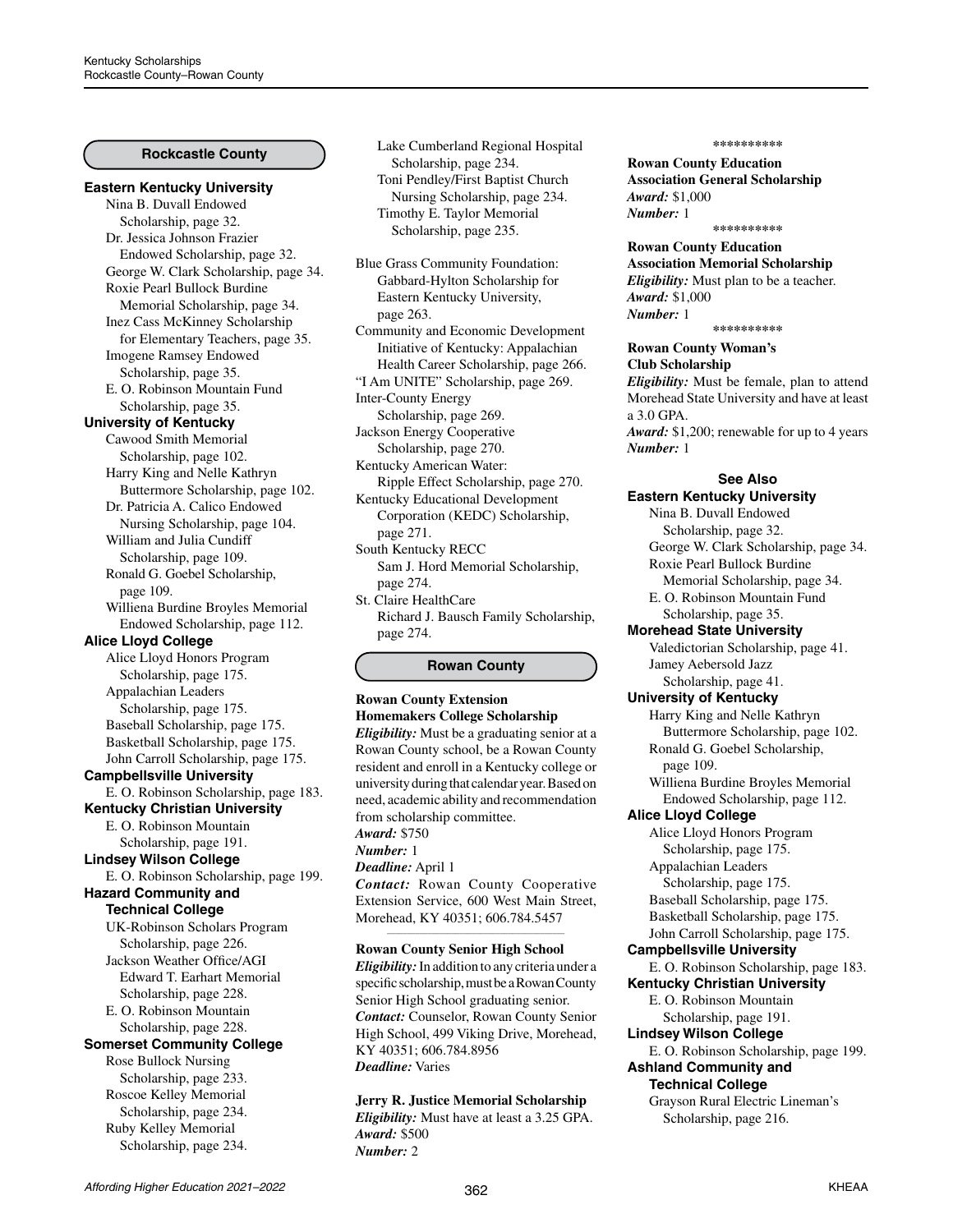# **Hazard Community and Technical College**

Jackson Weather Office/AGI Edward T. Earhart Memorial Scholarship, page 228.

James Ellis Carver II Scholarship, page 263. Clark Energy Cooperative: Clark Energy Citizen Scholar Scholarship, page 266. Community and Economic Development Initiative of Kentucky: Appalachian Health Career Scholarship, page 266. Fleming-Mason Energy Annual Meeting Scholarship, page 268. Grayson RECC Scholarship, page 269. "I Am UNITE" Scholarship, page 269. Kentucky 2A State Championships Foundation Scholarship, page 270. Kentucky Association of Pep Organization Sponsors Region 16 Cheerleading Scholarship, page 271. Region 16 Outstanding Cheerleading Scholarship, page 271. Kentucky Educational Development Corporation (KEDC) Scholarship, page 271. Licking Valley RECC Essay Scholarship, page 271. St. Claire HealthCare

Richard J. Bausch Family Scholarship, page 274. Sister Mary Jeannette Wess, SND, Scholarship, page 274.

#### **Russell County**

# **Russell County High School**

*Eligibility:* In addition to any criteria under a specific scholarship, must be a Russell County High School graduating senior. *Number:* Unless otherwise noted, 1 *Deadline:* Unless otherwise noted, spring *Contact:* Robin Rixon, Russell County High School, 2166 South Highway 127, Russell Springs, KY 42642; 270.866.3341; [robin.](mailto:robin.rixon%40russell.kyschools.us?subject=) [rixon@russell.kyschools.us](mailto:robin.rixon%40russell.kyschools.us?subject=)

# **Bank of Jamestown**

**Academic Scholarship** *Eligibility:* Must plan to attend a 2- or 4-year college or university.

\*\*\*\*\*\*\*\*\*\*

# **City of Russell Springs Community Achievement Scholarship**

*Eligibility:* Must be a resident of Russell County, have at least a 2.0 GPA and have participated in at least 1 community involvement activity over the past school year. *Award:* \$1,000

*Number:* 2 *Deadline:* Late April \*\*\*\*\*\*\*\*\*\*

#### **Family Medical Centers Scholarship** *Eligibility:* Must plan to attend a college or university and major in a health-related field. *Award:* \$1,000 *Deadline:* Late March \*\*\*\*\*\*\*\*\*\*

**First National Bank of Russell Springs Academic Scholarship** *Eligibility:* Must demonstrate academic success and financial need. *Award:* Varies *Number:* Varies \*\*\*\*\*\*\*\*\*\*

**Green River Scottish** 

**Rite Club Scholarship** *Eligibility:* Must attend college in the fall. *Award:* \$1,000 *Deadline:* Late April .<br>\*\*\*\*\*\*\*\*\*\*

**Taylor Kay Grider Memorial Scholarship** *Eligibility:* Must be pursuing a career in health care and have at least a 3.5 unweighted GPA. *Award:* TBD *Deadline:* Mid-April \*\*\*\*\*\*\*\*\*\*

# **McDonald's of Russell Springs: McDonald's McBusiness Scholarship**

*Eligibility:* Must have at least a 3.5 GPA, be in the top 20% of senior class and have been a DECA member for 2 years. Extra consideration given to a DECA officer. *Award:* \$500

\*\*\*\*\*\*\*\*\*\*

**Monticello Bank Scholarship** *Eligibility:* Must plan to attend a 2- or 4-year college or university. \*\*\*\*\*\*\*\*\*\*

**Charles E. Peck Memorial Scholarship** *Eligibility:* Must have participated in sports, have at least a 21 composite ACT score and have at least a 3.7 GPA. *Award:* Varies *Deadline:* Mid-April \*\*\*\*\*\*\*\*\*\*

**Almer Richards Russell County Soil Conservation Scholarship**

*Eligibility:* Must plan to major in an agriculture-related field, be a resident of Russell County and have a 3.0 to 4.0 GPA. *Award:* Varies *Deadline:* Late March

\*\*\*\*\*\*\*\*\*\*

# **Sarah Roberts-Hart Memorial Scholarship**

*Eligibility:* Must have at least a 3.0 GPA or

at least a 20 composite ACT score and have an interest in health care. *Award:* Varies

*Deadline:* Late March \*\*\*\*\*\*\*\*\*\*

**Russell County Business and Professional Women's Club Scholarship** *Eligibility:* Must be female and a resident of Russell County.

\*\*\*\*\*\*\*\*\*\*

#### **Russell County Democratic Executive Committee Scholarship** *Eligibility:* Must be or become a registered Democrat and have at least 1 parent who is a registered Democrat. *Number:* 1 *Deadline:* Late spring

\*\*\*\*\*\*\*\*\*\*

**Russell County High**

**School Alumni Scholarship** *Eligibility:* Must be a Russell County High School graduating senior. \*\*\*\*\*\*\*\*\*\*

#### **Russell County Hospital Auxiliary Health Care Scholarship**

*Eligibility:* Must be in the top 25% of class, have at least an 18 composite ACT score and be going into an eligible health-care program. Preference may be given to the child of a Russell County Hospital associate. *Award:* \$500 for 2 semesters \*\*\*\*\*\*\*\*\*\*

## **Russell County Jaycees: Holt, Smith, Jenkins Memorial Scholarship**

*Eligibility:* Based on outstanding achievement in academic, vocational and community work.

*Award:* Varies *Number:* Varies

\*\*\*\*\*\*\*\*\*\*

# **Russell County National Wild Turkey Federation Scholarship**

*Eligibility:* Must have at least a 3.0 GPA, support the preservation of the hunting tradition, actively participate in hunting sports and demonstrate leadership. *Award:* \$500

*Deadline:* February 1

\*\*\*\*\*\*\*\*\*\*

**Russell Springs Masonic Lodge No. 941, F&AM Scholarship**

*Eligibility:* Must attend college in the fall. *Number:* 1 *Deadline:* Late spring

\*\*\*\*\*\*\*\*\*\*

**Selby Asphalt Maintenance Scholarship** *Eligibility:* Must attend a college or vocational-technical school. *Number:* 1 *Deadline:* Late spring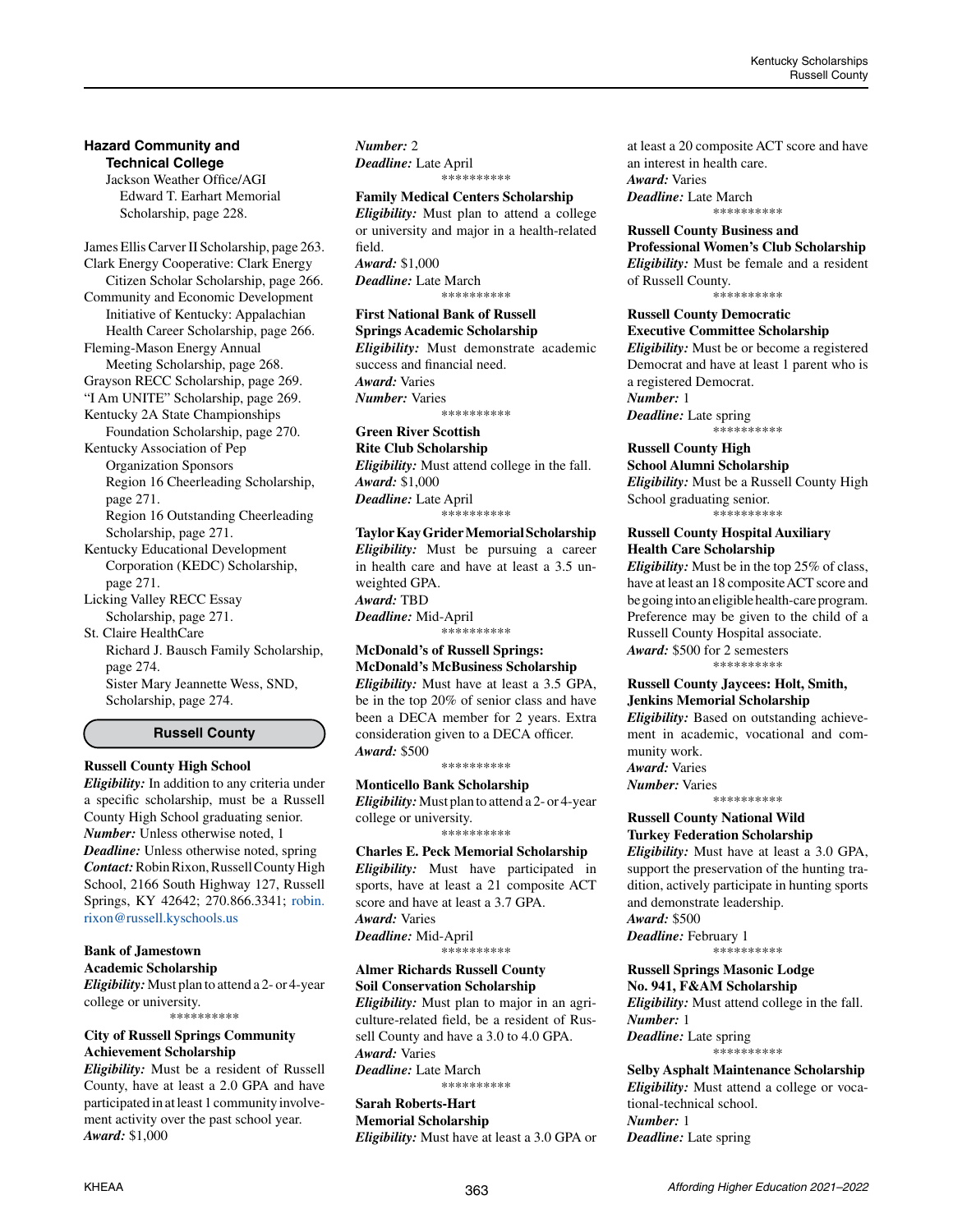#### **Elizabeth Williams-Alexander Memorial Scholarship**

*Eligibility:* Must be female and plan to attend Western Kentucky University. *Award:* Up to \$1,000 *Deadline:* Early May

# **See Also Eastern Kentucky University**

Roxie Pearl Bullock Burdine Memorial Scholarship, page 34. Carroll McGuffey Endowed Scholarship for the Teaching of Mathematics, page 35.

#### **Murray State University**

Max B. and Mavis Hurt Scholarship, page 48. Frank Albert Stubblefield Memorial

 Scholarship, page 52. Howard C. Giles Economics

 Scholarship, page 54. Murray-Calloway County Hospital Medical Staff Scholarship, page 65.

**University of Kentucky**

Harry King and Nelle Kathryn Buttermore Scholarship, page 102. William and Julia Cundiff Scholarship, page 109.

Williena Burdine Broyles Memorial Endowed Scholarship, page 112.

# **Western Kentucky University**

Claude Lee and Beatrice Denton Cooley Scholarship, page 133. Dowell Family Scholarship, page 136. Cecil and Chester Harrison Scholarship, page 142. Hazel Humble Niles Scholarship, page 154. Harry and Catherine Stephenson Scholarship, page 163. WKU Glasgow Golf Tournament

#### Scholarship, page 170. **Somerset Community College**

Rose Bullock Nursing Scholarship, page 233. Roscoe Kelley Memorial Scholarship, page 234. Ruby Kelley Memorial Scholarship, page 234. Lake Cumberland Regional Hospital Scholarship, page 234. Toni Pendley/First Baptist Church Nursing Scholarship, page 234. Ralph Shearer Scholarship, page 234.

Community and Economic Development Initiative of Kentucky: Appalachian Health Career Scholarship, page 266. Kentucky Association of Pep Organization Sponsors Region 4 Cheer Scholarship, page 270. South Kentucky RECC Sam J. Hord Memorial Scholarship, page 274. Senior Scholarship, page 274. St. Claire HealthCare

Richard J. Bausch Family Scholarship, page 274.

#### **Scott County**

#### **Blue Grass Community Foundation**

*Contact:* Unless otherwise noted, Kristen Tidwell, Blue Grass Community Foundation, 499 East High Street, Suite 112, Lexington, KY 40507; 859.225.3343; [kristen@bgcf.org;](mailto:kristen%40bgcf.org?subject=) [www.bgcf.org](http://www.bgcf.org)

#### **Vengu Family Scholarship**

*Eligibility:* Must be a graduating senior from a public high school in Scott County, have at least a 3.0 GPA, be pursuing a degree in the medical field or photography and have financial need. *Award:* \$1,000 *Number:* 2

#### *\_\_\_\_\_\_\_\_\_\_\_\_\_\_\_\_\_\_\_\_\_\_\_\_\_\_\_\_\_\_\_\_\_\_\_\_\_\_\_\_\_\_\_\_* **Friends of the Scott County Public Library**

*Eligibility:* Must be pursuing education in library sciences and services, be a graduate of a Scott County high school or an employee of a recognized Scott County library who is continuing his/her education and training, have a 3.0 cumulative high school GPA or a 2.8 cumulative college GPA and maintain a 3.0 GPA. If there are no qualified applicants, award may be given to a student studying literacy and/or reading studies. *Award:* \$1,000; \$500 for 2 semesters *Number:* 1

#### *Deadline:* July 1

*Contact:* Scott County Public Library or Manfredo Scholarship, Friends of the Scott County Public Library, Inc., 104 South Bradford Lane, Georgetown, KY 40324

**Friends of the Scott County Public Library Scholarship** \*\*\*\*\*\*\*\*\*\*

#### **Joe Manfredo Scholarship**

#### *\_\_\_\_\_\_\_\_\_\_\_\_\_\_\_\_\_\_\_\_\_\_\_\_\_\_\_\_\_\_\_\_\_\_\_\_\_\_\_\_\_\_\_\_* **Scott County Extension Homemakers Scholarship** *Eligibility:* Must be a high school graduating senior and a resident of Scott County. *Award:* \$1,000 *Number:* 1 *Deadline:* April 15

*Contact:* Scott County Extension Office, 1130 Cincinnati Road, Georgetown, KY 40324; 502.863.0984

# **See Also**

**Eastern Kentucky University** Nina B. Duvall Endowed

Scholarship, page 32.

#### **University of Kentucky**

Paul E. Miller and Judith Sebastian-Miller Fellowship, page 103. Doug Payne Memorial

Scholarship, page 110.

#### **Georgetown College**

Legacy and Legends Scholarship, page 189.

- Alpha Phi Alpha Fraternity Inc. Alpha Beta Lambda Chapter: Educational Enrichment Scholarship, page 262.
- Gap Scholarship, page 262. Blue Grass Community Action Partnership Scholarship, page 263. *Contact:* Sarah Hatch, Community Developer, 340 East Washington Street, Georgetown, KY 40324; 502.863.9403; [sarah.hatch@bgcap.org](mailto:sarah.hatch%40bgcap.org?subject=)

Blue Grass Energy Academic Scholarship, page 263.

Capital Ovarian Cancer Organization: Jerri Heltzel Robinson Memorial Nursing Scholarship, page 263.

- Kentucky American Water:
- Ripple Effect Scholarship, page 270. Kentucky Educational Development
- Corporation (KEDC) Scholarship, page 271.
- Daryl Lee Martin Scholarship, page 272. Owen Electric Cooperative Scholarship,
	- page 273.
- YMCA Black Achievers: YMCA of Central Kentucky Black Achievers Scholarship, page 275.

# **Shelby County**

#### **Community Foundation of Louisville**

*Contact:* Unless otherwise noted, Naomi Davis, Community Foundation of Louisville, 325 West Main Street, Suite 1110, Louisville, KY 40202; [naomid@cflouisville.org](mailto:naomid%40cflouisville.org?subject=); [www.](http://www.cflouisville.org) [cflouisville.org](http://www.cflouisville.org)

#### **Howard Hill Memorial Eagle Scout Scholarship**

*Eligibility:* Must be a resident of Shelby County, be a graduating high school senior and be a Boy Scout. Preference given to an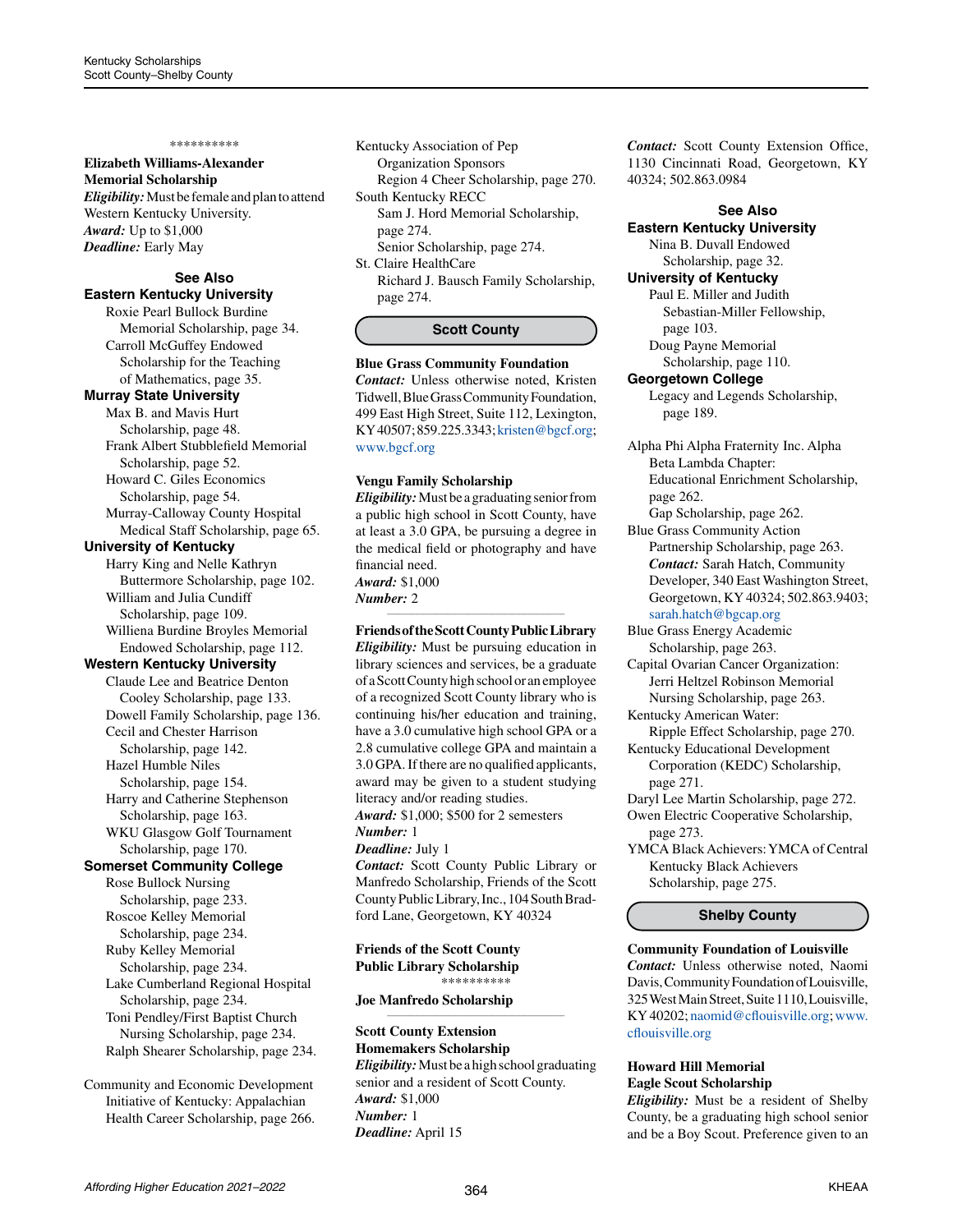applicant who has attained the rank of Eagle Scout. Renewable. \*\*\*\*\*\*\*\*\*\*

**Samuel D. Hinkle IV Memorial Scholarship**

*Eligibility:* Must be a graduating senior from

Shelby County High School, have a 3.25 GPA and demonstrate financial need. Renewable. *Contact:* Susanne Burkhardt, Shelby County Public Schools, [Susanne.Burkhardt@shelby.](mailto:Susanne.Burkhardt%40shelby.kyschools.us?subject=) [kyschools.us](mailto:Susanne.Burkhardt%40shelby.kyschools.us?subject=)

\*\*\*\*\*\*\*\*\*\*

#### **Harriet Poynter Musician Scholarship**

*Eligibility:* Must be a resident of Shelby County, be a graduating senior, major in music and have a passion for music. Nonrenewable.

*Deadline:* March 18 \*\*\*\*\*\*\*\*\*\*

### **Harriet Poynter Scholarship**

*Eligibility:* Must be a resident of Shelby County, be a graduating senior and be African American. Nonrenewable. *Deadline:* March 18

\*\*\*\*\*\*\*\*\*\*

#### **Brigadier General Ronald R. Van Stockum Scholarship**

*Eligibility:* Must be a graduating senior from a public high school in Shelby County and be a JROTC member. Nonrenewable. *Deadline:* March 18 \*\*\*\*\*\*\*\*\*\*

**Susanne de Charette Van Stockum Scholarship**

*Eligibility:* Must be a graduating senior from a public high school in Shelby County, have studied French and be enrolled in an accredited college or university. Nonrenewable. *Deadline:* March 18

*\_\_\_\_\_\_\_\_\_\_\_\_\_\_\_\_\_\_\_\_\_\_\_\_\_\_\_\_\_\_\_\_\_\_\_\_\_\_\_\_\_\_\_\_*

# **Shelby Life Magazine: Duanne B. Puckett Memorial Scholarship**

*Eligibility:* Must be a graduating senior from Martha Layne Collins High School and submit an application, 1-page essay, 2 letters of reference and high school transcript. Based on extracurricular activities, community service and interest in writing and/or journalism. *Award:* \$1,000

*Number:* 1

*Deadline:* May 3

*Contact:* Counselor or Gary L. Walls, Shelby Life Magazine, 517 Main Street, Shelbyville, KY 40065; [ShelbyLife@aol.com](mailto:ShelbyLife%40aol.com?subject=)

*\_\_\_\_\_\_\_\_\_\_\_\_\_\_\_\_\_\_\_\_\_\_\_\_\_\_\_\_\_\_\_\_\_\_\_\_\_\_\_\_\_\_\_\_*

# **ShelbyKY Tourism and Visitors Bureau Scholarship**

*Eligibility:* Must be a Shelby County student; plan to pursue a postsecondary degree in tourism or hospitality, communications, equine studies, advertising or marketing; and have a career in Shelby County. *Award:* Varies *Number:* Varies *Deadline:* April 7 *Contact:* Chenelle McGee, ShelbyKY Tourism and Visitors Bureau, 1011 Main Street, Shelbyville, KY 40065; 502.633.6388;

[Receptionist@VisitShelbyKy.com;](mailto:Receptionist%40VisitShelbyKy.com?subject=) [www.](http://www.VisitShelbyKY.com) [VisitShelbyKY.com](http://www.VisitShelbyKY.com)

# **See Also University of Kentucky**

Shelby County UK Alumni Club Scholarship, page 79. Shelbyville Farm Credit Services Scholarship, page 83. Lewis-Milligan Scholarship, page 90. Veterans Drug Club Scholarship, page 108. Mildred Somers Memorial Scholarship, page 111. **University of Louisville** Phil B. Fallis Scholarship, page 121. **Western Kentucky University** Greater Louisville Alumni

 Association Scholarship, page 141. Janice Insko Porter

#### Scholarship, page 157. **Jefferson Community and Technical College**

Bulleit Distilling Manufacturing Scholarship, page 229.

Blue Grass Energy Academic Scholarship, page 263. Capital Ovarian Cancer Organization: Jerri Heltzel Robinson Memorial

Nursing Scholarship, page 263. Community Foundation of Louisville:

Louisville Artisans Guild Art Scholarship, page 267. H. L. Lyons III Memorial Scholarship, page 267.

Louis B. Payne Scholarship, page 267. Girl Scouts of Kentuckiana:

Jean Cole Scholarship for Graduating Senior Girl Scouts, page 269.

Kentucky Association of Pep Organization Sponsors Jane W. Meyer Memorial Scholarship, page 270.

Louisville Agricultural Club, page 272.

Shelby Energy Cooperative

Line Technician Scholarship, page 273. Shelby Energy Cooperative Scholarship, page 274.

Shelbyville Area National Association for the Advancement of Colored People (NAACP)

Eunice Marie Payne Reed Scholarship, page 274.

University of Louisville Pan African Studies Scholarship, page 274.

## **Simpson County**

#### **Franklin-Simpson High School**

*Eligibility:* In addition to any criteria under a specific scholarship, must be a Franklin-Simpson High School graduating senior. *Contact:* Counselor, Franklin-Simpson High School, 400 South College Street, Franklin, KY 42134; 270.586.3273

#### **Collier Scholarship**

*Eligibility:* Must submit a copy of financial aid award letter. Based on financial need and academic promise.

*Award:* Varies *Number:* Varies

\*\*\*\*\*\*\*\*\*\*

#### **Jimmy and Dorothy Dowell Scholarship**

*Eligibility:* Must demonstrate financial need, have at least a 2.5 GPA and submit personal qualifications plus writing entry. *Award:* Varies *Number:* Varies

\*\*\*\*\*\*\*\*\*\*

# **Franklin Business and Professional Women's Club Scholarship**

*Eligibility:* Must be a female graduate of Franklin-Simpson High School. *Award:* \$2,500 *Number:* 2 \*\*\*\*\*\*\*\*\*\*

# **Franklin-Simpson Alumni**

**Association Scholarship** *Eligibility:* Must have a parent who is a Franklin-Simpson alumnus/alumna and have at least a 2.75 GPA.

*Award:* \$5,000 *Number:* 1 \*\*\*\*\*\*\*\*\*\*

**Franklin-Simpson Educational Excellence Foundation Alumni Scholarship** *Eligibility:* Must plan to major in an education-related field and have at least a 2.75 GPA. *Award:* \$2,000

*Number:* 2

\*\*\*\*\*\*\*\*\*\*

**Gilbertine Moore Memorial Scholarship** *Eligibility:* Must have a 3.0 cumulative GPA; submit a copy of tax returns, a writing entry and 2 letters of recommendation; and have demonstrated high moral character through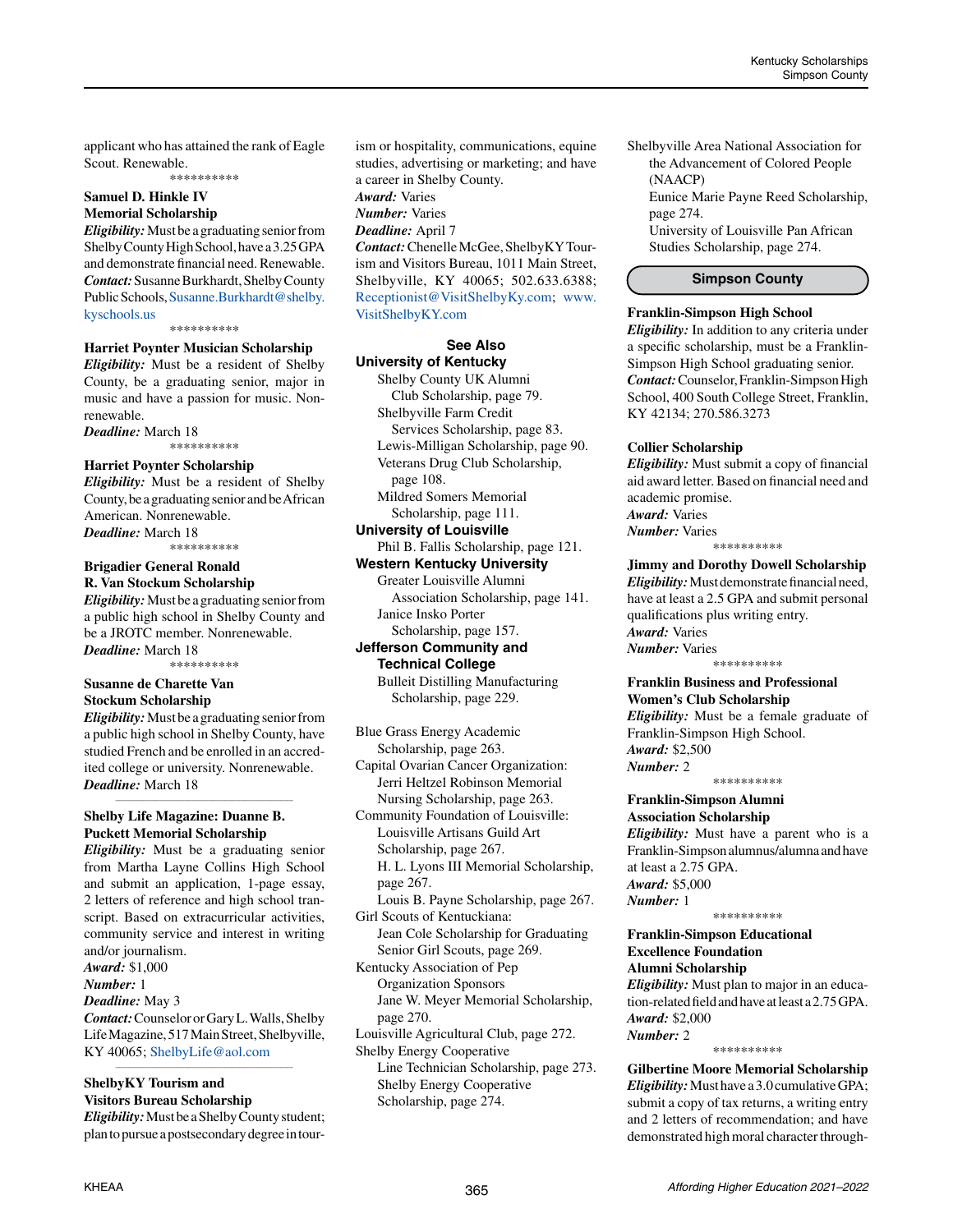out high school.

*Award:* \$10,000; renewable for up to 8 semesters

*Number:* 1

\*\*\*\*\*\*\*\*\*\*

# **Leon and Lassie Page Scholarship**

*Eligibility:* Must plan to major in business at Western Kentucky University. *Award:* \$10,000; renewable for up to 8 semesters *Number:* 1

\*\*\*\*\*\*\*\*\*\*

# **Simpson County**

**Endowment Scholarship** *Eligibility:* Must plan to attend David Lipscomb University. *Award:* Varies *Number:* 1 \*\*\*\*\*\*\*\*\*\*

# **Josephine Woody Scholarship**

*Eligibility:* Must major in English or science at an accredited 4-year college or university. *Award:* \$7,500; nonrenewable *Number:* 1

*\_\_\_\_\_\_\_\_\_\_\_\_\_\_\_\_\_\_\_\_\_\_\_\_\_\_\_\_\_\_\_\_\_\_\_\_\_\_\_\_\_\_\_\_*

# **Simpson County Historical Society: Pearl S. Snider Memorial Scholarship**

*Eligibility:* Must have been a resident of Simpson County for at least 2 years prior to the deadline; be planning a degree program with an emphasis in history, history education, historical preservation, folklore, archaeology or a related area; be a graduating high school senior, current college student, teacher pursuing an advanced degree or other student; and submit an essay of 300 words or less, résumé, high school or college transcript and 2 letters of recommendation. *Award:* \$1,000; may be renewable for 1

#### additional year *Deadline:* Varies

*Contact:* Simpson County Historical Society Inc., 206 North College Street, Franklin, KY 42134; 270.586.4228; [oldjail@comcast.net](mailto:oldjail%40comcast.net?subject=)

# **See Also Murray State University**

Jim and Sue Cash Endowed Academic Scholarship, page 46. Max B. and Mavis Hurt Scholarship, page 48. Frank Albert Stubblefield Memorial Scholarship, page 52. Howard C. Giles Economics Scholarship, page 54. Murray-Calloway County Hospital Medical Staff Scholarship, page 65. **Western Kentucky University**

# Everette Thomas Barger

Scholarship, page 126.

Margaret Berg Scholarship, page 127. David Kent Brown Scholarship, page 129. John E. and Betty A. Capito Scholarship, page 130. Joseph A. Dear Memorial Scholarship, page 135. Helen Dinning/Medical Center Scholarship, page 135. Fifth District VFW War Veterans Scholarship, page 138. Mildred White Fletcher Memorial Scholarship, page 138. J. T. Gilbert, MD, Jane Gilbert and H. Lynn Gilbert, MD, Scholarship, page 140. Dr. Phillip Holland Premedical Scholarship, page 144. Bobby Hunton Stuff the Bus Scholarship, page 145. Investing In Our Future Scholarship, page 145. Keystops Inc. Scholarship, page 147. Thomas M. Link Scholarship, page 149. Logan Aluminum Scholarship, page 149. Mammoth Cave KSPE Scholarship, page 150. Dr. Daniel B. McIlvoy Nursing Memorial Scholarship, page 152. J. French Moore Conservation Scholarship, page 153. Olde Stone Ladies Golf Association Scholarship, page 155.

Leon and Lassie Page Scholarship, page 155.

Simpson County Water District Scholarship, page 161.

Dennis and Sharon Smith Endowed Civil Engineering Scholarship, page 162.

- Franklin Sousley Det. 1095 Marine Corps League Scholarship, page 162.
- Southern Kentucky Estate Planning Council Scholarship, page 163.
- Stuff the Bus Scholarship, page 164. Evelyn Thurman Third District Media Association Scholarship, page 166.
- Warren County Medical Society Scholarship, page 168.
- Joe Henry and Martha Arney Weidemann Scholarship, page 169.

Dr. Wanda Jo Weidemann Scholarship, page 169.

# **Southcentral Kentucky Community and Technical College**

Franklin Bank & Trust Scholarship, page 236.

- Franklin-Simpson Industrial Authority Scholarship, page 236.
- Mark and Christy Fuqua Electrical Scholarship, page 236.

Tim Hendricks Memorial Skilled Trades Scholarship, page 236. Leon and Lassie Page Scholarship, page 236.

Girl Scouts of Kentuckiana: Jean Cole Scholarship for Graduating Senior Girl Scouts, page 269. Kentucky Association of Pep Organization Sponsors Region 4 Cheer Scholarship, page 270. LTC Connect Educational Scholarship, page 272. Pennyrile Rural Electric Cooperative Corporation Scholarship, page 273. Warren Rural Electric Cooperative Corporation Educational Scholarship, page 275.

# **Spencer County**

**Western Kentucky University** Janice Insko Porter Scholarship, page 157.

Blue Grass Energy Academic Scholarship, page 263. Girl Scouts of Kentuckiana: Jean Cole Scholarship for Graduating Senior Girl Scouts, page 269. Kentucky Association of Pep Organization Sponsors Jane W. Meyer Memorial Scholarship, page 270. Louisville Agricultural Club, page 272. Shelby Energy Cooperative

Line Technician Scholarship, page 273. Shelby Energy Cooperative Scholarship, page 274.

**Taylor County**

# **Taylor County Cattlemen's Association Scholarship**

*Eligibility:* Must be a high school senior; be the child, grandchild or stepchild of a Taylor County Cattlemen's Association member who has been a member for at least 1 year and is in good standing; be pursuing a undergraduate or technical degree; and submit application, 2 letters of recommendation from non-family members who know the applicant, high school transcript, any college transcripts and 500-word essay on applicant's experience in agriculture, how the applicant plans to stay involved/work in agriculture and his/her plans for the future. *Award:* \$750; nonrenewable

*Number:* 2

*Deadline:* April 15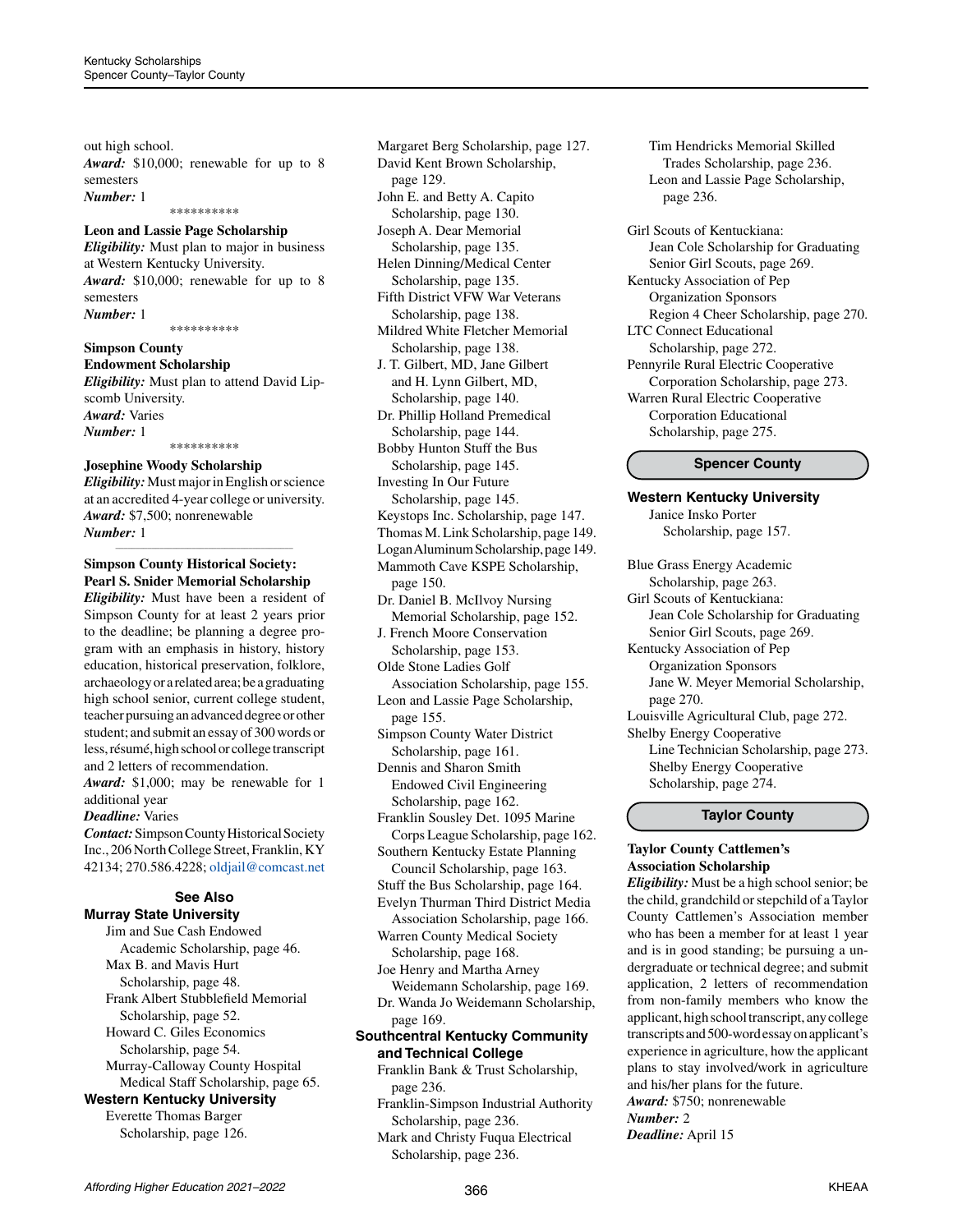*Contact:* Taylor County Extension Office, Cattlemen's Scholarship, 1142 South Columbia Avenue, Campbellsville, KY 42718; 270.465.4511

*\_\_\_\_\_\_\_\_\_\_\_\_\_\_\_\_\_\_\_\_\_\_\_\_\_\_\_\_\_\_\_\_\_\_\_\_\_\_\_\_\_\_\_\_*

## **Taylor County Extension Homemakers Scholarship**

*Eligibility:* Must be a graduating senior from a local high school and attend a Kentucky higher education institution. Emphasis is placed on family and consumer science, 4-H, FCCLA or related activities.

*Award:* \$1,000

*Number:* 3

*Deadline:* April 15

*Contact:* Sharon Wood, Taylor County Homemakers President, Taylor County Cooperative Extension Service, 1143 South Columbia Avenue, Campbellsville, KY 42718; 270.465.4511

#### **See Also Murray State University**

Max B. and Mavis Hurt Scholarship, page 48. Frank Albert Stubblefield Memorial Scholarship, page 52. Howard C. Giles Economics Scholarship, page 54. Murray-Calloway County Hospital Medical Staff Scholarship, page 65. **University of Kentucky** South Central Kentucky UK Alumni Club Scholarship, page 79. J. C. Eaves Scholarship, page 88. **Western Kentucky University** WKU Glasgow Golf Tournament Scholarship, page 170. **Campbellsville University** Campbellsville Kiwanis Club Scholarship, page 182. Howard Harmon Scholarship, page 182. **Kentucky Wesleyan College** Bob and Erlene Himes Scholarship, page 193. **Elizabethtown Community and Technical College** Fourth District Retired Teachers Association Scholarship, page 223. LG&E/Kentucky Innovation Scholarship, page 223. **Somerset Community College** Roscoe Kelley Memorial Scholarship, page 234. Ruby Kelley Memorial Scholarship, page 234. Ralph Shearer Scholarship, page 234.

Girl Scouts of Kentuckiana: Jean Cole Scholarship for Graduating Senior Girl Scouts, page 269. Inter-County Energy Scholarship, page 269.

Kentucky 2A State Championships Foundation Scholarship, page 270.

Kentucky Educational Development Corporation (KEDC) Scholarship, page 271.

Nolin RECC:

Continuing Education Scholarship, page 272.

High School Scholarship, page 272. Bob Wade Sr. Memorial Scholarship, page 272.

# **Todd County**

# **Community Foundation of Louisville: W. Norris Duvall Scholarship**

*Eligibility:* Must be a resident of Todd County, be attending a postsecondary educational institution in the U.S., have a 2.5 cumulative GPA and demonstrate financial need. Nonrenewable.

# *Deadline:* March 18

*Contact:* Naomi Davis, Community Foundation of Louisville, 325 West Main Street, Suite 1110, Louisville, KY 40202; [naomid@](mailto:naomid%40cflouisville.org?subject=) [cflouisville.org;](mailto:naomid%40cflouisville.org?subject=) [www.cflouisville.org](http://www.cflouisville.org)

*\_\_\_\_\_\_\_\_\_\_\_\_\_\_\_\_\_\_\_\_\_\_\_\_\_\_\_\_\_\_\_\_\_\_\_\_\_\_\_\_\_\_\_\_*

# **Todd County 4-H Council Scholarship**

*Eligibility:* Must be a Todd County graduating senior, be an active 4-H member and exhibit strong leadership qualities. *Award:* \$250

*Number:* 1

# *Deadline:* May 1

*Contact:* Lee Ann McCuiston, Todd County Cooperative Extension Service, P.O. Box 97, Elkton, KY 42220; 270.265.5659; [lmccuist@](mailto:lmccuist%40uky.edu?subject=) [uky.edu;](mailto:lmccuist%40uky.edu?subject=)<http://todd.ca.uky.edu>

# **See Also**

**Murray State University**

Max B. and Mavis Hurt Scholarship, page 48. Frank Albert Stubblefield Memorial Scholarship, page 52. Dean Willis Scholarship, page 53. Howard C. Giles Economics Scholarship, page 54. Robert P. McCann FBLA Memorial Scholarship, page 55. Robert and Dolly Parton Petrie Endowed Scholarship, page 59. Murray-Calloway County Hospital Medical Staff Scholarship, page 65.

# **University of Kentucky**

Jesse R. and Virginia K. Grisham Scholarship, page 93.

# **Western Kentucky University**

Evelyn Thurman Third District Media Association Scholarship, page 166.

Henry R. Bell, MD, Scholarship, page 262.

Girl Scouts of Kentuckiana: Jean Cole Scholarship for Graduating

Senior Girl Scouts, page 269.

Kentucky Association of Pep

Organization Sponsors

Region 4 Cheer Scholarship, page 270.

LTC Connect Educational

Scholarship, page 272.

Pennyrile Rural Electric Cooperative Corporation Scholarship, page 273.

**Trigg County**

# **Community Foundation of Louisville: Percy White Memorial Scholarship**

*Eligibility:* Must be a graduating senior from Trigg County High School, be enrolled full time at an accredited college or university and demonstrate financial need. Based on character, citizenship and academic potential. Renewable.

*Deadline:* March 18

*Contact:* Naomi Davis, Community Foundation of Louisville, 325 West Main Street, Suite 1110, Louisville, KY 40202; [naomid@](mailto:naomid%40cflouisville.org?subject=) [cflouisville.org](mailto:naomid%40cflouisville.org?subject=); [www.cflouisville.org](http://www.cflouisville.org)

*\_\_\_\_\_\_\_\_\_\_\_\_\_\_\_\_\_\_\_\_\_\_\_\_\_\_\_\_\_\_\_\_\_\_\_\_\_\_\_\_\_\_\_\_*

# **Trigg County Extension**

**Homemakers Association Scholarship**

*Eligibility:* Must meet 1 of the following criteria: be an active Trigg County Homemaker who has been a dues-paying member for at least 3 years; attend high school in Trigg County and be the dependent child or grandchild of an active Trigg County Homemaker who has been a dues-paying member for at least 3 years; attend high school in Christian County and be the dependent child or grandchild of a Trigg County Homemaker who lives in Christian County and has been a dues-paying member for at least 3 years; be a previous recipient of the scholarship; or be a Trigg County High School family and consumer sciences student who has earned at least 3 credits in the FACS program and submit a letter of recommendation from the FACS teacher. Scholastic ability, leadership and citizenship activities considered. Interview may be required. *Award:* \$500

*Number:* 1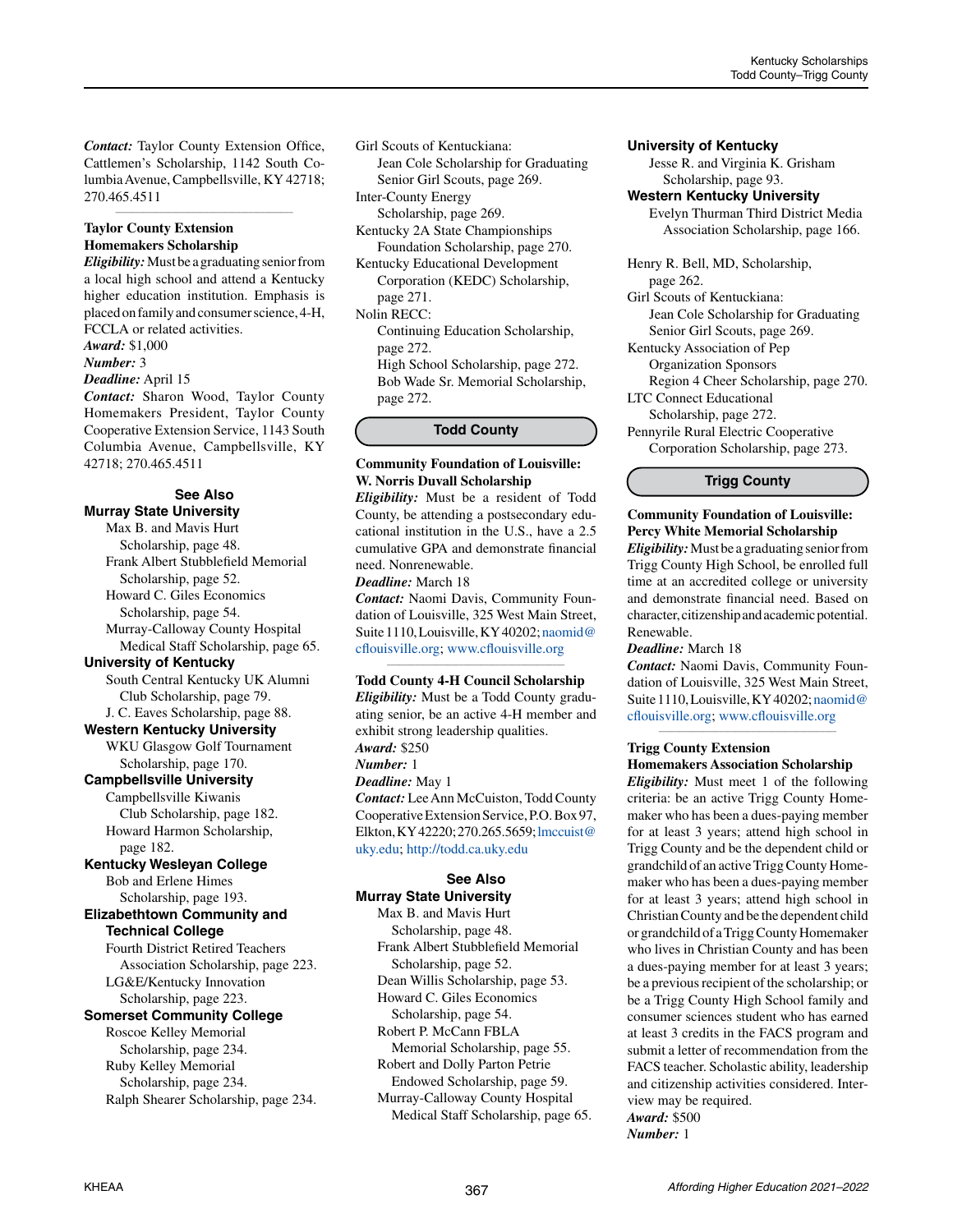# *Deadline:* April 15

*Contact:* Counselor or Trigg County Cooperative Extension Service, P.O. Box 271, Cadiz, KY 42211; 270.522.3269

#### **See Also Murray State University**

Ballance Family Scholarship, page 45. George E. Beiderwell Scholarship, page 45. Jeff Green Memorial Scholarship, page 47. Max B. and Mavis Hurt Scholarship, page 48. Dan C. and Sue Hutson Scholarship, page 48. Bob and Karen Jackson Scholarship, page 48. Sula Travis Nickell Memorial Scholarship, page 50. Norris Family Scholarship–MSU, page 50. Jack Paxton Memorial Scholarship, page 50. Frank Albert Stubblefield Memorial Scholarship, page 52. Walter L. Wuster Scholarship, page 53. Howard C. Giles Economics Scholarship, page 54. Robert P. McCann FBLA Memorial Scholarship, page 55. First District Retired Teachers Association Scholarship, page 58. John P. Paynter Instrumental Scholarship, page 62. Murray-Calloway County Hospital Medical Staff Scholarship, page 65. Dr. William F. Smith Jr. Endowed Memorial Scholarship, page 66. **University of Kentucky** Jesse R. and Virginia K. Grisham Scholarship, page 93. **Western Kentucky University** G. Euen Compton Endowed Scholarship, page 133. **West Kentucky Community and Technical College**

Jim Smith Contracting Scholarship, page 239.

# Henry R. Bell, MD, Scholarship, page 262. Girl Scouts of Kentuckiana: Jean Cole Scholarship for Graduating Senior Girl Scouts, page 269.

Home Builders Association of Western Kentucky: Jack Marshall Memorial Scholarship, page 269. Kentucky 2A State Championships

Foundation Scholarship, page 270.

Pennyrile Rural Electric Cooperative Corporation Scholarship, page 273.

#### **Trimble County**

# **University of Kentucky**

Mildred Somers Memorial Scholarship, page 111.

Girl Scouts of Kentuckiana: Jean Cole Scholarship for Graduating Senior Girl Scouts, page 269. Kentucky Association of Pep Organization Sponsors Jane W. Meyer Memorial Scholarship, page 270. Louisville Agricultural Club, page 272. Shelby Energy Cooperative Line Technician Scholarship, page 273. Shelby Energy Cooperative

Scholarship, page 274.

#### **Union County**

#### **Union County High School**

*Eligibility:* In addition to any criteria under a specific scholarship or unless otherwise noted, must be a Union County High School graduating senior.

*Award:* Varies by scholarship *Deadline:* Unless otherwise noted, March 28 *Contact:* Unless otherwise noted, Counselor, Union County High School, 4464 Highway 60 West, Morganfield, KY 42437; 270.389.1454

# **Steve Anderson Farms Scholarship**

*Eligibility:* Must live the values of integrity, hard work and determination and have at least a 3.0 GPA.

\*\*\*\*\*\*\*\*\*\*

#### **June Ashby Beaven Memorial Scholarship**

*Eligibility:* Must be from Union County, be accepted to the University of Kentucky, have no higher than a 3.2 GPA and demonstrate financial need.

\*\*\*\*\*\*\*\*\*\*

# **Coleman and Hazel Brinkley Memorial Scholarship**

*Eligibility:* Must demonstrate honesty, integrity, a positive attitude, high moral values, academic excellence and leadership potential.

# \*\*\*\*\*\*\*\*\*\*

# **Brooks & Gibson Scholarship**

*Eligibility:* Must attend the University of Louisville, have at least a 3.25 GPA or 20 composite ACT score and submit a letter of recommendation and an essay.

\*\*\*\*\*\*\*\*\*\*

**Eureka Lodge #99 Scholarship** \*\*\*\*\*\*\*\*\*\*

# **Fraternal Order of**

**Eagles #4209 Scholarship** *Eligibility:* Based on extracurricular activities, financial need and essay. \*\*\*\*\*\*\*\*\*\*

#### **Meg Gatten Scholarship**

*Eligibility:* Must be identified in the Union County Gifted and Talented Program and submit 2 letters of reference. \*\*\*\*\*\*\*\*\*\*

#### **Griggs-Alvey American Legion Post #48 Scholarship**

*Eligibility:* Must be the grandchild or greatgrandchild of an honorably discharged veteran and reside in Union County or be an active member of the Armed Forces from Union County. \*\*\*\*\*\*\*\*\*\*

#### **Dr. Doug Hines Scholarship**

*Eligibility:* Preference given to a male, then female, basketball player. \*\*\*\*

#### **Hite-Crooks VFW Post 5488 Scholarship**

*Eligibility:* Must be the child, grandchild or great-grandchild of an honorably discharged veteran and reside in Union County or be an active member of the Armed Forces from Union County.

\*\*\*\*\*\*\*\*\*\*

#### **Payton Michael McElroy Memorial Scholarship**

*Eligibility:* Must exhibit high personal integrity and leadership qualities and demonstrate ability to achieve a college-level degree. Based on grades, curriculum and financial need.

\*\*\*\*\*\*\*\*\*\*

# **Timothy McKenney**

**Memorial Scholarship** *Eligibility:* Preference given to a wrestler.

\*\*\*\*\*\*\*\*\*\*

## **Bryce Sheffer Memorial Scholarship**

*Eligibility:* Must be hard working, driven and outgoing; show community involvement; and be a well-rounded individual. \*\*\*\*\*\*\*\*\*\*

**Mike "Loader" Thomas Scholarship** *Eligibility:* Preference given to a wrestler. \*\*\*\*\*\*\*\*\*\*

**Union County Beef Producers Scholarship** *Eligibility:* Must major in the agricultural field and have at least a 2.5 GPA. Preference given to a student majoring in beef or food science.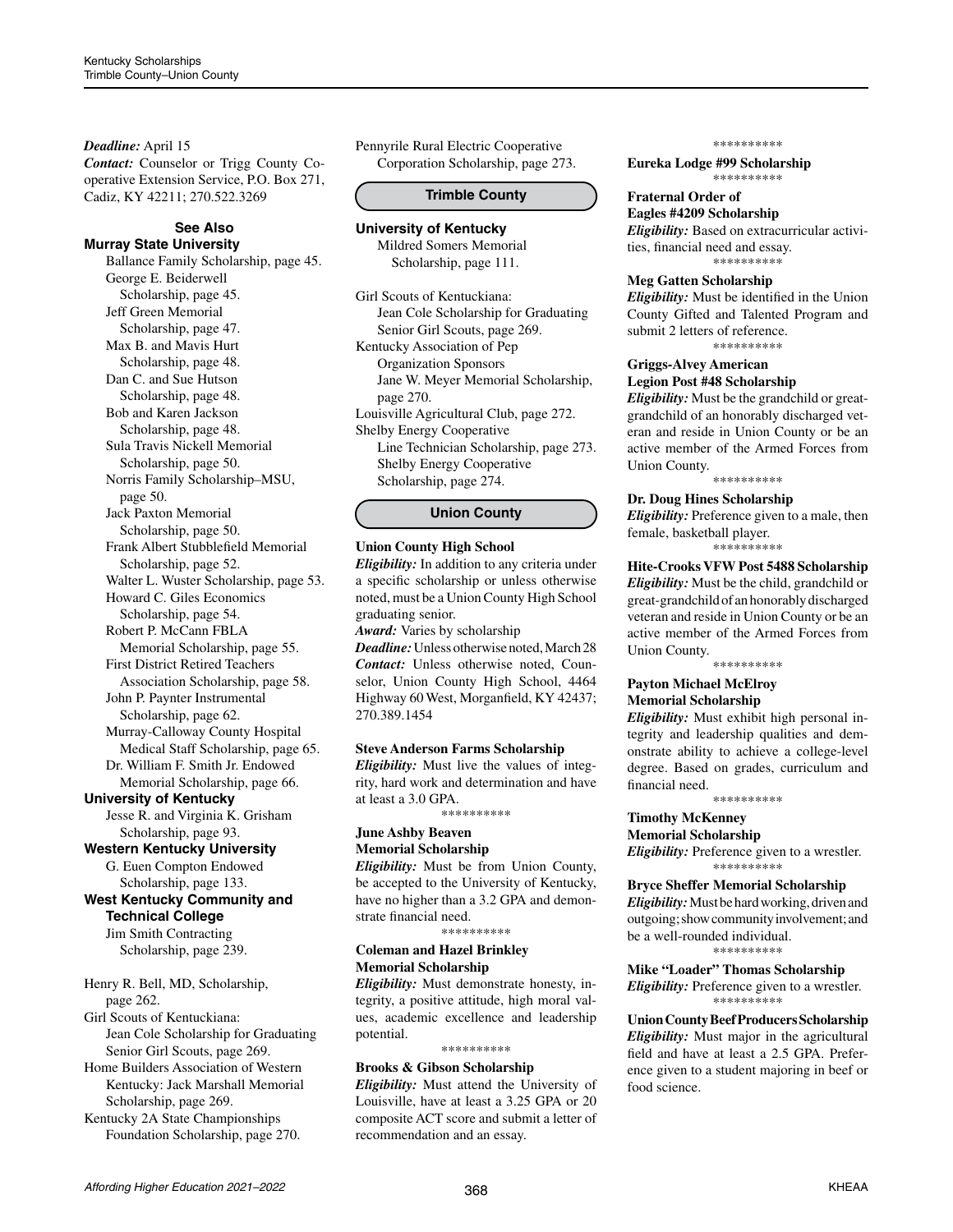# **Union County High School Braves Alumni Scholarship**

*Eligibility:* Must have no higher than a 3.2 GPA and demonstrate financial need. \*\*\*\*\*\*\*\*\*\*

#### **Union County Retired Teachers and United Community Bank Scholarship**

*Eligibility:* Must be pursuing a degree in education.

\*\*\*\*\*\*\*\*\*\*

## **Union County Rotary Club Scholarship** *Eligibility:* Must be a full-time student; be enrolled for the fall semester; and attend a college, university or vocational training program.

*Award:* \$1,500 \*\*\*\*\*\*\*\*\*\*

**Union County Chamber of Commerce Scholarship** \*\*\*\*\*\*\*\*\*\*

#### **Union County Farm Bureau: Emily Powell Scholarship**

*Eligibility:* Must attend a college or vocational trade school in the fall semester after high school graduation. *Award:* \$1,500 *Number:* 2 \*\*\*\*\*\*\*\*\*\*

#### **Luke Whitsell Memorial Scholarship**

# **See Also Murray State University**

Ballance Family Scholarship, page 45. George E. Beiderwell Scholarship, page 45. Jim Hall Memorial Scholarship, page 47. Max B. and Mavis Hurt Scholarship, page 48. Sula Travis Nickell Memorial Scholarship, page 50. Norris Family Scholarship–MSU, page 50. Frank Albert Stubblefield Memorial Scholarship, page 52. Walter L. Wuster Scholarship, page 53. Howard C. Giles Economics Scholarship, page 54. Dan C. Hutson II Scholarship (Business), page 54. Murray-Calloway County Hospital Medical Staff Scholarship, page 65. Dr. William F. Smith Jr. Endowed Memorial Scholarship, page 66. Dan C. Hutson II Scholarship, page 67. **University of Kentucky** Union County UK Alumni Club Scholarship, page 79. Jesse R. and Virginia K. Grisham Scholarship, page 93.

Ethelyn O'Neal Fellowship, page 103. **Western Kentucky University** Joseph A. Dear Memorial Scholarship, page 135. Michael J. Scott Memorial

 Scholarship, page 160. Judge Thomas E. "Tom" Simpson Scholarship, page 161.

**Clear Creek Baptist Bible College** Archie Oliver Scholarship, page 187.

American Welding Society Foundation Inc.: Carlisle Smith Tri-State Section Scholarship, page 249. Girl Scouts of Kentuckiana: Jean Cole Scholarship for Graduating Senior Girl Scouts, page 269. Kenergy Corp. Scholarship, page 270. Kentucky 2A State Championships Foundation Scholarship, page 270.

#### **Warren County**

**Murray State University**  Robert Hill Pitchford Memorial Scholarship, page 51. **University of Kentucky** Warren County UK Alumni Club Scholarship, page 79. Watkins Scholarship, page 111. **University of Louisville** Warren County Medical Society Scholarship, page 123. **Western Kentucky University** American Bank and Trust Scholarship, page 125. American Legion Post 23 Roger Miller Scholarship, page 125. American Legion Post 23 Scholarship, page 125. Monie Beard Memorial Scholarship, page 127. Bicentennial Garden Club Ann Hocker Scholarship, page 127. Big Brothers Big Sisters of South Central Kentucky Scholarship, page 127. Leslie and John Paul Blair Scholarship, page 127. Bradley R. Boling Scholarship, page 128. Bowling Green AM Rotary Club Scholarship, page 128. Bowling Green Breakfast Lions Club Scholarship, page 128. Bowling Green Country Club Ladies Golf Association Scholarship, page 128. Bowling Green Country Club Women's Golf Association Scholarship, page 128.

Bowling Green High School Alumni Scholarship, page 128. Bowling Green Kiwanis Club Scholarship, page 128. Bowling Green Music Club Scholarship, page 128. Bowling Green Noon Lions Club Scholarship, page 129. Bowling Green Rotary Club Scholarship, page 129. Bowling Green-Warren County Jaycees Scholarship, page 129. Bowling Green Woman's Club 4-Year Scholarship, page 129. Makala Rose Brumit Memorial Scholarship, page 129. Kevin D. Bullington Memorial Scholarship, page 130. Athena Cage Scholarship, page 130. John E. and Betty A. Capito Scholarship, page 130. Dr. Michael Collins Scholarship, page 132. Frank Leo Coomer/Preston S. Miller Scholarship, page 133. Leslie Crabtree Scholarship, page 133. David D. Crowe Scholarship, page 133. Malcolm K. Crump Agricultural Scholarship, page 133. Kim and Rett Dallas Scholarship, page 134. Judy Daniel Scholarship, page 134. Ruby Daniel Scholarship, page 134. Kelly and Alex Downing Scholarship, page 136. Jewell Drummond Scholarship, page 136. Blanche and Austin Duckett Strings Music Scholarship, page 136. Fifth District VFW War Veterans Scholarship, page 138. Mildred White Fletcher Memorial Scholarship, page 138. J. T. Gilbert, MD, Jane Gilbert and H. Lynn Gilbert, MD, Scholarship, page 140. Paul Gray Memorial Scholarship, page 140. Greenwood Optimist Club Scholarship, page 141. Greer Family Scholarship, page 141. Basil Griffin Scholarship, page 141. Mildred Tucker Hardcastle Scholarship, page 142. Alexander Xavier Harkins Memorial Scholarship, page 142. J. Lewie Harman Educational Scholarship, page 142. Harris Family Scholarship, page 142.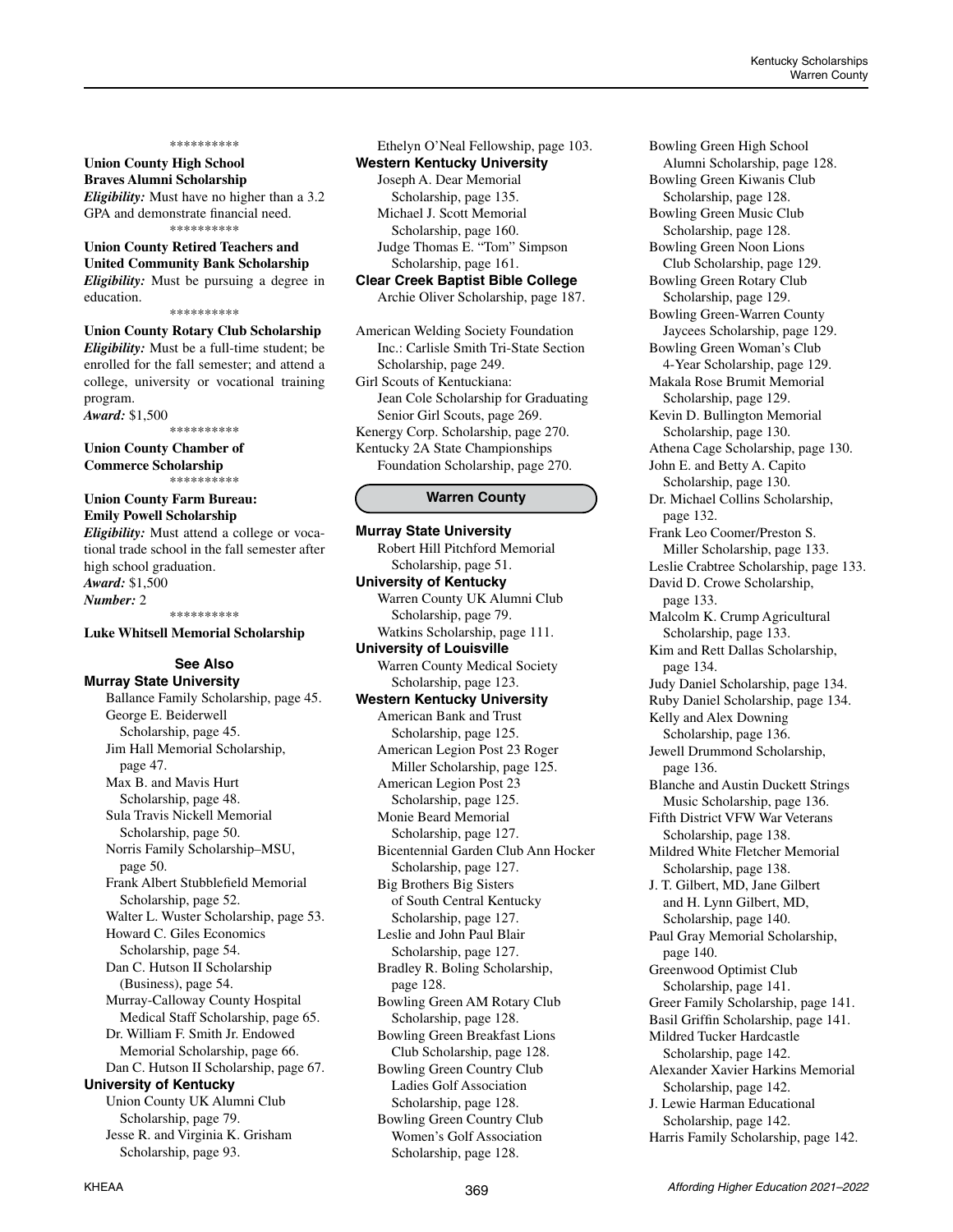Newman and Lena Harris Scholarship in Nursing, page 142. Dr. Phillip Holland Premedical Scholarship, page 144. Reese Honeycutt Athletic Scholarship, page 144. Mark Page Hoskins Memorial Scholarship, page 144. Bobby Hunton Stuff the Bus Scholarship, page 145. Calvin and Rosella Isbell Scholarship, page 145. Mary and C. D. "Buck" Jenkins Scholarship, page 146. Chester Earl Johnson Scholarship, page 146. Ural and Connie Jones Scholarship I, page 146. Kentucky Nu Chapter: Alpha Delta Kappa Scholarship, page 147. Robert R. and Norma Jean Kirby Family Scholarship, page 147. Arthur Kunkel IV Scholarship, page 148. J. E. Kuykendall Scholarship, page 148. Logan Aluminum Scholarship, page 149. John Alexander Logan II Scholarship, page 149. Lovan-Jenkins Scholarship, page 150. George Anne and Morris Lowe Scholarship, page 150. Mammoth Cave KSPE Scholarship, page 150. Robert C. "Bid" Manning Scholarship, page 151. Cornelius Martin Athena Scholarship, page 151. Dr. Daniel B. McIlvoy Nursing Memorial Scholarship, page 152. Ted Middleton Scholarship, page 152. Drs. Mody Minority Scholarship for the Glasgow Campus, page 153. Charles M. Moore Insurance Agency Inc. Scholarship, page 153. J. French Moore Conservation Scholarship, page 153. Henry F. Moss Scholarship, page 153. Olde Stone Ladies Golf Association Scholarship, page 155. Herbert Oldham Scholarship, page 155. Pace-Blakey Scholarship, page 155. Julian W. Potter Educational Scholarship, page 157. Julian W. Potter Theology Scholarship, page 157. Lanwood and Ralph B. Price Scholarship, page 158. Clara and Abe Pushin Memorial Scholarship, page 158.

Roy D. and Carole Reynolds Scholarship, page 158. Milton Dickson Roe Scholarship, page 159. Marcia Renee Rose Scholarship, page 159. Matt Rzepka Memorial Scholarship, page 159. Frances E. Schultz Scholarship, page 160. Angela Gaye Settle Scholarship, page 161. Katie Simon FFA Scholarship, page 161. Dennis and Sharon Smith Endowed Civil Engineering Scholarship, page 162. Luther Smith Scholarship, page 162. Franklin Sousley Det. 1095 Marine Corps League Scholarship, page 162. Southern Kentucky Claims Association Scholarship, page 163. Southern Kentucky Estate Planning Council Scholarship, page 163. Stuff the Bus Scholarship, page 164. Joe and Kathlyn Mudd Thomas Scholarship, page 165. Roger Thomas Scholarship, page 165. Evelyn Thurman Third District Media Association Scholarship, page 166. Dr. L. O. and Louise Toomey Scholarship, page 166. Aaron P. Turner Memorial Scholarship, page 167. U.S. Bank Scholarship, page 167. Warren Central High School Faculty Scholarship, page 168. Warren County Conservation District Scholarship, page 168. Warren County Homemakers Association Melissa Bohannon Clemmons Scholarship, page 168. Warren County Medical Society Scholarship, page 168. Warren County Retired Teachers Association Scholarship, page 168. Warren County Water District Scholarship, page 168. Dr. Wanda Jo Weidemann Scholarship, page 169. Rebecca Howard Whittaker Endowed Scholarship, page 169. Warner M. and Cornelia Willey Scholarship, page 170. Woman's Club of Smiths Grove Scholarship, page 170. Mossie K. Wood Scholarship, page 171. Zuma Tomes Woosley and Charles Ray Woosley Scholarship, page 171.

# **Southcentral Kentucky Community and Technical College**

Bowling Green-Warren County Contractors Licensing Board Scholarship, page 235. Dr. E. Margaret Curtis-Howe Scholarship, page 235. Altrusa Olive Gillespie Scholarship, page 236. Tim Hendricks Memorial Skilled Trades Scholarship, page 236. Robert and Mary Tincher Charitable Foundation, Inc. Scholarship, page 237. Community Foundation of Louisville: Charles A. Reid Memorial Scholarship, page 267. Girl Scouts of Kentuckiana: Jean Cole Scholarship for Graduating Senior Girl Scouts, page 269. Kentucky 2A State Championships Foundation Scholarship, page 270. Kentucky Association of Pep Organization Sponsors Region 4 Cheer Scholarship, page 270. LTC Connect Educational Scholarship, page 272. Warren Rural Electric Cooperative Corporation Educational Scholarship, page 275.

# **Washington County**

# **Central Kentucky Community Foundation: Taylor and June Spaulding Memorial Scholarship**

*Eligibility:* Must be a Washington County High School graduating senior and have a 2.75 cumulative GPA. Must submit an essay (1) explaining a time when the applicant faced and handled an obstacle or challenge, what the applicant learned about himself/herself and how the experience shaped the applicant's future or (2) describe an experience serving others, what that experience taught the applicant about others and himself/herself and how the service experience shaped the applicant's future. *Award:* \$1,000

*Contact:* Central Kentucky Community Foundation, 200 Jim Owen Drive, Elizabethtown, KY 42701; 270.737.8393; [scholarships@ckcf4people.org](mailto:scholarships%40ckcf4people.org?subject=); [www.ckcf-](http://www.ckcf4people.org)[4people.org](http://www.ckcf4people.org)

**Community Foundation of Louisville: Dwight Wright Memorial Scholarship** *Eligibility:* Must be a graduate of Washington County High School.

*\_\_\_\_\_\_\_\_\_\_\_\_\_\_\_\_\_\_\_\_\_\_\_\_\_\_\_\_\_\_\_\_\_\_\_\_\_\_\_\_\_\_\_\_*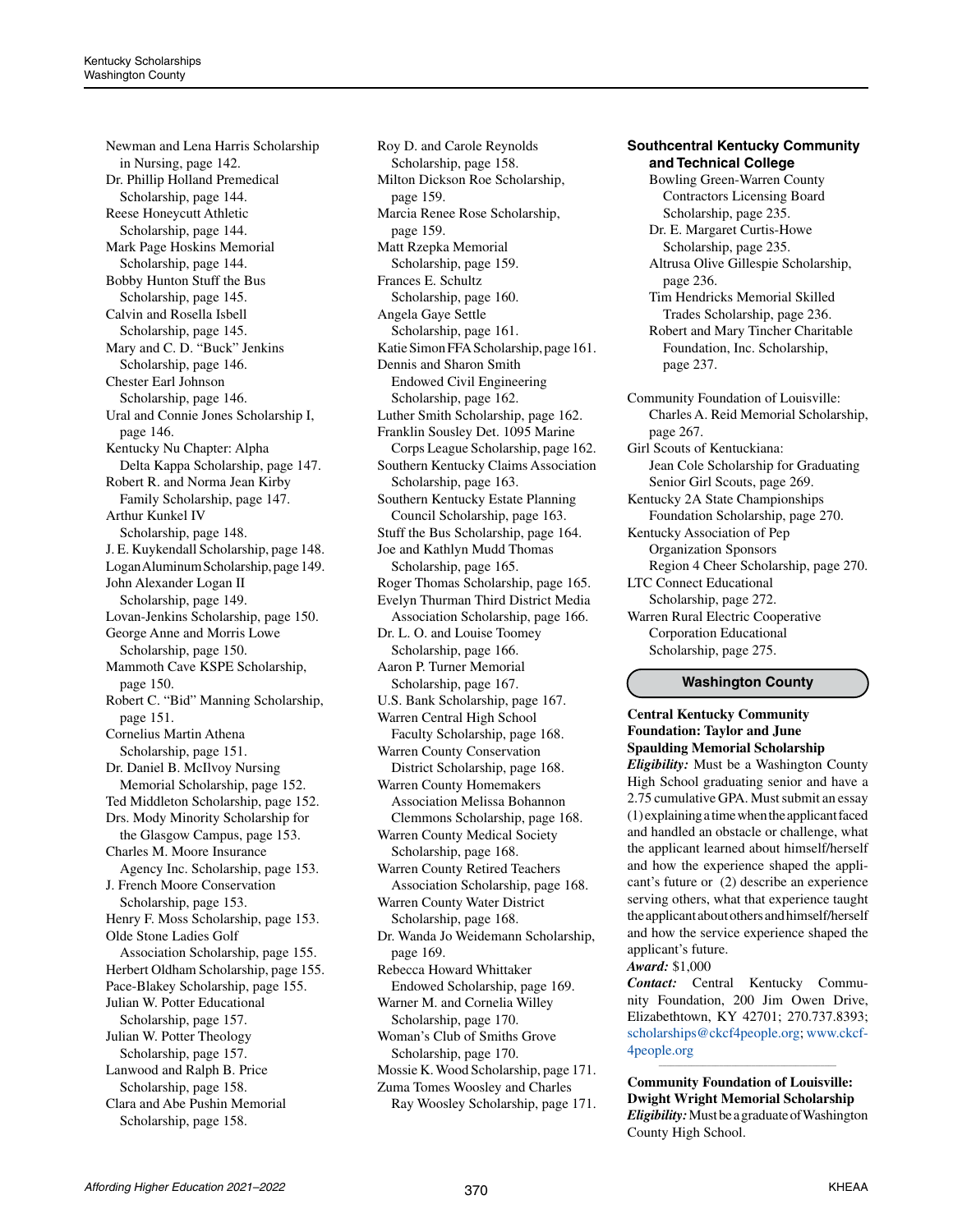*Contact:* Counselor, Washington County High School *\_\_\_\_\_\_\_\_\_\_\_\_\_\_\_\_\_\_\_\_\_\_\_\_\_\_\_\_\_\_\_\_\_\_\_\_\_\_\_\_\_\_\_\_*

## **Springfield Business and Professional Women's Club Scholarship**

*Eligibility:* Must be a female Washington County resident, be a nontraditional student (25 or older) and pursue an undergraduate or graduate degree or technical training. *Award:* \$1,500

#### *Number:* 2

*Deadline:* June (see local paper or listen to radio for deadline) *Contact:* Fran Carrico, 324 Serenity Drive, Springfield, KY 40069; 859.481.1827; [francarney@hotmail.com](mailto:francarney%40hotmail.com?subject=)

# **See Also**

**Murray State University**

Max B. and Mavis Hurt Scholarship, page 48. Frank Albert Stubblefield Memorial Scholarship, page 52.

Howard C. Giles Economics Scholarship, page 54.

Murray-Calloway County Hospital Medical Staff Scholarship, page 65.

#### **University of Kentucky**

Washington County Agriculture Scholarship, page 83.

# **Western Kentucky University**

David C. and Linda Sparrow Agriculture Scholarship, page 163.

#### **Elizabethtown Community and Technical College**

Fourth District Retired Teachers Association Scholarship, page 223. LG&E/Kentucky Innovation Scholarship, page 223.

Blue Grass Energy Academic Scholarship, page 263.

Central Kentucky Community Foundation: James and Betty Holeman Scholarship, page 264.

Community Foundation of Louisville: James I. and Rodman Hayes Wimsatt Memorial Scholarship, page 267.

Ephraim McDowell Health Keith and Vicki A. Darnell Scholarship, page 268.

Health Care Scholarship, page 268. Girl Scouts of Kentuckiana: Jean Cole Scholarship for Graduating

Senior Girl Scouts, page 269. Inter-County Energy

Scholarship, page 269.

### **Wayne County**

**Wayne County High School** 

*Eligibility:* In addition to any criteria under a specific scholarship and unless otherwise noted, must be a Wayne County High School graduating senior.

*Contact:* Counselor, Wayne County High School, 2 Kenny Davis Boulevard, Monticello, KY 42633; 606.348.5575; [www3.wayne.kyschools.us/olc/201](http://www3.wayne.kyschools.us/olc/201)

*Deadline:* Unless otherwise noted, February, March or April

#### **American Woodmark Scholarship**

*Eligibility:* Must have at least a 3.0 GPA and demonstrate community service and leadership skills. Preference given to the child of an American Woodmark employee. *Award:* \$1,500 *Number:* 1

\*\*\*\*\*\*\*\*\*

#### **Ira Bell Scholarship**

*Eligibility:* Must be a Wayne County High School graduate and be a junior or senior at Eastern Kentucky University. *Award:* \$100; renewable *Number:* 2; 1 male, 1 female *Deadline:* July 1 and December 1 \*\*\*\*\*\*\*\*\*\*

# **Brian D. Catron Memorial Scholarship**

*Eligibility:* Must submit an essay. *Award:* \$500 *Number:* 1 \*\*\*\*\*\*\*\*\*\*

# **Citizens National Bank: Congressman Harold Rogers Scholarship**

*Eligibility:* Must have a career interest in banking, business, accounting or finance and submit a 300-word essay. *Award:* \$1,000 *Number:* 1 \*\*\*\*\*\*\*\*\*\*

**First Southern National Bank Scholarship** *Eligibility:* Must have followed the college preparation courses as prescribed by the Kentucky Pre-College Curriculum. Based on academic achievement, extracurricular activities and essay. *Award:* \$1,000 *Number:* 1

\*\*\*\*\*\*\*\*\*\*

#### **Freedom Masonic Lodge #643 Roy Denny Scholarship**

*Eligibility:* Must be a Wayne County High School graduate and plan to attend Somerset Community College. *Award:* \$500 *Number:* 1

#### \*\*\*\*\*\*\*\*\*\*

#### **Mrs. Marjorie Goff Memorial Scholarship**

*Eligibility:* Must submit an application. *Award:* \$500 *Number:* 1 \*\*\*\*\*\*\*\*\*\*

#### **Mark Hodges Memorial Scholarship**

*Eligibility:* Must submit an essay and references. *Award:* Varies

*Number:* Varies \*\*\*\*\*\*\*\*\*\*

#### **Kiwanis Club Scholarship**

*Eligibility:* Based on Key/Keywanette Club activities, academic achievement, school activities and extracurricular activities. *Award:* \$500

\*\*\*\*\*\*\*\*\*\*

*Number:* 2

#### **McDonald's of Monticello McBusiness Scholarship**

*Eligibility:* Must have a 3.5 GPA and submit a 200-word essay. Consideration given for membership in FBLA or DECA. Preference given to a McDonald's employee. *Award:* \$500 *Number:* 1

\*\*\*\*\*\*\*\*\*\*

#### **Monticello Banking Company: Dr. Mack Roberts Scholarship**

*Eligibility:* Must submit a 500-word essay. *Award:* \$1,000 *Number:* 1

\*\*\*\*\*\*\*\*\*\*

#### **Monticello Woman's Club Scholarship**

*Eligibility:* Must be a female student in the top 20% of graduating class. *Award:* \$500 *Number:* 2

\*\*\*\*\*\*\*\*\*\*

#### **J. D. Rogers Scholarship** *Eligibility:* Must have at least a 2.5 high

school GPA. *Award:* Varies; renewable *Number:* 1

\*\*\*\*\*\*\*\*\*\*

# **Wayne County Area Technology Center: Iron Man Recycling Student Scholarship**

*Eligibility:* Must be a senior; be accepted to an accredited institution; have at least a 2.5 GPA; and have successfully completed 3 or more vocational credits in carpentry, welding, auto technology, industrial maintenance or computerized manufacturing and machining technology *Award:* Varies

*Number:* 1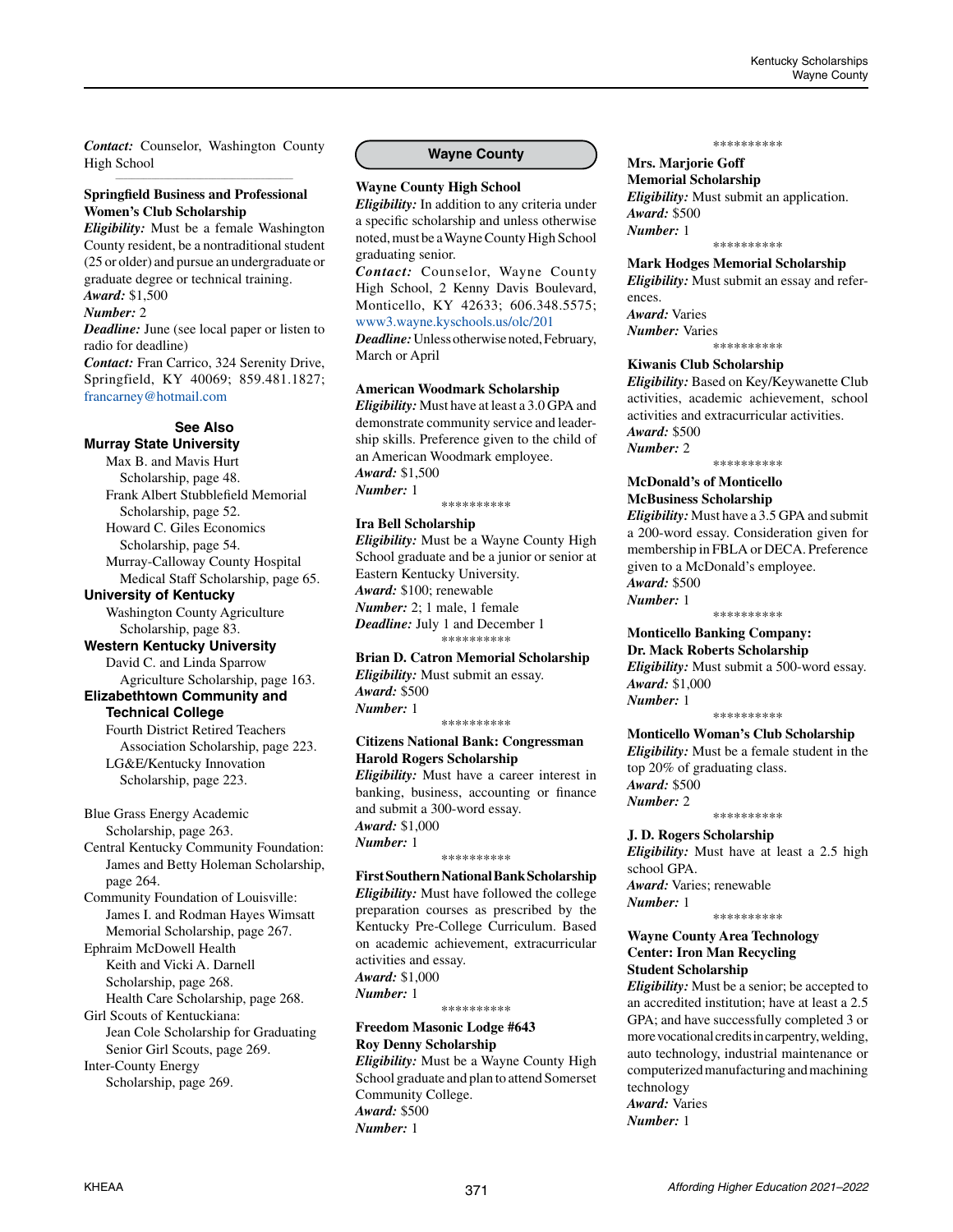#### **Wayne County Area Technology Center: Mylan Wright State Farm Agent Student Scholarship**

*Eligibility:* Must be a senior, be accepted to an accredited institution, have at least a 2.5 GPA and have at least 3 credits in the office technology program. *Award:* Varies *Number:* 1

\*\*\*\*\*\*\*\*\*\*

**Wayne County Education Association Scholarship**

*Eligibility:* Must have a parent who is a member of the education association and is a classified or certified staff member. *Award:* \$750 *Number:* 1

\*\*\*\*\*\*\*\*\*\*

#### **Wayne County Farm Bureau Scholarship**

*Eligibility:* Must be a dues-paid member of the Wayne County Farm Bureau and submit a 300-word essay. *Award:* \$1,000 *Number:* 3 \*\*\*\*\*\*\*\*\*\*

# **Wayne County FFA Alumni: Glen**

**Massengale Memorial Scholarship** *Eligibility:* Must be an FFA Member. *Award:* \$500 *Number:* 1 to 2 \*\*\*\*\*\*\*\*\*\*

**Wayne County FFA Alumni: Glyncon Garrett Memorial Scholarship** *Eligibility:* Must be an FFA Member. *Award:* \$500 *Number:* 1 to 2 *\_\_\_\_\_\_\_\_\_\_\_\_\_\_\_\_\_\_\_\_\_\_\_\_\_\_\_\_\_\_\_\_\_\_\_\_\_\_\_\_\_\_\_\_*

# **Wayne County Republican**

**Women Scholarship** *Eligibility:* Must be a member of the Teenage Republicans at Wayne County High School. *Award:* \$250 *Number:* 2 *Contact:* Patricia Lay, [patlay29@gmail.com](mailto:patlay29%40gmail.com?subject=)

#### **See Also Eastern Kentucky University**

Dr. Jessica Johnson Frazier Endowed Scholarship, page 32. George W. Clark Scholarship, page 34. Roxie Pearl Bullock Burdine Memorial Scholarship, page 34. Carroll McGuffey Endowed Scholarship for the Teaching of Mathematics, page 35. Inez Cass McKinney Scholarship for Elementary Teachers, page 35. Imogene Ramsey Endowed Scholarship, page 35.

#### **University of Kentucky**

Lake Cumberland UK Alumni Club Scholarship, page 78. Ralph M. Shearer Endowed Scholarship, page 84. Harry King and Nelle Kathryn Buttermore Scholarship, page 102. William and Julia Cundiff Scholarship, page 109. George B. Tuggle Scholarship, page 111. Williena Burdine Broyles Memorial Endowed Scholarship, page 112. **Western Kentucky University** Levi and Bertha Alexander Memorial Scholarship, page 124. **Alice Lloyd College** Alice Lloyd Honors Program Scholarship, page 175. Appalachian Leaders Scholarship, page 175. Baseball Scholarship, page 175. Basketball Scholarship, page 175. John Carroll Scholarship, page 175. **Hazard Community and Technical College** Jackson Weather Office/AGI Edward T. Earhart Memorial Scholarship, page 228. **Somerset Community College** Rose Bullock Nursing Scholarship, page 233. Roscoe Kelley Memorial Scholarship, page 234. Ruby Kelley Memorial Scholarship, page 234. Lake Cumberland Regional Hospital Scholarship, page 234. Toni Pendley/First Baptist Church Nursing Scholarship, page 234. Ralph Shearer Scholarship, page 234.

Community and Economic Development Initiative of Kentucky: Appalachian Health Career Scholarship, page 266.

"I Am UNITE" Scholarship, page 269.

Kentucky Educational Development Corporation (KEDC) Scholarship, page 271.

South Kentucky RECC Sam J. Hord Memorial Scholarship, page 274.

Senior Scholarship, page 274. St. Claire HealthCare

Richard J. Bausch Family Scholarship, page 274.

# **Webster County**

**Webster County High School**  *Eligibility:* In addition to any criteria under a specific scholarship, must be a Webster County High School graduating senior. *Contact:* Counselor, Webster County High School, P.O. Box 400, Dixon, KY 42409

**Jarrod Ashmore Memorial Scholarship**

\*\*\*\*\*\*\*\*\*\*

# **Bailey-Onton Masonic**

**Lodge #538 Scholarship** *Eligibility:* Must be a resident of Onton, Poole or Sebree. \*\*\*\*\*\*\*\*\*\*

**Beta Pakendall Scholarship**

*Eligibility:* Must be a resident of Providence. \*\*\*\*\*\*\*\*\*\*

**Dixon Bank Scholarship** \*\*\*\*\*\*\*\*\*\*

**Dixon Masonic Lodge #911 Scholarship** *Eligibility:* Must be a resident of Dixon, Lisman or Tilden. \*\*\*\*\*\*\*\*\*\*

**Frontier-Kemper Jarrod Ashmore Memorial Scholarship** *Eligibility:* Preference given to a student majoring in engineering. \*\*\*\*\*\*\*\*\*\*

**H & H Music Scholarship** *Eligibility:* Must be a senior band member. \*\*\*\*\*\*\*\*\*\*

**Pat Hammack Memorial Scholarship** *Eligibility:* Must have financial need or major in a medical or education field. \*\*\*\*\*\*\*\*\*\*

**Highland Dairy Scholarship** \*\*\*\*\*\*\*\*\*\*

**Kyle Overby Memorial Golf Scholarship** *Eligibility:* Must be a member of the golf team. \*\*\*\*\*\*\*\*\*\*

**Providence Chamber of Commerce Scholarship** \*\*\*\*\*\*\*\*\*\*

**Terry Rakestraw Memorial Scholarship** *Eligibility:* Must be an agriculture student. \*\*\*\*\*\*\*\*\*\*

**Sebree American Legion: Austin Collins Post 243 Scholarship** \*\*\*\*\*\*\*\*\*\*

**Sebree Chamber of Commerce Scholarship** *Eligibility:* Must be a resident of Sebree. \*\*\*\*\*\*\*\*\*\*

**Heather Teague Memorial Scholarship** \*\*\*\*\*\*\*\*\*\*

**Virgil and Dorothy Waggener Scholarship** \*\*\*\*\*\*\*\*\*\*

**Jason Lee Ware Memorial Scholarship** \*\*\*\*\*\*\*\*\*\*

**Webster County Bar Association Scholarship**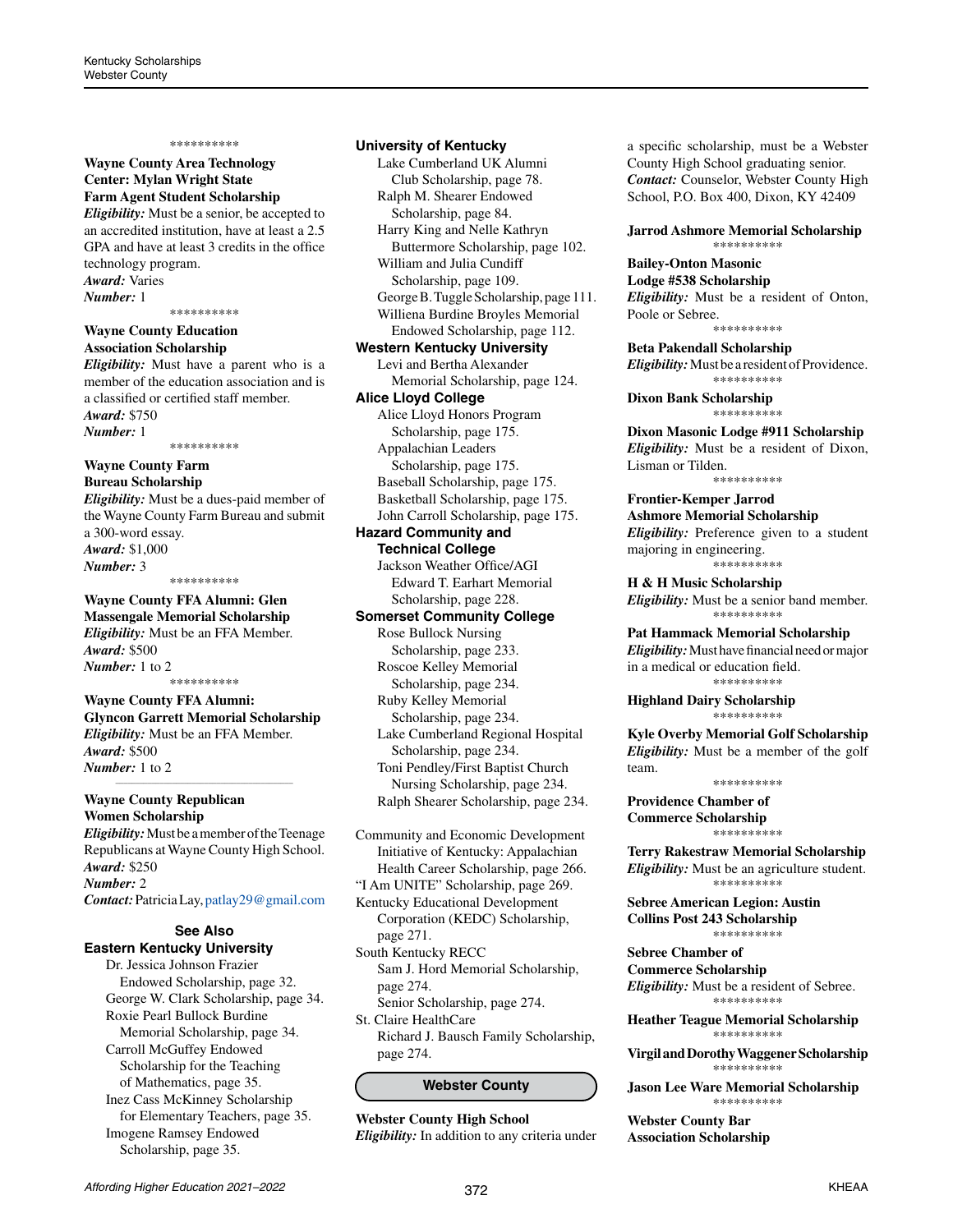# **Webster County Cattleman Association Scholarship**

*Eligibility:* Must be a member of the association. \*\*\*\*\*\*\*\*\*\*

**Webster County Conservation District: Bill Hatley Memorial Scholarship** \*\*\*\*\*\*\*\*\*\*

# **Webster County High School**

**Outstanding Student Scholarship** *Eligibility:* Must have at least a 3.0 GPA and demonstrate financial need. \*\*\*\*\*\*\*\*\*\*

#### **Webster County Teachers Association Scholarship**

*Eligibility:* Must have at least an 18 ACT score, submit an essay and demonstrate financial need. *Award:* \$400

#### **See Also Murray State University**

Rogers Badgett Sr. Scholarship, page 45. Ballance Family Scholarship, page 45. George E. Beiderwell Scholarship, page 45. Richard E. Hart Memorial Scholarship, page 47. Max B. and Mavis Hurt Scholarship, page 48. Sula Travis Nickell Memorial Scholarship, page 50. Norris Family Scholarship–MSU, page 50. Frank Albert Stubblefield Memorial Scholarship, page 52. Walter L. Wuster Scholarship, page 53. Howard C. Giles Economics Scholarship, page 54. Robert P. McCann FBLA Memorial Scholarship, page 55. Murray-Calloway County Hospital Medical Staff Scholarship, page 65. Dr. William F. Smith Jr. Endowed Memorial Scholarship, page 66. Morris Coffman Alumnae Association Scholarship, page 67. **University of Kentucky** Jesse R. and Virginia K. Grisham Scholarship, page 93. Ethelyn O'Neal Fellowship, page 103. **Western Kentucky University** Joseph A. Dear Memorial Scholarship, page 135. Richard E. Hart Memorial Scholarship, page 142. John W. and Lucille Hazzard Scholarship, page 143. Island Creek Coal Company Scholarship, page 146.

Perkins Family Scholarship, page 157. Judge Thomas E. "Tom" Simpson Scholarship, page 161. Dr. Hugh H. and Debby G.

#### Wilhite Scholarship, page 170. **Clear Creek Baptist Bible College** Archie Oliver Scholarship, page 187.

# **Madisonville Community College**

F. O. and Ernestine Baker Diversity Scholarship, page 231. Betty Crawford Memorial Endowment Scholarship, page 231.

American Welding Society Foundation Inc.: Carlisle Smith Tri-State Section Scholarship, page 249.

Community Foundation of Louisville: Charles A. Reid Memorial Scholarship, page 267.

Girl Scouts of Kentuckiana: Jean Cole Scholarship for Graduating Senior Girl Scouts, page 269. Kenergy Corp. Scholarship, page 270. Kentucky 2A State Championships

Foundation Scholarship, page 270.

### **Whitley County**

**Eastern Kentucky University** Nina B. Duvall Endowed Scholarship, page 32. Dr. Jessica Johnson Frazier Endowed Scholarship, page 32. George W. Clark Scholarship, page 34. Roxie Pearl Bullock Burdine Memorial Scholarship, page 34. Inez Cass McKinney Scholarship for Elementary Teachers, page 35. Imogene Ramsey Endowed Scholarship, page 35. E. O. Robinson Mountain Fund Scholarship, page 35. **University of Kentucky** Cumberland Valley West UK Alumni Club Scholarship, page 77. Ralph McCracken Music Scholarship, page 99. Cawood Smith Memorial Scholarship, page 102. Harry King and Nelle Kathryn Buttermore Scholarship, page 102. Dr. Patricia A. Calico Endowed Nursing Scholarship, page 104. Ronald G. Goebel Scholarship, page 109. T. T. Jones Memorial Scholarship, page 110. Williena Burdine Broyles Memorial Endowed Scholarship, page 112.

**University of Louisville** Kentucky Dataseam Scholarship, page 114. **Alice Lloyd College** Alice Lloyd Honors Program Scholarship, page 175. Appalachian Leaders Scholarship, page 175. Baseball Scholarship, page 175. Basketball Scholarship, page 175. John Carroll Scholarship, page 175. **Clear Creek Baptist Bible College** Elmer Gambrel Scholarship, page 186. **Kentucky Christian University** E. O. Robinson Mountain Scholarship, page 191. **Lindsey Wilson College** E. O. Robinson Scholarship, page 199. **Hazard Community and Technical College** UK-Robinson Scholars Program Scholarship, page 226. Jackson Weather Office/AGI Edward T. Earhart Memorial Scholarship, page 228. E. O. Robinson Mountain Scholarship, page 228. **Somerset Community College** Rose Bullock Nursing Scholarship, page 233. Toni Pendley/First Baptist Church Nursing Scholarship, page 234. Appalachian Wireless Scholarship, page 262. Baptist Health Corbin: Medical Staff Academic Scholarship, page 262. Blue Grass Community Foundation: Tony Turner Memorial Broadcast

Scholarship, page 263. Community and Economic Development Initiative of Kentucky: Appalachian Health Career Scholarship, page 266.

Cumberland Gap Region Tourism Association: Judy Barton Memorial Tourism Scholarship, page 267.

Cumberland Valley Electric Scholarship, page 267.

- "I Am UNITE" Scholarship, page 269. Kentucky 2A State Championships
- Foundation Scholarship, page 270. Kentucky Association of Pep

Organization Sponsors Region 13 Academic Scholarship, page 271.

Region 13 Outstanding Athlete Scholarship, page 271.

Kentucky Educational Development Corporation (KEDC) Scholarship, page 271.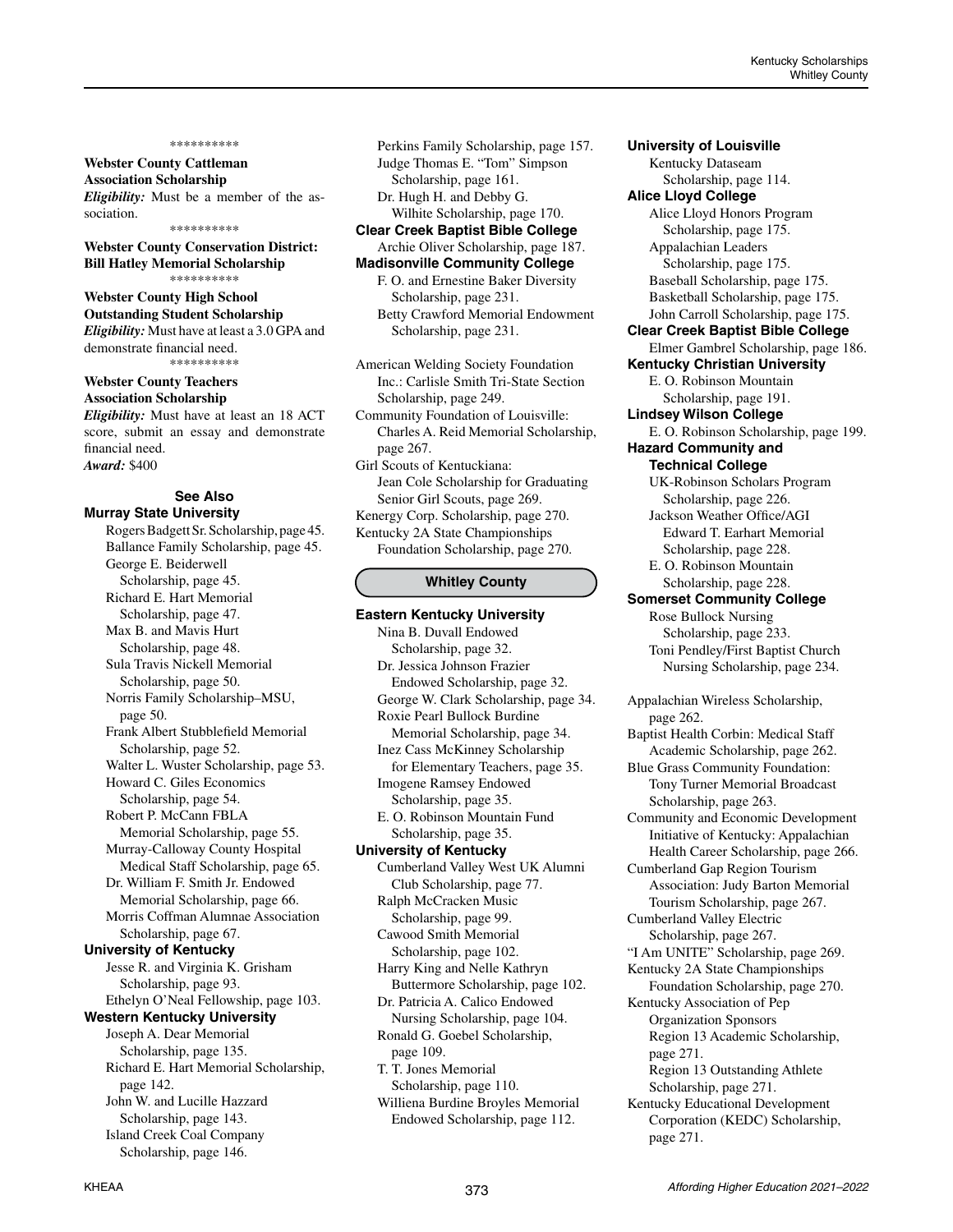#### St. Claire HealthCare

Richard J. Bausch Family Scholarship, page 274.

#### **Wolfe County**

# **Wolfe County High School**

*Eligibility:* In addition to any criteria under a specific scholarship and unless otherwise noted, must be a Wolfe County High School senior.

*Contact:* Counselor, Wolfe County High School, Johnson Street, Campton, KY 41301

#### **Phyllis Amyx Memorial Educational Scholarship**

*Eligibility:* Must have at least a 3.5 GPA; be the child of a Wolfe County Farm Bureau member; provide proof of college, university or vocational school acceptance; and submit 2 letters of recommendation (1 from a school official and 1 from a nonrelative).

*Amount:* \$1,000 \*\*\*\*\*\*\*\*\*\*

# **William Brewer Agriculture Award**

*Eligibility:* Must provide proof of college, university or vocational school acceptance. \*\*\*\*\*\*\*\*\*\*

#### **Collier Family Memorial Scholarship**

*Eligibility:* Must major in a science- or math-related field and provide proof of college, university or vocational school acceptance.

*Amount:* \$3,000 \*\*\*\*\*\*\*\*\*\*

## **Cox Masonic Lodge Scholarship**

*Eligibility:* Must provide proof of college, university or vocational school acceptance. *Award:* \$500

\*\*\*\*\*\*\*\*\*\*

# **Paul Fugate Social Studies Scholarship**

*Eligibility:* Must provide proof of college, university or vocational school acceptance. \*\*\*\*\*\*\*\*\*\*

#### **Becky Gibbs Nursing Scholarship**

*Eligibility:* Must major in nursing. *Amount:* \$500

\*\*\*\*\*\*\*\*\*\*

## **Mizpah Lodge Scholarship**

*Eligibility:* Must provide proof of college, university or vocational school acceptance. *Amount:* \$500

\*\*\*\*\*\*\*\*\*\*

#### **Franki Linkous Noble Memorial Scholarship**

*Eligibility:* Must provide proof of college, university or vocational school acceptance. *Amount:* \$1,000

#### \*\*\*\*\*\*\*\*\*\*

**Pieratt Lodge Scholarship**

*Eligibility:* Must provide proof of college, university or vocational school acceptance. *Amount:* \$500 \*\*\*\*\*\*\*\*\*\*

# **Byran Shepherd Memorial Scholarship**

*Eligibility:* Must provide proof of college, university or vocational school acceptance. *Amount:* \$1,000

\*\*\*\*\*\*\*\*\*\*

#### **Torrent Lodge Scholarship**

*Eligibility:* Must be a Wolfe County resident during the current academic year, have at least a 2.5 GPA and submit a letter of recommendation.

*Amount:* \$500 \*\*\*\*\*\*\*\*\*\*

**Wolfe County Education Association Scholarship** *Eligibility:* Must be the child of a Wolfe County Education Association member. *Award:* \$100 *Number:* 1 *Deadline:* 5 working days prior to date of

graduation \*\*\*\*\*\*\*\*\*\*

**Wolfe County Farm Bureau Scholarship** *Eligibility:* Must have either a 3.5 GPA or 23 ACT score; be the child of a Wolfe County Farm Bureau member; provide proof of college, university or vocational school acceptance; and submit 2 letters of recommendation (1 from a school official and 1 from a non-relative). *Award:* \$600

\*\*\*\*\*\*\*\*\*\*

# **Wolfe County Woman's Club Scholarship**

*Eligibility:* Must provide proof of college, university or vocational school acceptance.

# **See Also**

**Eastern Kentucky University** Nina B. Duvall Endowed Scholarship, page 32. Roxie Pearl Bullock Burdine Memorial Scholarship, page 34.

E. O. Robinson Mountain Fund Scholarship, page 35.

#### **Morehead State University**

Valedictorian Scholarship, page 41. Jamey Aebersold Jazz Scholarship, page 41.

#### **University of Kentucky**

James L. King Scholarship, page 101. Cawood Smith Memorial Scholarship, page 102. Harry King and Nelle Kathryn Buttermore Scholarship, page 102.

Ronald G. Goebel Scholarship, page 109. Williena Burdine Broyles Memorial Endowed Scholarship, page 112. **Alice Lloyd College** Alice Lloyd Honors Program Scholarship, page 175. Appalachian Leaders Scholarship, page 175. Baseball Scholarship, page 175. Basketball Scholarship, page 175. **Campbellsville University** E. O. Robinson Scholarship, page 183. **Kentucky Christian University** E. O. Robinson Mountain Scholarship, page 191. **Lindsey Wilson College** E. O. Robinson Scholarship, page 199. **Hazard Community and Technical College** UK-Robinson Scholars Program Scholarship, page 226. Embracing the Future Endowed Scholarship, page 227. First Federal Savings and Loan Association Education Fund Scholarship, page 227. Jackson Weather Office/AGI Edward T. Earhart Memorial Scholarship, page 228. E. O. Robinson Mountain Scholarship, page 228. Appalachian Wireless Scholarship, page 262. Blue Grass Community Foundation: Tony Turner Memorial Broadcast Scholarship, page 263. Community and Economic Development Initiative of Kentucky: Appalachian Health Career Scholarship, page 266. "I Am UNITE" Scholarship, page 269. Jackson Energy Cooperative Scholarship, page 270. Kentucky Association of Pep Organization Sponsors Region 14 Betty Novak Scholarship, page 271. Kentucky Educational Development Corporation (KEDC) Scholarship, page 271. Licking Valley RECC Essay Scholarship, page 271.

Mountain Telephone Scholarship, page 272. St. Claire HealthCare

Richard J. Bausch Family Scholarship, page 274. Sister Mary Jeannette Wess, SND, Scholarship, page 274.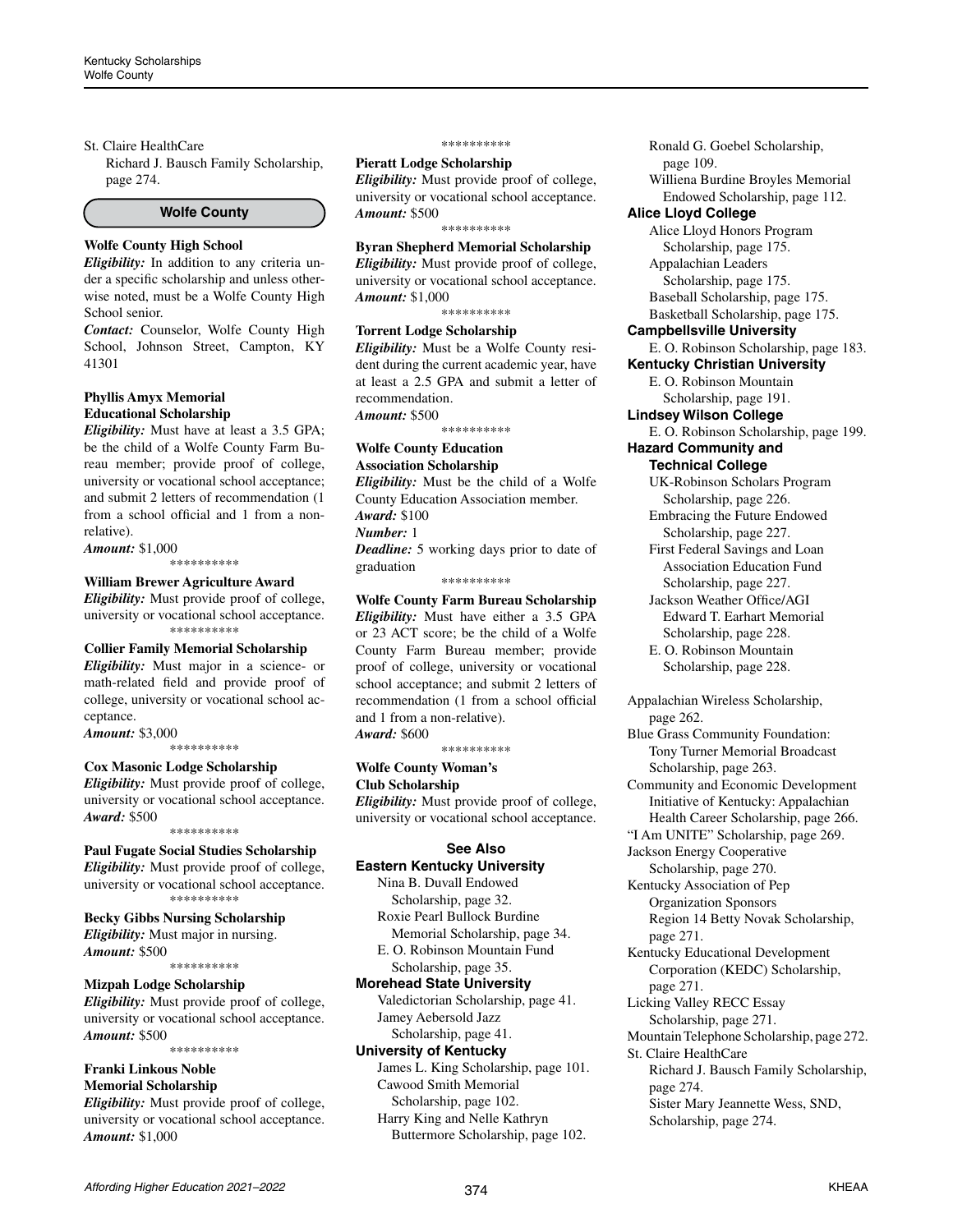# **Woodford County**

#### **Blue Grass Community Foundation**

*Contact:* Unless otherwise noted, Kristen Tidwell, Blue Grass Community Foundation, 499 East High Street, Suite 112, Lexington, KY 40507; 859.225.3343; [kristen@bgcf.org](mailto:kristen%40bgcf.org?subject=); [www.bgcf.org](http://www.bgcf.org)

# **Monica Combs Memorial Scholarship**

*Eligibility:* Must be a graduating senior at Woodford County High School; have at least a 2.5 GPA; and attend an accredited 2- or 4-year college, university or technical school. *Award:* \$5,000

*Number:* 1

*Deadline:* March 1 \*\*\*\*\*\*\*\*\*\*

#### **Dr. W. C. McCauley Scholarship**

*Eligibility:* Must be a graduating senior from Woodford County High School, plan to pursue a postsecondary education in the medical field, have at least a 3.0 cumulative GPA and have financial need. *Award:* Varies

*Number:* Varies *Contact:* Counselor

\*\*\*\*\*\*\*\*\*\*

#### **Dr. S. O. Sublette Scholarship**

*Eligibility:* Must be male and be seeking a degree from the College of Medicine at the University of Kentucky. Preference given to a student from Woodford County. *Contact:* Financial Aid Office, University of Kentucky, College of Medicine

*\_\_\_\_\_\_\_\_\_\_\_\_\_\_\_\_\_\_\_\_\_\_\_\_\_\_\_\_\_\_\_\_\_\_\_\_\_\_\_\_\_\_\_\_*

#### **Kentucky Engineering Group Scholarship**

*Eligibility:* Must submit a résumé and letters of recommendation. *Award:* \$500 *Number:* 1 *Deadline:* April 1 *\_\_\_\_\_\_\_\_\_\_\_\_\_\_\_\_\_\_\_\_\_\_\_\_\_\_\_\_\_\_\_\_\_\_\_\_\_\_\_\_\_\_\_\_*

# **Woodford County**

**Extension Homemakers** *Award:* Up to \$1,000 each year *Number:* 1 *Deadline:* April 15 *Contact:* Woodford County Cooperative Extension Service, 184 Beasley Drive, Versailles, KY 40383; 859.873.4601; [wood](mailto:woodford.ext@uky.edu)[ford.ext@uky.edu](mailto:woodford.ext@uky.edu)

# **Jenny Carr 4-H Scholarship**

*Eligibility:* Must be a Woodford County resident, have been an active 4-H member in good standing for 5 years and be a Woodford County High School graduating senior. Preference given to a student who plans to attend a Kentucky college or university. Nontraditional students and technical school applicants will also receive consideration.

#### \*\*\*\*\*\*\*\*\*\*

**Sarah T. Feltner Memorial Scholarship** *Eligibility:* Must be a Woodford County resident who plans to attend or is attending a Kentucky college or university majoring in family and consumer sciences or a related field. Preference given to a student who plans to attend a Kentucky college or university. Nontraditional students and technical school applicants will also receive consideration.

*\_\_\_\_\_\_\_\_\_\_\_\_\_\_\_\_\_\_\_\_\_\_\_\_\_\_\_\_\_\_\_\_\_\_\_\_\_\_\_\_\_\_\_\_*

#### **Woodford County High School**

*Eligibility:* In addition to any criteria under a specific scholarship, must be a Woodford County High School graduating senior. *Number:* Unless otherwise noted, 1 *Contact:* Regina Taylor, Woodford County High School, 180 Frankfort Street, Versailles, KY 40383; 859.879.4630, ext. 3017; [regina.taylor@woodford.kyschools.](mailto:regina.taylor%40woodford.kyschools.us?subject=) [us](mailto:regina.taylor%40woodford.kyschools.us?subject=)

#### **Bluegrass Community Hospital Auxiliary Scholarship**

*Eligibility:* Must have at least a 2.5 GPA and demonstrate financial need, academic achievement, strong moral character, participation in activities and community service. *Award:* \$1000

*Deadline:* May 10 \*\*\*\*\*\*\*\*\*\*

#### **Gayle Douglas Memorial Scholarship** *Eligibility:* Must be female, be an athlete and have a 3.0 GPA. *Deadline:* April 9 \*\*\*\*\*\*\*\*\*\*

#### **James B. Heird Memorial Scholarship**

*Eligibility:* Must plan to pursue a career in the medical profession. \*\*\*\*\*\*\*\*\*\*

#### **Luckett Family Scholarship**

*Eligibility:* Must demonstrate outstanding character, especially in the face of adversity. *Award:* Varies

*Deadline:* April 1 \*\*\*\*\*\*\*\*\*\*

#### **Masonic Landmark Lodge No. 41 Scholarship**

*Eligibility:* Must submit an essay and demonstrate financial need. *Deadline:* April 13

#### \*\*\*\*\*\*\*\*\*\*

#### **Harriet McCauley Trust: Dr. W. C. McCauley Scholarship**

*Eligibility:* Must plan to major in a healthrelated field. Based on GPA, financial need and statement of goals. *Award:* Varies *Number:* Varies *Deadline:* May 1 \*\*\*\*\*\*\*\*\*\*

# **Midway Women's Club Academic Excellence Scholarship** *Eligibility:* Must be a resident of Midway. Based on academics and citizenship. *Award:* \$500

*Deadline:* March 31 \*\*\*\*\*\*\*\*\*\*

#### **Northside Elementary School Grant**

*Eligibility:* Must have attended Northside Elementary School for at least 2 years and demonstrate the characteristics of a wellrounded person.

*Award:* \$1,000 *Deadline:* May 20

\*\*\*\*\*\*\*\*\*\*

# **Simmons Elementary**

**School Scholarship** *Eligibility:* Must have attended Southside Elementary School. *Deadline:* First Wednesday in May.

\*\*\*\*\*\*\*\*\*\*

#### **Southside Elementary School Education Association Scholarship**

*Eligibility:* Must have attended Southside Elementary School. *Deadline:* May 5

\*\*\*\*\*\*\*\*\*\*

#### **Paula Thacker Memorial Scholarship**

*Eligibility:* Must demonstrate determination to achieve, overcome or improve and have a transcript that reflects measurable academic improvement or sustained excellence in math. *Award:* Varies

*Deadline:* May 1 \*\*\*\*\*\*\*\*\*\*

# **Hulbert W. Tripp Scholarship Trust: Montgomery Scholarship**

*Eligibility:* Based on activities, ACT/SAT scores, financial need and service. *Award:* Varies *Number:* Varies *Deadline:* May 1 \*\*\*\*\*\*\*\*\*\*

**Versailles Daughters of the American Revolution Scholarship**  *Eligibility:* Must be nominated by faculty, submit an essay and pass an exam. *Award:* \$300 *Deadline:* December 15